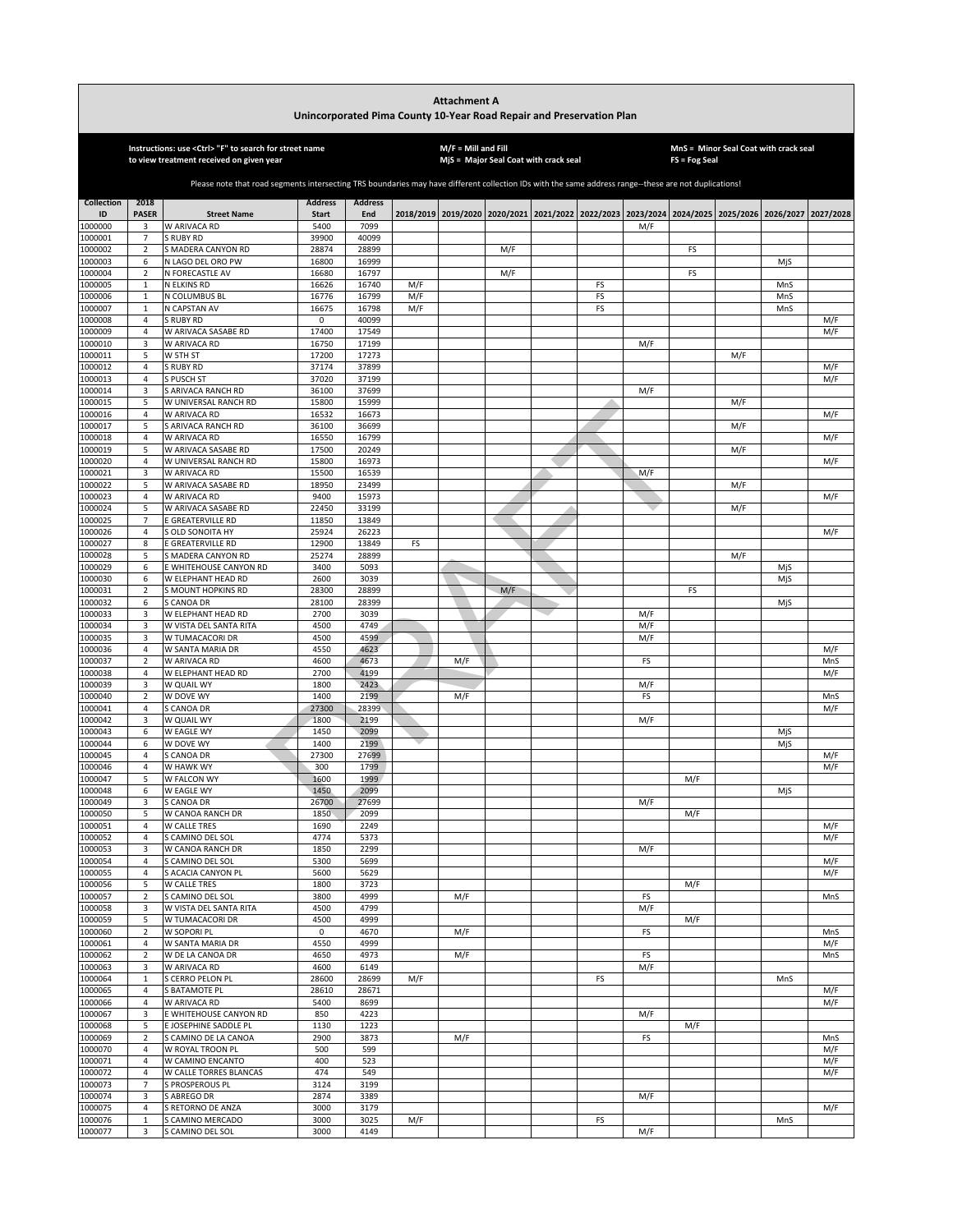|                    |                                  | Instructions: use <ctrl> "F" to search for street name<br/>to view treatment received on given year</ctrl>                                            |                |                |     | $M/F =$ Mill and Fill | MjS = Major Seal Coat with crack seal                                                               |    |            | FS = Fog Seal | MnS = Minor Seal Coat with crack seal |            |            |
|--------------------|----------------------------------|-------------------------------------------------------------------------------------------------------------------------------------------------------|----------------|----------------|-----|-----------------------|-----------------------------------------------------------------------------------------------------|----|------------|---------------|---------------------------------------|------------|------------|
|                    |                                  |                                                                                                                                                       |                |                |     |                       |                                                                                                     |    |            |               |                                       |            |            |
|                    |                                  | Please note that road segments intersecting TRS boundaries may have different collection IDs with the same address range--these are not duplications! |                |                |     |                       |                                                                                                     |    |            |               |                                       |            |            |
| <b>Collection</b>  | 2018                             |                                                                                                                                                       | <b>Address</b> | <b>Address</b> |     |                       |                                                                                                     |    |            |               |                                       |            |            |
| ID<br>1000078      | <b>PASER</b><br>1                | <b>Street Name</b><br>W PLACITA SALUBRE                                                                                                               | Start<br>1250  | End<br>1373    | M/F |                       | 2018/2019 2019/2020 2020/2021 2021/2022 2022/2023 2023/2024 2024/2025 2025/2026 2026/2027 2027/2028 | FS |            |               |                                       | MnS        |            |
| 1000079            | $\sqrt{2}$                       | W PLACITA QUIETA                                                                                                                                      | 1200           | 1299           |     | M/F                   |                                                                                                     |    | FS         |               |                                       |            | MnS        |
| 1000080            | 3                                | W PLACITA DE LA COTONIA                                                                                                                               | 640            | 1381           |     |                       |                                                                                                     |    | M/F        |               |                                       |            |            |
| 1000081<br>1000082 | $\,1\,$<br>5                     | W CAMINO ENCANTO<br>S RETORNO DE ANZA                                                                                                                 | 1100<br>2700   | 1299<br>3049   | M/F |                       |                                                                                                     | FS |            | M/F           |                                       | MnS        |            |
| 1000083            | 3                                | S CIRCULO DE LAS LOMAS                                                                                                                                | 2600           | 2849           |     |                       |                                                                                                     |    | M/F        |               |                                       |            |            |
| 1000084            | 4                                | S CAMINO MERCADO                                                                                                                                      | 2750           | 3025           |     |                       |                                                                                                     |    |            |               |                                       |            | M/F        |
| 1000085            | 5                                | S CAMINO DEL SOL                                                                                                                                      | 2000           | 3049           |     |                       |                                                                                                     |    |            | M/F           |                                       |            |            |
| 1000086<br>1000087 | 3<br>$\overline{7}$              | W PLACITA DE LA COTONIA<br>W GOLF HAVEN DR                                                                                                            | 640<br>474     | 1381<br>599    |     |                       |                                                                                                     |    | M/F        |               |                                       |            |            |
| 1000088            | 5                                | W CAMINO ENCANTO                                                                                                                                      | 738            | 1299           |     |                       |                                                                                                     |    |            | M/F           |                                       |            |            |
| 1000089            | 3                                | W CALLE TORRES BLANCAS                                                                                                                                | 474            | 673            |     |                       |                                                                                                     |    | M/F        |               |                                       |            |            |
| 1000090            | 5<br>$\overline{2}$              | <b>S TREE GABLES DR</b><br>S SANTA CARLA DR                                                                                                           | 2650<br>2000   | 2809<br>2099   |     | M/F                   |                                                                                                     |    | FS         | M/F           |                                       |            |            |
| 1000091<br>1000092 | 5                                | S SAN VINCENT DR                                                                                                                                      | $\mathbf 0$    | 2099           |     |                       |                                                                                                     |    |            | M/F           |                                       |            | MnS        |
| 1000093            | 6                                | <b>S SAN RAY</b>                                                                                                                                      | 2000           | 2099           |     |                       |                                                                                                     |    |            |               |                                       | MjS        |            |
| 1000094            | 3                                | S ROYAL ABERDEEN LP                                                                                                                                   | 2900           | 2999           |     |                       |                                                                                                     |    | M/F        |               |                                       |            |            |
| 1000095<br>1000096 | $\sqrt{2}$<br>3                  | S RIDGE TOP DR<br>GARDEN OF EDEN DR                                                                                                                   | 2650<br>2650   | 2749<br>2749   |     | M/F                   |                                                                                                     |    | FS<br>M/F  |               |                                       |            | MnS        |
| 1000097            | 5                                | S DESERT RIDGE DR                                                                                                                                     | 2724           | 2999           |     |                       |                                                                                                     |    |            | M/F           |                                       |            |            |
| 1000098            | 4                                | S CIRCULO DE LAS LOMAS                                                                                                                                | 2500           | 2649           |     |                       |                                                                                                     |    |            |               |                                       |            | M/F        |
| 1000099            | 5                                | S ABREGO DR                                                                                                                                           | 2550           | 2999           |     |                       |                                                                                                     |    |            | M/F           |                                       |            |            |
| 1000100<br>1000101 | 4<br>$\sqrt{4}$                  | E SANTA REBECCA DR<br>S CAMINO DE LA CANOA                                                                                                            | 1<br>1800      | 159<br>3873    |     |                       |                                                                                                     |    |            |               |                                       |            | M/F<br>M/F |
| 1000102            | 3                                | S ABREGO DR                                                                                                                                           | 2024           | 2799           |     |                       |                                                                                                     |    | M/F        |               |                                       |            |            |
| 1000103            | 3                                | E SANTA REBECCA DR                                                                                                                                    | 0              | 199            |     |                       |                                                                                                     |    | M/F        |               |                                       |            |            |
| 1000104            | 5                                | E MOUNTAIN TOP CT                                                                                                                                     | 324            | 373            |     |                       |                                                                                                     |    |            | M/F           |                                       |            |            |
| 1000105<br>1000106 | 6<br>6                           | E KINGS VIEW CT                                                                                                                                       | 274<br>350     | 299<br>449     |     |                       |                                                                                                     |    |            |               |                                       | MjS<br>MjS |            |
| 1000107            | 3                                | E CORTE PASADERA VERDE<br>W DUVAL MINE RD                                                                                                             | 4300           | 5649           |     |                       |                                                                                                     |    | M/F        |               |                                       |            |            |
| 1000108            | $\overline{2}$                   | <b>S MISSION RD</b>                                                                                                                                   | 19000          | 20899          |     | M/F                   |                                                                                                     |    | FS         |               |                                       |            | MnS        |
| 1000109            | 3                                | W DUVAL MINE RD                                                                                                                                       | 4300           | 6199           |     |                       |                                                                                                     |    | M/F        |               |                                       |            |            |
| 1000110            | 3<br>4                           | W MCGEE RANCH RD<br>S MISSION RD                                                                                                                      | 6600<br>19000  | 9399<br>20899  |     |                       |                                                                                                     |    | M/F        |               |                                       |            |            |
| 1000111<br>1000112 | 4                                | W MCGEE RANCH RD                                                                                                                                      | 9374           | 10023          |     |                       |                                                                                                     |    |            |               |                                       |            | M/F<br>M/F |
| 1000113            | 5                                | S SUSQUEHANNA AV                                                                                                                                      | 16350          | 16699          |     |                       |                                                                                                     |    |            | M/F           |                                       |            |            |
| 1000114            | 4                                | <b>S SHOSHONE TR</b>                                                                                                                                  | 16400          | 16549          |     |                       |                                                                                                     |    |            |               |                                       |            | M/F        |
| 1000115<br>1000116 | $\overline{2}$<br>6              | S OSAGE TR<br><b>SISLETA TR</b>                                                                                                                       | 16400<br>16400 | 16549<br>16549 |     | M/F                   |                                                                                                     |    | FS         |               |                                       | MjS        | MnS        |
| 1000117            | 7                                | S HOHOKAM TR                                                                                                                                          | 16400          | 16575          |     |                       |                                                                                                     |    |            |               |                                       |            |            |
| 1000118            | 3                                | S CHOCTAW PL                                                                                                                                          | 16200          | 16299          |     |                       |                                                                                                     |    | M/F        |               |                                       |            |            |
| 1000119            | $\overline{4}$                   | S CHINOOK PL                                                                                                                                          | 16504          | 16550          |     |                       |                                                                                                     |    |            |               |                                       |            | M/F        |
| 1000120<br>1000121 | $\overline{7}$<br>$\overline{4}$ | S CAYUGA PL<br>E TONOPAH TR                                                                                                                           | 16504<br>24100 | 16550<br>24699 |     |                       |                                                                                                     |    |            |               |                                       |            | M/F        |
| 1000122            | 3                                | E SHAWNEE TR                                                                                                                                          | 24240          | 24649          |     |                       |                                                                                                     |    | M/F        |               |                                       |            |            |
| 1000123            | $\mathbf 2$                      | E PIUTE PL                                                                                                                                            | 24300          | 24399          |     | M/F                   |                                                                                                     |    | FS         |               |                                       |            | MnS        |
| 1000124            | $\sqrt{4}$                       | E NAVAJO TR                                                                                                                                           | 24100          | 25049          |     |                       |                                                                                                     |    |            |               |                                       |            | M/F        |
| 1000125<br>1000126 | 1<br>5                           | E MOHICAN PL<br>E COMANCHE TR                                                                                                                         | 24100<br>24700 | 24199<br>24753 | M/F |                       |                                                                                                     | FS |            | M/F           |                                       | MnS        |            |
| 1000127            | 5                                | E CHICKASHA TR                                                                                                                                        | 24100          | 24481          |     |                       |                                                                                                     |    |            | M/F           |                                       |            |            |
| 1000128            | 4                                | S WHETSTONE AV                                                                                                                                        | 16200          | 16899          |     |                       |                                                                                                     |    |            |               |                                       |            | M/F        |
| 1000129<br>1000130 | 8                                | <b>S PAWNEE TR</b>                                                                                                                                    | 16100<br>16200 | 16199          | FS  |                       |                                                                                                     |    |            |               |                                       |            |            |
| 1000131            | 5<br>4                           | S PAWNEE PL<br>S MESCALERO PL                                                                                                                         | 16201          | 16251<br>16299 |     |                       |                                                                                                     |    |            | M/F           |                                       |            | M/F        |
| 1000132            | 5                                | S MARICOPA AV                                                                                                                                         | 16300          | 16899          |     |                       |                                                                                                     |    |            | M/F           |                                       |            |            |
| 1000133            | 3                                | <b>S CHEROKEE TR</b>                                                                                                                                  | 16700          | 16899          |     |                       |                                                                                                     |    | M/F        |               |                                       |            |            |
| 1000134            | 4<br>5                           | E WALAPAI TR<br>E TONOPAH TR                                                                                                                          | 25200<br>25150 | 25375<br>25399 |     |                       |                                                                                                     |    |            | M/F           |                                       |            | M/F        |
| 1000135<br>1000136 | 3                                | <b>E TOMAHAWK ST</b>                                                                                                                                  | 25100          | 25449          |     |                       |                                                                                                     |    | M/F        |               |                                       |            |            |
| 1000137            | $\mathbf{1}$                     | E THUNDERBIRD TR                                                                                                                                      | 25400          | 25499          | M/F |                       |                                                                                                     | FS |            |               |                                       | MnS        |            |
| 1000138            | 5                                | <b>E SHAWNEE ST</b>                                                                                                                                   | 25100          | 25399          |     |                       |                                                                                                     |    |            | M/F           |                                       |            |            |
| 1000139<br>1000140 | $\mathbf{1}$<br>4                | E PATAYAN TR<br>E NAVAJO TR                                                                                                                           | 25200<br>24650 | 25499<br>25399 | M/F |                       |                                                                                                     | FS |            |               |                                       | MnS        | M/F        |
| 1000141            | $\overline{4}$                   | E COMANCHE TR                                                                                                                                         | 24700          | 25399          |     |                       |                                                                                                     |    |            |               |                                       |            | M/F        |
| 1000142            | 3                                | E ARAPAHO TR                                                                                                                                          | 25100          | 25399          |     |                       |                                                                                                     |    | M/F        |               |                                       |            |            |
| 1000143            | 3                                | E APACHE TR                                                                                                                                           | 25100          | 25299          |     |                       |                                                                                                     |    | M/F        |               |                                       |            |            |
| 1000144<br>1000145 | $\overline{4}$<br>3              | E BENSON HY<br>S OLD SONOITA HY                                                                                                                       | 25100<br>16700 | 25499<br>18299 |     |                       |                                                                                                     |    | M/F        |               |                                       |            | M/F        |
| 1000146            | 8                                | E SAHUARITA RD                                                                                                                                        | 4000           | 12699          | FS  |                       |                                                                                                     |    |            |               |                                       |            |            |
| 1000147            | $\overline{4}$                   | S OLD SONOITA HY                                                                                                                                      | 14500          | 18299          |     |                       |                                                                                                     |    |            |               |                                       |            | M/F        |
| 1000148            | 5                                | N DAVIDSON RD                                                                                                                                         | 1              | 399            |     |                       |                                                                                                     |    |            | M/F           |                                       |            |            |
| 1000149<br>1000150 | 4<br>4                           | E SHELDON PL<br>E SAHUARITA RD                                                                                                                        | 3900<br>3900   | 3999<br>4699   |     |                       |                                                                                                     |    |            |               |                                       |            | M/F<br>M/F |
| 1000151            | 4                                | N WESTVIEW DR                                                                                                                                         | 100            | 301            |     |                       |                                                                                                     |    |            |               |                                       |            | M/F        |
| 1000152            | 3                                | N SUNTAN DR                                                                                                                                           | $\mathbf{1}$   | 399            |     |                       |                                                                                                     |    | M/F        |               |                                       |            |            |
| 1000153            | $\sqrt{4}$                       | N SLATE DR                                                                                                                                            | 200            | 399            |     |                       |                                                                                                     |    |            |               |                                       |            | M/F        |
| 1000154            | 3                                | N SHARON RD                                                                                                                                           | $1\,$          | 399            |     |                       |                                                                                                     |    | M/F        |               |                                       |            |            |
| 1000155<br>1000156 | 3<br>3                           | N DAVIDSON RD<br>N ATRISCO DR                                                                                                                         | 0<br>$1\,$     | 399<br>199     |     |                       |                                                                                                     |    | M/F<br>M/F |               |                                       |            |            |
| 1000157            | 5                                | E TAPIA DR                                                                                                                                            | 3600           | 3799           |     |                       |                                                                                                     |    |            | M/F           |                                       |            |            |
| 1000158            | 5                                | E SHELDON PL                                                                                                                                          | 3900           | 3999           |     |                       |                                                                                                     |    |            | M/F           |                                       |            |            |
| 1000159            | 4                                | E SAHUARITA RD                                                                                                                                        | 3200           | 3999           |     |                       |                                                                                                     |    |            |               |                                       |            | M/F        |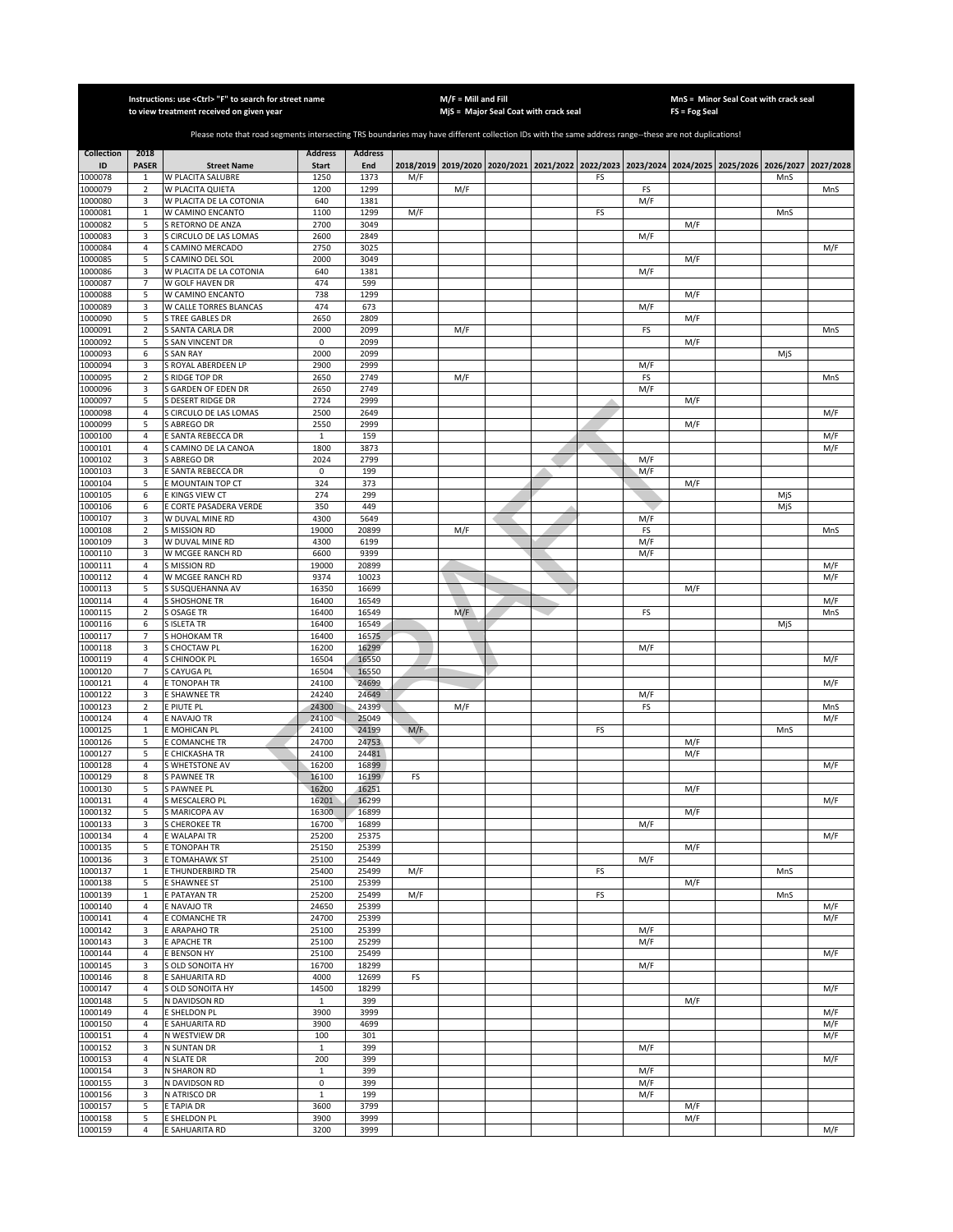|                    |                                  | Instructions: use <ctrl> "F" to search for street name<br/>to view treatment received on given year</ctrl>                                            |                       |                |           | $M/F =$ Mill and Fill | MjS = Major Seal Coat with crack seal                                                     |    |            | FS = Fog Seal | MnS = Minor Seal Coat with crack seal |            |            |
|--------------------|----------------------------------|-------------------------------------------------------------------------------------------------------------------------------------------------------|-----------------------|----------------|-----------|-----------------------|-------------------------------------------------------------------------------------------|----|------------|---------------|---------------------------------------|------------|------------|
|                    |                                  |                                                                                                                                                       |                       |                |           |                       |                                                                                           |    |            |               |                                       |            |            |
|                    |                                  | Please note that road segments intersecting TRS boundaries may have different collection IDs with the same address range--these are not duplications! |                       |                |           |                       |                                                                                           |    |            |               |                                       |            |            |
| <b>Collection</b>  | 2018                             |                                                                                                                                                       | <b>Address</b>        | <b>Address</b> |           |                       |                                                                                           |    |            |               |                                       |            |            |
| ID                 | <b>PASER</b>                     | <b>Street Name</b>                                                                                                                                    | <b>Start</b>          | End            |           |                       | 2018/2019 2019/2020 2020/2021 2021/2022 2022/2023 2023/2024 2024/2025 2025/2026 2026/2027 |    |            |               |                                       |            | 2027/2028  |
| 1000160            | $\overline{2}$                   | E PITT PL                                                                                                                                             | 3500                  | 3541           |           | M/F                   |                                                                                           |    | FS         |               |                                       |            | MnS        |
| 1000161            | 3                                | E CALLE AGASSIZ                                                                                                                                       | 3190                  | 3999           |           |                       |                                                                                           |    | M/F        |               |                                       |            |            |
| 1000162<br>1000163 | 5<br>5                           | S CALLE RINCONADO<br>N WENTWORTH RD                                                                                                                   | 15500<br>$\mathbf{1}$ | 15699<br>799   |           |                       |                                                                                           |    |            | M/F<br>M/F    |                                       |            |            |
| 1000164            | $\overline{4}$                   | N VAIL VIEW RD                                                                                                                                        | $\mathbf 0$           | 799            |           |                       |                                                                                           |    |            |               |                                       |            | M/F        |
| 1000165            | 5                                | N SOLAR DR                                                                                                                                            | 200                   | 599            |           |                       |                                                                                           |    |            | M/F           |                                       |            |            |
| 1000166            | $\overline{4}$                   | N IVY PL                                                                                                                                              | 670                   | 691            |           |                       |                                                                                           |    |            |               |                                       |            | M/F        |
| 1000167            | $\sqrt{4}$                       | N FAIRHAVEN DR                                                                                                                                        | 400                   | 699            |           |                       |                                                                                           |    |            |               |                                       |            | M/F        |
| 1000168            | $\overline{4}$<br>5              | N DEL SUR DR<br>N CALLE RINCONADO                                                                                                                     | 250<br>$\mathbf{1}$   | 375<br>799     |           |                       |                                                                                           |    |            | M/F           |                                       |            | M/F        |
| 1000169<br>1000170 | $\sqrt{4}$                       | E SAHUARITA RD                                                                                                                                        | 3200                  | 13499          |           |                       |                                                                                           |    |            |               |                                       |            | M/F        |
| 1000171            | 3                                | E MAXINE PL                                                                                                                                           | 2600                  | 2657           |           |                       |                                                                                           |    | M/F        |               |                                       |            |            |
| 1000172            | $\overline{4}$                   | E IRIS PL                                                                                                                                             | 2750                  | 2799           |           |                       |                                                                                           |    |            |               |                                       |            | M/F        |
| 1000173            | 6                                | E DELLWOOD PL                                                                                                                                         | 2999                  | 3099           |           |                       |                                                                                           |    |            |               |                                       | MjS        |            |
| 1000174            | 5                                | E CONSUELO PL                                                                                                                                         | 2950                  | 2999           |           |                       |                                                                                           |    |            | M/F           |                                       |            |            |
| 1000175<br>000176  | $\overline{7}$<br>6              | E CARDENAS DR                                                                                                                                         | 2900<br>3190          | 3199<br>3323   |           |                       |                                                                                           |    |            |               |                                       | MjS        |            |
| 1000177            | 5                                | E CALLE AGASSIZ<br>E BROADVIEW DR                                                                                                                     | 2800                  | 3199           |           |                       |                                                                                           |    |            | M/F           |                                       |            |            |
| 1000178            | 6                                | <b>SAHUARITA RD</b>                                                                                                                                   | 11350                 | 12699          |           |                       |                                                                                           |    |            |               |                                       | MjS        |            |
| 1000179            | $\sqrt{4}$                       | S WENTWORTH RD                                                                                                                                        | 12574                 | 14801          |           |                       |                                                                                           |    |            |               |                                       |            | M/F        |
| 1000180            | 3                                | N WENTWORTH RD                                                                                                                                        | 424                   | 1499           |           |                       |                                                                                           |    | M/F        |               |                                       |            |            |
| 1000181            | 3                                | N VAIL VIEW RD                                                                                                                                        | 674                   | 1499           |           |                       |                                                                                           |    | M/F        |               |                                       |            |            |
| 1000182            | $\overline{7}$                   | N SOLAR PL                                                                                                                                            | 908                   | 913            |           |                       |                                                                                           |    |            |               |                                       |            |            |
| 1000183<br>000184  | 4<br>4                           | N SOLAR DR<br>N RETA DR                                                                                                                               | 0<br>1400             | 1199<br>1499   |           |                       |                                                                                           |    |            |               |                                       |            | M/F<br>M/F |
| 1000185            | 3                                | N DARLENE PL                                                                                                                                          | 0                     | 1499           |           |                       |                                                                                           |    | M/F        |               |                                       |            |            |
| 1000186            | 3                                | N DARLENE DR                                                                                                                                          | 939                   | 1199           |           |                       |                                                                                           |    | M/F        |               |                                       |            |            |
| 1000187            | $\overline{4}$                   | N CALLE RINCONADO                                                                                                                                     | 600                   | 1699           |           |                       |                                                                                           |    |            |               |                                       |            | M/F        |
| 1000188            | 6                                | N ALDERWOOD MANOR DR                                                                                                                                  | 1200                  | 1499           |           |                       |                                                                                           |    |            |               |                                       | MjS        |            |
| 1000189<br>1000190 | $\overline{4}$<br>$\overline{4}$ | E WETSTONES RD<br>E WENTWORTH CT                                                                                                                      | 2400<br>12698         | 3199<br>12801  |           |                       |                                                                                           |    |            |               |                                       |            | M/F<br>M/F |
| 1000191            | 5                                | E ROSLYN LN                                                                                                                                           | 2400                  | 2601           |           |                       |                                                                                           |    |            | M/F           |                                       |            |            |
| 1000192            | 3                                | E LUCCA LN                                                                                                                                            | 2704                  | 2899           |           |                       |                                                                                           |    | M/F        |               |                                       |            |            |
| 1000193            | 6                                | E LIMESTONE DR                                                                                                                                        | 3200                  | 3249           |           |                       |                                                                                           |    |            |               |                                       | MjS        |            |
| 1000194            | 5                                | E EDWARD LN                                                                                                                                           | 2900                  | 2999           |           |                       |                                                                                           |    |            | M/F           |                                       |            |            |
| 1000195            | $\mathbf 2$                      | E DARLENE WY                                                                                                                                          | 2700                  | 2749           |           | M/F                   |                                                                                           |    | FS         |               |                                       |            | MnS        |
| 1000196<br>1000197 | $\mathbf 2$<br>$\overline{7}$    | DARLENE LN                                                                                                                                            | 2600<br>2450          | 2671<br>2599   |           | M/F                   |                                                                                           |    | FS         |               |                                       |            | MnS        |
| 1000198            | 8                                | E COLD SNAP PL<br><b>CARDENAS DR</b>                                                                                                                  | 2900                  | 3089           | <b>FS</b> |                       |                                                                                           |    |            |               |                                       |            |            |
| 1000199            | $\overline{4}$                   | E CALLE BACARDI                                                                                                                                       | 2400                  | 2699           |           |                       |                                                                                           |    |            |               |                                       |            | M/F        |
| 1000200            | $\overline{4}$                   | E ANDRADA RD                                                                                                                                          | 2400                  | 3599           |           |                       |                                                                                           |    |            |               |                                       |            | M/F        |
| 1000201            | 6                                | N DRYSTONE CT                                                                                                                                         | 824                   | 899            |           |                       |                                                                                           |    |            |               |                                       | MjS        |            |
| 1000202            | 5                                | N DRY SAND PL                                                                                                                                         | 1024                  | 1073           |           |                       |                                                                                           |    |            | M/F           |                                       |            |            |
| 000203<br>1000204  | $\overline{4}$<br>5              | N DRY ROCK PL<br>N DEEP ROCK DR                                                                                                                       | 1024<br>924           | 1049<br>1049   |           |                       |                                                                                           |    |            | M/F           |                                       |            | M/F        |
| 1000205            | 5                                | N DAVIDSON CANYON RD                                                                                                                                  | 800                   | 1049           |           |                       |                                                                                           |    |            | M/F           |                                       |            |            |
| 1000206            | $\overline{2}$                   | N BUCKSPRING PL                                                                                                                                       | 1450                  | 1573           |           | M/F                   |                                                                                           |    | FS         |               |                                       |            | MnS        |
| 1000207            | 5                                | N BRANDING PL                                                                                                                                         | 1425                  | 1599           |           |                       |                                                                                           |    |            | M/F           |                                       |            |            |
| 1000208            | $\overline{4}$                   | E SLIPPERY ROCK DR                                                                                                                                    | 3374                  | 3573           |           |                       |                                                                                           |    |            |               |                                       |            | M/F        |
| 1000209            | 3                                | E LIMESTONE DR                                                                                                                                        | 3200                  | 3399           |           |                       |                                                                                           |    | M/F        |               |                                       |            |            |
| 1000210<br>1000211 | 4<br>6                           | E DRYSTONE RD<br>E CAVERN CT                                                                                                                          | 3374<br>3474          | 3573<br>3573   |           |                       |                                                                                           |    |            |               |                                       |            | M/F        |
| 1000212            | $\mathbf{1}$                     | S OLD SONOITA HY                                                                                                                                      | 14500                 | 15899          | M/F       |                       |                                                                                           | FS |            |               |                                       | MjS<br>MnS |            |
| 1000213            | 7                                | S VERMILLION SUNSET DR                                                                                                                                | 17704                 | 17799          |           |                       |                                                                                           |    |            |               |                                       |            |            |
| 1000214            | 5                                | S RUSTLING LEAF TR                                                                                                                                    | 17700                 | 17773          |           |                       |                                                                                           |    |            | M/F           |                                       |            |            |
| 1000215            | 3                                | S PURPLE CREST PS                                                                                                                                     | 17700                 | 17799          |           |                       |                                                                                           |    | M/F        |               |                                       |            |            |
| 1000216            | 3                                | S INDIGO FROST PS                                                                                                                                     | 17674                 | 17723          |           |                       |                                                                                           |    | M/F        |               |                                       |            |            |
| 1000217<br>1000218 | 3<br>3                           | E INDIGO MOUNTAIN WY<br>E BRONZE HILL DR                                                                                                              | 9350<br>9250          | 9449<br>9299   |           |                       |                                                                                           |    | M/F<br>M/F |               |                                       |            |            |
| 1000219            | 3                                | S HOUGHTON RD                                                                                                                                         | 17524                 | 17799          |           |                       |                                                                                           |    | M/F        |               |                                       |            |            |
| 1000220            | 3                                | E CAMINO AURELIA                                                                                                                                      | 10300                 | 10973          |           |                       |                                                                                           |    | M/F        |               |                                       |            |            |
| 1000221            | $\mathbf 2$                      | S PIMA VISTA DR                                                                                                                                       | 17024                 | 17123          |           | M/F                   |                                                                                           |    | FS         |               |                                       |            | MnS        |
| 1000222            | 4                                | S PAINTED VISTAS WY                                                                                                                                   | 17024                 | 17399          |           |                       |                                                                                           |    |            |               |                                       |            | M/F        |
| 1000223            | 8<br>$\mathbf{1}$                | S PAINTED BLUFF WY                                                                                                                                    | 17000<br>774          | 17049<br>823   | FS<br>M/F |                       |                                                                                           | FS |            |               |                                       |            |            |
| 1000224<br>1000225 | 4                                | S MESA VISTA DR<br>S MESA SHADOWS DR                                                                                                                  | 16950                 | 17299          |           |                       |                                                                                           |    |            |               |                                       | MnS        | M/F        |
| 1000226            | $\overline{4}$                   | S MELPOMENE WY                                                                                                                                        | 774                   | 17059          |           |                       |                                                                                           |    |            |               |                                       |            | M/F        |
| 1000227            | 3                                | S HOUGHTON RD                                                                                                                                         | 16900                 | 17799          |           |                       |                                                                                           |    | M/F        |               |                                       |            |            |
| 1000228            | 3                                | S ECHO VISTA DR                                                                                                                                       | 774                   | 873            |           |                       |                                                                                           |    | M/F        |               |                                       |            |            |
| 1000229            | $\overline{4}$                   | S DESERT HAVEN RD                                                                                                                                     | 774                   | 799            |           |                       |                                                                                           |    |            |               |                                       |            | M/F        |
| 1000230            | 4                                | E SCENIC VERANDA DR                                                                                                                                   | 10800                 | 10923          |           |                       |                                                                                           |    |            |               |                                       |            | M/F        |
| 1000231<br>1000232 | 4<br>4                           | E SAGEBERRY WY<br>E PIMA MEADOWS DR                                                                                                                   | 11000<br>550          | 11049<br>699   |           |                       |                                                                                           |    |            |               |                                       |            | M/F<br>M/F |
| 1000233            | $\overline{2}$                   | E PIMA CREEK DR                                                                                                                                       | 10950                 | 11049          |           | M/F                   |                                                                                           |    | FS         |               |                                       |            | MnS        |
| 1000234            | $\mathbf{1}$                     | E PAINTED PUEBLO DR                                                                                                                                   | 550                   | 649            | M/F       |                       |                                                                                           | FS |            |               |                                       | MnS        |            |
| 1000235            | $\mathbf{1}$                     | E NEW ROCK RIDGE DR                                                                                                                                   | 10800                 | 10899          | M/F       |                       |                                                                                           | FS |            |               |                                       | MnS        |            |
| 1000236            | 3                                | E CAMINO DEL TORO                                                                                                                                     | $\mathbf{1}$          | 649            |           |                       |                                                                                           |    | M/F        |               |                                       |            |            |
| 1000237            | 6                                | W WOODWARD ST                                                                                                                                         | 338                   | 499            |           |                       |                                                                                           |    |            |               |                                       | MjS        |            |
| 1000238<br>1000239 | 6<br>6                           | W WILLIS PL<br>W SULLEYS PL                                                                                                                           | 550<br>540            | 621<br>621     |           |                       |                                                                                           |    |            |               |                                       | MjS<br>MjS |            |
| 1000240            | $\overline{4}$                   | W LEXINGTON ST                                                                                                                                        | 300                   | 473            |           |                       |                                                                                           |    |            |               |                                       |            | M/F        |
| 1000241            | 3                                | W GRANTHAM ST                                                                                                                                         | 574                   | 799            |           |                       |                                                                                           |    | M/F        |               |                                       |            |            |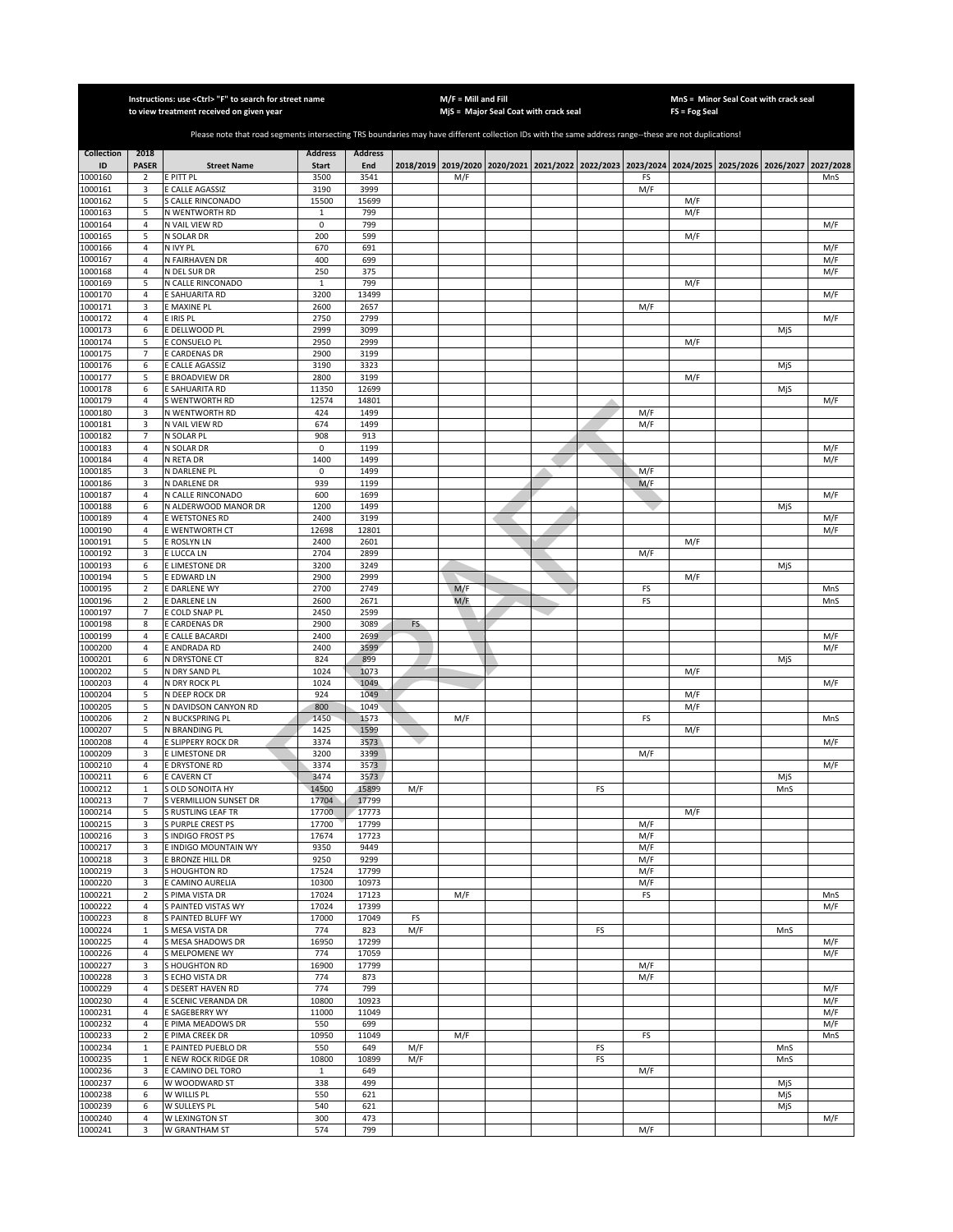|                    |                                  | Instructions: use <ctrl> "F" to search for street name</ctrl>                                                                                         |                       |                |                                       | M/F = Mill and Fill |  |               |            |                                                                                                  | MnS = Minor Seal Coat with crack seal |            |            |
|--------------------|----------------------------------|-------------------------------------------------------------------------------------------------------------------------------------------------------|-----------------------|----------------|---------------------------------------|---------------------|--|---------------|------------|--------------------------------------------------------------------------------------------------|---------------------------------------|------------|------------|
|                    |                                  | to view treatment received on given year                                                                                                              |                       |                | MjS = Major Seal Coat with crack seal |                     |  | FS = Fog Seal |            |                                                                                                  |                                       |            |            |
|                    |                                  | Please note that road segments intersecting TRS boundaries may have different collection IDs with the same address range--these are not duplications! |                       |                |                                       |                     |  |               |            |                                                                                                  |                                       |            |            |
| <b>Collection</b>  | 2018                             |                                                                                                                                                       | <b>Address</b>        | <b>Address</b> |                                       |                     |  |               |            |                                                                                                  |                                       |            |            |
| ID<br>1000242      | <b>PASER</b><br>5                | <b>Street Name</b><br>W CHATFIELD ST                                                                                                                  | <b>Start</b><br>470   | End<br>1125    |                                       |                     |  |               |            | 2018/2019 2019/2020 2020/2021 2021/2022 2022/2023 2023/2024 2024/2025 2025/2026 2026/2027<br>M/F |                                       |            | 2027/2028  |
| 1000243            | $\overline{2}$                   | W CAMINO DEL TORO                                                                                                                                     | $\pmb{0}$             | 0              |                                       | M/F                 |  |               | FS         |                                                                                                  |                                       |            | MnS        |
| 1000244            | 5                                | S WILLIS AV                                                                                                                                           | 800                   | 1059           |                                       |                     |  |               |            | M/F                                                                                              |                                       |            |            |
| 1000245            | $\mathbf{1}$                     | S SPOSITO PL<br>S SELDON PL                                                                                                                           | 900<br>996            | 975<br>1075    | M/F                                   |                     |  | FS<br>FS      |            |                                                                                                  |                                       | MnS        |            |
| 1000246<br>1000247 | $\mathbf 1$<br>$\mathbf 1$       | S ROUTH PL                                                                                                                                            | 812                   | 853            | M/F<br>M/F                            |                     |  | FS            |            |                                                                                                  |                                       | MnS<br>MnS |            |
| 1000248            | 3                                | S REDFORD DR                                                                                                                                          | 1100                  | 1169           |                                       |                     |  |               | M/F        |                                                                                                  |                                       |            |            |
| 1000249            | 6                                | S HARRISON RD                                                                                                                                         | 0                     | 0              |                                       |                     |  |               |            |                                                                                                  |                                       | MjS        |            |
| 1000250<br>1000251 | 4<br>4                           | <b>S GRANTHAM DR</b><br>S EYNON PL                                                                                                                    | 950<br>840            | 1057<br>899    |                                       |                     |  |               |            |                                                                                                  |                                       |            | M/F<br>M/F |
| 1000252            | $\mathbf{1}$                     | S CHATFIELD PL                                                                                                                                        | 1060                  | 1099           | M/F                                   |                     |  | FS            |            |                                                                                                  |                                       | MnS        |            |
| 1000253            | 5                                | S CHATFIELD DR                                                                                                                                        | 1060                  | 1159           |                                       |                     |  |               |            | M/F                                                                                              |                                       |            |            |
| 1000254            | 3                                | <b>E AZURE PS</b>                                                                                                                                     | 9450                  | 9499           |                                       |                     |  |               | M/F        |                                                                                                  |                                       |            |            |
| 1000255<br>1000256 | $\overline{7}$<br>$\overline{4}$ | S VERMILLION SUNSET DR<br>S SIENNA SUMMIT PL                                                                                                          | 17574<br>17350        | 17723<br>17399 |                                       |                     |  |               |            |                                                                                                  |                                       |            | M/F        |
| 1000257            | 3                                | <b>S SIENNA BLUFFS TR</b>                                                                                                                             | 17124                 | 17373          |                                       |                     |  |               | M/F        |                                                                                                  |                                       |            |            |
| 1000258            | 5                                | S SCARLET CLIFF PL                                                                                                                                    | 17124                 | 17199          |                                       |                     |  |               |            | M/F                                                                                              |                                       |            |            |
| 1000259<br>1000260 | 3<br>3                           | S RUSTLING LEAF TR<br>S PURPLE MESA TR                                                                                                                | 17094<br>17300        | 17749<br>17449 |                                       |                     |  |               | M/F<br>M/F |                                                                                                  |                                       |            |            |
| 1000261            | 2                                | S PURPLE CREST PS                                                                                                                                     | 17600                 | 17799          |                                       | M/F                 |  |               | FS         |                                                                                                  |                                       |            | MnS        |
| 1000262            | 6                                | S INDIGO MESA PS                                                                                                                                      | 17350                 | 17473          |                                       |                     |  |               |            |                                                                                                  |                                       | MjS        |            |
| 1000263            | 6                                | S INDIGO FROST PS                                                                                                                                     | 17674                 | 17723          |                                       |                     |  |               |            |                                                                                                  |                                       | MjS        |            |
| 1000264<br>1000265 | 4<br>3                           | S INDIGO CREST PS<br>S HARRISON RD                                                                                                                    | 17274<br>16900        | 17649<br>17099 |                                       |                     |  |               | M/F        |                                                                                                  |                                       |            | M/F        |
| 1000266            | $\mathbf 2$                      | S GREEN WILLOW PL                                                                                                                                     | 17550                 | 17649          |                                       | M/F                 |  |               | FS         |                                                                                                  |                                       |            | MnS        |
| 1000267            | 5                                | S GOLDEN SUNRISE PL                                                                                                                                   | 17024                 | 17299          |                                       |                     |  |               |            | M/F                                                                                              |                                       |            |            |
| 1000268            | $\sqrt{4}$                       | S GARDEN SAGE LP                                                                                                                                      | 17500                 | 17599          |                                       |                     |  |               |            |                                                                                                  |                                       |            | M/F        |
| 1000269<br>1000270 | $\overline{4}$<br>6              | S CINNEBAR MESA CT<br>S BRONZE MOUNTAIN PS                                                                                                            | 17074<br>17600        | 17223<br>17699 |                                       |                     |  |               |            |                                                                                                  |                                       | MjS        | M/F        |
| 1000271            | 3                                | S AZURE SKY TR                                                                                                                                        | 17200                 | 17673          |                                       |                     |  |               | M/F        |                                                                                                  |                                       |            |            |
| 1000272            | 6                                | E SYCAMORE LEAF RD                                                                                                                                    | 9024                  | 9423           |                                       |                     |  |               |            |                                                                                                  |                                       | MjS        |            |
| 1000273            | 5                                | E SCARLET BLUFFS PL                                                                                                                                   | 9074                  | 9123           |                                       |                     |  |               |            | M/F                                                                                              |                                       |            |            |
| 1000274<br>1000275 | $\mathbf{1}$<br>4                | E GREEN SAGE PL<br>E GREEK SAGE WY                                                                                                                    | 9124<br>9374          | 9199<br>9423   | M/F                                   |                     |  | FS            |            |                                                                                                  |                                       | MnS        | M/F        |
| 1000276            | 8                                | E GOLDEN DAWN CT                                                                                                                                      | 9200                  | 9225           | FS                                    |                     |  |               |            |                                                                                                  |                                       |            |            |
| 1000277            | 3                                | E BRONZE HILL DR                                                                                                                                      | 9250                  | 9299           |                                       |                     |  |               | M/F        |                                                                                                  |                                       |            |            |
| 1000278            | 3                                | E BLUE HILLS CT                                                                                                                                       | 9450                  | 9499           |                                       |                     |  |               | M/F        |                                                                                                  |                                       |            |            |
| 1000279<br>1000280 | $\overline{2}$<br>4              | E AZURE PS<br>E SAHUARITA RD                                                                                                                          | 9450<br>$\mathbf 0$   | 9499<br>6523   |                                       | M/F                 |  |               | FS         |                                                                                                  |                                       |            | MnS<br>M/F |
| 1000281            | $\overline{4}$                   | S PETRIFIED FOREST DR                                                                                                                                 | 16100                 | 16399          |                                       |                     |  |               |            |                                                                                                  |                                       |            | M/F        |
| 1000282            | 3                                | E SAHUARITA RD                                                                                                                                        | 7100                  | 7574           |                                       |                     |  |               | M/F        |                                                                                                  |                                       |            |            |
| 1000283            | $\overline{4}$                   | E PETRIFIED FOREST CT<br>E GLACIER PARK CT                                                                                                            | 7174<br>7330          | 7239<br>7435   | M/F                                   |                     |  |               |            |                                                                                                  |                                       | MnS        | M/F        |
| 1000284<br>1000285 | $\mathbf{1}$<br>5                | W CAMINO DEL TORO                                                                                                                                     | $\mathbf 0$           | $\overline{0}$ |                                       |                     |  | FS            |            | M/F                                                                                              |                                       |            |            |
| 1000286            | 5                                | <b>SHARRISON RD</b>                                                                                                                                   | 16750                 | 16949          |                                       |                     |  |               |            | M/F                                                                                              |                                       |            |            |
| 1000287            | 5                                | W WILLIAM CAREY ST                                                                                                                                    | $\mathbf{1}$          | 199            |                                       |                     |  |               |            | M/F                                                                                              |                                       |            |            |
| 1000288<br>1000289 | 5<br>$\sqrt{4}$                  | W VISTA MONTE DR<br>W SPRINT ST                                                                                                                       | $\mathbf{1}$<br>140   | 249<br>175     |                                       |                     |  |               |            | M/F                                                                                              |                                       |            | M/F        |
| 1000290            | $\mathbf 1$                      | W SG POSEY PL                                                                                                                                         | 424                   | 449            | M/F                                   |                     |  | FS            |            |                                                                                                  |                                       | MnS        |            |
| 1000291            | $\overline{2}$                   | W SAHUARITA RD                                                                                                                                        | $\mathbf 1$           | 799            |                                       | M/F                 |  |               | FS         |                                                                                                  |                                       |            | MnS        |
| 1000292            | 3                                | W RG LEE ST                                                                                                                                           | 300                   | 399            |                                       |                     |  |               | M/F        |                                                                                                  |                                       |            |            |
| 1000293<br>1000294 | 3<br>$\overline{2}$              | W RG LEE PL<br>W JAMES WADE PL                                                                                                                        | 420<br>50             | 449<br>99      |                                       | M/F                 |  |               | M/F<br>FS  |                                                                                                  |                                       |            | MnS        |
| 1000295            | 3                                | W JAMES L SULLIVAN ST                                                                                                                                 | $\mathbf{1}$          | 175            |                                       |                     |  |               | M/F        |                                                                                                  |                                       |            |            |
| 1000296            | $\,1\,$                          | W GEORGE TRUIT ST                                                                                                                                     | 100                   | 209            | M/F                                   |                     |  | FS            |            |                                                                                                  |                                       | MnS        |            |
| 1000297            | 5<br>5                           | W FORREST FEEZOR ST                                                                                                                                   | $\,1\,$               | 173<br>99      |                                       |                     |  |               |            | M/F<br>M/F                                                                                       |                                       |            |            |
| 1000298<br>1000299 | 5                                | W ERIC DORMAN ST<br>W COURTS REDFORD PL                                                                                                               | $\mathbf 1$<br>420    | 461            |                                       |                     |  |               |            | M/F                                                                                              |                                       |            |            |
| 1000300            | 3                                | W CN ROCK ST                                                                                                                                          | 100                   | 249            |                                       |                     |  |               | M/F        |                                                                                                  |                                       |            |            |
| 1000301            | $\sqrt{2}$                       | W CHEEVERS ST                                                                                                                                         | 100                   | 163            |                                       | M/F                 |  |               | FS         |                                                                                                  |                                       |            | MnS        |
| 1000302<br>1000303 | 7<br>4                           | W CHARLES L MCKAY ST<br>W CAMINO DEL TORO                                                                                                             | 400<br>0              | 699<br>799     |                                       |                     |  |               |            |                                                                                                  |                                       |            | M/F        |
| 1000304            | $\overline{4}$                   | W BRYAN SCOTT PL                                                                                                                                      | 0                     | 99             |                                       |                     |  |               |            |                                                                                                  |                                       |            | M/F        |
| 1000305            | 3                                | W ANDREW POTTER ST                                                                                                                                    | $\mathbf{1}$          | 161            |                                       |                     |  |               | M/F        |                                                                                                  |                                       |            |            |
| 1000306            | $\overline{7}$                   | S WILLIS RAY AV                                                                                                                                       | 600                   | 799            |                                       |                     |  |               |            |                                                                                                  |                                       |            |            |
| 1000307<br>1000308 | 6<br>$\mathbf{1}$                | S WILLIS AV<br>S PRINCESS ERICA DR                                                                                                                    | 800<br>224            | 899<br>315     | M/F                                   |                     |  | FS            |            |                                                                                                  |                                       | MjS<br>MnS |            |
| 1000309            | 5                                | S PORTER ROUTH PL                                                                                                                                     | 700                   | 775            |                                       |                     |  |               |            | M/F                                                                                              |                                       |            |            |
| 1000310            | 3                                | S JAFFEE DR                                                                                                                                           | 224                   | 299            |                                       |                     |  |               | M/F        |                                                                                                  |                                       |            |            |
| 1000311            | 5                                | <b>S J NILES PUCKETT AV</b>                                                                                                                           | 200                   | 399            |                                       |                     |  |               |            | M/F                                                                                              |                                       |            |            |
| 1000312<br>1000313 | 6<br>$\overline{7}$              | <b>S HOUGHTON RD</b><br>S HOLCOMB PL                                                                                                                  | 15200<br>350          | 16899<br>399   |                                       |                     |  |               |            |                                                                                                  |                                       | MjS        |            |
| 1000314            | $\overline{7}$                   | S HOLCOMB CI                                                                                                                                          | 400                   | 479            |                                       |                     |  |               |            |                                                                                                  |                                       |            |            |
| 1000315            | $\overline{7}$                   | S HARRY P STAGG PL                                                                                                                                    | 700                   | 725            |                                       |                     |  |               |            |                                                                                                  |                                       |            |            |
| 1000316            | $\sqrt{4}$                       | S HARRY P STAGG DR                                                                                                                                    | 600                   | 799            |                                       |                     |  |               |            |                                                                                                  |                                       |            | M/F        |
| 1000317<br>1000318 | $\overline{7}$<br>$\sqrt{4}$     | S HARRISON RD<br>S COURTS REDFORD DR                                                                                                                  | 0<br>600              | 16899<br>799   |                                       |                     |  |               |            |                                                                                                  |                                       |            | M/F        |
| 1000319            | 3                                | S CHARLES L MCKAY PL                                                                                                                                  | 600                   | 649            |                                       |                     |  |               | M/F        |                                                                                                  |                                       |            |            |
| 1000320            | $\sqrt{4}$                       | S BAKER JAMES CAUTHEN PL                                                                                                                              | 700                   | 775            |                                       |                     |  |               |            |                                                                                                  |                                       |            | M/F        |
| 1000321            | 5                                | S ADANIROM JUDSON AV                                                                                                                                  | 400                   | 599            |                                       |                     |  |               |            | M/F                                                                                              |                                       |            |            |
| 1000322<br>1000323 | $\sqrt{4}$<br>$\overline{2}$     | E VISTA MONTE DR<br>E SAHUARITA RD                                                                                                                    | $\mathbf{1}$<br>10300 | 49<br>10449    |                                       | M/F                 |  |               | FS         |                                                                                                  |                                       |            | M/F<br>MnS |
|                    |                                  |                                                                                                                                                       |                       |                |                                       |                     |  |               |            |                                                                                                  |                                       |            |            |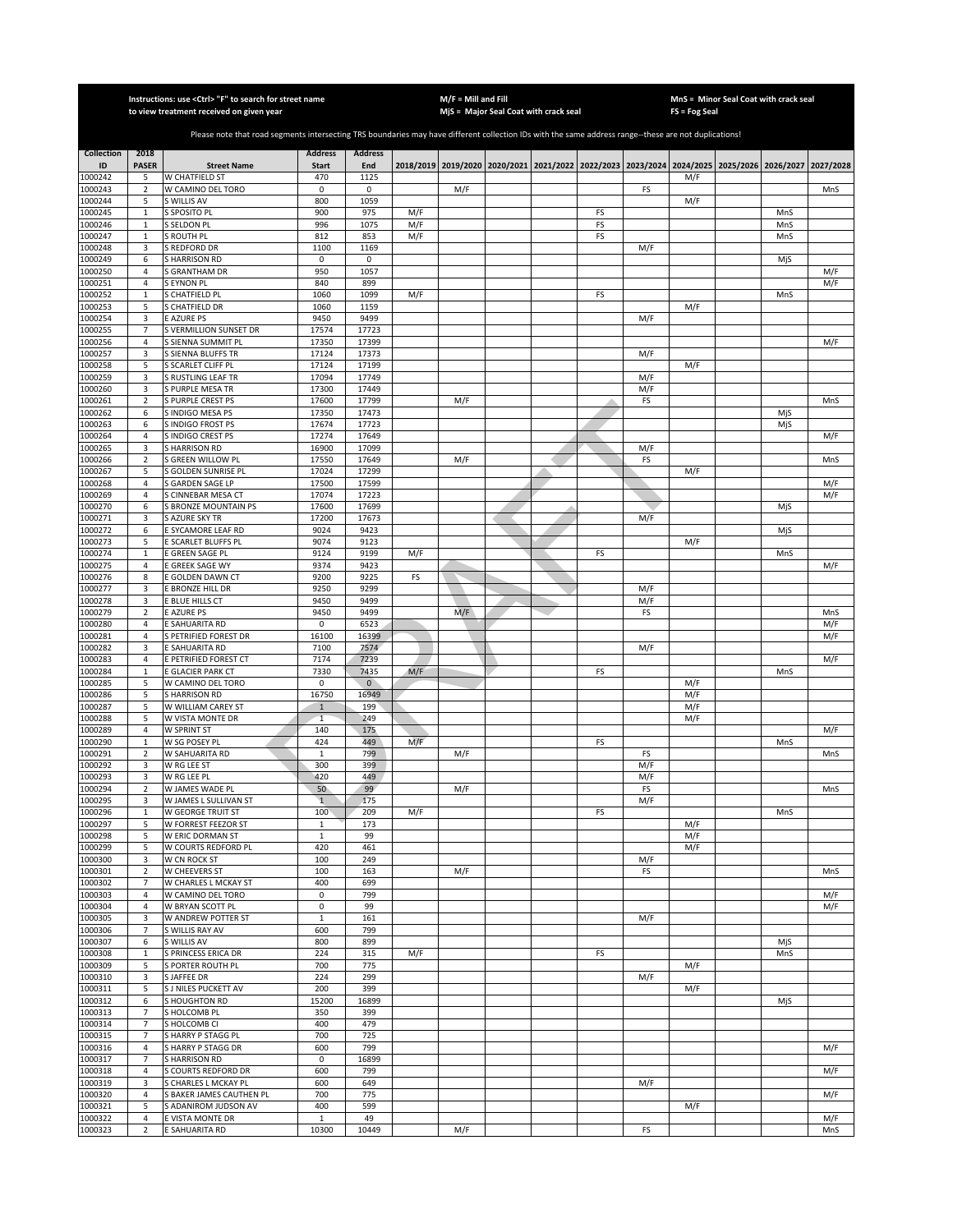|                         |                                | Instructions: use <ctrl> "F" to search for street name<br/>to view treatment received on given year</ctrl>                                            |                                |                       |           | $M/F =$ Mill and Fill | MjS = Major Seal Coat with crack seal                                                               |    |            | FS = Fog Seal | MnS = Minor Seal Coat with crack seal |            |
|-------------------------|--------------------------------|-------------------------------------------------------------------------------------------------------------------------------------------------------|--------------------------------|-----------------------|-----------|-----------------------|-----------------------------------------------------------------------------------------------------|----|------------|---------------|---------------------------------------|------------|
|                         |                                |                                                                                                                                                       |                                |                       |           |                       |                                                                                                     |    |            |               |                                       |            |
|                         |                                | Please note that road segments intersecting TRS boundaries may have different collection IDs with the same address range--these are not duplications! |                                |                       |           |                       |                                                                                                     |    |            |               |                                       |            |
| <b>Collection</b><br>ID | 2018<br><b>PASER</b>           | <b>Street Name</b>                                                                                                                                    | <b>Address</b><br><b>Start</b> | <b>Address</b><br>End |           |                       | 2018/2019 2019/2020 2020/2021 2021/2022 2022/2023 2023/2024 2024/2025 2025/2026 2026/2027 2027/2028 |    |            |               |                                       |            |
| 1000324                 | 4                              | E FORREST FEEZOR ST                                                                                                                                   | $\mathbf{1}$                   | 83                    |           |                       |                                                                                                     |    |            |               |                                       | M/F        |
| 1000325<br>1000326      | 5<br>$\mathbf{1}$              | W WILLIAM CAREY ST<br>W ERIC DORMAN ST                                                                                                                | $\mathbf 1$<br>$\mathbf 1$     | 199<br>99             | M/F       |                       |                                                                                                     | FS |            | M/F           | MnS                                   |            |
| 1000327                 | 6                              | W CAMINO DEL TORO                                                                                                                                     | $\mathbf 1$                    | 99                    |           |                       |                                                                                                     |    |            |               | MjS                                   |            |
| 1000328                 | $\sqrt{4}$                     | S STONE BENCH RD                                                                                                                                      | 424                            | 573                   |           |                       |                                                                                                     |    |            |               |                                       | M/F        |
| 1000329<br>1000330      | 3<br>3                         | S SHEFFIELD DR<br>S SANTA RITA SHADOWS DR                                                                                                             | 16150<br>16100                 | 16229<br>16229        |           |                       |                                                                                                     |    | M/F<br>M/F |               |                                       |            |
| 1000331                 | $\bf 8$                        | S RICHMOND DR                                                                                                                                         | 278                            | 299                   | FS        |                       |                                                                                                     |    |            |               |                                       |            |
| 1000332                 | $\mathbf{1}$                   | <b>S OBSERVATORY PL</b>                                                                                                                               | 16348                          | 16441                 | M/F       |                       |                                                                                                     | FS |            |               | MnS                                   |            |
| 1000333<br>1000334      | $\sqrt{2}$<br>3                | S NASHVILLE PL<br>S NASHVILLE AV                                                                                                                      | 40<br>100                      | 95<br>274             |           | M/F                   |                                                                                                     |    | FS<br>M/F  |               |                                       | MnS        |
| 1000335                 | $\sqrt{2}$                     | S MELPOMENE WY                                                                                                                                        | $\,1\,$                        | 849                   |           | M/F                   |                                                                                                     |    | FS         |               |                                       | MnS        |
| 1000336                 | $\mathbf{1}$<br>5              | S LOWER CHORD RD                                                                                                                                      | 450<br>16100                   | 499<br>17099          | M/F       |                       |                                                                                                     | FS |            |               | MnS                                   |            |
| 1000337<br>1000338      | 5                              | <b>SHOUGHTON RD</b><br>S DOUGLAS WASH RD                                                                                                              | 400                            | 599                   |           |                       |                                                                                                     |    |            | M/F<br>M/F    |                                       |            |
| 1000339                 | 3                              | S DESERT HAVEN RD                                                                                                                                     | 574                            | 799                   |           |                       |                                                                                                     |    | M/F        |               |                                       |            |
| 1000340<br>1000341      | $\overline{a}$<br>$\sqrt{4}$   | <b>GHARLESTON AV</b><br>S ATLANTA DR                                                                                                                  | $\mathbf{1}$<br>100            | 423<br>473            |           |                       |                                                                                                     |    |            |               |                                       | M/F<br>M/F |
| 1000342                 | 6                              | E VISTA MONTE DR                                                                                                                                      | $1\,$                          | 399                   |           |                       |                                                                                                     |    |            |               | MjS                                   |            |
| 1000343                 | 4                              | E TALLAHASSEE DR                                                                                                                                      | 1                              | 249                   |           |                       |                                                                                                     |    |            |               |                                       | M/F        |
| 1000344<br>1000345      | 9<br>3                         | E SYCAMORE VIEW RD<br>E SAHUARITA RD                                                                                                                  | 124<br>10300                   | 299<br>11349          | FS        |                       |                                                                                                     |    | M/F        |               |                                       |            |
| 1000346                 | $\overline{7}$                 | E REFUGE LP                                                                                                                                           | 174                            | 349                   |           |                       |                                                                                                     |    |            |               |                                       |            |
| 1000347                 | 5                              | E OBSERVATORY DR                                                                                                                                      | 10380                          | 10600                 |           |                       |                                                                                                     |    |            | M/F           |                                       |            |
| 1000348<br>1000349      | $\overline{4}$<br>$\mathbf{1}$ | E NASHVILLE AV<br>E MONTGOMERY AV                                                                                                                     | 500<br>500                     | 699<br>799            | M/F       |                       |                                                                                                     | FS |            |               | MnS                                   | M/F        |
| 1000350                 | $\,1\,$                        | E MACON DR                                                                                                                                            | 600                            | 681                   | M/F       |                       |                                                                                                     | FS |            |               | MnS                                   |            |
| 1000351                 | $\overline{7}$                 | E KINGSWOOD DR                                                                                                                                        | 10424                          | 10523                 |           |                       |                                                                                                     |    |            |               |                                       |            |
| 1000352<br>1000353      | $\sqrt{4}$<br>6                | E FORREST FEEZOR ST<br>E DRAWDOWN TR                                                                                                                  | 0<br>450                       | 349<br>651            |           |                       |                                                                                                     |    |            |               | MjS                                   | M/F        |
| 1000354                 | $\overline{4}$                 | E DESERT HAVEN PL                                                                                                                                     | 300                            | 349                   |           |                       |                                                                                                     |    |            |               |                                       | M/F        |
| 1000355                 | 6                              | E CREOSOTE DRAW RD                                                                                                                                    | 200                            | 373                   |           |                       |                                                                                                     |    |            |               | MjS                                   |            |
| 1000356<br>1000357      | $\mathbf 2$<br>$\mathbf{1}$    | E CAMINO DEL TORO<br>E BISHOP LN                                                                                                                      | $\mathbf{1}$<br>10474          | 199<br>10523          | M/F       | M/F                   |                                                                                                     | FS | FS         |               | MnS                                   | MnS        |
| 1000358                 | $\sqrt{2}$                     | E ATLANTA PL                                                                                                                                          | 620                            | 651                   |           | M/F                   |                                                                                                     |    | FS         |               |                                       | MnS        |
| 1000359                 | 6                              | <b>S HOUGHTON RD</b>                                                                                                                                  | 15200                          | 16099                 |           |                       |                                                                                                     |    |            |               | MiS                                   |            |
| 1000360<br>1000361      | $\sqrt{4}$<br>6                | W SAHUARITA RD<br><b>S HOUGHTON RD</b>                                                                                                                | $1\,$<br>15200                 | 923<br>16099          |           |                       |                                                                                                     |    |            |               | MjS                                   | M/F        |
| 1000362                 | 8                              | <b>SHARRISON RD</b>                                                                                                                                   | 16000                          | 16749                 | <b>FS</b> |                       |                                                                                                     |    |            |               |                                       |            |
| 1000363                 | 5                              | W SAHUARITA RD                                                                                                                                        | 800                            | 2449                  |           |                       |                                                                                                     |    |            | M/F           |                                       |            |
| 1000364<br>1000365      | $\overline{a}$<br>3            | E SAHUARITA RD<br>W CAMINO REGIO                                                                                                                      | 6300<br>600                    | 7899<br>799           |           |                       |                                                                                                     |    | M/F        |               |                                       | M/F        |
| 1000366                 | 4                              | W CAMINO DEL EMPERADOR                                                                                                                                | $\mathbf{1}$                   | 599                   |           |                       |                                                                                                     |    |            |               |                                       | M/F        |
| 1000367<br>1000368      | 6<br>$\overline{2}$            | W CAMINO DE LA REINA<br>N PLACITA SOBERANIA                                                                                                           | 110<br>800                     | 599<br>861            |           |                       |                                                                                                     |    | FS         |               | MjS                                   | MnS        |
| 1000369                 | $\overline{4}$                 | N PLACITA REALIZA                                                                                                                                     | 879                            | 999                   |           | M/F                   |                                                                                                     |    |            |               |                                       | M/F        |
| 1000370                 | $\mathbf{1}$                   | N PLACITA DUQUESA                                                                                                                                     | 800                            | 849                   | M/F       |                       |                                                                                                     | FS |            |               | MnS                                   |            |
| 1000371<br>1000372      | $\mathbf{1}$<br>$\overline{2}$ | N CALLE PRINCESA<br>N AVENIDA DEL CABALLERO                                                                                                           | 800<br>800                     | 973<br>973            | M/F       | M/F                   |                                                                                                     | FS | FS         |               | MnS                                   | MnS        |
| 1000373                 | 3                              | W CAMINO DEL EMPERADOR                                                                                                                                | $\mathbf{1}$                   | 99                    |           |                       |                                                                                                     |    | M/F        |               |                                       |            |
| 1000374                 | $\mathbf 1$                    | <b>S HOUGHTON RD</b>                                                                                                                                  | 14500                          | 16099                 | M/F       |                       |                                                                                                     | FS |            |               | MnS                                   |            |
| 1000375<br>1000376      | $\,1\,$<br>$\overline{4}$      | S COUNTRY CLUB RD<br>E SANTA RITA RD                                                                                                                  | 17300<br>2200                  | 17899<br>3999         | M/F       |                       |                                                                                                     | FS |            |               | MnS                                   | M/F        |
| 1000377                 | 6                              | S IRVING AV                                                                                                                                           | 16951                          | 17199                 |           |                       |                                                                                                     |    |            |               | MjS                                   |            |
| 1000378                 | 3                              | S COLUMBUS BL                                                                                                                                         | 17250                          | 17699                 |           |                       |                                                                                                     |    | M/F        |               |                                       |            |
| 1000379<br>1000380      | 5<br>6                         | S ALVERNON WY<br>E DAWSON RD                                                                                                                          | 16100<br>3900                  | 17299<br>4699         |           |                       |                                                                                                     |    |            | M/F           | MjS                                   |            |
| 1000381                 | 8                              | S COUNTRY CLUB RD                                                                                                                                     | 16900                          | 17199                 | FS        |                       |                                                                                                     |    |            |               |                                       |            |
| 1000382                 | $\mathbf{1}$                   | <b>S ALVERNON WY</b>                                                                                                                                  | 16910                          | 17299                 | M/F       |                       |                                                                                                     | FS |            |               | MnS                                   |            |
| 1000383<br>1000384      | $\overline{7}$<br>$\sqrt{4}$   | <b>E DAWSON RD</b><br>S COUNTRY CLUB RD                                                                                                               | 3100<br>16650                  | 4099<br>17899         |           |                       |                                                                                                     |    |            |               |                                       | M/F        |
| 1000385                 | 6                              | E SANTA RITA RD                                                                                                                                       | 1700                           | 3099                  |           |                       |                                                                                                     |    |            |               | MjS                                   |            |
| 1000386                 | 3                              | E EL TORO RD                                                                                                                                          | 2700                           | 3099                  |           |                       |                                                                                                     |    | M/F        |               |                                       |            |
| 1000387<br>1000388      | $\sqrt{4}$<br>4                | <b>E DAWSON RD</b><br>E SANTA RITA RD                                                                                                                 | 2200<br>1700                   | 3149<br>2199          |           |                       |                                                                                                     |    |            |               |                                       | M/F<br>M/F |
| 1000389                 | 4                              | S DELGADO RD                                                                                                                                          | 16100                          | 16899                 |           |                       |                                                                                                     |    |            |               |                                       | M/F        |
| 1000390                 | 5                              | S COUNTRY CLUB RD                                                                                                                                     | 16120                          | 16899                 |           |                       |                                                                                                     |    |            | M/F           |                                       |            |
| 1000391<br>1000392      | 3<br>5                         | E SAHUARITA RD<br>E EL TORO RD                                                                                                                        | 2950<br>2700                   | 3199<br>2949          |           |                       |                                                                                                     |    | M/F        | M/F           |                                       |            |
| 1000393                 | 5                              | E DAVIS RD                                                                                                                                            | 2600                           | 2727                  |           |                       |                                                                                                     |    |            | M/F           |                                       |            |
| 1000394<br>1000395      | 5<br>$\overline{a}$            | E SAHUARITA RD<br><b>S ALVERNON WY</b>                                                                                                                | 0<br>16100                     | 3199<br>16899         |           |                       |                                                                                                     |    |            | M/F           |                                       | M/F        |
| 1000396                 | 3                              | E SAHUARITA RD                                                                                                                                        | 0                              | $\mathsf 0$           |           |                       |                                                                                                     |    | M/F        |               |                                       |            |
| 1000397                 | 5                              | <b>S ALVERNON WY</b>                                                                                                                                  | 16100                          | 16899                 |           |                       |                                                                                                     |    |            | M/F           |                                       |            |
| 1000398<br>1000399      | 5<br>3                         | E SAHUARITA RD<br>S COUNTRY CLUB RD                                                                                                                   | 0<br>16120                     | 0<br>16399            |           |                       |                                                                                                     |    | M/F        | M/F           |                                       |            |
| 1000400                 | 5                              | E SAHUARITA RD                                                                                                                                        | 2800                           | 3199                  |           |                       |                                                                                                     |    |            | M/F           |                                       |            |
| 1000401                 | 3                              | S MISSION RD                                                                                                                                          | 17700                          | 18999                 |           |                       |                                                                                                     |    | M/F        |               |                                       |            |
| 1000402<br>1000403      | $\sqrt{4}$<br>3                | W TWIN BUTTES RD<br>S MISSION RD                                                                                                                      | 2100<br>17200                  | 2123<br>17799         |           |                       |                                                                                                     |    | M/F        |               |                                       | M/F        |
| 1000404                 | 5                              | W HELMET PEAK RD                                                                                                                                      | 3700                           | 5199                  |           |                       |                                                                                                     |    |            | M/F           |                                       |            |
| 1000405                 | 3                              | S AVENIDA TRES                                                                                                                                        | 16100                          | 16799                 |           |                       |                                                                                                     |    | M/F        |               |                                       |            |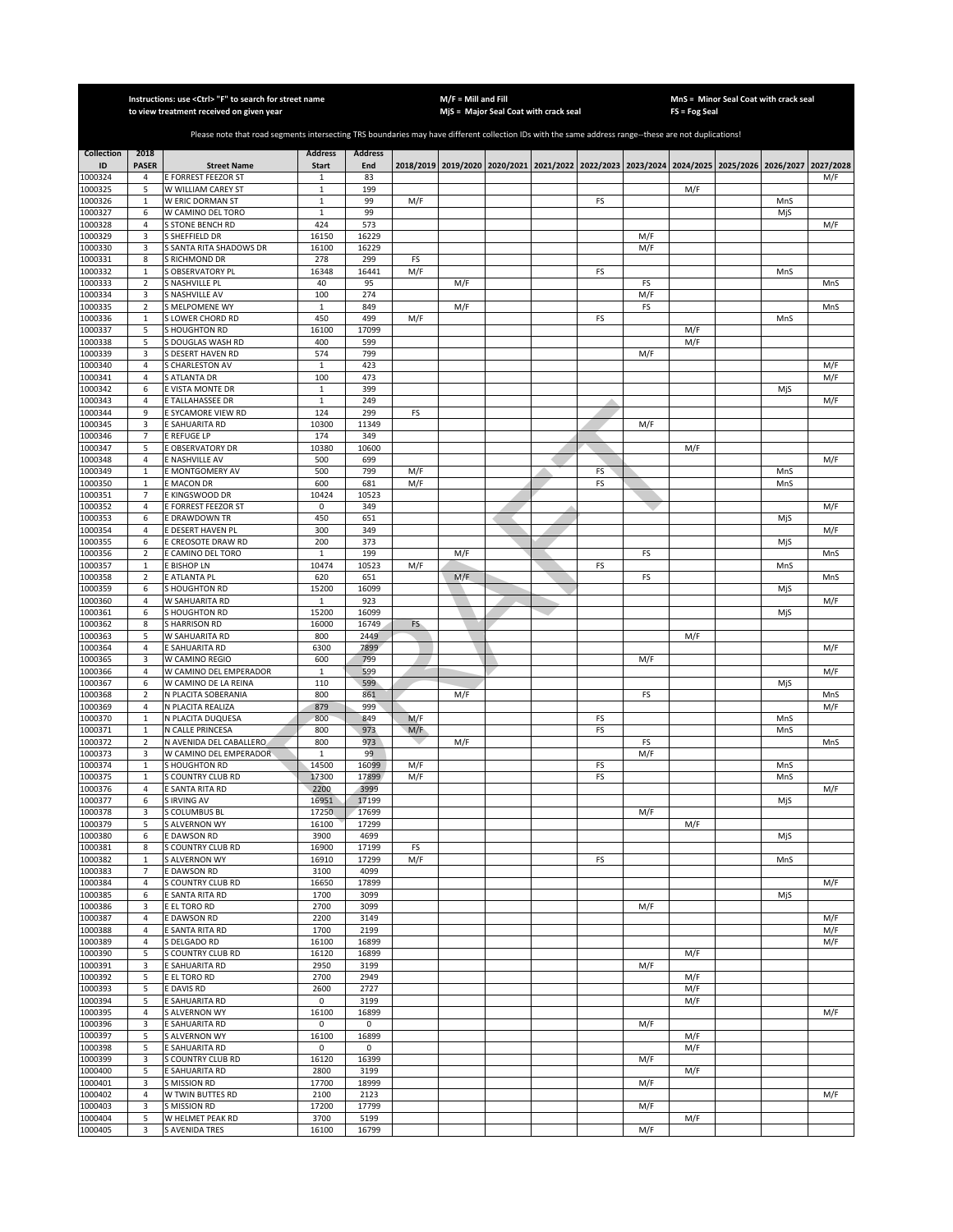|                    |                                           | Instructions: use < Ctrl> "F" to search for street name<br>to view treatment received on given year                                                   |                |                      |     | $M/F =$ Mill and Fill | MjS = Major Seal Coat with crack seal                                                     |     |            | $FS = Fog Seal$ | MnS = Minor Seal Coat with crack seal |     |            |
|--------------------|-------------------------------------------|-------------------------------------------------------------------------------------------------------------------------------------------------------|----------------|----------------------|-----|-----------------------|-------------------------------------------------------------------------------------------|-----|------------|-----------------|---------------------------------------|-----|------------|
|                    |                                           |                                                                                                                                                       |                |                      |     |                       |                                                                                           |     |            |                 |                                       |     |            |
|                    |                                           | Please note that road segments intersecting TRS boundaries may have different collection IDs with the same address range--these are not duplications! |                |                      |     |                       |                                                                                           |     |            |                 |                                       |     |            |
| <b>Collection</b>  | 2018                                      |                                                                                                                                                       | <b>Address</b> | <b>Address</b>       |     |                       |                                                                                           |     |            |                 |                                       |     |            |
| ID                 | <b>PASER</b>                              | <b>Street Name</b>                                                                                                                                    | <b>Start</b>   | End                  |     |                       | 2018/2019 2019/2020 2020/2021 2021/2022 2022/2023 2023/2024 2024/2025 2025/2026 2026/2027 |     |            |                 |                                       |     | 2027/2028  |
| 1000406<br>1000407 | 3<br>$\overline{2}$                       | W HELMET PEAK RD<br><b>S AVENIDA TRES</b>                                                                                                             | 3368<br>16100  | 4249<br>16649        |     | M/F                   |                                                                                           |     | M/F<br>FS  |                 |                                       |     | MnS        |
| 1000408            | 5                                         | W HELMET PEAK RD                                                                                                                                      | 1400           | 3699                 |     |                       |                                                                                           |     |            | M/F             |                                       |     |            |
| 1000409            | 5                                         | <b>S MISSION RD</b>                                                                                                                                   | 17800          | 18999                |     |                       |                                                                                           |     |            | M/F             |                                       |     |            |
| 1000410            | 6                                         | W MCGEE RANCH RD                                                                                                                                      | 5400           | 6361                 |     |                       |                                                                                           |     |            |                 |                                       | MiS |            |
| 1000411            | $\mathbf{1}$                              | <b>S MISSION RD</b>                                                                                                                                   | 17800          | 20899                | M/F |                       |                                                                                           | FS  |            |                 |                                       | MnS |            |
| 1000412<br>1000413 | 3<br>3                                    | W MCGEE RANCH RD<br>S MISSION RD                                                                                                                      | 6050<br>16700  | 9173<br>18999        |     |                       |                                                                                           |     | M/F<br>M/F |                 |                                       |     |            |
| 1000414            | 4                                         | W CALLE QUATRO                                                                                                                                        | 7000           | 7399                 |     |                       |                                                                                           |     |            |                 |                                       |     | M/F        |
| 1000415            | 4                                         | W HELMET PEAK RD                                                                                                                                      | 4600           | 5199                 |     |                       |                                                                                           |     |            |                 |                                       |     | M/F        |
| 1000416            | $\sqrt{4}$                                | S MISSION RD                                                                                                                                          | 15524          | 16949                |     |                       |                                                                                           |     |            |                 |                                       |     | M/F        |
| 1000417            | 5                                         | W OCOTILLO RANCH RD                                                                                                                                   | 6199           | 6449                 |     |                       |                                                                                           |     |            | M/F             |                                       |     |            |
| 1000418            | 5                                         | S MISSION RD                                                                                                                                          | 15300          | 15999                |     |                       |                                                                                           |     |            | M/F             |                                       |     |            |
| 1000419<br>1000420 | 5<br>$\mathbf 1$                          | W OCOTILLO RANCH RD<br>W CALLE UNO                                                                                                                    | 6199<br>0      | 6699<br>6999         | M/F |                       |                                                                                           | FS  |            | M/F             |                                       | MnS |            |
| 1000421            | 3                                         | W CALLE QUATRO                                                                                                                                        | 7000           | 7199                 |     |                       |                                                                                           |     | M/F        |                 |                                       |     |            |
| 1000422            | 5                                         | S AVENIDA HALEY                                                                                                                                       | 15600          | 16099                |     |                       |                                                                                           |     |            | M/F             |                                       |     |            |
| 1000423            | 3                                         | W CALLE QUATRO                                                                                                                                        | 7000           | 7199                 |     |                       |                                                                                           |     | M/F        |                 |                                       |     |            |
| 1000424            | 8                                         | S AVENIDA HALEY                                                                                                                                       | 15700          | 16099                | FS  |                       |                                                                                           |     |            |                 |                                       |     |            |
| 1000425            | 5                                         | W OCOTILLO RANCH RD                                                                                                                                   | 6199           | 6449                 |     |                       |                                                                                           |     |            | M/F             |                                       |     |            |
| 1000426<br>1000427 | 3<br>6                                    | S MISSION RD<br>W DIAMOND BELL RANCH RD                                                                                                               | 13700<br>14200 | 15523<br>14699       |     |                       |                                                                                           |     | M/F        |                 |                                       |     |            |
| 1000428            | 5                                         | <b>S SIERRITA MOUNTAIN RD</b>                                                                                                                         | 14424          | 14599                |     |                       |                                                                                           |     |            | M/F             |                                       | MjS |            |
| 1000429            | 3                                         | E MARSH STATION RD                                                                                                                                    | 15900          | 20023                |     |                       |                                                                                           |     | M/F        |                 |                                       |     |            |
| 1000430            | $\mathbf{1}$                              | E COLOSSAL CAVE RD                                                                                                                                    | 15900          | 16499                | M/F |                       |                                                                                           | FS. |            |                 |                                       | MnS |            |
| 1000431            | $\mathbf{1}$                              | S PISTOL HILL RD                                                                                                                                      | 9650           | 10849                | M/F |                       |                                                                                           | FS  |            |                 |                                       | MnS |            |
| 1000432            | $\overline{2}$                            | E OLD SPANISH TR                                                                                                                                      | 16274          | 16723                |     | M/F                   |                                                                                           |     | FS         |                 |                                       |     | MnS        |
| 1000433            | 3                                         | E MARSH STATION RD                                                                                                                                    | 15000          | 15899                |     |                       |                                                                                           |     | M/F        |                 |                                       |     |            |
| 1000434<br>1000435 | $\mathbf{1}$<br>$\sqrt{4}$                | S SUNDOWN RANCH RD<br>S OLD SONOITA HY                                                                                                                | 13654<br>13800 | 13699<br>15899       | M/F |                       |                                                                                           | FS  |            |                 |                                       | MnS | M/F        |
| 1000436            | $\overline{7}$                            | E WOOD CANYON PL                                                                                                                                      | 14400          | 14549                |     |                       |                                                                                           |     |            |                 |                                       |     |            |
| 1000437            | $\overline{7}$                            | E MOKES MILE TR                                                                                                                                       | 14300          | 14389                |     |                       |                                                                                           |     |            |                 |                                       |     |            |
| 1000438            | 4                                         | E MARSH STATION RD                                                                                                                                    | 14800          | 15899                |     |                       |                                                                                           |     |            |                 |                                       |     | M/F        |
| 1000439            | 3                                         | E COSTELLO RANCH PL                                                                                                                                   | 14324          | 14373                |     |                       |                                                                                           |     | M/F        |                 |                                       |     |            |
| 1000440            | $\mathbf 2$                               | N DAVIDSON RD                                                                                                                                         | 1600           | 1949                 |     | M/F                   |                                                                                           |     | FS         |                 |                                       |     | MnS        |
| 1000441<br>1000442 | $\overline{2}$<br>7                       | N CALLE RINCONADO<br>N BRANDING PL                                                                                                                    | 1600<br>1550   | 1849<br>1599         |     | M/F                   |                                                                                           |     | FS         |                 |                                       |     | MnS        |
| 1000443            | 5                                         | E RINCON VIEW DR                                                                                                                                      | 3200           | 3899                 |     |                       |                                                                                           |     |            | M/F             |                                       |     |            |
| 1000444            | 3                                         | E NANA DR                                                                                                                                             | 3700           | 3951                 |     |                       |                                                                                           |     | M/F        |                 |                                       |     |            |
| 1000445            | $\mathbf{1}$                              | E MOKES MILE TR                                                                                                                                       | 14300          | 14389                | M/F |                       |                                                                                           | FS  |            |                 |                                       | MnS |            |
| 1000446            | $\sqrt{4}$                                | E MESCALERO DR                                                                                                                                        | 3210           | 3673                 |     |                       |                                                                                           |     |            |                 |                                       |     | M/F        |
| 1000447            | 5                                         | E FARINO PL                                                                                                                                           | 3900           | 3975                 |     |                       |                                                                                           |     |            | M/F             |                                       |     |            |
| 1000448<br>1000449 | 3<br>3                                    | E COSTELLO RANCH PL<br>E ANDRADA RD                                                                                                                   | 14324<br>3124  | 14373<br>3899        |     |                       |                                                                                           |     | M/F<br>M/F |                 |                                       |     |            |
| 1000450            | $\sqrt{4}$                                | S WENTWORTH RD                                                                                                                                        | 12574          | 14499                |     |                       |                                                                                           |     |            |                 |                                       |     | M/F        |
| 1000451            | $\overline{7}$                            | S SONOITA RANCH CI                                                                                                                                    | 13400          | 13673                |     |                       |                                                                                           |     |            |                 |                                       |     |            |
| 1000452            | 4                                         | S SUNDOWN RANCH RD                                                                                                                                    | 13654          | 13699                |     |                       |                                                                                           |     |            |                 |                                       |     | M/F        |
| 1000453            | 5                                         | E MARSH STATION RD                                                                                                                                    | 15000          | 16699                |     |                       |                                                                                           |     |            | M/F             |                                       |     |            |
| 1000454            | $\overline{4}$                            | S SHALOM DR                                                                                                                                           | 12000          | 12099                |     |                       |                                                                                           |     |            |                 |                                       |     | M/F        |
| 1000455<br>1000456 | $\mathbf{1}$<br>3                         | E DAWN DR<br>W I10 FRONTAGE RD                                                                                                                        | 13100<br>0     | 13499<br>0           | M/F |                       |                                                                                           | FS  | M/F        |                 |                                       | MnS |            |
| 1000457            | $\overline{7}$                            | S WENTWORTH RD                                                                                                                                        | 12574          | 14499                |     |                       |                                                                                           |     |            |                 |                                       |     |            |
| 1000458            | 3                                         | <b>EDAWNDR</b>                                                                                                                                        | 12900          | 13499                |     |                       |                                                                                           |     | M/F        |                 |                                       |     |            |
| 1000459            | 2                                         | E COLOSSAL CAVE RD                                                                                                                                    | 12724          | 12949                |     | M/F                   |                                                                                           |     | FS         |                 |                                       |     | MnS        |
| 1000460            | 3                                         | E BENSON HY                                                                                                                                           | 13000          | 13449                |     |                       |                                                                                           |     | M/F        |                 |                                       |     |            |
| 1000461<br>1000462 | $\overline{2}$<br>$\overline{\mathbf{2}}$ | W I10 FRONTAGE RD<br>S MARY JANE WARNER DR                                                                                                            | 0<br>11550     | $\mathbf 0$<br>11699 |     | M/F<br>M/F            |                                                                                           |     | FS<br>FS   |                 |                                       |     | MnS<br>MnS |
| 1000463            | 5                                         | S JOHN HARVEY AV                                                                                                                                      | 11550          | 11699                |     |                       |                                                                                           |     |            | M/F             |                                       |     |            |
| 1000464            | $\overline{2}$                            | S GIANT OWL PL                                                                                                                                        | 11300          | 11399                |     | M/F                   |                                                                                           |     | FS         |                 |                                       |     | MnS        |
| 1000465            | 3                                         | S CAROLYN BEACH AV                                                                                                                                    | 11522          | 11699                |     |                       |                                                                                           |     | M/F        |                 |                                       |     |            |
| 1000466            | 6                                         | E TROTTER SISTERS DR                                                                                                                                  | 13100          | 13299                |     |                       |                                                                                           |     |            |                 |                                       | MjS |            |
| 1000467            | 4                                         | E SUCCESS DR                                                                                                                                          | 13149          | 13649                |     |                       |                                                                                           |     |            |                 |                                       |     | M/F        |
| 1000468            | $\mathbf 2$                               | E HISLOP HILL DR                                                                                                                                      | 13100          | 13399                |     | M/F                   |                                                                                           |     | FS         |                 |                                       |     | MnS        |
| 1000469<br>1000470 | 4<br>4                                    | E COLOSSAL CAVE RD<br>E CIENEGA CREEK DR                                                                                                              | 12900<br>13374 | 13349<br>13699       |     |                       |                                                                                           |     |            |                 |                                       |     | M/F<br>M/F |
| 1000471            | $\mathbf 1$                               | E BRIGHT SKY LP                                                                                                                                       | 13500          | 13523                | M/F |                       |                                                                                           | FS  |            |                 |                                       | MnS |            |
| 1000472            | 5                                         | S SPIRIT HORSE PL                                                                                                                                     | 11674          | 11709                |     |                       |                                                                                           |     |            | M/F             |                                       |     |            |
| 1000473            | 3                                         | <b>S SHALOM DR</b>                                                                                                                                    | 11900          | 12099                |     |                       |                                                                                           |     | M/F        |                 |                                       |     |            |
| 1000474            | 4                                         | S PRESERVE DR                                                                                                                                         | 11300          | 11499                |     |                       |                                                                                           |     |            |                 |                                       |     | M/F        |
| 1000475            | 5                                         | S MORNING MIST PL                                                                                                                                     | 11700          | 11873                |     |                       |                                                                                           |     |            | M/F             |                                       |     |            |
| 1000476<br>1000477 | $\mathbf{1}$<br>3                         | S LOST HORSE PL<br>S KICKING HORSE PL                                                                                                                 | 11750<br>11724 | 11799<br>11773       | M/F |                       |                                                                                           | FS  | M/F        |                 |                                       | MnS |            |
| 1000478            | 5                                         | S GIANT OWL PL                                                                                                                                        | 11300          | 11399                |     |                       |                                                                                           |     |            | M/F             |                                       |     |            |
| 1000479            | 5                                         | S DANCING HORSE PL                                                                                                                                    | 11800          | 11899                |     |                       |                                                                                           |     |            | M/F             |                                       |     |            |
| 1000480            | 5                                         | S COLD CREEK PL                                                                                                                                       | 11774          | 11849                |     |                       |                                                                                           |     |            | M/F             |                                       |     |            |
| 1000481            | $\overline{a}$                            | S CIENEGA RIDGE PL                                                                                                                                    | 0              | 11999                |     |                       |                                                                                           |     |            |                 |                                       |     | M/F        |
| 1000482            | $\overline{4}$                            | S CIENEGA PARK PL                                                                                                                                     | 11300          | 11423                |     |                       |                                                                                           |     |            |                 |                                       |     | M/F        |
| 1000483<br>1000484 | $\overline{4}$<br>$\overline{4}$          | S CIENEGA DAM PL                                                                                                                                      | 11300<br>11700 | 11499<br>11849       |     |                       |                                                                                           |     |            |                 |                                       |     | M/F<br>M/F |
| 1000485            | $\overline{4}$                            | S CIENEGA CROSSING PL<br>S CIENEGA CREEK PL                                                                                                           | 11574          | 11623                |     |                       |                                                                                           |     |            |                 |                                       |     | M/F        |
| 1000486            | $\overline{4}$                            | S BRIDLE RIDGE PL                                                                                                                                     | 11924          | 11999                |     |                       |                                                                                           |     |            |                 |                                       |     | M/F        |
| 1000487            | 5                                         | <b>E WINDSWEPT WY</b>                                                                                                                                 | 13550          | 13799                |     |                       |                                                                                           |     |            | M/F             |                                       |     |            |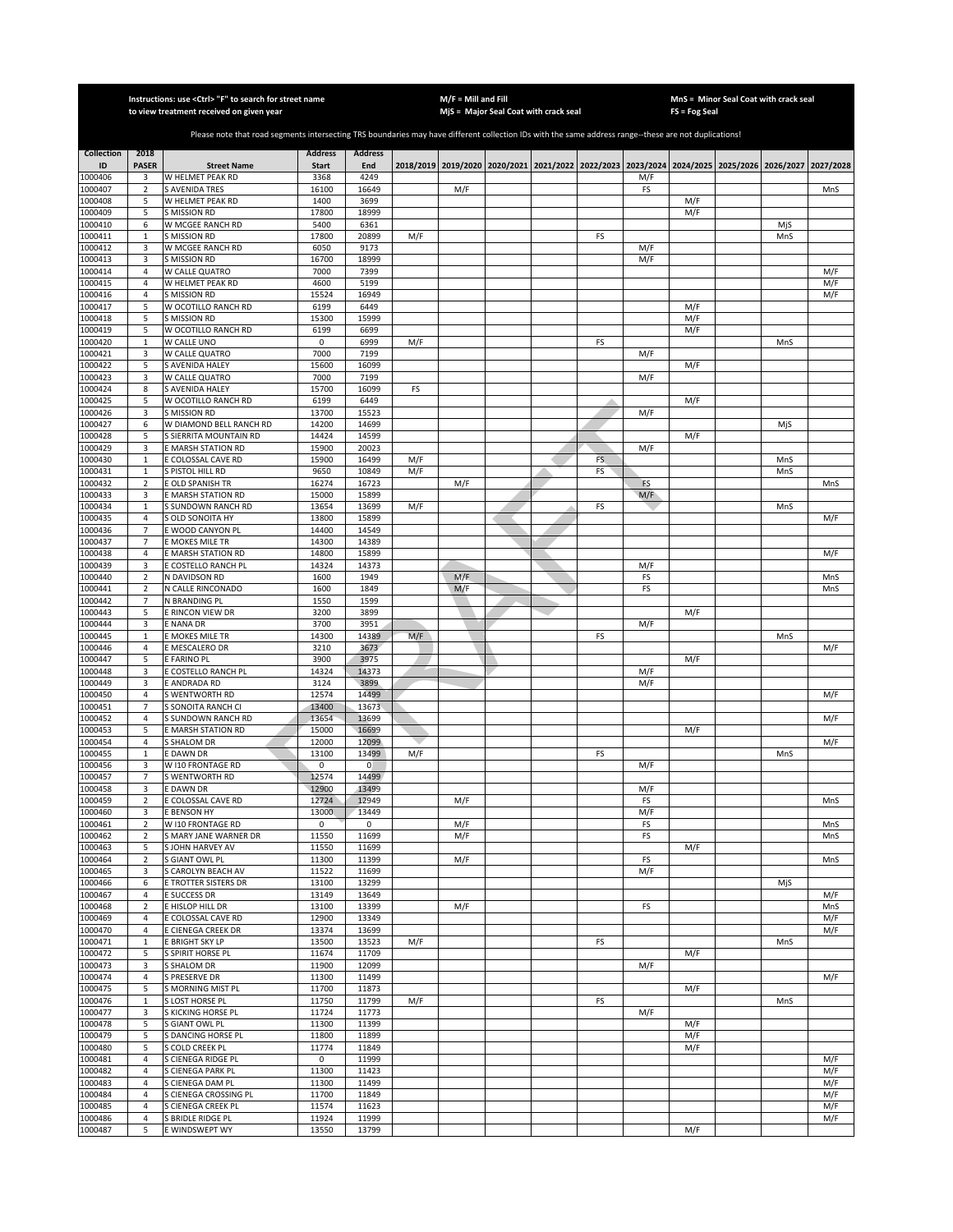|                    |                                  | Instructions: use < Ctrl> "F" to search for street name<br>to view treatment received on given year                                                   |                       |                |            | $M/F =$ Mill and Fill | MjS = Major Seal Coat with crack seal |          |           | $FS = Fog Seal$ | MnS = Minor Seal Coat with crack seal                                                     |            |                  |
|--------------------|----------------------------------|-------------------------------------------------------------------------------------------------------------------------------------------------------|-----------------------|----------------|------------|-----------------------|---------------------------------------|----------|-----------|-----------------|-------------------------------------------------------------------------------------------|------------|------------------|
|                    |                                  |                                                                                                                                                       |                       |                |            |                       |                                       |          |           |                 |                                                                                           |            |                  |
|                    |                                  | Please note that road segments intersecting TRS boundaries may have different collection IDs with the same address range--these are not duplications! |                       |                |            |                       |                                       |          |           |                 |                                                                                           |            |                  |
| <b>Collection</b>  | 2018                             |                                                                                                                                                       | <b>Address</b>        | <b>Address</b> |            |                       |                                       |          |           |                 |                                                                                           |            |                  |
| ID<br>1000488      | <b>PASER</b><br>4                | <b>Street Name</b><br><b>E SUCCESS DR</b>                                                                                                             | <b>Start</b><br>13510 | End<br>14223   |            |                       |                                       |          |           |                 | 2018/2019 2019/2020 2020/2021 2021/2022 2022/2023 2023/2024 2024/2025 2025/2026 2026/2027 |            | 2027/2028<br>M/F |
| 1000489            | 5                                | E RACE HORSE PL                                                                                                                                       | 13900                 | 14073          |            |                       |                                       |          |           | M/F             |                                                                                           |            |                  |
| 1000490            | 5                                | E MOONCLOUD WY                                                                                                                                        | 13550                 | 13699          |            |                       |                                       |          |           | M/F             |                                                                                           |            |                  |
| 1000491            | $\overline{4}$                   | E LOST SUMMIT PL                                                                                                                                      | 14074                 | 14149          |            |                       |                                       |          |           |                 |                                                                                           |            | M/F              |
| 1000492            | 6                                | E CIENEGA CREEK DR                                                                                                                                    | 13440                 | 13923          |            |                       |                                       |          |           |                 |                                                                                           | MjS        |                  |
| 1000493            | 2<br>$\overline{4}$              | <b>BRIGHT SKY PL</b>                                                                                                                                  | 13524<br>13500        | 13573<br>13723 |            | M/F                   |                                       |          | FS        |                 |                                                                                           |            | MnS              |
| 1000494<br>1000495 | 5                                | E BRIGHT SKY LP<br>S WITTER PIANO MOUNTAIN PL                                                                                                         | 0                     | 0              |            |                       |                                       |          |           | M/F             |                                                                                           |            | M/F              |
| 1000496            | $\overline{7}$                   | S PISTOL HILL RD                                                                                                                                      | 9650                  | 10849          |            |                       |                                       |          |           |                 |                                                                                           |            |                  |
| 1000497            | 3                                | E COLOSSAL CAVE RD                                                                                                                                    | 15074                 | 16499          |            |                       |                                       |          | M/F       |                 |                                                                                           |            |                  |
| 1000498            | 9                                | S WRONG PEAK CT                                                                                                                                       | 10700                 | 10749          | FS         |                       |                                       |          |           |                 |                                                                                           |            |                  |
| 1000499            | 5                                | S VAIL CREEK PL                                                                                                                                       | 11001                 | 11275          |            |                       |                                       |          |           | M/F             |                                                                                           |            |                  |
| 1000500<br>1000501 | $\mathbf{1}$<br>$\mathbf{1}$     | S HELENS DOME CT<br>S HEART BREAK RIDGE PL                                                                                                            | 10700<br>10750        | 10753<br>10849 | M/F<br>M/F |                       |                                       | FS<br>FS |           |                 |                                                                                           | MnS<br>MnS |                  |
| 1000502            | $\mathbf{1}$                     | S COYOTE MELON LP                                                                                                                                     | 10500                 | 10573          | M/F        |                       |                                       | FS       |           |                 |                                                                                           | MnS        |                  |
| 1000503            | $\overline{7}$                   | S CAVE PRIMROSE CT                                                                                                                                    | 10574                 | 10623          |            |                       |                                       |          |           |                 |                                                                                           |            |                  |
| 1000504            | $\overline{7}$                   | E YELLOW SAGE LN                                                                                                                                      | 14300                 | 14699          |            |                       |                                       |          |           |                 |                                                                                           |            |                  |
| 1000505            | 3                                | E RANCH CREEK PL                                                                                                                                      | 14301                 | 14449          |            |                       |                                       |          | M/F       |                 |                                                                                           |            |                  |
| 1000506<br>1000507 | $\mathbf 1$<br>5                 | E NATURE CREEK PL<br>E MANHEAD LOOKOUT DR                                                                                                             | 14300<br>14300        | 14429<br>14499 | M/F        |                       |                                       | FS       |           | M/F             |                                                                                           | MnS        |                  |
| 1000508            | 3                                | E MADRONA STATION PL                                                                                                                                  | 14300                 | 14499          |            |                       |                                       |          | M/F       |                 |                                                                                           |            |                  |
| 1000509            | $\overline{4}$                   | E DESERT PLUME CT                                                                                                                                     | 14300                 | 14573          |            |                       |                                       |          |           |                 |                                                                                           |            | M/F              |
| 1000510            | $\overline{7}$                   | E COLOSSAL CREEK PL                                                                                                                                   | 14300                 | 14499          |            |                       |                                       |          |           |                 |                                                                                           |            |                  |
| 1000511            | 4                                | E COLOSSAL CAVE RD                                                                                                                                    | 14300                 | 15099          |            |                       |                                       |          |           |                 |                                                                                           |            | M/F              |
| 1000512            | 5<br>5                           | VIA SALGADOS<br>S VIA JALINE                                                                                                                          | 11000<br>10924        | 11049<br>10959 |            |                       |                                       |          |           | M/F<br>M/F      |                                                                                           |            |                  |
| 1000513<br>1000514 | 3                                | S SKY KRISTEN LP                                                                                                                                      | 10550                 | 10923          |            |                       |                                       |          | M/F       |                 |                                                                                           |            |                  |
| 1000515            | 5                                | <b>S RAPTOR CT</b>                                                                                                                                    | 10850                 | 10949          |            |                       |                                       |          |           | M/F             |                                                                                           |            |                  |
| 1000516            | 6                                | S PRESERVE DR                                                                                                                                         | 11300                 | 11399          |            |                       |                                       |          |           |                 |                                                                                           | MjS        |                  |
| 1000517            | 5                                | S MOSS LN                                                                                                                                             | 10724                 | 10749          |            |                       |                                       |          |           | M/F             |                                                                                           |            |                  |
| 1000518            | $\mathbf{1}$                     | S HIGH BLUFF DR                                                                                                                                       | 10450                 | 10473          | M/F        |                       |                                       | FS       |           |                 |                                                                                           | MnS        |                  |
| 1000519<br>1000520 | $\overline{4}$<br>4              | S CAMINO SAN CLEMENTE<br>CAMINO POZOBLANCO                                                                                                            | 10824<br>10874        | 11099<br>10999 |            |                       |                                       |          |           |                 |                                                                                           |            | M/F<br>M/F       |
| 1000521            | 3                                | GAMINO LOMA ALTA                                                                                                                                      | 10450                 | 10999          |            |                       |                                       |          | M/F       |                 |                                                                                           |            |                  |
| 1000522            | 5                                | <b>CAMINO ESCORPION</b>                                                                                                                               | 10950                 | 10999          |            |                       |                                       |          |           | M/F             |                                                                                           |            |                  |
| 1000523            | 6                                | E YELLOW SAGE LN                                                                                                                                      | 14300                 | 14399          |            |                       |                                       |          |           |                 |                                                                                           | MjS        |                  |
| 1000524            | 5                                | E VIA VALLE DE LOBO                                                                                                                                   | 13650                 | 13773          |            |                       |                                       |          |           | M/F             |                                                                                           |            |                  |
| 1000525            | 5<br>$\overline{7}$              | E VIA VALDERRAMA                                                                                                                                      | 13700                 | 13923          |            |                       |                                       |          |           | M/F             |                                                                                           |            |                  |
| 1000526<br>1000527 | $\overline{2}$                   | E VIA RANCHO DEL LAGO<br>E SHADOW PINES LN                                                                                                            | 13474<br>13624        | 13923<br>13773 |            | M/F                   |                                       |          | FS        |                 |                                                                                           |            | MnS              |
| 1000528            | $\overline{4}$                   | E OXMOOR VALLEY DR                                                                                                                                    | 13624                 | 13799          |            |                       |                                       |          |           |                 |                                                                                           |            | M/F              |
| 1000529            | $\overline{7}$                   | E NUBS LAKE DR                                                                                                                                        | 13400                 | 13499          |            |                       |                                       |          |           |                 |                                                                                           |            |                  |
| 1000530            | 5                                | E MARY ANN CLEVELAND WY                                                                                                                               | 13300                 | 13523          |            |                       |                                       |          |           | M/F             |                                                                                           |            |                  |
| 1000531            | $\overline{7}$                   | E MANHEAD LOOKOUT DR                                                                                                                                  | 14300<br>13400        | 14349<br>13699 |            |                       |                                       |          |           |                 |                                                                                           |            |                  |
| 1000532<br>1000533 | 3<br>4                           | E HAMPDEN GREEN WY<br>E DIABLO CREEK DR                                                                                                               | 13474                 | 13773          |            |                       |                                       |          | M/F       |                 |                                                                                           |            | M/F              |
| 1000534            | 3                                | E DESERT PLUME CT                                                                                                                                     | 14300                 | 14573          |            |                       |                                       |          | M/F       |                 |                                                                                           |            |                  |
| 1000535            | 5                                | E COLOSSAL CAVE RD                                                                                                                                    | 13400                 | 14449          |            |                       |                                       |          |           | M/F             |                                                                                           |            |                  |
| 1000536            | 3                                | E CAMINO COSTA TEGUISE                                                                                                                                | 13800                 | 13899          |            |                       |                                       |          | M/F       |                 |                                                                                           |            |                  |
| 1000537            | 6                                | S VAN TRAP SPRING DR                                                                                                                                  | 10700                 | 10829          |            |                       |                                       |          |           |                 |                                                                                           | MjS        |                  |
| 1000538<br>1000539 | 4<br>3                           | S SUNSHOWER WY<br><b>S SILVERBLUFF DR</b>                                                                                                             | 10524<br>10524        | 10623<br>10699 |            |                       |                                       |          | M/F       |                 |                                                                                           |            | M/F              |
| 1000540            | 3                                | S PIETY HILL DR                                                                                                                                       | 10774                 | 10973          |            |                       |                                       |          | M/F       |                 |                                                                                           |            |                  |
| 1000541            | 5                                | <b>S MILLICENT TR</b>                                                                                                                                 | 10524                 | 10573          |            |                       |                                       |          |           | M/F             |                                                                                           |            |                  |
| 1000542            | 3                                | <b>S MARGIE PL</b>                                                                                                                                    | 10574                 | 10599          |            |                       |                                       |          | M/F       |                 |                                                                                           |            |                  |
| 1000543<br>1000544 | 2                                | S LUCIUS DR<br><b>SLONG TANK DR</b>                                                                                                                   | 10574<br>11024        | 10649<br>11049 |            | M/F                   |                                       |          | FS<br>M/F |                 |                                                                                           |            | MnS              |
| 1000545            | 3<br>$\mathbf 2$                 | S LAKE GAMBUSI DR                                                                                                                                     | 10800                 | 10949          |            | M/F                   |                                       |          | FS        |                 |                                                                                           |            | MnS              |
| 1000546            | $\mathbf{1}$                     | <b>S JARED LN</b>                                                                                                                                     | 10550                 | 10599          | M/F        |                       |                                       | FS       |           |                 |                                                                                           | MnS        |                  |
| 1000547            | $\mathbf 1$                      | S HOPE CAMP DR                                                                                                                                        | 10974                 | 10999          | M/F        |                       |                                       | FS       |           |                 |                                                                                           | MnS        |                  |
| 1000548            | $\mathbf 2$                      | S HIGH BLUFF DR                                                                                                                                       | 10450                 | 10473          |            | M/F                   |                                       |          | FS        |                 |                                                                                           |            | MnS              |
| 1000549<br>1000550 | 4<br>$\mathbf 2$                 | S DRISCOLL MOUNTAIN DR<br>S DISTILLERY CANYON SPRING DR                                                                                               | 10974<br>10624        | 11049<br>10973 |            | M/F                   |                                       |          | FS        |                 |                                                                                           |            | M/F<br>MnS       |
| 1000551            | 5                                | S CUTTING HORSE DR                                                                                                                                    | 0                     | 10467          |            |                       |                                       |          |           | M/F             |                                                                                           |            |                  |
| 1000552            | $\mathbf 1$                      | S CARLA CT                                                                                                                                            | 10500                 | 10549          | M/F        |                       |                                       | FS       |           |                 |                                                                                           | MnS        |                  |
| 1000553            | $\mathbf{1}$                     | <b>S BEAR TABLE TANK DR</b>                                                                                                                           | 10700                 | 10829          | M/F        |                       |                                       | FS       |           |                 |                                                                                           | MnS        |                  |
| 1000554            | 4                                | S ARROWHEAD SPRING DR                                                                                                                                 | 10874                 | 11123          |            |                       |                                       |          |           |                 |                                                                                           |            | M/F              |
| 1000555            | $\overline{4}$                   | S ARIANA DR                                                                                                                                           | 0                     | 10623          |            |                       |                                       |          |           |                 |                                                                                           |            | M/F              |
| 1000556<br>1000557 | $\overline{2}$<br>$\overline{4}$ | S APRIL SPRING PL<br>S ALLEY MOUNTAIN DR                                                                                                              | 0<br>10724            | 10799<br>11049 |            | M/F                   |                                       |          | FS        |                 |                                                                                           |            | MnS<br>M/F       |
| 1000558            | 6                                | E WILD HORSE CORRAL DR                                                                                                                                | 12850                 | 12999          |            |                       |                                       |          |           |                 |                                                                                           | MiS        |                  |
| 1000559            | 6                                | E TURTLE SPRING PL                                                                                                                                    | 12924                 | 12973          |            |                       |                                       |          |           |                 |                                                                                           | MjS        |                  |
| 1000560            | 6                                | E TOUHY LN                                                                                                                                            | 12700                 | 12723          |            |                       |                                       |          |           |                 |                                                                                           | MjS        |                  |
| 1000561            | 6                                | E RED IRON TR                                                                                                                                         | 12690                 | 12949          |            |                       |                                       |          |           |                 |                                                                                           | MjS        |                  |
| 1000562<br>1000563 | $\overline{7}$<br>$\mathbf{1}$   | E NUBS LAKE DR<br>E MINETA RIDGE DR                                                                                                                   | 13400<br>13124        | 13499<br>13299 | M/F        |                       |                                       | FS       |           |                 |                                                                                           | MnS        |                  |
| 1000564            | 5                                | E MICA TANK DR                                                                                                                                        | 13074                 | 13099          |            |                       |                                       |          |           | M/F             |                                                                                           |            |                  |
| 1000565            | $\overline{4}$                   | E MESQUITE FLAT SPRING DR                                                                                                                             | 13100                 | 13273          |            |                       |                                       |          |           |                 |                                                                                           |            | M/F              |
| 1000566            | $\overline{4}$                   | E MARY ANN CLEVELAND WY                                                                                                                               | 12674                 | 13523          |            |                       |                                       |          |           |                 |                                                                                           |            | M/F              |
| 1000567            | 3                                | E HARTSHORN PS                                                                                                                                        | 12724                 | 12849          |            |                       |                                       |          | M/F       |                 |                                                                                           |            |                  |
| 1000568<br>1000569 | $\overline{4}$<br>5              | E HANNAH TR<br>E HAMPDEN GREEN WY                                                                                                                     | 12724<br>13400        | 12899          |            |                       |                                       |          |           | M/F             |                                                                                           |            | M/F              |
|                    |                                  |                                                                                                                                                       |                       | 13623          |            |                       |                                       |          |           |                 |                                                                                           |            |                  |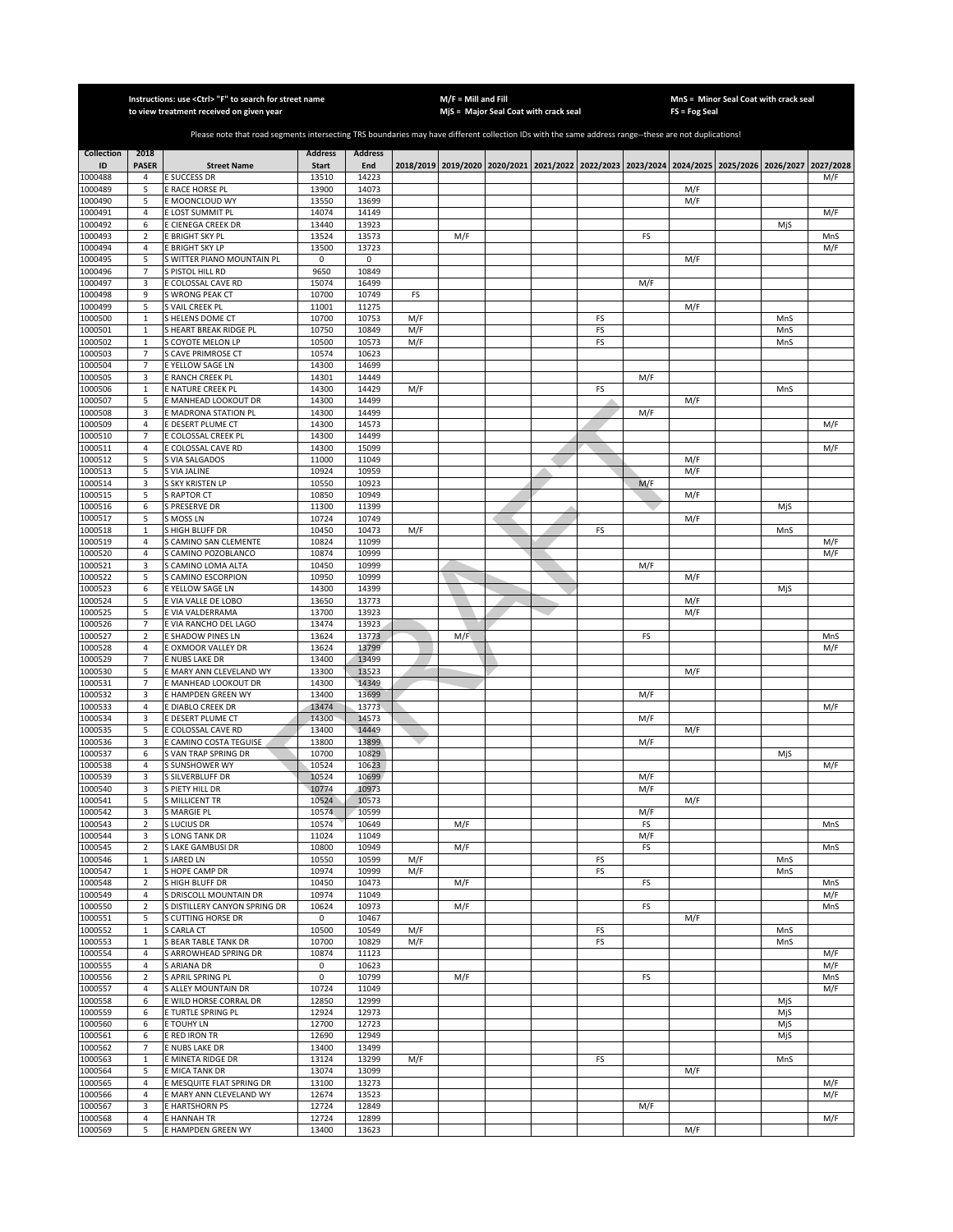|                         |                            | Instructions: use <ctrl> "F" to search for street name<br/>to view treatment received on given year</ctrl>                                            |                         |                       |           | $M/F =$ Mill and Fill | MjS = Major Seal Coat with crack seal                                                               |           |     | FS = Fog Seal | MnS = Minor Seal Coat with crack seal |            |            |
|-------------------------|----------------------------|-------------------------------------------------------------------------------------------------------------------------------------------------------|-------------------------|-----------------------|-----------|-----------------------|-----------------------------------------------------------------------------------------------------|-----------|-----|---------------|---------------------------------------|------------|------------|
|                         |                            |                                                                                                                                                       |                         |                       |           |                       |                                                                                                     |           |     |               |                                       |            |            |
|                         |                            | Please note that road segments intersecting TRS boundaries may have different collection IDs with the same address range--these are not duplications! |                         |                       |           |                       |                                                                                                     |           |     |               |                                       |            |            |
| <b>Collection</b><br>ID | 2018<br><b>PASER</b>       | <b>Street Name</b>                                                                                                                                    | <b>Address</b><br>Start | <b>Address</b><br>End |           |                       | 2018/2019 2019/2020 2020/2021 2021/2022 2022/2023 2023/2024 2024/2025 2025/2026 2026/2027 2027/2028 |           |     |               |                                       |            |            |
| 1000570                 | 3                          | E DOUGLAS CAMP SPRING DR                                                                                                                              | 12900                   | 12999                 |           |                       |                                                                                                     |           | M/F |               |                                       |            |            |
| 1000571<br>1000572      | $\mathbf{1}$<br>$\sqrt{4}$ | E DIABLO CREEK DR<br>E COYOTE WELL DR                                                                                                                 | 13474<br>13150          | 13523<br>13299        | M/F       |                       |                                                                                                     | FS        |     |               |                                       | MnS        | M/F        |
| 1000573                 | 6                          | E COLOSSAL CAVE RD                                                                                                                                    | 13300                   | 13499                 |           |                       |                                                                                                     |           |     |               |                                       | MjS        |            |
| 1000574                 | 6                          | E CIENEGA CREEK DR                                                                                                                                    | 13374                   | 13439                 |           |                       |                                                                                                     |           |     |               |                                       | MjS        |            |
| 1000575<br>1000576      | 3<br>4                     | E CHIVO FALLS SPRING DR<br>E BUCHMAN CANYON DR                                                                                                        | 13124<br>12900          | 13173<br>12999        |           |                       |                                                                                                     |           | M/F |               |                                       |            | M/F        |
| 1000577                 | 3                          | E ALMOND CREST DR                                                                                                                                     | 13300                   | 13423                 |           |                       |                                                                                                     |           | M/F |               |                                       |            |            |
| 1000578                 | 5                          | E ALLEY SPRING DR                                                                                                                                     | 13150                   | 13323                 |           |                       |                                                                                                     |           |     | M/F           |                                       |            |            |
| 1000579                 | 5                          | E ACE HIGH DR                                                                                                                                         | 13424                   | 13473                 |           |                       |                                                                                                     |           |     | M/F           |                                       |            |            |
| 1000580<br>1000581      | 6<br>$\overline{2}$        | S VARNER DR<br>S SEAN DR                                                                                                                              | 0<br>10524              | 10649<br>10623        |           | M/F                   |                                                                                                     |           | FS  |               |                                       | MjS        | MnS        |
| 1000582                 | 2                          | S PASEO LOJA                                                                                                                                          | 10500                   | 10543                 |           | M/F                   |                                                                                                     |           | FS  |               |                                       |            | MnS        |
| 1000583                 | $\overline{2}$             | <b>S MIRAMAR CANYON PS</b>                                                                                                                            | 10500                   | 10749                 |           | M/F                   |                                                                                                     |           | FS  |               |                                       |            | MnS        |
| 1000584<br>1000585      | $\mathbf{1}$<br>5          | S KUSH CANYON LN<br>S CAMINO QUITO                                                                                                                    | 10650<br>10550          | 10749<br>10599        | M/F       |                       |                                                                                                     | FS        |     | M/F           |                                       | MnS        |            |
| 1000586                 | $\sqrt{2}$                 | S CAMINO PUYO                                                                                                                                         | 10550                   | 10599                 |           | M/F                   |                                                                                                     |           | FS  |               |                                       |            | MnS        |
| 1000587                 | 6                          | E TOUHY LN                                                                                                                                            | 12700                   | 12723                 |           |                       |                                                                                                     |           |     |               |                                       | MjS        |            |
| 1000588                 | 5                          | E RUST CANYON PL                                                                                                                                      | 12500                   | 12573                 |           |                       |                                                                                                     |           |     | M/F           |                                       |            |            |
| 1000589<br>1000590      | 6<br>1                     | E RED IRON TR<br>E RED CANYON PL                                                                                                                      | 0<br>12500              | 12723<br>12573        | M/F       |                       |                                                                                                     | FS        |     |               |                                       | MjS<br>MnS |            |
| 1000591                 | 3                          | E NONA LN                                                                                                                                             | 0                       | 12699                 |           |                       |                                                                                                     |           | M/F |               |                                       |            |            |
| 1000592                 | 4                          | E MARY ANN CLEVELAND WY                                                                                                                               | 12600                   | 12899                 |           |                       |                                                                                                     |           |     |               |                                       |            | M/F        |
| 1000593                 | $\mathbf{1}$               | E MANDELL PS                                                                                                                                          | 12624                   | 12699                 | M/F       |                       |                                                                                                     | <b>FS</b> |     |               |                                       | MnS        |            |
| 1000594<br>1000595      | 7<br>3                     | E CORTE MANTA<br>E CAMINO AMBATO                                                                                                                      | 12400<br>12324          | 12499<br>12499        |           |                       |                                                                                                     |           | M/F |               |                                       |            |            |
| 1000596                 | $\sqrt{4}$                 | E CALLE RIOBAMBA                                                                                                                                      | 12250                   | 12473                 |           |                       |                                                                                                     |           |     |               |                                       |            | M/F        |
| 1000597                 | 3                          | S PASEO LOJA                                                                                                                                          | 10500                   | 10523                 |           |                       |                                                                                                     |           | M/F |               |                                       |            |            |
| 1000598                 | 3                          | E MARY ANN CLEVELAND WY                                                                                                                               | 12600                   | 12623                 |           |                       |                                                                                                     |           | M/F |               |                                       |            |            |
| 1000599<br>1000600      | 5<br>3                     | S PAINTED MARE DR<br>S HIGH BLUFF DR                                                                                                                  | 10374<br>0              | 10441<br>10473        |           |                       |                                                                                                     |           | M/F | M/F           |                                       |            |            |
| 1000601                 | 4                          | S CUTTING HORSE DR                                                                                                                                    | 0                       | 10499                 |           |                       |                                                                                                     |           |     |               |                                       |            | M/F        |
| 1000602                 | 3                          | S BOOTHILL WY                                                                                                                                         | 10445                   | 10472                 |           |                       |                                                                                                     |           | M/F |               |                                       |            |            |
| 1000603                 | 8                          | E WRANGLERS REST DR                                                                                                                                   | 13254                   | 13325                 | FS        |                       |                                                                                                     |           |     |               |                                       |            |            |
| 1000604<br>1000605      | 4<br>4                     | E ROLLING WATER DR<br>E ACE HIGH DR                                                                                                                   | 0<br>13424              | 0<br>13501            |           |                       |                                                                                                     |           |     |               |                                       |            | M/F<br>M/F |
| 1000606                 | 6                          | S WHITE LIGHTNING LN                                                                                                                                  | 10100                   | 10199                 |           |                       |                                                                                                     |           |     |               |                                       | MjS        |            |
| 1000607                 | 8                          | S VIA MENTA                                                                                                                                           | 9874                    | 9899                  | FS        |                       |                                                                                                     |           |     |               |                                       |            |            |
| 1000608                 | 8                          | S VIA DEL SERAPIS                                                                                                                                     | 9774                    | 9799                  | FS        |                       |                                                                                                     |           |     |               |                                       |            |            |
| 1000609<br>1000610      | 6<br>8                     | S VIA DEL ALCANCE<br>S STAMPEDE RANCH CT                                                                                                              | 9650<br>10424           | 9699<br>10499         | <b>FS</b> |                       |                                                                                                     |           |     |               |                                       | MjS        |            |
| 1000611                 | $\overline{4}$             | S SAN ESTEBAN DR                                                                                                                                      | 9644                    | 9713                  |           |                       |                                                                                                     |           |     |               |                                       |            | M/F        |
| 1000612                 | 5                          | S PLACITA UNICA                                                                                                                                       | 10000                   | 10029                 |           |                       |                                                                                                     |           |     | M/F           |                                       |            |            |
| 1000613<br>1000614      | 6<br>$\overline{2}$        | S PLACITA PANELA<br>S PLACITA NOTABLE                                                                                                                 | 10000<br>10000          | 10023<br>10023        |           | M/F                   |                                                                                                     |           | FS  |               |                                       | MjS        | MnS        |
| 1000615                 | 3                          | S PLACITA MALEZA                                                                                                                                      | 10000                   | 10023                 |           |                       |                                                                                                     |           | M/F |               |                                       |            |            |
| 1000616                 | 3                          | S PLACITA DEL MOVTIVO                                                                                                                                 | 9990                    | 10023                 |           |                       |                                                                                                     |           | M/F |               |                                       |            |            |
| 1000617                 | 8                          | S PLACITA DE LA CAUSA                                                                                                                                 | 9650                    | 9699                  | <b>FS</b> |                       |                                                                                                     |           |     |               |                                       |            |            |
| 1000618<br>1000619      | 3<br>5                     | S PLACITA DE LA BONDAD<br>S JEMIC CT                                                                                                                  | 9900<br>10000           | 10023<br>10023        |           |                       |                                                                                                     |           | M/F | M/F           |                                       |            |            |
| 1000620                 | 5                          | S HIGH PLAINS RANCH CT                                                                                                                                | 10400                   | 10473                 |           |                       |                                                                                                     |           |     | M/F           |                                       |            |            |
| 1000621                 | $\overline{7}$             | S FRONTIER RANCH PL                                                                                                                                   | 10424                   | 10499                 |           |                       |                                                                                                     |           |     |               |                                       |            |            |
| 1000622                 | 6                          | S DRIFTER RANCH PL                                                                                                                                    | 10424                   | 10499                 |           |                       |                                                                                                     |           |     |               |                                       | MjS        |            |
| 1000623<br>1000624      | 2<br>6                     | S CARTE BLANCHE CT<br>S CAMINO LOMA VIEJA                                                                                                             | 10450<br>9700           | 10499<br>10049        |           | M/F                   |                                                                                                     |           | FS  |               |                                       | MjS        | MnS        |
| 1000625                 | 5                          | S CAMINO LOMA ALTA                                                                                                                                    | 10450                   | 10573                 |           |                       |                                                                                                     |           |     | M/F           |                                       |            |            |
| 1000626                 | 5                          | S CAMINO DE LA CALINDA                                                                                                                                | 9700                    | 9949                  |           |                       |                                                                                                     |           |     | M/F           |                                       |            |            |
| 1000627<br>1000628      | 4<br>5                     | S CAMINO DE LA ARTINA<br>S BOOTHILL WY                                                                                                                | 9750<br>10458           | 9899<br>10472         |           |                       |                                                                                                     |           |     | M/F           |                                       |            | M/F        |
| 1000629                 | $\sqrt{2}$                 | S AVENGER LN                                                                                                                                          | 10374                   | 10449                 |           | M/F                   |                                                                                                     |           | FS  |               |                                       |            | MnS        |
| 1000630                 | $\overline{7}$             | E VIA RANCHO DEL LAGO                                                                                                                                 | 13874                   | 14301                 |           |                       |                                                                                                     |           |     |               |                                       |            |            |
| 1000631                 | 7                          | E VIA DEL ABRIGO                                                                                                                                      | 13940                   | 14273                 |           |                       |                                                                                                     |           |     |               |                                       |            |            |
| 1000632<br>1000633      | $\mathbf{1}$<br>3          | E ROLLING WATER DR<br>E REX MOLLY RD                                                                                                                  | 0<br>13700              | 0<br>14323            | M/F       |                       |                                                                                                     | FS        | M/F |               |                                       | MnS        |            |
| 1000634                 | 5                          | E PLACITA PROPIA                                                                                                                                      | 13850                   | 13949                 |           |                       |                                                                                                     |           |     | M/F           |                                       |            |            |
| 1000635                 | 3                          | E PLACITA DEL CHAVAL                                                                                                                                  | 14224                   | 14299                 |           |                       |                                                                                                     |           | M/F |               |                                       |            |            |
| 1000636                 | $\overline{2}$             | E PLACITA DE TURINA                                                                                                                                   | 14244<br>14250          | 14299                 | M/F       | M/F                   |                                                                                                     |           | FS  |               |                                       |            | MnS        |
| 1000637<br>1000638      | $\mathbf{1}$<br>3          | E KALI DR<br>E HIGH PLAINS RANCH ST                                                                                                                   | 13524                   | 14273<br>13799        |           |                       |                                                                                                     | FS        | M/F |               |                                       | MnS        |            |
| 1000639                 | 5                          | E CAMINO GALANTE                                                                                                                                      | 14000                   | 14199                 |           |                       |                                                                                                     |           |     | M/F           |                                       |            |            |
| 1000640                 | 4                          | E ACE HIGH DR                                                                                                                                         | 13474                   | 13501                 |           |                       |                                                                                                     |           |     |               |                                       |            | M/F        |
| 1000641                 | $\mathbf 1$                | S CAMINO LOMA ALTA                                                                                                                                    | 9700                    | 10299                 | M/F       |                       |                                                                                                     | FS        |     |               |                                       | MnS        |            |
| 1000642<br>1000643      | $\mathbf 1$<br>3           | E REX MOLLY RD<br>S PISTOL HILL RD                                                                                                                    | 14300<br>9650           | 14323<br>10849        | M/F       |                       |                                                                                                     | FS        | M/F |               |                                       | MnS        |            |
| 1000644                 | 3                          | S HOUGHTON RD                                                                                                                                         | 14500                   | 15199                 |           |                       |                                                                                                     |           | M/F |               |                                       |            |            |
| 1000645                 | $\mathbf{1}$               | E DAWN RD                                                                                                                                             | 9500                    | 10299                 | M/F       |                       |                                                                                                     | FS        |     |               |                                       | MnS        |            |
| 1000646                 | $\mathbf 1$                | S HARRISON RD                                                                                                                                         | 11300<br>9500           | 12099                 | M/F       |                       |                                                                                                     | FS        |     |               |                                       | MnS        |            |
| 1000647<br>1000648      | $\mathbf{1}$<br>8          | E DAWN RD<br><b>S HARRISON RD</b>                                                                                                                     | 10900                   | 10299<br>12099        | M/F<br>FS |                       |                                                                                                     | FS        |     |               |                                       | MnS        |            |
| 1000649                 | 3                          | <b>E BREKKE RD</b>                                                                                                                                    | 9500                    | 10299                 |           |                       |                                                                                                     |           | M/F |               |                                       |            |            |
| 1000650                 | 5                          | S NOGALES HY                                                                                                                                          | 11700                   | 13673                 |           |                       |                                                                                                     |           |     | M/F           |                                       |            |            |
| 1000651                 | 4                          | S OLD NOGALES HY                                                                                                                                      | 11200                   | 11699                 |           |                       |                                                                                                     |           |     |               |                                       |            | M/F        |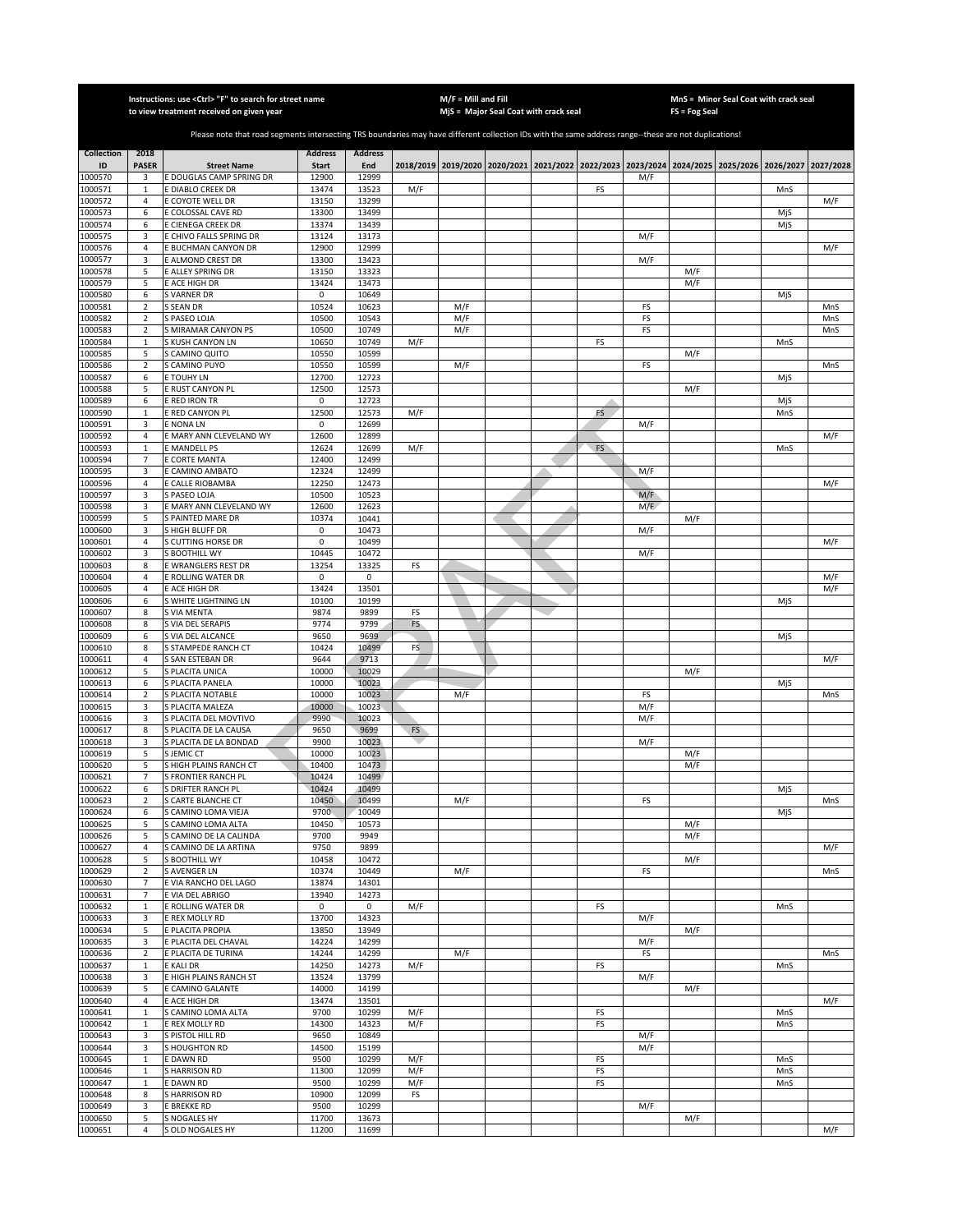|                    |                     | Instructions: use <ctrl> "F" to search for street name<br/>to view treatment received on given year</ctrl>                                            |                |                |     | $M/F =$ Mill and Fill | MjS = Major Seal Coat with crack seal                                                               |    |     | FS = Fog Seal | MnS = Minor Seal Coat with crack seal |            |
|--------------------|---------------------|-------------------------------------------------------------------------------------------------------------------------------------------------------|----------------|----------------|-----|-----------------------|-----------------------------------------------------------------------------------------------------|----|-----|---------------|---------------------------------------|------------|
|                    |                     |                                                                                                                                                       |                |                |     |                       |                                                                                                     |    |     |               |                                       |            |
|                    |                     | Please note that road segments intersecting TRS boundaries may have different collection IDs with the same address range--these are not duplications! |                |                |     |                       |                                                                                                     |    |     |               |                                       |            |
| <b>Collection</b>  | 2018                |                                                                                                                                                       | <b>Address</b> | <b>Address</b> |     |                       |                                                                                                     |    |     |               |                                       |            |
| ID                 | <b>PASER</b>        | <b>Street Name</b>                                                                                                                                    | <b>Start</b>   | End            |     |                       | 2018/2019 2019/2020 2020/2021 2021/2022 2022/2023 2023/2024 2024/2025 2025/2026 2026/2027 2027/2028 |    |     |               |                                       |            |
| 1000652<br>1000653 | 5<br>3              | S NOGALES HY<br>S CAMINO SAN MATIAS                                                                                                                   | 10224<br>11700 | 12499<br>11899 |     |                       |                                                                                                     |    | M/F | M/F           |                                       |            |
| 1000654            | 3                   | E LUMBER ST                                                                                                                                           | 1700           | 1799           |     |                       |                                                                                                     |    | M/F |               |                                       |            |
| 1000655            | 8                   | E CALLE SAN JULIAN                                                                                                                                    | 1624           | 1649           | FS  |                       |                                                                                                     |    |     |               |                                       |            |
| 1000656<br>1000657 | 4<br>4              | E CALLE SAN ANGELO<br>S SWAN RD                                                                                                                       | 1624<br>10500  | 1649<br>11299  |     |                       |                                                                                                     |    |     |               |                                       | M/F<br>M/F |
| 1000658            | 4                   | S OLD NOGALES HY                                                                                                                                      | 10300          | 11199          |     |                       |                                                                                                     |    |     |               |                                       | M/F        |
| 1000659            | $\overline{4}$      | S NOGALES HY                                                                                                                                          | 10224          | 11323          |     |                       |                                                                                                     |    |     |               |                                       | M/F        |
| 1000660            | 3                   | <b>S TERRY LN</b>                                                                                                                                     | 9900           | 9973           |     |                       |                                                                                                     |    | M/F |               |                                       |            |
| 1000661<br>1000662 | 6<br>5              | <b>S SUNCREST DR</b><br>S SUN VALLEY AV                                                                                                               | 10200<br>10150 | 10273<br>10349 |     |                       |                                                                                                     |    |     | M/F           | MjS                                   |            |
| 1000663            | 3                   | S STARLIGHT AV                                                                                                                                        | 10224          | 10375          |     |                       |                                                                                                     |    | M/F |               |                                       |            |
| 1000664            | 4                   | <b>S RAINBOW LN</b>                                                                                                                                   | 10200          | 10299          |     |                       |                                                                                                     |    |     |               |                                       | M/F        |
| 1000665            | $\sqrt{4}$          | S OLD NOGALES HY                                                                                                                                      | 9650           | 10499          |     |                       |                                                                                                     |    |     |               |                                       | M/F        |
| 1000666<br>1000667 | 4<br>5              | S NOGALES HY<br>S HIGHLAND PL                                                                                                                         | 9600<br>9824   | 11323<br>9925  |     |                       |                                                                                                     |    |     | M/F           |                                       | M/F        |
| 1000668            | 8                   | <b>S GREEN DR</b>                                                                                                                                     | 10100          | 10223          | FS  |                       |                                                                                                     |    |     |               |                                       |            |
| 1000669            | 4                   | S DESERT BRUSH LP                                                                                                                                     | 9800           | 9899           |     |                       |                                                                                                     |    |     |               |                                       | M/F        |
| 1000670            | 6                   | S CREEGER RD                                                                                                                                          | 9700           | 9975           |     |                       |                                                                                                     |    |     |               | MjS                                   |            |
| 1000671<br>1000672 | 3<br>5              | S CACTUS LN<br>S AUDRIA LN                                                                                                                            | 9700<br>9900   | 9842<br>9949   |     |                       |                                                                                                     |    | M/F | M/F           |                                       |            |
| 1000673            | $\mathbf 2$         | E SUNNYSIDE DR                                                                                                                                        | 1200           | 1349           |     | M/F                   |                                                                                                     |    | FS  |               |                                       | MnS        |
| 1000674            | $\mathbf 1$         | E SUNCREST DR                                                                                                                                         | 1300           | 1373           | M/F |                       |                                                                                                     | FS |     |               | MnS                                   |            |
| 1000675            | 3                   | E SUMMIT ST                                                                                                                                           | 1100           | 1899           |     |                       |                                                                                                     |    | M/F |               |                                       |            |
| 1000676<br>1000677 | 4<br>5              | E SKYVIEW ST<br>E OLD VAIL CONNECTION RD                                                                                                              | 1200<br>1100   | 1399<br>1399   |     |                       |                                                                                                     |    |     | M/F           |                                       | M/F        |
| 1000678            | 5                   | E MCKAIN RD                                                                                                                                           | 1124           | 1401           |     |                       |                                                                                                     |    |     | M/F           |                                       |            |
| 1000679            | 5                   | E FRAZIER RD                                                                                                                                          | 1224           | 1875           |     |                       |                                                                                                     |    |     | M/F           |                                       |            |
| 1000680            | 5                   | E FENLEY DR                                                                                                                                           | 950            | 1150           |     |                       |                                                                                                     |    |     | M/F           |                                       |            |
| 1000681            | $\,1\,$             | S SUMMIT POINT DR                                                                                                                                     | 10150          | 10199          | M/F |                       |                                                                                                     | FS |     |               | MnS                                   |            |
| 1000682<br>1000683 | 4<br>3              | S LA VUELTA DE PERNO<br><b>S EPPERSON LN</b>                                                                                                          | 10130<br>10124 | 10261<br>10249 |     |                       |                                                                                                     |    | M/F |               |                                       | M/F        |
| 1000684            | 5                   | S CAMINO CASITAS                                                                                                                                      | 10100          | 10299          |     |                       |                                                                                                     |    |     | M/F           |                                       |            |
| 1000685            | 3                   | E SUMMIT ST                                                                                                                                           | 0              | 2699           |     |                       |                                                                                                     |    | M/F |               |                                       |            |
| 1000686            | 6                   | S SWAN RD                                                                                                                                             | 8750           | 10699          |     |                       |                                                                                                     |    |     |               | MjS                                   |            |
| 1000687<br>1000688 | 6<br>$\mathbf{1}$   | W PIMA MINE RD<br><b>S MISSION RD</b>                                                                                                                 | 1374<br>13700  | 6199<br>15299  | M/F |                       |                                                                                                     | FS |     |               | MjS<br>MnS                            |            |
| 1000689            | 3                   | W PIMA MINE RD                                                                                                                                        | 5900           | 7399           |     |                       |                                                                                                     |    | M/F |               |                                       |            |
| 1000690            | $\overline{4}$      | S AVENIDA RED ROAN                                                                                                                                    | 13700          | 14499          |     |                       |                                                                                                     |    |     |               |                                       | M/F        |
| 1000691            | $\mathbf 1$         | W PIMA MINE RD                                                                                                                                        | 7000           | 7399           | M/F |                       |                                                                                                     | FS |     |               | MnS                                   |            |
| 1000692<br>1000693 | 4<br>$\mathbf 1$    | S SIERRITA MOUNTAIN RD<br>W SCOTLAND ST                                                                                                               | 12600<br>14200 | 14599<br>14339 | M/F |                       |                                                                                                     | FS |     |               | MnS                                   | M/F        |
| 1000694            | $\mathbf 1$         | W HILLTOP RD                                                                                                                                          | 13400          | 14199          | M/F |                       |                                                                                                     | FS |     |               | MnS                                   |            |
| 1000695            | $\mathbf 1$         | S SIERRITA MOUNTAIN RD                                                                                                                                | 12000          | 12399          | M/F |                       |                                                                                                     | FS |     |               | MnS                                   |            |
| 1000696            | $\overline{7}$<br>5 | W HILLTOP RD                                                                                                                                          | 12000          | 12999          |     |                       |                                                                                                     |    |     |               |                                       |            |
| 1000697<br>1000698 | 4                   | S FULLERTON RD<br>W HILLTOP RD                                                                                                                        | 10900<br>12000 | 11199<br>13399 |     |                       |                                                                                                     |    |     | M/F           |                                       | M/F        |
| 1000699            | 4                   | S RIVERIA DR                                                                                                                                          | 10700          | 11299          |     |                       |                                                                                                     |    |     |               |                                       | M/F        |
| 1000700            | 3                   | <b>S FULLERTON RD</b>                                                                                                                                 | 10700          | 11199          |     |                       |                                                                                                     |    | M/F |               |                                       |            |
| 1000701<br>1000702 | 6<br>5              | W HILLTOP RD<br>S SIERRITA MOUNTAIN RD                                                                                                                | 13200<br>9600  | 14199<br>11299 |     |                       |                                                                                                     |    |     | M/F           | MjS                                   |            |
| 1000703            | 4                   | W DIAMOND BELL RANCH RD                                                                                                                               | 14400          | 15899          |     |                       |                                                                                                     |    |     |               |                                       | M/F        |
| 1000704            | 3                   | S STAGECOACH RD                                                                                                                                       | 14060          | 14299          |     |                       |                                                                                                     |    | M/F |               |                                       |            |
| 1000705            | $\overline{7}$      | W RIDGEMOOR AV                                                                                                                                        | 15900          | 16159          |     |                       |                                                                                                     |    |     |               |                                       |            |
| 1000706<br>1000707 | 3<br>4              | W DIAMOND BELL RANCH RD<br>S STAGECOACH RD                                                                                                            | 15700<br>14060 | 16099<br>14499 |     |                       |                                                                                                     |    | M/F |               |                                       | M/F        |
| 1000708            | $\mathbf{1}$        | S HULL AV                                                                                                                                             | 14100          | 14199          | M/F |                       |                                                                                                     | FS |     |               | MnS                                   |            |
| 1000709            | 5                   | W DIAMOND BELL RANCH RD                                                                                                                               | 16000          | 17699          |     |                       |                                                                                                     |    |     | M/F           |                                       |            |
| 1000710            | 4                   | W STANFORD RD                                                                                                                                         | 14200          | 14373          |     |                       |                                                                                                     |    |     |               |                                       | M/F        |
| 1000711<br>1000712 | $\overline{7}$<br>4 | W SCOTLAND ST<br>W BROOK PL                                                                                                                           | 14200<br>14200 | 14999<br>14349 |     |                       |                                                                                                     |    |     |               |                                       | M/F        |
| 1000713            | 3                   | S SIERRITA MOUNTAIN RD                                                                                                                                | 12010          | 12799          |     |                       |                                                                                                     |    | M/F |               |                                       |            |
| 1000714            | $\overline{2}$      | S NICOLE AV                                                                                                                                           | 12079          | 12370          |     | M/F                   |                                                                                                     |    | FS  |               |                                       | MnS        |
| 1000715            | 3                   | <b>S CHEROKEE LN</b>                                                                                                                                  | 12100          | 12899          |     |                       |                                                                                                     |    | M/F |               |                                       |            |
| 1000716<br>1000717 | $\mathbf 1$<br>6    | W DIAMOND BELL RANCH RD<br>W SCOTLAND ST                                                                                                              | 16100<br>14340 | 17699<br>14999 | M/F |                       |                                                                                                     | FS |     |               | MnS<br>MjS                            |            |
| 1000718            | 5                   | W HILLTOP RD                                                                                                                                          | 13400          | 14199          |     |                       |                                                                                                     |    |     | M/F           |                                       |            |
| 1000719            | 5                   | S SIERRITA MOUNTAIN RD                                                                                                                                | 11200          | 12009          |     |                       |                                                                                                     |    |     | M/F           |                                       |            |
| 1000720            | 3                   | S CHEROKEE LN                                                                                                                                         | 11300          | 12199          |     |                       |                                                                                                     |    | M/F |               |                                       |            |
| 1000721            | $\mathbf 1$<br>4    | S SIERRITA MOUNTAIN RD<br>S CHEROKEE LN                                                                                                               | 10400<br>10800 | 11199<br>11499 | M/F |                       |                                                                                                     | FS |     |               | MnS                                   |            |
| 1000722<br>1000723 | 4                   | S SIERRITA MOUNTAIN RD                                                                                                                                | 10124          | 10499          |     |                       |                                                                                                     |    |     |               |                                       | M/F<br>M/F |
| 1000724            | 6                   | S PISTOL HILL RD                                                                                                                                      | 9600           | 10849          |     |                       |                                                                                                     |    |     |               | MjS                                   |            |
| 1000725            | 3                   | E OLD SPANISH TR                                                                                                                                      | 15550          | 16723          |     |                       |                                                                                                     |    | M/F |               |                                       |            |
| 1000726<br>1000727 | 4<br>5              | <b>S OLD SOLDIER TR</b><br>S MOUNTAIN CREEK RANCH RD                                                                                                  | 9274<br>9100   | 9499<br>9449   |     |                       |                                                                                                     |    |     | M/F           |                                       | M/F        |
| 1000728            | 6                   | E WILD SPIRIT PL                                                                                                                                      | 15474          | 15523          |     |                       |                                                                                                     |    |     |               | MjS                                   |            |
| 1000729            | 6                   | E WANDERING CREEK PL                                                                                                                                  | 15574          | 15699          |     |                       |                                                                                                     |    |     |               | MjS                                   |            |
| 1000730            | 3                   | E OLD SPANISH TR                                                                                                                                      | 15000          | 16199          |     |                       |                                                                                                     |    | M/F |               |                                       |            |
| 1000731            | 8                   | E HORSE CROSSING PL                                                                                                                                   | 15324          | 15423          | FS  |                       |                                                                                                     |    |     |               |                                       |            |
| 1000732<br>1000733 | 4<br>3              | E HIDDEN HORSE PL<br>E OLD SPANISH TR                                                                                                                 | 15324<br>15000 | 15373<br>15449 |     |                       |                                                                                                     |    | M/F |               |                                       | M/F        |
|                    |                     |                                                                                                                                                       |                |                |     |                       |                                                                                                     |    |     |               |                                       |            |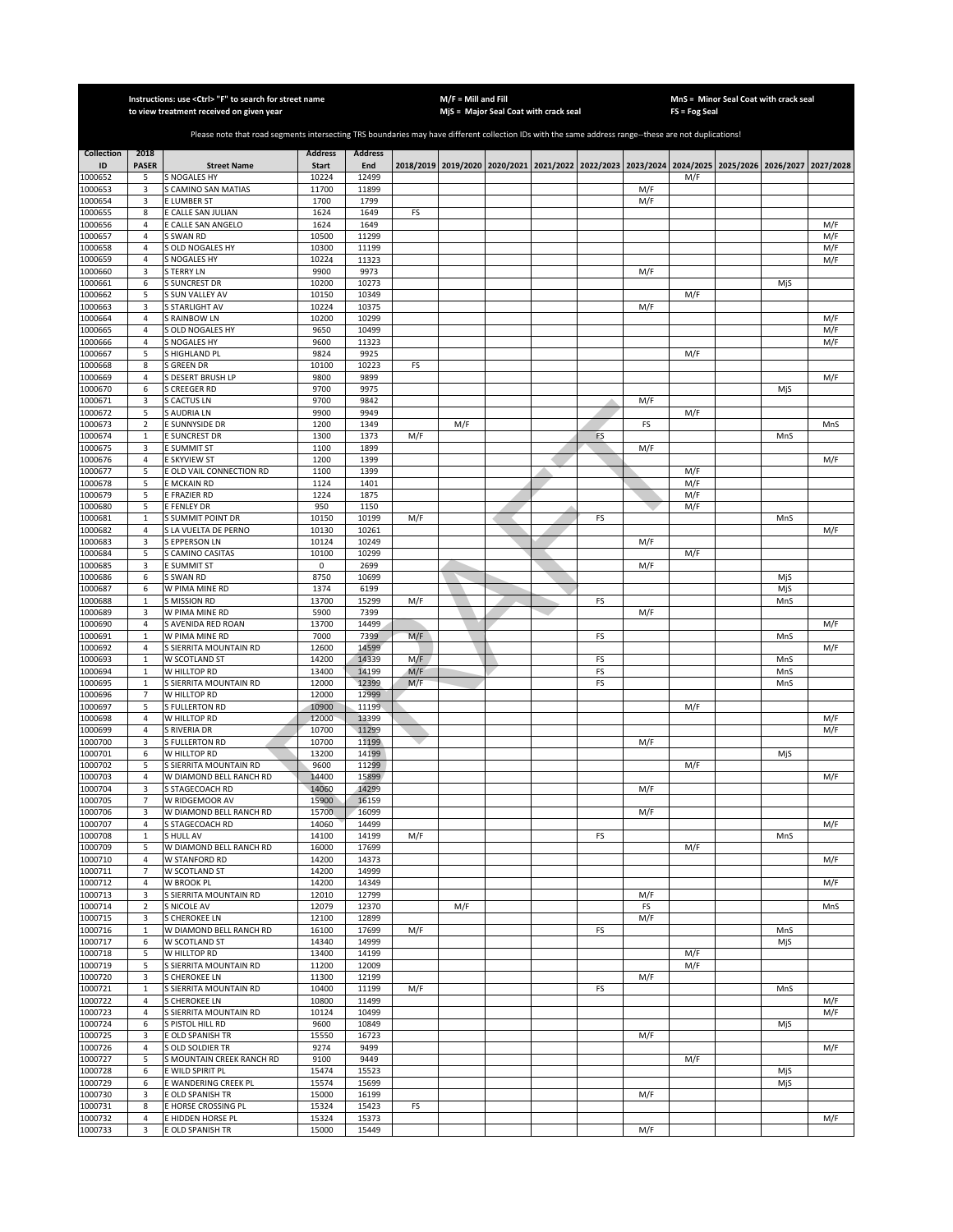|                    |                            | Instructions: use < Ctrl> "F" to search for street name<br>to view treatment received on given year                                                   |                |                |     | $M/F =$ Mill and Fill | MjS = Major Seal Coat with crack seal |           |            | FS = Fog Seal | MnS = Minor Seal Coat with crack seal                                                     |            |            |
|--------------------|----------------------------|-------------------------------------------------------------------------------------------------------------------------------------------------------|----------------|----------------|-----|-----------------------|---------------------------------------|-----------|------------|---------------|-------------------------------------------------------------------------------------------|------------|------------|
|                    |                            |                                                                                                                                                       |                |                |     |                       |                                       |           |            |               |                                                                                           |            |            |
|                    |                            | Please note that road segments intersecting TRS boundaries may have different collection IDs with the same address range--these are not duplications! |                |                |     |                       |                                       |           |            |               |                                                                                           |            |            |
| <b>Collection</b>  | 2018                       |                                                                                                                                                       | <b>Address</b> | <b>Address</b> |     |                       |                                       |           |            |               |                                                                                           |            |            |
| ID                 | <b>PASER</b>               | <b>Street Name</b>                                                                                                                                    | <b>Start</b>   | End            |     |                       |                                       |           |            |               | 2018/2019 2019/2020 2020/2021 2021/2022 2022/2023 2023/2024 2024/2025 2025/2026 2026/2027 |            | 2027/2028  |
| 1000734            | 5                          | S WHISPER RANCH WY                                                                                                                                    | 9250           | 9299           |     |                       |                                       |           |            | M/F           |                                                                                           |            |            |
| 1000735<br>1000736 | 6<br>6                     | S WHISPER PL<br>S VIA PEPITA                                                                                                                          | 9250<br>9374   | 9299<br>9449   |     |                       |                                       |           |            |               |                                                                                           | MjS<br>MjS |            |
| 1000737            | 6                          | S VIA FAMERO                                                                                                                                          | 9350           | 9499           |     |                       |                                       |           |            |               |                                                                                           | MjS        |            |
| 1000738            | 6                          | S VIA DEL ALCANCE                                                                                                                                     | 9650           | 9699           |     |                       |                                       |           |            |               |                                                                                           | MjS        |            |
| 1000739            | 6                          | S VIA BANDERA                                                                                                                                         | 9350           | 9673           |     |                       |                                       |           |            |               |                                                                                           | MjS        |            |
| 1000740            | 5                          | S SAN ESTEBAN DR                                                                                                                                      | 9300           | 9723           |     |                       |                                       |           |            | M/F           |                                                                                           |            |            |
| 1000741<br>1000742 | $\mathbf 1$<br>$\mathbf 2$ | S PLACITA SAGUARO SOLITARIO<br>S PLACITA RANCHO DE LA VISTA                                                                                           | 9150<br>8900   | 9299<br>9023   | M/F | M/F                   |                                       | FS        | FS         |               |                                                                                           | MnS        | MnS        |
| 1000743            | 7                          | S PLACITA POTENCIA                                                                                                                                    | 9500           | 9649           |     |                       |                                       |           |            |               |                                                                                           |            |            |
| 1000744            | $\mathbf 1$                | S PLACITA PASTURA                                                                                                                                     | 8900           | 8999           | M/F |                       |                                       | FS        |            |               |                                                                                           | MnS        |            |
| 1000745            | 4                          | S PLACITA NOBLEZA                                                                                                                                     | 8900           | 8999           |     |                       |                                       |           |            |               |                                                                                           |            | M/F        |
| 1000746            | 3                          | S PLACITA NIVEL                                                                                                                                       | 9424           | 9473           |     |                       |                                       |           | M/F        |               |                                                                                           |            |            |
| 1000747<br>1000748 | 5<br>8                     | S PLACITA GAMA<br>S PLACITA DEL ESTERO                                                                                                                | 8924<br>9324   | 9049<br>9373   | FS  |                       |                                       |           |            | M/F           |                                                                                           |            |            |
| 1000749            | 8                          | S PLACITA DE LA CAUSA                                                                                                                                 | 9600           | 9699           | FS  |                       |                                       |           |            |               |                                                                                           |            |            |
| 1000750            | $\overline{2}$             | S PLACITA CAZADORA SOLITARIA                                                                                                                          | 9224           | 9275           |     | M/F                   |                                       |           | FS         |               |                                                                                           |            | MnS        |
| 1000751            | $\overline{7}$             | S PLACITA ASTA VIEJA                                                                                                                                  | 8933           | 8994           |     |                       |                                       |           |            |               |                                                                                           |            |            |
| 1000752            | 8                          | S OCOTILLO VISTA PL                                                                                                                                   | 9050           | 9129           | FS  |                       |                                       |           |            |               |                                                                                           |            |            |
| 1000753            | 6                          | S DAKUM DR                                                                                                                                            | 9500           | 9623           |     |                       |                                       |           |            |               |                                                                                           | MjS        |            |
| 1000754<br>1000755 | $\mathbf{1}$<br>4          | <b>S CORTE CADIZ</b><br>S CORTE ALMARO                                                                                                                | 9650<br>9380   | 9673<br>9473   | M/F |                       |                                       | <b>FS</b> |            |               |                                                                                           | MnS        | M/F        |
| 1000756            | 5                          | S CAMINO LOMA VIEJA                                                                                                                                   | 9700           | 9823           |     |                       |                                       |           |            | M/F           |                                                                                           |            |            |
| 1000757            | 5                          | S CAMINO LOMA ALTA                                                                                                                                    | 8900           | 10049          |     |                       |                                       |           |            | M/F           |                                                                                           |            |            |
| 1000758            | 5                          | <b>CAMINO CABALGATA</b>                                                                                                                               | 9474           | 9623           |     |                       |                                       |           |            | M/F           |                                                                                           |            |            |
| 1000759            | 6                          | S CAMINO ADAMADA                                                                                                                                      | 9500           | 9599           |     |                       |                                       |           |            |               |                                                                                           | MjS        |            |
| 1000760<br>1000761 | 3<br>3                     | S AVENIDA MOCHUELO<br>S ANTLER CREST DR                                                                                                               | 9000<br>9000   | 9399<br>9299   |     |                       |                                       |           | M/F<br>M/F |               |                                                                                           |            |            |
| 1000762            | 4                          | <b>E WHISPERING OCOTILLO PL</b>                                                                                                                       | 14100          | 14299          |     |                       |                                       |           |            |               |                                                                                           |            | M/F        |
| 1000763            | 6                          | E WHISPER TR                                                                                                                                          | 14100          | 14299          |     |                       |                                       |           |            |               |                                                                                           | MiS        |            |
| 1000764            | $\sqrt{4}$                 | <b>EVIA SEDAN</b>                                                                                                                                     | 14250          | 14299          |     |                       |                                       |           |            |               |                                                                                           |            | M/F        |
| 1000765            | 6                          | E VIA DEL ABRIGO                                                                                                                                      | 13940          | 14099          |     |                       |                                       |           |            |               |                                                                                           | MjS        |            |
| 1000766            | 6                          | <b>EVIA DE LA PRESA</b>                                                                                                                               | 13800          | 13973          |     |                       |                                       |           |            |               |                                                                                           | MjS        |            |
| 1000767<br>1000768 | 6<br>4                     | <b>EVIA DE LA CAZA</b><br>E PLACITA ZORRA SOLITARIA                                                                                                   | 14074<br>13936 | 14123<br>13997 |     |                       |                                       |           |            |               |                                                                                           | MjS        | M/F        |
| 1000769            | $\mathbf 1$                | E PLACITA SIMPATICA                                                                                                                                   | 13930          | 14021          | M/F |                       |                                       | FS        |            |               |                                                                                           | MnS        |            |
| 1000770            | $\mathbf 1$                | E PLACITA ROCOSA                                                                                                                                      | 14050          | 14099          | M/F |                       |                                       | FS        |            |               |                                                                                           | MnS        |            |
| 1000771            | 3                          | E PLACITA RANCHO LOMA ALTA                                                                                                                            | 14100          | 14299          |     |                       |                                       |           | M/F        |               |                                                                                           |            |            |
| 1000772            | 4                          | E PLACITA RACIMO BELLO                                                                                                                                | 14074          | 14099          |     |                       |                                       |           |            |               |                                                                                           |            | M/F        |
| 1000773            | $\overline{2}$             | E PLACITA PEZUNA                                                                                                                                      | 13774          | 13899          |     | M/F                   |                                       |           | FS         |               |                                                                                           |            | MnS        |
| 1000774<br>1000775 | 3<br>4                     | E PLACITA PERRO DE CAZA<br>E PLACITA PATILLA                                                                                                          | 14000<br>13850 | 14099<br>13899 |     |                       |                                       |           | M/F        |               |                                                                                           |            | M/F        |
| 1000776            | $\mathbf 1$                | E PLACITA PASTANDO                                                                                                                                    | 13700          | 13775          | M/F |                       |                                       | FS        |            |               |                                                                                           | MnS        |            |
| 1000777            | 6                          | E PLACITA OCHO PUNTAS                                                                                                                                 | 13901          | 14023          |     |                       |                                       |           |            |               |                                                                                           | MjS        |            |
| 1000778            | 5                          | E PLACITA MOCHUELO                                                                                                                                    | 14050          | 14099          |     |                       |                                       |           |            | M/F           |                                                                                           |            |            |
| 1000779            | $\mathbf 1$                | E PLACITA MARLINDA                                                                                                                                    | 13974          | 14009          | M/F |                       |                                       | FS        |            |               |                                                                                           | MnS        |            |
| 1000780<br>1000781 | 3<br>8                     | E PLACITA LA MADRONA<br>E PLACITA FLOR DEL DESIERTO                                                                                                   | 13724<br>13900 | 13799<br>14025 | FS  |                       |                                       |           | M/F        |               |                                                                                           |            |            |
| 1000782            | 5                          | E PLACITA DEL ADORNA                                                                                                                                  | 14200          | 14249          |     |                       |                                       |           |            | M/F           |                                                                                           |            |            |
| 1000783            | 4                          | E PLACITA DE LA ZURITA                                                                                                                                | 14200          | 14299          |     |                       |                                       |           |            |               |                                                                                           |            | M/F        |
| 1000784            | 6                          | E PLACITA COPECHI                                                                                                                                     | 13714          | 13755          |     |                       |                                       |           |            |               |                                                                                           | MjS        |            |
| 1000785            | 3                          | E PLACITA CACHORRO                                                                                                                                    | 13800          | 13899          |     |                       |                                       |           | M/F        |               |                                                                                           |            |            |
| 1000786            | 6                          | E PLACITA ASTA ROTA                                                                                                                                   | 14053          | 14078          |     |                       |                                       |           |            |               |                                                                                           | MjS        |            |
| 1000787<br>1000788 | 6<br>$\mathbf{1}$          | E PLACITA ASTA<br>E PLACITA ADAMAR                                                                                                                    | 13804<br>14074 | 13877<br>14149 | M/F |                       |                                       | FS        |            |               |                                                                                           | MjS<br>MnS |            |
| 1000789            | 5                          | <b>GARIGANS GULCH</b>                                                                                                                                 | 13548          | 14299          |     |                       |                                       |           |            | M/F           |                                                                                           |            |            |
| 1000790            | 5                          | E CORTE LA PATA                                                                                                                                       | 13774          | 13809          |     |                       |                                       |           |            | M/F           |                                                                                           |            |            |
| 1000791            | 6                          | E CALLE NOBLEZA                                                                                                                                       | 13750          | 14075          |     |                       |                                       |           |            |               |                                                                                           | MjS        |            |
| 1000792<br>1000793 | 4<br>4                     | E ANACAPA DR<br>E GARIGANS GULCH                                                                                                                      | 13924<br>13548 | 14129<br>13699 |     |                       |                                       |           |            |               |                                                                                           |            | M/F<br>M/F |
| 1000794            | 4                          | S PLACITA GIJON                                                                                                                                       | 8150           | 8249           |     |                       |                                       |           |            |               |                                                                                           |            | M/F        |
| 1000795            | $\mathbf 2$                | S PLACITA BILBAO                                                                                                                                      | 8150           | 8249           |     | M/F                   |                                       |           | FS         |               |                                                                                           |            | MnS        |
| 1000796            | 5                          | S PLACITA ALMERIA                                                                                                                                     | 8150           | 8299           |     |                       |                                       |           |            | M/F           |                                                                                           |            |            |
| 1000797            | 5                          | S CAMINO SERPE                                                                                                                                        | 8124           | 8399           |     |                       |                                       |           | M/F        |               |                                                                                           |            |            |
| 1000798            | 4                          | S CAMINO LOMA ALTA                                                                                                                                    | 8100           | 8949           |     |                       |                                       |           |            |               |                                                                                           |            | M/F        |
| 1000799<br>1000800 | 6<br>6                     | E WILLOW GOLDFINCH CT<br>E PLACITA ROCIANA                                                                                                            | 14300<br>14224 | 14323<br>14273 |     |                       |                                       |           |            |               |                                                                                           | MjS<br>MjS |            |
| 1000801            | 5                          | E PLACITA NIEBLA                                                                                                                                      | 14200          | 14249          |     |                       |                                       |           | M/F        |               |                                                                                           |            |            |
| 1000802            | 6                          | E OLD SPANISH TR                                                                                                                                      | 13600          | 14399          |     |                       |                                       |           |            |               |                                                                                           | MjS        |            |
| 1000803            | $\sqrt{4}$                 | E CAMINO MURCIA                                                                                                                                       | 14174          | 14273          |     |                       |                                       |           |            |               |                                                                                           |            | M/F        |
| 1000804            | 5                          | S COYOTE CREEK RANCH RD                                                                                                                               | 8774           | 8873           |     |                       |                                       |           | M/F        |               |                                                                                           |            |            |
| 1000805<br>1000806 | 4<br>4                     | S COCKATOO RANCH LN<br>S BROWN THRASHER PL                                                                                                            | 8550<br>8274   | 8673<br>8349   |     |                       |                                       |           |            |               |                                                                                           |            | M/F<br>M/F |
| 1000807            | 7                          | E WILLOW GOLDFINCH CT                                                                                                                                 | 14300          | 14473          |     |                       |                                       |           |            |               |                                                                                           |            |            |
| 1000808            | 3                          | E ROYAL FALCON PEAK PL                                                                                                                                | 14350          | 14623          |     |                       |                                       |           | M/F        |               |                                                                                           |            |            |
| 1000809            | 3                          | E ROADRUNNER FAST PL                                                                                                                                  | 14500          | 14673          |     |                       |                                       |           | M/F        |               |                                                                                           |            |            |
| 1000810            | $\sqrt{4}$                 | E OLD SPANISH TR                                                                                                                                      | 14300          | 15449          |     |                       |                                       |           |            |               |                                                                                           |            | M/F        |
| 1000811<br>1000812 | 5                          | E FLAMINGO CRESCENT PL<br>S COYOTE CREEK RANCH RD                                                                                                     | 14350<br>8400  | 14473<br>8799  |     |                       |                                       |           | M/F        |               |                                                                                           |            | MnS        |
| 1000813            | $\overline{2}$<br>6        | S CAMINO LOMA ALTA                                                                                                                                    | 7100           | 8123           |     | M/F                   |                                       |           | FS         |               |                                                                                           | MiS        |            |
| 1000814            | 6                          | E OLD SPANISH TR                                                                                                                                      | 12700          | 13999          |     |                       |                                       |           |            |               |                                                                                           | MjS        |            |
| 1000815            | $\mathbf 1$                | S PLACITA DE PINA                                                                                                                                     | 7501           | 7542           | M/F |                       |                                       | FS        |            |               |                                                                                           | MnS        |            |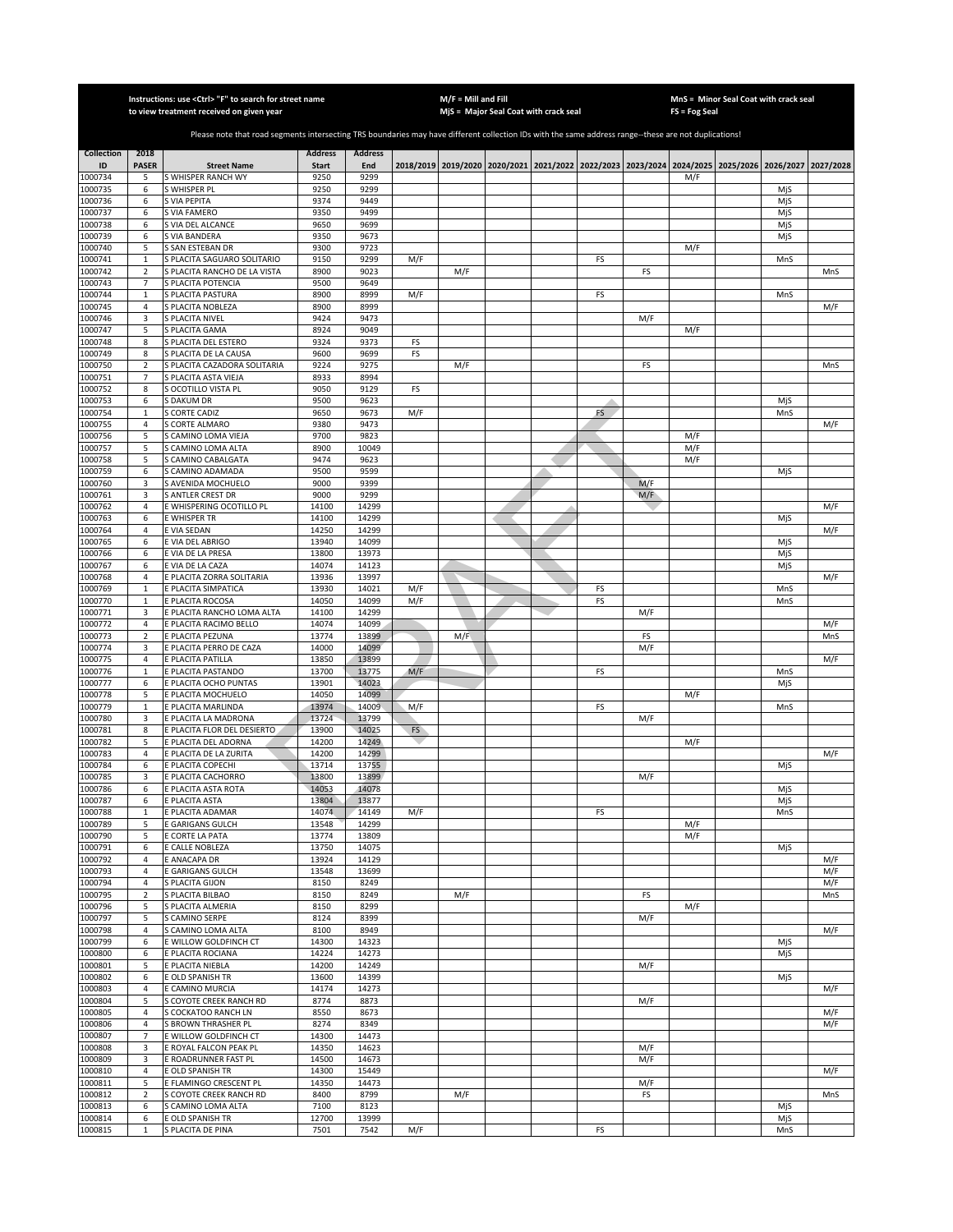|                    |                              | Instructions: use <ctrl> "F" to search for street name<br/>to view treatment received on given year</ctrl>                                            |                      |                |     | $M/F =$ Mill and Fill | MjS = Major Seal Coat with crack seal                                                     |    |    |            | FS = Fog Seal | MnS = Minor Seal Coat with crack seal |     |            |
|--------------------|------------------------------|-------------------------------------------------------------------------------------------------------------------------------------------------------|----------------------|----------------|-----|-----------------------|-------------------------------------------------------------------------------------------|----|----|------------|---------------|---------------------------------------|-----|------------|
|                    |                              |                                                                                                                                                       |                      |                |     |                       |                                                                                           |    |    |            |               |                                       |     |            |
|                    |                              | Please note that road segments intersecting TRS boundaries may have different collection IDs with the same address range--these are not duplications! |                      |                |     |                       |                                                                                           |    |    |            |               |                                       |     |            |
| <b>Collection</b>  | 2018                         |                                                                                                                                                       | <b>Address</b>       | <b>Address</b> |     |                       |                                                                                           |    |    |            |               |                                       |     |            |
| ID<br>1000816      | <b>PASER</b><br>6            | <b>Street Name</b><br>S PLACITA DE CORDORNIZ                                                                                                          | <b>Start</b><br>7300 | End<br>7342    |     |                       | 2018/2019 2019/2020 2020/2021 2021/2022 2022/2023 2023/2024 2024/2025 2025/2026 2026/2027 |    |    |            |               |                                       | MjS | 2027/2028  |
| 1000817            | 3                            | S PLACITA DE CERVECAS                                                                                                                                 | 7500                 | 7573           |     |                       |                                                                                           |    |    | M/F        |               |                                       |     |            |
| 1000818            | $\sqrt{2}$                   | <b>CAMINO MIRLO</b>                                                                                                                                   | 0                    | 8099           |     | M/F                   |                                                                                           |    |    | FS         |               |                                       |     | MnS        |
| 1000819<br>1000820 | 3                            | S AVENIDA DE PINA<br>S AVENIDA DE BELLEZA                                                                                                             | 7574<br>$\mathsf 0$  | 7973<br>7851   |     |                       |                                                                                           |    |    | M/F        |               |                                       |     |            |
| 1000821            | 3<br>$\mathbf{1}$            | <b>S AVENIDA BONITA</b>                                                                                                                               | 7723                 | 8073           | M/F |                       |                                                                                           |    | FS | M/F        |               |                                       | MnS |            |
| 1000822            | 3                            | E PLACITA PEQUENOS                                                                                                                                    | 12350                | 12373          |     |                       |                                                                                           |    |    | M/F        |               |                                       |     |            |
| 1000823            | $\overline{7}$               | E PLACITA MIRLO                                                                                                                                       | 12420                | 12481          |     |                       |                                                                                           |    |    |            |               |                                       |     |            |
| 1000824<br>1000825 | 3<br>3                       | E LOS REALES RD<br>E CALLE MIEL                                                                                                                       | 0<br>12300           | 12699<br>12399 |     |                       |                                                                                           |    |    | M/F<br>M/F |               |                                       |     |            |
| 1000826            | $\mathbf 2$                  | S PLAZA DE CARDENAL                                                                                                                                   | 7100                 | 7149           |     | M/F                   |                                                                                           |    |    | FS         |               |                                       |     | MnS        |
| 1000827            | $\overline{2}$               | S CAMINO MIRLO                                                                                                                                        | 7200                 | 7323           |     | M/F                   |                                                                                           |    |    | FS         |               |                                       |     | MnS        |
| 1000828            | $\mathbf 2$                  | <b>CAMINO DEL GARANON</b>                                                                                                                             | 0                    | 7224           |     | M/F                   |                                                                                           |    |    | FS         |               |                                       |     | MnS        |
| 1000829<br>1000830 | $\sqrt{4}$<br>3              | S AVENIDA DEL POTRILLO<br>S AVENIDA DE LA POTRANCA                                                                                                    | 6850<br>6700         | 7251<br>6849   |     |                       |                                                                                           |    |    | M/F        |               |                                       |     | M/F        |
| 1000831            | 6                            | E OLD SPANISH TR                                                                                                                                      | 12100                | 13473          |     |                       |                                                                                           |    |    |            |               |                                       | MjS |            |
| 1000832            | $\sqrt{4}$                   | <b>E LOS REALES RD</b>                                                                                                                                | 12150                | 12339          |     |                       |                                                                                           |    |    |            |               |                                       |     | M/F        |
| 1000833            | $\overline{2}$<br>6          | E CAMINO DEL GARANON                                                                                                                                  | 12400<br>12700       | 12699<br>13473 |     | M/F                   |                                                                                           |    |    | FS         |               |                                       |     | MnS        |
| 1000834<br>1000835 | $\overline{7}$               | E OLD SPANISH TR<br><b>CALLE LECHUZA</b>                                                                                                              | 6900                 | 7023           |     |                       |                                                                                           |    |    |            |               |                                       | MjS |            |
| 1000836            | 5                            | E REATA POZO                                                                                                                                          | 14150                | 14199          |     |                       |                                                                                           |    |    | M/F        |               |                                       |     |            |
| 1000837            | $\mathbf 1$                  | <b>E ORO ESCONDIDO DR</b>                                                                                                                             | 14100                | 14299          | M/F |                       |                                                                                           |    | FS |            |               |                                       | MnS |            |
| 1000838            | 3<br>3                       | S CAMINO LOMA ALTA<br><b>CORO ESCONDIDO DR</b>                                                                                                        | 6900<br>14250        | 7499<br>14299  |     |                       |                                                                                           |    |    | M/F        |               |                                       |     |            |
| 1000839<br>1000840 | $\overline{4}$               | S OLD SPANISH TR                                                                                                                                      | 5600                 | 6499           |     |                       |                                                                                           |    |    | M/F        |               |                                       |     | M/F        |
| 1000841            | 3                            | S MESQUITE TR                                                                                                                                         | 6100                 | 6324           |     |                       |                                                                                           |    |    | M/F        |               |                                       |     |            |
| 1000842            | 5                            | E THUNDERHEAD RANCH RD                                                                                                                                | $\mathsf 0$          | 12423          |     |                       |                                                                                           |    |    | M/F        |               |                                       |     |            |
| 1000843<br>1000844 | 6<br>3                       | E OLD SPANISH TR<br>E MESQUITE TR                                                                                                                     | 12100<br>$\mathsf 0$ | 12399<br>12473 |     |                       |                                                                                           |    |    | M/F        |               |                                       | MjS |            |
| 1000845            | $\overline{4}$               | E HILLCREST CI                                                                                                                                        | 0                    | 12323          |     |                       |                                                                                           |    |    |            |               |                                       |     | M/F        |
| 1000846            | $\mathbf 1$                  | <b>E IRVINGTON RD</b>                                                                                                                                 | 11300                | 11649          | M/F |                       |                                                                                           |    | FS |            |               |                                       | MnS |            |
| 1000847            | $\mathbf 1$                  | <b>GLD SPANISH TR</b>                                                                                                                                 | 4900                 | 5899           | M/F |                       |                                                                                           |    | FS |            |               |                                       | MnS |            |
| 1000848<br>1000849 | $\overline{4}$<br>5          | S KOLB RD<br><b>EVALENCIA RD</b>                                                                                                                      | 6000<br>6850         | 8899<br>7348   |     |                       |                                                                                           |    |    | M/F        |               |                                       |     | M/F        |
| 1000850            | 5                            | E OLD VAIL RD                                                                                                                                         | 7000                 | 7098           |     |                       |                                                                                           |    |    | M/F        |               |                                       |     |            |
| 1000851            | 7                            | S WILMOT RD                                                                                                                                           | 5700                 | 6098           |     |                       |                                                                                           |    |    |            |               |                                       |     |            |
| 1000852            | 3                            | S MANN AV                                                                                                                                             | 6000                 | 6123           |     |                       |                                                                                           |    |    | M/F        |               |                                       |     |            |
| 1000853<br>1000854 | 5<br>5                       | E VALENCIA RD<br>E OLD VAIL RD                                                                                                                        | 6300<br>6500         | 7099<br>7098   |     |                       |                                                                                           |    |    | M/F<br>M/F |               |                                       |     |            |
| 1000855            | 10                           | S WILMOT RD                                                                                                                                           | 5599                 | 5849           |     |                       |                                                                                           | FS |    |            |               |                                       |     |            |
| 1000856            | $\overline{2}$               | <b>S SWAN RD</b>                                                                                                                                      | 8750                 | 9699           |     | M/F                   |                                                                                           |    |    | FS         |               |                                       |     | MnS        |
| 1000857            | $\overline{4}$               | S ALVERNON WY                                                                                                                                         | 8724                 | 9449           |     |                       |                                                                                           |    |    |            |               |                                       |     | M/F        |
| 1000858<br>1000859 | 6<br>3                       | E AEROSPACE PW<br>S OLD NOGALES HY                                                                                                                    | 1586<br>9650         | 3651<br>9699   |     |                       |                                                                                           |    |    | M/F        |               |                                       | MjS |            |
| 1000860            | $\overline{4}$               | S NOGALES HY                                                                                                                                          | 8024                 | 9949           |     |                       |                                                                                           |    |    |            |               |                                       |     | M/F        |
| 1000861            | $\overline{4}$               | S HELEN MARIE DR                                                                                                                                      | 8959                 | 9125           |     |                       |                                                                                           |    |    |            |               |                                       |     | M/F        |
| 1000862            | 4<br>$\overline{2}$          | S CREEGER RD                                                                                                                                          | 9700<br>899          | 9823<br>998    |     |                       |                                                                                           |    |    | FS         |               |                                       |     | M/F<br>MnS |
| 1000863<br>1000864 | $\mathbf 1$                  | E TRINITY TE<br>E SAINT KATHERINES CT                                                                                                                 | 900                  | 999            | M/F | M/F                   |                                                                                           |    | FS |            |               |                                       | MnS |            |
| 1000865            | 6                            | E AEROSPACE PW                                                                                                                                        | 800                  | 3099           |     |                       |                                                                                           |    |    |            |               |                                       | MjS |            |
| 1000866            | 8                            | S NOGALES HY                                                                                                                                          | 8024                 | 8899           | FS  |                       |                                                                                           |    |    |            |               |                                       |     |            |
| 1000867<br>1000868 | 5<br>5                       | <b>S ALVERNON WY</b><br>S SWAN RD                                                                                                                     | 7300<br>8300         | 9449<br>9699   |     |                       |                                                                                           |    |    | M/F<br>M/F |               |                                       |     |            |
| 1000869            | 3                            | S IGUANA RD                                                                                                                                           | 8100                 | 8299           |     |                       |                                                                                           |    |    | M/F        |               |                                       |     |            |
| 1000870            | 4                            | E LEOPARD FROG PL                                                                                                                                     | 5950                 | 5973           |     |                       |                                                                                           |    |    |            |               |                                       |     | M/F        |
| 1000871<br>1000872 | $\overline{2}$<br>$\sqrt{2}$ | E IGUANA PL<br>E FLYING ANT PL                                                                                                                        | 5950<br>5950         | 5973<br>5973   |     | M/F<br>M/F            |                                                                                           |    |    | FS<br>FS   |               |                                       |     | MnS<br>MnS |
| 1000873            | $\overline{4}$               | S IGUANA RD                                                                                                                                           | 8100                 | 8123           |     |                       |                                                                                           |    |    |            |               |                                       |     | M/F        |
| 1000874            | 4                            | S SWAN RD                                                                                                                                             | 7300                 | 8099           |     |                       |                                                                                           |    |    |            |               |                                       |     | M/F        |
| 1000875            | $\overline{4}$               | E LOS REALES RD                                                                                                                                       | 3900                 | 4699           |     |                       |                                                                                           |    |    |            |               |                                       |     | M/F        |
| 1000876<br>1000877 | 5<br>5                       | S ALVERNON WY<br>E LOS REALES RD                                                                                                                      | 7100<br>3100         | 8599<br>4699   |     |                       |                                                                                           |    |    | M/F<br>M/F |               |                                       |     |            |
| 1000878            | 4                            | S NOGALES HY                                                                                                                                          | 7524                 | 8899           |     |                       |                                                                                           |    |    |            |               |                                       |     | M/F        |
| 1000879            | $\sqrt{4}$                   | S ALVERNON WY                                                                                                                                         | 6500                 | 7299           |     |                       |                                                                                           |    |    |            |               |                                       |     | M/F        |
| 1000880            | 3                            | E VALENCIA RD                                                                                                                                         | 3900                 | 3975           |     |                       |                                                                                           |    |    | M/F        |               |                                       |     |            |
| 1000881<br>1000882 | $\mathbf 2$<br>3             | E CORONA RD                                                                                                                                           | 3450<br>3900         | 3899<br>4699   |     | M/F                   |                                                                                           |    |    | FS<br>M/F  |               |                                       |     | MnS        |
| 1000883            | 5                            | E VALENCIA RD<br>S WILMOT RD                                                                                                                          | 5700                 | 6098           |     |                       |                                                                                           |    |    | M/F        |               |                                       |     |            |
| 1000884            | 8                            | S CRAYCROFT RD                                                                                                                                        | 5700                 | 6099           | FS  |                       |                                                                                           |    |    |            |               |                                       |     |            |
| 1000885            | 9                            | E VALENCIA RD                                                                                                                                         | 5150                 | 5499           | FS  |                       |                                                                                           |    |    |            |               |                                       |     |            |
| 1000886<br>1000887 | 3<br>5                       | E DREXEL RD<br>S REX SV                                                                                                                               | 4700<br>5700         | 5499<br>5998   |     |                       |                                                                                           |    |    | M/F<br>M/F |               |                                       |     |            |
| 1000888            | 6                            | S REX AV                                                                                                                                              | 5630                 | 5699           |     |                       |                                                                                           |    |    |            |               |                                       | MjS |            |
| 1000889            | $\mathbf{1}$                 | <b>SRAYSV</b>                                                                                                                                         | 5700                 | 5899           | M/F |                       |                                                                                           |    | FS |            |               |                                       | MnS |            |
| 1000890            | $\overline{2}$               | S IRVING AV                                                                                                                                           | 5700                 | 5799           |     | M/F                   |                                                                                           |    |    | FS         |               |                                       |     | MnS        |
| 1000891<br>1000892 | 5<br>$\overline{4}$          | S HERPA ST<br><b>SHERPADR</b>                                                                                                                         | 6100<br>5700         | 6149<br>6099   |     |                       |                                                                                           |    |    | M/F        |               |                                       |     | M/F        |
| 1000893            | 5                            | S HELENA SV                                                                                                                                           | 5700                 | 5923           |     |                       |                                                                                           |    |    | M/F        |               |                                       |     |            |
| 1000894            | 3                            | <b>S HARTFORD SV</b>                                                                                                                                  | 5774                 | 5999           |     |                       |                                                                                           |    |    | M/F        |               |                                       |     |            |
| 1000895            | $\mathbf 1$                  | S HARTFORD PL                                                                                                                                         | 5700                 | 5773           | M/F |                       |                                                                                           |    | FS |            |               |                                       | MnS |            |
| 1000896<br>1000897 | $\mathbf{1}$<br>3            | S FAIROAKS AV<br><b>S CORONET PL</b>                                                                                                                  | 5800<br>5700         | 5899<br>5749   | M/F |                       |                                                                                           |    | FS | M/F        |               |                                       | MnS |            |
|                    |                              |                                                                                                                                                       |                      |                |     |                       |                                                                                           |    |    |            |               |                                       |     |            |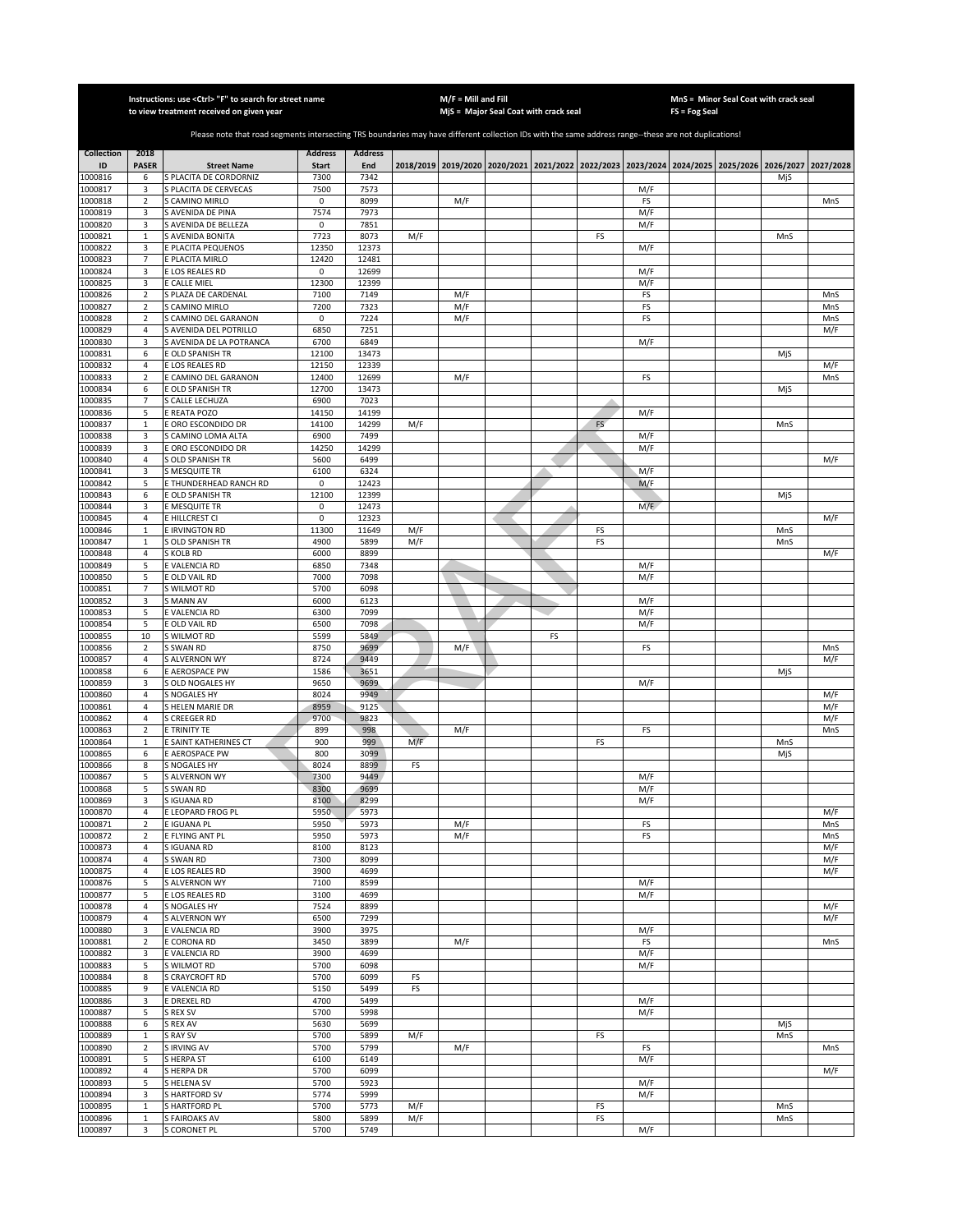|                    |                                | Instructions: use <ctrl> "F" to search for street name<br/>to view treatment received on given year</ctrl>                                            |                     |                |     | $M/F =$ Mill and Fill | MjS = Major Seal Coat with crack seal                                                     |    |            | FS = Fog Seal | MnS = Minor Seal Coat with crack seal |           |
|--------------------|--------------------------------|-------------------------------------------------------------------------------------------------------------------------------------------------------|---------------------|----------------|-----|-----------------------|-------------------------------------------------------------------------------------------|----|------------|---------------|---------------------------------------|-----------|
|                    |                                |                                                                                                                                                       |                     |                |     |                       |                                                                                           |    |            |               |                                       |           |
|                    |                                | Please note that road segments intersecting TRS boundaries may have different collection IDs with the same address range--these are not duplications! |                     |                |     |                       |                                                                                           |    |            |               |                                       |           |
| <b>Collection</b>  | 2018                           |                                                                                                                                                       | <b>Address</b>      | <b>Address</b> |     |                       |                                                                                           |    |            |               |                                       |           |
| ID                 | <b>PASER</b>                   | <b>Street Name</b>                                                                                                                                    | <b>Start</b>        | End            |     |                       | 2018/2019 2019/2020 2020/2021 2021/2022 2022/2023 2023/2024 2024/2025 2025/2026 2026/2027 |    |            |               |                                       | 2027/2028 |
| 1000898<br>1000899 | 4<br>3                         | <b>COLUMBUS BL</b><br>CATALINA AV                                                                                                                     | 0<br>5700           | 6099<br>6099   |     |                       |                                                                                           |    | M/F        |               |                                       | M/F       |
| 1000900            | $\sqrt{4}$                     | <b>BRYANT SV</b>                                                                                                                                      | 5700                | 5799           |     |                       |                                                                                           |    |            |               |                                       | M/F       |
| 1000901            | $\overline{2}$                 | <b>BRYANT AV</b>                                                                                                                                      | 5624                | 5699           |     | M/F                   |                                                                                           |    | FS         |               |                                       | MnS       |
| 1000902            | 6                              | <b>BENTON AV</b>                                                                                                                                      | 6224                | 6349           |     |                       |                                                                                           |    |            |               | MjS                                   |           |
| 1000903            | 3                              | S BELVEDERE AV                                                                                                                                        | 5700                | 6223           |     |                       |                                                                                           |    | M/F        |               |                                       |           |
| 1000904            | 3<br>$\overline{7}$            | S ALDORN DR                                                                                                                                           | 5700<br>4400        | 5999<br>4699   |     |                       |                                                                                           |    | M/F        |               |                                       |           |
| 1000905<br>1000906 | 5                              | E VALENCIA RD<br>E REX ST                                                                                                                             | 4300                | 4699           |     |                       |                                                                                           |    | M/F        |               |                                       |           |
| 1000907            | 3                              | E RAY ST                                                                                                                                              | 4300                | 4499           |     |                       |                                                                                           |    | M/F        |               |                                       |           |
| 1000908            | $\overline{4}$                 | E MARKET ST                                                                                                                                           | 4100                | 4399           |     |                       |                                                                                           |    |            |               |                                       | M/F       |
| 1000909            | 3                              | <b>EDREXEL RD</b>                                                                                                                                     | 3900                | 4573           |     |                       |                                                                                           |    | M/F        |               |                                       |           |
| 1000910            | $\overline{4}$                 | E BENSON HY                                                                                                                                           | 3974                | 4699           |     |                       |                                                                                           |    |            |               |                                       | M/F       |
| 1000911            | $\overline{4}$                 | <b>SPALO VERDE RD</b>                                                                                                                                 | 5674                | 6099           |     |                       |                                                                                           |    |            |               |                                       | M/F       |
| 1000912<br>1000913 | $\overline{4}$<br>5            | S MASTERSON AV<br>S LESLIE AV                                                                                                                         | 5700<br>5700        | 6099<br>5799   |     |                       |                                                                                           |    | M/F        |               |                                       | M/F       |
| 1000914            | $\overline{4}$                 | S JONES AV                                                                                                                                            | 5700                | 5799           |     |                       |                                                                                           |    |            |               |                                       | M/F       |
| 1000915            | 4                              | <b>SHOLLY DR</b>                                                                                                                                      | 6000                | 6099           |     |                       |                                                                                           |    |            |               |                                       | M/F       |
| 1000916            | 4                              | <b>GARRETT AV</b>                                                                                                                                     | 5800                | 5899           |     |                       |                                                                                           |    |            |               |                                       | M/F       |
| 1000917            | 3                              | <b>SEMERSON PL</b>                                                                                                                                    | 5700                | 5899           |     |                       |                                                                                           |    | M/F        |               |                                       |           |
| 1000918            | $\overline{4}$                 | S BROSIUS AV                                                                                                                                          | 5700                | 6099           |     |                       |                                                                                           |    |            |               |                                       | M/F       |
| 1000919            | $\overline{4}$                 | <b>BONNEY AV</b><br>E WYATT ST                                                                                                                        | 5700                | 6099           |     |                       |                                                                                           |    |            |               |                                       | M/F       |
| 1000920<br>1000921 | 5<br>3                         | E MOSSMAN RD                                                                                                                                          | 3200<br>3100        | 3299<br>3499   |     |                       |                                                                                           |    | M/F<br>M/F |               |                                       |           |
| 1000922            | 5                              | <b>E MILTON RD</b>                                                                                                                                    | 3100                | 3799           |     |                       |                                                                                           |    | M/F        |               |                                       |           |
| 1000923            | 6                              | E EARP BL                                                                                                                                             | 3675                | 3849           |     |                       |                                                                                           |    |            |               | MjS                                   |           |
| 1000924            | 6                              | E DREXEL RD                                                                                                                                           | 3401                | 3799           |     |                       |                                                                                           |    |            |               | MjS                                   |           |
| 1000925            | 6                              | <b>E BENSON HY</b>                                                                                                                                    | 3500                | 3899           |     |                       |                                                                                           |    |            |               | MjS                                   |           |
| 1000926            | 3                              | E ALVORD RD                                                                                                                                           | 3100                | 3799           |     |                       |                                                                                           |    | M/F        |               |                                       |           |
| 1000927<br>1000928 | 4<br>5                         | S PALO VERDE RD<br>S OLYMPIA SV                                                                                                                       | 5150<br>4900        | 5699<br>4999   |     |                       |                                                                                           |    | M/F        |               |                                       | M/F       |
| 1000929            | 4                              | S MASTERSON AV                                                                                                                                        | 5374                | 5749           |     |                       |                                                                                           |    |            |               |                                       | M/F       |
| 1000930            | 5                              | S LESLIE AV                                                                                                                                           | 5600                | 5799           |     |                       |                                                                                           |    | M/F        |               |                                       |           |
| 1000931            | 3                              | <b>S HOTEL DR</b>                                                                                                                                     | 4800                | 4899           |     |                       |                                                                                           |    | M/F        |               |                                       |           |
| 1000932            | 3                              | S BROSIUS AV                                                                                                                                          | 5500                | 5799           |     |                       |                                                                                           |    | M/F        |               |                                       |           |
| 1000933            | $\sqrt{4}$                     | S BONNEY AV                                                                                                                                           | 5300                | 5749           |     |                       |                                                                                           |    |            |               |                                       | M/F       |
| 1000934            | 3                              | <b>S BANTAM RD</b>                                                                                                                                    | 5099                | 5323           |     |                       |                                                                                           |    | M/F        |               |                                       |           |
| 1000935<br>1000936 | 3<br>$\overline{4}$            | E IRVINGTON RD<br>E HOLLADAY ST                                                                                                                       | 3100<br>3100        | 3849<br>3499   |     |                       |                                                                                           |    | M/F        |               |                                       | M/F       |
| 1000937            | 3                              | E FARNUM PL                                                                                                                                           | 3600                | 3761           |     |                       |                                                                                           |    | M/F        |               |                                       |           |
| 1000938            | 5                              | E EARP BL                                                                                                                                             | 3600                | 3799           |     |                       |                                                                                           |    | M/F        |               |                                       |           |
| 1000939            | 5                              | E DREXEL RD                                                                                                                                           | 3100                | 3699           |     |                       |                                                                                           |    | M/F        |               |                                       |           |
| 1000940            | 4                              | E DOVER ST                                                                                                                                            | 3900                | 3999           |     |                       |                                                                                           |    |            |               |                                       | M/F       |
| 1000941            | 5                              | E BENSON HY                                                                                                                                           | 3100                | 3699           |     |                       |                                                                                           |    | M/F        |               |                                       |           |
| 1000942<br>1000943 | 3<br>5                         | <b>E BEHAN ST</b><br>S SWAN RD                                                                                                                        | 3100<br>4900        | 3399<br>5099   |     |                       |                                                                                           |    | M/F<br>M/F |               |                                       |           |
| 1000944            | $\overline{4}$                 | S REX AV                                                                                                                                              | 5530                | 5699           |     |                       |                                                                                           |    |            |               |                                       | M/F       |
| 1000945            | 3                              | S OLYMPIA SV                                                                                                                                          | 4900                | 4999           |     |                       |                                                                                           |    | M/F        |               |                                       |           |
| 1000946            | $\overline{4}$                 | <b>IRVING DR</b>                                                                                                                                      | $\mathsf 0$         | 5649           |     |                       |                                                                                           |    |            |               |                                       | M/F       |
| 1000947            | $\overline{4}$                 | <b>S HARTFORD SV</b>                                                                                                                                  | 5500                | 5629           |     |                       |                                                                                           |    |            |               |                                       | M/F       |
| 1000948            | 3                              | <b>CATALINA AV</b>                                                                                                                                    | 5474                | 5849           |     |                       |                                                                                           |    | M/F        |               |                                       |           |
| 1000949<br>1000950 | $\sqrt{4}$<br>5                | <b>BRYANT AV</b><br><b>S ALVERNON WY</b>                                                                                                              | $\mathbf 0$<br>4700 | 5699<br>5049   |     |                       |                                                                                           |    | M/F        |               |                                       | M/F       |
| 1000951            | 1                              | <b>S ALDORN DR</b>                                                                                                                                    | 5700                | 5849           | M/F |                       |                                                                                           | FS |            |               | MnS                                   |           |
| 1000952            | 4                              | E IRVINGTON RD                                                                                                                                        | 3750                | 3899           |     |                       |                                                                                           |    |            |               |                                       | M/F       |
| 1000953            | 6                              | E HOLLADAY ST                                                                                                                                         | 3940                | 4075           |     |                       |                                                                                           |    |            |               | MjS                                   |           |
| 1000954            | 4                              | E FRANKFORT SV                                                                                                                                        | 3946                | 4351           |     |                       |                                                                                           |    |            |               |                                       | M/F       |
| 1000955            | 6                              | <b>E DREXEL RD</b>                                                                                                                                    | 4250                | 4449           |     |                       |                                                                                           |    |            |               | MjS                                   |           |
| 1000956<br>1000957 | 3<br>$\overline{4}$            | E DOVER SV<br>E DOVER ST                                                                                                                              | 4000<br>3900        | 4399<br>3999   |     |                       |                                                                                           |    | M/F        |               |                                       | M/F       |
| 1000958            | 3                              | E CANADA SV                                                                                                                                           | 4099                | 4399           |     |                       |                                                                                           |    | M/F        |               |                                       |           |
| 1000959            | 5                              | S SWAN RD                                                                                                                                             | 4900                | 5624           |     |                       |                                                                                           |    | M/F        |               |                                       |           |
| 1000960            | $\sqrt{4}$                     | S ROSEMONT AV                                                                                                                                         | 5500                | 5699           |     |                       |                                                                                           |    |            |               |                                       | M/F       |
| 1000961            | $\overline{2}$                 | S CANADA PL                                                                                                                                           | 5374                | 5498           |     | M/F                   |                                                                                           |    | FS         |               |                                       | MnS       |
| 1000962            | 3                              | S ARCADIA AV                                                                                                                                          | 5400                | 5699           |     |                       |                                                                                           |    | M/F        |               |                                       |           |
| 1000963            | 3                              | E WYOMING ST                                                                                                                                          | 4700                | 4849           |     |                       |                                                                                           |    | M/F        |               |                                       |           |
| 1000964<br>1000965 | $\overline{4}$<br>3            | E NEBRASKA ST<br>E DREXEL RD                                                                                                                          | 4700<br>4700        | 5099<br>5299   |     |                       |                                                                                           |    | M/F        |               |                                       | M/F       |
| 1000966            | 6                              | E CINDRICH ST                                                                                                                                         | 4700                | 4899           |     |                       |                                                                                           |    |            |               | MjS                                   |           |
| 1000967            | 7                              | E CANADA ST                                                                                                                                           | 4900                | 5099           |     |                       |                                                                                           |    |            |               |                                       |           |
| 1000968            | $\overline{4}$                 | S NOGALES HY                                                                                                                                          | 7300                | 7799           |     |                       |                                                                                           |    |            |               |                                       | M/F       |
| 1000969            | $\mathbf 1$                    | W PELSTON ST                                                                                                                                          | 2600                | 2875           | M/F |                       |                                                                                           | FS |            |               | MnS                                   |           |
| 1000970            | $\overline{2}$                 | W PARTRIDGE ST                                                                                                                                        | 2600                | 2899           |     | M/F                   |                                                                                           |    | FS         |               |                                       | MnS       |
| 1000971            | 3                              | W LOS REALES RD<br><b>W CRANBROOK ST</b>                                                                                                              | 2400                | 2849           |     |                       |                                                                                           |    | M/F        |               |                                       |           |
| 1000972<br>1000973 | $\mathbf{1}$<br>$\overline{4}$ | S WESTOVER AV                                                                                                                                         | 2600<br>7200        | 2899<br>7599   | M/F |                       |                                                                                           | FS |            |               | MnS                                   | M/F       |
| 1000974            | 3                              | S MEADOWLARK AV                                                                                                                                       | 7140                | 7599           |     |                       |                                                                                           |    | M/F        |               |                                       |           |
| 1000975            | 6                              | S HILDRETH AV                                                                                                                                         | 7100                | 7299           |     |                       |                                                                                           |    |            |               | MjS                                   |           |
| 1000976            | 3                              | W VIA SANTA DOROTEA                                                                                                                                   | 2900                | 3198           |     |                       |                                                                                           |    | M/F        |               |                                       |           |
| 1000977            | 6                              | W VIA SAN TERESA                                                                                                                                      | 2900                | 3249           |     |                       |                                                                                           |    |            |               | MjS                                   |           |
| 1000978            | $\sqrt{4}$                     | W VIA SAN ANDREA                                                                                                                                      | 2900                | 3299           |     |                       |                                                                                           |    |            |               |                                       | M/F       |
| 1000979            | 6                              | W TYBOLT DR                                                                                                                                           | 3650                | 3799           |     |                       |                                                                                           |    |            |               | MjS                                   |           |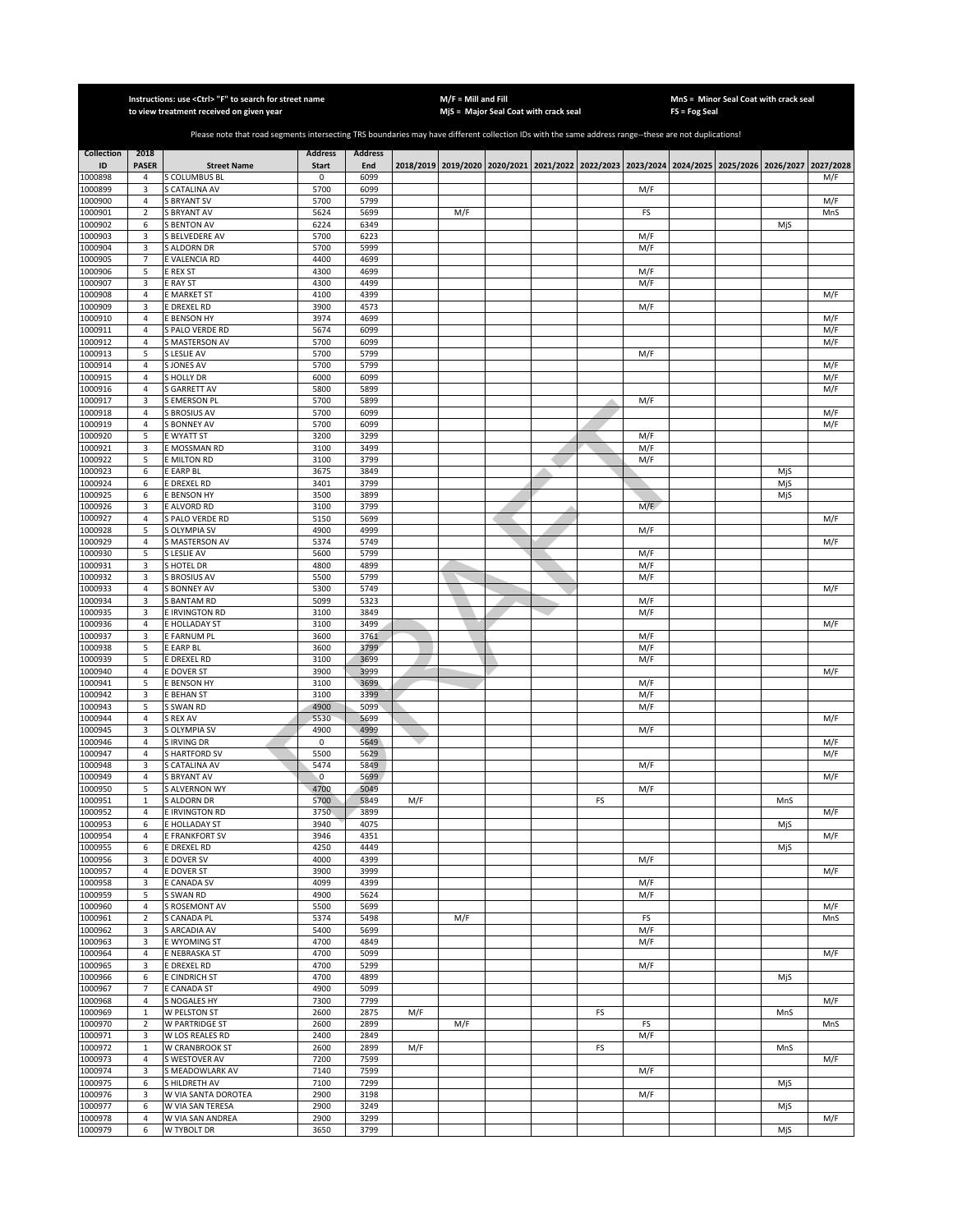|                    |                                | Instructions: use <ctrl> "F" to search for street name<br/>to view treatment received on given year</ctrl>                                            |                |                |     | $M/F =$ Mill and Fill | MjS = Major Seal Coat with crack seal                                                               |    |            | FS = Fog Seal | MnS = Minor Seal Coat with crack seal |            |
|--------------------|--------------------------------|-------------------------------------------------------------------------------------------------------------------------------------------------------|----------------|----------------|-----|-----------------------|-----------------------------------------------------------------------------------------------------|----|------------|---------------|---------------------------------------|------------|
|                    |                                |                                                                                                                                                       |                |                |     |                       |                                                                                                     |    |            |               |                                       |            |
|                    |                                | Please note that road segments intersecting TRS boundaries may have different collection IDs with the same address range--these are not duplications! |                |                |     |                       |                                                                                                     |    |            |               |                                       |            |
| <b>Collection</b>  | 2018                           |                                                                                                                                                       | <b>Address</b> | <b>Address</b> |     |                       |                                                                                                     |    |            |               |                                       |            |
| ID<br>1000980      | <b>PASER</b><br>$\overline{7}$ | <b>Street Name</b><br>W TETAKUSIM RD                                                                                                                  | Start<br>3500  | End<br>3799    |     |                       | 2018/2019 2019/2020 2020/2021 2021/2022 2022/2023 2023/2024 2024/2025 2025/2026 2026/2027 2027/2028 |    |            |               |                                       |            |
| 1000981            | 7                              | W STAFFORD ST                                                                                                                                         | 3424           | 3499           |     |                       |                                                                                                     |    |            |               |                                       |            |
| 1000982            | $\overline{4}$                 | W RING TAIL DR                                                                                                                                        | 2915           | 3025           |     |                       |                                                                                                     |    |            |               |                                       | M/F        |
| 1000983<br>1000984 | 5<br>$\sqrt{4}$                | W PLACITA PENASCO<br>W PLACITA DEL PASILLO                                                                                                            | 3200<br>3044   | 3221<br>3099   |     |                       |                                                                                                     |    | M/F        |               |                                       | M/F        |
| 1000985            | $\sqrt{2}$                     | W PLACITA DEL CONEJITO                                                                                                                                | 3044           | 3099           |     | M/F                   |                                                                                                     |    | FS         |               |                                       | MnS        |
| 1000986            | $\mathbf 1$                    | W PLACITA DE LA ROSETA                                                                                                                                | 3040           | 3099           | M/F |                       |                                                                                                     | FS |            |               | MnS                                   |            |
| 1000987            | $\overline{2}$                 | W PLACITA DE LA BAJADA                                                                                                                                | 3300           | 3449           |     | M/F                   |                                                                                                     |    | FS         |               |                                       | MnS        |
| 1000988<br>1000989 | 4<br>$\mathbf{1}$              | W PLACITA ALEGRE<br><b>W PELSTON ST</b>                                                                                                               | 3140<br>2680   | 3299<br>2875   | M/F |                       |                                                                                                     | FS |            |               | MnS                                   | M/F        |
| 1000990            | 5                              | W PASEO BONITO                                                                                                                                        | 2919           | 3023           |     |                       |                                                                                                     |    | M/F        |               |                                       |            |
| 1000991            | 4                              | W PARTRIDGE ST                                                                                                                                        | 2600           | 3025           |     |                       |                                                                                                     |    |            |               |                                       | M/F        |
| 1000992<br>1000993 | $\sqrt{2}$<br>$\mathbf{1}$     | W OSTLER ST<br>W NEVIL CT                                                                                                                             | 3650<br>3650   | 3699<br>3749   | M/F | M/F                   |                                                                                                     | FS | FS         |               | MnS                                   | MnS        |
| 1000994            | $\mathbf{1}$                   | W MESSALA WY                                                                                                                                          | 3400           | 3649           | M/F |                       |                                                                                                     | FS |            |               | MnS                                   |            |
| 1000995            | $\overline{4}$                 | W LOS REALES RD                                                                                                                                       | 2700           | 3799           |     |                       |                                                                                                     |    |            |               |                                       | M/F        |
| 1000996            | $\sqrt{2}$                     | W KIT FOX PL                                                                                                                                          | 2909           | 3001           |     | M/F                   |                                                                                                     |    | FS         |               |                                       | MnS        |
| 1000997<br>1000998 | 6<br>$\mathbf{1}$              | W HERMANS RD<br>W GROUND DOVE PL                                                                                                                      | 2900<br>2920   | 3223<br>3049   | M/F |                       |                                                                                                     | FS |            |               | MjS<br>MnS                            |            |
| 1000999            | $\overline{4}$                 | W GOWER ST                                                                                                                                            | 3450           | 3523           |     |                       |                                                                                                     |    |            |               |                                       | M/F        |
| 1001000            | 4                              | W FITZWATER CT                                                                                                                                        | 3650           | 3773           |     |                       |                                                                                                     |    |            |               |                                       | M/F        |
| 1001001            | 6                              | W FENTON WY                                                                                                                                           | 3524           | 3773           |     |                       |                                                                                                     |    |            |               | MjS                                   |            |
| 1001002<br>1001003 | 5<br>5                         | W EXTON LN<br>W CRANBROOK ST                                                                                                                          | 3650<br>2680   | 3773<br>2999   |     |                       |                                                                                                     |    | M/F<br>M/F |               |                                       |            |
| 1001004            | 4                              | W CIRCULO BELLO                                                                                                                                       | 3159           | 3198           |     |                       |                                                                                                     |    |            |               |                                       | M/F        |
| 1001005            | 4                              | W CIRCULO ALEGRE                                                                                                                                      | 3169           | 3198           |     |                       |                                                                                                     |    |            |               |                                       | M/F        |
| 1001006            | $\overline{4}$                 | W CAMINO FRESCO                                                                                                                                       | 2900           | 3093           |     |                       |                                                                                                     |    |            |               |                                       | M/F        |
| 1001007<br>1001008 | $\sqrt{4}$<br>$\sqrt{2}$       | W CALLE LEVANTE<br>W CALLE ESCARPADA                                                                                                                  | 3030<br>3000   | 3099<br>3201   |     | M/F                   |                                                                                                     |    | FS.        |               |                                       | M/F<br>MnS |
| 1001009            | 3                              | W CALLE DE LA BAJADA                                                                                                                                  | 3050           | 3458           |     |                       |                                                                                                     |    | M/F        |               |                                       |            |
| 1001010            | 5                              | W BRACKENBURY CT                                                                                                                                      | 3324           | 3373           |     |                       |                                                                                                     |    | M/F        |               |                                       |            |
| 1001011            | 4                              | W AVENIDA DE SAN CANDIDO                                                                                                                              | 3300           | 3549           |     |                       |                                                                                                     |    |            |               |                                       | M/F        |
| 1001012<br>1001013 | 6<br>5                         | W AVENIDA BELLA<br>S VISTA DEL ARROYO                                                                                                                 | 3120<br>7350   | 3199<br>7441   |     |                       |                                                                                                     |    | M/F        |               | MjS                                   |            |
| 1001014            | 5                              | S VIA HERMOSA                                                                                                                                         | 7350           | 7623           |     |                       |                                                                                                     |    | M/F        |               |                                       |            |
| 1001015            | 5                              | S VIA DEL PROMONTORIO                                                                                                                                 | 7340           | 7491           |     |                       |                                                                                                     |    | M/F        |               |                                       |            |
| 1001016            | 4                              | S SORREL LN                                                                                                                                           | 7200           | 7699           |     |                       |                                                                                                     |    |            |               |                                       | M/F        |
| 1001017<br>1001018 | $\mathbf 2$<br>$\overline{4}$  | S PLACITA DE LA SOMBRA<br>S NEVIL DR                                                                                                                  | 7500<br>7300   | 7599<br>7499   |     | M/F                   |                                                                                                     |    | FS         |               |                                       | MnS<br>M/F |
| 1001019            | $\overline{4}$                 | S MULE DEER RD                                                                                                                                        | 7300           | 7373           |     |                       |                                                                                                     |    |            |               |                                       | M/F        |
| 1001020            | 3                              | S MESSALA CT                                                                                                                                          | 7300           | 7399           |     |                       |                                                                                                     |    | M/F        |               |                                       |            |
| 1001021            | $\overline{4}$                 | S MALCOLM AV                                                                                                                                          | 7500           | 7649           |     |                       |                                                                                                     |    |            |               |                                       | M/F        |
| 1001022<br>1001023 | $\overline{2}$<br>5            | S FITZWATER AV<br>S DORSET CT                                                                                                                         | 7450<br>7650   | 7599<br>7699   |     | M/F                   |                                                                                                     |    | FS<br>M/F  |               |                                       | MnS        |
| 1001024            | 6                              | S DERBY CT                                                                                                                                            | 7640           | 7699           |     |                       |                                                                                                     |    |            |               | MjS                                   |            |
| 1001025            | $\sqrt{4}$                     | S CRESSIDA WY                                                                                                                                         | 7640           | 7699           |     |                       |                                                                                                     |    |            |               |                                       | M/F        |
| 1001026<br>1001027 | $\mathbf 2$                    | S CORDELIA AV<br>S COLEVILLE ST                                                                                                                       | 7500<br>7574   | 7649<br>7699   |     | M/F                   |                                                                                                     |    | FS         |               |                                       | MnS        |
| 1001028            | 6<br>6                         | S COBHAM DR                                                                                                                                           | 7524           | 7623           |     |                       |                                                                                                     |    |            |               | MjS<br>MjS                            |            |
| 1001029            | 4                              | S CARLISLE AV                                                                                                                                         | 7500           | 7699           |     |                       |                                                                                                     |    |            |               |                                       | M/F        |
| 1001030            | 3                              | S CARDINAL AV                                                                                                                                         | 7224           | 8049           |     |                       |                                                                                                     |    | M/F        |               |                                       |            |
| 1001031<br>1001032 | $\sqrt{4}$<br>3                | S CAMINO ESCARPADO<br>S CAMINO DE LA TIERRA                                                                                                           | 7550<br>7216   | 7649<br>7475   |     |                       |                                                                                                     |    | M/F        |               |                                       | M/F        |
| 1001033            | 6                              | S CAMINO BELLO                                                                                                                                        | 7300           | 7599           |     |                       |                                                                                                     |    |            |               | MjS                                   |            |
| 1001034            | 6                              | S CAMINO ALEGRE                                                                                                                                       | 7266           | 7299           |     |                       |                                                                                                     |    |            |               | MjS                                   |            |
| 1001035            | 4                              | S CALLE DEL LAGO                                                                                                                                      | 7550<br>7448   | 7649<br>7499   |     |                       |                                                                                                     |    |            |               |                                       | M/F        |
| 1001036<br>1001037 | 5<br>4                         | S CALLE DE LA TINTA<br>S BRACKENBURY DR                                                                                                               | 7300           | 7623           |     |                       |                                                                                                     |    | M/F        |               |                                       | M/F        |
| 1001038            | 6                              | S BOSWORTH FIELD WY                                                                                                                                   | 7600           | 7699           |     |                       |                                                                                                     |    |            |               | MjS                                   |            |
| 1001039            | 4                              | S BOLINGBROKE AV                                                                                                                                      | 7300           | 7499           |     |                       |                                                                                                     |    |            |               |                                       | M/F        |
| 1001040<br>1001041 | $\mathbf 2$<br>5               | S BASS AV                                                                                                                                             | 7300<br>7950   | 7399<br>7999   |     | M/F                   |                                                                                                     |    | FS<br>M/F  |               |                                       | MnS        |
| 1001042            | 4                              | S AVENIDA SAN SABA<br>S AVENIDA SAN CANDIDO                                                                                                           | 7799           | 8021           |     |                       |                                                                                                     |    |            |               |                                       | M/F        |
| 1001043            | 3                              | S AVENIDA PERLINA                                                                                                                                     | 7300           | 7499           |     |                       |                                                                                                     |    | M/F        |               |                                       |            |
| 1001044            | 6                              | S AVENIDA FRESCA                                                                                                                                      | 7450           | 7699           |     |                       |                                                                                                     |    |            |               | MjS                                   |            |
| 1001045<br>1001046 | 5<br>$\overline{4}$            | W TETAKUSIM RD<br><b>S SORREL LN</b>                                                                                                                  | 3774<br>7280   | 4499<br>8099   |     |                       |                                                                                                     |    | M/F        |               |                                       | M/F        |
| 1001047            | $\overline{4}$                 | <b>S SETTLER AV</b>                                                                                                                                   | 7300           | 7749           |     |                       |                                                                                                     |    |            |               |                                       | M/F        |
| 1001048            | 5                              | S GILA AV                                                                                                                                             | 7300           | 7699           |     |                       |                                                                                                     |    | M/F        |               |                                       |            |
| 1001049            | $\overline{2}$                 | S CABALLO RD                                                                                                                                          | 7300           | 7499           |     | M/F                   |                                                                                                     |    | FS         |               |                                       | MnS        |
| 1001050<br>1001051 | 5<br>5                         | W VALENCIA RD<br>W TETON RD                                                                                                                           | 3700<br>4200   | 4699<br>4598   |     |                       |                                                                                                     |    | M/F<br>M/F |               |                                       |            |
| 1001052            | 3                              | W JEFFREY RD                                                                                                                                          | 4100           | 4999           |     |                       |                                                                                                     |    | M/F        |               |                                       |            |
| 1001053            | 5                              | W ELVADO RD                                                                                                                                           | 4230           | 4599           |     |                       |                                                                                                     |    | M/F        |               |                                       |            |
| 1001054            | 6                              | W CORONA RD                                                                                                                                           | 4300           | 4599           |     |                       |                                                                                                     |    |            |               | MjS                                   |            |
| 1001055<br>1001056 | 6<br>3                         | W CAMINO TIERRA                                                                                                                                       | 4600<br>4600   | 4799<br>4799   |     |                       |                                                                                                     |    |            |               | MjS                                   |            |
| 1001057            | 3                              | W CAMINO ELARIO<br><b>S SPARROW AV</b>                                                                                                                | 6800           | 6899           |     |                       |                                                                                                     |    | M/F<br>M/F |               |                                       |            |
| 1001058            | $\sqrt{2}$                     | <b>S SETTLER AV</b>                                                                                                                                   | 6800           | 6899           |     | M/F                   |                                                                                                     |    | FS         |               |                                       | MnS        |
| 1001059            | $\mathbf 1$                    | S PAISANO AV                                                                                                                                          | 6750           | 6899           | M/F |                       |                                                                                                     | FS |            |               | MnS                                   |            |
| 1001060<br>1001061 | 6<br>4                         | S GILA AV<br>S CAMINO DE OESTE                                                                                                                        | 6501<br>6350   | 6699<br>7199   |     |                       |                                                                                                     |    |            |               | MjS                                   | M/F        |
|                    |                                |                                                                                                                                                       |                |                |     |                       |                                                                                                     |    |            |               |                                       |            |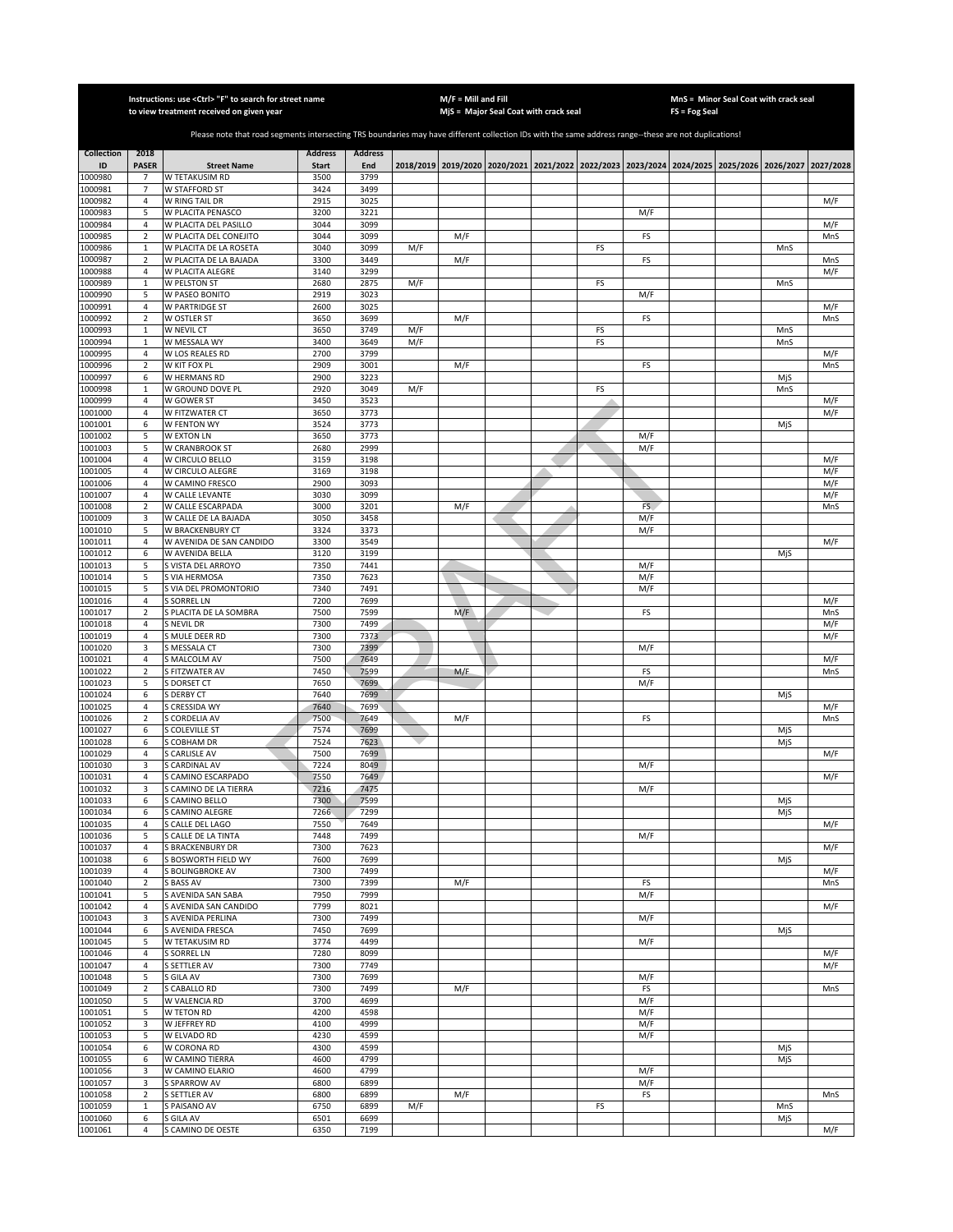|                    |                     | Instructions: use <ctrl> "F" to search for street name<br/>to view treatment received on given year</ctrl>                                            |                     |                |     | $M/F =$ Mill and Fill |                                                                                           |    |            |                 | MnS = Minor Seal Coat with crack seal |            |            |
|--------------------|---------------------|-------------------------------------------------------------------------------------------------------------------------------------------------------|---------------------|----------------|-----|-----------------------|-------------------------------------------------------------------------------------------|----|------------|-----------------|---------------------------------------|------------|------------|
|                    |                     |                                                                                                                                                       |                     |                |     |                       | MjS = Major Seal Coat with crack seal                                                     |    |            | $FS = Fog Seal$ |                                       |            |            |
|                    |                     | Please note that road segments intersecting TRS boundaries may have different collection IDs with the same address range--these are not duplications! |                     |                |     |                       |                                                                                           |    |            |                 |                                       |            |            |
| <b>Collection</b>  | 2018                |                                                                                                                                                       | <b>Address</b>      | <b>Address</b> |     |                       |                                                                                           |    |            |                 |                                       |            |            |
| ID                 | <b>PASER</b>        | <b>Street Name</b>                                                                                                                                    | <b>Start</b>        | End            |     |                       | 2018/2019 2019/2020 2020/2021 2021/2022 2022/2023 2023/2024 2024/2025 2025/2026 2026/2027 |    |            |                 |                                       |            | 2027/2028  |
| 1001062            | 3                   | S CABALLO RD                                                                                                                                          | 6550                | 6899           |     |                       |                                                                                           |    | M/F        |                 |                                       |            |            |
| 1001063<br>1001064 | 3<br>5              | <b>S BEEHIVE AV</b><br>W VIA PERICO                                                                                                                   | 6524<br>3200        | 6951<br>3275   |     |                       |                                                                                           |    | M/F        |                 |                                       |            |            |
| 1001065            | $\overline{4}$      | W VIA CUERVO                                                                                                                                          | 2900                | 3071           |     |                       |                                                                                           |    | M/F        |                 |                                       |            | M/F        |
| 1001066            | $\overline{2}$      | W VALENCIA RD                                                                                                                                         | 3300                | 3899           |     | M/F                   |                                                                                           |    | FS         |                 |                                       |            | MnS        |
| 1001067            | 5                   | W TUCKER ST                                                                                                                                           | 2900                | 3198           |     |                       |                                                                                           |    | M/F        |                 |                                       |            |            |
| 1001068            | $\mathbf{1}$        | W PLACITA MARIA                                                                                                                                       | 3000                | 3013           | M/F |                       |                                                                                           | FS |            |                 |                                       | MnS        |            |
| 1001069<br>1001070 | $\,1\,$<br>3        | W PLACITA ARIDA<br>W PINCUSHION LN                                                                                                                    | 2850<br>2900        | 2899<br>3299   | M/F |                       |                                                                                           | FS | M/F        |                 |                                       | MnS        |            |
| 1001071            | 5                   | W PASEO DE LAS AVES                                                                                                                                   | 2900                | 3299           |     |                       |                                                                                           |    | M/F        |                 |                                       |            |            |
| 1001072            | $\sqrt{4}$          | W MAXINE CI                                                                                                                                           | 2900                | 3075           |     |                       |                                                                                           |    |            |                 |                                       |            | M/F        |
| 1001073            | $\sqrt{4}$          | W LOST VILLAGE LN                                                                                                                                     | 3474                | 3609           |     |                       |                                                                                           |    |            |                 |                                       |            | M/F        |
| 1001074<br>001075  | 5<br>4              | W CHRISTOPHER DR<br>W CENTER MOUNTAIN WY                                                                                                              | $\mathsf 0$<br>3450 | 3074<br>3649   |     |                       |                                                                                           |    | M/F        |                 |                                       |            | M/F        |
| 1001076            | $\mathbf 1$         | W CAMINO DEL VIENTO                                                                                                                                   | 3550                | 3673           | M/F |                       |                                                                                           | FS |            |                 |                                       | MnS        |            |
| 1001077            | $\overline{4}$      | W CAMINO AZUL                                                                                                                                         | 3099                | 3131           |     |                       |                                                                                           |    |            |                 |                                       |            | M/F        |
| 001078             | 6                   | W CALLE PAJARITO                                                                                                                                      | 2900                | 2991           |     |                       |                                                                                           |    |            |                 |                                       | MjS        |            |
| 1001079            | $\overline{7}$      | W CALLE FAISAN                                                                                                                                        | 3300                | 3399           |     |                       |                                                                                           |    |            |                 |                                       |            |            |
| 1001080<br>1001081 | 6<br>6              | W CALLE DEL TIGRE<br>W CALLE CISNE                                                                                                                    | 2892<br>3124        | 2899<br>3399   |     |                       |                                                                                           |    |            |                 |                                       | MjS<br>MjS |            |
| 1001082            | 4                   | W CALLE CANARIO                                                                                                                                       | 0                   | 3151           |     |                       |                                                                                           |    |            |                 |                                       |            | M/F        |
| 1001083            | 5                   | W BARREL DR                                                                                                                                           | 2900                | 3023           |     |                       |                                                                                           |    | M/F        |                 |                                       |            |            |
| 1001084            | 5                   | W AVENIDA VERA CRUZ                                                                                                                                   | 3500                | 3689           |     |                       |                                                                                           |    | M/F        |                 |                                       |            |            |
| 1001085<br>001086  | 3<br>4              | W AVENIDA SOMBRA<br>W AVENIDA OBREGON                                                                                                                 | 3200<br>3102        | 3649<br>3699   |     |                       |                                                                                           |    | M/F        |                 |                                       |            | M/F        |
| 1001087            | 5                   | W AVENIDA MONTANA ALTA                                                                                                                                | 3650                | 3773           |     |                       |                                                                                           |    | M/F        |                 |                                       |            |            |
| 1001088            | 3                   | W AVENIDA MANANA                                                                                                                                      | 3140                | 3297           |     |                       |                                                                                           |    | M/F        |                 |                                       |            |            |
| 1001089            | 3                   | W AVENIDA LUNA                                                                                                                                        | 3200                | 3297           |     |                       |                                                                                           |    | M/F        |                 |                                       |            |            |
| 1001090            | $\overline{4}$      | W AVENIDA ISABEL                                                                                                                                      | 2963                | 3299           |     |                       |                                                                                           |    |            |                 |                                       |            | M/F        |
| 1001091<br>1001092 | $\overline{4}$<br>5 | W AVENIDA FRIA<br>W AVENIDA ESPERANZA                                                                                                                 | 3524<br>3380        | 3773<br>3480   |     |                       |                                                                                           |    | M/F        |                 |                                       |            | M/F        |
| 1001093            | 5                   | W AVENIDA DOMINGO                                                                                                                                     | 2909                | 2951           |     |                       |                                                                                           |    | M/F        |                 |                                       |            |            |
| 1001094            | $\sqrt{4}$          | W AVENIDA DESTINO                                                                                                                                     | 3124                | 3297           |     |                       |                                                                                           |    |            |                 |                                       |            | M/F        |
| 1001095            | 3                   | W AVENIDA DEL PUEBLO                                                                                                                                  | 3368                | 3499           |     |                       |                                                                                           |    | M/F        |                 |                                       |            |            |
| 1001096<br>1001097 | 3<br>$\mathbf 1$    | W AVENIDA DEL MAR<br>W AVENIDA DE LAS FLORES                                                                                                          | 3538<br>2919        | 3699<br>2951   | M/F |                       |                                                                                           | FS | M/F        |                 |                                       | MnS        |            |
| 1001098            | $\overline{4}$      | W AVENIDA CANCION                                                                                                                                     | 3200                | 3285           |     |                       |                                                                                           |    |            |                 |                                       |            | M/F        |
| 1001099            | 5                   | W AVENIDA BONITA                                                                                                                                      | 3374                | 3499           |     |                       |                                                                                           |    | M/F        |                 |                                       |            |            |
| 1001100            | 5                   | S VIA PERICO                                                                                                                                          | 6700                | 6799           |     |                       |                                                                                           |    | M/F        |                 |                                       |            |            |
| 1001101<br>1001102 | 6<br>$\overline{4}$ | <b>S TERRY LN</b><br>S SORREL LN                                                                                                                      | 6900<br>6910        | 6961<br>7279   |     |                       |                                                                                           |    |            |                 |                                       | MjS        |            |
| 1001103            | $\overline{2}$      | S PLAZA DEL PERDIZ                                                                                                                                    | 6700                | 6773           |     | M/F                   |                                                                                           |    | FS         |                 |                                       |            | M/F<br>MnS |
| 1001104            | $\overline{2}$      | S PLAZA DEL GANZO                                                                                                                                     | 6700                | 6773           |     | M/F                   |                                                                                           |    | FS         |                 |                                       |            | MnS        |
| 1001105            | 5                   | S PLACITA DEL CAMPO                                                                                                                                   | 7100                | 7149           |     |                       |                                                                                           |    | M/F        |                 |                                       |            |            |
| 1001106            | $\mathbf 2$         | S PLACITA ATOYAC                                                                                                                                      | 7100                | 7159           |     | M/F                   |                                                                                           |    | FS         |                 |                                       |            | MnS        |
| 1001107<br>1001108 | 5<br>3              | S PAVO REAL PL<br>S PASEO DE LAS AGUILAS                                                                                                              | 6700<br>6601        | 6899<br>6850   |     |                       |                                                                                           |    | M/F<br>M/F |                 |                                       |            |            |
| 001109             | 4                   | <b>SMAXINE CI</b>                                                                                                                                     | 6900                | 7099           |     |                       |                                                                                           |    |            |                 |                                       |            | M/F        |
| 1001110            | $\overline{2}$      | S HASKINS DR                                                                                                                                          | 7099                | 7159           |     | M/F                   |                                                                                           |    | FS         |                 |                                       |            | MnS        |
| 1001111            | 3                   | DOOLEY DR                                                                                                                                             | 7100                | 7162           |     |                       |                                                                                           |    | M/F        |                 |                                       |            |            |
| 1001112<br>1001113 | $\mathbf{1}$<br>5   | <b>GHRISTOPHER PL</b><br>S CARDINAL AV                                                                                                                | 7000<br>6500        | 7040<br>7299   | M/F |                       |                                                                                           | FS | M/F        |                 |                                       | MnS        |            |
| 1001114            | $\overline{4}$      | S CAMINO TRISTE                                                                                                                                       | 7016                | 7271           |     |                       |                                                                                           |    |            |                 |                                       |            | M/F        |
| 1001115            | 2                   | S CAMINO SECRETO                                                                                                                                      | 6924                | 7231           |     | M/F                   |                                                                                           |    | FS         |                 |                                       |            | MnS        |
| 1001116            | $\mathbf{1}$        | S CAMINO PRIMAVERA                                                                                                                                    | 6999                | 7050           | M/F |                       |                                                                                           | FS |            |                 |                                       | MnS        |            |
| 1001117<br>1001118 | 2<br>$\overline{4}$ | S CAMINO LIBERTAD<br>S CAMINO GRANDE                                                                                                                  | 7058<br>7027        | 7174<br>7299   |     | M/F                   |                                                                                           |    | FS         |                 |                                       |            | MnS<br>M/F |
| 1001119            | $\sqrt{4}$          | S CAMINO DERECHO                                                                                                                                      | 7050                | 7099           |     |                       |                                                                                           |    |            |                 |                                       |            | M/F        |
| 1001120            | $\sqrt{4}$          | S CAMINO DE LOS NOPALES                                                                                                                               | 7199                | 7283           |     |                       |                                                                                           |    |            |                 |                                       |            | M/F        |
| 1001121            | 3                   | S CAMINO DE LA TIERRA                                                                                                                                 | 0                   | 7299           |     |                       |                                                                                           |    | M/F        |                 |                                       |            |            |
| 1001122            | $\sqrt{4}$          | S CAMINO DE AYER                                                                                                                                      | 6924                | 7149           |     |                       |                                                                                           |    |            |                 |                                       |            | M/F        |
| 1001123<br>1001124 | 3<br>$\sqrt{4}$     | S CAMINO CARMEN<br>S CAMINO ALEGRE                                                                                                                    | 7230<br>7220        | 7270<br>7299   |     |                       |                                                                                           |    | M/F        |                 |                                       |            | M/F        |
| 1001125            | 5                   | S CALLE TECOLOTE                                                                                                                                      | 6699                | 6750           |     |                       |                                                                                           |    | M/F        |                 |                                       |            |            |
| 1001126            | $\overline{7}$      | S CALLE GAVILAN                                                                                                                                       | 6719                | 6775           |     |                       |                                                                                           |    |            |                 |                                       |            |            |
| 1001127            | 3                   | S AVENIDA SOMBRA                                                                                                                                      | 7050                | 7199           |     |                       |                                                                                           |    | M/F        |                 |                                       |            |            |
| 1001128<br>1001129 | $\overline{7}$<br>6 | S AVENIDA SAN MIGUEL<br>S AVENIDA DEL NOPAL                                                                                                           | 6999<br>7200        | 7050<br>7259   |     |                       |                                                                                           |    |            |                 |                                       | MjS        |            |
| 1001130            | $\mathbf 1$         | S AVENIDA DE LA PALMAR                                                                                                                                | 7200                | 7299           | M/F |                       |                                                                                           | FS |            |                 |                                       | MnS        |            |
| 1001131            | 5                   | W VEREDA VERDE                                                                                                                                        | 2500                | 2649           |     |                       |                                                                                           |    | M/F        |                 |                                       |            |            |
| 1001132            | 6                   | W VEREDA ROJA                                                                                                                                         | 2500                | 2695           |     |                       |                                                                                           |    |            |                 |                                       | MiS        |            |
| 1001133            | 6                   | W VEREDA PASADERA                                                                                                                                     | 2500                | 2599           |     |                       |                                                                                           |    |            |                 |                                       | MjS        |            |
| 1001134<br>1001135 | 6<br>6              | W VEREDA LAS MUCHAS<br>W VEREDA FELICIDAD                                                                                                             | 2600<br>2500        | 2659<br>2551   |     |                       |                                                                                           |    |            |                 |                                       | MjS<br>MjS |            |
| 1001136            | 5                   | W VEREDA DE LOS ARBOLES                                                                                                                               | 2500                | 2649           |     |                       |                                                                                           |    | M/F        |                 |                                       |            |            |
| 1001137            | 6                   | W VEREDA DE LAS NUBES                                                                                                                                 | 2500                | 2599           |     |                       |                                                                                           |    |            |                 |                                       | MjS        |            |
| 1001138            | 6                   | W VEREDA DE LAS FLORES                                                                                                                                | 2500                | 2599           |     |                       |                                                                                           |    |            |                 |                                       | MjS        |            |
| 1001139<br>1001140 | 5<br>$\overline{4}$ | W VEREDA DE LA TIERRA                                                                                                                                 | 2500                | 2649<br>2699   |     |                       |                                                                                           |    | M/F        |                 |                                       |            | M/F        |
| 1001141            | $\overline{4}$      | W VEREDA DE LA MANANA<br>W VEREDA DE GENTE                                                                                                            | 2500<br>2500        | 2691           |     |                       |                                                                                           |    |            |                 |                                       |            | M/F        |
| 1001142            | $\overline{4}$      | W VEREDA AZUL                                                                                                                                         | 2500                | 2799           |     |                       |                                                                                           |    |            |                 |                                       |            | M/F        |
| 1001143            | 6                   | W VEREDA AMARILLO                                                                                                                                     | 2500                | 2649           |     |                       |                                                                                           |    |            |                 |                                       | MjS        |            |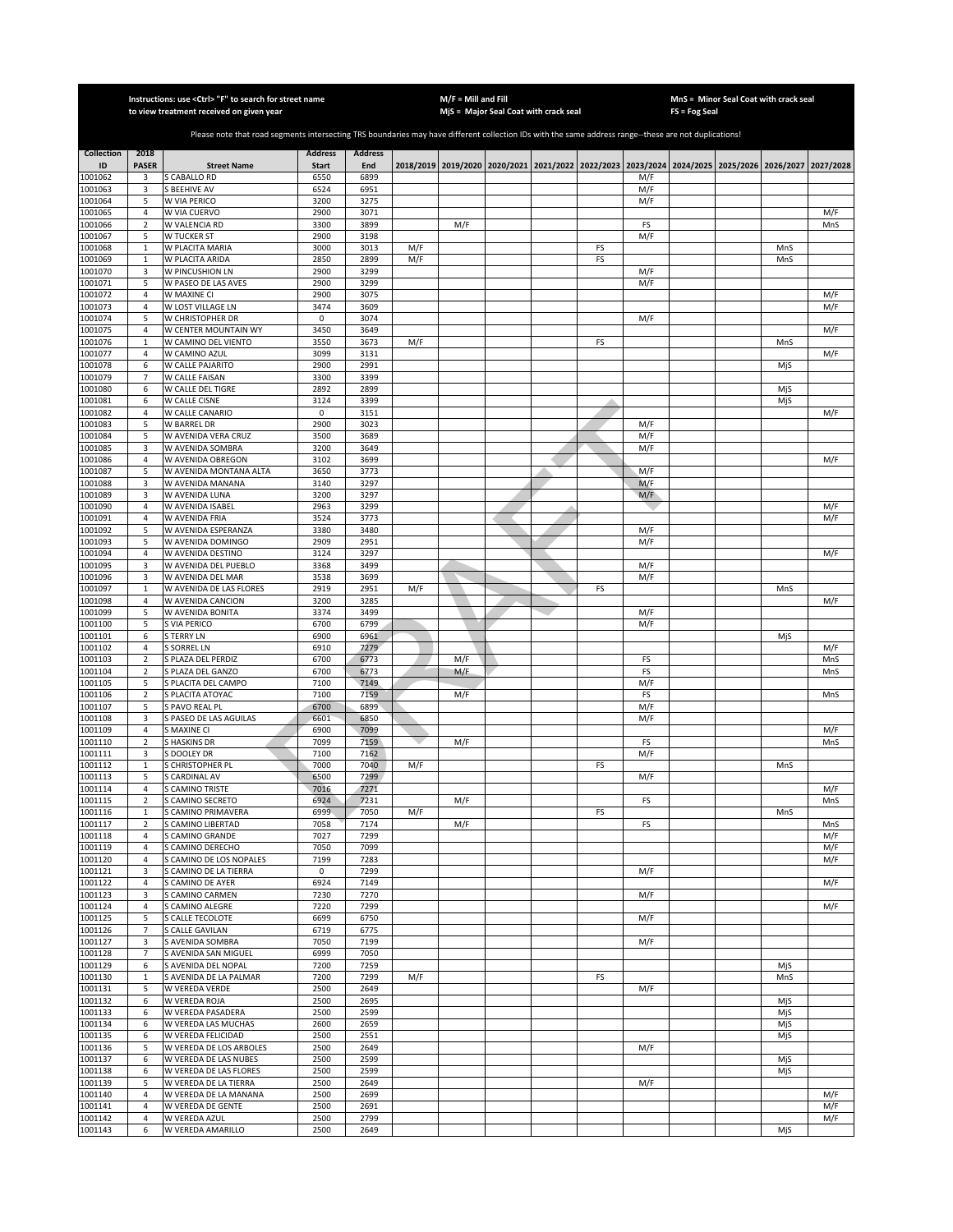|                    |                       | Instructions: use <ctrl> "F" to search for street name<br/>to view treatment received on given year</ctrl>                                            |                |                |     | $M/F =$ Mill and Fill | MjS = Major Seal Coat with crack seal                                                               |    |            | FS = Fog Seal | MnS = Minor Seal Coat with crack seal |     |
|--------------------|-----------------------|-------------------------------------------------------------------------------------------------------------------------------------------------------|----------------|----------------|-----|-----------------------|-----------------------------------------------------------------------------------------------------|----|------------|---------------|---------------------------------------|-----|
|                    |                       |                                                                                                                                                       |                |                |     |                       |                                                                                                     |    |            |               |                                       |     |
|                    |                       | Please note that road segments intersecting TRS boundaries may have different collection IDs with the same address range--these are not duplications! |                |                |     |                       |                                                                                                     |    |            |               |                                       |     |
| <b>Collection</b>  | 2018                  |                                                                                                                                                       | <b>Address</b> | <b>Address</b> |     |                       |                                                                                                     |    |            |               |                                       |     |
| ID                 | <b>PASER</b>          | <b>Street Name</b>                                                                                                                                    | Start          | End            |     |                       | 2018/2019 2019/2020 2020/2021 2021/2022 2022/2023 2023/2024 2024/2025 2025/2026 2026/2027 2027/2028 |    |            |               |                                       |     |
| 1001144<br>1001145 | 3<br>$\overline{4}$   | W PLACITA ESTRADA<br>W PLACITA ARIDA                                                                                                                  | 2710<br>2850   | 2821<br>2899   |     |                       |                                                                                                     |    | M/F        |               |                                       | M/F |
| 1001146            | $\overline{2}$        | W CORONA RD                                                                                                                                           | 2500           | 2775           |     | M/F                   |                                                                                                     |    | FS         |               |                                       | MnS |
| 1001147            | 5                     | W CALLE DEL TIGRE                                                                                                                                     | 2700           | 2899           |     |                       |                                                                                                     |    | M/F        |               |                                       |     |
| 1001148            | $\mathbf 1$           | W CALLE DE ROSITA                                                                                                                                     | 2700           | 2899           | M/F |                       |                                                                                                     | FS |            |               | MnS                                   |     |
| 1001149            | $\overline{4}$        | S WESTOVER AV                                                                                                                                         | 6300           | 7299           |     |                       |                                                                                                     |    |            |               |                                       | M/F |
| 1001150<br>1001151 | $\boldsymbol{6}$<br>5 | S VEREDA SOMBRIA<br>S VEREDA ROSA                                                                                                                     | 6850<br>6600   | 6999<br>6699   |     |                       |                                                                                                     |    | M/F        |               | MjS                                   |     |
| 1001152            | 6                     | S VEREDA OPALO                                                                                                                                        | 6675           | 7099           |     |                       |                                                                                                     |    |            |               | MiS                                   |     |
| 1001153            | 6                     | S VEREDA DE LAS CASITAS                                                                                                                               | 6610           | 6962           |     |                       |                                                                                                     |    |            |               | MjS                                   |     |
| 1001154            | 6                     | S VEREDA CHUMAS                                                                                                                                       | 7030           | 7099           |     |                       |                                                                                                     |    |            |               | MjS                                   |     |
| 1001155<br>1001156 | 3                     | S PLACITA DEL MUNDO                                                                                                                                   | 7009<br>7140   | 7099<br>7298   |     |                       |                                                                                                     |    | M/F        |               |                                       |     |
| 1001157            | 3<br>$\overline{4}$   | S MEADOWLARK AV<br><b>S HILDRETH AV</b>                                                                                                               | 6420           | 7299           |     |                       |                                                                                                     |    | M/F        |               |                                       | M/F |
| 1001158            | $\overline{2}$        | S CARDINAL AV                                                                                                                                         | 6375           | 6549           |     | M/F                   |                                                                                                     |    | FS         |               |                                       | MnS |
| 1001159            | $\overline{4}$        | S AVENIDA ESTRADA                                                                                                                                     | 7000           | 7099           |     |                       |                                                                                                     |    |            |               |                                       | M/F |
| 1001160            | 3                     | W LOS REALES RD                                                                                                                                       | 1800           | 2075           |     |                       |                                                                                                     |    | M/F        |               |                                       |     |
| 1001161            | 6                     | W ELVIRA ST                                                                                                                                           | 1750           | 2099           |     |                       |                                                                                                     |    |            |               | MjS                                   |     |
| 1001162<br>1001163 | $\mathbf{1}$<br>3     | W CORONA ST<br>S VALLEY INDIAN AGENCY CONNECT                                                                                                         | 1900<br>6500   | 2011<br>7199   | M/F |                       |                                                                                                     | FS | M/F        |               | MnS                                   |     |
| 1001164            | 4                     | S SANDPIPER AV                                                                                                                                        | 6900           | 7155           |     |                       |                                                                                                     |    |            |               |                                       | M/F |
| 1001165            | $\sqrt{4}$            | S HEADLEY AV                                                                                                                                          | 6900           | 7099           |     |                       |                                                                                                     |    |            |               |                                       | M/F |
| 1001166            | 5                     | W TOLOSA PL                                                                                                                                           | 2700           | 2899           |     |                       |                                                                                                     |    | M/F        |               |                                       |     |
| 1001167            | 5                     | W TOLOSA CI                                                                                                                                           | 2500           | 2699           |     |                       |                                                                                                     |    | M/F        |               |                                       |     |
| 1001168<br>1001169 | 5<br>5                | W SOLANO PL<br>W SOLANO CI                                                                                                                            | 2740<br>2500   | 2849<br>2699   |     |                       |                                                                                                     |    | M/F<br>M/F |               |                                       |     |
| 1001170            | $\mathbf 2$           | W SANTA LOUISA ST                                                                                                                                     | 2540           | 2651           |     | M/F                   |                                                                                                     |    | FS         |               |                                       | MnS |
| 1001171            | 3                     | W SAN PAULUS RD                                                                                                                                       | 2500           | 2899           |     |                       |                                                                                                     |    | M/F        |               |                                       |     |
| 1001172            | 3                     | W ROADRUNNER RD                                                                                                                                       | 2500           | 2899           |     |                       |                                                                                                     |    | M/F        |               |                                       |     |
| 1001173            | 3                     | W QUAIL RD                                                                                                                                            | 2500           | 2899           |     |                       |                                                                                                     |    | M/F        |               |                                       |     |
| 1001174            | $\overline{4}$        | W ORIOLE ST                                                                                                                                           | 2699           | 2724           |     |                       |                                                                                                     |    |            |               |                                       | M/F |
| 1001175<br>1001176 | 3<br>3                | W ORIOLE CI<br>W MOSSMAN RD                                                                                                                           | 2500<br>2500   | 2680<br>3073   |     |                       |                                                                                                     |    | M/F<br>M/F |               |                                       |     |
| 1001177            | 6                     | W MILTON RD                                                                                                                                           | 2691           | 3149           |     |                       |                                                                                                     |    |            |               | MjS                                   |     |
| 1001178            | 3                     | W DREXEL RD                                                                                                                                           | 2100           | 2899           |     |                       |                                                                                                     |    | M/F        |               |                                       |     |
| 1001179            | 4                     | W DOVE RD                                                                                                                                             | 2699           | 2899           |     |                       |                                                                                                     |    |            |               |                                       | M/F |
| 1001180            | 5                     | W DORADO CI                                                                                                                                           | 2700           | 2831           |     |                       |                                                                                                     |    | M/F        |               |                                       |     |
| 1001181            | 8<br>3                | W CENTURY DR<br>W CAPISTRANO RD                                                                                                                       | 2900<br>2500   | 2949<br>3029   | FS  |                       |                                                                                                     |    |            |               |                                       |     |
| 1001182<br>1001183 | 5                     | W CAMINO ORO BLANCO                                                                                                                                   | 2900           | 3075           |     |                       |                                                                                                     |    | M/F<br>M/F |               |                                       |     |
| 1001184            | $\overline{4}$        | W CAMINO BUENO                                                                                                                                        | 2900           | 3049           |     |                       |                                                                                                     |    |            |               |                                       | M/F |
| 1001185            | $\overline{4}$        | W BIRD RD                                                                                                                                             | 2699           | 2899           |     |                       |                                                                                                     |    |            |               |                                       | M/F |
| 1001186            | $\overline{4}$        | W BILBY RD                                                                                                                                            | 2500           | 3025           |     |                       |                                                                                                     |    |            |               |                                       | M/F |
| 1001187<br>1001188 | $\overline{4}$<br>3   | W AURORA DR<br>W ALVARO RD                                                                                                                            | 2540<br>2500   | 2849<br>3099   |     |                       |                                                                                                     |    | M/F        |               |                                       | M/F |
| 1001189            | $\sqrt{4}$            | S WESTOVER AV                                                                                                                                         | 5700           | 6499           |     |                       |                                                                                                     |    |            |               |                                       | M/F |
| 1001190            | $\sqrt{4}$            | S SAN GABRIEL AV                                                                                                                                      | 6100           | 6435           |     |                       |                                                                                                     |    |            |               |                                       | M/F |
| 1001191            | 5                     | S ORIOLE PL                                                                                                                                           | 6399           | 6450           |     |                       |                                                                                                     |    | M/F        |               |                                       |     |
| 1001192            | 5                     | S ORIOLE CI                                                                                                                                           | 6300           | 6399           |     |                       |                                                                                                     |    | M/F        |               |                                       |     |
| 1001193            | $\mathbf 1$           | S NEBLINA PL                                                                                                                                          | 6350           | 6425           | M/F |                       |                                                                                                     | FS |            |               | MnS                                   |     |
| 1001194<br>1001195 | 5<br>$\sqrt{4}$       | S MIDVALE AV<br><b>S MAYES PL</b>                                                                                                                     | 5650<br>6399   | 5699<br>6450   |     |                       |                                                                                                     |    | M/F        |               |                                       | M/F |
| 1001196            | $\sqrt{4}$            | S HILDRETH AV                                                                                                                                         | 5610           | 6499           |     |                       |                                                                                                     |    |            |               |                                       | M/F |
| 1001197            | 3                     | <b>S FORREST AV</b>                                                                                                                                   | 5600           | 5699           |     |                       |                                                                                                     |    | M/F        |               |                                       |     |
| 1001198            | 4                     | S DORADO CI                                                                                                                                           | 6300           | 6431           |     |                       |                                                                                                     |    |            |               |                                       | M/F |
| 1001199<br>1001200 | 3                     | S CARDINAL AV<br>S CACTUS WREN PL                                                                                                                     | 5750<br>6350   | 6499<br>6425   |     |                       |                                                                                                     |    | M/F        |               |                                       |     |
| 1001201            | 5<br>4                | S CACTUS WREN AV                                                                                                                                      | 5600           | 6099           |     |                       |                                                                                                     |    | M/F        |               |                                       | M/F |
| 1001202            | 4                     | W TUMBLEWEED DR                                                                                                                                       | 0              | 3275           |     |                       |                                                                                                     |    |            |               |                                       | M/F |
| 1001203            | $\overline{2}$        | W PEYOTE PL                                                                                                                                           | 3000           | 3099           |     | M/F                   |                                                                                                     |    | FS         |               |                                       | MnS |
| 1001204            | 3                     | W ORGAN PIPE PL                                                                                                                                       | 2942           | 2959           |     |                       |                                                                                                     |    | M/F        |               |                                       |     |
| 1001205            | 5                     | W MOSSMAN RD                                                                                                                                          | 2900           | 3073           |     |                       |                                                                                                     |    | M/F        |               |                                       |     |
| 1001206<br>1001207 | 4<br>$\overline{7}$   | W MILTON RD<br>W DREXEL RD                                                                                                                            | 2900<br>2800   | 3674<br>3199   |     |                       |                                                                                                     |    |            |               |                                       | M/F |
| 1001208            | $\overline{4}$        | W CENTURY DR                                                                                                                                          | $\mathbf 0$    | 3249           |     |                       |                                                                                                     |    |            |               |                                       | M/F |
| 1001209            | $\overline{2}$        | W CAPISTRANO RD                                                                                                                                       | 2900           | 3285           |     | M/F                   |                                                                                                     |    | FS         |               |                                       | MnS |
| 1001210            | 7                     | W CAMINO SASCO                                                                                                                                        | 3259           | 3291           |     |                       |                                                                                                     |    |            |               |                                       |     |
| 1001211            | 6                     | W CAMINO SALERO                                                                                                                                       | 3219           | 3291           |     |                       |                                                                                                     |    |            |               | MjS                                   |     |
| 1001212<br>1001213 | 5                     | W CAMINO ORO BLANCO                                                                                                                                   | 2900<br>2900   | 3075<br>3049   |     |                       |                                                                                                     |    | M/F        |               | MjS                                   |     |
| 1001214            | 6<br>5                | W CAMINO BUENO<br>W CALLE DEL CERRO                                                                                                                   | 3124           | 3173           |     |                       |                                                                                                     |    | M/F        |               |                                       |     |
| 1001215            | $\overline{7}$        | W BIRD RD                                                                                                                                             | 2800           | 2899           |     |                       |                                                                                                     |    |            |               |                                       |     |
| 1001216            | 4                     | W BILBY RD                                                                                                                                            | 2900           | 3799           |     |                       |                                                                                                     |    |            |               |                                       | M/F |
| 1001217            | $\overline{7}$        | W ALVARO RD                                                                                                                                           | 2900           | 3099           |     |                       |                                                                                                     |    |            |               |                                       |     |
| 1001218            | 5                     | S VISTA DEL OESTE                                                                                                                                     | 6200           | 6299           |     |                       |                                                                                                     |    | M/F        |               |                                       |     |
| 1001219            | 3                     | <b>S SORREL LN</b>                                                                                                                                    | 5900           | 6099           |     |                       |                                                                                                     |    | M/F        |               |                                       |     |
| 1001220<br>1001221 | 3<br>5                | S SADDLE RIDGE LN<br>S HOPDOWN LN                                                                                                                     | 5600<br>5700   | 6099<br>6279   |     |                       |                                                                                                     |    | M/F<br>M/F |               |                                       |     |
| 1001222            | 5                     | S HEDGEHOG DR                                                                                                                                         | 6299           | 6399           |     |                       |                                                                                                     |    | M/F        |               |                                       |     |
| 1001223            | $\sqrt{4}$            | <b>S GUNSIGHT LN</b>                                                                                                                                  | 5840           | 6049           |     |                       |                                                                                                     |    |            |               |                                       | M/F |
| 1001224            | 6                     | S CARDINAL AV                                                                                                                                         | 5674           | 5799           |     |                       |                                                                                                     |    |            |               | MjS                                   |     |
| 1001225            | 4                     | S CAMINO DE LA TIERRA                                                                                                                                 | 5900           | 6499           |     |                       |                                                                                                     |    |            |               |                                       | M/F |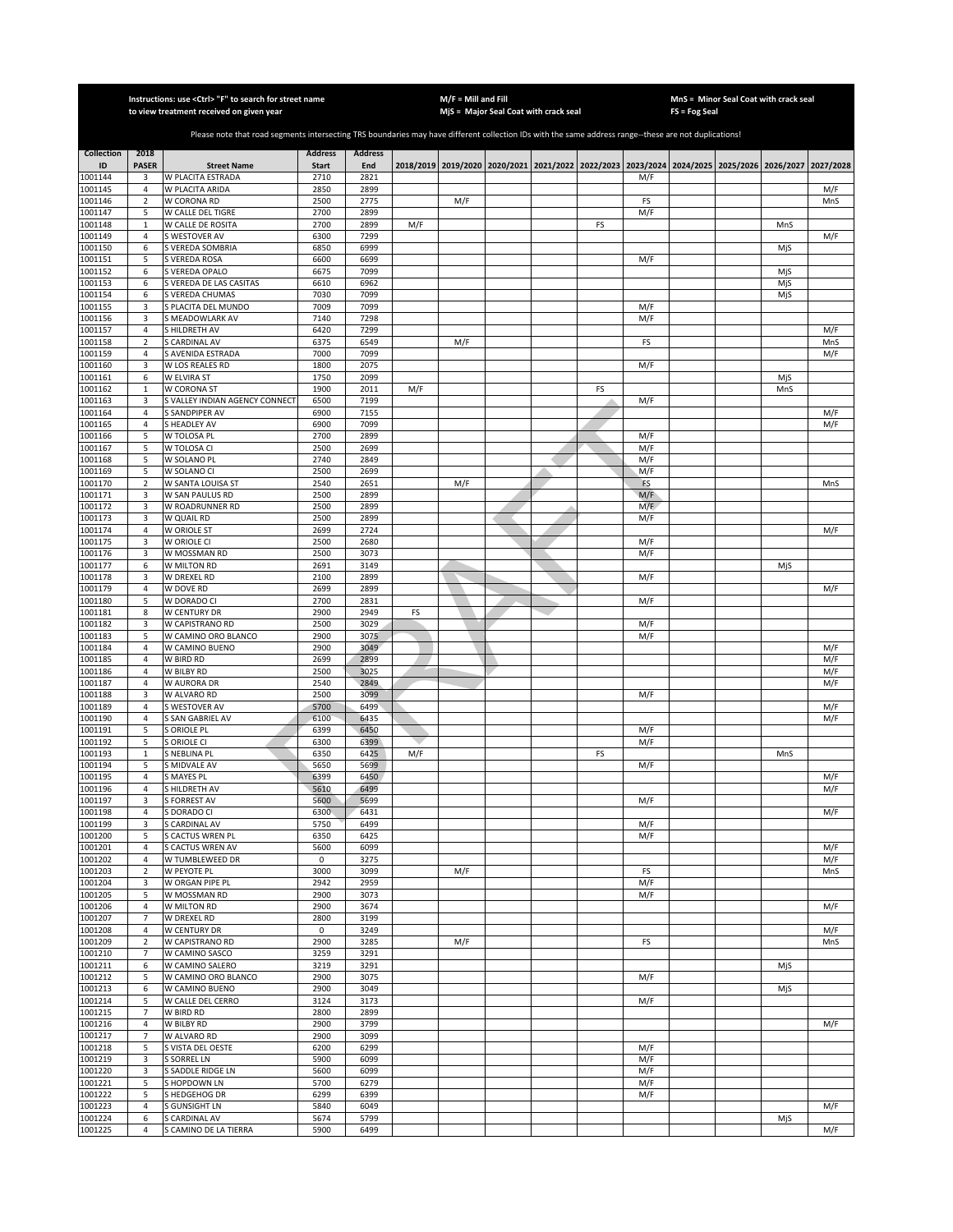|                    |                              | Instructions: use <ctrl> "F" to search for street name<br/>to view treatment received on given year</ctrl>                                            |                |                |     | $M/F =$ Mill and Fill | MjS = Major Seal Coat with crack seal                                                               |    |            | FS = Fog Seal | MnS = Minor Seal Coat with crack seal |            |
|--------------------|------------------------------|-------------------------------------------------------------------------------------------------------------------------------------------------------|----------------|----------------|-----|-----------------------|-----------------------------------------------------------------------------------------------------|----|------------|---------------|---------------------------------------|------------|
|                    |                              |                                                                                                                                                       |                |                |     |                       |                                                                                                     |    |            |               |                                       |            |
|                    |                              | Please note that road segments intersecting TRS boundaries may have different collection IDs with the same address range--these are not duplications! |                |                |     |                       |                                                                                                     |    |            |               |                                       |            |
| <b>Collection</b>  | 2018                         |                                                                                                                                                       | <b>Address</b> | <b>Address</b> |     |                       |                                                                                                     |    |            |               |                                       |            |
| ID<br>1001226      | <b>PASER</b><br>$\mathbf{1}$ | <b>Street Name</b><br>S CAMINO DE CERRO                                                                                                               | Start<br>5900  | End<br>6051    | M/F |                       | 2018/2019 2019/2020 2020/2021 2021/2022 2022/2023 2023/2024 2024/2025 2025/2026 2026/2027 2027/2028 | FS |            |               | MnS                                   |            |
| 1001227            | 8                            | <b>S ARROWHEAD LN</b>                                                                                                                                 | 5790           | 6025           | FS  |                       |                                                                                                     |    |            |               |                                       |            |
| 1001228            | $\overline{7}$               | W MOSSMAN RD                                                                                                                                          | 4600           | 4619           |     |                       |                                                                                                     |    |            |               |                                       |            |
| 1001229<br>1001230 | $\overline{7}$<br>4          | W DREXEL RD<br>W BILBY RD                                                                                                                             | 4000<br>3700   | 4099<br>4199   |     |                       |                                                                                                     |    |            |               |                                       | M/F        |
| 1001231            | $\sqrt{2}$                   | S SORREL LN                                                                                                                                           | 5900           | 6099           |     | M/F                   |                                                                                                     |    | FS         |               |                                       | MnS        |
| 1001232            | 5                            | S PINTO RD                                                                                                                                            | 5700           | 6099           |     |                       |                                                                                                     |    | M/F        |               |                                       |            |
| 1001233<br>1001234 | 5<br>3                       | S PALOMINO RD<br><b>CAMINO DE OESTE</b>                                                                                                               | 5700<br>6350   | 6099<br>6499   |     |                       |                                                                                                     |    | M/F<br>M/F |               |                                       |            |
| 1001235            | 5                            | W IRVINGTON RD                                                                                                                                        | 4300           | 4649           |     |                       |                                                                                                     |    | M/F        |               |                                       |            |
| 1001236            | 5                            | W DREXEL RD                                                                                                                                           | 4000           | 4149           |     |                       |                                                                                                     |    | M/F        |               |                                       |            |
| 1001237            | 4                            | W DAKOTA ST                                                                                                                                           | 4150           | 4599           |     |                       |                                                                                                     |    |            |               |                                       | M/F        |
| 1001238<br>1001239 | 5<br>$\overline{4}$          | S PINTO RD<br>S CAMINO DE OESTE                                                                                                                       | 5700<br>4800   | 5999<br>5473   |     |                       |                                                                                                     |    | M/F        |               |                                       | M/F        |
| 1001240            | 3                            | S CABALLO RD                                                                                                                                          | 5150           | 5698           |     |                       |                                                                                                     |    | M/F        |               |                                       |            |
| 1001241            | 3                            | W WYOMING ST                                                                                                                                          | 2900           | 3280           |     |                       |                                                                                                     |    | M/F        |               |                                       |            |
| 1001242            | $\overline{2}$<br>3          | W VERMONT ST                                                                                                                                          | 2699<br>3000   | 2999<br>3249   |     | M/F                   |                                                                                                     |    | FS         |               |                                       | MnS        |
| 1001243<br>1001244 | $\overline{4}$               | W VANDE LOO ST<br>W UTAH ST                                                                                                                           | 3030           | 3289           |     |                       |                                                                                                     |    | M/F        |               |                                       | M/F        |
| 1001245            | $\overline{4}$               | W UNION JACK ST                                                                                                                                       | 3100           | 3225           |     |                       |                                                                                                     |    |            |               |                                       | M/F        |
| 1001246            | $\overline{7}$               | W TOURING PL                                                                                                                                          | 2934           | 3025           |     |                       |                                                                                                     |    |            |               |                                       |            |
| 1001247<br>1001248 | $\overline{7}$<br>4          | W TIME CT<br>W NEBRASKA ST                                                                                                                            | 3039<br>2824   | 3099<br>3799   |     |                       |                                                                                                     |    |            |               |                                       | M/F        |
| 1001249            | 3                            | W MOUNTAIN DEW ST                                                                                                                                     | 2922           | 3114           |     |                       |                                                                                                     |    | M/F        |               |                                       |            |
| 1001250            | 5                            | W MONTANA ST                                                                                                                                          | 3050           | 3290           |     |                       |                                                                                                     |    | M/F        |               |                                       |            |
| 1001251            | $\overline{4}$               | W MEXICO ST                                                                                                                                           | 2900           | 3099           |     |                       |                                                                                                     |    |            |               |                                       | M/F        |
| 1001252<br>1001253 | $\mathbf 2$<br>4             | W MERMAID CT<br>W IRVINGTON RD                                                                                                                        | 2999<br>2799   | 3068<br>3699   |     | M/F                   |                                                                                                     |    | FS         |               |                                       | MnS<br>M/F |
| 1001254            | 8                            | W IDAHO ST                                                                                                                                            | 2999           | 3199           | FS  |                       |                                                                                                     |    |            |               |                                       |            |
| 1001255            | 3                            | W HOLLADAY ST                                                                                                                                         | 2751           | 3270           |     |                       |                                                                                                     |    | M/F        |               |                                       |            |
| 1001256            | 5                            | W DAKOTA ST                                                                                                                                           | 2850           | 3273           |     |                       |                                                                                                     |    | M/F        |               |                                       |            |
| 1001257<br>1001258 | $\sqrt{2}$<br>6              | W DAKOTA PL<br>W CANADA ST                                                                                                                            | 3224<br>2800   | 3255<br>3098   |     | M/F                   |                                                                                                     |    | FS         |               | MjS                                   | MnS        |
| 1001259            | 3                            | W CALLE ROSALINDA                                                                                                                                     | 0              | 3139           |     |                       |                                                                                                     |    | M/F        |               |                                       |            |
| 1001260            | 3                            | W CALLE LEONIDO                                                                                                                                       | 2900           | 3123           |     |                       |                                                                                                     |    | M/F        |               |                                       |            |
| 1001261            | 6                            | W ATHENEE CT                                                                                                                                          | 3269           | 3325           |     |                       |                                                                                                     |    |            |               | MjS                                   |            |
| 1001262<br>1001263 | 5<br>3                       | W ALEXANDERWOOD DR<br>W ALASKA ST                                                                                                                     | 3099<br>2700   | 3319<br>3199   |     |                       |                                                                                                     |    | M/F<br>M/F |               |                                       |            |
| 1001264            | $\overline{4}$               | S TIRZA CT                                                                                                                                            | 4974           | 5005           |     |                       |                                                                                                     |    |            |               |                                       | M/F        |
| 1001265            | 6                            | <b>STERRAIN DR</b>                                                                                                                                    | 4974           | 5099           |     |                       |                                                                                                     |    |            |               | MjS                                   |            |
| 1001266<br>1001267 | 5<br>3                       | S SAINT PAUL PL<br>S SADDLE RIDGE LN                                                                                                                  | 5224<br>5600   | 5261<br>5799   |     |                       |                                                                                                     |    | M/F<br>M/F |               |                                       |            |
| 1001268            | 6                            | <b>S MONROE ST</b>                                                                                                                                    | 5575           | 5698           |     |                       |                                                                                                     |    |            |               | MjS                                   |            |
| 1001269            | 3                            | S MAPLE CT                                                                                                                                            | 5019           | 5048           |     |                       |                                                                                                     |    | M/F        |               |                                       |            |
| 1001270            | 3                            | <b>S MANHATTAN DR</b>                                                                                                                                 | 4900           | 4999           |     |                       |                                                                                                     |    | M/F        |               |                                       |            |
| 1001271<br>1001272 | 3<br>$\overline{4}$          | S MACADAM ST<br>S LONDON CT                                                                                                                           | 5300<br>4999   | 5349<br>5048   |     |                       |                                                                                                     |    | M/F        |               |                                       | M/F        |
| 1001273            | 4                            | <b>S LEBRUN CT</b>                                                                                                                                    | 4998           | 5038           |     |                       |                                                                                                     |    |            |               |                                       | M/F        |
| 1001274            | 3                            | <b>SHOME DR</b>                                                                                                                                       | 5021           | 5079           |     |                       |                                                                                                     |    | M/F        |               |                                       |            |
| 1001275            | $\mathbf 1$                  | S HOLLADAY PL                                                                                                                                         | 5500           | 5575           | M/F |                       |                                                                                                     | FS |            |               | MnS                                   |            |
| 1001276<br>1001277 | 4<br>$\sqrt{4}$              | S DES MOINES PL<br>S CARDINAL AV                                                                                                                      | 5199<br>4800   | 5260<br>5699   |     |                       |                                                                                                     |    |            |               |                                       | M/F<br>M/F |
| 1001278            | 5                            | S CAMINO DE LA TIERRA                                                                                                                                 | 5100           | 5573           |     |                       |                                                                                                     |    | M/F        |               |                                       |            |
| 1001279            | 1                            | W WYOMING ST                                                                                                                                          | 2300           | 2449           | M/F |                       |                                                                                                     | FS |            |               | MnS                                   |            |
| 1001280<br>1001281 | 3<br>3                       | W VIRGINIA ST<br>W VIRGINIA PL                                                                                                                        | 2540<br>2240   | 2799<br>2325   |     |                       |                                                                                                     |    | M/F<br>M/F |               |                                       |            |
| 1001282            | 6                            | W VERMONT ST                                                                                                                                          | 2699           | 2899           |     |                       |                                                                                                     |    |            |               | MjS                                   |            |
| 1001283            | 5                            | W SINDLE PL                                                                                                                                           | 1900           | 2249           |     |                       |                                                                                                     |    | M/F        |               |                                       |            |
| 1001284            | 5                            | <b>W OREGON ST</b>                                                                                                                                    | 2220           | 2649           |     |                       |                                                                                                     |    | M/F        |               |                                       |            |
| 1001285<br>1001286 | 4<br>8                       | <b>W NEBRASKA ST</b><br>W MARIO PL                                                                                                                    | 2000<br>2500   | 2899<br>2599   | FS  |                       |                                                                                                     |    |            |               |                                       | M/F        |
| 1001287            | $\mathbf{1}$                 | W KERRY DR                                                                                                                                            | 2550           | 2661           | M/F |                       |                                                                                                     | FS |            |               | MnS                                   |            |
| 1001288            | 5                            | W IRVINGTON RD                                                                                                                                        | 1926           | 2899           |     |                       |                                                                                                     |    | M/F        |               |                                       |            |
| 1001289<br>1001290 | $\overline{4}$<br>5          | W IRVINGTON PL<br>W HOLLADAY ST                                                                                                                       | 2300<br>2100   | 2450<br>2899   |     |                       |                                                                                                     |    | M/F        |               |                                       | M/F        |
| 1001291            | $\overline{4}$               | W DREXEL RD                                                                                                                                           | 2100           | 2699           |     |                       |                                                                                                     |    |            |               |                                       | M/F        |
| 1001292            | $\overline{4}$               | <b>W DAKOTA ST</b>                                                                                                                                    | 2100           | 3099           |     |                       |                                                                                                     |    |            |               |                                       | M/F        |
| 1001293            | 5                            | W CANADA ST                                                                                                                                           | 2000           | 2899           |     |                       |                                                                                                     |    | M/F        |               |                                       |            |
| 1001294<br>1001295 | $\sqrt{2}$<br>$\overline{4}$ | W ALASKA ST<br>S WESTOVER AV                                                                                                                          | 2700<br>5200   | 2899<br>5799   |     | M/F                   |                                                                                                     |    | FS         |               |                                       | MnS<br>M/F |
| 1001296            | 3                            | S SUNKIST PL                                                                                                                                          | 5000           | 5049           |     |                       |                                                                                                     |    | M/F        |               |                                       |            |
| 1001297            | $\overline{7}$               | S SUNKIST DR                                                                                                                                          | 4899           | 5098           |     |                       |                                                                                                     |    |            |               |                                       |            |
| 1001298            | 5                            | S SAN JOAQUIN AV                                                                                                                                      | 5100           | 5399           |     |                       |                                                                                                     |    | M/F        |               |                                       |            |
| 1001299<br>1001300 | 4<br>4                       | S ROSEPINE RD<br>S ROBIN AV                                                                                                                           | 5400<br>5410   | 5599<br>5625   |     |                       |                                                                                                     |    |            |               |                                       | M/F<br>M/F |
| 1001301            | $\sqrt{4}$                   | <b>S ORIOLE AV</b>                                                                                                                                    | 5300           | 5699           |     |                       |                                                                                                     |    |            |               |                                       | M/F        |
| 1001302            | $\overline{4}$               | <b>S MISSION RD</b>                                                                                                                                   | 5500           | 5699           |     |                       |                                                                                                     |    |            |               |                                       | M/F        |
| 1001303            | 3                            | S MIDVALE AV                                                                                                                                          | 5300           | 5699           |     |                       |                                                                                                     |    | M/F        |               |                                       |            |
| 1001304<br>1001305 | 6<br>6                       | S MEADOWLARK AV<br>S JAMAICA WY                                                                                                                       | 5500<br>2350   | 5625<br>5099   |     |                       |                                                                                                     |    |            |               | MjS<br>MjS                            |            |
| 1001306            | $\overline{4}$               | S HILDRETH AV                                                                                                                                         | 5300           | 5699           |     |                       |                                                                                                     |    |            |               |                                       | M/F        |
| 1001307            | 4                            | <b>S FORREST AV</b>                                                                                                                                   | 5349           | 5699           |     |                       |                                                                                                     |    |            |               |                                       | M/F        |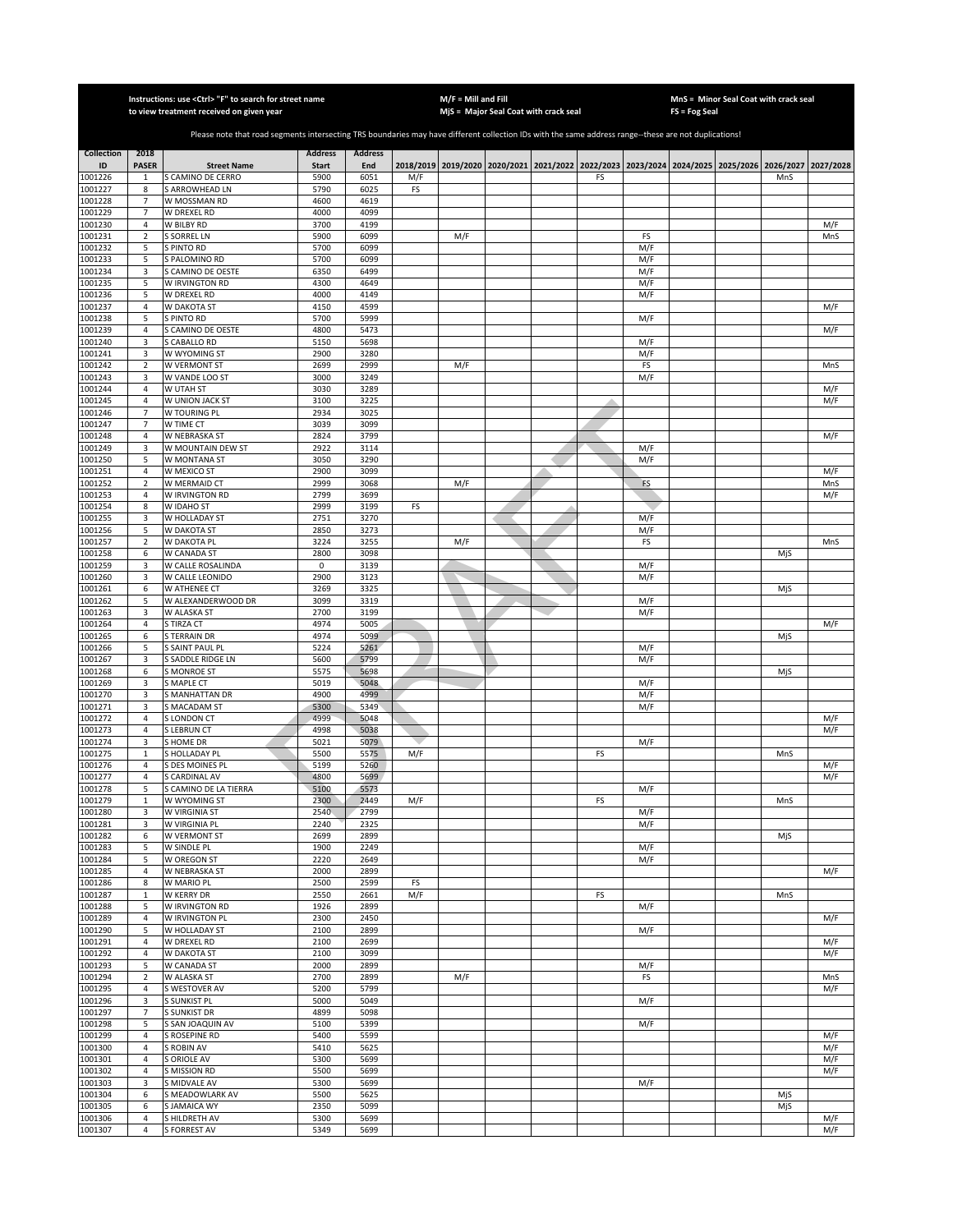|                    |                                  | Instructions: use <ctrl> "F" to search for street name<br/>to view treatment received on given year</ctrl>                                            |                |                |     | $M/F =$ Mill and Fill | MjS = Major Seal Coat with crack seal |           |            | FS = Fog Seal | MnS = Minor Seal Coat with crack seal                                                     |            |            |
|--------------------|----------------------------------|-------------------------------------------------------------------------------------------------------------------------------------------------------|----------------|----------------|-----|-----------------------|---------------------------------------|-----------|------------|---------------|-------------------------------------------------------------------------------------------|------------|------------|
|                    |                                  |                                                                                                                                                       |                |                |     |                       |                                       |           |            |               |                                                                                           |            |            |
|                    |                                  | Please note that road segments intersecting TRS boundaries may have different collection IDs with the same address range--these are not duplications! |                |                |     |                       |                                       |           |            |               |                                                                                           |            |            |
| <b>Collection</b>  | 2018                             |                                                                                                                                                       | <b>Address</b> | <b>Address</b> |     |                       |                                       |           |            |               |                                                                                           |            |            |
| ID                 | <b>PASER</b>                     | <b>Street Name</b>                                                                                                                                    | <b>Start</b>   | End            |     |                       |                                       |           |            |               | 2018/2019 2019/2020 2020/2021 2021/2022 2022/2023 2023/2024 2024/2025 2025/2026 2026/2027 |            | 2027/2028  |
| 1001308            | 4                                | S FICKETT AV                                                                                                                                          | 5100           | 5299           |     |                       |                                       |           |            |               |                                                                                           |            | M/F        |
| 1001309<br>1001310 | 3<br>5                           | S CARDINAL AV<br><b>S CACTUS WREN AV</b>                                                                                                              | 5300<br>5500   | 5399<br>5699   |     |                       |                                       |           | M/F<br>M/F |               |                                                                                           |            |            |
| 1001311            | 9                                | W SINDLE PL                                                                                                                                           | 1900           | 2249           | FS  |                       |                                       |           |            |               |                                                                                           |            |            |
| 1001312            | $\overline{4}$                   | W NEBRASKA ST                                                                                                                                         | 1950           | 2099           |     |                       |                                       |           |            |               |                                                                                           |            | M/F        |
| 1001313            | 3                                | W IRVINGTON RD                                                                                                                                        | 1926           | 2049           |     |                       |                                       |           | M/F        |               |                                                                                           |            |            |
| 1001314<br>1001315 | 6<br>$\mathbf 1$                 | W DAKOTA ST<br>W CANADA ST                                                                                                                            | 2100<br>2000   | 2149<br>2125   | M/F |                       |                                       | FS        |            |               |                                                                                           | MiS<br>MnS |            |
| 1001316            | 6                                | S ROSEPINE RD                                                                                                                                         | 5400           | 5499           |     |                       |                                       |           |            |               |                                                                                           | MjS        |            |
| 1001317            | $\sqrt{4}$                       | S MISSION RD                                                                                                                                          | 4900           | 5599           |     |                       |                                       |           |            |               |                                                                                           |            | M/F        |
| 1001318            | $\sqrt{4}$                       | W TETAKUSIM RD                                                                                                                                        | 4350           | 4499           |     |                       |                                       |           |            |               |                                                                                           | M/F        |            |
| 1001319            | 3                                | <b>SCAMINO DE OESTE</b>                                                                                                                               | 7294           | 7299           |     |                       |                                       |           | M/F        |               |                                                                                           |            |            |
| 1001320<br>1001321 | 6<br>$\mathbf{1}$                | W YEDRA RD<br>W SYDNEY CT                                                                                                                             | 6600<br>6572   | 7173<br>6623   | M/F |                       |                                       | FS        |            |               |                                                                                           | MjS<br>MnS |            |
| 1001322            | $\sqrt{4}$                       | W SEAHAWK WY                                                                                                                                          | 6800           | 6923           |     |                       |                                       |           |            |               |                                                                                           | M/F        |            |
| 1001323            | $\overline{4}$                   | W SANDY KNOLL WY                                                                                                                                      | 6500           | 6599           |     |                       |                                       |           |            |               |                                                                                           | M/F        |            |
| 001324             | 6                                | W RED SNAPPER WY                                                                                                                                      | 6800           | 6899           |     |                       |                                       |           |            |               |                                                                                           | MjS        |            |
| 1001325            | 3                                | W MISTY MOUNTAIN WY                                                                                                                                   | 6450           | 6649           |     |                       |                                       |           | M/F        |               |                                                                                           |            |            |
| 1001326            | $\bf 8$<br>$\sqrt{4}$            | W LOS REALES RD                                                                                                                                       | 6400<br>6800   | 6599<br>6923   | FS  |                       |                                       |           |            |               |                                                                                           |            |            |
| 1001327<br>1001328 | 6                                | W LEEWARD COVE WY<br>W KNOLL PINES WY                                                                                                                 | 6450           | 6549           |     |                       |                                       |           |            |               |                                                                                           | M/F<br>MjS |            |
| 1001329            | 3                                | W IVY MOUNTAIN WY                                                                                                                                     | 6424           | 6623           |     |                       |                                       |           | M/F        |               |                                                                                           |            |            |
| 1001330            | $\overline{4}$                   | W HIDDEN RIVER WY                                                                                                                                     | 6974           | 7049           |     |                       |                                       |           |            |               |                                                                                           | M/F        |            |
| 1001331            | $\mathbf{1}$                     | W HARBIN RIDGE WY                                                                                                                                     | 6450           | 6699           | M/F |                       |                                       | <b>FS</b> |            |               |                                                                                           | MnS        |            |
| 001332             | 4                                | W FISHERMANS DR                                                                                                                                       | 6640           | 6873           |     |                       |                                       |           |            |               |                                                                                           | M/F        |            |
| 1001333            | $\overline{7}$                   | W FESTIVAL WY                                                                                                                                         | 6924           | 7073           |     |                       |                                       |           |            |               |                                                                                           |            |            |
| 1001334<br>1001335 | $\mathbf 1$<br>$\overline{4}$    | W FALL GARDEN WY<br>W EL NINO WY                                                                                                                      | 6974<br>6800   | 7049<br>6923   | M/F |                       |                                       | FS        |            |               |                                                                                           | MnS<br>M/F |            |
| 1001336            | 5                                | W EBB TIDE WY                                                                                                                                         | 6650           | 6775           |     |                       |                                       |           | M/F        |               |                                                                                           |            |            |
| 1001337            | $\mathbf{1}$                     | W DUPONT WY                                                                                                                                           | 6950           | 7073           | M/F |                       |                                       | FS        |            |               |                                                                                           | MnS        |            |
| 1001338            | 5                                | W CRAGGY ROCK WY                                                                                                                                      | 6800           | 6899           |     |                       |                                       |           | M/F        |               |                                                                                           |            |            |
| 1001339            | 5                                | W CEDAR BRANCH WY                                                                                                                                     | 6424           | 6649           |     |                       |                                       |           | M/F        |               |                                                                                           |            |            |
| 1001340<br>1001341 | 5<br>$\overline{7}$              | W CASTLE PINES WY<br>WOODBURY GROVE DR                                                                                                                | 6450<br>7440   | 6549<br>7649   |     |                       |                                       |           | M/F        |               |                                                                                           |            |            |
| 1001342            | $\overline{\phantom{a}}$         | WILLOW BAY DR                                                                                                                                         | 7400           | 7423           |     |                       |                                       |           |            |               |                                                                                           |            |            |
| 1001343            | $\overline{7}$                   | SWADE RD                                                                                                                                              | 7124           | 7299           |     |                       |                                       |           |            |               |                                                                                           |            |            |
| 1001344            | 6                                | VALLEY STREAM DR                                                                                                                                      | 7270           | 7299           |     |                       |                                       |           |            |               |                                                                                           | MjS        |            |
| 1001345            | $\sqrt{4}$                       | S SUMMER GROVE DR                                                                                                                                     | 7440           | 7649           |     |                       |                                       |           |            |               |                                                                                           | M/F        |            |
| 1001346            | $\mathbf{1}$                     | S SANDY SPRINGS DR                                                                                                                                    | 7250           | 7299           | M/F |                       |                                       | FS        |            |               |                                                                                           | MnS        |            |
| 1001347<br>1001348 | $\overline{2}$<br>$\overline{2}$ | S SALT WATER DR<br>S OCEAN PORT DR                                                                                                                    | 7420<br>7524   | 7539<br>7599   |     | M/F<br>M/F            |                                       |           | FS<br>FS   |               |                                                                                           |            | MnS<br>MnS |
| 1001349            | $\sqrt{4}$                       | S MOUNTAIN STAR DR                                                                                                                                    | 7350           | 7999           |     |                       |                                       |           |            |               |                                                                                           | M/F        |            |
| 1001350            | $\overline{4}$                   | S GRANITE HILL DR                                                                                                                                     | 7524           | 7699           |     |                       |                                       |           |            |               |                                                                                           | M/F        |            |
| 1001351            | $\overline{2}$                   | S GOLDEN SHORE DR                                                                                                                                     | 7430           | 7525           |     | M/F                   |                                       |           | FS         |               |                                                                                           |            | MnS        |
| 1001352            | 6                                | S EVENING WIND DR                                                                                                                                     | 7524           | 7623           |     |                       |                                       |           |            |               |                                                                                           | MjS        |            |
| 1001353            | $\overline{4}$                   | S DARK SANDS DR                                                                                                                                       | 7350           | 7649           |     |                       |                                       |           |            |               |                                                                                           | M/F        |            |
| 1001354<br>1001355 | $\overline{4}$<br>3              | <b>CYPRESS TREE DR</b><br>CLIMBING IVY DR                                                                                                             | 7600<br>7400   | 7673<br>7599   |     |                       |                                       |           | M/F        |               |                                                                                           | M/F        |            |
| 1001356            | 4                                | CAMINO VERDE                                                                                                                                          | 7200           | 7299           |     |                       |                                       |           |            |               |                                                                                           | M/F        |            |
| 1001357            | $\overline{4}$                   | <b>AMSTERDAM WY</b>                                                                                                                                   | 7524           | 7573           |     |                       |                                       |           |            |               |                                                                                           | M/F        |            |
| 1001358            | $\mathbf{1}$                     | W ZORRO RD                                                                                                                                            | 7400           | 7799           | M/F |                       |                                       | FS        |            |               |                                                                                           | MnS        |            |
| 1001359            | 5                                | W YEDRA RD                                                                                                                                            | 6950           | 7349           |     |                       |                                       |           | M/F        |               |                                                                                           |            |            |
| 1001360<br>1001361 | 5                                | W HIDDEN RIVER WY                                                                                                                                     | 6974           | 7173           |     |                       |                                       |           | M/F        |               |                                                                                           |            |            |
| 1001362            | 8<br>$\overline{2}$              | W HERMANS RD<br>W FESTIVAL WY                                                                                                                         | 7400<br>6924   | 7849<br>7223   | FS  | M/F                   |                                       |           | FS         |               |                                                                                           |            | MnS        |
| 1001363            | $\mathbf{1}$                     | W FALL HAVEN WY                                                                                                                                       | 7024           | 7173           | M/F |                       |                                       | FS        |            |               |                                                                                           | MnS        |            |
| 1001364            | $\overline{4}$                   | W FALL GARDEN WY                                                                                                                                      | 6974           | 7173           |     |                       |                                       |           |            |               |                                                                                           | M/F        |            |
| 1001365            | $\sqrt{4}$                       | W DUPONT WY                                                                                                                                           | 6950           | 7223           |     |                       |                                       |           |            |               |                                                                                           | M/F        |            |
| 1001366            | 6                                | S VICTOR DR                                                                                                                                           | 7800           | 8099           |     |                       |                                       |           |            |               |                                                                                           | MjS        |            |
| 1001367<br>1001368 | 4<br>5                           | S IRONSTONE DR<br>S CAJUN DR                                                                                                                          | 7250<br>7600   | 7299<br>7649   |     |                       |                                       |           | M/F        |               |                                                                                           | M/F        |            |
| 1001369            | $\overline{4}$                   | S BARNHILL DR                                                                                                                                         | 7524           | 7699           |     |                       |                                       |           |            |               |                                                                                           | M/F        |            |
| 1001370            | $\mathbf 1$                      | S AMSTERDAM WY                                                                                                                                        | 7524           | 7573           | M/F |                       |                                       | FS        |            |               |                                                                                           | MnS        |            |
| 1001371            | $\mathbf{1}$                     | W ZORRO RD                                                                                                                                            | 7400           | 7799           | M/F |                       |                                       | FS        |            |               |                                                                                           | MnS        |            |
| 1001372            | 8                                | W HERMANS RD                                                                                                                                          | 7400           | 7849           | FS  |                       |                                       |           |            |               |                                                                                           |            |            |
| 1001373            | 6                                | S VAHALLA RD                                                                                                                                          | 7300<br>8500   | 8099           |     |                       |                                       |           |            |               |                                                                                           | MjS<br>M/F |            |
| 1001374<br>1001375 | $\overline{4}$<br>6              | W VALENCIA RD<br>W ZLACKET DR                                                                                                                         | 8200           | 9499<br>8299   |     |                       |                                       |           |            |               |                                                                                           | MjS        |            |
| 1001376            | 6                                | W VIA GARCIA MARQUEZ                                                                                                                                  | 8200           | 8349           |     |                       |                                       |           |            |               |                                                                                           | MjS        |            |
| 1001377            | 5                                | W VALENCIA RD                                                                                                                                         | 7900           | 9499           |     |                       |                                       |           | M/F        |               |                                                                                           |            |            |
| 1001378            | 3                                | W TIGHT LINE DR                                                                                                                                       | 7774           | 7799           |     |                       |                                       |           | M/F        |               |                                                                                           |            |            |
| 1001379            | 3                                | W LONG CAST DR                                                                                                                                        | 7774           | 7799           |     |                       |                                       |           | M/F        |               |                                                                                           |            |            |
| 1001380            | $\mathbf{1}$                     | W KERR ST                                                                                                                                             | 8200           | 8299           | M/F |                       |                                       | FS        |            |               |                                                                                           | MnS        |            |
| 1001381<br>1001382 | 5<br>$\overline{4}$              | W CALLE SANCHO PANZA<br>W CALLE MOHEDA                                                                                                                | 8200<br>8374   | 8499<br>8423   |     |                       |                                       |           | M/F        |               |                                                                                           | M/F        |            |
| 1001383            | $\overline{2}$                   | W CALLE ESCORIAL                                                                                                                                      | 8224           | 8299           |     | M/F                   |                                       |           | FS         |               |                                                                                           |            | MnS        |
| 1001384            | 6                                | W BENIDORM LP                                                                                                                                         | 8350           | 8473           |     |                       |                                       |           |            |               |                                                                                           | MjS        |            |
| 1001385            | 6                                | W BABBITT CT                                                                                                                                          | 8200           | 8299           |     |                       |                                       |           |            |               |                                                                                           | MjS        |            |
| 1001386            | 7                                | W AVECENNA ST                                                                                                                                         | 8374           | 8473           |     |                       |                                       |           |            |               |                                                                                           |            |            |
| 1001387<br>1001388 | 6<br>6                           | S VIA MOLINO DE VIENTO<br>S VIA DIEGO DE RIVERA                                                                                                       | 6500<br>6500   | 6799<br>6849   |     |                       |                                       |           |            |               |                                                                                           | MjS<br>MjS |            |
| 1001389            | $\overline{4}$                   | S VAHALLA RD                                                                                                                                          | 6500           | 7499           |     |                       |                                       |           |            |               |                                                                                           | M/F        |            |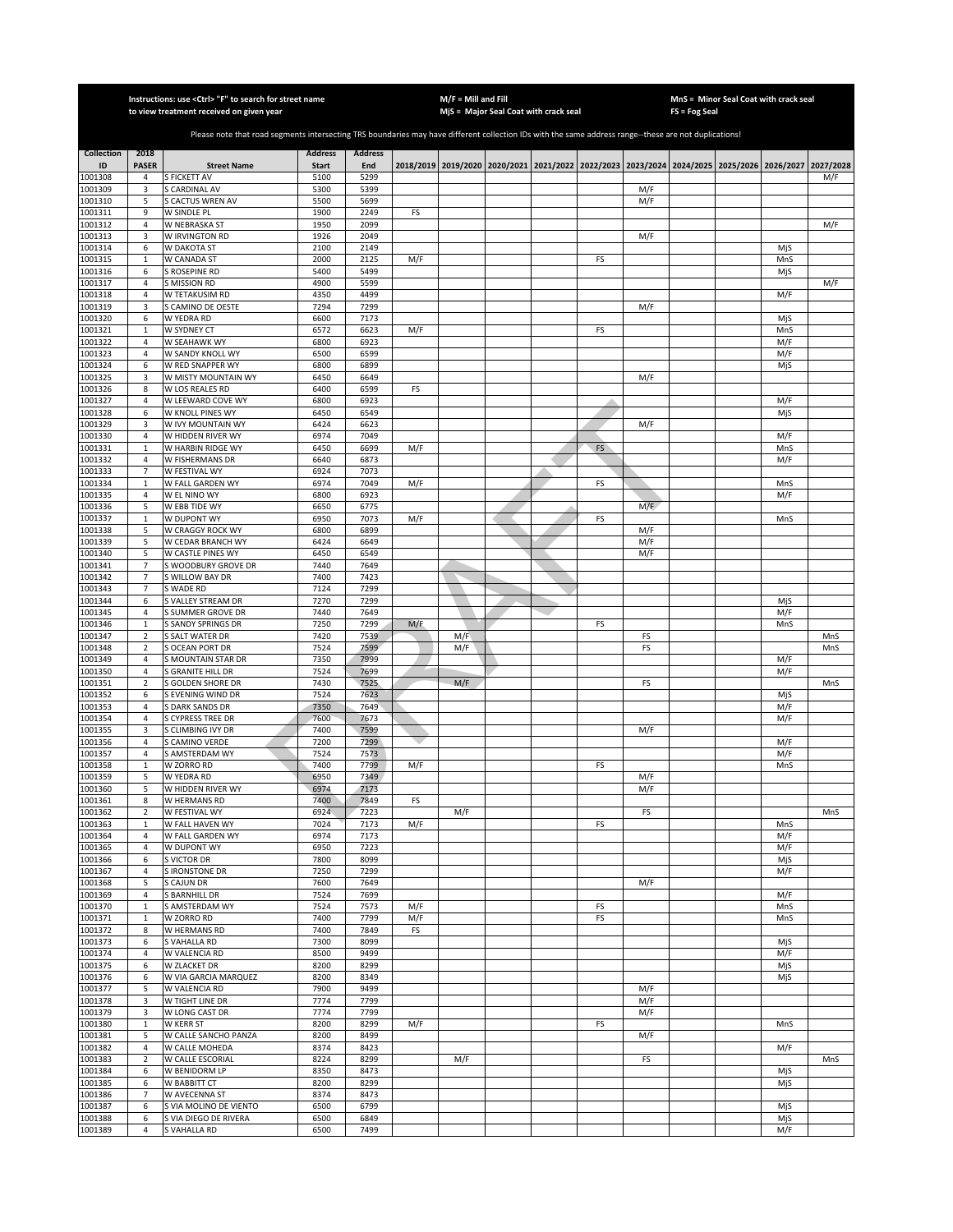|                    |                                  | Instructions: use < Ctrl> "F" to search for street name<br>to view treatment received on given year                                                   |                      |                |            | $M/F =$ Mill and Fill | MjS = Major Seal Coat with crack seal                                           |          |           | <b>FS = Fog Seal</b> | MnS = Minor Seal Coat with crack seal |                  |            |
|--------------------|----------------------------------|-------------------------------------------------------------------------------------------------------------------------------------------------------|----------------------|----------------|------------|-----------------------|---------------------------------------------------------------------------------|----------|-----------|----------------------|---------------------------------------|------------------|------------|
|                    |                                  |                                                                                                                                                       |                      |                |            |                       |                                                                                 |          |           |                      |                                       |                  |            |
|                    |                                  | Please note that road segments intersecting TRS boundaries may have different collection IDs with the same address range--these are not duplications! |                      |                |            |                       |                                                                                 |          |           |                      |                                       |                  |            |
| <b>Collection</b>  | 2018                             |                                                                                                                                                       | <b>Address</b>       | <b>Address</b> |            |                       |                                                                                 |          |           |                      |                                       |                  |            |
| ID<br>1001390      | <b>PASER</b><br>$\mathbf{1}$     | <b>Street Name</b><br>S PLACITA SEGOVIA                                                                                                               | <b>Start</b><br>6650 | End<br>6749    | M/F        |                       | 2018/2019 2019/2020 2020/2021 2021/2022 2022/2023 2023/2024 2024/2025 2025/2026 | FS       |           |                      |                                       | 2026/2027<br>MnS | 2027/2028  |
| 1001391            | 3                                | S GIULIANI AV                                                                                                                                         | 6500                 | 6673           |            |                       |                                                                                 |          | M/F       |                      |                                       |                  |            |
| 1001392            | $\overline{4}$                   | <b>S EAGLES TALON PW</b>                                                                                                                              | 6474                 | 6499           |            |                       |                                                                                 |          |           |                      |                                       | M/F              |            |
| 1001393            | 6                                | S DE CONCINI DR                                                                                                                                       | 6500                 | 6673           |            |                       |                                                                                 |          |           |                      |                                       | MjS              |            |
| 1001394<br>1001395 | $\overline{7}$<br>6              | S CORTE FRIEDA KAHLO<br>S CAMINO CATALAN                                                                                                              | 6500<br>6700         | 6623<br>6799   |            |                       |                                                                                 |          |           |                      |                                       | MjS              |            |
| 1001396            | 3                                | <b>S BULLFINCH DR</b>                                                                                                                                 | 6450                 | 6499           |            |                       |                                                                                 |          | M/F       |                      |                                       |                  |            |
| 1001397            | 3                                | <b>S AVERROES RD</b>                                                                                                                                  | 6700                 | 6799           |            |                       |                                                                                 |          | M/F       |                      |                                       |                  |            |
| 1001398            | 5                                | W VALENCIA RD                                                                                                                                         | 7524                 | 7799           |            |                       |                                                                                 |          | M/F       |                      |                                       |                  |            |
| 1001399<br>1001400 | 4<br>5                           | W TURTLECREEK PL<br>W TIMBERLEAF DR                                                                                                                   | 7200<br>7030         | 7385<br>7399   |            |                       |                                                                                 |          | M/F       |                      |                                       | M/F              |            |
| 1001401            | 6                                | W TIGHT LINE DR                                                                                                                                       | 7600                 | 7799           |            |                       |                                                                                 |          |           |                      |                                       | MjS              |            |
| 1001402            | $\overline{7}$                   | W STAR ROCK PL                                                                                                                                        | 7350                 | 7399           |            |                       |                                                                                 |          |           |                      |                                       |                  |            |
| 1001403            | $\mathbf 2$                      | W RESTHAVEN PL                                                                                                                                        | 7024                 | 7187           |            | M/F                   |                                                                                 |          | FS        |                      |                                       |                  | MnS        |
| 1001404            | 6                                | W PROSPECT VALLEY DR                                                                                                                                  | 7000<br>7000         | 7185           |            |                       |                                                                                 |          |           |                      |                                       | MjS              |            |
| 1001405<br>1001406 | $\mathbf 1$<br>$\,1\,$           | W PEBBLE VALLEY DR<br>W MOONMIST PL                                                                                                                   | 7200                 | 7185<br>7399   | M/F<br>M/F |                       |                                                                                 | FS<br>FS |           |                      |                                       | MnS<br>MnS       |            |
| 1001407            | 5                                | W LONG CAST DR                                                                                                                                        | 7600                 | 7799           |            |                       |                                                                                 |          | M/F       |                      |                                       |                  |            |
| 1001408            | 4                                | W LONESOME VALLEY DR                                                                                                                                  | 7018                 | 7163           |            |                       |                                                                                 |          |           |                      |                                       | M/F              |            |
| 1001409            | 3                                | W CHERRY TREE PL                                                                                                                                      | 7022                 | 7185           |            |                       |                                                                                 |          | M/F       |                      |                                       |                  |            |
| 1001410            | $\mathbf{1}$<br>$\overline{2}$   | W BRIGHTWATER WY                                                                                                                                      | 6974<br>7022         | 7399<br>7189   | M/F        |                       |                                                                                 | FS       |           |                      |                                       | MnS              |            |
| 1001411<br>1001412 | 5                                | W ADAMSGATE PL<br>S WADE RD                                                                                                                           | 6500                 | 7049           |            | M/F                   |                                                                                 |          | FS<br>M/F |                      |                                       |                  | MnS        |
| 1001413            | $\mathbf{1}$                     | S STONE FLY DR                                                                                                                                        | 6640                 | 6749           | M/F        |                       |                                                                                 | FS       |           |                      |                                       | MnS              |            |
| 1001414            | 7                                | <b>S STAR RIDGE PL</b>                                                                                                                                | 6500                 | 6899           |            |                       |                                                                                 |          |           |                      |                                       |                  |            |
| 1001415            | $\mathbf{1}$                     | <b>S STAR DIAMOND PL</b>                                                                                                                              | 6500                 | 6799           | M/F        |                       |                                                                                 | FS       |           |                      |                                       | MnS              |            |
| 1001416<br>1001417 | $\overline{2}$<br>$\overline{2}$ | S SMOKEY VALLEY DR<br>S SAND DUNE VALLEY DR                                                                                                           | 7185<br>7160         | 7259<br>7271   |            | M/F<br>M/F            |                                                                                 |          | FS<br>FS  |                      |                                       |                  | MnS<br>MnS |
| 1001418            | 9                                | S PORTUGAL CI                                                                                                                                         | 6504                 | 6561           | FS         |                       |                                                                                 |          |           |                      |                                       |                  |            |
| 1001419            | 3                                | S PEACEFUL VALLEY DR                                                                                                                                  | 7132                 | 7277           |            |                       |                                                                                 | M/F      |           |                      |                                       | FS               |            |
| 1001420            | 3                                | S MAY FLY DR                                                                                                                                          | 6624                 | 6749           |            |                       |                                                                                 | M/F      |           |                      |                                       | FS               |            |
| 1001421            | $\overline{4}$                   | <b>S IRONSTONE DR</b>                                                                                                                                 | 6950                 | 7299           |            |                       |                                                                                 |          |           |                      |                                       | M/F              |            |
| 1001422<br>1001423 | 5<br>4                           | S IBERIA CI<br>S IBERIA AV                                                                                                                            | 6504<br>6500         | 6569<br>6559   |            |                       |                                                                                 |          | M/F       |                      |                                       | M/F              |            |
| 1001424            | 6                                | S DRIFT BOAT DR                                                                                                                                       | 6650                 | 6749           |            |                       |                                                                                 |          |           |                      |                                       | MjS              |            |
| 1001425            | 3                                | S CUT BOW DR                                                                                                                                          | 6650                 | 6749           |            |                       |                                                                                 | M/F      |           |                      |                                       | FS               |            |
| 1001426            | 4                                | S BLUE WING DR                                                                                                                                        | 6624                 | 6749           |            |                       |                                                                                 |          |           |                      |                                       | M/F              |            |
| 1001427<br>1001428 | 5<br>6                           | W WOLF VALLEY WY<br>W WINTER VALLEY WY                                                                                                                | 6374<br>6424         | 6599<br>6723   |            |                       |                                                                                 |          | M/F       |                      |                                       |                  |            |
| 1001429            | 5                                | W WILLOW FALLS WY                                                                                                                                     | 6374                 | 6499           |            |                       |                                                                                 |          | M/F       |                      |                                       | MjS              |            |
| 1001430            | $\overline{7}$                   | W VINDALE WY                                                                                                                                          | 6824                 | 6923           |            |                       |                                                                                 |          |           |                      |                                       |                  |            |
| 1001431            | 6                                | W SWAN FALLS WY                                                                                                                                       | 6400                 | 6573           |            |                       |                                                                                 |          |           |                      |                                       | MjS              |            |
| 1001432            | 3                                | W SMOKY FALLS WY                                                                                                                                      | 6374                 | 6573           |            |                       |                                                                                 | M/F      |           |                      |                                       | FS               |            |
| 1001433<br>1001434 | 4<br>6                           | W SEASCAPE WY<br>W RESTHAVEN PL                                                                                                                       | 6624<br>7024         | 6699<br>7187   |            |                       |                                                                                 |          |           |                      |                                       | M/F<br>MjS       |            |
| 1001435            | 4                                | W QUAILWOOD WY                                                                                                                                        | 6624                 | 6949           |            |                       |                                                                                 |          |           |                      |                                       | M/F              |            |
| 1001436            | $\overline{4}$                   | W PEBBLE VALLEY DR                                                                                                                                    | 7000                 | 7019           |            |                       |                                                                                 |          |           |                      |                                       | M/F              |            |
| 1001437            | 4                                | W PEBBLE SHORE CT                                                                                                                                     | 6724                 | 6823           |            |                       |                                                                                 |          |           |                      |                                       | M/F              |            |
| 1001438<br>1001439 | $\overline{2}$<br>4              | W IVY FALLS CT<br>W HAVEN BROOK WY                                                                                                                    | 6500<br>6650         | 6573<br>6799   |            | M/F                   |                                                                                 |          | FS        |                      |                                       | M/F              | MnS        |
| 1001440            | 7                                | W GREENLAND CT                                                                                                                                        | 6724                 | 6799           |            |                       |                                                                                 |          |           |                      |                                       |                  |            |
| 1001441            | 3                                | W ELK FALLS WY                                                                                                                                        | 6400                 | 6549           |            |                       |                                                                                 | M/F      |           |                      |                                       | FS               |            |
| 1001442            | $\overline{4}$                   | W DOVEWOOD WY                                                                                                                                         | 6724                 | 6923           |            |                       |                                                                                 |          |           |                      |                                       | M/F              |            |
| 1001443            | 4                                | W COPPERWOOD WY                                                                                                                                       | 6724                 | 6999           |            |                       |                                                                                 |          |           |                      |                                       | M/F              |            |
| 1001444<br>1001445 | $\overline{2}$<br>3              | W CAPETOWN WY<br>W BRIGHTWATER WY                                                                                                                     | 6624<br>6600         | 6699<br>6999   |            | M/F                   |                                                                                 | M/F      | FS        |                      |                                       | FS               | MnS        |
| 1001446            | $\sqrt{4}$                       | W BEECHER FALLS WY                                                                                                                                    | 6474                 | 6549           |            |                       |                                                                                 |          |           |                      |                                       | M/F              |            |
| 1001447            | 6                                | S WADE RD                                                                                                                                             | 6950                 | 7299           |            |                       |                                                                                 |          |           |                      |                                       | MjS              |            |
| 1001448            | 5                                | S VALLEY STREAM DR                                                                                                                                    | $\mathsf 0$          | 7299           |            |                       |                                                                                 |          | M/F       |                      |                                       |                  |            |
| 1001449<br>1001450 | 1<br>$\mathbf 2$                 | S SPRING WALK DR<br>S SANDY SPRINGS DR                                                                                                                | 6924<br>7000         | 6999<br>7299   | M/F        | M/F                   |                                                                                 | FS       | FS        |                      |                                       | MnS              | MnS        |
| 1001451            | 3                                | S REDWATER DR                                                                                                                                         | 0                    | 7199           |            |                       |                                                                                 | M/F      |           |                      |                                       | FS               |            |
| 1001452            | $\mathbf 2$                      | <b>S PROVIDENCE DR</b>                                                                                                                                | 6924                 | 7249           |            | M/F                   |                                                                                 |          | FS        |                      |                                       |                  | MnS        |
| 1001453            | 4                                | S PEBBLE SHORE DR                                                                                                                                     | 7050                 | 7249           |            |                       |                                                                                 |          |           |                      |                                       | M/F              |            |
| 1001454            | $\overline{2}$                   | <b>S OAKBANK DR</b>                                                                                                                                   | 6900                 | 7223           |            | M/F                   |                                                                                 |          | FS        |                      |                                       |                  | MnS        |
| 1001455<br>1001456 | 3<br>4                           | S MISTY GROVE CT<br>S MISSION SPRINGS DR                                                                                                              | 6950<br>6924         | 7023<br>7249   |            |                       |                                                                                 | M/F      |           |                      |                                       | FS<br>M/F        |            |
| 1001457            | 4                                | S CAMINO VERDE                                                                                                                                        | 6500                 | 7299           |            |                       |                                                                                 |          |           |                      |                                       | M/F              |            |
| 1001458            | 6                                | S BRISTOL PARK WY                                                                                                                                     | 7074                 | 7159           |            |                       |                                                                                 |          |           |                      |                                       | MjS              |            |
| 1001459            | 3                                | S BARNWOOD DR                                                                                                                                         | 7000                 | 7049           |            |                       |                                                                                 | M/F      |           |                      |                                       | FS               |            |
| 1001460            | 2                                | W JEFFREY RD                                                                                                                                          | 5300                 | 5399           |            | M/F                   |                                                                                 |          | FS        |                      |                                       |                  | MnS        |
| 1001461<br>1001462 | 3<br>5                           | W CAMINO TIERRA<br>W VALENCIA RD                                                                                                                      | 5300<br>0            | 5399<br>4902   |            |                       |                                                                                 | M/F      | M/F       |                      |                                       | FS               |            |
| 1001463            | 4                                | W TILLERY ST                                                                                                                                          | 5000                 | 5253           |            |                       |                                                                                 |          |           |                      |                                       | M/F              |            |
| 1001464            | 2                                | W MEDINA RD                                                                                                                                           | 4650                 | 4749           |            | M/F                   |                                                                                 |          | FS        |                      |                                       |                  | MnS        |
| 1001465            | 4                                | W JEFFREY RD                                                                                                                                          | 4600                 | 5399           |            |                       |                                                                                 |          |           |                      |                                       | M/F              |            |
| 1001466            | 6                                | W ELVADO RD                                                                                                                                           | 4230                 | 5399           |            |                       |                                                                                 |          |           |                      |                                       | MjS              |            |
| 1001467<br>1001468 | $\mathbf{1}$<br>5                | W CAMINO TIERRA<br>W CAMINO ELARIO                                                                                                                    | 4600<br>4600         | 5399<br>4799   | M/F        |                       |                                                                                 | FS       | M/F       |                      |                                       | MnS              |            |
| 1001469            | 6                                | <b>S SEEHORN AV</b>                                                                                                                                   | 6824                 | 6899           |            |                       |                                                                                 |          |           |                      |                                       | MjS              |            |
| 1001470            | $\overline{2}$                   | <b>S MARK RD</b>                                                                                                                                      | 6480                 | 7299           |            | M/F                   |                                                                                 |          | FS        |                      |                                       |                  | MnS        |
| 1001471            | 6                                | <b>SLOREE AV</b>                                                                                                                                      | 6700                 | 6849           |            |                       |                                                                                 |          |           |                      |                                       | MjS              |            |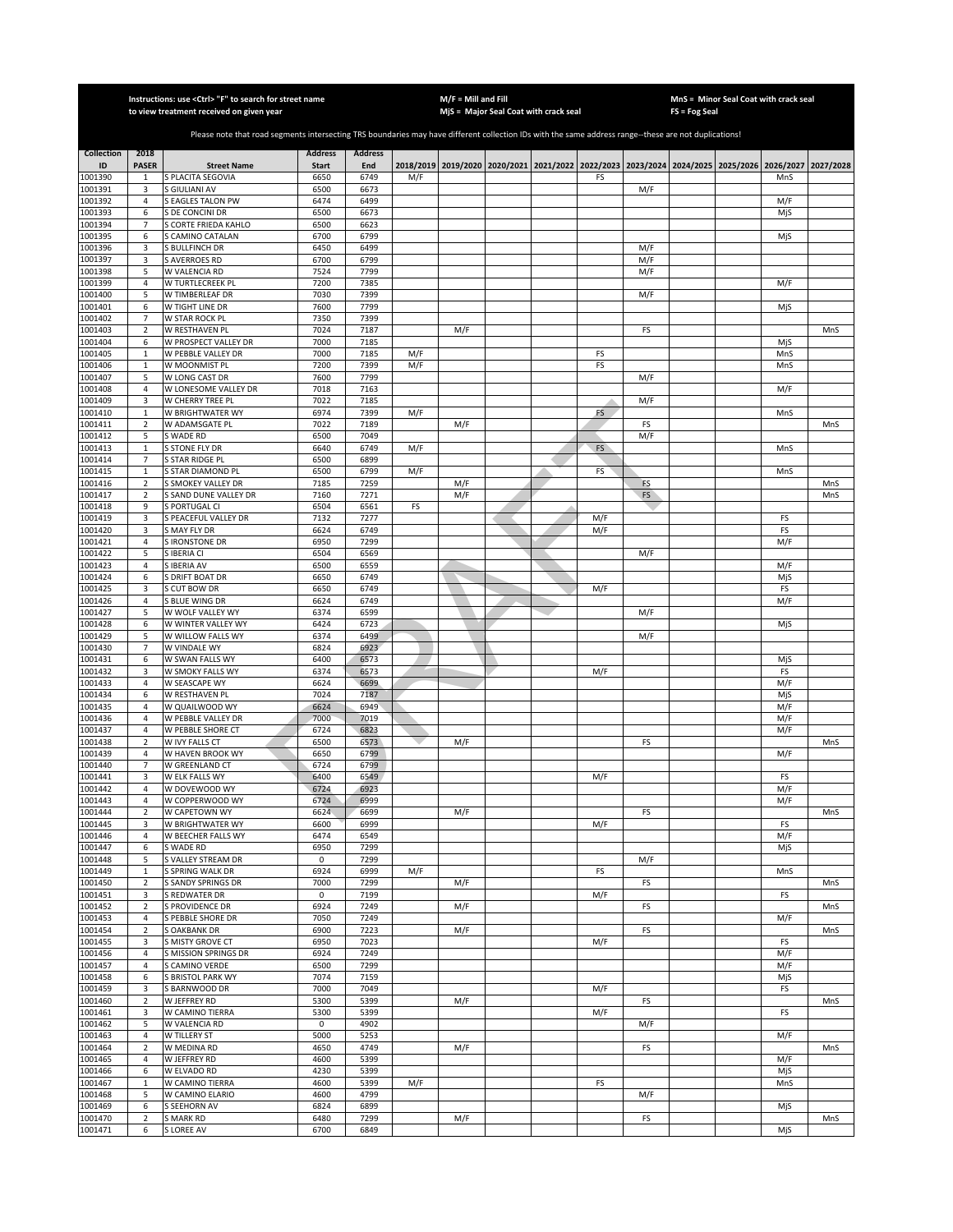|                    |                                  | Instructions: use <ctrl> "F" to search for street name<br/>to view treatment received on given year</ctrl>                                            |                     |                |     | $M/F =$ Mill and Fill | MjS = Major Seal Coat with crack seal                                                     |    |            |            | FS = Fog Seal | MnS = Minor Seal Coat with crack seal |            |           |
|--------------------|----------------------------------|-------------------------------------------------------------------------------------------------------------------------------------------------------|---------------------|----------------|-----|-----------------------|-------------------------------------------------------------------------------------------|----|------------|------------|---------------|---------------------------------------|------------|-----------|
|                    |                                  |                                                                                                                                                       |                     |                |     |                       |                                                                                           |    |            |            |               |                                       |            |           |
|                    |                                  | Please note that road segments intersecting TRS boundaries may have different collection IDs with the same address range--these are not duplications! |                     |                |     |                       |                                                                                           |    |            |            |               |                                       |            |           |
| <b>Collection</b>  | 2018                             |                                                                                                                                                       | <b>Address</b>      | <b>Address</b> |     |                       |                                                                                           |    |            |            |               |                                       |            |           |
| ID                 | <b>PASER</b>                     | <b>Street Name</b>                                                                                                                                    | <b>Start</b>        | End            |     |                       | 2018/2019 2019/2020 2020/2021 2021/2022 2022/2023 2023/2024 2024/2025 2025/2026 2026/2027 |    |            |            |               |                                       |            | 2027/2028 |
| 1001472            | $\overline{2}$                   | <b>S FALLON ST</b>                                                                                                                                    | 6700                | 6747           |     | M/F                   |                                                                                           |    |            | FS         |               |                                       |            | MnS       |
| 1001473<br>1001474 | $\mathbf 1$<br>$\overline{2}$    | <b>S FALLON PL</b><br>S CAMINO ZENA                                                                                                                   | 6748<br>7000        | 6799<br>7099   | M/F | M/F                   |                                                                                           |    | FS         | FS         |               |                                       | MnS        | MnS       |
| 1001475            | 3                                | S CAMINO DE OESTE                                                                                                                                     | 7100                | 7299           |     |                       |                                                                                           |    | M/F        |            |               |                                       | FS         |           |
| 1001476            | 3                                | S AVENIDA DON FERNANDO                                                                                                                                | 6500                | 6687           |     |                       |                                                                                           |    | M/F        |            |               |                                       | FS         |           |
| 1001477            | 8                                | S AVENIDA DON ARTURO                                                                                                                                  | 6500                | 6699           | FS  |                       |                                                                                           |    |            |            |               |                                       |            |           |
| 1001478            | 5                                | W VALENCIA RD                                                                                                                                         | $\mathbf 0$         | 5399           |     |                       |                                                                                           |    |            | M/F        |               |                                       |            |           |
| 1001479<br>1001480 | 3<br>3                           | W MOSSMAN RD<br>W CASHIN DR                                                                                                                           | 4600<br>0           | 4999<br>4999   |     |                       |                                                                                           |    | M/F<br>M/F |            |               |                                       | FS<br>FS   |           |
| 1001481            | $\mathbf 1$                      | W ANTON RD                                                                                                                                            | 4600                | 4839           | M/F |                       |                                                                                           |    | FS         |            |               |                                       | MnS        |           |
| 1001482            | 5                                | S MARSHALL PL                                                                                                                                         | 5700                | 5799           |     |                       |                                                                                           |    |            | M/F        |               |                                       |            |           |
| 1001483<br>1001484 | 3<br>$\overline{4}$              | <b>MARK RD</b><br>S JOSEPH AV                                                                                                                         | 6100<br>$\mathsf 0$ | 6727<br>6099   |     |                       |                                                                                           |    | M/F        |            |               |                                       | FS<br>M/F  |           |
| 1001485            | $\overline{4}$                   | S BUTTS RD                                                                                                                                            | 5422                | 5699           |     |                       |                                                                                           |    |            |            |               |                                       | M/F        |           |
| 1001486            | 5                                | S BIG HILL PL                                                                                                                                         | 6000                | 6099           |     |                       |                                                                                           |    |            | M/F        |               |                                       |            |           |
| 1001487            | $\overline{4}$                   | S AVENIDA DON FERNANDO                                                                                                                                | 6500                | 6687           |     |                       |                                                                                           |    |            |            |               |                                       | M/F        |           |
| 001488<br>1001489  | $\overline{4}$<br>$\mathbf 2$    | S ANTON PL<br>W VALENCIA RD                                                                                                                           | 5700<br>5050        | 5735<br>6199   |     |                       |                                                                                           |    |            | FS         |               |                                       | M/F        |           |
| 1001490            | 5                                | W WEST ARROW                                                                                                                                          | 6824                | 6961           |     | M/F                   |                                                                                           |    |            | M/F        |               |                                       |            | MnS       |
| 1001491            | $\overline{4}$                   | W WALKING M                                                                                                                                           | 6810                | 6963           |     |                       |                                                                                           |    |            |            |               |                                       | M/F        |           |
| 1001492            | 5                                | W VALENCIA RD                                                                                                                                         | 5400                | 6999           |     |                       |                                                                                           |    |            | M/F        |               |                                       |            |           |
| 1001493            | $\overline{4}$<br>$\overline{2}$ | W TUMBLING T                                                                                                                                          | 6801                | 6972           |     |                       |                                                                                           |    |            |            |               |                                       | M/F        |           |
| 1001494<br>1001495 | 5                                | W ROCKING CHAIR<br>W LIGHTNING L                                                                                                                      | 6832<br>6600        | 6962<br>6769   |     | M/F                   |                                                                                           |    |            | FS<br>M/F  |               |                                       |            | MnS       |
| 001496             | 5                                | W LAZY H                                                                                                                                              | 6630                | 6789           |     |                       |                                                                                           |    |            | M/F        |               |                                       |            |           |
| 1001497            | $\overline{a}$                   | W FLYING W ST                                                                                                                                         | 6810                | 6971           |     |                       |                                                                                           |    |            |            |               |                                       | M/F        |           |
| 1001498            | $\overline{7}$                   | W EAST ARROW                                                                                                                                          | 6600                | 6753           |     |                       |                                                                                           |    |            |            |               |                                       |            |           |
| 1001499<br>1001500 | 5<br>5                           | W DREXEL RD<br>W CAMINO BOLIVAR                                                                                                                       | 6600<br>6700        | 6999<br>6799   |     |                       |                                                                                           |    |            | M/F<br>M/F |               |                                       |            |           |
| 1001501            | 3                                | W BILBY RD                                                                                                                                            | 6600                | 6799           |     |                       |                                                                                           |    | M/F        |            |               |                                       | FS         |           |
| 1001502            | $\overline{7}$                   | S SWINGING A                                                                                                                                          | 5800                | 5849           |     |                       |                                                                                           |    |            |            |               |                                       |            |           |
| 1001503            | $\overline{7}$                   | S SOUTH ARROW                                                                                                                                         | 5900                | 6299           |     |                       |                                                                                           |    |            |            |               |                                       |            |           |
| 1001504<br>1001505 | 5<br>$\mathbf 1$                 | <b>RAFTER R</b><br><b>SNORTH ARROW</b>                                                                                                                | 5700<br>5700        | 5799<br>5825   | M/F |                       |                                                                                           |    | FS         | M/F        |               |                                       | MnS        |           |
| 1001506            | $\mathbf 2$                      | CLOVERLEAF                                                                                                                                            | 0                   | 5973           |     | M/F                   |                                                                                           |    |            | FS         |               |                                       |            | MnS       |
| 1001507            | $\mathbf 2$                      | GAROL AV                                                                                                                                              | 5900                | 6249           |     | M/F                   |                                                                                           |    |            | FS         |               |                                       |            | MnS       |
| 1001508            | 3                                | <b>CAMINO VERDE</b>                                                                                                                                   | 5650                | 6923           |     |                       |                                                                                           |    | M/F        |            |               |                                       | FS         |           |
| 1001509<br>1001510 | 3<br>$\overline{4}$              | S BRANDING IRON PL<br>S BRANDING IRON CI                                                                                                              | 5851<br>0           | 5872<br>5899   |     |                       |                                                                                           |    | M/F        |            |               |                                       | FS<br>M/F  |           |
| 1001511            | $\overline{4}$                   | W VALENCIA RD                                                                                                                                         | 6800                | 7899           |     |                       |                                                                                           |    |            |            |               |                                       | M/F        |           |
| 1001512            | 5                                | W TENDERFOOT DR                                                                                                                                       | 7400                | 7699           |     |                       |                                                                                           |    |            | M/F        |               |                                       |            |           |
| 1001513            | 6                                | W RANCHERS DR                                                                                                                                         | 7500                | 7623           |     |                       |                                                                                           |    |            |            |               |                                       | MjS        |           |
| 1001514<br>1001515 | $\overline{4}$<br>$\,$ 1         | W JACKSON HOLE DR<br>W HARVEST CT                                                                                                                     | 7500<br>7440        | 7649<br>7473   | M/F |                       |                                                                                           |    | FS         |            |               |                                       | M/F<br>MnS |           |
| 1001516            | 5                                | W FIRESIDE DR                                                                                                                                         | 7574                | 7699           |     |                       |                                                                                           |    |            | M/F        |               |                                       |            |           |
| 1001517            | $\,$ 1                           | S WADE RD                                                                                                                                             | 6500                | 6699           | M/F |                       |                                                                                           |    | FS         |            |               |                                       | MnS        |           |
| 1001518            | $\overline{2}$                   | S STAR RIDGE PL                                                                                                                                       | 6500                | 6739           |     | M/F                   |                                                                                           |    |            | FS         |               |                                       |            | MnS       |
| 1001519<br>1001520 | 3<br>6                           | STAR DIAMOND PL<br>S RANCHERS CT                                                                                                                      | 6500<br>6324        | 6799<br>6373   |     |                       |                                                                                           |    | M/F        |            |               |                                       | FS<br>MjS  |           |
| 1001521            | 5                                | <b>IRON BRAND DR</b>                                                                                                                                  | 6224                | 6323           |     |                       |                                                                                           |    |            | M/F        |               |                                       |            |           |
| 1001522            | 5                                | S IBERIA AV                                                                                                                                           | 6300                | 6529           |     |                       |                                                                                           |    |            | M/F        |               |                                       |            |           |
| 1001523            | 3                                | <b>SHARVEST DR</b>                                                                                                                                    | 6350                | 6473           |     |                       |                                                                                           |    | M/F        |            |               |                                       | FS         |           |
| 1001524<br>1001525 | $\mathbf{1}$<br>3                | S FIRESIDE CT<br>S COWPOKE DR                                                                                                                         | 6174<br>6300        | 6223<br>6425   | M/F |                       |                                                                                           |    | FS<br>M/F  |            |               |                                       | MnS<br>FS  |           |
| 1001526            | $\overline{4}$                   | S BUCKAROO LP                                                                                                                                         | 6400                | 6449           |     |                       |                                                                                           |    |            |            |               |                                       | M/F        |           |
| 1001527            | $\mathbf 1$                      | S BELLE STAR PL                                                                                                                                       | 6400                | 6449           | M/F |                       |                                                                                           |    | FS         |            |               |                                       | MnS        |           |
| 1001528            | 6                                | W YOUNG EAGLE CT                                                                                                                                      | 8124                | 8199           |     |                       |                                                                                           |    |            |            |               |                                       | MjS        |           |
| 1001529<br>1001530 | $\sqrt{4}$<br>6                  | W VALENCIA RD<br>W TRUE EAGLE CT                                                                                                                      | 0<br>8100           | 8249<br>8199   |     |                       |                                                                                           |    |            |            |               |                                       | M/F<br>MjS |           |
| 1001531            | 10                               | W SPOTTED EAGLE CT                                                                                                                                    | 8150                | 8199           |     |                       |                                                                                           | FS |            |            |               |                                       |            |           |
| 1001532            | 6                                | W SOLITARY EAGLE CT                                                                                                                                   | 8100                | 8199           |     |                       |                                                                                           |    |            |            |               |                                       | MjS        |           |
| 1001533            | 6                                | W SNAKE EAGLE CT<br>W SHEARWATER DR                                                                                                                   | 7924                | 7973           |     |                       |                                                                                           |    |            |            |               |                                       | MjS        |           |
| 1001534<br>1001535 | 5<br>6                           | W SEA EAGLE CT                                                                                                                                        | 8224<br>8150        | 8473<br>8199   |     |                       |                                                                                           |    |            | M/F        |               |                                       | MjS        |           |
| 1001536            | $\mathbf{1}$                     | W SCREECH OWL DR                                                                                                                                      | 8224                | 8473           | M/F |                       |                                                                                           |    | FS         |            |               |                                       | MnS        |           |
| 1001537            | 6                                | W REDSHANK DR                                                                                                                                         | 8200                | 8473           |     |                       |                                                                                           |    |            |            |               |                                       | MjS        |           |
| 1001538<br>1001539 | $\overline{2}$                   | W RAZORBILL DR                                                                                                                                        | 8200                | 8499           |     | M/F                   |                                                                                           |    |            | FS         |               |                                       |            | MnS       |
| 1001540            | 6<br>$\sqrt{4}$                  | W OLD AJO HY<br>W MELANITTA DR                                                                                                                        | 7200<br>8224        | 8601<br>8399   |     |                       |                                                                                           |    |            |            |               |                                       | MjS<br>M/F |           |
| 1001541            | 5                                | W LITTLE EAGLE CT                                                                                                                                     | 7900                | 7949           |     |                       |                                                                                           |    |            | M/F        |               |                                       |            |           |
| 1001542            | 5                                | W KITTIWAKE LN                                                                                                                                        | 8200                | 8423           |     |                       |                                                                                           |    |            | M/F        |               |                                       |            |           |
| 1001543            | 4                                | W IMPERIAL EAGLE CT                                                                                                                                   | 7924                | 7973           |     |                       |                                                                                           |    |            |            |               |                                       | M/F        |           |
| 1001544<br>1001545 | 6<br>4                           | W HAWK EAGLE CT<br>W GREEN KINGFISHER LN                                                                                                              | 7924<br>8224        | 7999<br>8473   |     |                       |                                                                                           |    |            |            |               |                                       | MjS<br>M/F |           |
| 1001546            | 4                                | W FREEDOM EAGLE DR                                                                                                                                    | 7800                | 7973           |     |                       |                                                                                           |    |            |            |               |                                       | M/F        |           |
| 1001547            | 4                                | W FISH EAGLE DR                                                                                                                                       | 8000                | 8123           |     |                       |                                                                                           |    |            |            |               |                                       | M/F        |           |
| 1001548            | 8                                | W EAGLES ROOST CT                                                                                                                                     | 7650                | 7999           | FS  |                       |                                                                                           |    |            |            |               |                                       |            |           |
| 1001549<br>1001550 | $\mathbf 1$<br>$\overline{4}$    | W EAGLE HEART CT<br>W CROWNED EAGLE CT                                                                                                                | 8100<br>8000        | 8199<br>8099   | M/F |                       |                                                                                           |    | FS         |            |               |                                       | MnS<br>M/F |           |
| 1001551            | 5                                | W CANVASBACK LN                                                                                                                                       | 8224                | 8399           |     |                       |                                                                                           |    |            | M/F        |               |                                       |            |           |
| 1001552            | $\overline{4}$                   | W BOOTED EAGLE CT                                                                                                                                     | 8100                | 8199           |     |                       |                                                                                           |    |            |            |               |                                       | M/F        |           |
| 1001553            | 5                                | W BLACK EAGLE CT                                                                                                                                      | 8000                | 8099           |     |                       |                                                                                           |    |            | M/F        |               |                                       |            |           |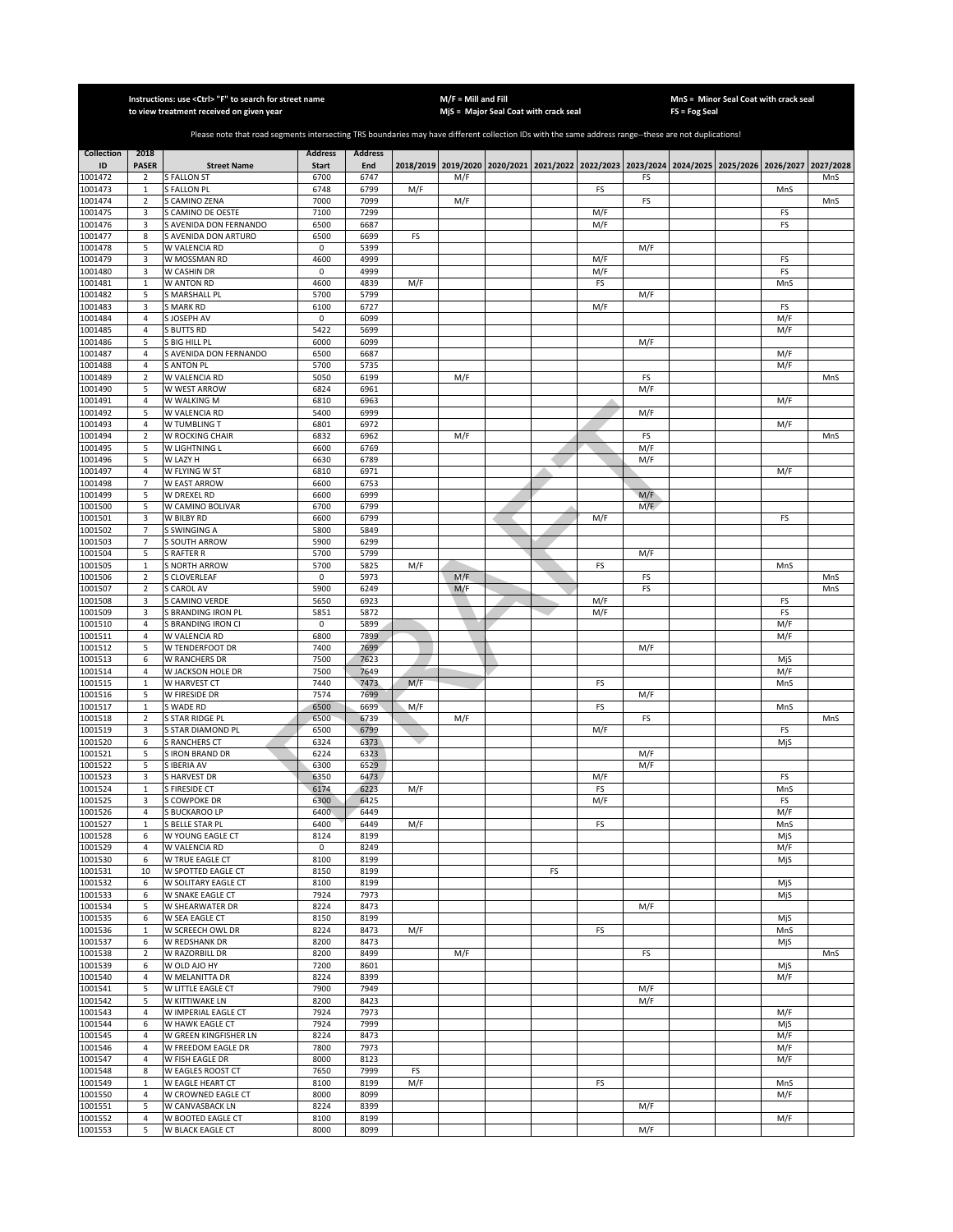|                    |                                | Instructions: use < Ctrl> "F" to search for street name<br>to view treatment received on given year                                                   |                |                |     | $M/F =$ Mill and Fill | MjS = Major Seal Coat with crack seal |            |     | <b>FS = Fog Seal</b>                                                                      | MnS = Minor Seal Coat with crack seal |            |           |
|--------------------|--------------------------------|-------------------------------------------------------------------------------------------------------------------------------------------------------|----------------|----------------|-----|-----------------------|---------------------------------------|------------|-----|-------------------------------------------------------------------------------------------|---------------------------------------|------------|-----------|
|                    |                                |                                                                                                                                                       |                |                |     |                       |                                       |            |     |                                                                                           |                                       |            |           |
|                    |                                | Please note that road segments intersecting TRS boundaries may have different collection IDs with the same address range--these are not duplications! |                |                |     |                       |                                       |            |     |                                                                                           |                                       |            |           |
| <b>Collection</b>  | 2018                           |                                                                                                                                                       | <b>Address</b> | <b>Address</b> |     |                       |                                       |            |     |                                                                                           |                                       |            |           |
| ID                 | <b>PASER</b>                   | <b>Street Name</b>                                                                                                                                    | <b>Start</b>   | End            |     |                       |                                       |            |     | 2018/2019 2019/2020 2020/2021 2021/2022 2022/2023 2023/2024 2024/2025 2025/2026 2026/2027 |                                       |            | 2027/2028 |
| 1001554            | 4                              | W ANSER LP                                                                                                                                            | 8200           | 8349           |     |                       |                                       |            |     |                                                                                           |                                       | M/F        |           |
| 1001555<br>1001556 | 7<br>6                         | S VAHALLA RD<br><b>S SCOTER DR</b>                                                                                                                    | 6224<br>6300   | 6649<br>6349   |     |                       |                                       |            |     |                                                                                           |                                       | MjS        |           |
| 1001557            | $\mathbf{1}$                   | S PIPIT DR                                                                                                                                            | 6250           | 6299           | M/F |                       |                                       | FS         |     |                                                                                           |                                       | MnS        |           |
| 1001558            | $\overline{2}$                 | S MOUNTAIN EAGLE DR                                                                                                                                   | 6100           | 6499           |     | M/F                   |                                       |            | FS  |                                                                                           |                                       |            | MnS       |
| 1001559            | 6                              | S KITE DR                                                                                                                                             | 6400           | 6473           |     |                       |                                       |            |     |                                                                                           |                                       | MjS        |           |
| 1001560<br>1001561 | 3<br>$\mathbf 1$               | S EAGLES TALON PW<br><b>EAGLES ROOST DR</b>                                                                                                           | 6100<br>6100   | 6499<br>6273   | M/F |                       |                                       | M/F<br>FS  |     |                                                                                           |                                       | FS<br>MnS  |           |
| 1001562            | 3                              | <b>EAGLE COVE DR</b>                                                                                                                                  | 6124           | 6399           |     |                       |                                       | M/F        |     |                                                                                           |                                       | FS         |           |
| 1001563            | 6                              | S CRANE DR                                                                                                                                            | 6250           | 6299           |     |                       |                                       |            |     |                                                                                           |                                       | MjS        |           |
| 1001564            | 3                              | <b>S BULLFINCH DR</b>                                                                                                                                 | 6200           | 6499           |     |                       |                                       | M/F        |     |                                                                                           |                                       | FS         |           |
| 1001565<br>1001566 | 4<br>5                         | W VALENCIA RD<br>W SNYDER HILL RD                                                                                                                     | 8500<br>7400   | 9499<br>9399   |     |                       |                                       | M/F        |     |                                                                                           |                                       | M/F        |           |
| 1001567            | 5                              | W OLD AJO HY                                                                                                                                          | 7200           | 8199           |     |                       |                                       | M/F        |     |                                                                                           |                                       |            |           |
| 1001568            | 5                              | W SNYDER HILL RD                                                                                                                                      | 7400           | 9399           |     |                       |                                       | M/F        |     |                                                                                           |                                       |            |           |
| 1001569            | $\overline{4}$                 | W OLD AJO HY                                                                                                                                          | 6100           | 8199           |     |                       |                                       |            |     |                                                                                           |                                       | M/F        |           |
| 1001570<br>1001571 | 6<br>5                         | S SAN JOAQUIN RD                                                                                                                                      | 4824<br>6350   | 5099<br>6599   |     |                       |                                       | M/F        |     |                                                                                           |                                       | MjS        |           |
| 1001572            | $\overline{7}$                 | W VINCA ROSE DR<br>W VELVET SENNA DR                                                                                                                  | 6240           | 6399           |     |                       |                                       |            |     |                                                                                           |                                       |            |           |
| 1001573            | $\overline{4}$                 | W SKY FLOWER DR                                                                                                                                       | 6224           | 6299           |     |                       |                                       |            |     |                                                                                           |                                       | M/F        |           |
| 1001574            | 5                              | W SANDPAPER TREE WY                                                                                                                                   | 6374           | 6499           |     |                       |                                       | M/F        |     |                                                                                           |                                       |            |           |
| 1001575            | $\overline{7}$                 | W ROYAL FERN DR                                                                                                                                       | 6224           | 6423           |     |                       |                                       |            |     |                                                                                           |                                       |            |           |
| 1001576<br>1001577 | 5<br>3                         | W ROCKROSE DR<br>W PRIMROSE CANYON DR                                                                                                                 | 6550<br>6424   | 6599<br>6473   |     |                       |                                       | M/F<br>M/F |     |                                                                                           |                                       | FS         |           |
| 1001578            | 4                              | W OLD AJO HY                                                                                                                                          | 6100           | 7199           |     |                       |                                       |            |     |                                                                                           |                                       | M/F        |           |
| 1001579            | 5                              | W OCOTILLO MEADOW DR                                                                                                                                  | 6250           | 6399           |     |                       |                                       | M/F        |     |                                                                                           |                                       |            |           |
| 1001580            | 3                              | W NEBRASKA ST                                                                                                                                         | 6350           | 6599           |     |                       |                                       | M/F        |     |                                                                                           |                                       | FS         |           |
| 1001581<br>1001582 | 3<br>$\overline{2}$            | W MESA GARDEN DR<br>W GOLDEN RAIN DR                                                                                                                  | 6224<br>6450   | 6349<br>6599   |     | M/F                   |                                       | M/F        | FS. |                                                                                           |                                       | FS         | MnS       |
| 1001583            | $\overline{4}$                 | W DREXEL RD                                                                                                                                           | 6750           | 6999           |     |                       |                                       |            |     |                                                                                           |                                       | M/F        |           |
| 1001584            | 5                              | W DESERT LAUREL LN                                                                                                                                    | 6224           | 6373           |     |                       |                                       | M/F        |     |                                                                                           |                                       |            |           |
| 1001585            | 3                              | W COPPER LEAF DR                                                                                                                                      | 6224           | 6599           |     |                       |                                       | M/F        |     |                                                                                           |                                       | FS         |           |
| 1001586<br>1001587 | 5<br>$\sqrt{4}$                | W CAMINO PIZARRO<br>W CAMINO BOLIVAR                                                                                                                  | 6600<br>6600   | 6699<br>6799   |     |                       |                                       | M/F        |     |                                                                                           |                                       | M/F        |           |
| 1001588            | 5                              | W BLUE STAR DR                                                                                                                                        | 6224           | 6549           |     |                       |                                       | M/F        |     |                                                                                           |                                       |            |           |
| 1001589            | 6                              | S WILD SAGE DR                                                                                                                                        | 5324           | 5423           |     |                       |                                       |            |     |                                                                                           |                                       | MjS        |           |
| 1001590            | 5                              | S VINCA ROSE PL                                                                                                                                       | 5344           | 5369           |     |                       |                                       | M/F        |     |                                                                                           |                                       |            |           |
| 1001591            | $\overline{7}$<br>3            | S SILK TASSEL DR                                                                                                                                      | 5374           | 5423           |     |                       |                                       |            |     |                                                                                           |                                       |            |           |
| 1001592<br>1001593 | 6                              | S LEMON TREE DR<br>S EMPRESS TREE PI                                                                                                                  | 5346<br>5424   | 5699<br>5499   |     |                       |                                       | M/F        |     |                                                                                           |                                       | FS<br>MjS  |           |
| 1001594            | 5                              | S DESERT REDBUD DR                                                                                                                                    | 5500           | 5573           |     |                       |                                       | M/F        |     |                                                                                           |                                       |            |           |
| 1001595            | 6                              | S DESERT DAISY WY                                                                                                                                     | 5674           | 5699           |     |                       |                                       |            |     |                                                                                           |                                       | MjS        |           |
| 1001596<br>1001597 | 6<br>6                         | S CYPRESS HILL DR<br>S CRIMSON THORN DR                                                                                                               | 5500<br>5450   | 5573<br>5549   |     |                       |                                       |            |     |                                                                                           |                                       | MjS<br>MjS |           |
| 1001598            | $\sqrt{2}$                     | S COYOTE BRUSH DR                                                                                                                                     | 5332           | 5423           |     | M/F                   |                                       |            | FS  |                                                                                           |                                       |            | MnS       |
| 1001599            | $\mathbf 2$                    | S CORAL BEAN CT                                                                                                                                       | 5624           | 5649           |     | M/F                   |                                       |            | FS  |                                                                                           |                                       |            | MnS       |
| 1001600            | 4                              | S CAMINO VERDE                                                                                                                                        | 4700           | 5699           |     |                       |                                       |            |     |                                                                                           |                                       | M/F        |           |
| 1001601            | 4                              | <b>GACTUS BERRY WY</b>                                                                                                                                | 5540           | 5559           |     |                       |                                       |            |     |                                                                                           |                                       | M/F        |           |
| 1001602<br>1001603 | 6<br>4                         | S BRUSH BERRY DR<br>S BLUE STAR PL                                                                                                                    | 5342<br>5450   | 5409<br>5523   |     |                       |                                       |            |     |                                                                                           |                                       | MjS<br>M/F |           |
| 1001604            | 5                              | S ANGELS BREATH DR                                                                                                                                    | 5344           | 5415           |     |                       |                                       | M/F        |     |                                                                                           |                                       |            |           |
| 1001605            | $\overline{4}$                 | S ACACIA RIDGE DR                                                                                                                                     | 5574           | 5699           |     |                       |                                       |            |     |                                                                                           |                                       | M/F        |           |
| 1001606            | $\overline{4}$                 | W WYOMING ST                                                                                                                                          | 5400           | 5799           |     |                       |                                       |            |     |                                                                                           |                                       | M/F        |           |
| 1001607<br>1001608 | 4<br>$\overline{4}$            | W UTAH ST<br>W NEBRASKA ST                                                                                                                            | 5400<br>5400   | 5799<br>5799   |     |                       |                                       |            |     |                                                                                           |                                       | M/F<br>M/F |           |
| 1001609            | $\overline{2}$                 | W MONTANA ST                                                                                                                                          | 5400           | 5729           |     | M/F                   |                                       |            | FS  |                                                                                           |                                       |            | MnS       |
| 1001610            | $\overline{4}$                 | W LOUISIANA ST                                                                                                                                        | 5400           | 5799           |     |                       |                                       |            |     |                                                                                           |                                       | M/F        |           |
| 1001611            | 5                              | W IRVINGTON RD                                                                                                                                        | 5400           | 5573           |     |                       |                                       | M/F        |     |                                                                                           |                                       |            |           |
| 1001612<br>1001613 | 3<br>5                         | W IOWA ST<br>W IDAHO ST                                                                                                                               | 5400<br>5400   | 5799<br>5529   |     |                       |                                       | M/F<br>M/F |     |                                                                                           |                                       | FS         |           |
| 1001614            | 3                              | <b>S SUTTON AV</b>                                                                                                                                    | 5000           | 5199           |     |                       |                                       | M/F        |     |                                                                                           |                                       | FS         |           |
| 1001615            | 5                              | S SUNSET BL                                                                                                                                           | 4800           | 5699           |     |                       |                                       | M/F        |     |                                                                                           |                                       |            |           |
| 1001616            | $\mathbf 2$                    | S SPENCER AV                                                                                                                                          | 5000           | 5873           |     | M/F                   |                                       |            | FS  |                                                                                           |                                       |            | MnS       |
| 1001617            | 4<br>$\sqrt{4}$                | S SHERMAN AV                                                                                                                                          | 5000           | 5199           |     |                       |                                       |            |     |                                                                                           |                                       | M/F        |           |
| 1001618<br>1001619 | 3                              | S SHERIDAN AV<br>S DIRK AV                                                                                                                            | 4900<br>5200   | 5299<br>5299   |     |                       |                                       | M/F        |     |                                                                                           |                                       | M/F<br>FS  |           |
| 1001620            | 4                              | W UTAH ST                                                                                                                                             | 5050           | 5199           |     |                       |                                       |            |     |                                                                                           |                                       | M/F        |           |
| 1001621            | $\mathbf 1$                    | W RIVER HORSE LN                                                                                                                                      | 4674           | 4749           | M/F |                       |                                       | FS         |     |                                                                                           |                                       | MnS        |           |
| 1001622            | $\sqrt{4}$                     | W IRVINGTON RD                                                                                                                                        | 4600           | 5409           |     |                       |                                       |            |     |                                                                                           |                                       | M/F        |           |
| 1001623<br>1001624 | 8<br>6                         | W IOWA ST<br>W EAGLE TAIL LN                                                                                                                          | 5400<br>4640   | 5499<br>4791   | FS  |                       |                                       |            |     |                                                                                           |                                       | MjS        |           |
| 1001625            | 4                              | <b>W DAKOTA ST</b>                                                                                                                                    | 5000           | 5199           |     |                       |                                       |            |     |                                                                                           |                                       | M/F        |           |
| 1001626            | 3                              | S WILD MARE RD                                                                                                                                        | 4900           | 5065           |     |                       |                                       | M/F        |     |                                                                                           |                                       | FS         |           |
| 1001627            | 3                              | S SHERIDAN AV                                                                                                                                         | 4900           | 5049           |     |                       |                                       | M/F        |     |                                                                                           |                                       | FS         |           |
| 1001628<br>1001629 | 3<br>4                         | S JOSEPH AV<br>S CAT MOUNTAIN RD                                                                                                                      | 4900<br>4900   | 5799<br>5067   |     |                       |                                       | M/F        |     |                                                                                           |                                       | FS<br>M/F  |           |
| 1001630            | $\overline{2}$                 | S BUTTS RD                                                                                                                                            | 4900           | 5699           |     | M/F                   |                                       |            | FS  |                                                                                           |                                       |            | MnS       |
| 1001631            | 5                              | <b>S BRYCE AV</b>                                                                                                                                     | 5120           | 5251           |     |                       |                                       | M/F        |     |                                                                                           |                                       |            |           |
| 1001632            | 3                              | S SIERRITA MOUNTAIN RD                                                                                                                                | 8500           | 10123          |     |                       |                                       | M/F        |     |                                                                                           |                                       | FS         |           |
| 1001633            | $\mathbf{1}$<br>$\overline{4}$ | <b>S TAYLOR LN</b><br>S SANDARIO RD                                                                                                                   | 7674<br>7100   | 8099<br>7499   | M/F |                       |                                       | FS         |     |                                                                                           |                                       | MnS        |           |
| 1001634<br>1001635 | $\overline{2}$                 | <b>STAYLOR LN</b>                                                                                                                                     | 7674           | 8099           |     | M/F                   |                                       |            | FS  |                                                                                           |                                       | M/F        | MnS       |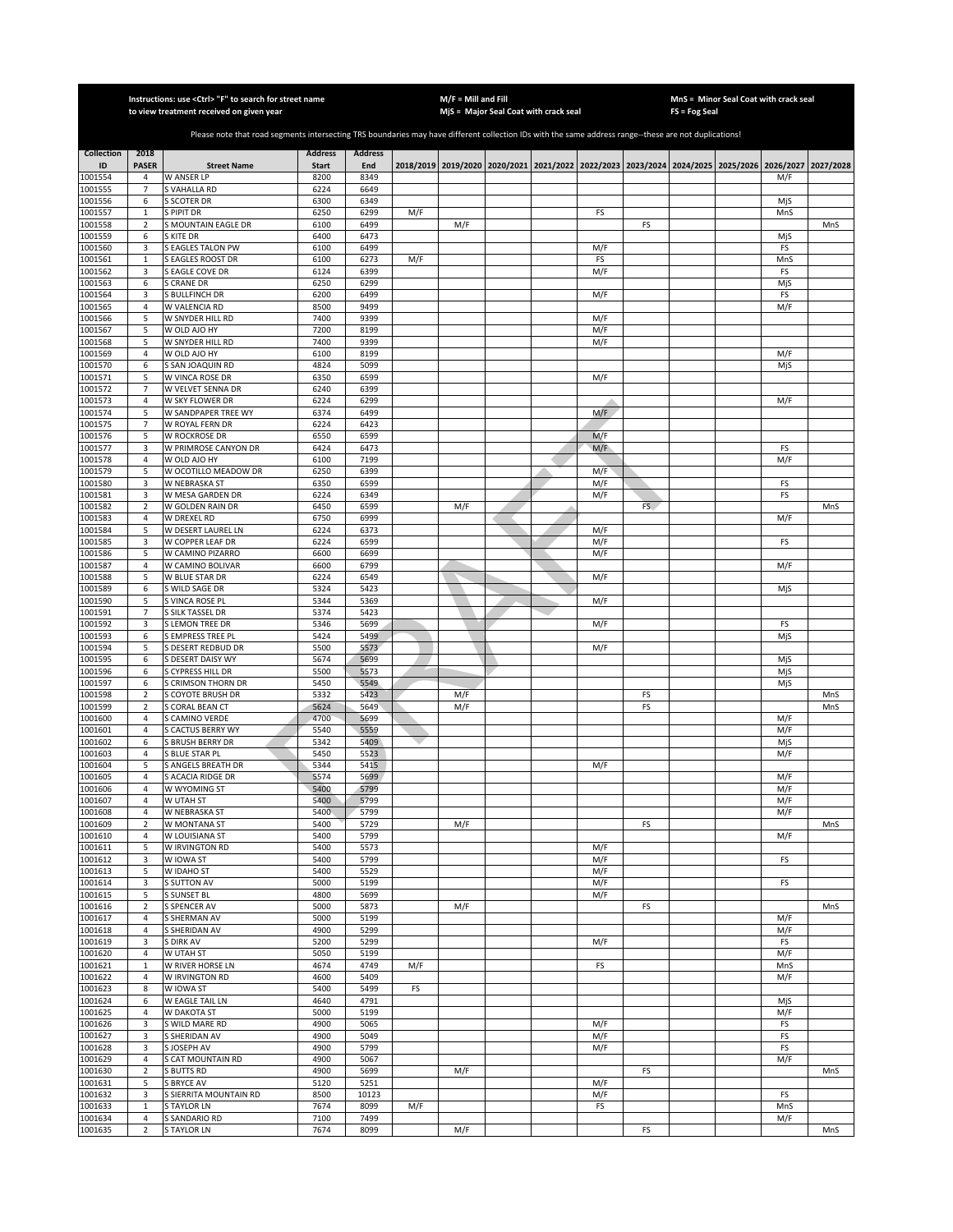|                    |                              | Instructions: use <ctrl> "F" to search for street name<br/>to view treatment received on given year</ctrl>                                            |                |                |     | $M/F =$ Mill and Fill | MjS = Major Seal Coat with crack seal |            |    | FS = Fog Seal | MnS = Minor Seal Coat with crack seal                                                     |            |           |
|--------------------|------------------------------|-------------------------------------------------------------------------------------------------------------------------------------------------------|----------------|----------------|-----|-----------------------|---------------------------------------|------------|----|---------------|-------------------------------------------------------------------------------------------|------------|-----------|
|                    |                              |                                                                                                                                                       |                |                |     |                       |                                       |            |    |               |                                                                                           |            |           |
|                    |                              | Please note that road segments intersecting TRS boundaries may have different collection IDs with the same address range--these are not duplications! |                |                |     |                       |                                       |            |    |               |                                                                                           |            |           |
| <b>Collection</b>  | 2018                         |                                                                                                                                                       | <b>Address</b> | <b>Address</b> |     |                       |                                       |            |    |               |                                                                                           |            |           |
| ID                 | <b>PASER</b>                 | <b>Street Name</b>                                                                                                                                    | <b>Start</b>   | End            |     |                       |                                       |            |    |               | 2018/2019 2019/2020 2020/2021 2021/2022 2022/2023 2023/2024 2024/2025 2025/2026 2026/2027 |            | 2027/2028 |
| 1001636<br>1001637 | 4<br>3                       | S SANDARIO RD<br><b>S MARSTELLAR RD</b>                                                                                                               | 6650<br>6600   | 7499<br>7699   |     |                       |                                       | M/F        |    |               |                                                                                           | M/F<br>FS  |           |
| 1001638            | 3                            | <b>S SANDARIO RD</b>                                                                                                                                  | 6650           | 7099           |     |                       |                                       | M/F        |    |               |                                                                                           | FS         |           |
| 1001639            | 5                            | S MARSTELLAR RD                                                                                                                                       | 6600           | 7699           |     |                       |                                       | M/F        |    |               |                                                                                           |            |           |
| 1001640            | 6                            | S POSTVALE RD                                                                                                                                         | 6100           | 6673           |     |                       |                                       |            |    |               |                                                                                           | MjS        |           |
| 1001641            | 3                            | W PARK RD                                                                                                                                             | 11400          | 11799          |     |                       |                                       | M/F        |    |               |                                                                                           | FS         |           |
| 1001642<br>1001643 | $\sqrt{4}$<br>$\overline{7}$ | S SANDARIO RD<br>W VALENCIA RD                                                                                                                        | 5500<br>11800  | 6099<br>12099  |     |                       |                                       |            |    |               |                                                                                           | M/F        |           |
| 1001644            | 6                            | W SANDARIO PL                                                                                                                                         | 11800          | 11851          |     |                       |                                       |            |    |               |                                                                                           | MjS        |           |
| 1001645            | $\,1\,$                      | W KRISTINA LN                                                                                                                                         | 12100          | 12190          | M/F |                       |                                       | FS         |    |               |                                                                                           | MnS        |           |
| 1001646            | $\mathbf 1$                  | W KATHIE ANN PL                                                                                                                                       | 11950          | 11990          | M/F |                       |                                       | FS         |    |               |                                                                                           | MnS        |           |
| 1001647            | $\,1\,$                      | W CATHERINE LN                                                                                                                                        | 12099          | 12191          | M/F |                       |                                       | FS         |    |               |                                                                                           | MnS        |           |
| 1001648<br>1001649 | $\,1\,$<br>5                 | W CARRY LN<br>S SANDARIO RD                                                                                                                           | 11950<br>5850  | 11990<br>7099  | M/F |                       |                                       | FS<br>M/F  |    |               |                                                                                           | MnS        |           |
| 1001650            | 5                            | S KATHIE ANN DR                                                                                                                                       | 6300           | 6482           |     |                       |                                       | M/F        |    |               |                                                                                           |            |           |
| 1001651            | $\overline{4}$               | S CAMINO ALTAR                                                                                                                                        | 6300           | 6499           |     |                       |                                       |            |    |               |                                                                                           | M/F        |           |
| 1001652            | 5                            | S MARSTELLAR RD                                                                                                                                       | 6600           | 6899           |     |                       |                                       | M/F        |    |               |                                                                                           |            |           |
| 1001653            | 6                            | S SANDARIO RD                                                                                                                                         | 4900           | 5499           |     |                       |                                       |            |    |               |                                                                                           | MjS        |           |
| 1001654            | $\mathbf 2$                  | W PARK RD                                                                                                                                             | 11000          | 11799          |     | M/F                   |                                       |            | FS |               |                                                                                           |            | MnS       |
| 1001655<br>1001656 | 3<br>3                       | S SANDARIO RD                                                                                                                                         | 4900<br>11000  | 5649<br>11023  |     |                       |                                       | M/F        |    |               |                                                                                           | FS<br>FS   |           |
| 1001657            | 6                            | W PARK RD<br>W SNYDER HILL RD                                                                                                                         | 9800           | 9999           |     |                       |                                       | M/F        |    |               |                                                                                           | MjS        |           |
| 1001658            | 6                            | W ETHEL ST                                                                                                                                            | 15600          | 15799          |     |                       |                                       |            |    |               |                                                                                           | MjS        |           |
| 1001659            | 3                            | W DOYLE ST                                                                                                                                            | 15600          | 15899          |     |                       |                                       | M/F        |    |               |                                                                                           | FS         |           |
| 1001660            | 4                            | S VICKI DR                                                                                                                                            | 9300           | 9499           |     |                       |                                       |            |    |               |                                                                                           | M/F        |           |
| 1001661            | $\sqrt{4}$                   | S VAN DR                                                                                                                                              | 9300           | 9499           |     |                       |                                       |            |    |               |                                                                                           | M/F        |           |
| 1001662<br>1001663 | $\overline{4}$<br>5          | S VALERIE DR<br>S ROXANNE DR                                                                                                                          | 9074<br>9400   | 9499<br>9499   |     |                       |                                       | M/F        |    |               |                                                                                           | M/F        |           |
| 1001664            | $\overline{7}$               | S PATRICIA DR                                                                                                                                         | 9300           | 9373           |     |                       |                                       |            |    |               |                                                                                           |            |           |
| 1001665            | 3                            | <b>S CAROL DR</b>                                                                                                                                     | 9300           | 9499           |     |                       |                                       | M/F        |    |               |                                                                                           | FS         |           |
| 1001666            | $\sqrt{2}$                   | W DOYLE ST                                                                                                                                            | 15800          | 15899          |     | M/F                   |                                       |            | FS |               |                                                                                           |            | MnS       |
| 1001667            | $\overline{4}$               | S FULLER RD                                                                                                                                           | 8900           | 9419           |     |                       |                                       |            |    |               |                                                                                           | M/F        |           |
| 1001668            | $\mathbf 2$                  | S OLD SPANISH TR                                                                                                                                      | 3600           | 5099           |     | M/F                   |                                       |            | FS |               |                                                                                           |            | MnS       |
| 1001669<br>1001670 | $\mathbf 2$<br>3             | E IRVINGTON RD<br>E ESCALANTE RD                                                                                                                      | 11650<br>11800 | 11923<br>11923 |     | M/F                   |                                       | M/F        | FS |               |                                                                                           | FS         | MnS       |
| 1001671            | 3                            | S OLD SPANISH TR                                                                                                                                      | 3800           | 4899           |     |                       |                                       | M/F        |    |               |                                                                                           | FS         |           |
| 1001672            | 5                            | E IRVINGTON RD                                                                                                                                        | 11300          | 11923          |     |                       |                                       | M/F        |    |               |                                                                                           |            |           |
| 1001673            | 3                            | E ESCALANTE RD                                                                                                                                        | 11800          | 11923          |     |                       |                                       | M/F        |    |               |                                                                                           | FS         |           |
| 1001674            | 5                            | S SPANISH TE                                                                                                                                          | 3400           | 3449           |     |                       |                                       | M/F        |    |               |                                                                                           |            |           |
| 1001675            | 8                            | S SAGUARO SHADOWS PL                                                                                                                                  | 3524           | 3573           | FS  |                       |                                       |            |    |               |                                                                                           |            |           |
| 1001676<br>1001677 | 3<br>3                       | S SAGUARO SHADOWS DR<br>S OLD SPANISH TR                                                                                                              | 3400<br>2500   | 3799<br>3799   |     |                       |                                       | M/F<br>M/F |    |               |                                                                                           | FS<br>FS   |           |
| 1001678            | $\sqrt{2}$                   | S FREEMAN RD                                                                                                                                          | 3000           | 3499           |     | M/F                   |                                       |            | FS |               |                                                                                           |            | MnS       |
| 1001679            | 3                            | E OLD SPANISH TR                                                                                                                                      | 11448          | 11899          |     |                       |                                       | M/F        |    |               |                                                                                           | FS         |           |
| 1001680            | $\overline{7}$               | E GOLF LINKS RD                                                                                                                                       | 11100          | 11235          |     |                       |                                       |            |    |               |                                                                                           |            |           |
| 1001681            | 3                            | E ESCALANTE RD                                                                                                                                        | 11094          | 11923          |     |                       |                                       | M/F        |    |               |                                                                                           | FS         |           |
| 1001682            | 5                            | S OLD SPANISH TR                                                                                                                                      | 2500           | 3799           |     |                       |                                       | M/F        |    |               |                                                                                           |            |           |
| 1001683<br>1001684 | 4<br>$\overline{4}$          | S FREEMAN RD<br>E GOLF LINKS RD                                                                                                                       | 902<br>11650   | 3499<br>11899  |     |                       |                                       |            |    |               |                                                                                           | M/F<br>M/F |           |
| 1001685            | $\mathbf{1}$                 | E CALLE AURORA                                                                                                                                        | 11100          | 11899          | M/F |                       |                                       | FS         |    |               |                                                                                           | MnS        |           |
| 1001686            | 3                            | S FREEMAN RD                                                                                                                                          | 902            | 2599           |     |                       |                                       | M/F        |    |               |                                                                                           | FS         |           |
| 1001687            | $\overline{2}$               | E OLD SPANISH TR                                                                                                                                      | 11100          | 11523          |     | M/F                   |                                       |            | FS |               |                                                                                           |            | MnS       |
| 1001688            | 6                            | E GOLF LINKS RD                                                                                                                                       | 11100          | 11899          |     |                       |                                       |            |    |               |                                                                                           | MjS        |           |
| 1001689<br>1001690 | 2<br>$\overline{4}$          | E CALLE JAVELINA<br>E CALLE AURORA                                                                                                                    | 11300<br>11100 | 11899<br>11899 |     | M/F                   |                                       |            | FS |               |                                                                                           | M/F        | MnS       |
| 1001691            | 6                            | S FREEMAN RD                                                                                                                                          | $\mathbf{1}$   | 1599           |     |                       |                                       |            |    |               |                                                                                           | MjS        |           |
| 1001692            | 6                            | E TWIN HILLS TR                                                                                                                                       | 11500          | 11899          |     |                       |                                       |            |    |               |                                                                                           | MjS        |           |
| 1001693            | $\,1\,$                      | E BROADWAY BL                                                                                                                                         | 11100          | 11299          | M/F |                       |                                       | FS         |    |               |                                                                                           | MnS        |           |
| 1001694            | $\mathbf{1}$                 | S FREEMAN RD                                                                                                                                          | 424            | 901            | M/F |                       |                                       | FS         |    |               |                                                                                           | MnS        |           |
| 1001695            | $\overline{4}$               | E BROADWAY BL                                                                                                                                         | 11900          | 12699          |     |                       |                                       |            |    |               |                                                                                           | M/F        |           |
| 1001696<br>1001697 | 5<br>5                       | N WENTWORTH RD<br>E SPEEDWAY BL                                                                                                                       | 1100<br>12500  | 1399<br>14323  |     |                       |                                       | M/F<br>M/F |    |               |                                                                                           |            |           |
| 1001698            | 3                            | N FREEMAN RD                                                                                                                                          | 900            | 1099           |     |                       |                                       | M/F        |    |               |                                                                                           | FS         |           |
| 1001699            | $\overline{a}$               | E SPEEDWAY BL                                                                                                                                         | 11900          | 12699          |     |                       |                                       |            |    |               |                                                                                           | M/F        |           |
| 1001700            | $\mathbf{1}$                 | E BROADWAY BL                                                                                                                                         | 11900          | 12199          | M/F |                       |                                       | FS         |    |               |                                                                                           | MnS        |           |
| 1001701            | 6                            | S FREEMAN RD                                                                                                                                          | 1              | 199            |     |                       |                                       |            |    |               |                                                                                           | MjS        |           |
| 1001702            | 3                            | N FREEMAN RD                                                                                                                                          | $\mathbf 1$    | 1099           |     |                       |                                       | M/F        |    |               |                                                                                           | FS         |           |
| 1001703<br>1001704 | 6<br>$\mathbf{1}$            | N DALIANN PL<br>N CAMINO CORDON                                                                                                                       | 1001<br>800    | 1052<br>1099   | M/F |                       |                                       | FS         |    |               |                                                                                           | MjS<br>MnS |           |
| 1001705            | $\overline{7}$               | E SPEEDWAY BL                                                                                                                                         | 11000          | 11699          |     |                       |                                       |            |    |               |                                                                                           |            |           |
| 1001706            | 4                            | E SAMSON PL                                                                                                                                           | 11835          | 11866          |     |                       |                                       |            |    |               |                                                                                           | M/F        |           |
| 1001707            | $\overline{7}$               | E MICHELLE LN                                                                                                                                         | 11100          | 11399          |     |                       |                                       |            |    |               |                                                                                           |            |           |
| 1001708            | 3                            | E BROADWAY BL                                                                                                                                         | 11100          | 12199          |     |                       |                                       | M/F        |    |               |                                                                                           | FS         |           |
| 1001709            | 3                            | N TANQUE VERDE VILLAGE PL                                                                                                                             | 2450           | 2473           |     |                       |                                       | M/F        |    |               |                                                                                           | FS         |           |
| 1001710<br>1001711 | 4<br>3                       | N TANQUE VERDE LOOP RD<br>N SOLDIER TR                                                                                                                | 1200<br>1424   | 2399<br>2499   |     |                       |                                       | M/F        |    |               |                                                                                           | M/F<br>FS  |           |
| 1001712            | 3                            | N FREEMAN RD                                                                                                                                          | 900            | 1099           |     |                       |                                       | M/F        |    |               |                                                                                           | FS         |           |
| 1001713            | $\overline{2}$               | N DONNER AV                                                                                                                                           | $\mathsf 0$    | 2223           |     | M/F                   |                                       |            | FS |               |                                                                                           |            | MnS       |
| 1001714            | $\overline{7}$               | N DALIANN PL                                                                                                                                          | 1001           | 1052           |     |                       |                                       |            |    |               |                                                                                           |            |           |
| 1001715            | $\sqrt{4}$                   | N CONESTOGA AV                                                                                                                                        | 2024           | 2419           |     |                       |                                       |            |    |               |                                                                                           | M/F        |           |
| 1001716            | 9                            | E WAGON TRAIL RD                                                                                                                                      | 11800          | 11899          | FS  |                       |                                       |            |    |               |                                                                                           |            |           |
| 1001717            | 3                            | E TANQUE VERDE RD                                                                                                                                     | 11100          | 11999          |     |                       |                                       | M/F        |    |               |                                                                                           | FS         |           |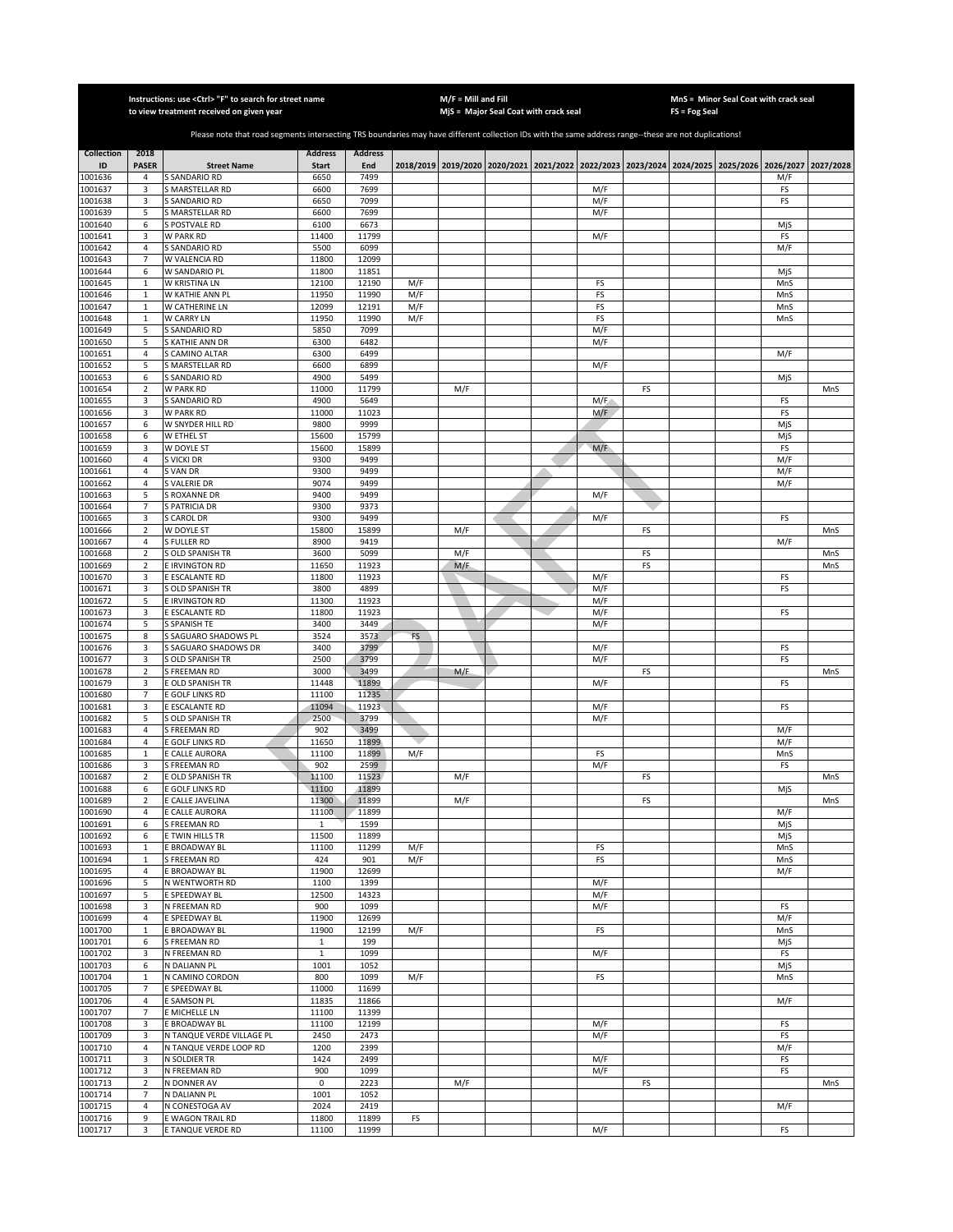|                    |                                  | Instructions: use < Ctrl> "F" to search for street name<br>to view treatment received on given year                                                   |                       |                |            | $M/F =$ Mill and Fill | MjS = Major Seal Coat with crack seal |          |    | $FS = Fog Seal$ | MnS = Minor Seal Coat with crack seal                                                     |            |           |
|--------------------|----------------------------------|-------------------------------------------------------------------------------------------------------------------------------------------------------|-----------------------|----------------|------------|-----------------------|---------------------------------------|----------|----|-----------------|-------------------------------------------------------------------------------------------|------------|-----------|
|                    |                                  |                                                                                                                                                       |                       |                |            |                       |                                       |          |    |                 |                                                                                           |            |           |
|                    |                                  | Please note that road segments intersecting TRS boundaries may have different collection IDs with the same address range--these are not duplications! |                       |                |            |                       |                                       |          |    |                 |                                                                                           |            |           |
| <b>Collection</b>  | 2018                             |                                                                                                                                                       | <b>Address</b>        | <b>Address</b> |            |                       |                                       |          |    |                 |                                                                                           |            |           |
| ID                 | <b>PASER</b>                     | <b>Street Name</b>                                                                                                                                    | <b>Start</b>          | End            |            |                       |                                       |          |    |                 | 2018/2019 2019/2020 2020/2021 2021/2022 2022/2023 2023/2024 2024/2025 2025/2026 2026/2027 |            | 2027/2028 |
| 1001718            | 4                                | E SPEEDWAY BL                                                                                                                                         | 11000                 | 11999          |            |                       |                                       |          |    |                 |                                                                                           | M/F        |           |
| 1001719<br>1001720 | $\mathbf{1}$<br>$\mathbf{1}$     | E INJUN PL<br>E FORTY NINER DR                                                                                                                        | 11800<br>11900        | 11899<br>12023 | M/F<br>M/F |                       |                                       | FS<br>FS |    |                 |                                                                                           | MnS<br>MnS |           |
| 1001721            | $\mathbf{1}$                     | E CUSTER PL                                                                                                                                           | 11800                 | 11899          | M/F        |                       |                                       | FS       |    |                 |                                                                                           | MnS        |           |
| 1001722            | $\mathbf{1}$                     | E BARBARY COAST RD                                                                                                                                    | 11901                 | 12173          | M/F        |                       |                                       | FS       |    |                 |                                                                                           | MnS        |           |
| 1001723            | 5                                | N WENTWORTH RD                                                                                                                                        | 0                     | 2599           |            |                       |                                       | M/F      |    |                 |                                                                                           |            |           |
| 1001724            | 9                                | N VANTAGE CI                                                                                                                                          | 2100                  | 2149           | FS         |                       |                                       |          |    |                 |                                                                                           |            |           |
| 1001725<br>1001726 | $\mathbf 2$<br>4                 | N TANQUE VERDE PL<br>N TANQUE VERDE CI                                                                                                                | 2300<br>2200          | 2331<br>2373   |            | M/F                   |                                       |          | FS |                 |                                                                                           | M/F        | MnS       |
| 1001727            | 4                                | N PLACITA DEL CLAVEL                                                                                                                                  | 2400                  | 2499           |            |                       |                                       |          |    |                 |                                                                                           | M/F        |           |
| 1001728            | $\overline{2}$                   | N KLONDIKE DR                                                                                                                                         | 0                     | 2349           |            | M/F                   |                                       |          | FS |                 |                                                                                           |            | MnS       |
| 1001729            | 3                                | N FORTY NINER DR                                                                                                                                      | 1700                  | 2399           |            |                       |                                       | M/F      |    |                 |                                                                                           | FS         |           |
| 1001730            | 4                                | N FENNIMORE AV                                                                                                                                        | 2000                  | 2449           |            |                       |                                       |          |    |                 |                                                                                           | M/F        |           |
| 1001731<br>1001732 | 3<br>$\sqrt{4}$                  | N AVENIDA DE LA LANTANA<br>N ARBOR VISTA PL                                                                                                           | 2400<br>2200          | 2549<br>2249   |            |                       |                                       | M/F      |    |                 |                                                                                           | FS<br>M/F  |           |
| 1001733            | $\overline{4}$                   | N ARBOR VISTA DR                                                                                                                                      | 2100                  | 2249           |            |                       |                                       |          |    |                 |                                                                                           | M/F        |           |
| 1001734            | $\overline{2}$                   | N ARBOR VISTA CI                                                                                                                                      | 2100                  | 2149           |            | M/F                   |                                       |          | FS |                 |                                                                                           |            | MnS       |
| 1001735            | 3                                | E TANQUE VERDE RD                                                                                                                                     | 0                     | 12699          |            |                       |                                       | M/F      |    |                 |                                                                                           | FS         |           |
| 1001736            | $\sqrt{4}$                       | E SUTTER MILL ST                                                                                                                                      | 12300                 | 12499          |            |                       |                                       |          |    |                 |                                                                                           | M/F        |           |
| 1001737            | $\mathbf 2$                      | E SPEEDWAY BL                                                                                                                                         | 11900                 | 11999          |            | M/F                   |                                       |          | FS |                 |                                                                                           |            | MnS       |
| 1001738<br>1001739 | 6<br>$\mathbf{1}$                | E REDINGTON RD<br>E KIT CARSON PL                                                                                                                     | 12700<br>12520        | 12709<br>12651 | M/F        |                       |                                       | FS       |    |                 |                                                                                           | MjS<br>MnS |           |
| 1001740            | $\mathbf{1}$                     | E JEFFERS PL                                                                                                                                          | 12500                 | 12523          | M/F        |                       |                                       | FS       |    |                 |                                                                                           | MnS        |           |
| 1001741            | $\mathbf{1}$                     | E GOLDPAN PL                                                                                                                                          | 12301                 | 12373          | M/F        |                       |                                       | FS       |    |                 |                                                                                           | MnS        |           |
| 1001742            | 5                                | E GOLD DUST DR                                                                                                                                        | 12200                 | 12549          |            |                       |                                       | M/F      |    |                 |                                                                                           |            |           |
| 1001743            | $\overline{2}$                   | E FORTY NINER DR                                                                                                                                      | 11900                 | 12099          |            | M/F                   |                                       |          | FS |                 |                                                                                           |            | MnS       |
| 1001744<br>1001745 | $\overline{4}$<br>$\overline{4}$ | E FENNIMORE PL<br>E DRY GULCH PL                                                                                                                      | 12303<br>12001        | 12364<br>12049 |            |                       |                                       |          |    |                 |                                                                                           | M/F<br>M/F |           |
| 1001746            | $\overline{4}$                   | E CAPE HORN DR                                                                                                                                        | 12300                 | 12699          |            |                       |                                       |          |    |                 |                                                                                           | M/F        |           |
| 1001747            | 5                                | E BARBARY COAST RD                                                                                                                                    | 11901                 | 12524          |            |                       |                                       | M/F      |    |                 |                                                                                           |            |           |
| 1001748            | $\overline{4}$                   | E ARBOR VISTA BL                                                                                                                                      | 12350                 | 12649          |            |                       |                                       |          |    |                 |                                                                                           | M/F        |           |
| 1001749            | 5                                | N WENTWORTH RD                                                                                                                                        | 0                     | 2399           |            |                       |                                       | M/F      |    |                 |                                                                                           |            |           |
| 1001750<br>1001751 | $\overline{7}$<br>$\overline{2}$ | N EL CAMINO RINCONADO<br>N CALLE EL TRIGO                                                                                                             | 2100<br>1800          | 2499<br>2299   |            | M/F                   |                                       |          | FS |                 |                                                                                           |            | MnS       |
| 1001752            | $\sqrt{4}$                       | N AVENIDA LAS AVENAS                                                                                                                                  | 1600                  | 1999           |            |                       |                                       |          |    |                 |                                                                                           | M/F        |           |
| 1001753            | $\mathbf 2$                      | E SPEEDWAY BL                                                                                                                                         | 12700                 | 14323          |            | M/F                   |                                       |          | FS |                 |                                                                                           |            | MnS       |
| 1001754            | 4                                | E REDINGTON RD                                                                                                                                        | 12700                 | 13649          |            |                       |                                       |          |    |                 |                                                                                           | M/F        |           |
| 1001755            | $\mathbf{1}$                     | E PLACITA LAS AVENAS                                                                                                                                  | 13100                 | 13299          | M/F        |                       |                                       | FS       |    |                 |                                                                                           | MnS        |           |
| 1001756<br>1001757 | 3<br>$\mathbf 2$                 | E PLACITA EL ALGODON<br><b>CAPE HORN DR</b>                                                                                                           | 13300<br>12526        | 13451<br>13099 |            | M/F                   |                                       | M/F      | FS |                 |                                                                                           | FS         | MnS       |
| 1001758            | 3                                | E CAMINO LA CEBADILLA                                                                                                                                 | 13100                 | 13421          |            |                       |                                       | M/F      |    |                 |                                                                                           | FS         |           |
| 1001759            | 3                                | E ARBOR VISTA BL                                                                                                                                      | 12600                 | 12649          |            |                       |                                       | M/F      |    |                 |                                                                                           | FS         |           |
| 1001760            | $\mathbf 2$                      | N PLACITA EL ZACATE                                                                                                                                   | 1874                  | 1999           |            | M/F                   |                                       |          | FS |                 |                                                                                           |            | MnS       |
| 1001761            | $\mathbf{1}$                     | N PLACITA CARTAMO                                                                                                                                     | 1900                  | 1999           | M/F        |                       |                                       | FS       |    |                 |                                                                                           | MnS        |           |
| 1001762<br>1001763 | $\overline{4}$<br>6              | N PLACITA BUENDIA<br>N EL CAMINO RINCONADO                                                                                                            | 1800<br>2300          | 1873<br>2499   |            |                       |                                       |          |    |                 |                                                                                           | M/F<br>MjS |           |
| 1001764            | 3                                | N CAMINO CASCABEL                                                                                                                                     | 2200                  | 2399           |            |                       |                                       | M/F      |    |                 |                                                                                           | FS         |           |
| 1001765            | $\overline{2}$                   | N AVENIDA SORGO                                                                                                                                       | 2300                  | 2599           |            | M/F                   |                                       |          | FS |                 |                                                                                           |            | MnS       |
| 1001766            | 3                                | E SPEEDWAY BL                                                                                                                                         | 12700                 | 14323          |            |                       |                                       | M/F      |    |                 |                                                                                           | FS         |           |
| 1001767            | 4                                | <b>E REDINGTON RD</b>                                                                                                                                 | 13400                 | 14873          |            |                       |                                       |          |    |                 |                                                                                           | M/F        |           |
| 1001768<br>1001769 | 6<br>$\overline{2}$              | E PLACITA EL CENTENO<br>E PLACITA EL ALGODON                                                                                                          | 13450<br>13300        | 13651<br>13451 |            | M/F                   |                                       |          | FS |                 |                                                                                           | MjS        | MnS       |
| 1001770            | 6                                | E CAMINO LA CEBADILLA                                                                                                                                 | 13372                 | 13699          |            |                       |                                       |          |    |                 |                                                                                           | MjS        |           |
| 1001771            | 2                                | E CAMINO CARTAMO                                                                                                                                      | 13726                 | 14099          |            | M/F                   |                                       |          | FS |                 |                                                                                           |            | MnS       |
| 1001772            | $\mathbf{1}$                     | E REDINGTON RD                                                                                                                                        | 14000                 | 14873          | M/F        |                       |                                       | FS       |    |                 |                                                                                           | MnS        |           |
| 1001773<br>1001774 | 2                                | E ESCALANTE RD                                                                                                                                        | 10300<br>2700         | 11099<br>2999  |            | M/F                   |                                       | M/F      | FS |                 |                                                                                           |            | MnS       |
| 1001775            | 5<br>5                           | S PEDREGAL DR<br>S AVENIDA LOS REYES                                                                                                                  | 2550                  | 3399           |            |                       |                                       | M/F      |    |                 |                                                                                           |            |           |
| 1001776            | 4                                | E PLACITA PIADOSA                                                                                                                                     | 10600                 | 10699          |            |                       |                                       |          |    |                 |                                                                                           | M/F        |           |
| 1001777            | 4                                | E PLACITA DE PASCUA                                                                                                                                   | 10700                 | 10899          |            |                       |                                       |          |    |                 |                                                                                           | M/F        |           |
| 1001778            | $\mathbf 2$                      | E ESCALANTE RD                                                                                                                                        | 10300                 | 11099          |            | M/F                   |                                       |          | FS |                 |                                                                                           |            | MnS       |
| 1001779<br>1001780 | 6<br>5                           | S MELPOMENE WY<br>S AVENIDA LOS REYES                                                                                                                 | 1574<br>2550          | 2899<br>2899   |            |                       |                                       | M/F      |    |                 |                                                                                           | MjS        |           |
| 1001781            | 5                                | E OLD SPANISH TR                                                                                                                                      | 11100                 | 11329          |            |                       |                                       | M/F      |    |                 |                                                                                           |            |           |
| 1001782            | 6                                | E GOLF LINKS RD                                                                                                                                       | 11100                 | 11235          |            |                       |                                       |          |    |                 |                                                                                           | MjS        |           |
| 1001783            | $\overline{4}$                   | E CALLE AURORA                                                                                                                                        | 11100                 | 11899          |            |                       |                                       |          |    |                 |                                                                                           | M/F        |           |
| 1001784            | 6                                | N TANQUE VERDE LOOP RD                                                                                                                                | $\mathbf 1$           | 123            |            |                       |                                       |          |    |                 |                                                                                           | MjS        |           |
| 1001785            | $\mathbf 1$                      | E BROADWAY BL                                                                                                                                         | 11100                 | 11299          | M/F        |                       |                                       | FS       |    |                 |                                                                                           | MnS        |           |
| 1001786<br>1001787 | 5<br>$\sqrt{2}$                  | N TANQUE VERDE LOOP RD<br>E SPEEDWAY BL                                                                                                               | $\mathbf{1}$<br>10300 | 1199<br>11299  |            | M/F                   |                                       | M/F      | FS |                 |                                                                                           |            | MnS       |
| 1001788            | 8                                | E MICHELLE LN                                                                                                                                         | 11100                 | 11399          | FS         |                       |                                       |          |    |                 |                                                                                           |            |           |
| 1001789            | 3                                | N CALLE DE MAURER                                                                                                                                     | 2400                  | 2499           |            |                       |                                       | M/F      |    |                 |                                                                                           | FS         |           |
| 1001790            | 8                                | N AMBERWOOD DR                                                                                                                                        | 2400                  | 2623           | FS         |                       |                                       |          |    |                 |                                                                                           |            |           |
| 1001791            | $\overline{2}$                   | E TANQUE VERDE RD                                                                                                                                     | 9810                  | 10049          |            | M/F                   |                                       |          | FS |                 |                                                                                           |            | MnS       |
| 1001792<br>1001793 | 4<br>8                           | N TANQUE VERDE LOOP RD<br>N PLACITA DEL LENADOR                                                                                                       | 1100<br>1799          | 2373<br>1898   | FS         |                       |                                       |          |    |                 |                                                                                           | M/F        |           |
| 1001794            | 6                                | N KING ST                                                                                                                                             | 1400                  | 1949           |            |                       |                                       |          |    |                 |                                                                                           | MjS        |           |
| 1001795            | $\overline{4}$                   | E TANQUE VERDE RD                                                                                                                                     | 10924                 | 11099          |            |                       |                                       |          |    |                 |                                                                                           | M/F        |           |
| 1001796            | 4                                | E SPEEDWAY BL                                                                                                                                         | 10300                 | 10999          |            |                       |                                       |          |    |                 |                                                                                           | M/F        |           |
| 1001797            | 3                                | <b>E LINDEN ST</b>                                                                                                                                    | 10750                 | 11098          |            |                       |                                       | M/F      |    |                 |                                                                                           | FS         |           |
| 1001798<br>1001799 | $\overline{4}$<br>$\overline{7}$ | S TENNESSEE PL<br>S SOUTH BEND AV                                                                                                                     | 4699<br>4800          | 4811<br>4873   |            |                       |                                       |          |    |                 |                                                                                           | M/F        |           |
|                    |                                  |                                                                                                                                                       |                       |                |            |                       |                                       |          |    |                 |                                                                                           |            |           |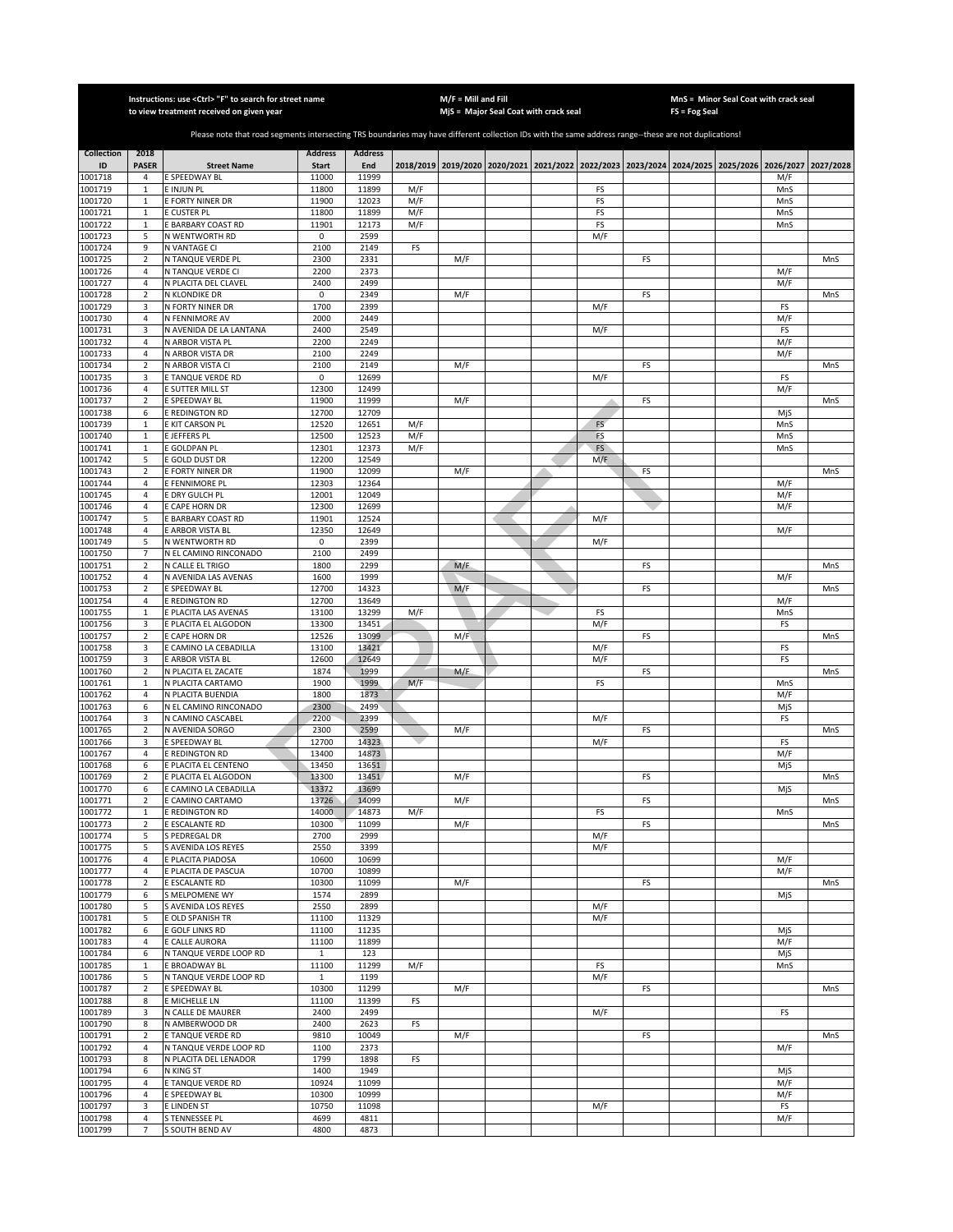|                         |                                | Instructions: use < Ctrl> "F" to search for street name<br>to view treatment received on given year                                                   |                                |                       |     | $M/F =$ Mill and Fill | MjS = Major Seal Coat with crack seal |            |          | $FS = Fog Seal$ | MnS = Minor Seal Coat with crack seal                                                     |            |            |
|-------------------------|--------------------------------|-------------------------------------------------------------------------------------------------------------------------------------------------------|--------------------------------|-----------------------|-----|-----------------------|---------------------------------------|------------|----------|-----------------|-------------------------------------------------------------------------------------------|------------|------------|
|                         |                                |                                                                                                                                                       |                                |                       |     |                       |                                       |            |          |                 |                                                                                           |            |            |
|                         |                                | Please note that road segments intersecting TRS boundaries may have different collection IDs with the same address range--these are not duplications! |                                |                       |     |                       |                                       |            |          |                 |                                                                                           |            |            |
| <b>Collection</b><br>ID | 2018<br><b>PASER</b>           | <b>Street Name</b>                                                                                                                                    | <b>Address</b><br><b>Start</b> | <b>Address</b><br>End |     |                       |                                       |            |          |                 | 2018/2019 2019/2020 2020/2021 2021/2022 2022/2023 2023/2024 2024/2025 2025/2026 2026/2027 |            | 2027/2028  |
| 1001800                 | 4                              | <b>S CONTRACTORS WY</b>                                                                                                                               | 3750                           | 4899                  |     |                       |                                       |            |          |                 |                                                                                           | M/F        |            |
| 1001801                 | $\overline{2}$                 | S BELVEDERE AV                                                                                                                                        | 4836                           | 4873                  |     | M/F                   |                                       |            | FS       |                 |                                                                                           |            | MnS        |
| 1001802<br>1001803      | $\overline{2}$<br>3            | <b>S ALVERNON WY</b><br>E TENNESSEE ST                                                                                                                | 3800<br>3900                   | 4899<br>4499          |     | M/F                   |                                       | M/F        | FS       |                 |                                                                                           | FS         | MnS        |
| 1001804                 | $\mathbf{1}$                   | <b>E KENTUCKY ST</b>                                                                                                                                  | 4350                           | 4499                  | M/F |                       |                                       | FS         |          |                 |                                                                                           | MnS        |            |
| 1001805                 | $\sqrt{4}$                     | E IRVINGTON RD                                                                                                                                        | 3850                           | 3899                  |     |                       |                                       |            |          |                 |                                                                                           | M/F        |            |
| 1001806                 | 5                              | E ILLINOIS ST                                                                                                                                         | 3900                           | 4409                  |     |                       |                                       | M/F        |          |                 |                                                                                           |            |            |
| 1001807<br>1001808      | 4<br>5                         | E AJO WY<br>S RICHEY BL                                                                                                                               | 3850<br>3700                   | 3949<br>3799          |     |                       |                                       | M/F        |          |                 |                                                                                           | M/F        |            |
| 1001809                 | 4                              | S RANDOLPH AV                                                                                                                                         | 3700                           | 4449                  |     |                       |                                       |            |          |                 |                                                                                           | M/F        |            |
| 1001810                 | $\sqrt{4}$                     | S PALO VERDE RD                                                                                                                                       | 3650                           | 4673                  |     |                       |                                       |            |          |                 |                                                                                           | M/F        |            |
| 1001811<br>1001812      | $\overline{7}$<br>3            | S OVERLAND DR<br>S OLYMPIA SV                                                                                                                         | 4725<br>4900                   | 4851<br>4999          |     |                       |                                       | M/F        |          |                 |                                                                                           | FS         |            |
| 1001813                 | 4                              | S MILBER ST                                                                                                                                           | 3450                           | 3499                  |     |                       |                                       |            |          |                 |                                                                                           | M/F        |            |
| 1001814                 | $\mathbf 1$                    | S HOTEL DR                                                                                                                                            | 4800                           | 4899                  | M/F |                       |                                       | FS         |          |                 |                                                                                           | MnS        |            |
| 1001815                 | $\sqrt{4}$                     | S DODGE BL                                                                                                                                            | 3800                           | 4023                  |     |                       |                                       |            |          |                 |                                                                                           | M/F        |            |
| 1001816<br>1001817      | 5<br>3                         | S COACH DR<br>S BUTTERFIELD DR                                                                                                                        | 4474<br>4500                   | 4799<br>4800          |     |                       |                                       | M/F<br>M/F |          |                 |                                                                                           | FS         |            |
| 1001818                 | 3                              | S ALVERNON WY                                                                                                                                         | 3800                           | 4899                  |     |                       |                                       | M/F        |          |                 |                                                                                           | FS         |            |
| 1001819                 | 5                              | E TENNESSEE ST                                                                                                                                        | 3760                           | 3799                  |     |                       |                                       | M/F        |          |                 |                                                                                           |            |            |
| 1001820                 | 5                              | E PRESIDENT ST                                                                                                                                        | 3100                           | 3273                  |     |                       |                                       | M/F        |          |                 |                                                                                           |            |            |
| 1001821<br>1001822      | 5<br>5                         | E PENNSYLVANIA ST<br>E MILBER ST                                                                                                                      | 3100<br>3100                   | 3449<br>3475          |     |                       |                                       | M/F<br>M/F |          |                 |                                                                                           |            |            |
| 1001823                 | 4                              | E MICHIGAN ST                                                                                                                                         | 3334                           | 3899                  |     |                       |                                       |            |          |                 |                                                                                           | M/F        |            |
| 1001824                 | $\mathbf 2$                    | E LINCOLN ST                                                                                                                                          | 3100                           | 3699                  |     | M/F                   |                                       |            | FS       |                 |                                                                                           |            | MnS        |
| 1001825                 | $\mathbf{1}$                   | E IRVINGTON RD                                                                                                                                        | 3624                           | 3849                  | M/F |                       |                                       | FS         |          |                 |                                                                                           | MnS        |            |
| 1001826<br>1001827      | $\mathbf{1}$<br>5              | E GAS RD<br>E DISTRICT ST                                                                                                                             | 3500<br>3100                   | 3599<br>3273          | M/F |                       |                                       | FS<br>M/F  |          |                 |                                                                                           | MnS        |            |
| 1001828                 | 6                              | E COLUMBIA ST                                                                                                                                         | 3100                           | 3773                  |     |                       |                                       |            |          |                 |                                                                                           | MjS        |            |
| 1001829                 | 5                              | E AJO WY                                                                                                                                              | 3100                           | 3949                  |     |                       |                                       | M/F        |          |                 |                                                                                           |            |            |
| 1001830                 | $\overline{4}$                 | <b>LINCOLN ST</b>                                                                                                                                     | 3100                           | 3275                  |     |                       |                                       |            |          |                 |                                                                                           | M/F        |            |
| 1001831<br>1001832      | 6<br>3                         | E COLUMBIA ST<br>S RICHEY BL                                                                                                                          | 3100<br>2600                   | 3279<br>3799          |     |                       |                                       | M/F        |          |                 |                                                                                           | MjS<br>FS  |            |
| 1001833                 | 4                              | S RANDOLPH AV                                                                                                                                         | 3500                           | 3799                  |     |                       |                                       |            |          |                 |                                                                                           | M/F        |            |
| 1001834                 | 3                              | S PALO VERDE SB RAMP 6                                                                                                                                | 0                              | 0                     |     |                       |                                       | M/F        |          |                 |                                                                                           | FS         |            |
| 1001835                 | 4                              | S PALO VERDE RD                                                                                                                                       | 2500                           | 3799                  |     |                       |                                       |            |          |                 |                                                                                           | M/F        |            |
| 1001836<br>1001837      | 4<br>3                         | S DODGE BL<br>S CHRYSLER AV                                                                                                                           | 0<br>3700                      | 3899<br>3799          |     |                       |                                       | M/F        |          |                 |                                                                                           | M/F<br>FS  |            |
| 1001838                 | 4                              | S BROADMONT DR                                                                                                                                        | 3440                           | 3799                  |     |                       |                                       |            |          |                 |                                                                                           | M/F        |            |
| 1001839                 | 5                              | <b>S ALVERNON WY</b>                                                                                                                                  | 0                              | 2622                  |     |                       |                                       | M/F        |          |                 |                                                                                           |            |            |
| 1001840                 | 5                              | <b>E VETERANS ST</b>                                                                                                                                  | 3400                           | 3551                  |     |                       |                                       | M/F        |          |                 |                                                                                           |            |            |
| 1001841<br>1001842      | 3<br>3                         | E TECHNICAL DR<br>E REFINERY WY                                                                                                                       | 3600<br>3599                   | 3899<br>3875          |     |                       |                                       | M/F<br>M/F |          |                 |                                                                                           | FS<br>FS   |            |
| 1001843                 | 5                              | E GOLF LINKS RD                                                                                                                                       | 3500                           | 3899                  |     |                       |                                       | M/F        |          |                 |                                                                                           |            |            |
| 1001844                 | $\mathbf 1$                    | E AVIATION WB ON RAMP                                                                                                                                 | 0                              | $\overline{0}$        | M/F |                       |                                       | FS         |          |                 |                                                                                           | MnS        |            |
| 1001845<br>1001846      | 3<br>3                         | <b>E AVIATION PW</b><br>E AVIATION EB OFF RAMP                                                                                                        | 3574<br>$\overline{0}$         | 3699<br>$\mathbf 0$   |     |                       |                                       | M/F<br>M/F |          |                 |                                                                                           | FS<br>FS   |            |
| 1001847                 | 4                              | E AJO WY                                                                                                                                              | 3100                           | 3499                  |     |                       |                                       |            |          |                 |                                                                                           | M/F        |            |
| 1001848                 | 3                              | E 48TH ST                                                                                                                                             | 3100                           | 3273                  |     |                       |                                       | M/F        |          |                 |                                                                                           | FS         |            |
| 1001849                 | $\mathbf{1}$                   | E 47TH ST                                                                                                                                             | 3100                           | 3699                  | M/F |                       |                                       | FS         |          |                 |                                                                                           | MnS        |            |
| 1001850<br>1001851      | $\mathbf{1}$<br>$\overline{2}$ | E 46TH ST<br>E 45TH ST                                                                                                                                | 3100<br>3100                   | 3275<br>3275          | M/F | M/F                   |                                       | FS         | FS       |                 |                                                                                           | MnS        | MnS        |
| 1001852                 | $\overline{2}$                 | E 44TH ST                                                                                                                                             | 3400                           | 3851                  |     | M/F                   |                                       |            | FS       |                 |                                                                                           |            | MnS        |
| 1001853                 | 2                              | E 43RD PL                                                                                                                                             | 3700                           | 3799                  |     | M/F                   |                                       |            | FS       |                 |                                                                                           |            | MnS        |
| 1001854<br>1001855      | 3<br>3                         | E 40TH ST<br>E 38TH ST                                                                                                                                | 3799<br>3700                   | 3890<br>3899          |     |                       |                                       | M/F<br>M/F |          |                 |                                                                                           | FS<br>FS   |            |
| 1001856                 | 5                              | E 37TH ST                                                                                                                                             | 3700                           | 3899                  |     |                       |                                       | M/F        |          |                 |                                                                                           |            |            |
| 1001857                 | 3                              | E 36TH ST                                                                                                                                             | 3500                           | 3699                  |     |                       |                                       | M/F        |          |                 |                                                                                           | FS         |            |
| 1001858                 | 3                              | S CONTRACTORS WY                                                                                                                                      | 3750                           | 3849                  |     |                       |                                       | M/F        |          |                 |                                                                                           | FS         |            |
| 1001859<br>1001860      | 3<br>6                         | <b>S ALVERNON WY</b><br>E TECHNICAL DR                                                                                                                | 0<br>3600                      | 3999<br>3899          |     |                       |                                       | M/F        |          |                 |                                                                                           | FS<br>MjS  |            |
| 1001861                 | 8                              | E 40TH ST                                                                                                                                             | 3799                           | 3890                  | FS  |                       |                                       |            |          |                 |                                                                                           |            |            |
| 1001862                 | 3                              | E 38TH ST                                                                                                                                             | 3700                           | 3899                  |     |                       |                                       | M/F        |          |                 |                                                                                           | FS         |            |
| 1001863                 | $\mathbf 2$                    | E 37TH ST                                                                                                                                             | 3750                           | 3899                  |     | M/F                   |                                       |            | FS       |                 |                                                                                           |            | MnS        |
| 1001864<br>1001865      | $\mathbf 2$<br>$\overline{2}$  | S PALO VERDE RD<br><b>S ALVERNON WY</b>                                                                                                               | 2100<br>0                      | 2599<br>2622          |     | M/F<br>M/F            |                                       |            | FS<br>FS |                 |                                                                                           |            | MnS<br>MnS |
| 1001866                 | 4                              | E GOLF LINKS RD                                                                                                                                       | 3730                           | 3899                  |     |                       |                                       |            |          |                 |                                                                                           | M/F        |            |
| 1001867                 | 3                              | W SUBURBAN DR                                                                                                                                         | 1960                           | 2099                  |     |                       |                                       | M/F        |          |                 |                                                                                           | FS         |            |
| 1001868                 | 6                              | W MISSOURI DR                                                                                                                                         | 1938<br>1900                   | 2099<br>2019          |     |                       |                                       |            |          |                 |                                                                                           | MjS        |            |
| 1001869<br>1001870      | $\overline{2}$<br>4            | W IRVINGTON PL<br>S MISSION RD                                                                                                                        | 4100                           | 4899                  |     | M/F                   |                                       |            | FS       |                 |                                                                                           | M/F        | MnS        |
| 1001871                 | $\overline{a}$                 | S LA CHOLLA BL                                                                                                                                        | 0                              | 4799                  |     |                       |                                       |            |          |                 |                                                                                           | M/F        |            |
| 1001872                 | 6                              | W OLD AJO WY                                                                                                                                          | 2300                           | 2875                  |     |                       |                                       |            |          |                 |                                                                                           | MjS        |            |
| 1001873                 | 4                              | W KENTUCKY PL                                                                                                                                         | 2100                           | 2199                  |     |                       |                                       |            |          |                 |                                                                                           | M/F        |            |
| 1001874<br>1001875      | 4<br>$\sqrt{4}$                | W IRVINGTON PL<br>S SAN JOAQUIN AV                                                                                                                    | 1900<br>4600                   | 2699<br>4851          |     |                       |                                       |            |          |                 |                                                                                           | M/F<br>M/F |            |
| 1001876                 | 5                              | S LA CHOLLA BL                                                                                                                                        | 4737                           | 4899                  |     |                       |                                       | M/F        |          |                 |                                                                                           |            |            |
| 1001877                 | 3                              | S FICKETT PL                                                                                                                                          | 4800                           | 4899                  |     |                       |                                       | M/F        |          |                 |                                                                                           | FS         |            |
| 1001878<br>1001879      | 6<br>6                         | S CAMINO DE LA PENA<br>W OLD AJO WY                                                                                                                   | 4710<br>2300                   | 4841<br>2875          |     |                       |                                       |            |          |                 |                                                                                           | MjS<br>MjS |            |
| 1001880                 | $\mathbf{1}$                   | W IRVINGTON RD                                                                                                                                        | 3300                           | 3899                  | M/F |                       |                                       | FS         |          |                 |                                                                                           | MnS        |            |
| 1001881                 | $\overline{4}$                 | W MOONLIT SAGUARO CT                                                                                                                                  | 4000                           | 4199                  |     |                       |                                       |            |          |                 |                                                                                           | M/F        |            |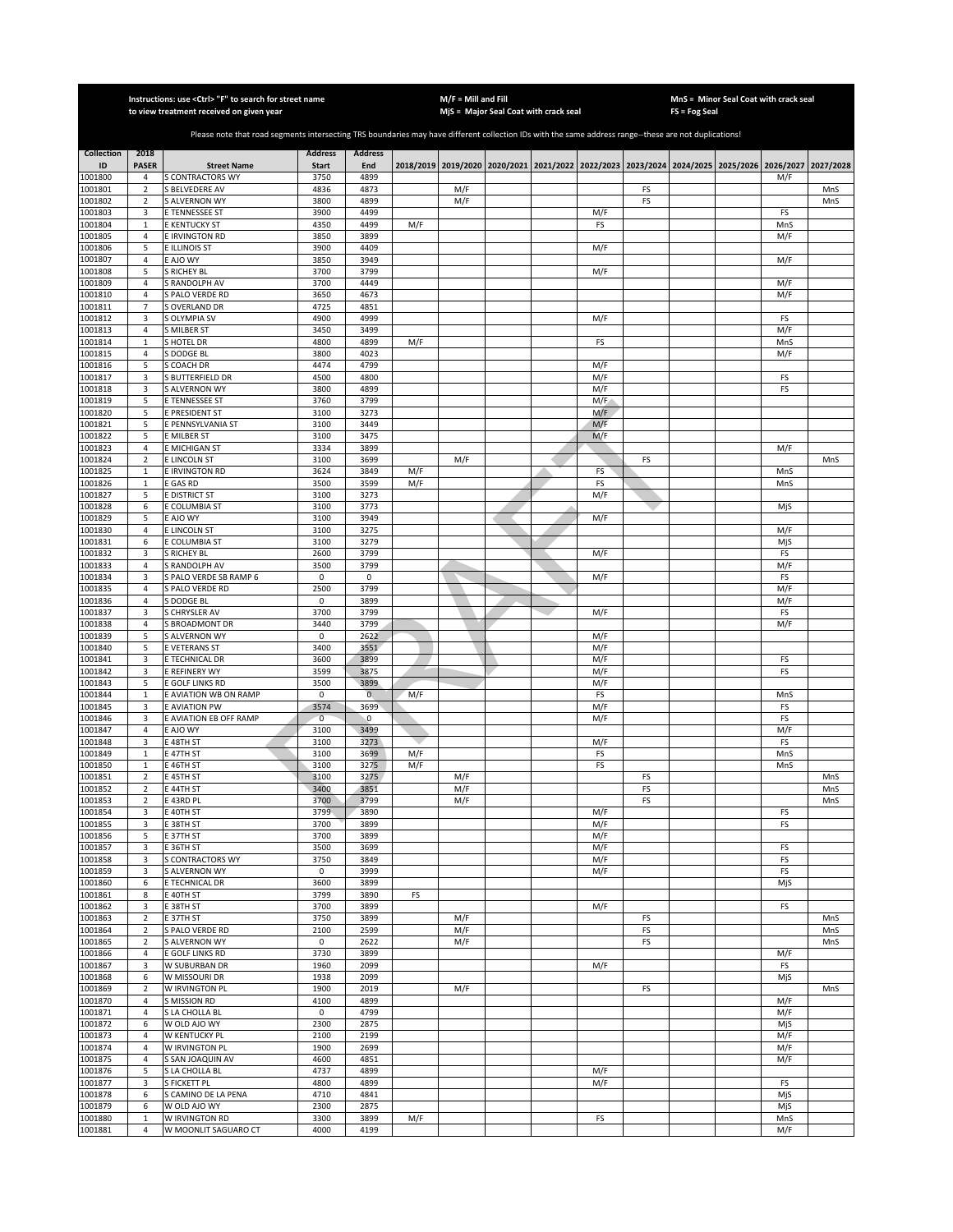|                    |                                  | Instructions: use <ctrl> "F" to search for street name</ctrl>                                                                                         |                     |                |     | $M/F =$ Mill and Fill | MjS = Major Seal Coat with crack seal                                           |            |    | FS = Fog Seal | MnS = Minor Seal Coat with crack seal |            |           |
|--------------------|----------------------------------|-------------------------------------------------------------------------------------------------------------------------------------------------------|---------------------|----------------|-----|-----------------------|---------------------------------------------------------------------------------|------------|----|---------------|---------------------------------------|------------|-----------|
|                    |                                  | to view treatment received on given year                                                                                                              |                     |                |     |                       |                                                                                 |            |    |               |                                       |            |           |
|                    |                                  | Please note that road segments intersecting TRS boundaries may have different collection IDs with the same address range--these are not duplications! |                     |                |     |                       |                                                                                 |            |    |               |                                       |            |           |
| <b>Collection</b>  | 2018                             |                                                                                                                                                       | <b>Address</b>      | <b>Address</b> |     |                       |                                                                                 |            |    |               |                                       |            |           |
| ID                 | <b>PASER</b>                     | <b>Street Name</b>                                                                                                                                    | <b>Start</b>        | End            |     |                       | 2018/2019 2019/2020 2020/2021 2021/2022 2022/2023 2023/2024 2024/2025 2025/2026 |            |    |               |                                       | 2026/2027  | 2027/2028 |
| 1001882            | 3                                | W LINCOLN ST                                                                                                                                          | 3800                | 4199           |     |                       |                                                                                 | M/F        |    |               |                                       | FS         |           |
| 1001883<br>1001884 | $\overline{4}$<br>$\mathbf{1}$   | W IRVINGTON RD<br>W GOLDEN GATE MOUNTAIN CT                                                                                                           | 3700<br>4224        | 4599<br>4349   | M/F |                       |                                                                                 | FS         |    |               |                                       | M/F<br>MnS |           |
| 1001885            | $\overline{4}$                   | W CALLE DON TOMAS                                                                                                                                     | 4600                | 4649           |     |                       |                                                                                 |            |    |               |                                       | M/F        |           |
| 1001886            | 5                                | W CALLE DON MONTE                                                                                                                                     | 4200                | 4399           |     |                       |                                                                                 | M/F        |    |               |                                       |            |           |
| 1001887            | $\overline{4}$                   | W CALLE DON MIGUEL                                                                                                                                    | 4200                | 4599           |     |                       |                                                                                 |            |    |               |                                       | M/F        |           |
| 1001888<br>1001889 | 3<br>5                           | W CALLE DON CLEMENTE<br>W BUSHMASTER PEAK DR                                                                                                          | 4224<br>4224        | 4599<br>4349   |     |                       |                                                                                 | M/F<br>M/F |    |               |                                       | FS         |           |
| 1001890            | 3                                | W BENT SAGUARO CT                                                                                                                                     | 4050                | 4173           |     |                       |                                                                                 | M/F        |    |               |                                       | FS         |           |
| 1001891            | 3                                | W BEEHIVE PEAK CT                                                                                                                                     | 4224                | 4349           |     |                       |                                                                                 | M/F        |    |               |                                       | FS         |           |
| 1001892            | 3                                | S SAGINAW HILL DR                                                                                                                                     | 4350                | 4599           |     |                       |                                                                                 | M/F        |    |               |                                       | FS         |           |
| 1001893<br>1001894 | 3<br>$\overline{4}$              | S ROBLES WELL DR<br>S PASEO DON ROLANDO                                                                                                               | 4350<br>$\mathsf 0$ | 4399<br>4599   |     |                       |                                                                                 | M/F        |    |               |                                       | FS<br>M/F  |           |
| 1001895            | $\overline{2}$                   | S CAMINO DE OESTE                                                                                                                                     | 4149                | 4899           |     | M/F                   |                                                                                 |            | FS |               |                                       |            | MnS       |
| 1001896            | 6                                | S CALLE DON DOMENICO                                                                                                                                  | 0                   | 4599           |     |                       |                                                                                 |            |    |               |                                       | MjS        |           |
| 1001897            | 3                                | S BILBRAY AV                                                                                                                                          | 4000                | 4323           |     |                       |                                                                                 | M/F        |    |               |                                       | FS         |           |
| 001898<br>1001899  | $\mathbf 2$<br>3                 | S BENT SAGUARO LN<br>S AVENIDA PAISANO                                                                                                                | 4700<br>4100        | 4899<br>4699   |     | M/F                   |                                                                                 | M/F        | FS |               |                                       | FS         | MnS       |
| 1001900            | 3                                | S AVENIDA DON PORFIRIO                                                                                                                                | 4100                | 4299           |     |                       |                                                                                 | M/F        |    |               |                                       | FS         |           |
| 1001901            | $\sqrt{4}$                       | S AVENIDA DON PEPE                                                                                                                                    | 4324                | 4499           |     |                       |                                                                                 |            |    |               |                                       | M/F        |           |
| 1001902            | 4                                | AVENIDA DON GERARDO                                                                                                                                   | 4324                | 4573           |     |                       |                                                                                 |            |    |               |                                       | M/F        |           |
| 1001903            | 3                                | <b>AVENIDA DON FELIPE</b>                                                                                                                             | 4100                | 4299           |     |                       |                                                                                 | M/F        |    |               |                                       | FS         |           |
| 1001904<br>1001905 | 6<br>6                           | W ANKLAM RD<br>W GATES PASS RD                                                                                                                        | 3400<br>4400        | 4149<br>4599   |     |                       |                                                                                 |            |    |               |                                       | MjS<br>MjS |           |
| 001906             | 4                                | W ANKLAM RD                                                                                                                                           | 3524                | 4399           |     |                       |                                                                                 |            |    |               |                                       | M/F        |           |
| 1001907            | $\overline{4}$                   | N WINDBELL CI                                                                                                                                         | 824                 | 899            |     |                       |                                                                                 |            |    |               |                                       | M/F        |           |
| 1001908            | 3                                | N SMOKETREE CI                                                                                                                                        | 824                 | 999            |     |                       |                                                                                 | M/F        |    |               |                                       | FS         |           |
| 1001909<br>1001910 | $\overline{4}$<br>3              | N CAMINO DE OESTE<br>W TRAILS END RD                                                                                                                  | 600<br>4600         | 1119<br>4699   |     |                       |                                                                                 | M/F        |    |               |                                       | M/F<br>FS  |           |
| 1001911            | 3                                | W SPEEDWAY BL                                                                                                                                         | 3750                | 4599           |     |                       |                                                                                 | M/F        |    |               |                                       | FS         |           |
| 1001912            | 5                                | W IRONWOOD HILL DR                                                                                                                                    | 3800                | 4499           |     |                       |                                                                                 | M/F        |    |               |                                       |            |           |
| 1001913            | $\mathbf 1$                      | W GATES PASS RD                                                                                                                                       | 4400                | 4599           | M/F |                       |                                                                                 | FS         |    |               |                                       | MnS        |           |
| 1001914<br>1001915 | $\mathbf 2$<br>$\sqrt{4}$        | W CAMINO DE VENIAS<br>W CAMINO DE RIQUEZA                                                                                                             | 4324<br>4480        | 4401<br>4561   |     | M/F                   |                                                                                 |            | FS |               |                                       | M/F        | MnS       |
| 1001916            | 6                                | W CAMINO DE CIELO                                                                                                                                     | 4480                | 4573           |     |                       |                                                                                 |            |    |               |                                       | MjS        |           |
| 1001917            | $\overline{7}$                   | W ANKLAM RD                                                                                                                                           | 4300                | 4399           |     |                       |                                                                                 |            |    |               |                                       |            |           |
| 1001918            | $\overline{4}$                   | N VIA DE SUENOS                                                                                                                                       | 2000                | 2399           |     |                       |                                                                                 |            |    |               |                                       | M/F        |           |
| 1001919<br>1001920 | 6<br>$\overline{2}$              | N SUMMIT DR<br>N EL MORAGA DR                                                                                                                         | 2400<br>2100        | 2499<br>2399   |     | M/F                   |                                                                                 |            | FS |               |                                       | MjS        | MnS       |
| 1001921            | 5                                | N CAMINO DE OESTE                                                                                                                                     | 1100                | 2499           |     |                       |                                                                                 | M/F        |    |               |                                       |            |           |
| 1001922            | 3                                | N CALLE DEL SUERTE                                                                                                                                    | 1924                | 2381           |     |                       |                                                                                 | M/F        |    |               |                                       | FS         |           |
| 1001923            | 3                                | W SPEEDWAY BL                                                                                                                                         | 3300                | 4049           |     |                       |                                                                                 | M/F        |    |               |                                       | FS         |           |
| 1001924<br>1001925 | $\overline{4}$<br>$\overline{4}$ | W SANDALWOOD DR<br>W IRONWOOD HILL DR                                                                                                                 | 3300<br>3050        | 3379<br>3999   |     |                       |                                                                                 |            |    |               |                                       | M/F<br>M/F |           |
| 1001926            | 5                                | W AVENIDA CRESTA                                                                                                                                      | 3100                | 3223           |     |                       |                                                                                 | M/F        |    |               |                                       |            |           |
| 1001927            | 3                                | N PETER SEWARD DR                                                                                                                                     | 2400                | 2449           |     |                       |                                                                                 | M/F        |    |               |                                       | FS         |           |
| 1001928            | $\overline{2}$                   | N PAINTED HILLS RD                                                                                                                                    | 1100                | 2299           |     | M/F                   |                                                                                 |            | FS |               |                                       |            | MnS       |
| 001929<br>1001930  | 3<br>6                           | N INDIGO DR<br>N GRANNEN RD                                                                                                                           | 0<br>2300           | 1799<br>2449   |     |                       |                                                                                 | M/F        |    |               |                                       | FS<br>MjS  |           |
| 1001931            | $\overline{2}$                   | N EL MORAGA DR                                                                                                                                        | 2100                | 2399           |     | M/F                   |                                                                                 |            | FS |               |                                       |            | MnS       |
| 1001932            | 4                                | N BLUE RIDGE RD                                                                                                                                       | 1300                | 1649           |     |                       |                                                                                 |            |    |               |                                       | M/F        |           |
| 1001933            | $\,1\,$                          | W ROCKY PEAK RD                                                                                                                                       | 5300                | 5399           | M/F |                       |                                                                                 | FS         |    |               |                                       | MnS        |           |
| 1001934<br>1001935 | 3<br>6                           | W PASEO DON CARLOS<br>W OLIVINE DR                                                                                                                    | 4800<br>5224        | 4999<br>5399   |     |                       |                                                                                 | M/F        |    |               |                                       | FS<br>MjS  |           |
| 1001936            | 5                                | W IRVINGTON RD                                                                                                                                        | 4774                | 5399           |     |                       |                                                                                 | M/F        |    |               |                                       |            |           |
| 1001937            | 4                                | W CALLE DON TOMAS                                                                                                                                     | 4600                | 4999           |     |                       |                                                                                 |            |    |               |                                       | M/F        |           |
| 1001938            | 5                                | W CALLE DON ROBERTO                                                                                                                                   | 4800                | 4999           |     |                       |                                                                                 | M/F        |    |               |                                       |            |           |
| 1001939<br>1001940 | $\sqrt{4}$<br>3                  | W CALLE DON MIGUEL<br>W CALLE DON MANUEL                                                                                                              | 4550<br>4631        | 4999<br>4999   |     |                       |                                                                                 | M/F        |    |               |                                       | M/F<br>FS  |           |
| 1001941            | 4                                | W CALLE DON ANTONIO                                                                                                                                   | 4699                | 4999           |     |                       |                                                                                 |            |    |               |                                       | M/F        |           |
| 1001942            | 5                                | W CALLE DON ALFONSO                                                                                                                                   | 4800                | 4999           |     |                       |                                                                                 | M/F        |    |               |                                       |            |           |
| 1001943            | 3                                | W CALLE DON ALBERTO                                                                                                                                   | 4800                | 4999           |     |                       |                                                                                 | M/F        |    |               |                                       | FS         |           |
| 1001944<br>1001945 | 3<br>3                           | W BOPP RD<br>S SEYMOUR RD                                                                                                                             | 5349<br>4300        | 5399<br>4791   |     |                       |                                                                                 | M/F<br>M/F |    |               |                                       | FS<br>FS   |           |
| 1001946            | 6                                | S ROCKY PEAK CT                                                                                                                                       | 3900                | 4099           |     |                       |                                                                                 |            |    |               |                                       | MjS        |           |
| 1001947            | 6                                | S PLACITA DON FELIX                                                                                                                                   | 4500                | 4549           |     |                       |                                                                                 |            |    |               |                                       | MjS        |           |
| 1001948            | $\overline{4}$                   | S PASEO DON ROLANDO                                                                                                                                   | 4550                | 4599           |     |                       |                                                                                 |            |    |               |                                       | M/F        |           |
| 1001949<br>1001950 | 3<br>$\sqrt{4}$                  | S PASEO DON JUAN<br>S PASEO DON CARLOS                                                                                                                | 0<br>4399           | 4599<br>4699   |     |                       |                                                                                 | M/F        |    |               |                                       | FS<br>M/F  |           |
| 1001951            | $\overline{2}$                   | S KINNEY RD                                                                                                                                           | 3800                | 4899           |     | M/F                   |                                                                                 |            | FS |               |                                       |            | MnS       |
| 1001952            | $\mathbf{1}$                     | S JOSEPH AV                                                                                                                                           | 4900                | 5799           | M/F |                       |                                                                                 | FS         |    |               |                                       | MnS        |           |
| 1001953            | 4                                | <b>SCAMINO DE OESTE</b>                                                                                                                               | 0                   | 4799           |     |                       |                                                                                 |            |    |               |                                       | M/F        |           |
| 1001954<br>1001955 | 4<br>3                           | <b>BUTTS RD</b><br>S AVENIDA DON FERNANDO                                                                                                             | 4900<br>4320        | 5199<br>4459   |     |                       |                                                                                 | M/F        |    |               |                                       | M/F<br>FS  |           |
| 1001956            | 3                                | SAVENIDA DON ARTURO                                                                                                                                   | 4320                | 4449           |     |                       |                                                                                 | M/F        |    |               |                                       | FS         |           |
| 1001957            | 5                                | S AMBER ROCK AV                                                                                                                                       | 3900                | 4223           |     |                       |                                                                                 | M/F        |    |               |                                       |            |           |
| 1001958            | 3                                | S ALEXANDRITE AV                                                                                                                                      | 3950                | 4199           |     |                       |                                                                                 | M/F        |    |               |                                       | FS         |           |
| 1001959<br>1001960 | $\overline{4}$<br>$\mathbf{1}$   | W MICHIGAN ST<br>W IRVINGTON RD                                                                                                                       | 6200<br>5500        | 6299<br>5573   | M/F |                       |                                                                                 | FS         |    |               |                                       | M/F<br>MnS |           |
| 1001961            | 3                                | W HUXLEY DR                                                                                                                                           | 6200                | 6285           |     |                       |                                                                                 | M/F        |    |               |                                       | FS         |           |
| 1001962            | $\overline{7}$                   | W HELTON PL                                                                                                                                           | 6200                | 6241           |     |                       |                                                                                 |            |    |               |                                       |            |           |
| 1001963            | 3                                | W BOPP RD                                                                                                                                             | 5349                | 5699           |     |                       |                                                                                 | M/F        |    |               |                                       | FS         |           |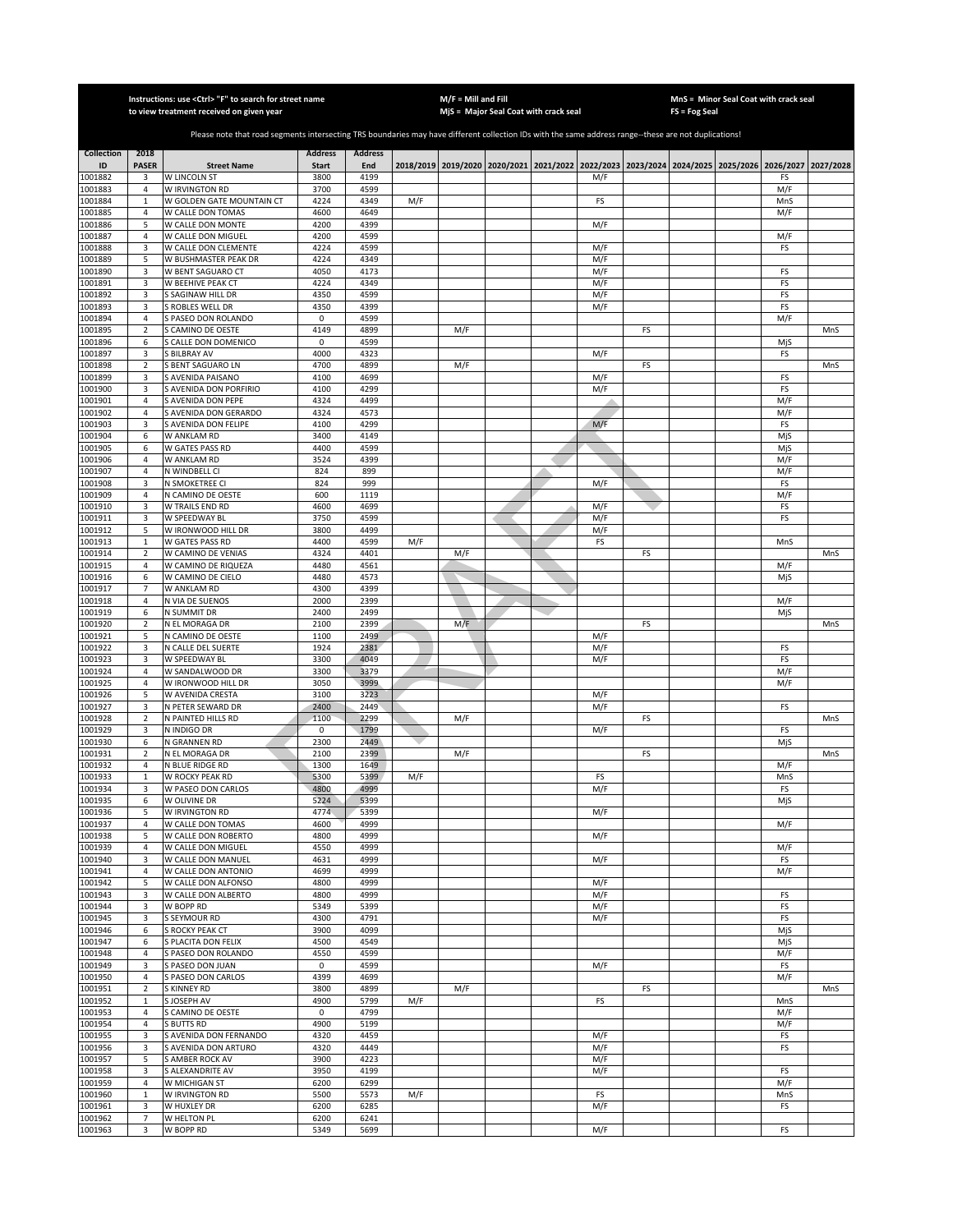|                    |                              | Instructions: use < Ctrl> "F" to search for street name<br>to view treatment received on given year                                                   |                |                |     | $M/F =$ Mill and Fill | MjS = Major Seal Coat with crack seal                                                     |            |    | $FS = Fog Seal$ | MnS = Minor Seal Coat with crack seal |            |           |
|--------------------|------------------------------|-------------------------------------------------------------------------------------------------------------------------------------------------------|----------------|----------------|-----|-----------------------|-------------------------------------------------------------------------------------------|------------|----|-----------------|---------------------------------------|------------|-----------|
|                    |                              |                                                                                                                                                       |                |                |     |                       |                                                                                           |            |    |                 |                                       |            |           |
|                    |                              | Please note that road segments intersecting TRS boundaries may have different collection IDs with the same address range--these are not duplications! |                |                |     |                       |                                                                                           |            |    |                 |                                       |            |           |
| <b>Collection</b>  | 2018                         |                                                                                                                                                       | <b>Address</b> | <b>Address</b> |     |                       |                                                                                           |            |    |                 |                                       |            |           |
| ID                 | <b>PASER</b>                 | <b>Street Name</b>                                                                                                                                    | <b>Start</b>   | End            |     |                       | 2018/2019 2019/2020 2020/2021 2021/2022 2022/2023 2023/2024 2024/2025 2025/2026 2026/2027 |            |    |                 |                                       |            | 2027/2028 |
| 1001964<br>1001965 | 4<br>$\overline{4}$          | S TUCSON ESTATES PW<br><b>S SUNSET BL</b>                                                                                                             | 0<br>4599      | 4701<br>4999   |     |                       |                                                                                           |            |    |                 |                                       | M/F<br>M/F |           |
| 1001966            | $\overline{2}$               | S SHERIDAN AV                                                                                                                                         | 3800           | 4325           |     | M/F                   |                                                                                           |            | FS |                 |                                       |            | MnS       |
| 1001967            | 6                            | S CALGARY AV                                                                                                                                          | 3800           | 3999           |     |                       |                                                                                           |            |    |                 |                                       | MjS        |           |
| 1001968            | 5                            | W SANDIA DR                                                                                                                                           | 6420           | 6481           |     |                       |                                                                                           | M/F        |    |                 |                                       |            |           |
| 1001969            | 3                            | W MICHIGAN ST                                                                                                                                         | 6200           | 6599           |     |                       |                                                                                           | M/F        |    |                 |                                       | FS         |           |
| 1001970<br>1001971 | $\,$ 1<br>$\mathbf 2$        | W MAT DR<br>W KAY LYNN DR                                                                                                                             | 6944<br>6600   | 6999<br>6973   | M/F | M/F                   |                                                                                           | FS         | FS |                 |                                       | MnS        | MnS       |
| 1001972            | 6                            | W JANICE DR                                                                                                                                           | 6600           | 6699           |     |                       |                                                                                           |            |    |                 |                                       | MjS        |           |
| 1001973            | $\,1\,$                      | W HUXLEY PL                                                                                                                                           | 6300           | 6349           | M/F |                       |                                                                                           | FS         |    |                 |                                       | MnS        |           |
| 1001974            | $\sqrt{4}$                   | W HUXLEY DR                                                                                                                                           | 6200           | 6285           |     |                       |                                                                                           |            |    |                 |                                       | M/F        |           |
| 1001975            | 6                            | W HELTON PL                                                                                                                                           | 6200           | 6241           |     |                       |                                                                                           |            |    |                 |                                       | MjS        |           |
| 1001976<br>1001977 | 5<br>3                       | W EMJAY AV<br>W DONALD PL                                                                                                                             | 6460<br>6300   | 6599<br>6349   |     |                       |                                                                                           | M/F<br>M/F |    |                 |                                       | FS         |           |
| 1001978            | 5                            | W DANA DR                                                                                                                                             | 6350           | 6599           |     |                       |                                                                                           | M/F        |    |                 |                                       |            |           |
| 1001979            | $\overline{4}$               | W CREDA DR                                                                                                                                            | 6600           | 6899           |     |                       |                                                                                           |            |    |                 |                                       | M/F        |           |
| 1001980            | 3                            | W BOPP RD                                                                                                                                             | 6574           | 6649           |     |                       |                                                                                           | M/F        |    |                 |                                       | FS         |           |
| 1001981            | 3                            | S TUCSON ESTATES PW                                                                                                                                   | $\mathsf 0$    | 0              |     |                       |                                                                                           | M/F        |    |                 |                                       | FS         |           |
| 1001982<br>1001983 | 5<br>$\,1\,$                 | <b>S THORNTON AV</b><br>S SHIELA AV                                                                                                                   | 3800<br>3800   | 4099<br>3975   | M/F |                       |                                                                                           | M/F<br>FS  |    |                 |                                       | MnS        |           |
| 1001984            | 5                            | S MIMBRES DR                                                                                                                                          | 4100           | 4225           |     |                       |                                                                                           | M/F        |    |                 |                                       |            |           |
| 1001985            | 6                            | S KAY DR                                                                                                                                              | 3800           | 4099           |     |                       |                                                                                           |            |    |                 |                                       | MjS        |           |
| 1001986            | 3                            | S JAMIE DR                                                                                                                                            | 3800           | 4175           |     |                       |                                                                                           | M/F        |    |                 |                                       | FS         |           |
| 1001987            | $\overline{4}$               | S HUDDY PL                                                                                                                                            | 3800           | 3881           |     |                       |                                                                                           |            |    |                 |                                       | M/F        |           |
| 1001988<br>1001989 | 3<br>3                       | S FRIEDA PL<br><b>S FRANK DR</b>                                                                                                                      | 3800<br>3800   | 3841<br>4199   |     |                       |                                                                                           | M/F<br>M/F |    |                 |                                       | FS<br>FS   |           |
| 1001990            | $\overline{4}$               | S EMJAY AV                                                                                                                                            | 0              | 4049           |     |                       |                                                                                           |            |    |                 |                                       | M/F        |           |
| 1001991            | 3                            | S DONALD AV                                                                                                                                           | 3800           | 4249           |     |                       |                                                                                           | M/F        |    |                 |                                       | FS         |           |
| 1001992            | $\overline{4}$               | S DEAVER RD                                                                                                                                           | 3850           | 4299           |     |                       |                                                                                           |            |    |                 |                                       | M/F        |           |
| 1001993            | 5                            | S CHACOAN DR                                                                                                                                          | 4100           | 4225           |     |                       |                                                                                           | M/F        |    |                 |                                       |            |           |
| 1001994<br>1001995 | 6<br>5                       | S CANUSA PL<br>S CAMINO VERDE                                                                                                                         | 4100<br>3800   | 4299<br>4923   |     |                       |                                                                                           | M/F        |    |                 |                                       | MjS        |           |
| 1001996            | 3                            | W JANICE DR                                                                                                                                           | 7500           | 7599           |     |                       |                                                                                           | M/F        |    |                 |                                       | FS         |           |
| 1001997            | $\sqrt{4}$                   | W CITRUS RANCH PL                                                                                                                                     | 7200           | 7473           |     |                       |                                                                                           |            |    |                 |                                       | M/F        |           |
| 1001998            | 5                            | W CHOLLA RANCH LN                                                                                                                                     | 7200           | 7623           |     |                       |                                                                                           | M/F        |    |                 |                                       |            |           |
| 1001999            | $\overline{4}$               | W BOPP RD                                                                                                                                             | 7200           | 7449           |     |                       |                                                                                           |            |    |                 |                                       | M/F        |           |
| 1002000<br>1002001 | $\mathbf 2$<br>$\sqrt{4}$    | W AGAVE RANCH PL<br>S SAN JOAQUIN RD                                                                                                                  | 7200<br>4500   | 7523<br>4999   |     | M/F                   |                                                                                           |            | FS |                 |                                       | M/F        | MnS       |
| 1002002            | $\mathbf{1}$                 | S PALANT DR                                                                                                                                           | 3800           | 4399           | M/F |                       |                                                                                           | FS         |    |                 |                                       | MnS        |           |
| 1002003            | $\mathbf 2$                  | <b>S DRAPER RD</b>                                                                                                                                    | 3800           | 4149           |     | M/F                   |                                                                                           |            | FS |                 |                                       |            | MnS       |
| 1002004            | 3                            | S ALDON RD                                                                                                                                            | 3650           | 4649           |     |                       |                                                                                           | M/F        |    |                 |                                       | FS         |           |
| 1002005            | $\sqrt{4}$                   | S AGAVE RANCH DR                                                                                                                                      | 4674           | 4823           |     |                       |                                                                                           |            |    |                 |                                       | M/F        |           |
| 1002006            | 5                            | W WOLF SPIDER PL                                                                                                                                      | 7850           | 7949           |     |                       |                                                                                           | M/F        |    |                 |                                       |            |           |
| 1002007<br>1002008 | 5<br>5                       | W VELVET ANT PL<br>W TREE FROG TR                                                                                                                     | 8150<br>7824   | 8299<br>8099   |     |                       |                                                                                           | M/F<br>M/F |    |                 |                                       |            |           |
| 1002009            | 5                            | W SPINEY LIZARD PL                                                                                                                                    | 7824           | 7899           |     |                       |                                                                                           | M/F        |    |                 |                                       |            |           |
| 1002010            | 6                            | W SNYDER HILL RD                                                                                                                                      | 7400           | 9399           |     |                       |                                                                                           |            |    |                 |                                       | MjS        |           |
| 1002011            | 5                            | W MILLIPEDE PL                                                                                                                                        | 8024           | 8229           |     |                       |                                                                                           | M/F        |    |                 |                                       |            |           |
| 1002012<br>1002013 | $\mathbf{1}$                 | W CHUCKWALLA PL                                                                                                                                       | 7800<br>7974   | 7973<br>8623   | M/F |                       |                                                                                           | FS         |    |                 |                                       | MnS<br>M/F |           |
| 1002014            | 4<br>$\overline{4}$          | W BOPP RD<br>S WOLF SPIDER WY                                                                                                                         | 3800           | 3999           |     |                       |                                                                                           |            |    |                 |                                       | M/F        |           |
| 1002015            | 5                            | S TREE FROG PL                                                                                                                                        | 3924           | 3959           |     |                       |                                                                                           | M/F        |    |                 |                                       |            |           |
| 1002016            | 5                            | S TREE CRICKET PL                                                                                                                                     | 4174           | 4199           |     |                       |                                                                                           | M/F        |    |                 |                                       |            |           |
| 1002017            | 5                            | S TARANTULA HAWK PL                                                                                                                                   | 4074           | 4173           |     |                       |                                                                                           | M/F        |    |                 |                                       |            |           |
| 1002018<br>1002019 | 5<br>5                       | S SPINEY LIZARD LN<br>S SAN JOAQUIN RD                                                                                                                | 3800<br>3674   | 4199<br>4599   |     |                       |                                                                                           | M/F<br>M/F |    |                 |                                       |            |           |
| 1002020            | 8                            | S LEAD FLOWER AV                                                                                                                                      | 3600           | 3798           | FS  |                       |                                                                                           |            |    |                 |                                       |            |           |
| 1002021            | $\sqrt{2}$                   | S CONNELL DR                                                                                                                                          | 3724           | 3799           |     | M/F                   |                                                                                           |            | FS |                 |                                       |            | MnS       |
| 1002022            | $\mathbf 2$                  | S BARK BEETLE PL                                                                                                                                      | 3800           | 3849           |     | M/F                   |                                                                                           |            | FS |                 |                                       |            | MnS       |
| 1002023            | $\overline{4}$               | W SNYDER HILL RD                                                                                                                                      | 7400           | 9399           |     |                       |                                                                                           |            |    |                 |                                       | M/F        |           |
| 1002024<br>1002025 | 3<br>$\sqrt{2}$              | W BOPP RD<br>S LEONARD AV                                                                                                                             | 8500<br>3726   | 9373<br>3799   |     | M/F                   |                                                                                           | M/F        | FS |                 |                                       | FS         | MnS       |
| 1002026            | $\overline{7}$               | S KHE SANH LN                                                                                                                                         | 3800           | 4323           |     |                       |                                                                                           |            |    |                 |                                       |            |           |
| 1002027            | $\overline{a}$               | <b>SHEIFNER PL</b>                                                                                                                                    | 3600           | 3799           |     |                       |                                                                                           |            |    |                 |                                       | M/F        |           |
| 1002028            | $\mathbf{1}$                 | S CHARLES CAMP PL                                                                                                                                     | 3750           | 3799           | M/F |                       |                                                                                           | FS         |    |                 |                                       | MnS        |           |
| 1002029            | 3                            | S CALICO LN                                                                                                                                           | 3800           | 4323           |     |                       |                                                                                           | M/F        |    |                 |                                       | FS         |           |
| 1002030<br>1002031 | $\mathbf 2$<br>$\sqrt{4}$    | W DELFINA DR                                                                                                                                          | 9000<br>8750   | 9099<br>8873   |     | M/F                   |                                                                                           |            | FS |                 |                                       |            | MnS       |
| 1002032            | 3                            | W BOPP RD<br>S SAN JOAQUIN RD                                                                                                                         | 2400           | 3673           |     |                       |                                                                                           | M/F        |    |                 |                                       | M/F<br>FS  |           |
| 1002033            | 3                            | S MAE CAMP PL                                                                                                                                         | 3550           | 3725           |     |                       |                                                                                           | M/F        |    |                 |                                       | FS         |           |
| 1002034            | 4                            | S LEONARD AV                                                                                                                                          | 3200           | 3799           |     |                       |                                                                                           |            |    |                 |                                       | M/F        |           |
| 1002035            | 3                            | S HEIFNER PL                                                                                                                                          | 3600           | 3799           |     |                       |                                                                                           | M/F        |    |                 |                                       | FS         |           |
| 1002036            | 5                            | S DELFINA DR                                                                                                                                          | 3000           | 3175           |     |                       |                                                                                           | M/F        |    |                 |                                       |            |           |
| 1002037<br>1002038 | 3<br>5                       | S CHARLES CAMP PL<br>W RICHARDSON PL                                                                                                                  | 3574<br>8350   | 3799<br>8399   |     |                       |                                                                                           | M/F<br>M/F |    |                 |                                       | FS         |           |
| 1002039            | $\overline{4}$               | W QUATTLEBAUM DR                                                                                                                                      | 8350           | 8599           |     |                       |                                                                                           |            |    |                 |                                       | M/F        |           |
| 1002040            | 6                            | W PRUITT PL                                                                                                                                           | 8324           | 8449           |     |                       |                                                                                           |            |    |                 |                                       | MjS        |           |
| 1002041            | $\overline{4}$               | W MOSES DR                                                                                                                                            | 8350           | 8599           |     |                       |                                                                                           |            |    |                 |                                       | M/F        |           |
| 1002042            | 3                            | W CONNELL PL                                                                                                                                          | 8360           | 8402           |     |                       |                                                                                           | M/F        |    |                 |                                       | FS         |           |
| 1002043<br>1002044 | $\sqrt{4}$<br>$\overline{4}$ | W BRADFORD PL<br>W BOPP RD                                                                                                                            | 8530<br>7750   | 8594<br>8149   |     |                       |                                                                                           |            |    |                 |                                       | M/F<br>M/F |           |
| 1002045            | $\mathbf{1}$                 | S WOLF SPIDER WY                                                                                                                                      | 3800           | 3873           | M/F |                       |                                                                                           | FS         |    |                 |                                       | MnS        |           |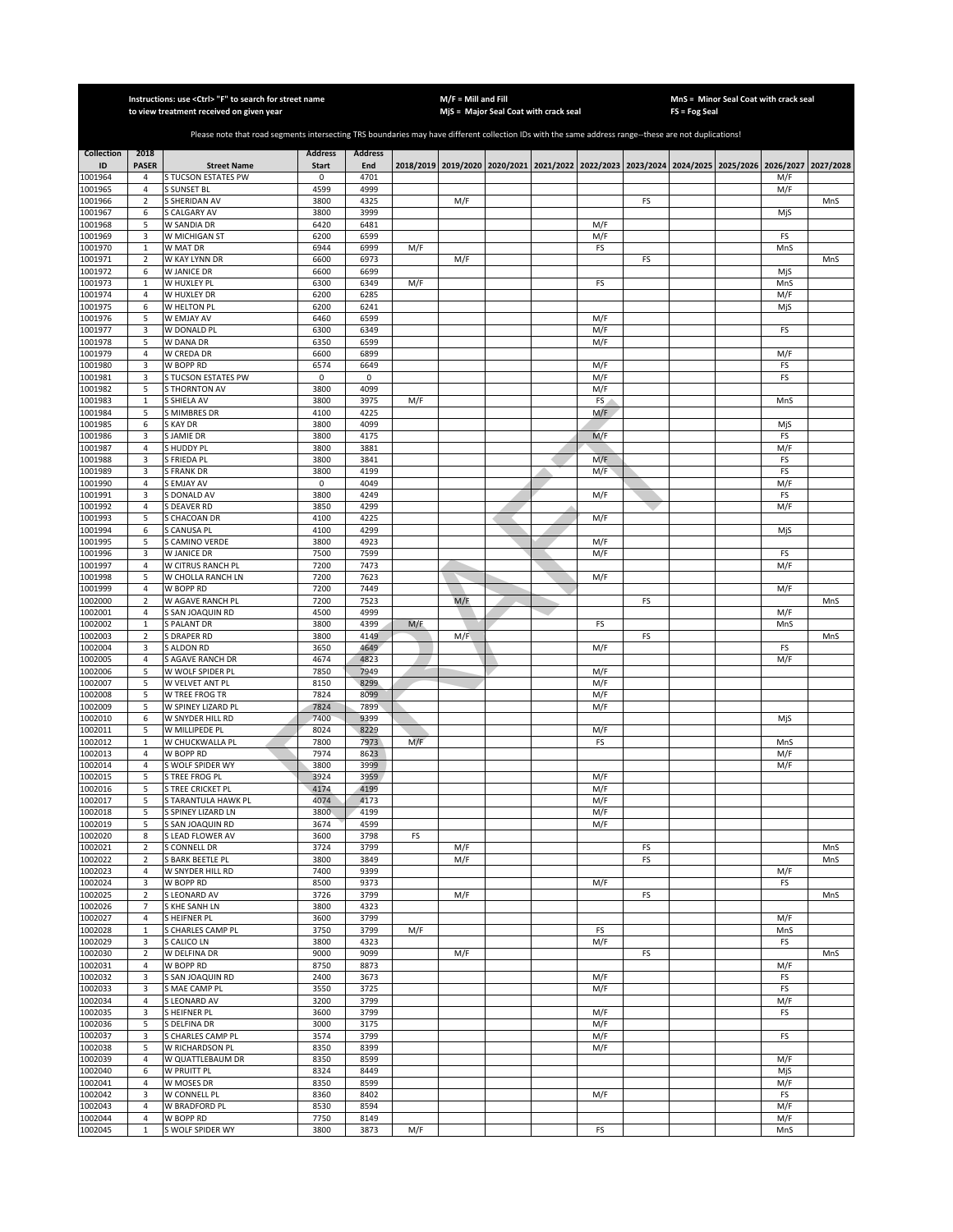|                    |                             | Instructions: use <ctrl> "F" to search for street name<br/>to view treatment received on given year</ctrl>                                            |                      |                |     | $M/F =$ Mill and Fill | MjS = Major Seal Coat with crack seal |            |    | MnS = Minor Seal Coat with crack seal<br>FS = Fog Seal                                              |            |     |
|--------------------|-----------------------------|-------------------------------------------------------------------------------------------------------------------------------------------------------|----------------------|----------------|-----|-----------------------|---------------------------------------|------------|----|-----------------------------------------------------------------------------------------------------|------------|-----|
|                    |                             | Please note that road segments intersecting TRS boundaries may have different collection IDs with the same address range--these are not duplications! |                      |                |     |                       |                                       |            |    |                                                                                                     |            |     |
| <b>Collection</b>  | 2018                        |                                                                                                                                                       | <b>Address</b>       | <b>Address</b> |     |                       |                                       |            |    |                                                                                                     |            |     |
| ID<br>1002046      | <b>PASER</b><br>$\mathbf 2$ | <b>Street Name</b><br>S SAN JOAQUIN RD                                                                                                                | <b>Start</b><br>3600 | End<br>3799    |     | M/F                   |                                       |            | FS | 2018/2019 2019/2020 2020/2021 2021/2022 2022/2023 2023/2024 2024/2025 2025/2026 2026/2027 2027/2028 |            | MnS |
| 1002047            | 3                           | S RICHARDSON DR                                                                                                                                       | 3274                 | 3599           |     |                       |                                       | M/F        |    |                                                                                                     | FS         |     |
| 1002048            | $\overline{7}$              | S LEAD FLOWER AV                                                                                                                                      | 3200                 | 3798           |     |                       |                                       |            |    |                                                                                                     |            |     |
| 1002049            | $\overline{4}$              | S CONNELL DR                                                                                                                                          | 3650                 | 3799           |     |                       |                                       |            |    |                                                                                                     | M/F        |     |
| 1002050<br>1002051 | $\mathbf 1$<br>4            | <b>BRADFORD DR</b><br>W BOPP RD                                                                                                                       | 3290<br>6966         | 3675<br>7973   | M/F |                       |                                       | FS         |    |                                                                                                     | MnS<br>M/F |     |
| 1002052            | $\mathbf 1$                 | S PALANT DR                                                                                                                                           | 3800                 | 4399           | M/F |                       |                                       | FS         |    |                                                                                                     | MnS        |     |
| 1002053            | $\overline{2}$              | S DRAPER RD                                                                                                                                           | 3800                 | 3999           |     | M/F                   |                                       |            | FS |                                                                                                     |            | MnS |
| 1002054            | 4                           | S ALDON RD                                                                                                                                            | 3500                 | 3799           |     |                       |                                       |            |    |                                                                                                     | M/F        |     |
| 1002055            | 4                           | W NAOMI RD                                                                                                                                            | 6400                 | 6900           |     |                       |                                       |            |    |                                                                                                     | M/F        |     |
| 1002056<br>1002057 | $\sqrt{4}$<br>3             | W BOPP RD<br>W BLACK HAWK PL                                                                                                                          | 6200<br>0            | 6999<br>6242   |     |                       |                                       | M/F        |    |                                                                                                     | M/F<br>FS  |     |
| 1002058            | 5                           | <b>S THORNTON AV</b>                                                                                                                                  | 3800                 | 3849           |     |                       |                                       | M/F        |    |                                                                                                     |            |     |
| 1002059            | 3                           | S SHIELA AV                                                                                                                                           | 2800                 | 3975           |     |                       |                                       | M/F        |    |                                                                                                     | FS         |     |
| 1002060            | 6                           | S KINNEY RD                                                                                                                                           | 1550                 | 2923           |     |                       |                                       |            |    |                                                                                                     | MjS        |     |
| 1002061            | 3                           | <b>SKAYDR</b><br>S JAMIE DR                                                                                                                           | 3800<br>3800         | 3949<br>3949   |     |                       |                                       | M/F<br>M/F |    |                                                                                                     | FS         |     |
| 1002062<br>1002063 | 5<br>5                      | S JAMIE AV                                                                                                                                            | 2700                 | 3799           |     |                       |                                       | M/F        |    |                                                                                                     |            |     |
| 1002064            | 6                           | S HUDDY PL                                                                                                                                            | 3800                 | 3881           |     |                       |                                       |            |    |                                                                                                     | MjS        |     |
| 1002065            | 3                           | S FRIEDA PL                                                                                                                                           | 3800                 | 3841           |     |                       |                                       | M/F        |    |                                                                                                     | FS         |     |
| 1002066            | 4                           | <b>S FRANK DR</b>                                                                                                                                     | 3800                 | 3949           |     |                       |                                       |            |    |                                                                                                     | M/F        |     |
| 1002067            | 3                           | S FALCON VIEW DR                                                                                                                                      | $\pmb{0}$            | 2741           |     |                       |                                       | M/F        |    |                                                                                                     | FS         |     |
| 1002068<br>1002069 | $\mathbf 2$<br>$\sqrt{4}$   | S DONALD AV<br>S DESERT HAWK PL                                                                                                                       | 3000<br>$\mathsf 0$  | 3999<br>2823   |     | M/F                   |                                       |            | FS |                                                                                                     | M/F        | MnS |
| 1002070            | 3                           | S DEAVER RD                                                                                                                                           | 3850                 | 3949           |     |                       |                                       | M/F        |    |                                                                                                     | FS         |     |
| 1002071            | 4                           | S CAROL AV                                                                                                                                            | 2800                 | 3799           |     |                       |                                       |            |    |                                                                                                     | M/F        |     |
| 1002072            | 5                           | W WESTERN WY                                                                                                                                          | 6000                 | 6049           |     |                       |                                       | M/F        |    |                                                                                                     |            |     |
| 1002073            | 6                           | W VEILED HAVEN PL                                                                                                                                     | 6074                 | 6099           |     |                       |                                       |            |    |                                                                                                     | MjS        |     |
| 1002074<br>1002075 | 6<br>5                      | W TWILIGHT ECHO CT<br>W MOHAVE BLOOM DR                                                                                                               | 6074<br>5824         | 6123<br>5899   |     |                       |                                       | M/F        |    |                                                                                                     | MjS        |     |
| 1002076            | $\mathbf 1$                 | W MIDNIGHT CHORUS RD                                                                                                                                  | 5700                 | 5799           | M/F |                       |                                       | FS         |    |                                                                                                     | MnS        |     |
| 1002077            | 3                           | W EVENING PETAL LN                                                                                                                                    | 5824                 | 5899           |     |                       |                                       | M/F        |    |                                                                                                     | FS         |     |
| 1002078            | 5                           | W ECHO CROSSING RD                                                                                                                                    | 5974                 | 6149           |     |                       |                                       | M/F        |    |                                                                                                     |            |     |
| 1002079            | $\overline{4}$              | W DESERT PORTAL RD                                                                                                                                    | 5724                 | 5753           |     |                       |                                       |            |    |                                                                                                     | M/F        |     |
| 1002080<br>1002081 | $\mathbf{1}$<br>4           | W DESERT CHOIR RD<br>W CRYSTAL RAIN PL                                                                                                                | 5700<br>5550         | 5799<br>5623   | M/F |                       |                                       | FS         |    |                                                                                                     | MnS<br>M/F |     |
| 1002082            | 9                           | W BRIAR WINDOW DR                                                                                                                                     | 5700                 | 5749           | FS  |                       |                                       |            |    |                                                                                                     |            |     |
| 1002083            | 4                           | W BOPP RD                                                                                                                                             | 5400                 | 6299           |     |                       |                                       |            |    |                                                                                                     | M/F        |     |
| 1002084            | $\overline{7}$              | W ASTER BLOOM DR                                                                                                                                      | 5800                 | 5873           |     |                       |                                       |            |    |                                                                                                     |            |     |
| 1002085            | $\overline{2}$              | W AGAVE BLOOM LN                                                                                                                                      | 5824                 | 5899           |     | M/F                   |                                       |            | FS |                                                                                                     |            | MnS |
| 1002086<br>1002087 | 6<br>6                      | S WESTERN WY<br>S TWILIGHT ECHO RD                                                                                                                    | 3100<br>3250         | 3799<br>3723   |     |                       |                                       |            |    |                                                                                                     | MiS<br>MjS |     |
| 1002088            | $\overline{2}$              | S TUCSON ESTATES PW                                                                                                                                   | 2600                 | 3999           |     | M/F                   |                                       |            | FS |                                                                                                     |            | MnS |
| 1002089            | 6                           | S THUNDER CHORUS RD                                                                                                                                   | 3200                 | 3499           |     |                       |                                       |            |    |                                                                                                     | MjS        |     |
| 1002090            | 3                           | S SUN SPLASH DR                                                                                                                                       | 3224                 | 3599           |     |                       |                                       | M/F        |    |                                                                                                     | FS         |     |
| 1002091            | 3                           | S SARASOTA BL                                                                                                                                         | 3300                 | 3649           |     |                       |                                       | M/F        |    |                                                                                                     | FS         |     |
| 1002092<br>1002093 | $\mathbf 2$<br>4            | S RAINBURST PL<br>S PRISM SKY DR                                                                                                                      | 3200<br>3200         | 3399<br>3699   |     | M/F                   |                                       |            | FS |                                                                                                     | M/F        | MnS |
| 1002094            | 4                           | S KINNEY RD                                                                                                                                           | 2900                 | 3799           |     |                       |                                       |            |    |                                                                                                     | M/F        |     |
| 1002095            | 6                           | S DOUBLE ECHO RD                                                                                                                                      | 3474                 | 3723           |     |                       |                                       |            |    |                                                                                                     | MjS        |     |
| 1002096            | $\overline{7}$              | S DESERT SCROLL PL                                                                                                                                    | 3300                 | 3499           |     |                       |                                       |            |    |                                                                                                     |            |     |
| 1002097            | 3                           | S DESERT PROMENADE RD                                                                                                                                 | 3274                 | 3723           |     |                       |                                       | M/F        |    |                                                                                                     | FS         |     |
| 1002098<br>1002099 | 4<br>5                      | S DESERT MOTIF RD<br>S DESERT LANTERN RD                                                                                                              | 3350<br>3400         | 3723<br>3723   |     |                       |                                       | M/F        |    |                                                                                                     | M/F        |     |
| 1002100            | 5                           | S DESERT ECHO RD                                                                                                                                      | 3200                 | 3699           |     |                       |                                       | M/F        |    |                                                                                                     |            |     |
| 1002101            | $\mathbf 2$                 | S DESERT CACHE RD                                                                                                                                     | 3474                 | 3709           |     | M/F                   |                                       |            | FS |                                                                                                     |            | MnS |
| 1002102            | 3                           | <b>S CALGARY AV</b>                                                                                                                                   | 3800                 | 3999           |     |                       |                                       | M/F        |    |                                                                                                     | FS         |     |
| 1002103<br>1002104 | 3                           | W BOPP RD                                                                                                                                             | 5349<br>2700         | 5399<br>3549   |     |                       |                                       | M/F        |    |                                                                                                     | FS         |     |
| 1002105            | 5<br>6                      | S SARASOTA BL<br>S KINNEY RD                                                                                                                          | 3600                 | 3949           |     |                       |                                       | M/F        |    |                                                                                                     | MjS        |     |
| 1002106            | 4                           | S TUCSON ESTATES PW                                                                                                                                   | 2600                 | 2629           |     |                       |                                       |            |    |                                                                                                     | M/F        |     |
| 1002107            | $\overline{2}$              | S KINNEY RD                                                                                                                                           | $\mathbf{1}$         | 2699           |     | M/F                   |                                       |            | FS |                                                                                                     |            | MnS |
| 1002108            | 5                           | W MCCAIN LP                                                                                                                                           | 8450                 | 9399           |     |                       |                                       | M/F        |    |                                                                                                     |            |     |
| 1002109<br>1002110 | 8<br>$\sqrt{4}$             | S KINNEY RD<br>W GATES PASS RD                                                                                                                        | 1<br>5050            | 1549<br>7899   | FS  |                       |                                       |            |    |                                                                                                     | M/F        |     |
| 1002111            | 5                           | W VIA MALLORCA                                                                                                                                        | 5050                 | 5241           |     |                       |                                       | M/F        |    |                                                                                                     |            |     |
| 1002112            | 4                           | W MONTE CARLO DR                                                                                                                                      | 4900                 | 5074           |     |                       |                                       |            |    |                                                                                                     | M/F        |     |
| 1002113            | 3                           | W MCELROY DR                                                                                                                                          | 4848                 | 4975           |     |                       |                                       | M/F        |    |                                                                                                     | FS         |     |
| 1002114            | 3                           | W GATES PASS RD                                                                                                                                       | 4600                 | 7899           |     |                       |                                       | M/F        |    |                                                                                                     | FS         |     |
| 1002115            | 4                           | N VIA ROMA                                                                                                                                            | 0                    | 1050           |     |                       |                                       |            |    |                                                                                                     | M/F        |     |
| 1002116<br>1002117 | 5<br>$\mathbf 1$            | N VIA LUCIA DR<br>N MCELROY PL                                                                                                                        | 600<br>970           | 649<br>1061    | M/F |                       |                                       | M/F<br>FS  |    |                                                                                                     | MnS        |     |
| 1002118            | $\mathbf 1$                 | N CAMINO DE OESTE                                                                                                                                     | 600                  | 1099           | M/F |                       |                                       | FS         |    |                                                                                                     | MnS        |     |
| 1002119            | $\mathbf 1$                 | N BOUSCHOR LN                                                                                                                                         | 980                  | 1049           | M/F |                       |                                       | FS         |    |                                                                                                     | MnS        |     |
| 1002120            | 3                           | W GATES PASS RD                                                                                                                                       | 5050                 | 7899           |     |                       |                                       | M/F        |    |                                                                                                     | FS         |     |
| 1002121            | 6                           | W MCCAIN LP                                                                                                                                           | 8200                 | 8599           |     |                       |                                       |            |    |                                                                                                     | MjS        |     |
| 1002122<br>1002123 | 3<br>4                      | W GATES PASS RD<br>S KINNEY RD                                                                                                                        | 5050<br>$\mathbf{1}$ | 7899<br>1549   |     |                       |                                       | M/F        |    |                                                                                                     | FS<br>M/F  |     |
| 1002124            | 4                           | N KINNEY RD                                                                                                                                           | $\mathbf{1}$         | 2249           |     |                       |                                       |            |    |                                                                                                     | M/F        |     |
| 1002125            | 3                           | W MCCAIN LP                                                                                                                                           | 8600                 | 9399           |     |                       |                                       | M/F        |    |                                                                                                     | FS         |     |
| 1002126            | 3                           | N KINNEY RD                                                                                                                                           | 600                  | 2249           |     |                       |                                       | M/F        |    |                                                                                                     | FS         |     |
| 1002127            | $\overline{2}$              | W TRAILS END RD                                                                                                                                       | $\mathsf 0$          | 6199           |     | M/F                   |                                       |            | FS |                                                                                                     |            | MnS |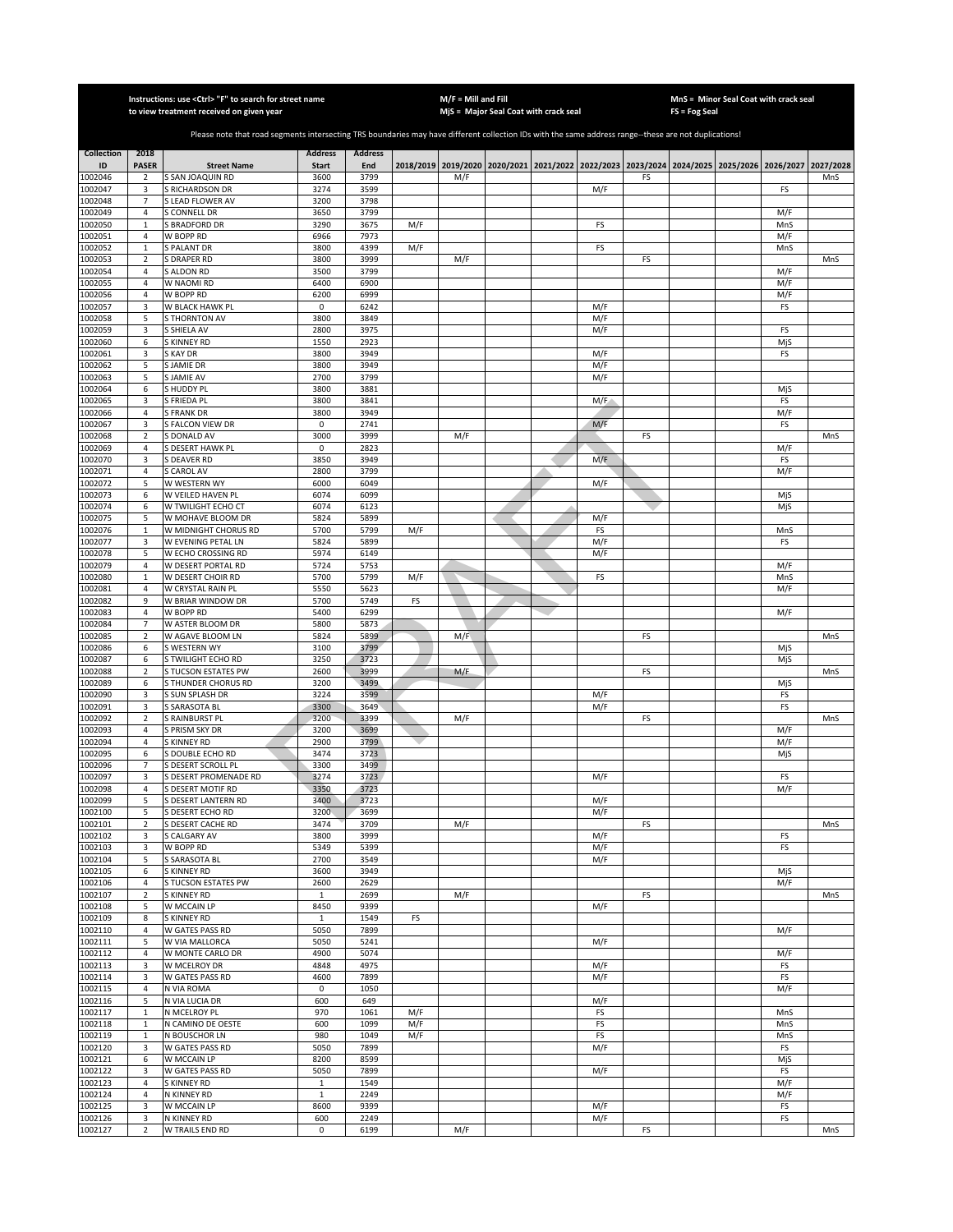|                    |                                        | Instructions: use <ctrl> "F" to search for street name<br/>to view treatment received on given year</ctrl>                                            |                              |                |     | $M/F =$ Mill and Fill | MiS = Major Seal Coat with crack seal |            |    | FS = Fog Seal | MnS = Minor Seal Coat with crack seal                                                               |            |     |
|--------------------|----------------------------------------|-------------------------------------------------------------------------------------------------------------------------------------------------------|------------------------------|----------------|-----|-----------------------|---------------------------------------|------------|----|---------------|-----------------------------------------------------------------------------------------------------|------------|-----|
|                    |                                        | Please note that road segments intersecting TRS boundaries may have different collection IDs with the same address range--these are not duplications! |                              |                |     |                       |                                       |            |    |               |                                                                                                     |            |     |
| <b>Collection</b>  | 2018                                   |                                                                                                                                                       | <b>Address</b>               | <b>Address</b> |     |                       |                                       |            |    |               |                                                                                                     |            |     |
| ID<br>1002128      | <b>PASER</b><br>3                      | <b>Street Name</b><br>W PLACITA DE SUERTE                                                                                                             | <b>Start</b><br>0            | End<br>4773    |     |                       |                                       | M/F        |    |               | 2018/2019 2019/2020 2020/2021 2021/2022 2022/2023 2023/2024 2024/2025 2025/2026 2026/2027 2027/2028 | FS         |     |
| 1002129            | 3                                      | W GATES PASS RD                                                                                                                                       | 4400                         | 4699           |     |                       |                                       | M/F        |    |               |                                                                                                     | FS         |     |
| 1002130            | $\overline{4}$                         | W CAMINO DEL DESIERTO                                                                                                                                 | 4900                         | 5375           |     |                       |                                       |            |    |               |                                                                                                     | M/F        |     |
| 1002131<br>1002132 | 3<br>5                                 | N VIA ROMA<br>N PLACITA TUBERIA                                                                                                                       | 999<br>1700                  | 1050<br>1799   |     |                       |                                       | M/F<br>M/F |    |               |                                                                                                     | FS         |     |
| 1002133            | 3                                      | N PLACITA LA ZARCA                                                                                                                                    | 1700                         | 1999           |     |                       |                                       | M/F        |    |               |                                                                                                     | FS         |     |
| 1002134            | 5                                      | N PLACITA DE LAROCA                                                                                                                                   | 1700                         | 1791           |     |                       |                                       | M/F        |    |               |                                                                                                     |            |     |
| 1002135<br>1002136 | 5<br>$\overline{4}$                    | N CAMINO DE OESTE<br>N CAMINO ALLENDA                                                                                                                 | 600<br>1700                  | 1119<br>1799   |     |                       |                                       | M/F        |    |               |                                                                                                     | M/F        |     |
| 1002137            | $\sqrt{4}$                             | N CALLE DEL SUERTE                                                                                                                                    | 0                            | 1969           |     |                       |                                       |            |    |               |                                                                                                     | M/F        |     |
| 1002138            | 6                                      | W SNYDER HILL RD                                                                                                                                      | 7400                         | 9999           |     |                       |                                       |            |    |               |                                                                                                     | MjS        |     |
| 1002139            | 6<br>$\overline{4}$                    | S SANDARIO RD                                                                                                                                         | 1200                         | 4973           |     |                       |                                       |            |    |               |                                                                                                     | MjS        |     |
| 1002140<br>002141  | 3                                      | W URSA WY<br>W SPICA DR                                                                                                                               | 9600<br>9900                 | 9699<br>10099  |     |                       |                                       | M/F        |    |               |                                                                                                     | M/F<br>FS  |     |
| 1002142            | $\sqrt{4}$                             | W PLACITA CHIVATO                                                                                                                                     | 9408                         | 9499           |     |                       |                                       |            |    |               |                                                                                                     | M/F        |     |
| 1002143            | 3                                      | W MILKY WAY DR                                                                                                                                        | 9900                         | 10199          |     |                       |                                       | M/F        |    |               |                                                                                                     | FS         |     |
| 002144<br>002145   | $\overline{7}$<br>$\overline{7}$       | W MERCURY DR<br>W CONSTELLATION WY                                                                                                                    | 9900<br>9750                 | 10181<br>10049 |     |                       |                                       |            |    |               |                                                                                                     |            |     |
| 1002146            | $\overline{7}$                         | W CELESTIAL WY                                                                                                                                        | 9700                         | 9749           |     |                       |                                       |            |    |               |                                                                                                     |            |     |
| 1002147            | $\sqrt{2}$                             | W CALLE CIBEQUE                                                                                                                                       | 9726                         | 9799           |     | M/F                   |                                       |            | FS |               |                                                                                                     |            | MnS |
| 1002148            | 3                                      | W CALLE ANASAZI                                                                                                                                       | 0                            | 10199          |     |                       |                                       | M/F        |    |               |                                                                                                     | FS         |     |
| 1002149<br>1002150 | 4<br>$\overline{4}$                    | S URSA PL<br>S SAN JOAQUIN RD                                                                                                                         | 2500<br>1800                 | 2550<br>2899   |     |                       |                                       |            |    |               |                                                                                                     | M/F<br>M/F |     |
| 1002151            | 3                                      | S POLARIS WY                                                                                                                                          | 2200                         | 2399           |     |                       |                                       | M/F        |    |               |                                                                                                     | FS         |     |
| 1002152            | 3                                      | S PLACITA HOHOKAM                                                                                                                                     | 2410                         | 2454           |     |                       |                                       | M/F        |    |               |                                                                                                     | FS         |     |
| 1002153<br>1002154 | 4<br>$\overline{4}$                    | S HOHOKAM DR<br>S CALLE HOHOKAM                                                                                                                       | 1850<br>2200                 | 2499<br>2399   |     |                       |                                       |            |    |               |                                                                                                     | M/F        |     |
| 1002155            | 5                                      | S CALLE ANASAZI                                                                                                                                       | 1900                         | 2175           |     |                       |                                       | M/F        |    |               |                                                                                                     | M/F        |     |
| 1002156            | $\overline{4}$                         | <b>S SANDARIO RD</b>                                                                                                                                  | $\mathbf{1}$                 | 3799           |     |                       |                                       |            |    |               |                                                                                                     | M/F        |     |
| 1002157            | 3                                      | W MCCAIN LP                                                                                                                                           | 8600                         | 9949           |     |                       |                                       | M/F        |    |               |                                                                                                     | FS         |     |
| 1002158<br>1002159 | $\overline{4}$<br>3                    | <b>S SANDARIO RD</b><br>N SANDARIO RD                                                                                                                 | $\mathbf{1}$<br>$\mathbf{1}$ | 1199<br>899    |     |                       |                                       | M/F        |    |               |                                                                                                     | M/F<br>FS  |     |
| 1002160            | 4                                      | W RANCHITO VERDE                                                                                                                                      | 11800                        | 12171          |     |                       |                                       |            |    |               |                                                                                                     | M/F        |     |
| 1002161            | 3                                      | W PAJARO VERDE                                                                                                                                        | 11850                        | 12149          |     |                       |                                       | M/F        |    |               |                                                                                                     | FS         |     |
| 1002162            | 4                                      | N SANDARIO RD                                                                                                                                         | 700                          | 1099           |     |                       |                                       |            |    |               |                                                                                                     | M/F        |     |
| 1002163<br>1002164 | 5<br>8                                 | W MILE WIDE RD<br>N SAN JOAQUIN RD                                                                                                                    | 12400<br>2000                | 14199<br>2399  | FS  |                       |                                       | M/F        |    |               |                                                                                                     |            |     |
| 1002165            | $\sqrt{4}$                             | W MILE WIDE RD                                                                                                                                        | 11400                        | 12599          |     |                       |                                       |            |    |               |                                                                                                     | M/F        |     |
| 1002166            | 3                                      | W CALLE SENECA                                                                                                                                        | 12000                        | 12249          |     |                       |                                       | M/F        |    |               |                                                                                                     | FS         |     |
| 1002167<br>1002168 | 3<br>3                                 | W CALLE PIMA<br>W CALLE MADERO                                                                                                                        | 12050<br>12000               | 12199<br>12199 |     |                       |                                       | M/F<br>M/F |    |               |                                                                                                     | FS<br>FS   |     |
| 1002169            | 5                                      | N SANDARIO RD                                                                                                                                         | 900                          | 3199           |     |                       |                                       | M/F        |    |               |                                                                                                     |            |     |
| 1002170            | 6                                      | N SAN JOAQUIN RD                                                                                                                                      | 1100                         | 2399           |     |                       |                                       |            |    |               |                                                                                                     | MjS        |     |
| 1002171            | 3                                      | N CAMINO AVRA                                                                                                                                         | 1800                         | 2049           |     |                       |                                       | M/F        |    |               |                                                                                                     | FS         |     |
| 1002172<br>1002173 | $\sqrt{2}$<br>6                        | N CAMINO ALTAR<br>W MILE WIDE RD                                                                                                                      | 1750<br>11000                | 2399<br>11799  |     | M/F                   |                                       |            | FS |               |                                                                                                     | MjS        | MnS |
| 1002174            | $\overline{2}$                         | N SANDARIO RD                                                                                                                                         | 1725                         | 2399           |     | M/F                   |                                       |            | FS |               |                                                                                                     |            | MnS |
| 1002175            | 4                                      | W MILE WIDE RD                                                                                                                                        | 10499                        | 11399          |     |                       |                                       |            |    |               |                                                                                                     | M/F        |     |
| 1002176<br>1002177 | 4<br>8                                 | N KINNEY RD<br>W MCCAIN LP                                                                                                                            | 2350<br>9400                 | 2399<br>9949   |     |                       |                                       |            |    |               |                                                                                                     | M/F        |     |
| 1002178            | $\overline{2}$                         | N KINNEY RD                                                                                                                                           | 600                          | 2399           | FS  | M/F                   |                                       |            | FS |               |                                                                                                     |            | MnS |
| 1002179            | 3                                      | E REDINGTON RD                                                                                                                                        | 14000                        | 14899          |     |                       |                                       | M/F        |    |               |                                                                                                     | FS         |     |
| 1002180            | $\mathbf{1}$                           | N PLACITA ALICANTINA                                                                                                                                  | 2640                         | 2661           | M/F |                       |                                       | FS         |    |               |                                                                                                     | MnS        |     |
| 1002181<br>1002182 | $\overline{2}$<br>5                    | N EL CAMINO RINCONADO<br>N AVENIDA SORGO                                                                                                              | 2300<br>2300                 | 3199<br>2599   |     | M/F                   |                                       | M/F        | FS |               |                                                                                                     |            | MnS |
| 1002183            | 3                                      | E PLACITA NIDO DEL AGUILA                                                                                                                             | 13500                        | 13749          |     |                       |                                       | M/F        |    |               |                                                                                                     | FS         |     |
| 1002184            | $\overline{2}$                         | N EL CAMINO RINCONADO                                                                                                                                 | 2300                         | 2599           |     | M/F                   |                                       |            | FS |               |                                                                                                     |            | MnS |
| 1002185            | 5                                      | N AVENIDA SORGO                                                                                                                                       | 2300                         | 2599           |     |                       |                                       | M/F        |    |               |                                                                                                     | MnS        |     |
| 1002186<br>1002187 | $\mathbf 1$<br>$\overline{\mathbf{2}}$ | E REDINGTON RD<br>E CAMINO LA CEBADILLA                                                                                                               | 12710<br>13100               | 13399<br>13131 | M/F | M/F                   |                                       | FS         | FS |               |                                                                                                     |            | MnS |
| 1002188            | $\sqrt{4}$                             | N WENTWORTH RD                                                                                                                                        | 2400                         | 2823           |     |                       |                                       |            |    |               |                                                                                                     | M/F        |     |
| 1002189            | $\mathbf 2$                            | N SOLDIER TR                                                                                                                                          | 2500                         | 3299           |     | M/F                   |                                       |            | FS |               |                                                                                                     |            | MnS |
| 1002190<br>1002191 | $\mathbf{1}$<br>3                      | N PLACITA MIA<br>N PLACITA DEL CLAVEL                                                                                                                 | 2740<br>2400                 | 2781<br>2499   | M/F |                       |                                       | FS<br>M/F  |    |               |                                                                                                     | MnS<br>FS  |     |
| 1002192            | 5                                      | N PLACITA DE LA LANTANA                                                                                                                               | 2500                         | 2599           |     |                       |                                       | M/F        |    |               |                                                                                                     |            |     |
| 1002193            | 3                                      | N FENNIMORE AV                                                                                                                                        | 2400                         | 3199           |     |                       |                                       | M/F        |    |               |                                                                                                     | FS         |     |
| 1002194            | 5                                      | N CALLE TARDE                                                                                                                                         | 2660                         | 2781           |     |                       |                                       | M/F        |    |               |                                                                                                     |            |     |
| 1002195<br>1002196 | $\overline{4}$<br>5                    | N CALLE NOCHE<br>N AVENIDA DE LA LANTANA                                                                                                              | 2500<br>2400                 | 2581<br>2599   |     |                       |                                       | M/F        |    |               |                                                                                                     | M/F        |     |
| 1002197            | 3                                      | E LOU BOCK PL                                                                                                                                         | 12301                        | 12399          |     |                       |                                       | M/F        |    |               |                                                                                                     | FS         |     |
| 1002198            | 6                                      | E LENHER SCHWERIN TR                                                                                                                                  | 11800                        | 11899          |     |                       |                                       |            |    |               |                                                                                                     | MjS        |     |
| 1002199            | 4                                      | E FORT LOWELL RD                                                                                                                                      | 11732                        | 12173          |     |                       |                                       |            |    |               |                                                                                                     | M/F        |     |
| 1002200<br>1002201 | 5<br>4                                 | E DANALYN PL<br>E CALLE TATITA                                                                                                                        | 12301<br>12500               | 12349<br>12662 |     |                       |                                       | M/F        |    |               |                                                                                                     | M/F        |     |
| 1002202            | 6                                      | E CALLE TANGO                                                                                                                                         | 12579                        | 12699          |     |                       |                                       |            |    |               |                                                                                                     | MjS        |     |
| 1002203            | 4                                      | E CALLE TALON                                                                                                                                         | 12500                        | 12561          |     |                       |                                       |            |    |               |                                                                                                     | M/F        |     |
| 1002204<br>1002205 | $\overline{4}$<br>$\overline{4}$       | E CALLE MIA<br>E BARRY BAKER PL                                                                                                                       | 12500<br>12320               | 12699<br>12373 |     |                       |                                       |            |    |               |                                                                                                     | M/F<br>M/F |     |
| 1002206            | 5                                      | N TANQUE VERDE VILLAGE PL                                                                                                                             | 0                            | 2573           |     |                       |                                       | M/F        |    |               |                                                                                                     |            |     |
| 1002207            | 5                                      | N SOURDOUGH PL                                                                                                                                        | 3000                         | 3199           |     |                       |                                       | M/F        |    |               |                                                                                                     |            |     |
| 1002208            | 5                                      | N SOLDIER TR                                                                                                                                          | 2400                         | 2949           |     |                       |                                       | M/F        |    |               |                                                                                                     |            |     |
| 1002209            | $\overline{2}$                         | N SHOWDOWN PL                                                                                                                                         | 3200                         | 3387           |     | M/F                   |                                       |            | FS |               |                                                                                                     |            | MnS |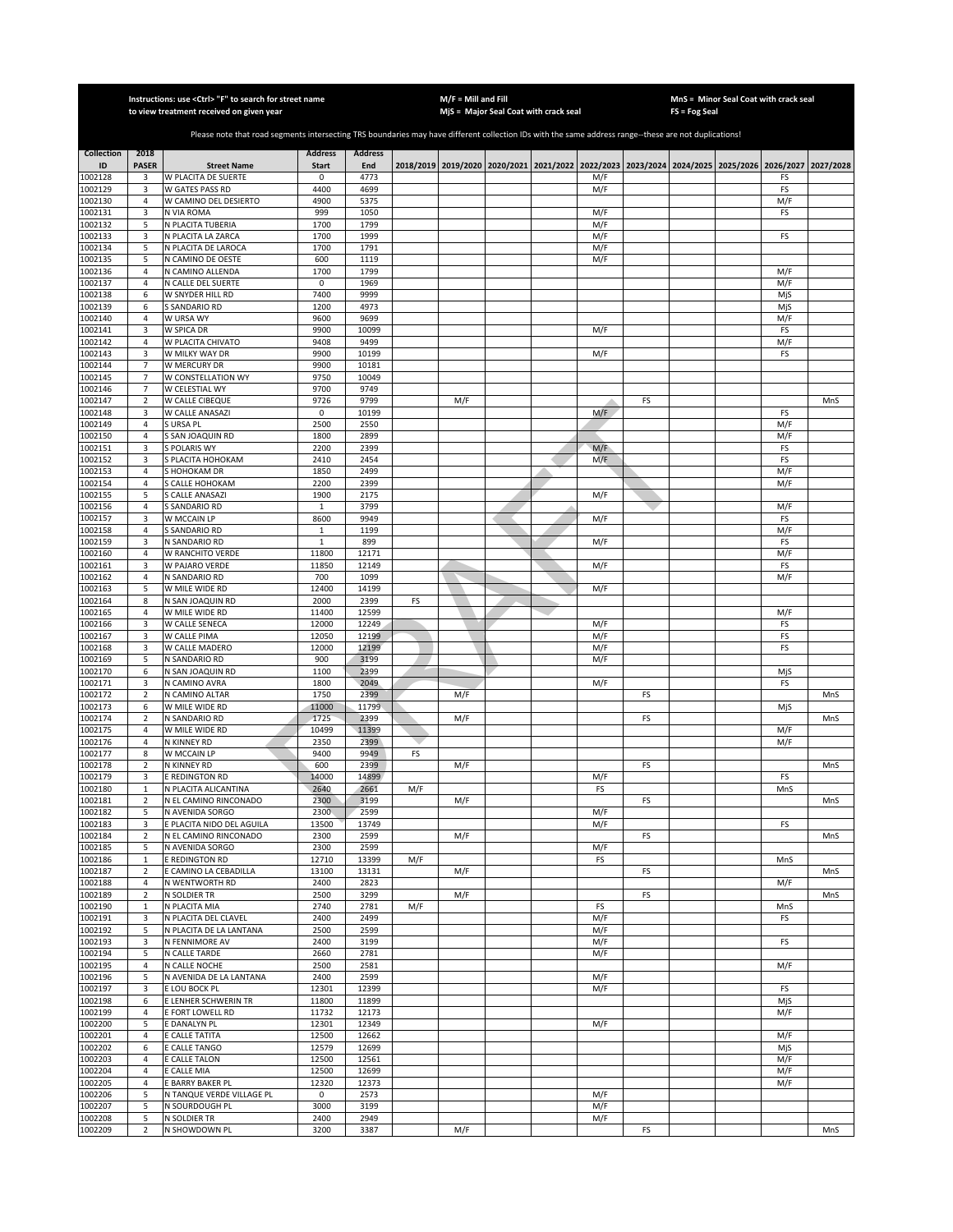|                    |                              | Instructions: use <ctrl> "F" to search for street name<br/>to view treatment received on given year</ctrl>                                            |                      |                |            | $M/F =$ Mill and Fill | MjS = Major Seal Coat with crack seal |            |           | FS = Fog Seal                                                                             | MnS = Minor Seal Coat with crack seal |            |           |
|--------------------|------------------------------|-------------------------------------------------------------------------------------------------------------------------------------------------------|----------------------|----------------|------------|-----------------------|---------------------------------------|------------|-----------|-------------------------------------------------------------------------------------------|---------------------------------------|------------|-----------|
|                    |                              | Please note that road segments intersecting TRS boundaries may have different collection IDs with the same address range--these are not duplications! |                      |                |            |                       |                                       |            |           |                                                                                           |                                       |            |           |
| <b>Collection</b>  | 2018                         |                                                                                                                                                       | <b>Address</b>       | <b>Address</b> |            |                       |                                       |            |           |                                                                                           |                                       |            |           |
| ID<br>1002210      | <b>PASER</b><br>$\mathbf{1}$ | <b>Street Name</b><br>N SARSAPARILLA PL                                                                                                               | <b>Start</b><br>3000 | End<br>3099    | M/F        |                       |                                       | FS         |           | 2018/2019 2019/2020 2020/2021 2021/2022 2022/2023 2023/2024 2024/2025 2025/2026 2026/2027 |                                       | MnS        | 2027/2028 |
| 1002211            | 5                            | N MELPOMENE WY                                                                                                                                        | 2624                 | 3449           |            |                       |                                       | M/F        |           |                                                                                           |                                       |            |           |
| 1002212            | 3<br>$\overline{4}$          | N MELPOMENE DR<br>N LONGHORN DR                                                                                                                       | 2800<br>2800         | 2899<br>3199   |            |                       |                                       | M/F        |           |                                                                                           |                                       | FS<br>M/F  |           |
| 1002213<br>1002214 | 6                            | N HOMESTEAD PL                                                                                                                                        | 3000                 | 3199           |            |                       |                                       |            |           |                                                                                           |                                       | MjS        |           |
| 1002215            | $\overline{4}$               | N CONESTOGA AV                                                                                                                                        | 2374                 | 3199           |            |                       |                                       |            |           |                                                                                           |                                       | M/F        |           |
| 1002216            | $\,$ 1                       | E TANQUE VERDE RD                                                                                                                                     | 11100                | 11823          | M/F        |                       |                                       | FS         |           |                                                                                           |                                       | MnS        |           |
| 1002217<br>1002218 | $\,1\,$<br>$\mathbf 1$       | E SUNDANCE DR<br>E RUSTY SPUR PL                                                                                                                      | 11100<br>11100       | 11499<br>11199 | M/F<br>M/F |                       |                                       | FS<br>FS   |           |                                                                                           |                                       | MnS<br>MnS |           |
| 1002219            | $\overline{\mathbf{2}}$      | E LENHER SCHWERIN TR                                                                                                                                  | 11600                | 11899          |            | M/F                   |                                       |            | FS        |                                                                                           |                                       |            | MnS       |
| 1002220            | $\sqrt{4}$                   | E GUNSMITH DR                                                                                                                                         | 11300                | 11499          |            |                       |                                       |            |           |                                                                                           |                                       | M/F        |           |
| 1002221<br>1002222 | $\sqrt{4}$<br>$\overline{4}$ | E GLENN ST<br>E FORT LOWELL RD                                                                                                                        | 11100<br>11000       | 11199<br>11899 |            |                       |                                       |            |           |                                                                                           |                                       | M/F<br>M/F |           |
| 1002223            | $\mathbf 2$                  | E DEADWOOD CI                                                                                                                                         | 11300                | 11399          |            | M/F                   |                                       |            | FS        |                                                                                           |                                       |            | MnS       |
| 1002224            | $\overline{7}$               | E CONESTOGA PL                                                                                                                                        | 11300                | 11374          |            |                       |                                       |            |           |                                                                                           |                                       |            |           |
| 1002225<br>1002226 | 8<br>$\overline{4}$          | e concho ci<br>E COMANCHERO CI                                                                                                                        | 11300<br>11300       | 11399<br>11399 | FS         |                       |                                       |            |           |                                                                                           |                                       | M/F        |           |
| 1002227            | $\overline{2}$               | E CHUCKWAGON CI                                                                                                                                       | 11200                | 11399          |            | M/F                   |                                       |            | FS        |                                                                                           |                                       |            | MnS       |
| 1002228            | $\sqrt{4}$                   | E CALLE DEL VALLE                                                                                                                                     | 11401                | 11435          |            |                       |                                       |            |           |                                                                                           |                                       | M/F        |           |
| 1002229<br>1002230 | 3<br>3                       | E CALLE DEL RINCON<br>N VIA SAN JUANITO                                                                                                               | 11639<br>3400        | 11675<br>3599  |            |                       |                                       | M/F<br>M/F |           |                                                                                           |                                       | FS<br>FS   |           |
| 1002231            | 4                            | N SOLDIER TR                                                                                                                                          | 3200                 | 3499           |            |                       |                                       |            |           |                                                                                           |                                       | M/F        |           |
| 1002232            | 3                            | N SHOWDOWN PL                                                                                                                                         | 3200                 | 3387           |            |                       |                                       | M/F        |           |                                                                                           |                                       | FS         |           |
| 1002233<br>1002234 | 6<br>3                       | N PLACITA DE CORONADO<br>N MELPOMENE WY                                                                                                               | 3250<br>3200         | 3281<br>4049   |            |                       |                                       | M/F        |           |                                                                                           |                                       | MjS<br>FS  |           |
| 1002235            | 6                            | N HOMESTEAD AV                                                                                                                                        | 3600                 | 4099           |            |                       |                                       |            |           |                                                                                           |                                       | MjS        |           |
| 1002236            | $\overline{2}$               | N HOLSTER DR                                                                                                                                          | 3900                 | 4099           |            | M/F                   |                                       |            | <b>FS</b> |                                                                                           |                                       |            | MnS       |
| 1002237<br>1002238 | $\overline{4}$               | N HASH KNIFE CI<br>N DOLD CT                                                                                                                          | $\mathsf 0$          | 3773<br>3281   |            |                       |                                       |            |           |                                                                                           |                                       | M/F        |           |
| 1002239            | 7<br>5                       | N CALLE DE CATALINA                                                                                                                                   | 3240<br>3350         | 3499           |            |                       |                                       | M/F        |           |                                                                                           |                                       |            |           |
| 1002240            | 6                            | N BOUCHARD PL                                                                                                                                         | 3240                 | 3281           |            |                       |                                       |            |           |                                                                                           |                                       | MjS        |           |
| 1002241            | 5                            | E STETSON PL                                                                                                                                          | 11100                | 11255          |            |                       |                                       | M/F        |           |                                                                                           |                                       |            |           |
| 002242<br>1002243  | $\sqrt{4}$<br>$\mathbf 1$    | E STAMPEDE PL<br>E SAN JUANITO PL                                                                                                                     | 11200<br>11350       | 11299<br>11373 | M/F        |                       |                                       | FS         |           |                                                                                           |                                       | M/F<br>MnS |           |
| 1002244            | 6                            | e roger RD                                                                                                                                            | 10800                | 11061          |            |                       |                                       |            |           |                                                                                           |                                       | MjS        |           |
| 1002245            | $\overline{4}$               | e Quick Draw Pl                                                                                                                                       | 11100                | 11299          |            |                       |                                       |            |           |                                                                                           |                                       | M/F        |           |
| 002246<br>1002247  | $\sqrt{4}$<br>$\mathbf 2$    | E PRINCE RD<br>E PLACITA DEL RINCON                                                                                                                   | 11050<br>11660       | 11499<br>11699 |            | M/F                   |                                       |            | FS        |                                                                                           |                                       | M/F        | MnS       |
| 1002248            | 4                            | E HOLSTER DR                                                                                                                                          | 11200                | 11499          |            |                       |                                       |            |           |                                                                                           |                                       | M/F        |           |
| 1002249            | $\boldsymbol{6}$             | E HASH KNIFE CI                                                                                                                                       | 11200                | 11399          |            |                       |                                       |            |           |                                                                                           |                                       | MjS        |           |
| 1002250<br>1002251 | 3<br>$\sqrt{4}$              | E GUNSHOT CI<br>CALLE VAQUEROS                                                                                                                        | 11101<br>11100       | 11162<br>11499 |            |                       |                                       | M/F        |           |                                                                                           |                                       | FS<br>M/F  |           |
| 1002252            | 3                            | E CALLE DEL VALLE                                                                                                                                     | 11401                | 11773          |            |                       |                                       | M/F        |           |                                                                                           |                                       | FS         |           |
| 1002253            | $\overline{4}$               | CALLE DEL RINCON                                                                                                                                      | 11380                | 11675          |            |                       |                                       |            |           |                                                                                           |                                       | M/F        |           |
| 1002254<br>1002255 | 5<br>3                       | E CALLE DE CORONADO<br>N WHITE PEARL LN                                                                                                               | 11774<br>3600        | 11899<br>3699  |            |                       |                                       | M/F<br>M/F |           |                                                                                           |                                       | FS         |           |
| 1002256            | $\overline{4}$               | N SOLDIER TR                                                                                                                                          | 3200                 | 4099           |            |                       |                                       |            |           |                                                                                           |                                       | M/F        |           |
| 1002257            | 5                            | N SMOKEY TOPAZ                                                                                                                                        | 3900                 | 3961           |            |                       |                                       | M/F        |           |                                                                                           |                                       |            |           |
| 1002258<br>1002259 | 6<br>3                       | N SILVER DR<br>N RED RUBY LN                                                                                                                          | 3600<br>3900         | 3999<br>3961   |            |                       |                                       | M/F        |           |                                                                                           |                                       | MjS<br>FS  |           |
| 1002260            | $\overline{2}$               | N LARKSPUR RD                                                                                                                                         | 4000                 | 4099           |            | M/F                   |                                       |            | FS        |                                                                                           |                                       |            | MnS       |
| 1002261            | 5                            | N JIMSONWEED DR                                                                                                                                       | 3900                 | 3999           |            |                       |                                       | M/F        |           |                                                                                           |                                       |            |           |
| 1002262<br>1002263 | 4                            | N FENNIMORE AV                                                                                                                                        | 3150                 | 3199           |            |                       |                                       |            |           |                                                                                           |                                       | M/F        |           |
| 1002264            | 6<br>6                       | N BUTTERCUP DR<br>N AMETHYST LN                                                                                                                       | 3940<br>3600         | 3999<br>3699   |            |                       |                                       |            |           |                                                                                           |                                       | MjS<br>MjS |           |
| 1002265            | 3                            | E ROGER RD                                                                                                                                            | 11900                | 12499          |            |                       |                                       | M/F        |           |                                                                                           |                                       | FS         |           |
| 1002266            | $\sqrt{2}$                   | E PRINCE RD                                                                                                                                           | 11900                | 12299          |            | M/F                   |                                       |            | FS        |                                                                                           |                                       |            | MnS       |
| 1002267<br>1002268 | $\sqrt{4}$<br>$\overline{4}$ | E FORT LOWELL RD<br>N CAMINO OJO DE AGUA                                                                                                              | 11900<br>3450        | 12699<br>3599  |            |                       |                                       |            |           |                                                                                           |                                       | M/F<br>M/F |           |
| 1002269            | 5                            | N CAMINO CANTIL                                                                                                                                       | 3500                 | 3799           |            |                       |                                       | M/F        |           |                                                                                           |                                       |            |           |
| 1002270            | 6                            | E PLACITA REMUDA                                                                                                                                      | 12898                | 13099          |            |                       |                                       |            |           |                                                                                           |                                       | MjS        |           |
| 1002271<br>1002272 | 5<br>$\mathbf 2$             | E FORT LOWELL RD<br>E CAMINO REMUDA                                                                                                                   | 12684<br>12874       | 12699<br>13099 |            | M/F                   |                                       | M/F        | FS        |                                                                                           |                                       |            | MnS       |
| 1002273            | 4                            | E CAMINO ANCHO                                                                                                                                        | 12700                | 13099          |            |                       |                                       |            |           |                                                                                           |                                       | M/F        |           |
| 1002274            | 6                            | N EL CAMINO RINCONADO                                                                                                                                 | 3174                 | 3199           |            |                       |                                       |            |           |                                                                                           |                                       | MjS        |           |
| 1002275<br>1002276 | 3<br>$\overline{4}$          | N SOLDIER TR<br>N SHULEMKEH PL                                                                                                                        | 4000<br>4800         | 4999<br>4899   |            |                       |                                       | M/F        |           |                                                                                           |                                       | FS<br>M/F  |           |
| 1002277            | $\overline{4}$               | N MAKOHOH PL                                                                                                                                          | 4650                 | 4699           |            |                       |                                       |            |           |                                                                                           |                                       | M/F        |           |
| 1002278            | $\sqrt{4}$                   | N LARKSPUR RD                                                                                                                                         | 4000                 | 4399           |            |                       |                                       |            |           |                                                                                           |                                       | M/F        |           |
| 1002279<br>1002280 | 5<br>4                       | N AVENIDA POLACCA<br>N AVENIDA DE SUZENU                                                                                                              | 4500<br>4650         | 4649<br>4999   |            |                       |                                       | M/F        |           |                                                                                           |                                       | M/F        |           |
| 1002281            | $\mathbf{1}$                 | E THUNDERBIRD TR                                                                                                                                      | 12500                | 12699          | M/F        |                       |                                       | FS         |           |                                                                                           |                                       | MnS        |           |
| 1002282            | 5                            | E SNYDER RD                                                                                                                                           | 11750                | 12449          |            |                       |                                       | M/F        |           |                                                                                           |                                       |            |           |
| 1002283            | 4                            | E MAKOHOH TR                                                                                                                                          | 0                    | 12473          |            |                       |                                       |            |           |                                                                                           |                                       | M/F        |           |
| 1002284<br>1002285 | 4<br>$\mathbf{1}$            | E LIMBERLOST RD<br>E JEFSUMARK CI                                                                                                                     | 11500<br>12000       | 11799<br>12249 | M/F        |                       |                                       | FS         |           |                                                                                           |                                       | M/F<br>MnS |           |
| 1002286            | 6                            | E HEMLOCK LN                                                                                                                                          | 12400                | 12499          |            |                       |                                       |            |           |                                                                                           |                                       | MjS        |           |
| 1002287            | $\overline{4}$               | E FIREWEED LN                                                                                                                                         | 12440                | 12481          |            |                       |                                       |            |           |                                                                                           |                                       | M/F        |           |
| 1002288<br>1002289 | 5<br>5                       | E CALLE DE SAMUEL<br>N VIA NORIEGA                                                                                                                    | 11800<br>4300        | 11899<br>4762  |            |                       |                                       | M/F<br>M/F |           |                                                                                           |                                       |            |           |
| 1002290            | 5                            | N VIA MOLINO                                                                                                                                          | 4700                 | 4799           |            |                       |                                       | M/F        |           |                                                                                           |                                       |            |           |
| 1002291            | 5                            | N VIA MADRE                                                                                                                                           | 4474                 | 4799           |            |                       |                                       | M/F        |           |                                                                                           |                                       |            |           |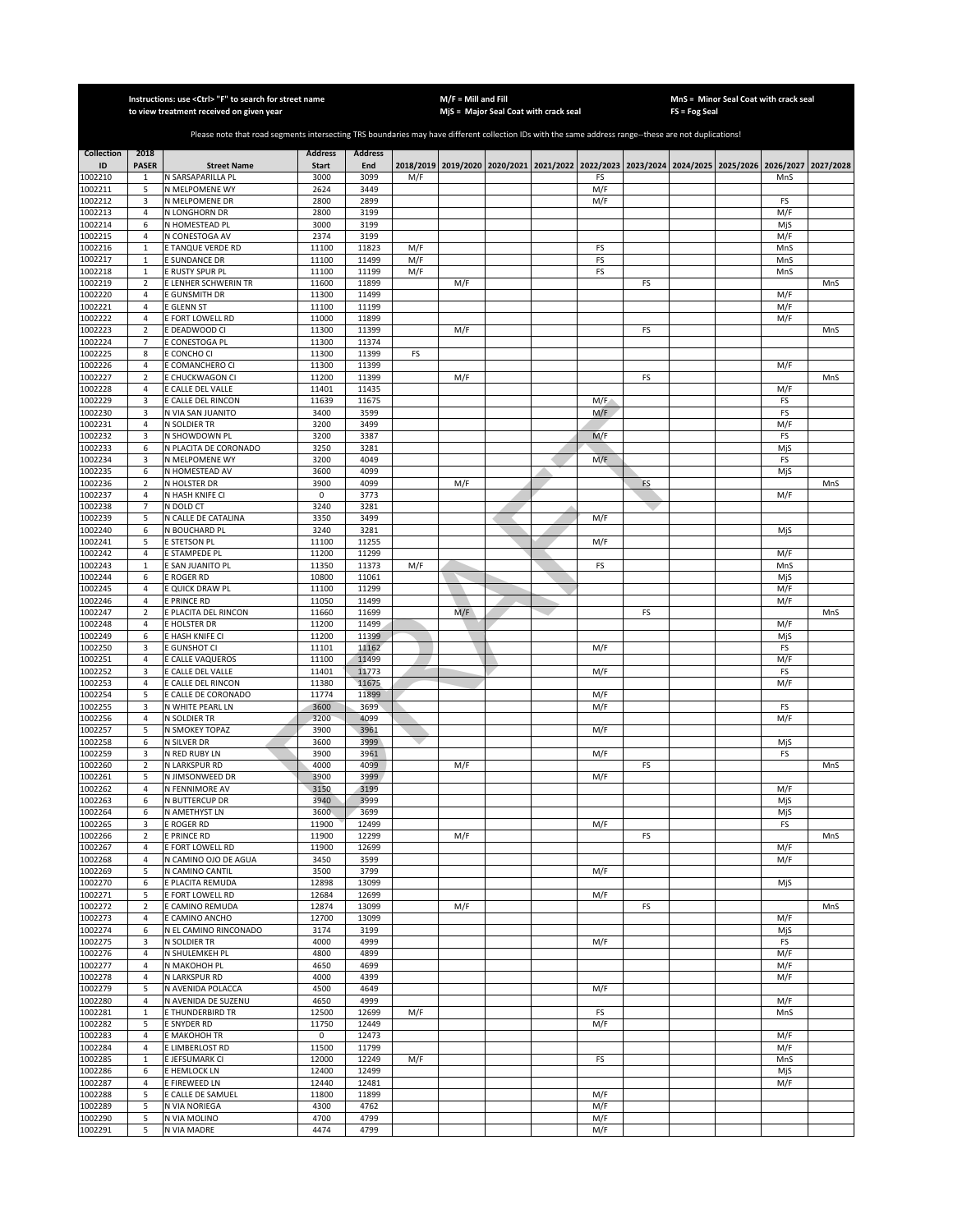|                    |                            | Instructions: use <ctrl> "F" to search for street name<br/>to view treatment received on given year</ctrl>                                            |                |                |            | $M/F =$ Mill and Fill | MjS = Major Seal Coat with crack seal                                                               |     |           |    | $FS = Fog Seal$ | MnS = Minor Seal Coat with crack seal |            |     |
|--------------------|----------------------------|-------------------------------------------------------------------------------------------------------------------------------------------------------|----------------|----------------|------------|-----------------------|-----------------------------------------------------------------------------------------------------|-----|-----------|----|-----------------|---------------------------------------|------------|-----|
|                    |                            | Please note that road segments intersecting TRS boundaries may have different collection IDs with the same address range--these are not duplications! |                |                |            |                       |                                                                                                     |     |           |    |                 |                                       |            |     |
| <b>Collection</b>  | 2018                       |                                                                                                                                                       | <b>Address</b> | <b>Address</b> |            |                       |                                                                                                     |     |           |    |                 |                                       |            |     |
| ID                 | <b>PASER</b>               | <b>Street Name</b>                                                                                                                                    | <b>Start</b>   | End            |            |                       | 2018/2019 2019/2020 2020/2021 2021/2022 2022/2023 2023/2024 2024/2025 2025/2026 2026/2027 2027/2028 |     |           |    |                 |                                       |            |     |
| 1002292            | 4                          | N SOLDIER TR                                                                                                                                          | 4100           | 4531           |            |                       |                                                                                                     |     |           |    |                 |                                       | M/F        |     |
| 1002293            | 3                          | N PLACITA OQUITOA                                                                                                                                     | 4500           | 4599           |            |                       |                                                                                                     |     | M/F       |    |                 |                                       | FS         |     |
| 1002294<br>1002295 | $\,1\,$<br>5               | N PLACITA DEL CIRIO<br>N MELPOMENE WY                                                                                                                 | 4400<br>0      | 4461<br>4773   | M/F        |                       |                                                                                                     |     | FS<br>M/F |    |                 |                                       | MnS        |     |
| 1002296            | 3                          | N HOMESTEAD AV                                                                                                                                        | 3940           | 4799           |            |                       |                                                                                                     |     | M/F       |    |                 |                                       | FS         |     |
| 1002297            | 7                          | N HOLSTER DR                                                                                                                                          | 3900           | 4099           |            |                       |                                                                                                     |     |           |    |                 |                                       |            |     |
| 1002298            | 5                          | N GUNPOINT DR                                                                                                                                         | 4200           | 4349           |            |                       |                                                                                                     |     | M/F       |    |                 |                                       |            |     |
| 1002299            | 5                          | N AVENIDA DE FRANELAH                                                                                                                                 | 4600           | 4825           |            |                       |                                                                                                     |     | M/F       |    |                 |                                       |            |     |
| 1002300            | $\sqrt{4}$                 | <b>EVIA MADRE</b>                                                                                                                                     | 11100          | 11399          |            |                       |                                                                                                     |     |           |    |                 |                                       | M/F        |     |
| 1002301            | 5                          | <b>E SUMMER TR</b>                                                                                                                                    | 11401          | 11492          |            |                       |                                                                                                     |     | M/F       |    |                 |                                       |            |     |
| 1002302            | $\mathbf 2$                | E SNYDER RD                                                                                                                                           | 11150          | 11899          |            | M/F                   |                                                                                                     |     |           | FS |                 |                                       |            | MnS |
| 1002303            | 5                          | E SNELLER VISTA DR                                                                                                                                    | 11500          | 11799          |            |                       |                                                                                                     |     | M/F       |    |                 |                                       |            |     |
| 1002304            | $\mathbf 1$                | E PROSPECT LN                                                                                                                                         | 11100          | 11523          | M/F        |                       |                                                                                                     |     | FS        |    |                 |                                       | MnS        |     |
| 1002305            | $\mathbf 1$<br>$\mathbf 1$ | E PLACITA MOLINO                                                                                                                                      | 11250          | 11299          | M/F<br>M/F |                       |                                                                                                     |     | FS<br>FS  |    |                 |                                       | MnS        |     |
| 1002306<br>1002307 | 6                          | <b>E PLACITA MADRE</b><br>E PLACITA CIBUTA                                                                                                            | 11401<br>11301 | 11462<br>11323 |            |                       |                                                                                                     |     |           |    |                 |                                       | MnS<br>MjS |     |
| 1002308            | 3                          | <b>EMELPOMENE CI</b>                                                                                                                                  | 11100          | 11161          |            |                       |                                                                                                     |     | M/F       |    |                 |                                       | FS         |     |
| 1002309            | 4                          | E LIMBERLOST RD                                                                                                                                       | 10800          | 11799          |            |                       |                                                                                                     |     |           |    |                 |                                       | M/F        |     |
| 1002310            | 5                          | E CATALINA HY                                                                                                                                         | 11094          | 11349          |            |                       |                                                                                                     |     | M/F       |    |                 |                                       |            |     |
| 1002311            | 3                          | E CAMINO MIRAMONTE                                                                                                                                    | 10880          | 11091          |            |                       |                                                                                                     |     | M/F       |    |                 |                                       | FS         |     |
| 1002312            | 4                          | E CALLE DE SAMUEL                                                                                                                                     | 11600          | 11899          |            |                       |                                                                                                     |     |           |    |                 |                                       | M/F        |     |
| 1002313            | $\overline{2}$             | E BUCKEYE PL                                                                                                                                          | 11040          | 11081          |            | M/F                   |                                                                                                     |     |           | FS |                 |                                       |            | MnS |
| 1002314            | 4                          | E AMMON PL                                                                                                                                            | 11300          | 11399          |            |                       |                                                                                                     |     |           |    |                 |                                       | M/F        |     |
| 1002315            | $\mathbf{1}$               | N VIA MOLINO                                                                                                                                          | 4750           | 4799           | M/F        |                       |                                                                                                     |     | FS        |    |                 |                                       | MnS        |     |
| 1002316            | $\,1\,$                    | <b>V VIA MADRE</b>                                                                                                                                    | 4732           | 4799           | M/F        |                       |                                                                                                     |     | FS.       |    |                 |                                       | MnS        |     |
| 1002317<br>1002318 | $\mathbf{1}$               | N SOLDIER TR                                                                                                                                          | 5030<br>5100   | 5149           | M/F        |                       |                                                                                                     |     | FS<br>M/F |    |                 |                                       | MnS        |     |
| 1002319            | 5<br>$\overline{4}$        | N MOUNT LEMMON SHORT RD<br>N HOMESTEAD AV                                                                                                             | 4450           | 5351<br>4799   |            |                       |                                                                                                     |     |           |    |                 |                                       | M/F        |     |
| 1002320            | $\sqrt{4}$                 | N GENERAL HITCHCOCK HY                                                                                                                                | 5300           | 7299           |            |                       |                                                                                                     |     |           |    |                 |                                       | M/F        |     |
| 1002321            | 6                          | N AVENIDA DE FRANELAH                                                                                                                                 | 4600           | 5049           |            |                       |                                                                                                     |     |           |    |                 |                                       | MjS        |     |
| 1002322            | 3                          | <b>SPEARHEAD CT</b>                                                                                                                                   | 11100          | 11149          |            |                       |                                                                                                     |     | M/F       |    |                 |                                       | FS         |     |
| 1002323            | $\sqrt{4}$                 | E SNYDER RD                                                                                                                                           | 11176          | 11899          |            |                       |                                                                                                     |     |           |    |                 |                                       | M/F        |     |
| 1002324            | 6                          | <b>EMOUNTAIN GATE PL</b>                                                                                                                              | 11101          | 11173          |            |                       |                                                                                                     |     |           |    |                 |                                       | MjS        |     |
| 1002325            | $\overline{7}$             | E ELIN RANCH RD                                                                                                                                       | 11774          | 11899          |            |                       |                                                                                                     |     |           |    |                 |                                       |            |     |
| 1002326            | 3                          | <b>CATALINA HY</b>                                                                                                                                    | 11130          | 11699          |            |                       |                                                                                                     |     | M/F       |    |                 |                                       | FS         |     |
| 1002327            | $\mathbf 1$                | N SOLDIER TR                                                                                                                                          | 4800           | 5099           | M/F        |                       |                                                                                                     |     | FS        |    |                 |                                       | MnS        |     |
| 1002328            | 5                          | N SHULEMKEH PL                                                                                                                                        | 0              | 4999           |            |                       |                                                                                                     |     | M/F       |    |                 |                                       |            |     |
| 1002329            | 4                          | N GENERAL HITCHCOCK HY                                                                                                                                | 5300           | 7299           |            |                       |                                                                                                     |     |           |    |                 |                                       | M/F        |     |
| 1002330            | $\overline{2}$             | N AVENIDA DE SUZENU<br>E ELIN RANCH RD                                                                                                                | 4800<br>11774  | 4999           |            | M/F                   |                                                                                                     |     |           | FS |                 |                                       |            | MnS |
| 1002331<br>1002332 | 5<br>$\sqrt{4}$            | N GENERAL HITCHCOCK HY                                                                                                                                | 5300           | 11899<br>7299  |            |                       |                                                                                                     |     | M/F       |    |                 |                                       | M/F        |     |
| 1002333            | 5                          | E CATALINA HY                                                                                                                                         | 11600          | 11699          |            |                       |                                                                                                     |     | M/F       |    |                 |                                       |            |     |
| 1002334            | $\sqrt{4}$                 | N GENERAL HITCHCOCK HY                                                                                                                                | 5300           | 7299           |            |                       |                                                                                                     |     |           |    |                 |                                       | M/F        |     |
| 1002335            | 5                          | N TANQUE VERDE LOOP RD                                                                                                                                | 2374           | 2399           |            |                       |                                                                                                     |     | M/F       |    |                 |                                       |            |     |
| 1002336            | 6                          | N HOUGHTON RD                                                                                                                                         | 2624           | 3199           |            |                       |                                                                                                     |     |           |    |                 |                                       | MjS        |     |
| 1002337            | 5                          | N AVENIDA DEL CONQUISTADOR                                                                                                                            | 2800           | 3199           |            |                       |                                                                                                     |     | M/F       |    |                 |                                       |            |     |
| 1002338            | 4                          | N AVENIDA DEL CONEJO                                                                                                                                  | 2800           | 3199           |            |                       |                                                                                                     |     |           |    |                 |                                       | M/F        |     |
| 1002339            | $\overline{2}$             | N AVENIDA DE LA COLINA                                                                                                                                | 2800           | 3199           |            | M/F                   |                                                                                                     |     |           | FS |                 |                                       |            | MnS |
| 1002340            | 3                          | E TANQUE VERDE RD                                                                                                                                     | 10924          | 11173          |            |                       |                                                                                                     |     | M/F       |    |                 |                                       | FS         |     |
| 1002341<br>1002342 | 3                          | E SUNDANCE CI                                                                                                                                         | 10600          | 10699          |            |                       |                                                                                                     |     | M/F       |    |                 |                                       | FS         |     |
| 1002343            | 6<br>3                     | E RUSTY SPUR DR<br><b>RUSTY SPUR CI</b>                                                                                                               | 10500<br>10300 | 10699<br>10499 |            |                       |                                                                                                     |     | M/F       |    |                 |                                       | MjS<br>FS  |     |
| 1002344            | $\mathbf{1}$               | E PLACITA CRESTA MIA                                                                                                                                  | 10200          | 10299          | M/F        |                       |                                                                                                     |     | FS        |    |                 |                                       | MnS        |     |
| 1002345            | 1                          | E PLACITA CRESTA FELIZ                                                                                                                                | 10200          | 10299          | M/F        |                       |                                                                                                     |     | FS        |    |                 |                                       | MnS        |     |
| 1002346            | 5                          | E GLENN ST                                                                                                                                            | 10204          | 11099          |            |                       |                                                                                                     |     | M/F       |    |                 |                                       |            |     |
| 1002347            | 5                          | FORT LOWELL RD                                                                                                                                        | 10700          | 11099          |            |                       |                                                                                                     | M/F |           |    |                 |                                       |            |     |
| 1002348            | 3                          | E FLINTLOCK TR                                                                                                                                        | 10300          | 10499          |            |                       |                                                                                                     |     | M/F       |    |                 |                                       | FS         |     |
| 1002349            | 3                          | E CALLE SAN DOMINGO                                                                                                                                   | 10700          | 10803          |            |                       |                                                                                                     |     | M/F       |    |                 |                                       | FS         |     |
| 1002350            | 3                          | N TOMAHAWK TR                                                                                                                                         | 2600           | 3199           |            |                       |                                                                                                     |     | M/F       |    |                 |                                       | FS         |     |
| 1002351            | 7                          | N PLACITA LYDIA                                                                                                                                       | 2440           | 2499           |            |                       |                                                                                                     |     |           |    |                 |                                       |            |     |
| 1002352            | 5                          | N JEANETTE AV                                                                                                                                         | 2400           | 2699           |            |                       |                                                                                                     | M/F |           |    |                 |                                       |            |     |
| 1002353<br>1002354 | $\mathbf 2$                | N JACS PL                                                                                                                                             | 2740           | 2781           |            | M/F                   |                                                                                                     |     |           | FS |                 |                                       |            | MnS |
|                    | 5<br>6                     | N HOUGHTON RD                                                                                                                                         | 2800           | 2999<br>2799   |            |                       |                                                                                                     | M/F |           |    |                 |                                       |            |     |
| 1002355<br>1002356 | 4                          | N GOLDEN WEST AV<br>N CALLE DE MAURER                                                                                                                 | 2650<br>2400   | 2499           |            |                       |                                                                                                     |     |           |    |                 |                                       | MjS<br>M/F |     |
| 1002357            | $\mathbf 1$                | N BONANZA AV                                                                                                                                          | 3200           | 3399           | M/F        |                       |                                                                                                     |     | FS        |    |                 |                                       | MnS        |     |
| 1002358            | 5                          | N AMBERWOOD DR                                                                                                                                        | 2400           | 2623           |            |                       |                                                                                                     | M/F |           |    |                 |                                       |            |     |
| 1002359            | 3                          | E WAR BONNET LN                                                                                                                                       | 9900           | 9969           |            |                       |                                                                                                     |     | M/F       |    |                 |                                       | FS         |     |
| 1002360            | 3                          | E TANQUE VERDE RD                                                                                                                                     | 9400           | 10073          |            |                       |                                                                                                     |     | M/F       |    |                 |                                       | FS         |     |
| 1002361            | 3                          | E PLACITA CRESTA VERDE                                                                                                                                | 10200          | 10299          |            |                       |                                                                                                     |     | M/F       |    |                 |                                       | FS         |     |
| 1002362            | 6                          | E PLACITA CRESTA MIA                                                                                                                                  | 10200          | 10299          |            |                       |                                                                                                     |     |           |    |                 |                                       | MjS        |     |
| 1002363            | 5                          | E PLACITA CRESTA FELIZ                                                                                                                                | 10200          | 10299          |            |                       |                                                                                                     | M/F |           |    |                 |                                       |            |     |
| 1002364            | 4                          | <b>EMORRILL WY</b>                                                                                                                                    | 9400           | 10099          |            |                       |                                                                                                     |     |           |    |                 |                                       | M/F        |     |
| 1002365            | 4                          | E MOCCASIN PL                                                                                                                                         | 10000          | 10199          |            |                       |                                                                                                     |     |           |    |                 |                                       | M/F        |     |
| 1002366            | 4                          | <b>EMARTIN DR</b>                                                                                                                                     | 9700           | 9899           |            |                       |                                                                                                     |     |           |    |                 |                                       | M/F        |     |
| 1002367<br>1002368 | 4<br>3                     | E GLENN ST<br><b>E GIANT CACTI DR</b>                                                                                                                 | 10150<br>9700  | 10299<br>9799  |            |                       |                                                                                                     |     | M/F       |    |                 |                                       | M/F<br>FS  |     |
| 1002369            | $\overline{4}$             | E FORT LOWELL RD                                                                                                                                      | 9950           | 10249          |            |                       |                                                                                                     |     |           |    |                 |                                       | M/F        |     |
| 1002370            | 4                          | N TRES LOMAS DR                                                                                                                                       | 3150           | 3223           |            |                       |                                                                                                     |     |           |    |                 |                                       | M/F        |     |
| 1002371            | $\sqrt{4}$                 | N SANTA ANA LN                                                                                                                                        | 2800           | 3151           |            |                       |                                                                                                     |     |           |    |                 |                                       | M/F        |     |
| 1002372            | 5                          | <b>ETANQUE VERDE RD</b>                                                                                                                               | 9300           | 9699           |            |                       |                                                                                                     | M/F |           |    |                 |                                       |            |     |
| 1002373            | $\overline{2}$             | E MORRILL WY                                                                                                                                          | 9250           | 9699           |            | M/F                   |                                                                                                     |     |           | FS |                 |                                       |            | MnS |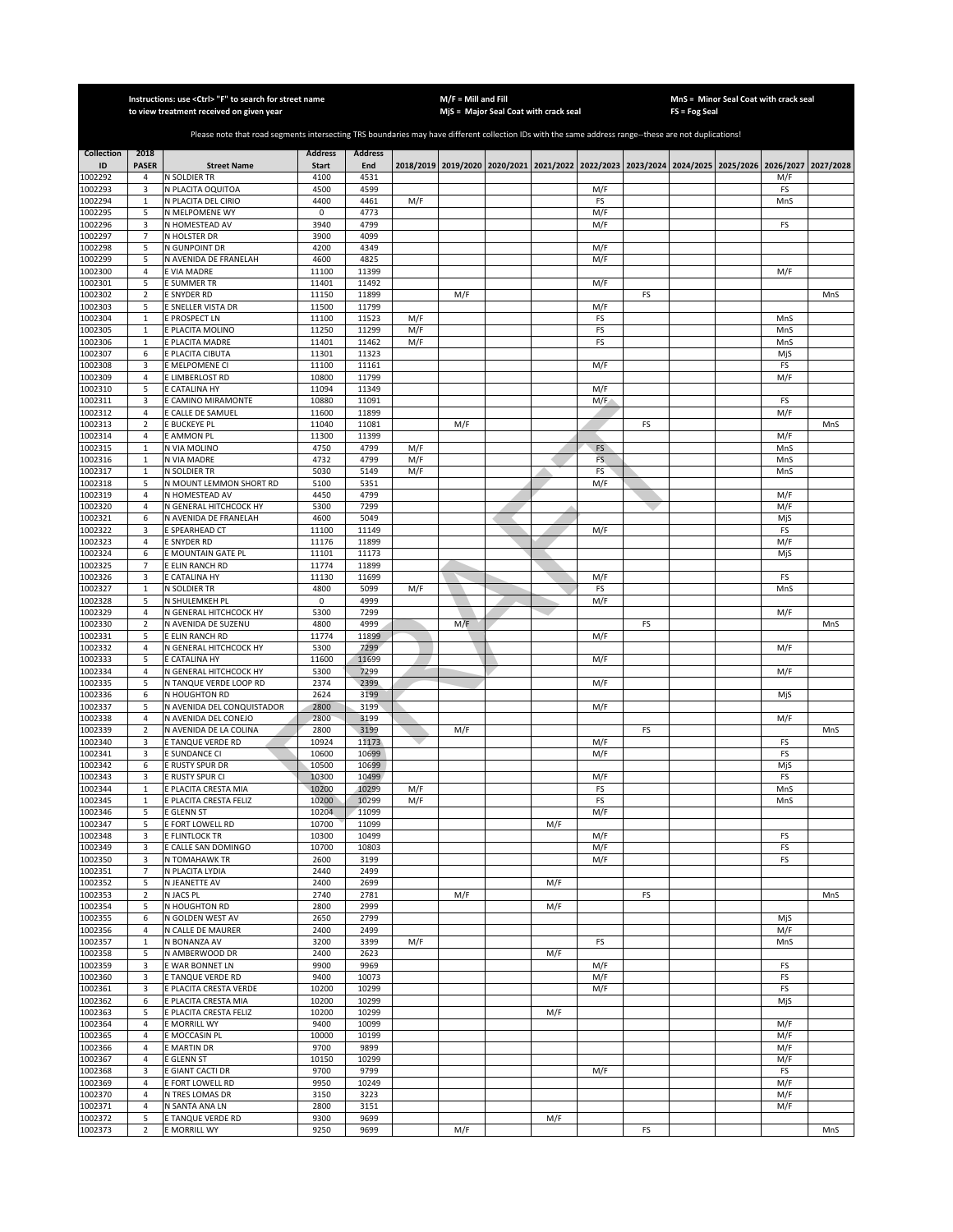|                    |                               | Instructions: use <ctrl> "F" to search for street name<br/>to view treatment received on given year</ctrl>                                            |                        |                |     | $M/F =$ Mill and Fill | MjS = Major Seal Coat with crack seal                                                     |            |           |    | FS = Fog Seal | MnS = Minor Seal Coat with crack seal |            |           |
|--------------------|-------------------------------|-------------------------------------------------------------------------------------------------------------------------------------------------------|------------------------|----------------|-----|-----------------------|-------------------------------------------------------------------------------------------|------------|-----------|----|---------------|---------------------------------------|------------|-----------|
|                    |                               | Please note that road segments intersecting TRS boundaries may have different collection IDs with the same address range--these are not duplications! |                        |                |     |                       |                                                                                           |            |           |    |               |                                       |            |           |
| <b>Collection</b>  | 2018                          |                                                                                                                                                       | <b>Address</b>         | <b>Address</b> |     |                       |                                                                                           |            |           |    |               |                                       |            |           |
| ID                 | <b>PASER</b>                  | <b>Street Name</b>                                                                                                                                    | <b>Start</b>           | End            |     |                       | 2018/2019 2019/2020 2020/2021 2021/2022 2022/2023 2023/2024 2024/2025 2025/2026 2026/2027 |            |           |    |               |                                       |            | 2027/2028 |
| 1002374            | $\overline{2}$                | <b>E FORT LOWELL RD</b>                                                                                                                               | 9300                   | 9451           |     | M/F                   |                                                                                           |            |           | FS |               |                                       |            | MnS       |
| 1002375            | 5                             | <b>CATALINA HY</b>                                                                                                                                    | 9124                   | 9399           |     |                       |                                                                                           | M/F        |           |    |               |                                       |            |           |
| 1002376<br>1002377 | 5<br>5                        | N WEBSTER RD<br>N PANTANO RD                                                                                                                          | 3024<br>3024           | 3223<br>3249   |     |                       |                                                                                           | M/F<br>M/F |           |    |               |                                       |            |           |
| 1002378            | 5                             | E PRESIDIO RD                                                                                                                                         | 7890                   | 8051           |     |                       |                                                                                           | M/F        |           |    |               |                                       |            |           |
| 1002379            | 5                             | <b>GARLAND RD</b>                                                                                                                                     | 7890                   | 8050           |     |                       |                                                                                           | M/F        |           |    |               |                                       |            |           |
| 1002380            | $\sqrt{4}$                    | <b>BIRWOOD RD</b>                                                                                                                                     | 7890                   | 8051           |     |                       |                                                                                           |            |           |    |               |                                       | M/F        |           |
| 1002381            | 3                             | E ALVIN RD                                                                                                                                            | 7900                   | 8099           |     |                       |                                                                                           |            | M/F       |    |               |                                       | FS         |           |
| 1002382            | 3                             | N LODGE RD                                                                                                                                            | 3100                   | 3399           |     |                       |                                                                                           |            | M/F       |    |               |                                       | FS         |           |
| 1002383<br>1002384 | 4<br>4                        | N TIVANI AV<br>N TECUMSEH CT                                                                                                                          | 2400<br>3000           | 2499<br>3099   |     |                       |                                                                                           |            |           |    |               |                                       | M/F<br>M/F |           |
| 1002385            | $\sqrt{4}$                    | N SANTA YNEZ PL                                                                                                                                       | 2800                   | 2899           |     |                       |                                                                                           |            |           |    |               |                                       | M/F        |           |
| 1002386            | $\sqrt{4}$                    | N SANTA MARTA PL                                                                                                                                      | 2700                   | 2899           |     |                       |                                                                                           |            |           |    |               |                                       | M/F        |           |
| 1002387            | 5                             | N SANTA LUCIA DR                                                                                                                                      | 2450                   | 2723           |     |                       |                                                                                           | M/F        |           |    |               |                                       |            |           |
| 1002388            | 4                             | N SAGEHEN CT                                                                                                                                          | 3024                   | 3073           |     |                       |                                                                                           |            |           |    |               |                                       | M/F        |           |
| 1002389            | 4                             | N SABINO CANYON RD                                                                                                                                    | 2750                   | 3299           |     |                       |                                                                                           |            |           |    |               |                                       | M/F        |           |
| 1002390<br>1002391 | 5<br>3                        | N KIVA PL<br>N INDIAN RUINS RD                                                                                                                        | 2700<br>2400           | 2799<br>2999   |     |                       |                                                                                           | M/F        | M/F       |    |               |                                       | FS         |           |
| 1002392            | $\overline{\mathbf{4}}$       | N INDIAN RIDGE DR                                                                                                                                     | 2400                   | 2699           |     |                       |                                                                                           |            |           |    |               |                                       | M/F        |           |
| 1002393            | 3                             | N FAWN AV                                                                                                                                             | 2800                   | 2899           |     |                       |                                                                                           |            | M/F       |    |               |                                       | FS         |           |
| 1002394            | 4                             | <b>V CAMINO PRINCIPAL</b>                                                                                                                             | 2400                   | 2999           |     |                       |                                                                                           |            |           |    |               |                                       | M/F        |           |
| 1002395            | $\sqrt{4}$                    | N CALLE LADERA                                                                                                                                        | 0                      | 3074           |     |                       |                                                                                           |            |           |    |               |                                       | M/F        |           |
| 1002396            | $\sqrt{4}$                    | V BAHANA DR                                                                                                                                           | 2400                   | 2699           |     |                       |                                                                                           |            |           |    |               |                                       | M/F        |           |
| 1002397<br>1002398 | $\sqrt{4}$<br>4               | E TOPKE ST<br><b>ETIVANI DR</b>                                                                                                                       | 6700<br>0              | 6899<br>6899   |     |                       |                                                                                           |            |           |    |               |                                       | M/F<br>M/F |           |
| 1002399            | 5                             | <b>ETAWA ST</b>                                                                                                                                       | 6800                   | 6899           |     |                       |                                                                                           | M/F        |           |    |               |                                       |            |           |
| 1002400            | 6                             | <b>TAOS PL</b>                                                                                                                                        | 6900                   | 7099           |     |                       |                                                                                           |            |           |    |               |                                       | MjS        |           |
| 1002401            | $\overline{4}$                | <b>SOYALUNA PL</b>                                                                                                                                    | 6900                   | 7099           |     |                       |                                                                                           |            |           |    |               |                                       | M/F        |           |
| 1002402            | $\mathbf 2$                   | <b>SANTA ELENA</b>                                                                                                                                    | 6400                   | 6599           |     | M/F                   |                                                                                           |            |           | FS |               |                                       |            | MnS       |
| 1002403            | 5                             | <b>SANTA AURELIA</b>                                                                                                                                  | 6300                   | 6699           |     |                       |                                                                                           | M/F        |           |    |               |                                       |            |           |
| 1002404<br>1002405 | $\mathbf 1$<br>$\overline{4}$ | POTAWATAMI DR<br><b>OPATAS ST</b>                                                                                                                     | 6824<br>6700           | 7073<br>6873   | M/F |                       |                                                                                           |            | FS        |    |               |                                       | MnS<br>M/F |           |
| 1002406            | 7                             | OPATAS PL                                                                                                                                             | 7000                   | 7099           |     |                       |                                                                                           |            |           |    |               |                                       |            |           |
| 1002407            | 3                             | <b>NASUMPTA DR</b>                                                                                                                                    | 6700                   | 6899           |     |                       |                                                                                           |            | M/F       |    |               |                                       | FS         |           |
| 1002408            | 4                             | <b>MOHUPL</b>                                                                                                                                         | 6800                   | 6899           |     |                       |                                                                                           |            |           |    |               |                                       | M/F        |           |
| 1002409            | 3                             | E MIRAMAR DR                                                                                                                                          | 6300                   | 6599           |     |                       |                                                                                           |            | M/F       |    |               |                                       | FS         |           |
| 1002410            | 5                             | <b>MESA GRANDE DR</b>                                                                                                                                 | 6900                   | 7099           |     |                       |                                                                                           | M/F        |           |    |               |                                       |            |           |
| 1002411<br>1002412 | 3<br>5                        | E MESA GRANDE CT<br>E KIAMI ST                                                                                                                        | 7000<br>6700           | 7099<br>6899   |     |                       |                                                                                           | M/F        | M/F       |    |               |                                       | FS         |           |
| 1002413            | 4                             | E KATCHINA CT                                                                                                                                         | 0                      | 7099           |     |                       |                                                                                           |            |           |    |               |                                       | M/F        |           |
| 1002414            | $\sqrt{4}$                    | E GLENN ST                                                                                                                                            | 6600                   | 6823           |     |                       |                                                                                           |            |           |    |               |                                       | M/F        |           |
| 1002415            | 5                             | E CALLE LUCIENTE                                                                                                                                      | 6800                   | 6899           |     |                       |                                                                                           | M/F        |           |    |               |                                       |            |           |
| 1002416            | 6                             | E CALLE CADENA                                                                                                                                        | 6700                   | 6799           |     |                       |                                                                                           |            |           |    |               |                                       | MjS        |           |
| 1002417            | 5                             | E CALLE BUENA                                                                                                                                         | 6700                   | 6751           |     |                       |                                                                                           | M/F        |           |    |               |                                       |            |           |
| 1002418<br>1002419 | $\mathbf 2$<br>5              | E CALLE ALTA VISTA<br><b>BLUE LAKE DR</b>                                                                                                             | 6250<br>6900           | 6449<br>7099   |     | M/F                   |                                                                                           | M/F        |           | FS |               |                                       |            | MnS       |
| 1002420            | 3                             | <b>E BIG BEAR DR</b>                                                                                                                                  | 6900                   | 6999           |     |                       |                                                                                           |            | M/F       |    |               |                                       | FS         |           |
| 1002421            | 5                             | <b>E ARROWHEAD PL</b>                                                                                                                                 | 6900                   | 6999           |     |                       |                                                                                           | M/F        |           |    |               |                                       |            |           |
| 1002422            | $\sqrt{4}$                    | <b>E ARROWHEAD DR</b>                                                                                                                                 | 7000                   | 7099           |     |                       |                                                                                           |            |           |    |               |                                       | M/F        |           |
| 1002423            | $\mathbf 1$                   | E ACOMA PL                                                                                                                                            | 6900                   | 7099           | M/F |                       |                                                                                           |            | FS        |    |               |                                       | MnS        |           |
| 1002424            | 4                             | N WINSLOW DR                                                                                                                                          | 3400                   | 3599           |     |                       |                                                                                           |            |           |    |               |                                       | M/F        |           |
| 1002425<br>1002426 | 6<br>6                        | N TONTO PL<br><b>N TANURI DR</b>                                                                                                                      | 3400<br>$\overline{0}$ | 3499<br>3723   |     |                       |                                                                                           |            |           |    |               |                                       | MjS<br>MjS |           |
| 1002427            | 3                             | N SABINO CANYON RD                                                                                                                                    | 3100                   | 3299           |     |                       |                                                                                           |            | M/F       |    |               |                                       | FS         |           |
| 1002428            | 5                             | N RIVER RANCH PL                                                                                                                                      | 3600                   | 3681           |     |                       |                                                                                           | M/F        |           |    |               |                                       |            |           |
| 1002429            | 2                             | N RIVER HILLS DR                                                                                                                                      | 3600                   | 3841           |     | M/F                   |                                                                                           |            |           | FS |               |                                       |            | MnS       |
| 1002430            | 3                             | N RIVER HEIGHTS PL                                                                                                                                    | 3900                   | 3949           |     |                       |                                                                                           |            | M/F       |    |               |                                       | FS         |           |
| 1002431<br>1002432 | $\mathbf 1$<br>3              | N PRESCOTT PL<br>N PLAZA DEL HACIENDAS                                                                                                                | 3400<br>3400           | 3599<br>3599   | M/F |                       |                                                                                           |            | FS<br>M/F |    |               |                                       | MnS<br>FS  |           |
| 1002433            | 9                             | N HACIENDA PL                                                                                                                                         | 3500                   | 3599           | FS  |                       |                                                                                           |            |           |    |               |                                       |            |           |
| 1002434            | 3                             | N FOUR WINDS DR                                                                                                                                       | $\mathsf 0$            | 3999           |     |                       |                                                                                           |            | M/F       |    |               |                                       | FS         |           |
| 1002435            | 8                             | N FLAGSTAFF PL                                                                                                                                        | 3500                   | 3573           | FS  |                       |                                                                                           |            |           |    |               |                                       |            |           |
| 1002436            | $\mathbf 2$                   | N FIESTA DEL SOL W                                                                                                                                    | 3400                   | 3574           |     | M/F                   |                                                                                           |            |           | FS |               |                                       |            | MnS       |
| 1002437            | 7                             | N FIESTA DEL SOL E                                                                                                                                    | 3500                   | 3573           |     |                       |                                                                                           |            |           |    |               |                                       |            |           |
| 1002438            | 3                             | N BACOBI AV                                                                                                                                           | 3400                   | 3599           |     |                       |                                                                                           |            | M/F       |    |               |                                       | FS         |           |
| 1002439<br>1002440 | $\sqrt{4}$<br>3               | N AMIGOS PL<br>E TANURI CI                                                                                                                            | 3500<br>6300           | 3599<br>6349   |     |                       |                                                                                           |            | M/F       |    |               |                                       | M/F<br>FS  |           |
| 1002441            | $\sqrt{4}$                    | E SUN CI                                                                                                                                              | 6400                   | 6499           |     |                       |                                                                                           |            |           |    |               |                                       | M/F        |           |
| 1002442            | 4                             | E RIVER RD                                                                                                                                            | 6199                   | 7199           |     |                       |                                                                                           |            |           |    |               |                                       | M/F        |           |
| 1002443            | $\,1\,$                       | E RIVER HILLS PL                                                                                                                                      | 6600                   | 6649           | M/F |                       |                                                                                           |            | FS        |    |               |                                       | MnS        |           |
| 1002444            | $\mathbf{1}$                  | E RIVER HEIGHTS PL                                                                                                                                    | 6600                   | 6749           | M/F |                       |                                                                                           |            | FS        |    |               |                                       | MnS        |           |
| 1002445            | 5                             | E RED CLOUD DR                                                                                                                                        | 6400                   | 6473           |     |                       |                                                                                           | M/F        |           |    |               |                                       |            |           |
| 1002446<br>1002447 | 4<br>$\mathbf{1}$             | E PAZ PL                                                                                                                                              | 6400<br>6524           | 6499           |     |                       |                                                                                           |            |           |    |               |                                       | M/F<br>MnS |           |
| 1002448            | 3                             | E GOLDEN HILLS PL<br>E FOUR WINDS CI                                                                                                                  | 6350                   | 6573<br>6415   | M/F |                       |                                                                                           |            | FS<br>M/F |    |               |                                       | FS         |           |
| 1002449            | 4                             | e cloud RD                                                                                                                                            | 6400                   | 7099           |     |                       |                                                                                           |            |           |    |               |                                       | M/F        |           |
| 1002450            | $\sqrt{4}$                    | E CALLE DE AMIGOS                                                                                                                                     | 6400                   | 6699           |     |                       |                                                                                           |            |           |    |               |                                       | M/F        |           |
| 1002451            | $\overline{4}$                | E BACOBI CI                                                                                                                                           | 6700                   | 6799           |     |                       |                                                                                           |            |           |    |               |                                       | M/F        |           |
| 1002452            | $\mathbf{1}$                  | N SANDROCK PL                                                                                                                                         | 3733                   | 3799           | M/F |                       |                                                                                           |            | FS        |    |               |                                       | MnS        |           |
| 1002453<br>1002454 | 3<br>5                        | N SABINO RIDGE PL<br>N SABINO POINT PL                                                                                                                | 3724<br>3700           | 3799<br>3773   |     |                       |                                                                                           | M/F        | M/F       |    |               |                                       | FS         |           |
| 1002455            | $\overline{7}$                | N SABINO CREEK PL                                                                                                                                     | 3600                   | 3699           |     |                       |                                                                                           |            |           |    |               |                                       |            |           |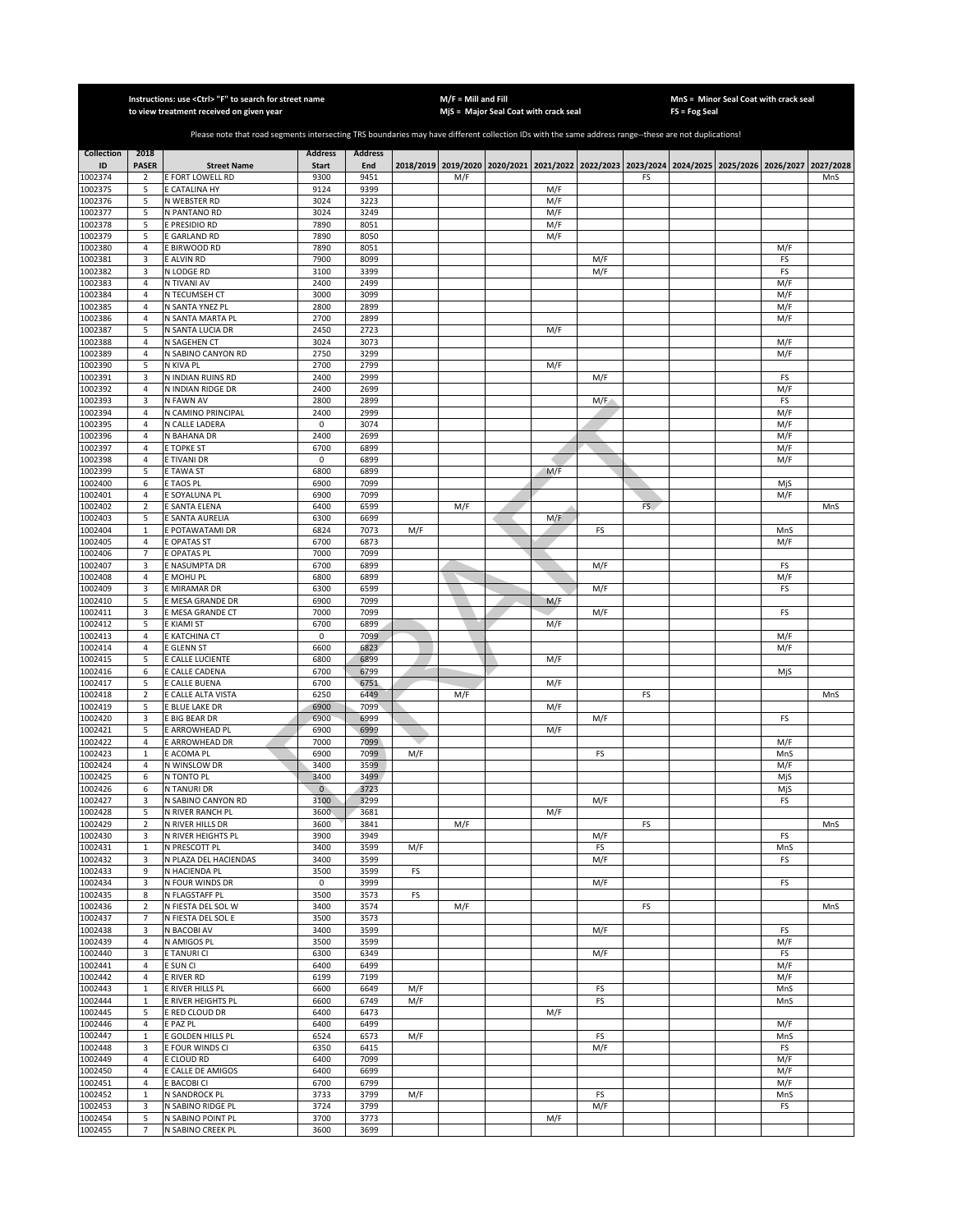|                         |                                  | Instructions: use < Ctrl> "F" to search for street name<br>to view treatment received on given year                                                   |                                |                       |     | $M/F =$ Mill and Fill | MjS = Major Seal Coat with crack seal                                                     |            |            |    | FS = Fog Seal | MnS = Minor Seal Coat with crack seal |            |           |
|-------------------------|----------------------------------|-------------------------------------------------------------------------------------------------------------------------------------------------------|--------------------------------|-----------------------|-----|-----------------------|-------------------------------------------------------------------------------------------|------------|------------|----|---------------|---------------------------------------|------------|-----------|
|                         |                                  |                                                                                                                                                       |                                |                       |     |                       |                                                                                           |            |            |    |               |                                       |            |           |
|                         |                                  | Please note that road segments intersecting TRS boundaries may have different collection IDs with the same address range--these are not duplications! |                                |                       |     |                       |                                                                                           |            |            |    |               |                                       |            |           |
| <b>Collection</b><br>ID | 2018<br><b>PASER</b>             | <b>Street Name</b>                                                                                                                                    | <b>Address</b><br><b>Start</b> | <b>Address</b><br>End |     |                       | 2018/2019 2019/2020 2020/2021 2021/2022 2022/2023 2023/2024 2024/2025 2025/2026 2026/2027 |            |            |    |               |                                       |            | 2027/2028 |
| 1002456                 | 4                                | N SABINO CANYON RD                                                                                                                                    | 3100                           | 3999                  |     |                       |                                                                                           |            |            |    |               |                                       | M/F        |           |
| 1002457                 | $\overline{2}$                   | N ROWE LN                                                                                                                                             | 3150                           | 3225                  |     | M/F                   |                                                                                           |            |            | FS |               |                                       |            | MnS       |
| 1002458                 | $\overline{4}$<br>$\overline{2}$ | N RIVER RIDGE PL<br>N RIDGE PORT PL                                                                                                                   | 3624<br>3624                   | 3673<br>3673          |     |                       |                                                                                           |            |            |    |               |                                       | M/F        |           |
| 1002459<br>1002460      | 5                                | N PLACITA VISTOSA                                                                                                                                     | 3550                           | 3599                  |     | M/F                   |                                                                                           | M/F        |            | FS |               |                                       |            | MnS       |
| 1002461                 | 3                                | N PLACITA DE LA ESCARPA                                                                                                                               | 3800                           | 3999                  |     |                       |                                                                                           |            | M/F        |    |               |                                       | FS         |           |
| 1002462                 | $\overline{7}$                   | N PLACITA BRAZOS                                                                                                                                      | 3200                           | 3299                  |     |                       |                                                                                           |            |            |    |               |                                       |            |           |
| 1002463<br>1002464      | $\overline{4}$<br>$\sqrt{4}$     | N PANTANO RD<br>N OLD SABINO CANYON RD                                                                                                                | 0<br>3750                      | 3999<br>3951          |     |                       |                                                                                           |            |            |    |               |                                       | M/F<br>M/F |           |
| 1002465                 | 5                                | N MANOR DR                                                                                                                                            | 0                              | 3399                  |     |                       |                                                                                           | M/F        |            |    |               |                                       |            |           |
| 1002466                 | 8                                | N LONGWOOD PL                                                                                                                                         | 3600                           | 3699                  | FS  |                       |                                                                                           |            |            |    |               |                                       |            |           |
| 1002467                 | $\,1\,$                          | N LODGE RD                                                                                                                                            | 3100                           | 3399                  | M/F |                       |                                                                                           |            | FS         |    |               |                                       | MnS        |           |
| 1002468<br>1002469      | $\overline{4}$<br>6              | N KNOLLWOOD CI N<br>N CREEK SIDE PL                                                                                                                   | 3600<br>3745                   | 3799<br>3786          |     |                       |                                                                                           |            |            |    |               |                                       | M/F<br>MjS |           |
| 1002470                 | 6                                | N CANYONWOOD PL                                                                                                                                       | 3700                           | 3749                  |     |                       |                                                                                           |            |            |    |               |                                       | MjS        |           |
| 1002471                 | $\overline{4}$                   | N CAMINO SUERTE                                                                                                                                       | 3200                           | 3599                  |     |                       |                                                                                           |            |            |    |               |                                       | M/F        |           |
| 1002472                 | 5                                | N CAMINO LOS BRAZOS                                                                                                                                   | 0                              | 3399                  |     |                       |                                                                                           | M/F        |            |    |               |                                       |            |           |
| 1002473<br>1002474      | $\sqrt{4}$<br>$\overline{4}$     | N CAMINO ESPLANADE<br>N CAMINO DE PIEDRAS                                                                                                             | 3300<br>3300                   | 3599<br>3499          |     |                       |                                                                                           |            |            |    |               |                                       | M/F<br>M/F |           |
| 1002475                 | $\overline{4}$                   | N CALLE VISTOSA                                                                                                                                       | 0                              | 3549                  |     |                       |                                                                                           |            |            |    |               |                                       | M/F        |           |
| 1002476                 | 5                                | N CALLE POCO                                                                                                                                          | 3300                           | 3499                  |     |                       |                                                                                           | M/F        |            |    |               |                                       |            |           |
| 1002477                 | 3                                | N CALLE LARGO                                                                                                                                         | 3300                           | 3499                  |     |                       |                                                                                           |            | M/F        |    |               |                                       | FS         |           |
| 1002478<br>1002479      | 5<br>$\overline{4}$              | N CALLE FLOREADA<br>N CALLE DE BESO                                                                                                                   | 0<br>3200                      | 3599<br>3499          |     |                       |                                                                                           | M/F        |            |    |               |                                       | M/F        |           |
| 1002480                 | 6                                | N ALLWOOD PL                                                                                                                                          | 3600                           | 3799                  |     |                       |                                                                                           |            |            |    |               |                                       | MjS        |           |
| 1002481                 | 3                                | E SABINO VISTA DR                                                                                                                                     | 0                              | 7699                  |     |                       |                                                                                           |            | M/F        |    |               |                                       | FS         |           |
| 1002482                 | $\overline{4}$                   | E RIVER RD                                                                                                                                            | 7100                           | 7199                  |     |                       |                                                                                           |            |            |    |               |                                       | M/F        |           |
| 1002483<br>1002484      | 5<br>5                           | E PIPE SPRINGS PL<br>E PINON CI                                                                                                                       | 7374<br>7800                   | 7449<br>7899          |     |                       |                                                                                           | M/F<br>M/F |            |    |               |                                       |            |           |
| 1002485                 | $\overline{7}$                   | E PINEWOOD PL                                                                                                                                         | 7500                           | 7599                  |     |                       |                                                                                           |            |            |    |               |                                       |            |           |
| 1002486                 | 3                                | E OAKWOOD PL                                                                                                                                          | 7750                           | 7899                  |     |                       |                                                                                           |            | M/F        |    |               |                                       | FS         |           |
| 1002487                 | $\overline{4}$                   | E OAKWOOD CI                                                                                                                                          | 7700                           | 7759                  |     |                       |                                                                                           |            |            |    |               |                                       | M/F        |           |
| 1002488<br>1002489      | $\mathbf 2$<br>6                 | E MANOR PL<br>E KNOLLWOOD TE                                                                                                                          | 7700<br>7700                   | 7799<br>7899          |     | M/F                   |                                                                                           |            |            | FS |               |                                       | MjS        | MnS       |
| 1002490                 | $\overline{4}$                   | E KNOLLWOOD PL                                                                                                                                        | 7500                           | 7599                  |     |                       |                                                                                           |            |            |    |               |                                       | M/F        |           |
| 1002491                 | 3                                | E KNOLLWOOD DR                                                                                                                                        | 7200                           | 7526                  |     |                       |                                                                                           |            | M/F        |    |               |                                       | FS         |           |
| 1002492                 | 5                                | E KNOLLWOOD CI                                                                                                                                        | 7531                           | 7749                  |     |                       |                                                                                           | M/F        |            |    |               |                                       |            |           |
| 1002493<br>1002494      | 3<br>3                           | E HIGHVIEW PL<br>E CLOUD RD                                                                                                                           | 0<br>0                         | 7873<br>7899          |     |                       |                                                                                           |            | M/F<br>M/F |    |               |                                       | FS<br>FS   |           |
| 1002495                 | $\sqrt{4}$                       | E CAMINO LOS BRAZOS                                                                                                                                   | 0                              | 7899                  |     |                       |                                                                                           |            |            |    |               |                                       | M/F        |           |
| 1002496                 | 5                                | E CAMINO DE CIMA                                                                                                                                      | 7236                           | 7399                  |     |                       |                                                                                           | M/F        |            |    |               |                                       |            |           |
| 1002497                 | 3                                | E CALLE ROSA                                                                                                                                          | 7800                           | 7899<br>7799          |     |                       |                                                                                           |            | M/F        |    |               |                                       | FS         |           |
| 1002498<br>1002499      | 5<br>5                           | E CALLE LOS ARBOLES<br>E CALLE DE LA ESCARPA                                                                                                          | 7200<br>7710                   | 7899                  |     |                       |                                                                                           | M/F<br>M/F |            |    |               |                                       |            |           |
| 1002500                 | 3                                | E CALLE CABO                                                                                                                                          | 7200                           | 7649                  |     |                       |                                                                                           |            | M/F        |    |               |                                       | FS         |           |
| 1002501                 | 4                                | E CALLE BRISAS                                                                                                                                        | 7400                           | 7699                  |     |                       |                                                                                           |            |            |    |               |                                       | M/F        |           |
| 1002502<br>1002503      | 3<br>6                           | E CALLE AGERRIDA<br>N WEBSTER RD                                                                                                                      | $\overline{0}$<br>3174         | 7699<br>3399          |     |                       |                                                                                           |            | M/F        |    |               |                                       | FS<br>MjS  |           |
| 1002504                 | 3                                | N WEBSTER PL                                                                                                                                          | 3300                           | 3331                  |     |                       |                                                                                           |            | M/F        |    |               |                                       | FS         |           |
| 1002505                 | 5                                | N RIDGEWOOD PL                                                                                                                                        | 3900                           | 3999                  |     |                       |                                                                                           | M/F        |            |    |               |                                       |            |           |
| 1002506                 | 5                                | N RIDGECREST DR                                                                                                                                       | 3900                           | 4049                  |     |                       |                                                                                           | M/F        |            |    |               |                                       |            |           |
| 1002507<br>1002508      | 3<br>$\overline{4}$              | N PLACITA HONDONADA<br>N PASEO DEL TORITO                                                                                                             | 3900<br>3400                   | 3999<br>3449          |     |                       |                                                                                           |            | M/F        |    |               |                                       | FS<br>M/F  |           |
| 1002509                 | 3                                | N PANTANO RD                                                                                                                                          | $\mathbf{0}$                   | 3839                  |     |                       |                                                                                           |            | M/F        |    |               |                                       | FS         |           |
| 1002510                 | 3                                | N LARREA LN                                                                                                                                           | 3400                           | 4019                  |     |                       |                                                                                           |            | M/F        |    |               |                                       | FS         |           |
| 1002511                 | 3                                | N HILLWOOD PL                                                                                                                                         | 3800<br>$\mathbf 0$            | 3991                  |     |                       |                                                                                           |            | M/F        |    |               |                                       | FS         |           |
| 1002512<br>1002513      | 5<br>9                           | N HILLWOOD CI<br>N CRESTWOOD PL                                                                                                                       | 3800                           | 3999<br>3899          | FS  |                       |                                                                                           | M/F        |            |    |               |                                       |            |           |
| 1002514                 | 6                                | N CAMINO DE LA FAMILIA                                                                                                                                | 3450                           | 3773                  |     |                       |                                                                                           |            |            |    |               |                                       | MjS        |           |
| 1002515                 | 3                                | N CALLE HONDONADA                                                                                                                                     | 3800                           | 3999                  |     |                       |                                                                                           |            | M/F        |    |               |                                       | FS         |           |
| 1002516<br>1002517      | $\overline{4}$<br>$\overline{4}$ | N CALLE BARRANCO<br>E RIDGEWOOD DR                                                                                                                    | 3700<br>8124                   | 3999<br>8249          |     |                       |                                                                                           |            |            |    |               |                                       | M/F<br>M/F |           |
| 1002518                 | $\mathbf 2$                      | E RIDGEBROOK DR                                                                                                                                       | 8124                           | 8273                  |     | M/F                   |                                                                                           |            |            | FS |               |                                       |            | MnS       |
| 1002519                 | $\overline{a}$                   | E PLACITA DEL OSO                                                                                                                                     | 8140                           | 8281                  |     |                       |                                                                                           |            |            |    |               |                                       | M/F        |           |
| 1002520                 | $\sqrt{4}$                       | E PINON CI                                                                                                                                            | 7800                           | 7899                  |     |                       |                                                                                           |            |            |    |               |                                       | M/F        |           |
| 1002521<br>1002522      | $\overline{4}$<br>$\sqrt{4}$     | E PASEO DE BEATRIZ<br>E KNOLLWOOD TE                                                                                                                  | 8000<br>7700                   | 8073<br>8283          |     |                       |                                                                                           |            |            |    |               |                                       | M/F<br>M/F |           |
| 1002523                 | $\mathbf{1}$                     | E HILLWOOD CT                                                                                                                                         | 8350                           | 8399                  | M/F |                       |                                                                                           |            | FS         |    |               |                                       | MnS        |           |
| 1002524                 | 6                                | E HARDY ST                                                                                                                                            | 7890                           | 8011                  |     |                       |                                                                                           |            |            |    |               |                                       | MjS        |           |
| 1002525                 | $\overline{2}$                   | E GALINDA DR                                                                                                                                          | 8130                           | 8283                  |     | M/F                   |                                                                                           |            |            | FS |               |                                       |            | MnS       |
| 1002526                 | 6                                | E FORT LOWELL RD                                                                                                                                      | 7900<br>8124                   | 8099                  |     |                       |                                                                                           |            |            |    |               |                                       | MiS<br>M/F |           |
| 1002527<br>1002528      | 4<br>4                           | E CRESTWOOD DR<br>E CRESTWOOD CI                                                                                                                      | 8300                           | 8299<br>8323          |     |                       |                                                                                           |            |            |    |               |                                       | M/F        |           |
| 1002529                 | $\mathbf{1}$                     | E CRESTRIDGE DR                                                                                                                                       | 8450                           | 8473                  | M/F |                       |                                                                                           |            | FS         |    |               |                                       | MnS        |           |
| 1002530                 | 5                                | E CORTE DEL JOVEN                                                                                                                                     | 8024                           | 8099                  |     |                       |                                                                                           | M/F        |            |    |               |                                       |            |           |
| 1002531                 | 5                                | E CORTE DE LA FAMILIA                                                                                                                                 | 8024                           | 8099                  |     |                       |                                                                                           | M/F        |            |    |               |                                       |            |           |
| 1002532<br>1002533      | $\overline{4}$<br>5              | E CLOUD RD<br>E CIRCULO DEL OSO                                                                                                                       | $\mathbf 0$<br>8200            | 8399<br>8299          |     |                       |                                                                                           | M/F        |            |    |               |                                       | M/F        |           |
| 1002534                 | 6                                | E CAMINO LOS BRAZOS                                                                                                                                   | 7850                           | 7899                  |     |                       |                                                                                           |            |            |    |               |                                       | MjS        |           |
| 1002535                 | 6                                | E CAMINO HERRADURA                                                                                                                                    | 8200                           | 8299                  |     |                       |                                                                                           |            |            |    |               |                                       | MjS        |           |
| 1002536                 | $\overline{4}$<br>3              | E CALLE ROSA<br>E CALLE POTRERO                                                                                                                       | 7800<br>8100                   | 7949<br>8273          |     |                       |                                                                                           |            | M/F        |    |               |                                       | M/F        |           |
| 1002537                 |                                  |                                                                                                                                                       |                                |                       |     |                       |                                                                                           |            |            |    |               |                                       | FS         |           |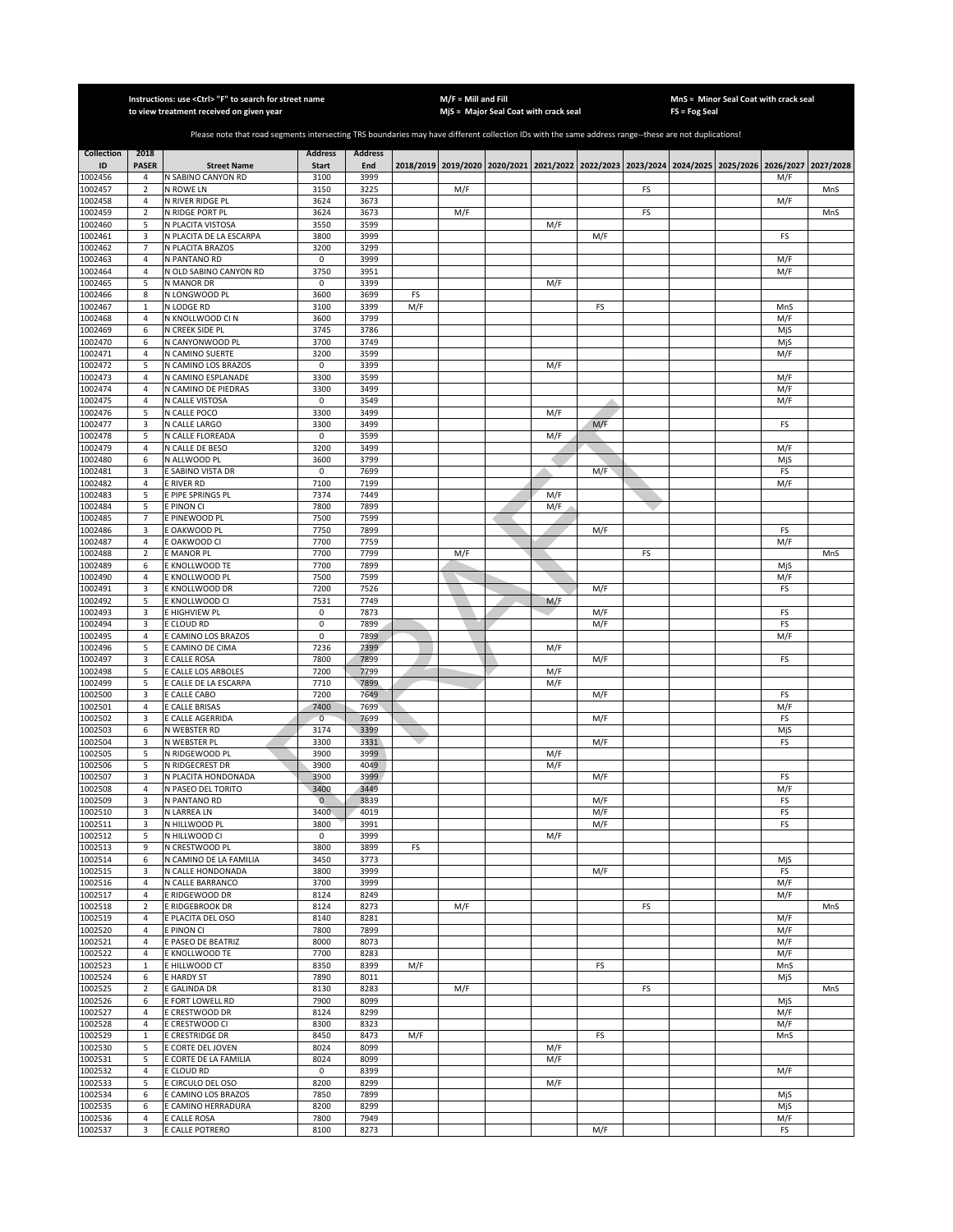|                         |                                  | Instructions: use < Ctrl> "F" to search for street name<br>to view treatment received on given year                                                   |                                |                       |     | $M/F =$ Mill and Fill | MjS = Major Seal Coat with crack seal                                                     |     |           |    | FS = Fog Seal | MnS = Minor Seal Coat with crack seal |            |           |
|-------------------------|----------------------------------|-------------------------------------------------------------------------------------------------------------------------------------------------------|--------------------------------|-----------------------|-----|-----------------------|-------------------------------------------------------------------------------------------|-----|-----------|----|---------------|---------------------------------------|------------|-----------|
|                         |                                  |                                                                                                                                                       |                                |                       |     |                       |                                                                                           |     |           |    |               |                                       |            |           |
|                         |                                  | Please note that road segments intersecting TRS boundaries may have different collection IDs with the same address range--these are not duplications! |                                |                       |     |                       |                                                                                           |     |           |    |               |                                       |            |           |
| <b>Collection</b><br>ID | 2018<br><b>PASER</b>             | <b>Street Name</b>                                                                                                                                    | <b>Address</b><br><b>Start</b> | <b>Address</b><br>End |     |                       | 2018/2019 2019/2020 2020/2021 2021/2022 2022/2023 2023/2024 2024/2025 2025/2026 2026/2027 |     |           |    |               |                                       |            | 2027/2028 |
| 1002538                 | 5                                | E BROOKWOOD DR                                                                                                                                        | 0                              | 8473                  |     |                       |                                                                                           | M/F |           |    |               |                                       |            |           |
| 1002539                 | 4                                | E ALTEZA VISTA                                                                                                                                        | 8020                           | 8061                  |     |                       |                                                                                           |     |           |    |               |                                       | M/F        |           |
| 1002540<br>1002541      | $\overline{4}$<br>$\overline{4}$ | N TRES LOMAS PL<br>N TRES LOMAS DR                                                                                                                    | $\mathbf 0$<br>$\mathbf 0$     | 3849<br>3999          |     |                       |                                                                                           |     |           |    |               |                                       | M/F<br>M/F |           |
| 1002542                 | 5                                | N PLACITA SABINO                                                                                                                                      | 3900                           | 3999                  |     |                       |                                                                                           | M/F |           |    |               |                                       |            |           |
| 1002543                 | 5                                | N PELLEGRINO DR                                                                                                                                       | $\mathbf 0$                    | 3749                  |     |                       |                                                                                           | M/F |           |    |               |                                       |            |           |
| 1002544<br>1002545      | 5<br>$\sqrt{4}$                  | N NAMBE DR<br>N HANO PL                                                                                                                               | 3240<br>3800                   | 3391<br>3849          |     |                       |                                                                                           | M/F |           |    |               |                                       | M/F        |           |
| 1002546                 | $\overline{2}$                   | N BEAR CREEK CI                                                                                                                                       | 3500                           | 3849                  |     | M/F                   |                                                                                           |     |           | FS |               |                                       |            | MnS       |
| 1002547                 | 4                                | N BEAR CANYON RD                                                                                                                                      | 3350                           | 3999                  |     |                       |                                                                                           |     |           |    |               |                                       | M/F        |           |
| 1002548                 | 3                                | E WASATCH PL                                                                                                                                          | $\mathbf 0$                    | 9491                  |     |                       |                                                                                           |     | M/F       |    |               |                                       | FS         |           |
| 1002549<br>1002550      | 4<br>6                           | E TOLANI PL<br>E TANO PL                                                                                                                              | 8900<br>8900                   | 8999<br>8999          |     |                       |                                                                                           |     |           |    |               |                                       | M/F<br>MjS |           |
| 1002551                 | 4                                | E LOMA LINDA PL                                                                                                                                       | 9100                           | 9483                  |     |                       |                                                                                           |     |           |    |               |                                       | M/F        |           |
| 1002552                 | $\overline{2}$                   | E INDIO PL                                                                                                                                            | 9201                           | 9473                  |     | M/F                   |                                                                                           |     |           | FS |               |                                       |            | MnS       |
| 1002553                 | 3                                | E INDIAN HILLS RD                                                                                                                                     | 0                              | 9199                  |     |                       |                                                                                           |     | M/F       |    |               |                                       | FS         |           |
| 1002554                 | 3                                | E INDIAN CANYON RD                                                                                                                                    | 0                              | 9199                  |     |                       |                                                                                           |     | M/F       |    |               |                                       | FS         |           |
| 1002555<br>1002556      | 3<br>$\mathbf 1$                 | E HARRISON PARK DR<br>E EAGLE PL                                                                                                                      | 0<br>9000                      | 9499<br>9099          | M/F |                       |                                                                                           |     | M/F<br>FS |    |               |                                       | FS<br>MnS  |           |
| 1002557                 | $\overline{2}$                   | E CHOF OVI DR                                                                                                                                         | 0                              | 9325                  |     | M/F                   |                                                                                           |     |           | FS |               |                                       |            | MnS       |
| 1002558                 | 6                                | E CATALINA HY                                                                                                                                         | 9350                           | 9573                  |     |                       |                                                                                           |     |           |    |               |                                       | MjS        |           |
| 1002559                 | $\mathbf{1}$                     | <b>E BEAR PL</b>                                                                                                                                      | 8750                           | 8899                  | M/F |                       |                                                                                           |     | FS        |    |               |                                       | MnS        |           |
| 1002560<br>1002561      | 4<br>3                           | N VIA DEL SOL<br>N VIA DE LA LUNA                                                                                                                     | 3980<br>3701                   | 4073<br>3902          |     |                       |                                                                                           |     | M/F       |    |               |                                       | M/F<br>FS  |           |
| 1002562                 | 3                                | N VIA DE CORDOBA                                                                                                                                      | 3700                           | 3923                  |     |                       |                                                                                           |     | M/F       |    |               |                                       | FS         |           |
| 1002563                 | $\overline{2}$                   | N SIERRA MADRE DR                                                                                                                                     | 3500                           | 3799                  |     | M/F                   |                                                                                           |     |           | FS |               |                                       |            | MnS       |
| 1002564                 | 3                                | N RANCHO SIERRA PL                                                                                                                                    | 3600                           | 3609                  |     |                       |                                                                                           |     | M/F       |    |               |                                       | FS         |           |
| 1002565                 | $\overline{4}$<br>5              | N PLACITA CHIVO<br>N MOUNT ROYAL PL                                                                                                                   | 3700<br>3900                   | 3731<br>3999          |     |                       |                                                                                           |     |           |    |               |                                       | M/F        |           |
| 1002566<br>1002567      | 3                                | N MOUNT PLEASANT DR                                                                                                                                   | 3800                           | 3999                  |     |                       |                                                                                           | M/F | M/F       |    |               |                                       | FS         |           |
| 1002568                 | $\overline{4}$                   | N HOUGHTON RD                                                                                                                                         | 3400                           | 4099                  |     |                       |                                                                                           |     |           |    |               |                                       | M/F        |           |
| 1002569                 | 5                                | N HARRISON RD                                                                                                                                         | 3400                           | 4199                  |     |                       |                                                                                           | M/F |           |    |               |                                       |            |           |
| 1002570                 | 6                                | N GUNNISON DR                                                                                                                                         | 3700                           | 3899                  |     |                       |                                                                                           |     |           |    |               |                                       | MjS        |           |
| 1002571<br>1002572      | 6<br>$\sqrt{4}$                  | N CHERRY CREEK PL<br>N CATALINA WY                                                                                                                    | 3800<br>3500                   | 3899<br>3599          |     |                       |                                                                                           |     |           |    |               |                                       | MjS<br>M/F |           |
| 1002573                 | 6                                | N CALLE ENTRADA                                                                                                                                       | 3635                           | 3902                  |     |                       |                                                                                           |     |           |    |               |                                       | MjS        |           |
| 1002574                 | 3                                | N BONANZA AV                                                                                                                                          | 3200                           | 3599                  |     |                       |                                                                                           |     | M/F       |    |               |                                       | FS         |           |
| 1002575                 | $\overline{2}$                   | N AVENIDA DE MONTEZUMA                                                                                                                                | 3600                           | 4199                  |     | M/F                   |                                                                                           |     |           | FS |               |                                       |            | MnS       |
| 1002576<br>1002577      | 3<br>$\sqrt{4}$                  | E WASATCH PL<br>E VISTA MONTANAS                                                                                                                      | 9436<br>9700                   | 9699<br>9899          |     |                       |                                                                                           |     | M/F       |    |               |                                       | FS<br>M/F  |           |
| 1002578                 | 3                                | <b>E PRINCE RD</b>                                                                                                                                    | 9800                           | 10399                 |     |                       |                                                                                           |     | M/F       |    |               |                                       | FS         |           |
| 1002579                 | $\sqrt{4}$                       | E NITTANY WY                                                                                                                                          | 9700                           | 9871                  |     |                       |                                                                                           |     |           |    |               |                                       | M/F        |           |
| 1002580                 | $\overline{4}$                   | E MOUNT PLEASANT DR                                                                                                                                   | 0                              | 10099                 |     |                       |                                                                                           |     |           |    |               |                                       | M/F        |           |
| 1002581<br>1002582      | $\sqrt{4}$<br>3                  | E KLEINDALE RD<br>E HARRISON PARK DR                                                                                                                  | 9700<br>9450                   | 10225<br>9499         |     |                       |                                                                                           |     | M/F       |    |               |                                       | M/F<br>FS  |           |
| 1002583                 | $\mathbf{1}$                     | E FORT LOWELL RD                                                                                                                                      | 10124                          | 10249                 | M/F |                       |                                                                                           |     | FS        |    |               |                                       | MnS        |           |
| 1002584                 | 4                                | E CATALINA HY                                                                                                                                         | 9474                           | 10499                 |     |                       |                                                                                           |     |           |    |               |                                       | M/F        |           |
| 1002585                 | $\overline{2}$                   | E BUSH HILL PL                                                                                                                                        | 9500                           | 9799                  |     | M/F                   |                                                                                           |     |           | FS |               |                                       |            | MnS       |
| 1002586<br>1002587      | 3<br>5                           | N WENDELL RD<br>N LYNFORD PL                                                                                                                          | 3300<br>3440                   | 3831<br>3699          |     |                       |                                                                                           | M/F | M/F       |    |               |                                       | FS         |           |
| 1002588                 | 6                                | N HOUGHTON RD                                                                                                                                         | 3100                           | 4099                  |     |                       |                                                                                           |     |           |    |               |                                       | MjS        |           |
| 1002589                 | 6                                | N HALF MOON LN                                                                                                                                        | 3850                           | 4023                  |     |                       |                                                                                           |     |           |    |               |                                       | MjS        |           |
| 1002590                 | 3                                | N DRAKE PL                                                                                                                                            | 3450                           | 4089                  |     |                       |                                                                                           |     | M/F       |    |               |                                       | FS         |           |
| 1002591<br>1002592      | 5<br>$\overline{4}$              | N AVENIDA DEL CONEJO<br>N AVENIDA DE LA COLINA                                                                                                        | 3100<br>2800                   | 3199<br>3599          |     |                       |                                                                                           | M/F |           |    |               |                                       | M/F        |           |
| 1002593                 | 3                                | E VACA PL                                                                                                                                             | 10300                          | 10499                 |     |                       |                                                                                           |     | M/F       |    |               |                                       | FS         |           |
| 1002594                 | 3                                | E ROGER RD                                                                                                                                            | 10562                          | 11061                 |     |                       |                                                                                           |     | M/F       |    |               |                                       | FS         |           |
| 1002595                 | 4                                | E PRINCE RD                                                                                                                                           | 10300                          | 11099                 |     |                       |                                                                                           |     |           |    |               |                                       | M/F        |           |
| 1002596<br>1002597      | 5<br>4                           | E KLEINDALE RD<br>E KLEINDALE PL                                                                                                                      | 9900<br>10800                  | 10225<br>10899        |     |                       |                                                                                           | M/F |           |    |               |                                       | M/F        |           |
| 1002598                 | 6                                | E HAVETUER WY                                                                                                                                         | 10700                          | 10825                 |     |                       |                                                                                           |     |           |    |               |                                       | MjS        |           |
| 1002599                 | 5                                | E FORT LOWELL RD                                                                                                                                      | 10124                          | 10999                 |     |                       |                                                                                           | M/F |           |    |               |                                       |            |           |
| 1002600                 | $\mathbf 2$                      | E CATALINA HY                                                                                                                                         | 10300                          | 10499                 |     | M/F                   |                                                                                           |     |           | FS |               |                                       |            | MnS       |
| 1002601<br>1002602      | 4<br>$\sqrt{4}$                  | E CALLE VAQUEROS<br>N SUGARBUSH PL                                                                                                                    | 10400<br>4580                  | 11023<br>4592         |     |                       |                                                                                           |     |           |    |               |                                       | M/F<br>M/F |           |
| 1002603                 | 6                                | <b>N SPRUCE LN</b>                                                                                                                                    | 4610                           | 4671                  |     |                       |                                                                                           |     |           |    |               |                                       | MjS        |           |
| 1002604                 | 3                                | N SHINUMO DR                                                                                                                                          | 4601                           | 4749                  |     |                       |                                                                                           |     | M/F       |    |               |                                       | FS         |           |
| 1002605                 | $\sqrt{2}$                       | N PRESERVE CREEK PL                                                                                                                                   | 4774                           | 4799                  |     | M/F                   |                                                                                           |     |           | FS |               |                                       |            | MnS       |
| 1002606                 | $\mathbf 1$                      | N OAKWOOD DR                                                                                                                                          | 4700                           | 4799                  | M/F |                       |                                                                                           |     | FS        |    |               |                                       | MnS        |           |
| 1002607<br>1002608      | 6<br>4                           | N MELPOMENE WY<br>N KEET SEEL TR                                                                                                                      | 4650<br>4650                   | 4849<br>4799          |     |                       |                                                                                           |     |           |    |               |                                       | MjS<br>M/F |           |
| 1002609                 | 5                                | N HOUGHTON RD                                                                                                                                         | 3900                           | 4799                  |     |                       |                                                                                           | M/F |           |    |               |                                       |            |           |
| 1002610                 | $\mathbf{1}$                     | N HALF MOON LN                                                                                                                                        | 3850                           | 4023                  | M/F |                       |                                                                                           |     | FS        |    |               |                                       | MnS        |           |
| 1002611                 | 3                                | N DRAKE PL                                                                                                                                            | 4014                           | 4391                  |     |                       |                                                                                           |     | M/F       |    |               |                                       | FS         |           |
| 1002612<br>1002613      | 5<br>4                           | N CREOSOTE PL<br>N CHESTNUT LN                                                                                                                        | 4750<br>4700                   | 4799<br>4785          |     |                       |                                                                                           | M/F |           |    |               |                                       | M/F        |           |
| 1002614                 | 5                                | N CAMINO TESOTE CI                                                                                                                                    | 4300                           | 4349                  |     |                       |                                                                                           | M/F |           |    |               |                                       |            |           |
| 1002615                 | $\overline{4}$                   | N AVENIDA DEL CONEJO                                                                                                                                  | $\mathbf 0$                    | 4799                  |     |                       |                                                                                           |     |           |    |               |                                       | M/F        |           |
| 1002616                 | $\overline{4}$                   | N AVENIDA DE PIMERIA ALTA                                                                                                                             | 4200                           | 4399                  |     |                       |                                                                                           |     |           |    |               |                                       | M/F        |           |
| 1002617                 | 3                                | N AVENIDA DE NIEVA                                                                                                                                    | 4400                           | 4599                  |     |                       |                                                                                           |     | M/F       |    |               |                                       | FS         |           |
| 1002618<br>1002619      | $\sqrt{2}$<br>5                  | N AVENIDA DE LA COLINA<br>N ARMADA AV                                                                                                                 | 4800<br>4200                   | 4899<br>4323          |     | M/F                   |                                                                                           | M/F |           | FS |               |                                       |            | MnS       |
|                         |                                  |                                                                                                                                                       |                                |                       |     |                       |                                                                                           |     |           |    |               |                                       |            |           |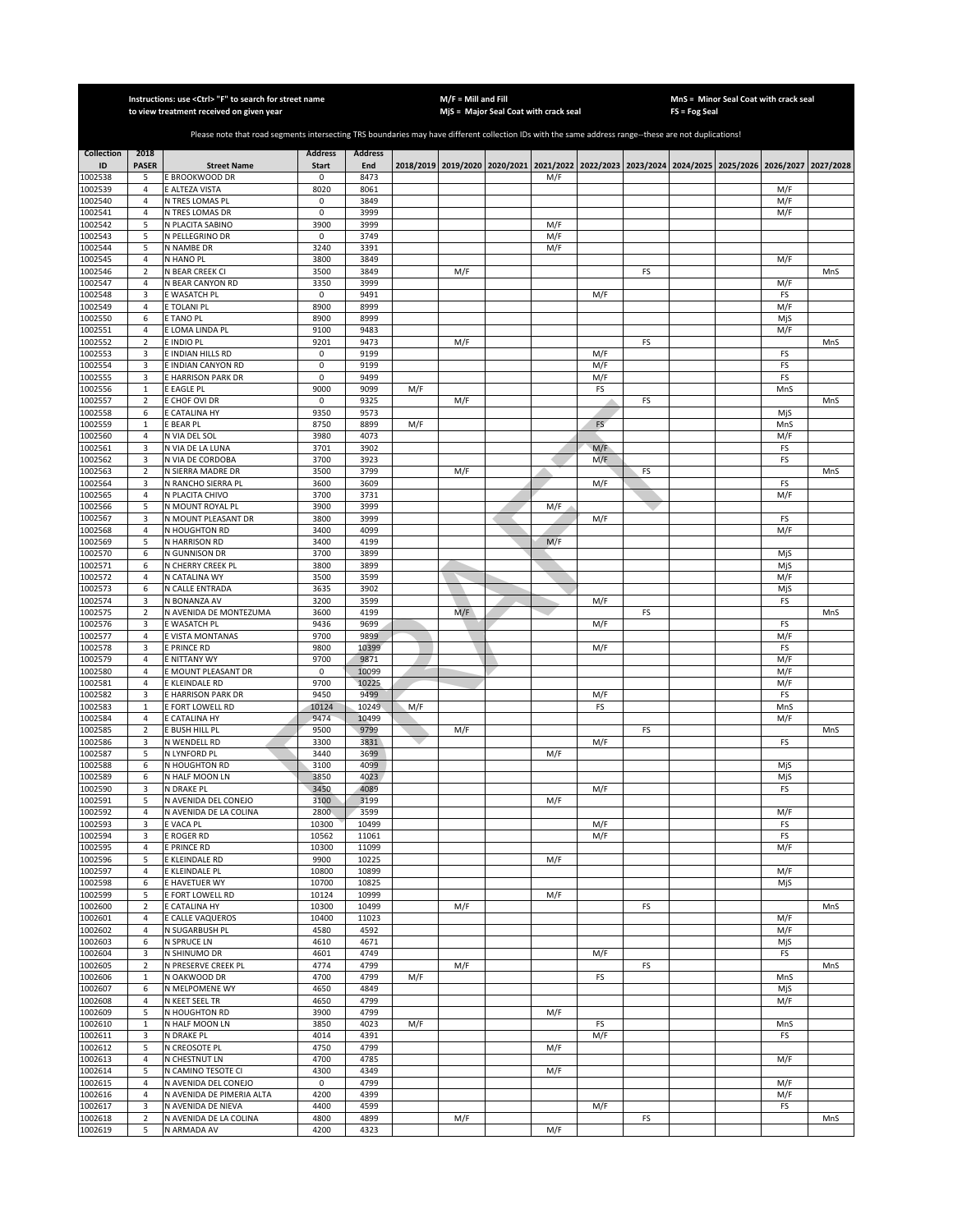|                    |                                  | Instructions: use < Ctrl> "F" to search for street name<br>to view treatment received on given year                                                   |                      |                |            | $M/F =$ Mill and Fill | MjS = Major Seal Coat with crack seal |     |            |    | <b>FS = Fog Seal</b> | MnS = Minor Seal Coat with crack seal                                                     |            |           |
|--------------------|----------------------------------|-------------------------------------------------------------------------------------------------------------------------------------------------------|----------------------|----------------|------------|-----------------------|---------------------------------------|-----|------------|----|----------------------|-------------------------------------------------------------------------------------------|------------|-----------|
|                    |                                  |                                                                                                                                                       |                      |                |            |                       |                                       |     |            |    |                      |                                                                                           |            |           |
|                    |                                  | Please note that road segments intersecting TRS boundaries may have different collection IDs with the same address range--these are not duplications! |                      |                |            |                       |                                       |     |            |    |                      |                                                                                           |            |           |
| <b>Collection</b>  | 2018                             |                                                                                                                                                       | <b>Address</b>       | <b>Address</b> |            |                       |                                       |     |            |    |                      |                                                                                           |            |           |
| ID                 | <b>PASER</b>                     | <b>Street Name</b>                                                                                                                                    | <b>Start</b>         | End            |            |                       |                                       |     |            |    |                      | 2018/2019 2019/2020 2020/2021 2021/2022 2022/2023 2023/2024 2024/2025 2025/2026 2026/2027 |            | 2027/2028 |
| 1002620            | 4                                | E VIA TRANQUILLA                                                                                                                                      | 10700                | 11099          |            |                       |                                       |     |            |    |                      |                                                                                           | M/F        |           |
| 1002621<br>1002622 | $\overline{4}$<br>$\overline{4}$ | E VIA RINCONADO<br><b>E SNYDER RD</b>                                                                                                                 | 10830<br>$\mathsf 0$ | 11099<br>11175 |            |                       |                                       |     |            |    |                      |                                                                                           | M/F<br>M/F |           |
| 1002623            | 6                                | E ROGER RD                                                                                                                                            | 10540                | 10799          |            |                       |                                       |     |            |    |                      |                                                                                           | MjS        |           |
| 1002624            | $\mathbf 1$                      | E RIO DE ORO DR                                                                                                                                       | 10200                | 10299          | M/F        |                       |                                       |     | FS         |    |                      |                                                                                           | MnS        |           |
| 1002625            | 3                                | <b>PLACITA METATE</b>                                                                                                                                 | 10700                | 10861          |            |                       |                                       |     | M/F        |    |                      |                                                                                           | FS         |           |
| 1002626            | $\sqrt{2}$                       | E PLACITA DE RISA                                                                                                                                     | 10700                | 10741          |            | M/F                   |                                       |     |            | FS |                      |                                                                                           |            | MnS       |
| 1002627<br>1002628 | 4<br>$\overline{7}$              | OAKWOOD DR<br><b>ENAKAI DR</b>                                                                                                                        | 10501<br>10400       | 10999<br>10499 |            |                       |                                       |     |            |    |                      |                                                                                           | M/F        |           |
| 1002629            | 4                                | E LIMBERLOST RD                                                                                                                                       | 10800                | 11099          |            |                       |                                       |     |            |    |                      |                                                                                           | M/F        |           |
| 1002630            | 5                                | E KAIBITO PL                                                                                                                                          | 10300                | 10373          |            |                       |                                       | M/F |            |    |                      |                                                                                           |            |           |
| 1002631            | 3                                | <b>DUNSMORE PL</b>                                                                                                                                    | 10600                | 10674          |            |                       |                                       |     | M/F        |    |                      |                                                                                           | FS         |           |
| 1002632            | $\sqrt{4}$                       | E DEERFIELD PL                                                                                                                                        | 10560                | 10699          |            |                       |                                       |     |            |    |                      |                                                                                           | M/F        |           |
| 1002633            | 4                                | E CATALINA HY                                                                                                                                         | 10300                | 11099          |            |                       |                                       |     |            |    |                      |                                                                                           | M/F        |           |
| 1002634<br>1002635 | $\sqrt{4}$<br>3                  | E CARVED TREE CT<br>E CAMINO TESOTE PL                                                                                                                | 11000<br>10600       | 11099<br>10699 |            |                       |                                       |     | M/F        |    |                      |                                                                                           | M/F<br>FS  |           |
| 1002636            | 3                                | <b>CAMINO TESOTE</b>                                                                                                                                  | 10300                | 10599          |            |                       |                                       |     | M/F        |    |                      |                                                                                           | FS         |           |
| 1002637            | $\sqrt{2}$                       | E CAMINO PALO VERDE                                                                                                                                   | 10300                | 10672          |            | M/F                   |                                       |     |            | FS |                      |                                                                                           |            | MnS       |
| 1002638            | 5                                | <b>CAMINO MIRAMONTE</b>                                                                                                                               | 10724                | 11091          |            |                       |                                       | M/F |            |    |                      |                                                                                           |            |           |
| 1002639            | 3                                | E CALLE DESCANSO                                                                                                                                      | 10300                | 10499          |            |                       |                                       |     | M/F        |    |                      |                                                                                           | FS         |           |
| 1002640            | 6                                | E BUCKEYE PL                                                                                                                                          | 11040                | 11081          |            |                       |                                       |     |            |    |                      |                                                                                           | MiS        |           |
| 1002641<br>1002642 | 4                                | E ARMADA LN                                                                                                                                           | 10790                | 10899          |            |                       |                                       |     |            |    |                      |                                                                                           | M/F        |           |
| 1002643            | 4<br>4                           | N WOLFORD RD<br>N WOLFORD DR                                                                                                                          | 4200<br>4542         | 4799<br>4545   |            |                       |                                       |     |            |    |                      |                                                                                           | M/F<br>M/F |           |
| 1002644            | 4                                | N VISTA DE LOMA SEGUNDA                                                                                                                               | 4800                 | 4999           |            |                       |                                       |     |            |    |                      |                                                                                           | M/F        |           |
| 1002645            | $\overline{4}$                   | N VIA DEL SOL                                                                                                                                         | 3980                 | 4073           |            |                       |                                       |     |            |    |                      |                                                                                           | M/F        |           |
| 1002646            | $\overline{4}$                   | N TIERRA ALTA DR                                                                                                                                      | 4540                 | 4637           |            |                       |                                       |     |            |    |                      |                                                                                           | M/F        |           |
| 1002647            | 3                                | N SNYDER CI                                                                                                                                           | 4700                 | 4799           |            |                       |                                       |     | M/F        |    |                      |                                                                                           | FS         |           |
| 1002648            | $\overline{4}$                   | N SIERRA DE LUNA PL                                                                                                                                   | 4250                 | 4323           |            |                       |                                       |     |            |    |                      |                                                                                           | M/F        |           |
| 1002649<br>1002650 | $\overline{4}$<br>5              | N RIO VISTA DR<br>N OESTE PL                                                                                                                          | 4600<br>4720         | 4799<br>4799   |            |                       |                                       | M/F |            |    |                      |                                                                                           | M/F        |           |
| 1002651            | $\overline{4}$                   | N LUNA DE ORO PL                                                                                                                                      | 4260                 | 4291           |            |                       |                                       |     |            |    |                      |                                                                                           | M/F        |           |
| 1002652            | 4                                | N LASON LN                                                                                                                                            | 4200                 | 4799           |            |                       |                                       |     |            |    |                      |                                                                                           | M/F        |           |
| 1002653            | 6                                | N HOUGHTON RD                                                                                                                                         | 4100                 | 4799           |            |                       |                                       |     |            |    |                      |                                                                                           | MjS        |           |
| 1002654            | 5                                | N HARRISON RD                                                                                                                                         | 0                    | 4799           |            |                       |                                       | M/F |            |    |                      |                                                                                           |            |           |
| 1002655            | 3                                | N BOWES RD                                                                                                                                            | 4800                 | 4999           |            |                       |                                       |     | M/F        |    |                      |                                                                                           | FS         |           |
| 1002656            | $\mathbf 2$<br>$\overline{4}$    | N BONANZA AV                                                                                                                                          | 4000                 | 4799           |            | M/F                   |                                       |     |            | FS |                      |                                                                                           |            | MnS       |
| 1002657<br>1002658 | $\mathbf 1$                      | N BANYON TREE DR<br>N BAMBOO CI                                                                                                                       | $\pmb{0}$<br>4700    | 4699<br>4799   | M/F        |                       |                                       |     | FS         |    |                      |                                                                                           | M/F<br>MnS |           |
| 1002659            | 3                                | N AVENIDA DE MONTEZUMA                                                                                                                                | 3900                 | 4199           |            |                       |                                       |     | M/F        |    |                      |                                                                                           | FS         |           |
| 1002660            | 3                                | E WOLFORD PL                                                                                                                                          | 9950                 | 9975           |            |                       |                                       |     | M/F        |    |                      |                                                                                           | FS         |           |
| 1002661            | 3                                | E WALNUT TREE DR                                                                                                                                      | 9500                 | 9701           |            |                       |                                       |     | M/F        |    |                      |                                                                                           | FS         |           |
| 1002662            | $\overline{4}$                   | E VISTA MONTANAS                                                                                                                                      | 9700                 | 9899           |            |                       |                                       |     |            |    |                      |                                                                                           | M/F        |           |
| 1002663            | 6                                | E VERYL PL                                                                                                                                            | 9802<br>9800         | 9899<br>9849   |            |                       |                                       |     |            |    |                      |                                                                                           | MjS        |           |
| 1002664<br>1002665 | 5<br>3                           | E VERMILLION PL<br>E TIERRA ALTA PL                                                                                                                   | 10130                | 10151          |            |                       |                                       | M/F | M/F        |    |                      |                                                                                           | FS         |           |
| 1002666            | 3                                | E SUMMER TR                                                                                                                                           | 9350                 | 9499           |            |                       |                                       |     | M/F        |    |                      |                                                                                           | FS         |           |
| 1002667            | $\mathbf{1}$                     | E SPUR CROSSING PL                                                                                                                                    | 9459                 | 9499           | M/F        |                       |                                       |     | FS         |    |                      |                                                                                           | MnS        |           |
| 1002668            | 3                                | <b>E SNYDER RD</b>                                                                                                                                    | 9462                 | 10373          |            |                       |                                       |     | M/F        |    |                      |                                                                                           | FS         |           |
| 1002669            | $\mathbf{1}$                     | E SIERRITA PL                                                                                                                                         | 10000                | 10049          | M/F        |                       |                                       |     | FS         |    |                      |                                                                                           | MnS        |           |
| 1002670            | $\mathbf{1}$                     | E SIERRA DE LUNA WY                                                                                                                                   | 10050                | 10299          | M/F        |                       |                                       |     | FS         |    |                      |                                                                                           | MnS        |           |
| 1002671<br>1002672 | $\mathbf{1}$<br>$\mathbf{1}$     | E RIO VISTA PL<br>E RIO DE ORO PL                                                                                                                     | 10200<br>10200       | 10299<br>10221 | M/F<br>M/F |                       |                                       |     | FS<br>FS   |    |                      |                                                                                           | MnS<br>MnS |           |
| 1002673            | 2                                | E RIO DE ORO DR                                                                                                                                       | 10100                | 10299          |            | M/F                   |                                       |     |            | FS |                      |                                                                                           |            | MnS       |
| 1002674            | 6                                | E QUIET PL                                                                                                                                            | 9500                 | 9599           |            |                       |                                       |     |            |    |                      |                                                                                           | MiS        |           |
| 1002675            | 3                                | <b>PROSPECT LN</b>                                                                                                                                    | 9500                 | 9899           |            |                       |                                       |     | M/F        |    |                      |                                                                                           | FS         |           |
| 1002676            | 3                                | E PROSPECT HEIGHTS PL                                                                                                                                 | 10100                | 10121          |            |                       |                                       |     | M/F        |    |                      |                                                                                           | FS         |           |
| 1002677<br>1002678 | 5<br>$\mathbf 2$                 | E OPALITE PL<br>E KAYENTA DR                                                                                                                          | 9838<br>9452         | 9899<br>9491   |            | M/F                   |                                       | M/F |            | FS |                      |                                                                                           |            | MnS       |
| 1002679            | 1                                | E HICKORY TREE PL                                                                                                                                     | 9600                 | 9699           | M/F        |                       |                                       |     | FS         |    |                      |                                                                                           | MnS        |           |
| 1002680            | $\mathbf 1$                      | E GOLDSMITH PL                                                                                                                                        | 9900                 | 9999           | M/F        |                       |                                       |     | FS         |    |                      |                                                                                           | MnS        |           |
| 1002681            | $\mathbf 2$                      | E FIRE AGATE PL                                                                                                                                       | 0                    | 9899           |            | M/F                   |                                       |     |            | FS |                      |                                                                                           |            | MnS       |
| 1002682            | $\sqrt{4}$                       | E ELM TREE CI                                                                                                                                         | 9600                 | 9699           |            |                       |                                       |     |            |    |                      |                                                                                           | M/F        |           |
| 1002683            | 5                                | E CAMINO PALO VERDE                                                                                                                                   | 10300                | 10499          |            |                       |                                       | M/F |            |    |                      |                                                                                           |            |           |
| 1002684            | $\overline{7}$                   | E BIRCH TREE CI                                                                                                                                       | 9500                 | 9599           |            |                       |                                       |     |            |    |                      |                                                                                           |            |           |
| 1002685<br>1002686 | $\,1\,$<br>$\mathbf 1$           | E BAY TREE PL<br>E BARYTE PL                                                                                                                          | 9600<br>9804         | 9699<br>9868   | M/F<br>M/F |                       |                                       |     | FS<br>FS   |    |                      |                                                                                           | MnS<br>MnS |           |
| 1002687            | $\overline{4}$                   | N TWILIGHT TR                                                                                                                                         | 0                    | 4599           |            |                       |                                       |     |            |    |                      |                                                                                           | M/F        |           |
| 1002688            | $\overline{4}$                   | N TONALEA TR                                                                                                                                          | $\pmb{0}$            | 4799           |            |                       |                                       |     |            |    |                      |                                                                                           | M/F        |           |
| 1002689            | $\overline{7}$                   | N SUPAI PL                                                                                                                                            | 4724                 | 4799           |            |                       |                                       |     |            |    |                      |                                                                                           |            |           |
| 1002690            | 4                                | N SUMMER PL                                                                                                                                           | 4430                 | 4449           |            |                       |                                       |     |            |    |                      |                                                                                           | M/F        |           |
| 1002691            | 3                                | N PALISADES DR                                                                                                                                        | 4300                 | 4399           |            |                       |                                       |     | M/F        |    |                      |                                                                                           | FS         |           |
| 1002692            | 3                                | N PALISADE DR                                                                                                                                         | 4400                 | 4799           |            |                       |                                       |     | M/F        |    |                      |                                                                                           | FS         |           |
| 1002693<br>1002694 | $\mathbf{1}$<br>$\mathbf{1}$     | N ORAIBI PL<br>N MEADOW LN                                                                                                                            | 4524<br>4474         | 4599<br>4561   | M/F<br>M/F |                       |                                       |     | FS<br>FS   |    |                      |                                                                                           | MnS<br>MnS |           |
| 1002695            | 7                                | N DANCING STAR CT                                                                                                                                     | 4300                 | 4349           |            |                       |                                       |     |            |    |                      |                                                                                           |            |           |
| 1002696            | 5                                | N BLACK STALLION CT                                                                                                                                   | 4300                 | 4349           |            |                       |                                       | M/F |            |    |                      |                                                                                           |            |           |
| 1002697            | 3                                | N BIDAHOCHI DR                                                                                                                                        | 4101                 | 4401           |            |                       |                                       |     | M/F        |    |                      |                                                                                           | FS         |           |
| 1002698            | 3                                | N BEAR CLAW WY                                                                                                                                        | 4200                 | 4373           |            |                       |                                       |     | M/F        |    |                      |                                                                                           | FS         |           |
| 1002699            | $\overline{4}$                   | N BEAR CANYON RD                                                                                                                                      | 3800                 | 4799           |            |                       |                                       |     |            |    |                      |                                                                                           | M/F        |           |
| 1002700<br>1002701 | 3<br>3                           | E WES PL<br>E WALNUT TREE DR                                                                                                                          | 8900<br>9100         | 8999<br>9450   |            |                       |                                       |     | M/F<br>M/F |    |                      |                                                                                           | FS<br>FS   |           |
|                    |                                  |                                                                                                                                                       |                      |                |            |                       |                                       |     |            |    |                      |                                                                                           |            |           |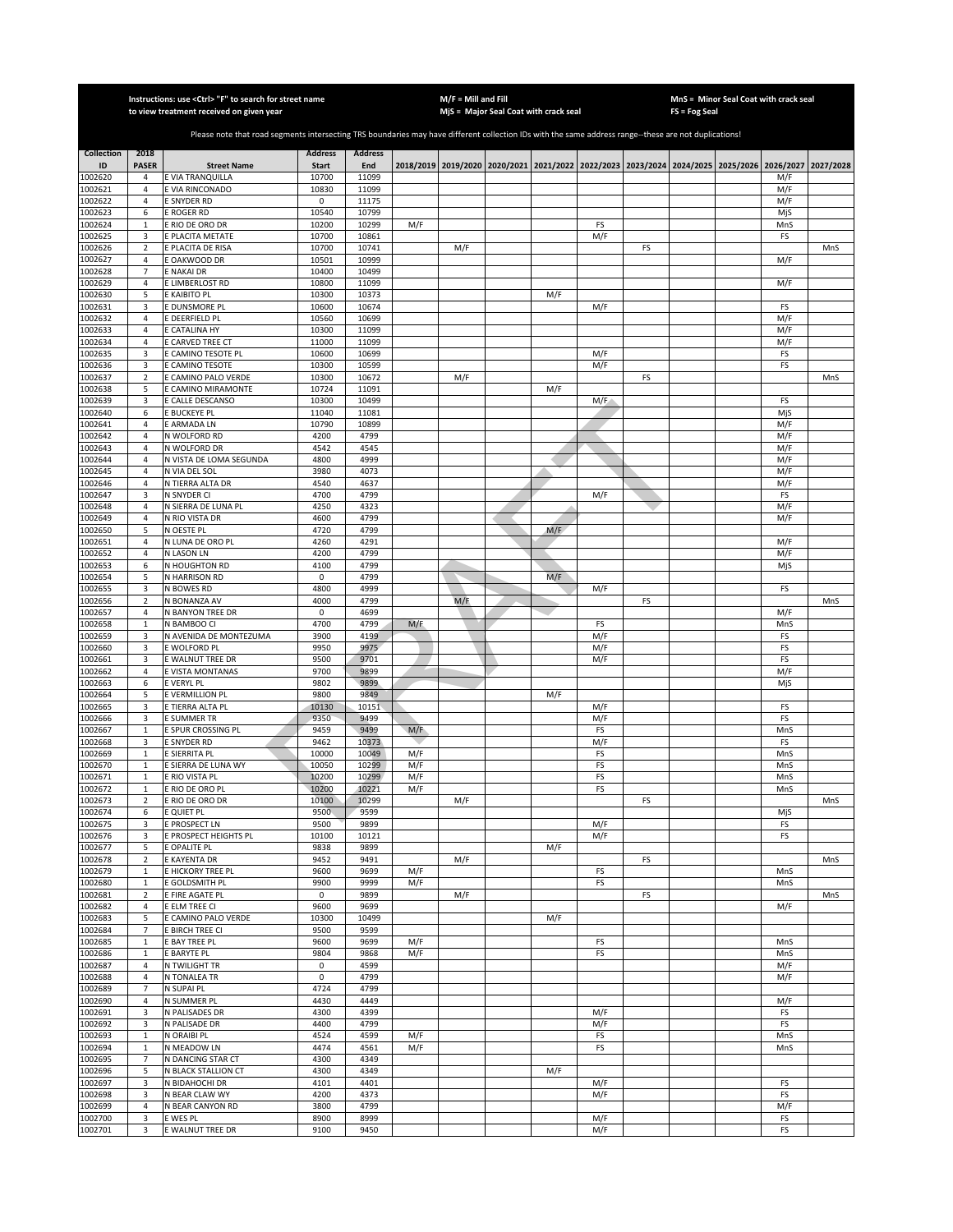|                         |                                  | Instructions: use <ctrl> "F" to search for street name<br/>to view treatment received on given year</ctrl>                                            |                                |                       |     | $M/F =$ Mill and Fill | MjS = Major Seal Coat with crack seal |             |     |    | FS = Fog Seal | MnS = Minor Seal Coat with crack seal                                                     |            |           |
|-------------------------|----------------------------------|-------------------------------------------------------------------------------------------------------------------------------------------------------|--------------------------------|-----------------------|-----|-----------------------|---------------------------------------|-------------|-----|----|---------------|-------------------------------------------------------------------------------------------|------------|-----------|
|                         |                                  |                                                                                                                                                       |                                |                       |     |                       |                                       |             |     |    |               |                                                                                           |            |           |
|                         |                                  | Please note that road segments intersecting TRS boundaries may have different collection IDs with the same address range--these are not duplications! |                                |                       |     |                       |                                       |             |     |    |               |                                                                                           |            |           |
| <b>Collection</b><br>ID | 2018<br><b>PASER</b>             | <b>Street Name</b>                                                                                                                                    | <b>Address</b><br><b>Start</b> | <b>Address</b><br>End |     |                       |                                       |             |     |    |               | 2018/2019 2019/2020 2020/2021 2021/2022 2022/2023 2023/2024 2024/2025 2025/2026 2026/2027 |            | 2027/2028 |
| 1002702                 | 3                                | E WALNUT TREE CI                                                                                                                                      | 0                              | 9453                  |     |                       |                                       |             | M/F |    |               |                                                                                           | FS         |           |
| 1002703                 | $\overline{4}$                   | E SUMMER TR                                                                                                                                           | 8724                           | 9499                  |     |                       |                                       |             |     |    |               |                                                                                           | M/F        |           |
| 1002704                 | $\overline{2}$                   | E SPUR CROSSING PL                                                                                                                                    | 9300                           | 9499                  |     | M/F                   |                                       |             |     | FS |               |                                                                                           |            | MnS       |
| 1002705<br>1002706      | 3<br>$\overline{4}$              | E SNYDER RD<br>E SHONTO LN                                                                                                                            | 8750<br>9160                   | 9499<br>9302          |     |                       |                                       |             | M/F |    |               |                                                                                           | FS<br>M/F  |           |
| 1002707                 | $\mathbf 2$                      | E PLACITA RIVAS                                                                                                                                       | 9100                           | 9199                  |     | M/F                   |                                       |             |     | FS |               |                                                                                           |            | MnS       |
| 1002708                 | 5                                | E PALISADE TE                                                                                                                                         | 8800                           | 8899                  |     |                       |                                       | M/F         |     |    |               |                                                                                           |            |           |
| 1002709<br>1002710      | $\sqrt{4}$<br>3                  | E PALISADE CI<br>E MOENKOPI TR                                                                                                                        | 8800<br>9100                   | 8899<br>9261          |     |                       |                                       |             | M/F |    |               |                                                                                           | M/F<br>FS  |           |
| 1002711                 | 3                                | E KAYENTA DR                                                                                                                                          | 0                              | 9491                  |     |                       |                                       |             | M/F |    |               |                                                                                           | FS         |           |
| 1002712                 | 8                                | E HAWK PL                                                                                                                                             | 8800                           | 8899                  | FS  |                       |                                       |             |     |    |               |                                                                                           |            |           |
| 1002713                 | $\overline{4}$<br>$\overline{7}$ | E DRIFTWOOD TR                                                                                                                                        | 0                              | 8999                  |     |                       |                                       |             |     |    |               |                                                                                           | M/F        |           |
| 1002714<br>1002715      | 3                                | E CANYON OVERLOOK PL<br>E BUCKBOARD RD                                                                                                                | 8974<br>$\mathsf 0$            | 9073<br>8999          |     |                       |                                       |             | M/F |    |               |                                                                                           | FS         |           |
| 1002716                 | 5                                | E BIDAHOCHI PL                                                                                                                                        | 9150                           | 9299                  |     |                       |                                       | M/F         |     |    |               |                                                                                           |            |           |
| 1002717                 | $\overline{7}$                   | E BIDAHOCHI DR                                                                                                                                        | 9150                           | 9449                  |     |                       |                                       |             |     |    |               |                                                                                           |            |           |
| 1002718<br>1002719      | $\sqrt{4}$<br>3                  | E BEAR CUB PL<br>N WEST FERNHILL CI                                                                                                                   | 8974<br>$\mathsf 0$            | 9049<br>4173          |     |                       |                                       |             | M/F |    |               |                                                                                           | M/F<br>FS  |           |
| 1002720                 | $\sqrt{4}$                       | N TOURMALINE PL                                                                                                                                       | 4450                           | 4499                  |     |                       |                                       |             |     |    |               |                                                                                           | M/F        |           |
| 1002721                 | $\overline{4}$                   | N SABINO CANYON RD                                                                                                                                    | 4800                           | 4949                  |     |                       |                                       |             |     |    |               |                                                                                           | M/F        |           |
| 1002722                 | 5                                | N ROCKCLIFF RD                                                                                                                                        | 4400                           | 4799                  |     |                       |                                       | M/F         |     |    |               |                                                                                           |            |           |
| 1002723<br>1002724      | 5<br>4                           | N ROCKCLIFF PL<br>N RIDGECREST DR                                                                                                                     | 4400<br>3980                   | 4473<br>4073          |     |                       |                                       | M/F         |     |    |               |                                                                                           | M/F        |           |
| 1002725                 | $\overline{4}$                   | N LARREA LN                                                                                                                                           | 3932                           | 4399                  |     |                       |                                       |             |     |    |               |                                                                                           | M/F        |           |
| 1002726                 | $\mathbf{1}$                     | N HILLWOOD PL                                                                                                                                         | 3950                           | 3991                  | M/F |                       |                                       |             | FS. |    |               |                                                                                           | MnS        |           |
| 1002727                 | 3                                | N HILLWOOD CI                                                                                                                                         | 3974                           | 3999                  |     |                       |                                       |             | M/F |    |               |                                                                                           | FS         |           |
| 1002728<br>1002729      | $\overline{4}$<br>5              | N FERNHILL CI<br>N CHEYENNE TR                                                                                                                        | 4050<br>4500                   | 4375<br>4749          |     |                       |                                       | M/F         |     |    |               |                                                                                           | M/F        |           |
| 1002730                 | 6                                | N BROOKHILL PL                                                                                                                                        | 4090                           | 4111                  |     |                       |                                       |             |     |    |               |                                                                                           | MjS        |           |
| 1002731                 | $\overline{2}$                   | N BORNITE WY                                                                                                                                          | 4600                           | 4699                  |     | M/F                   |                                       |             |     | FS |               |                                                                                           |            | MnS       |
| 1002732                 | 6                                | N BAUXITE WY                                                                                                                                          | 4500                           | 4599                  |     |                       |                                       |             |     |    |               |                                                                                           | MjS        |           |
| 1002733<br>1002734      | 3<br>7                           | E TOURMALINE DR<br>E SOLAR PL                                                                                                                         | 8400<br>8500                   | 8799<br>8581          |     |                       |                                       |             | M/F |    |               |                                                                                           | FS         |           |
| 1002735                 | 3                                | E SNYDER RD                                                                                                                                           | 7900                           | 8199                  |     |                       |                                       |             | M/F |    |               |                                                                                           | FS         |           |
| 1002736                 | 6                                | E SANDSTONE DR                                                                                                                                        | 0                              | 8399                  |     |                       |                                       |             |     |    |               |                                                                                           | MjS        |           |
| 1002737<br>1002738      | 5<br>8                           | E ROCKCLIFF RD<br>E MOONSTONE DR                                                                                                                      | 8424<br>8100                   | 8549<br>8110          | FS  |                       |                                       | $M/\bar{F}$ |     |    |               |                                                                                           |            |           |
| 1002739                 | 3                                | E HILLWOOD LN                                                                                                                                         | 8360                           | 8573                  |     |                       |                                       |             | M/F |    |               |                                                                                           | FS         |           |
| 1002740                 | $\sqrt{2}$                       | E FERNHILL DR                                                                                                                                         | 8350                           | 8499                  |     | M/F                   |                                       |             |     | FS |               |                                                                                           |            | MnS       |
| 1002741                 | $\sqrt{4}$                       | E CRESTHILL DR                                                                                                                                        | 8350                           | 8499                  |     |                       |                                       |             |     |    |               |                                                                                           | M/F        |           |
| 1002742<br>1002743      | 6<br>$\mathbf 2$                 | E CHEYENNE PL<br>E CANYON SIDE RD                                                                                                                     | 8324<br>8250                   | 8373<br>8399          |     | M/F                   |                                       |             |     | FS |               |                                                                                           | MjS        | MnS       |
| 1002744                 | 3                                | E BROOKHILL DR                                                                                                                                        | 8350                           | 8491                  |     |                       |                                       |             | M/F |    |               |                                                                                           | FS         |           |
| 1002745                 | $\sqrt{4}$                       | E AMETHYST PL                                                                                                                                         | 8450                           | 8499                  |     |                       |                                       |             |     |    |               |                                                                                           | M/F        |           |
| 1002746                 | 3                                | E AMETHYST LN                                                                                                                                         | 8400                           | 8599                  |     |                       |                                       |             | M/F |    |               |                                                                                           | FS         |           |
| 1002747<br>1002748      | 6<br>$\overline{4}$              | N SABINO VALLEY PL<br>N SABINO CANYON RD                                                                                                              | 4800<br>3800                   | 4823<br>4949          |     |                       |                                       |             |     |    |               |                                                                                           | MjS<br>M/F |           |
| 1002749                 | 4                                | N ROCKY CREEK CI                                                                                                                                      | 4500                           | 4573                  |     |                       |                                       |             |     |    |               |                                                                                           | M/F        |           |
| 1002750                 | $\overline{4}$                   | N PAINTED QUAIL PL                                                                                                                                    | 4474                           | 4499                  |     |                       |                                       |             |     |    |               |                                                                                           | M/F        |           |
| 1002751<br>1002752      | 4<br>$\overline{4}$              | N MOUNTAIN QUAIL RD<br>N KOLB RD                                                                                                                      | 4500<br>4050                   | 4673<br>5049          |     |                       |                                       |             |     |    |               |                                                                                           | M/F<br>M/F |           |
| 1002753                 | 5                                | N COVEY LN                                                                                                                                            | 4624                           | 4649                  |     |                       |                                       | M/F         |     |    |               |                                                                                           |            |           |
| 1002754                 | $\overline{4}$                   | E WANDERING RD                                                                                                                                        | 7300                           | 7523                  |     |                       |                                       |             |     |    |               |                                                                                           | M/F        |           |
| 1002755                 | 4                                | E STILLWATER DR                                                                                                                                       | 7300                           | 7399                  |     |                       |                                       |             |     |    |               |                                                                                           | M/F        |           |
| 1002756<br>1002757      | $\overline{4}$<br>5              | E SNYDER RD<br>E SERENITY LN                                                                                                                          | 7050<br>7400                   | 8035<br>7499          |     |                       |                                       | M/F         |     |    |               |                                                                                           | M/F        |           |
| 1002758                 | 6                                | E ROCKY CREEK PL                                                                                                                                      | 7224                           | 7373                  |     |                       |                                       |             |     |    |               |                                                                                           | MjS        |           |
| 1002759                 | 5                                | E ROCKY CREEK DR                                                                                                                                      | 7200                           | 7299                  |     |                       |                                       | M/F         |     |    |               |                                                                                           |            |           |
| 1002760<br>1002761      | 6<br>3                           | E QUAIL RUN DR                                                                                                                                        | 7124<br>7150                   | 7199<br>7199          |     |                       |                                       |             | M/F |    |               |                                                                                           | MjS        |           |
| 1002762                 | 5                                | E PINTAIL DR<br>E PAINTED QUAIL CI                                                                                                                    | 7100                           | 7199                  |     |                       |                                       | M/F         |     |    |               |                                                                                           | FS         |           |
| 1002763                 | $\,1\,$                          | E MOUNTAIN QUAIL CI                                                                                                                                   | 7450                           | 7499                  | M/F |                       |                                       |             | FS  |    |               |                                                                                           | MnS        |           |
| 1002764                 | 5                                | E INCA DOVE DR                                                                                                                                        | 7200                           | 7323                  |     |                       |                                       | M/F         |     |    |               |                                                                                           |            |           |
| 1002765<br>1002766      | 3<br>$\mathbf 2$                 | E GAMBEL CI<br>E CRIPPLE CREEK DR                                                                                                                     | 7124<br>7140                   | 7273<br>7261          |     | M/F                   |                                       |             | M/F | FS |               |                                                                                           | FS         | MnS       |
| 1002767                 | 5                                | E COVEY DR                                                                                                                                            | 7400                           | 7499                  |     |                       |                                       | M/F         |     |    |               |                                                                                           |            |           |
| 1002768                 | $\,1\,$                          | E CLAYRIDGE DR                                                                                                                                        | 7140                           | 7282                  | M/F |                       |                                       |             | FS  |    |               |                                                                                           | MnS        |           |
| 1002769                 | 5                                | N VIA VELAZQUEZ<br>N TANURI DR                                                                                                                        | 4300                           | 4823                  |     |                       |                                       | M/F         |     |    |               |                                                                                           |            |           |
| 1002770<br>1002771      | $\sqrt{4}$<br>$\overline{4}$     | E TERRITORY DR                                                                                                                                        | 4000<br>6200                   | 4299<br>6323          |     |                       |                                       |             |     |    |               |                                                                                           | M/F<br>M/F |           |
| 1002772                 | 6                                | E SNYDER RD                                                                                                                                           | 6700                           | 7149                  |     |                       |                                       |             |     |    |               |                                                                                           | MjS        |           |
| 1002773                 | 5                                | N VIA VELAZQUEZ                                                                                                                                       | 4750                           | 4823                  |     |                       |                                       | M/F         |     |    |               |                                                                                           |            |           |
| 1002774                 | 5                                | N VENTANA OVERLOOK PL                                                                                                                                 | 5300                           | 5399                  |     |                       |                                       | M/F         |     |    |               |                                                                                           |            |           |
| 1002775<br>1002776      | 3<br>4                           | N ROCK CANYON RD<br>N PASEO OTONO                                                                                                                     | 5200<br>5600                   | 5273<br>5649          |     |                       |                                       |             | M/F |    |               |                                                                                           | FS<br>M/F  |           |
| 1002777                 | 5                                | N KOLB RD                                                                                                                                             | 5122                           | 5599                  |     |                       |                                       | M/F         |     |    |               |                                                                                           |            |           |
| 1002778                 | 3                                | N GATE RIDGE RD                                                                                                                                       | 5200                           | 5399                  |     |                       |                                       |             | M/F |    |               |                                                                                           | FS         |           |
| 1002779<br>1002780      | $\overline{4}$<br>6              | N CHIEFTAN TR<br>E TERRITORY DR                                                                                                                       | 5600<br>6200                   | 5799<br>6999          |     |                       |                                       |             |     |    |               |                                                                                           | M/F<br>MjS |           |
| 1002781                 | 3                                | E SUNRISE DR                                                                                                                                          | 6100                           | 7149                  |     |                       |                                       |             | M/F |    |               |                                                                                           | FS         |           |
| 1002782                 | 5                                | E GATE RIDGE PL                                                                                                                                       | 6924                           | 6999                  |     |                       |                                       | M/F         |     |    |               |                                                                                           |            |           |
| 1002783                 | $\overline{4}$                   | N WINDRIVER PL                                                                                                                                        | 5124                           | 5273                  |     |                       |                                       |             |     |    |               |                                                                                           | M/F        |           |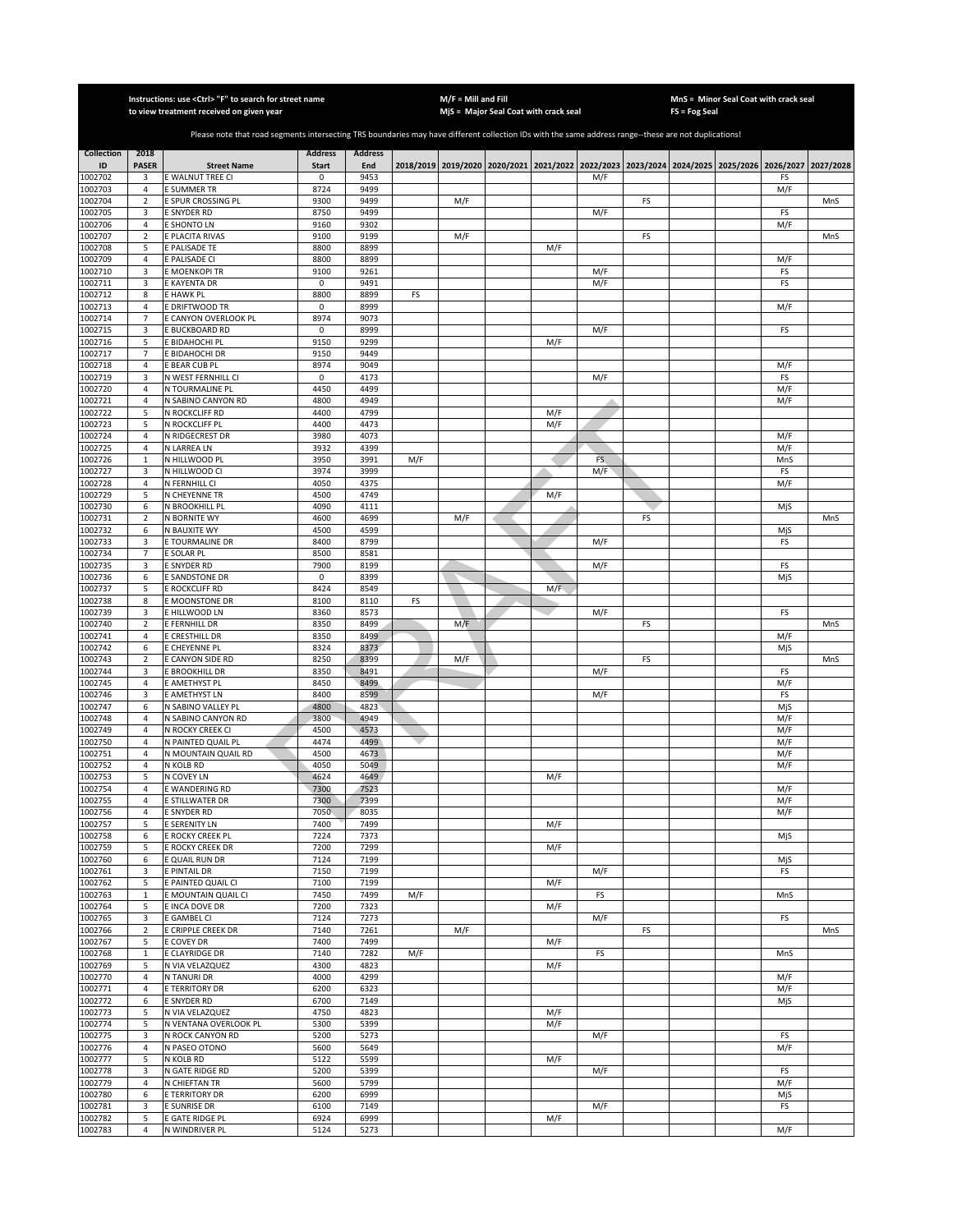|                         |                                  | Instructions: use < Ctrl> "F" to search for street name<br>to view treatment received on given year                                                   |                                |                       |            | $M/F =$ Mill and Fill | MjS = Major Seal Coat with crack seal |     |            |    | $FS = Fog Seal$ | MnS = Minor Seal Coat with crack seal                                                     |            |           |
|-------------------------|----------------------------------|-------------------------------------------------------------------------------------------------------------------------------------------------------|--------------------------------|-----------------------|------------|-----------------------|---------------------------------------|-----|------------|----|-----------------|-------------------------------------------------------------------------------------------|------------|-----------|
|                         |                                  |                                                                                                                                                       |                                |                       |            |                       |                                       |     |            |    |                 |                                                                                           |            |           |
|                         |                                  | Please note that road segments intersecting TRS boundaries may have different collection IDs with the same address range--these are not duplications! |                                |                       |            |                       |                                       |     |            |    |                 |                                                                                           |            |           |
| <b>Collection</b><br>ID | 2018<br><b>PASER</b>             | <b>Street Name</b>                                                                                                                                    | <b>Address</b><br><b>Start</b> | <b>Address</b><br>End |            |                       |                                       |     |            |    |                 | 2018/2019 2019/2020 2020/2021 2021/2022 2022/2023 2023/2024 2024/2025 2025/2026 2026/2027 |            | 2027/2028 |
| 1002784                 | 4                                | N WHITEHURST PL                                                                                                                                       | 5124                           | 5225                  |            |                       |                                       |     |            |    |                 |                                                                                           | M/F        |           |
| 1002785                 | $\overline{4}$                   | N WHITE CLIFFS DR                                                                                                                                     | 5554                           | 5588                  |            |                       |                                       |     |            |    |                 |                                                                                           | M/F        |           |
| 1002786<br>1002787      | $\overline{4}$<br>$\overline{4}$ | N WEEPING ROCK DR                                                                                                                                     | 5524<br>5124                   | 5573<br>5299          |            |                       |                                       |     |            |    |                 |                                                                                           | M/F<br>M/F |           |
| 1002788                 | $\overline{4}$                   | N VIA LA HEROINA<br>N VIA LA DONCELLA                                                                                                                 | 5100                           | 5373                  |            |                       |                                       |     |            |    |                 |                                                                                           | M/F        |           |
| 1002789                 | $\overline{4}$                   | N VIA DE LA LANZA                                                                                                                                     | 5150                           | 5223                  |            |                       |                                       |     |            |    |                 |                                                                                           | M/F        |           |
| 1002790                 | 8                                | N VERDE MOUNTAIN DR                                                                                                                                   | 5600                           | 5641                  | FS         |                       |                                       |     |            |    |                 |                                                                                           |            |           |
| 1002791<br>1002792      | $\sqrt{4}$<br>$\sqrt{4}$         | N VENTANA VISTA RD<br>N STANDING ROCK PL                                                                                                              | 5200<br>5124                   | 5599<br>5273          |            |                       |                                       |     |            |    |                 |                                                                                           | M/F<br>M/F |           |
| 1002793                 | 4                                | N SABINO VALLEY PL                                                                                                                                    | 4800                           | 4999                  |            |                       |                                       |     |            |    |                 |                                                                                           | M/F        |           |
| 1002794                 | 5                                | N SABINO CANYON RD                                                                                                                                    | 5550                           | 5899                  |            |                       |                                       | M/F |            |    |                 |                                                                                           |            |           |
| 1002795                 | 6                                | N ROCKY RIDGE PL                                                                                                                                      | 5150                           | 5299                  |            |                       |                                       |     |            |    |                 |                                                                                           | MjS        |           |
| 1002796<br>1002797      | 3<br>4                           | N PLACITA LOS ARBUSTOS<br>N KOLB RD                                                                                                                   | 5324<br>4800                   | 5373<br>5373          |            |                       |                                       |     | M/F        |    |                 |                                                                                           | FS<br>M/F  |           |
| 1002798                 | $\sqrt{4}$                       | <b>N INDIAN TR</b>                                                                                                                                    | 5600                           | 5700                  |            |                       |                                       |     |            |    |                 |                                                                                           | M/F        |           |
| 1002799                 | $\overline{4}$                   | N BIG SPRINGS DR                                                                                                                                      | 5560                           | 5599                  |            |                       |                                       |     |            |    |                 |                                                                                           | M/F        |           |
| 1002800                 | $\sqrt{4}$                       | E WINDRIVER DR                                                                                                                                        | 7700                           | 7899                  |            |                       |                                       |     |            |    |                 |                                                                                           | M/F        |           |
| 1002801<br>1002802      | $\overline{4}$<br>$\sqrt{4}$     | E WANDERING RD<br>E VIA LOS ARBUSTOS                                                                                                                  | 7300<br>7550                   | 7349<br>7699          |            |                       |                                       |     |            |    |                 |                                                                                           | M/F<br>M/F |           |
| 1002803                 | $\overline{4}$                   | E VENTANA VISTA CT                                                                                                                                    | 7550                           | 7623                  |            |                       |                                       |     |            |    |                 |                                                                                           | M/F        |           |
| 1002804                 | 4                                | <b>E SUNRISE DR</b>                                                                                                                                   | 7100                           | 7899                  |            |                       |                                       |     |            |    |                 |                                                                                           | M/F        |           |
| 1002805                 | 3                                | <b>E SNYDER RD</b>                                                                                                                                    | 7150                           | 7429                  |            |                       |                                       |     | M/F        |    |                 |                                                                                           | FS         |           |
| 1002806<br>1002807      | $\sqrt{2}$<br>5                  | E ROCKY RIDGE DR<br>E RAINBOW CANYON DR                                                                                                               | 7124<br>7171                   | 7299<br>7272          |            | M/F                   |                                       | M/F |            | FS |                 |                                                                                           |            | MnS       |
| 1002808                 | 4                                | E PLACITA DE LA VINA                                                                                                                                  | 7550                           | 7599                  |            |                       |                                       |     |            |    |                 |                                                                                           | M/F        |           |
| 1002809                 | $\mathbf{1}$                     | E PLACITA DE LA PROSA                                                                                                                                 | 7550                           | 7599                  | M/F        |                       |                                       |     | FS         |    |                 |                                                                                           | MnS        |           |
| 1002810                 | $\sqrt{2}$                       | E PLACITA DE LA POESIA                                                                                                                                | 7500                           | 7599                  |            | M/F                   |                                       |     |            | FS |                 |                                                                                           |            | MnS       |
| 1002811                 | 5                                | E ELK CREEK RD                                                                                                                                        | 7700                           | 7899<br>7899          |            |                       |                                       | M/F |            |    |                 |                                                                                           |            |           |
| 1002812<br>1002813      | $\overline{4}$<br>3              | E CASTLE VALLEY WY<br>E CAMINO DEL BRIOSO                                                                                                             | 7724<br>7574                   | 7649                  |            |                       |                                       |     | M/F        |    |                 |                                                                                           | M/F<br>FS  |           |
| 1002814                 | $\overline{4}$                   | E CAMINO AMISTOSO                                                                                                                                     | 7500                           | 7699                  |            |                       |                                       |     |            |    |                 |                                                                                           | M/F        |           |
| 1002815                 | $\overline{4}$                   | N WEBSTER ST                                                                                                                                          | 5200                           | 5399                  |            |                       |                                       |     |            |    |                 |                                                                                           | M/F        |           |
| 1002816                 | 5                                | N STONEHOUSE PL                                                                                                                                       | 0                              | 5499                  |            |                       |                                       | M/F |            |    |                 |                                                                                           |            |           |
| 1002817<br>1002818      | $\sqrt{4}$<br>$\mathbf 2$        | N SIESTA DR<br>N SABINO FOOTHILLS DR                                                                                                                  | 4900<br>5100                   | 5199<br>5199          |            | M/F                   |                                       |     |            | FS |                 |                                                                                           | M/F        | MnS       |
| 1002819                 | 3                                | N SABINO DR                                                                                                                                           | 5200                           | 5300                  |            |                       |                                       |     | M/F        |    |                 |                                                                                           | FS         |           |
| 1002820                 | 4                                | N SABINO CANYON RD                                                                                                                                    | 4800                           | 5599                  |            |                       |                                       |     |            |    |                 |                                                                                           | M/F        |           |
| 1002821                 | 3                                | N ROCKCLIFF RD                                                                                                                                        | 4650                           | 4799                  |            |                       |                                       |     | M/F        |    |                 |                                                                                           | FS         |           |
| 1002822<br>1002823      | $\sqrt{2}$<br>4                  | N PLACITA SOLITARIA<br>N MOONSTONE DR                                                                                                                 | 5120<br>4900                   | 5161<br>5165          |            | M/F                   |                                       |     |            | FS |                 |                                                                                           | M/F        | MnS       |
| 1002824                 | $\sqrt{2}$                       | N MAGUEY PL                                                                                                                                           | 5400                           | 5499                  |            | M/F                   |                                       |     |            | FS |                 |                                                                                           |            | MnS       |
| 1002825                 | $\overline{7}$                   | N HUMMINGBIRD LN                                                                                                                                      | 4800                           | 4999                  |            |                       |                                       |     |            |    |                 |                                                                                           |            |           |
| 1002826                 | $\overline{4}$                   | N HIDDEN VALLEY RD                                                                                                                                    | 4800                           | 5199                  |            |                       |                                       |     |            |    |                 |                                                                                           | M/F        |           |
| 1002827<br>1002828      | $\mathbf 1$<br>$\mathbf 1$       | N CORONADO PL<br>N BUFFALO RUN DR                                                                                                                     | 5240<br>4949                   | 5303<br>5005          | M/F<br>M/F |                       |                                       |     | FS<br>FS   |    |                 |                                                                                           | MnS<br>MnS |           |
| 1002829                 | $\overline{2}$                   | N BUCKHORN DR                                                                                                                                         | 5324                           | 5399                  |            | M/F                   |                                       |     |            | FS |                 |                                                                                           |            | MnS       |
| 1002830                 | 6                                | N AIRWAY DR                                                                                                                                           | 5400                           | 5449                  |            |                       |                                       |     |            |    |                 |                                                                                           | MjS        |           |
| 1002831                 | 5                                | E WINDRIVER DR                                                                                                                                        | 7800                           | 7899                  |            |                       |                                       | M/F |            |    |                 |                                                                                           |            |           |
| 1002832<br>1002833      | 4<br>4                           | <b>E SURREY TR</b><br><b>E SNYDER RD</b>                                                                                                              | 0<br>7900                      | 8499<br>8699          |            |                       |                                       |     |            |    |                 |                                                                                           | M/F<br>M/F |           |
| 1002834                 | 3                                | E SANDSTONE DR                                                                                                                                        | 8200                           | 8299                  |            |                       |                                       |     | M/F        |    |                 |                                                                                           | FS         |           |
| 1002835                 | 5                                | E SABINO DR                                                                                                                                           | 8100                           | 8273                  |            |                       |                                       | M/F |            |    |                 |                                                                                           |            |           |
| 1002836                 | 6                                | E ROCKGATE RD                                                                                                                                         | 8100                           | 8299                  |            |                       |                                       |     |            |    |                 |                                                                                           | MjS        |           |
| 1002837<br>1002838      | 4<br>$\overline{4}$              | E RAWHIDE TR<br>E OCOTILLO DR                                                                                                                         | $\mathbf 0$<br>0               | 8499<br>8523          |            |                       |                                       |     |            |    |                 |                                                                                           | M/F<br>M/F |           |
| 1002839                 | $\overline{2}$                   | E MOONSTONE DR                                                                                                                                        | 8100                           | 8399                  |            | M/F                   |                                       |     |            | FS |                 |                                                                                           |            | MnS       |
| 1002840                 | $\overline{2}$                   | E MAGUEY DR                                                                                                                                           | 7974                           | 8099                  |            | M/F                   |                                       |     |            | FS |                 |                                                                                           |            | MnS       |
| 1002841                 | 4                                | E ELK CREEK RD                                                                                                                                        | 7824                           | 7899                  |            |                       |                                       |     |            |    |                 | M/F                                                                                       |            |           |
| 1002842<br>1002843      | 5<br>$\mathbf{1}$                | E CORONADO RD<br>E CHOLLA DR                                                                                                                          | 7890<br>8200                   | 8151<br>8273          | M/F        |                       |                                       | M/F | FS         |    |                 |                                                                                           | MnS        |           |
| 1002844                 | 4                                | E BIG HORN TR                                                                                                                                         | 8190                           | 8371                  |            |                       |                                       |     |            |    |                 | M/F                                                                                       |            |           |
| 1002845                 | 4                                | E AMETHYST LN                                                                                                                                         | 8400                           | 8423                  |            |                       |                                       |     |            |    |                 | M/F                                                                                       |            |           |
| 1002846                 | 4                                | N TONALEA TR                                                                                                                                          | 4730                           | 4799                  |            |                       |                                       |     |            |    |                 | M/F                                                                                       |            |           |
| 1002847<br>1002848      | 5<br>$\mathbf 2$                 | N SUPAI PL<br>N PLACITA SANTOLINA                                                                                                                     | 4724<br>4800                   | 4799<br>4949          |            | M/F                   |                                       | M/F |            | FS |                 |                                                                                           |            | MnS       |
| 1002849                 | 3                                | N PLACITA LIRIO                                                                                                                                       | 4800                           | 4873                  |            |                       |                                       |     | M/F        |    |                 |                                                                                           | FS         |           |
| 1002850                 | 3                                | N ISLERO PL                                                                                                                                           | 4800                           | 4899                  |            |                       |                                       |     | M/F        |    |                 |                                                                                           | FS         |           |
| 1002851                 | 5                                | N CALLE TOBOSA                                                                                                                                        | 4800                           | 5173                  |            |                       |                                       | M/F |            |    |                 |                                                                                           |            |           |
| 1002852<br>1002853      | 3<br>3                           | N CALLE PRIMULA<br>N BOWES RD                                                                                                                         | 4900<br>4800                   | 5151<br>5499          |            |                       |                                       |     | M/F<br>M/F |    |                 |                                                                                           | FS<br>FS   |           |
| 1002854                 | 3                                | N BEAR CREEK PL                                                                                                                                       | 4801                           | 4849                  |            |                       |                                       |     | M/F        |    |                 |                                                                                           | FS         |           |
| 1002855                 | 5                                | N BEAR CANYON RD                                                                                                                                      | 4774                           | 5081                  |            |                       |                                       | M/F |            |    |                 |                                                                                           |            |           |
| 1002856                 | $\mathbf 2$                      | E WALNUT TREE CI                                                                                                                                      | 0                              | 0                     |            | M/F                   |                                       |     |            | FS |                 |                                                                                           |            | MnS       |
| 1002857<br>1002858      | 3<br>3                           | E VALLARTA TR<br>E VALLARTA DR                                                                                                                        | 9300<br>9300                   | 9499<br>9499          |            |                       |                                       |     | M/F<br>M/F |    |                 |                                                                                           | FS<br>FS   |           |
| 1002859                 | 3                                | <b>E SNYDER RD</b>                                                                                                                                    | 8750                           | 9499                  |            |                       |                                       |     | M/F        |    |                 |                                                                                           | FS         |           |
| 1002860                 | 5                                | E SADDLEBACK DR                                                                                                                                       | 8700                           | 9073                  |            |                       |                                       | M/F |            |    |                 |                                                                                           |            |           |
| 1002861                 | 5                                | <b>E RAVINE TR</b>                                                                                                                                    | 9300                           | 9499                  |            |                       |                                       | M/F |            |    |                 |                                                                                           |            |           |
| 1002862<br>1002863      | $\overline{2}$<br>$\mathbf{1}$   | E PLACITA VIOLETA<br>E PLACITA SENNA                                                                                                                  | 9140<br>9120                   | 9181<br>9181          | M/F        | M/F                   |                                       |     | FS         | FS |                 |                                                                                           | MnS        | MnS       |
| 1002864                 | $\overline{7}$                   | E PLACITA MIMOSA                                                                                                                                      | 9260                           | 9374                  |            |                       |                                       |     |            |    |                 |                                                                                           |            |           |
| 1002865                 | 5                                | E PLACITA LILA                                                                                                                                        | 9380                           | 9421                  |            |                       |                                       | M/F |            |    |                 |                                                                                           |            |           |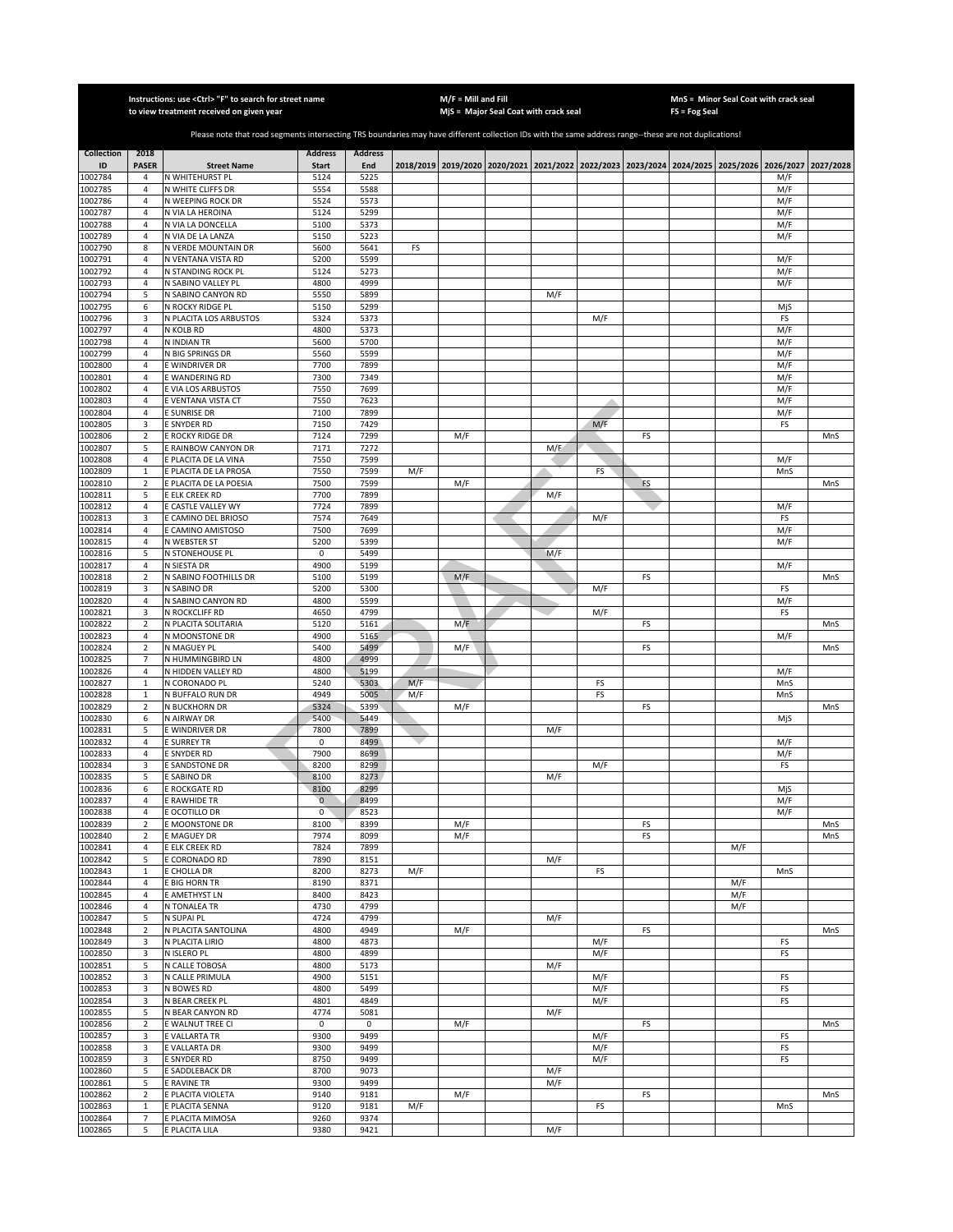|                    |                                  | Instructions: use < Ctrl> "F" to search for street name<br>to view treatment received on given year                                                   |                      |                |     | $M/F =$ Mill and Fill | MjS = Major Seal Coat with crack seal                                                     |     |           |    | FS = Fog Seal | MnS = Minor Seal Coat with crack seal |           |           |
|--------------------|----------------------------------|-------------------------------------------------------------------------------------------------------------------------------------------------------|----------------------|----------------|-----|-----------------------|-------------------------------------------------------------------------------------------|-----|-----------|----|---------------|---------------------------------------|-----------|-----------|
|                    |                                  |                                                                                                                                                       |                      |                |     |                       |                                                                                           |     |           |    |               |                                       |           |           |
|                    |                                  | Please note that road segments intersecting TRS boundaries may have different collection IDs with the same address range--these are not duplications! |                      |                |     |                       |                                                                                           |     |           |    |               |                                       |           |           |
| <b>Collection</b>  | 2018                             |                                                                                                                                                       | <b>Address</b>       | <b>Address</b> |     |                       |                                                                                           |     |           |    |               |                                       |           |           |
| ID<br>1002866      | <b>PASER</b>                     | <b>Street Name</b><br>E PLACITA HUAJILLO                                                                                                              | <b>Start</b><br>9120 | End<br>9161    |     |                       | 2018/2019 2019/2020 2020/2021 2021/2022 2022/2023 2023/2024 2024/2025 2025/2026 2026/2027 |     | M/F       |    |               |                                       |           | 2027/2028 |
| 1002867            | 3<br>$\overline{2}$              | E PLACITA CHAMISA                                                                                                                                     | 9250                 | 9299           |     | M/F                   |                                                                                           |     |           | FS |               |                                       | FS        | MnS       |
| 1002868            | $\overline{2}$                   | E PLACITA AMAPOLA                                                                                                                                     | 9100                 | 9199           |     | M/F                   |                                                                                           |     |           | FS |               |                                       |           | MnS       |
| 1002869            | $\overline{4}$                   | E OCOTILLO DR                                                                                                                                         | 9100                 | 9499           |     |                       |                                                                                           |     |           |    |               | M/F                                   |           |           |
| 1002870            | $\overline{2}$                   | E BUCKBOARD RD                                                                                                                                        | 8874                 | 8999           |     | M/F                   |                                                                                           |     |           | FS |               |                                       |           | MnS       |
| 1002871<br>1002872 | $\overline{4}$<br>$\overline{7}$ | <b>BEAR CREEK DR</b><br>N WOLFORD RD                                                                                                                  | 8801<br>4774         | 9073<br>4799   |     |                       |                                                                                           |     |           |    |               | M/F                                   |           |           |
| 1002873            | 5                                | N VISTA DE LOMA SEGUNDA                                                                                                                               | 4800                 | 4999           |     |                       |                                                                                           | M/F |           |    |               |                                       |           |           |
| 1002874            | $\mathbf{1}$                     | N BOWES RD                                                                                                                                            | 4800                 | 5499           | M/F |                       |                                                                                           |     | FS        |    |               |                                       | MnS       |           |
| 1002875            | 4                                | E SNYDER RD                                                                                                                                           | 10050                | 10149          |     |                       |                                                                                           |     |           |    |               | M/F                                   |           |           |
| 1002876            | 6                                | N TAMARIND PL                                                                                                                                         | 4900                 | 4999           |     |                       |                                                                                           |     |           |    |               |                                       | MjS       |           |
| 1002877            | 3                                | N PRESERVE CREEK PL                                                                                                                                   | 4774                 | 4799           |     |                       |                                                                                           |     | M/F       |    |               |                                       | FS        |           |
| 1002878<br>1002879 | 6<br>8                           | N OAKWOOD DR<br>N MELPOMENE WY                                                                                                                        | 4700<br>4800         | 4799<br>4899   | FS  |                       |                                                                                           |     |           |    |               |                                       | MjS       |           |
| 1002880            | 3                                | N KEET SEEL TR                                                                                                                                        | 4700                 | 4799           |     |                       |                                                                                           |     | M/F       |    |               |                                       | FS        |           |
| 1002881            | 5                                | N CREOSOTE PL                                                                                                                                         | 4750                 | 4799           |     |                       |                                                                                           | M/F |           |    |               |                                       |           |           |
| 1002882            | 3                                | N CHESTNUT LN                                                                                                                                         | 4700                 | 4785           |     |                       |                                                                                           |     | M/F       |    |               |                                       | FS        |           |
| 1002883            | 3                                | N AVENIDA DEL CONEJO                                                                                                                                  | 4710                 | 4799           |     |                       |                                                                                           |     | M/F       |    |               |                                       | FS        |           |
| 1002884<br>1002885 | 4<br>$\overline{4}$              | N AVENIDA DE LA COLINA<br>E SPEARHEAD CT                                                                                                              | 0<br>11100           | 5199<br>11149  |     |                       |                                                                                           |     |           |    |               | M/F<br>M/F                            |           |           |
| 1002886            | 3                                | E SNYDER RD                                                                                                                                           | 0                    | 11049          |     |                       |                                                                                           |     | M/F       |    |               |                                       | FS        |           |
| 1002887            | 8                                | E PLUMERIA RD                                                                                                                                         | 10400                | 10499          | FS  |                       |                                                                                           |     |           |    |               |                                       |           |           |
| 1002888            | 4                                | E MOUNTAIN GATE PL                                                                                                                                    | 11101                | 11173          |     |                       |                                                                                           |     |           |    |               | M/F                                   |           |           |
| 1002889            | 3                                | N VERDE MOUNTAIN DR                                                                                                                                   | 5600                 | 5699           |     |                       |                                                                                           |     | M/F       |    |               |                                       | FS        |           |
| 1002890            | 4<br>$\sqrt{4}$                  | N SABINO CANYON RD                                                                                                                                    | 5600<br>5600         | 6001<br>5973   |     |                       |                                                                                           |     |           |    |               | M/F                                   |           |           |
| 1002891<br>1002892 | $\overline{2}$                   | N MOCCASIN TR<br>N INDIAN TR                                                                                                                          | 5600                 | 5809           |     | M/F                   |                                                                                           |     |           | FS |               | M/F                                   |           | MnS       |
| 1002893            | $\overline{4}$                   | N CHEROKEE RIDGE RD                                                                                                                                   | 5624                 | 5673           |     |                       |                                                                                           |     |           |    |               | M/F                                   |           |           |
| 1002894            | 3                                | N BIG SPRINGS DR                                                                                                                                      | 5560                 | 5599           |     |                       |                                                                                           |     | M/F       |    |               |                                       | FS        |           |
| 1002895            | $\sqrt{4}$                       | E WIKIEUP CI                                                                                                                                          | 7300                 | 7399           |     |                       |                                                                                           |     |           |    |               | M/F                                   |           |           |
| 1002896            | $\overline{4}$                   | E SUNRISE DR                                                                                                                                          | 7150                 | 7899           |     |                       |                                                                                           |     |           |    |               | M/F                                   |           |           |
| 1002897<br>1002898 | $\overline{7}$<br>1              | E SABINO CREST PL<br>E KIVA WY                                                                                                                        | 7800<br>7100         | 7899<br>7161   | M/F |                       |                                                                                           |     | FS        |    |               |                                       | MnS       |           |
| 1002899            | 6                                | <b>CALLE DEL MINIQUE</b>                                                                                                                              | 7700                 | 7849           |     |                       |                                                                                           |     |           |    |               |                                       | MjS       |           |
| 1002900            | 5                                | E CALLE BIEN NACIDA                                                                                                                                   | 7720                 | 7873           |     |                       |                                                                                           | M/F |           |    |               |                                       |           |           |
| 1002901            | 4                                | N WILMOT RD                                                                                                                                           | 5960                 | 6299           |     |                       |                                                                                           |     |           |    |               | M/F                                   |           |           |
| 1002902            | 4                                | N VIA AMABLE                                                                                                                                          | 5700                 | 5899           |     |                       |                                                                                           |     |           |    |               | M/F                                   |           |           |
| 1002903<br>1002904 | $\sqrt{4}$                       | N PLACITA DE LA OLEADA                                                                                                                                | 5900                 | 5999           |     |                       |                                                                                           |     |           |    |               | M/F                                   |           |           |
| 1002905            | 5<br>3                           | N PASEO OTONO<br>N KOLB RD                                                                                                                            | 5600<br>5500         | 5873<br>6499   |     |                       |                                                                                           | M/F | M/F       |    |               |                                       | FS        |           |
| 1002906            | 3                                | N CHIEFTAN TR                                                                                                                                         | 5600                 | 5799           |     |                       |                                                                                           |     | M/F       |    |               |                                       | FS        |           |
| 1002907            | 4                                | E VIA DE LA YERBA                                                                                                                                     | 6300                 | 6374           |     |                       |                                                                                           |     |           |    |               | M/F                                   |           |           |
| 1002908            | $\sqrt{4}$                       | E VIA AMABLE                                                                                                                                          | 6349                 | 6573           |     |                       |                                                                                           |     |           |    |               | M/F                                   |           |           |
| 1002909            | 4                                | E SUNRISE DR                                                                                                                                          | 6824                 | 7073           |     |                       |                                                                                           |     |           |    |               | M/F                                   |           |           |
| 1002910<br>1002911 | 6<br>4                           | E PLACITA ELEVADA<br>E PLACITA DEL NIDO                                                                                                               | 6500<br>6239         | 6599<br>6298   |     |                       |                                                                                           |     |           |    |               | M/F                                   | MjS       |           |
| 1002912            | 3                                | E PLACITA DE FUEGO                                                                                                                                    | 6239                 | 6298           |     |                       |                                                                                           |     | M/F       |    |               |                                       | FS        |           |
| 1002913            | 6                                | E PLACITA CHIRIPA                                                                                                                                     | 6249                 | 6290           |     |                       |                                                                                           |     |           |    |               |                                       | MjS       |           |
| 1002914            | 5                                | E PLACITA ASPECTO                                                                                                                                     | 6220                 | 6299           |     |                       |                                                                                           | M/F |           |    |               |                                       |           |           |
| 1002915            | 3                                | E PLACITA ALHAJA                                                                                                                                      | 0                    | 6699           |     |                       |                                                                                           |     | M/F       |    |               |                                       | FS        |           |
| 1002916            | 5                                | E PASEO OTONO                                                                                                                                         | 0                    | 6523           |     |                       |                                                                                           | M/F |           |    |               |                                       |           |           |
| 1002917<br>1002918 | 6<br>$\overline{2}$              | E CIRCULO OTONO<br>E CIRCULO INVIERNO                                                                                                                 | 6600<br>6600         | 6673<br>6673   |     | M/F                   |                                                                                           |     |           | FS |               |                                       | MjS       | MnS       |
| 1002919            | 4                                | E CALLE DE MIRAR                                                                                                                                      | 6239                 | 6299           |     |                       |                                                                                           |     |           |    |               | M/F                                   |           |           |
| 1002920            | 5                                | N KOLB RD                                                                                                                                             | 6300                 | 6599           |     |                       |                                                                                           | M/F |           |    |               |                                       |           |           |
| 1002921            | 5                                | N CRAYCROFT RD                                                                                                                                        | 6599                 | 6649           |     |                       |                                                                                           | M/F |           |    |               |                                       |           |           |
| 1002922            | $\sqrt{4}$                       | N SAN SEBASTIAN                                                                                                                                       | 3200                 | 3799           |     |                       |                                                                                           |     |           |    |               | M/F                                   |           |           |
| 1002923<br>1002924 | 4<br>5                           | N SAN REMO PL<br>N SAN MATEO PL                                                                                                                       | 3150<br>3030         | 3199<br>3099   |     |                       |                                                                                           | M/F |           |    |               | M/F                                   |           |           |
| 1002925            | 6                                | E WEST MIRAMAR DR                                                                                                                                     | 5900                 | 6225           |     |                       |                                                                                           |     |           |    |               |                                       | MjS       |           |
| 1002926            | 6                                | E SAN MATEO                                                                                                                                           | 5900                 | 6149           |     |                       |                                                                                           |     |           |    |               |                                       | MjS       |           |
| 1002927            | 6                                | E SAN MARINO                                                                                                                                          | 5930                 | 6149           |     |                       |                                                                                           |     |           |    |               |                                       | MjS       |           |
| 1002928            | 4                                | E SAN LEANDRO                                                                                                                                         | 5950                 | 6149           |     |                       |                                                                                           |     |           |    |               | M/F                                   |           |           |
| 1002929<br>1002930 | 3<br>4                           | E SAN CRISTOBAL ST<br>E SAN BERNARDINO                                                                                                                | 6000<br>6000         | 6149<br>6223   |     |                       |                                                                                           |     | M/F       |    |               | M/F                                   | FS        |           |
| 1002931            | 5                                | E PASEO TIERRA ALTA                                                                                                                                   | 6150                 | 6299           |     |                       |                                                                                           | M/F |           |    |               |                                       |           |           |
| 1002932            | 4                                | E MIRAMAR DR                                                                                                                                          | 5900                 | 6323           |     |                       |                                                                                           |     |           |    |               | M/F                                   |           |           |
| 1002933            | 5                                | E CALLE ALTA VISTA                                                                                                                                    | 6074                 | 6299           |     |                       |                                                                                           | M/F |           |    |               |                                       |           |           |
| 1002934            | 4                                | N WINSTEL BL                                                                                                                                          | 3200                 | 3399           |     |                       |                                                                                           |     |           |    |               | M/F                                   |           |           |
| 1002935            | $\overline{2}$                   | <b>N SUTTON LN</b>                                                                                                                                    | 3800                 | 3999           |     | M/F                   |                                                                                           |     |           | FS |               |                                       |           | MnS       |
| 1002936<br>1002937 | 3<br>$\mathbf{1}$                | N KELVIN BL<br>N EDITH BL                                                                                                                             | 3400<br>3508         | 3495<br>3799   | M/F |                       |                                                                                           |     | M/F<br>FS |    |               |                                       | FS<br>MnS |           |
| 1002938            | 4                                | N DODGE BL                                                                                                                                            | 3200                 | 3799           |     |                       |                                                                                           |     |           |    |               | M/F                                   |           |           |
| 1002939            | 3                                | N CHAPEL AV                                                                                                                                           | 3200                 | 3399           |     |                       |                                                                                           |     | M/F       |    |               |                                       | FS        |           |
| 1002940            | $\overline{2}$                   | N ALVERNON WY                                                                                                                                         | 3600                 | 4049           |     | M/F                   |                                                                                           |     |           | FS |               |                                       |           | MnS       |
| 1002941            | $\overline{a}$                   | <b>E ROGER RD</b>                                                                                                                                     | 3500                 | 3599           |     |                       |                                                                                           |     |           |    |               | M/F                                   |           |           |
| 1002942<br>1002943 | 3<br>$\overline{4}$              | E RIVER RD<br>E KLEINDALE RD                                                                                                                          | 0<br>3400            | 3699<br>3899   |     |                       |                                                                                           |     | M/F       |    |               | M/F                                   | FS        |           |
| 1002944            | $\overline{4}$                   | E HARDY DR                                                                                                                                            | 3614                 | 3899           |     |                       |                                                                                           |     |           |    |               | M/F                                   |           |           |
| 1002945            | $\sqrt{4}$                       | E FARR PL                                                                                                                                             | 3600                 | 3899           |     |                       |                                                                                           |     |           |    |               | M/F                                   |           |           |
| 1002946            | $\overline{4}$                   | E ALLEN RD                                                                                                                                            | 3200                 | 3399           |     |                       |                                                                                           |     |           |    |               | M/F                                   |           |           |
| 1002947            | 5                                | <b>UNNAMED 197882</b>                                                                                                                                 | 0                    | 0              |     |                       |                                                                                           | M/F |           |    |               |                                       |           |           |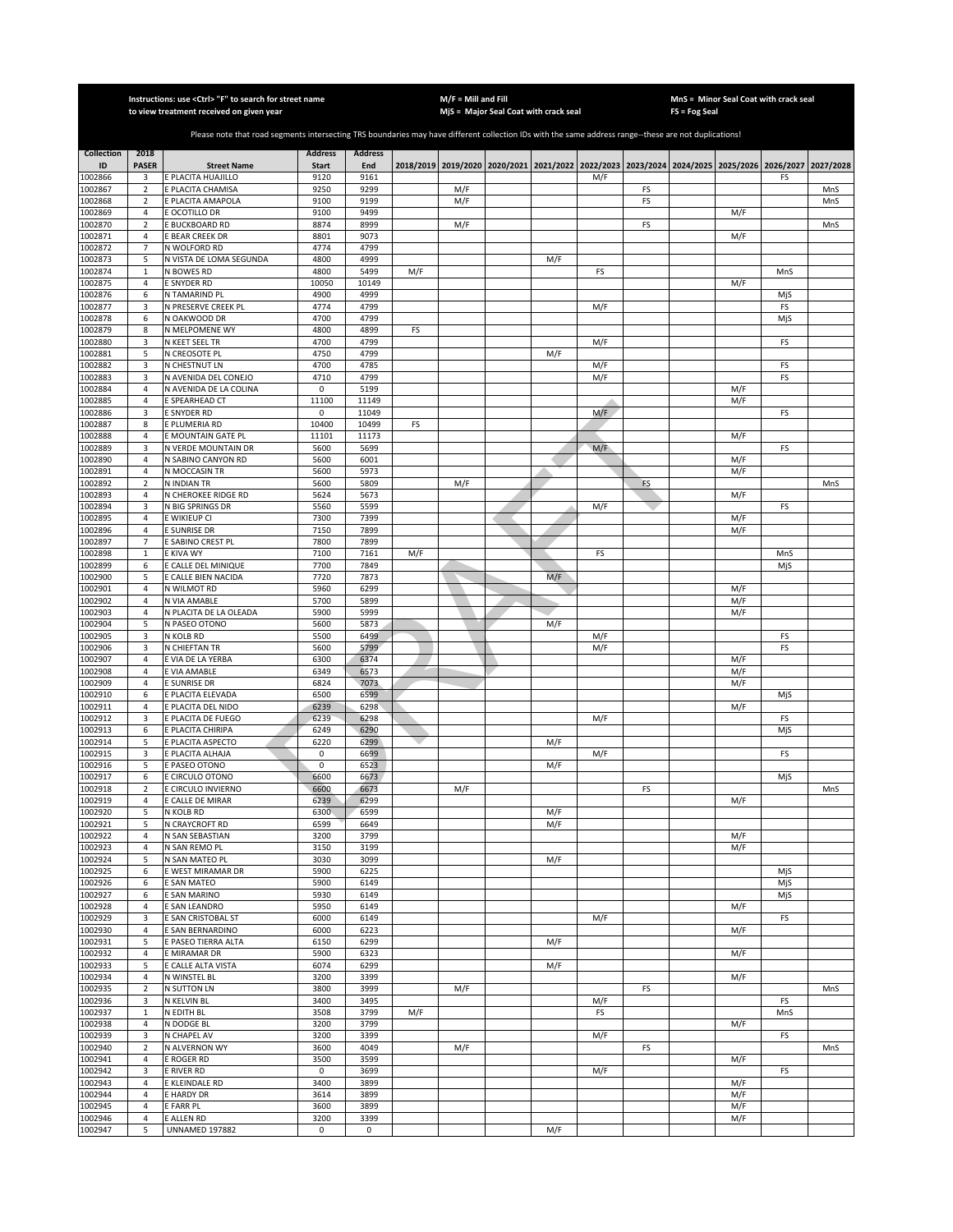|                    |                              | Instructions: use <ctrl> "F" to search for street name<br/>to view treatment received on given year</ctrl>                                            |                     |                |     | $M/F =$ Mill and Fill | MjS = Major Seal Coat with crack seal                                                               |     |            |    | FS = Fog Seal |            | MnS = Minor Seal Coat with crack seal |     |
|--------------------|------------------------------|-------------------------------------------------------------------------------------------------------------------------------------------------------|---------------------|----------------|-----|-----------------------|-----------------------------------------------------------------------------------------------------|-----|------------|----|---------------|------------|---------------------------------------|-----|
|                    |                              | Please note that road segments intersecting TRS boundaries may have different collection IDs with the same address range--these are not duplications! |                     |                |     |                       |                                                                                                     |     |            |    |               |            |                                       |     |
| <b>Collection</b>  | 2018                         |                                                                                                                                                       | <b>Address</b>      | <b>Address</b> |     |                       |                                                                                                     |     |            |    |               |            |                                       |     |
| ID                 | <b>PASER</b>                 | <b>Street Name</b>                                                                                                                                    | <b>Start</b>        | End            |     |                       | 2018/2019 2019/2020 2020/2021 2021/2022 2022/2023 2023/2024 2024/2025 2025/2026 2026/2027 2027/2028 |     |            |    |               |            |                                       |     |
| 1002948<br>1002949 | 3<br>3                       | N SWAN RD<br>N PONTATOC RD                                                                                                                            | 3550<br>3700        | 3723<br>4099   |     |                       |                                                                                                     |     | M/F<br>M/F |    |               |            | FS<br>FS                              |     |
| 1002950            | $\sqrt{4}$                   | N LONGFELLOW AV                                                                                                                                       | 3874                | 3999           |     |                       |                                                                                                     |     |            |    |               | M/F        |                                       |     |
| 1002951            | $\overline{7}$               | N ALVERNON WY                                                                                                                                         | 3800                | 4049           |     |                       |                                                                                                     |     |            |    |               |            |                                       |     |
| 1002952<br>1002953 | $\mathbf 2$<br>$\,1\,$       | E RIVER RD<br>E COACHLIGHT LN                                                                                                                         | 4184<br>4599        | 4649<br>4699   | M/F | M/F                   |                                                                                                     |     | FS         | FS |               |            | MnS                                   | MnS |
| 1002954            | $\sqrt{4}$                   | N VIA AVELLANA                                                                                                                                        | 3800                | 3923           |     |                       |                                                                                                     |     |            |    |               | M/F        |                                       |     |
| 1002955<br>1002956 | 3<br>$\overline{2}$          | N SWAN RD<br>N PLAZA DE LAS LOMAS                                                                                                                     | 3550<br>3600        | 4148<br>3673   |     |                       |                                                                                                     |     | M/F        | FS |               |            | FS                                    |     |
| 1002957            | 5                            | N PLACITA VIDA                                                                                                                                        | 3901                | 3998           |     | M/F                   |                                                                                                     | M/F |            |    |               |            |                                       | MnS |
| 1002958            | 3                            | N CAMINO SINUOSO                                                                                                                                      | 3599                | 3799           |     |                       |                                                                                                     |     | M/F        |    |               |            | FS                                    |     |
| 1002959<br>1002960 | 4<br>5                       | N CAMINO GACELA<br>N CAMINO DE LUPO                                                                                                                   | 4000<br>4000        | 4049<br>4099   |     |                       |                                                                                                     | M/F |            |    |               | M/F        |                                       |     |
| 1002961            | 6                            | N CAMINO BLANCO                                                                                                                                       | 3600                | 3999           |     |                       |                                                                                                     |     |            |    |               |            | MjS                                   |     |
| 1002962            | $\,1\,$                      | N CALLE PERDIZ                                                                                                                                        | 3724                | 3899           | M/F |                       |                                                                                                     |     | FS         |    |               |            | MnS                                   |     |
| 1002963<br>1002964 | 5<br>$\overline{4}$          | N CALLE CANCION<br>E RIVER RD                                                                                                                         | 3724<br>4449        | 3949<br>5499   |     |                       |                                                                                                     | M/F |            |    |               | M/F        |                                       |     |
| 1002965            | $\overline{4}$               | E PLACITA CASA RIO                                                                                                                                    | 5299                | 5398           |     |                       |                                                                                                     |     |            |    |               | M/F        |                                       |     |
| 1002966            | $\overline{2}$               | E COACHLIGHT LN                                                                                                                                       | 4676                | 4699           |     | M/F                   |                                                                                                     |     |            | FS |               |            |                                       | MnS |
| 1002967<br>1002968 | $\mathbf{1}$<br>$\sqrt{4}$   | E CALLE PEQUENA<br>E CALLE CHUECA                                                                                                                     | 4799<br>4700        | 4898<br>5099   | M/F |                       |                                                                                                     |     | FS         |    |               | M/F        | MnS                                   |     |
| 1002969            | 3                            | E AVENIDA DEL CAZADOR                                                                                                                                 | 4700                | 4999           |     |                       |                                                                                                     |     | M/F        |    |               |            | FS                                    |     |
| 1002970            | 3                            | N VISTA DE LA CIMA                                                                                                                                    | 3899                | 3940           |     |                       |                                                                                                     |     | M/F        |    |               |            | FS                                    |     |
| 1002971<br>1002972 | 5<br>3                       | N TANURI DR<br>N SAN SEBASTIAN DR                                                                                                                     | 0<br>3524           | 3999<br>3723   |     |                       |                                                                                                     | M/E | M/F        |    |               |            | FS                                    |     |
| 1002973            | 3                            | N SAN SEBASTIAN                                                                                                                                       | 3200                | 3799           |     |                       |                                                                                                     |     | M/F        |    |               |            | FS                                    |     |
| 1002974            | $\sqrt{4}$                   | N SAN REMO PL                                                                                                                                         | 3150                | 3199           |     |                       |                                                                                                     |     |            |    |               | M/F        |                                       |     |
| 1002975<br>1002976 | $\overline{4}$<br>3          | N RIO VERDE VISTA DR<br>N FOUR WINDS DR                                                                                                               | $\mathsf 0$<br>3974 | 3999<br>3999   |     |                       |                                                                                                     |     | M/F        |    |               | M/F        | FS                                    |     |
| 1002977            | 5                            | N CRAYCROFT RD                                                                                                                                        | 3500                | 3999           |     |                       |                                                                                                     | M/F |            |    |               |            |                                       |     |
| 1002978            | $\overline{4}$               | N CALLE AGUA VERDE                                                                                                                                    | 3570                | 3823           |     |                       |                                                                                                     |     |            |    |               | M/F        |                                       |     |
| 1002979<br>1002980 | 3<br>$\sqrt{4}$              | e verde pl<br>E TANURI CI                                                                                                                             | 5900<br>6300        | 5981<br>6349   |     |                       |                                                                                                     |     | M/F        |    |               |            | FS                                    |     |
| 1002981            | 4                            | E RIVER RD                                                                                                                                            | 5424                | 6299           |     |                       |                                                                                                     |     |            |    |               | M/F<br>M/F |                                       |     |
| 1002982            | 3                            | E RIO VERDE VISTA DR                                                                                                                                  | 0                   | 5873           |     |                       |                                                                                                     |     | M/F        |    |               |            | FS                                    |     |
| 1002983<br>1002984 | $\mathbf{1}$<br>3            | E MIRAMAR DR<br>E CALLE OJOS VERDE                                                                                                                    | 5924<br>0           | 6133<br>6175   | M/F |                       |                                                                                                     |     | FS<br>M/F  |    |               |            | MnS<br>FS                             |     |
| 1002985            | $\overline{2}$               | E CALLE DE VITA                                                                                                                                       | 0                   | 6123           |     | M/F                   |                                                                                                     |     |            | FS |               |            |                                       | MnS |
| 1002986            | $\overline{7}$               | E CALLE AGUA VERDE                                                                                                                                    | 5918                | 5991           |     |                       |                                                                                                     |     |            |    |               |            |                                       |     |
| 1002987<br>1002988 | $\overline{4}$<br>3          | N WILMOT RD<br>N TANURI DR                                                                                                                            | 4000<br>3900        | 4449<br>4199   |     |                       |                                                                                                     |     | M/F        |    |               | M/F        | FS                                    |     |
| 1002989            | $\mathbf 1$                  | N SIERRA CHAPITA                                                                                                                                      | 4060                | 4221           | M/F |                       |                                                                                                     |     | FS         |    |               |            | MnS                                   |     |
| 1002990            | 3                            | N CRAYCROFT RD                                                                                                                                        | $\mathbf 0$         | 4849           |     |                       |                                                                                                     |     | M/F        |    |               |            | FS                                    |     |
| 1002991<br>1002992 | $\overline{4}$<br>6          | N CIRCULO MANZANILLO<br>N CAMINO YERMO                                                                                                                | 4050<br>4290        | 4298<br>4380   |     |                       |                                                                                                     |     |            |    |               | M/F        | MjS                                   |     |
| 1002993            | 5                            | N CAMINO DEL CELADOR                                                                                                                                  | 4274                | 4299           |     |                       |                                                                                                     | M/F |            |    |               |            |                                       |     |
| 1002994            | 4                            | N CALLE VISTA CIUDAD                                                                                                                                  | 3999                | 4249           |     |                       |                                                                                                     |     |            |    |               | M/F        |                                       |     |
| 1002995<br>1002996 | 5<br>$\sqrt{4}$              | N AVENIDA DEL CAZADOR<br>E TERRITORY DR                                                                                                               | 4630<br>5950        | 4649<br>6323   |     |                       |                                                                                                     | M/F |            |    |               | M/F        |                                       |     |
| 1002997            | $\overline{4}$               | E TANURI VALLEY PL                                                                                                                                    | 6174                | 6249           |     |                       |                                                                                                     |     |            |    |               | M/F        |                                       |     |
| 1002998            | 3                            | E PLACITA DE LAS LUCES                                                                                                                                | 5950                | 6002           |     |                       |                                                                                                     |     | M/F        |    |               |            | FS                                    |     |
| 1002999<br>1003000 | 3<br>2                       | E HEATHERWOOD WY<br>E CRAYCROFT CI                                                                                                                    | 5450<br>5400        | 5499<br>5499   |     | M/F                   |                                                                                                     |     | M/F        | FS |               |            | FS                                    | MnS |
| 1003001            | $\overline{7}$               | E CAMINO DESIERTO                                                                                                                                     | 5924                | 6023           |     |                       |                                                                                                     |     |            |    |               |            |                                       |     |
| 1003002            | 3                            | E AVENIDA ARRIBA                                                                                                                                      | 5930                | 6098           |     |                       |                                                                                                     |     | M/F        |    |               |            | FS                                    |     |
| 1003003<br>1003004 | $\overline{4}$<br>$\sqrt{4}$ | N VIA NORTE TALON<br>N VIA NORTE ALA                                                                                                                  | 4099<br>4149        | 4198<br>4156   |     |                       |                                                                                                     |     |            |    |               | M/F<br>M/F |                                       |     |
| 1003005            | 4                            | N VIA DE CUERNS                                                                                                                                       | 4000                | 4099           |     |                       |                                                                                                     |     |            |    |               | M/F        |                                       |     |
| 1003006            | 4                            | N VIA CAVERNA                                                                                                                                         | 4099                | 4198           |     |                       |                                                                                                     |     |            |    |               | M/F        |                                       |     |
| 1003007<br>1003008 | 4<br>$\overline{2}$          | N VIA CARCAJ<br>N SWAN RD                                                                                                                             | 4000<br>4000        | 4099<br>4899   |     | M/F                   |                                                                                                     |     |            | FS |               | M/F        |                                       | MnS |
| 1003009            | 4                            | N PLACITA VIDA                                                                                                                                        | 3901                | 3998           |     |                       |                                                                                                     |     |            |    |               | M/F        |                                       |     |
| 1003010            | 8                            | N PLACITA GACELA                                                                                                                                      | 4400                | 4523           | FS  |                       |                                                                                                     |     |            |    |               |            |                                       |     |
| 1003011<br>1003012 | 5<br>$\overline{4}$          | N PLACITA DEL BAC<br>N PLACITA DE LAS CHACRAS                                                                                                         | 4499<br>4500        | 4598<br>4599   |     |                       |                                                                                                     | M/F |            |    |               | M/F        |                                       |     |
| 1003013            | $\overline{7}$               | N PLACITA CAZADOR                                                                                                                                     | 4718                | 4755           |     |                       |                                                                                                     |     |            |    |               |            |                                       |     |
| 1003014            | $\overline{2}$               | N LA LINDA RAMA                                                                                                                                       | 4100                | 4351           |     | M/F                   |                                                                                                     |     |            | FS |               |            |                                       | MnS |
| 1003015<br>1003016 | 5<br>3                       | N HEATHERWOOD PL<br>N CRAYCROFT RD                                                                                                                    | 4500<br>$\mathbf 0$ | 4553<br>0      |     |                       |                                                                                                     | M/F | M/F        |    |               |            | FS                                    |     |
| 1003017            | 6                            | N CIRCULO DEL BAC                                                                                                                                     | 4700                | 4764           |     |                       |                                                                                                     |     |            |    |               |            | MjS                                   |     |
| 1003018            | $\,1\,$                      | N CIRCULO DE LAS CHACRAS                                                                                                                              | 4400                | 4499           | M/F |                       |                                                                                                     |     | FS         |    |               |            | MnS                                   |     |
| 1003019<br>1003020 | 3<br>$\overline{4}$          | N CAMINO GACELA<br>N CAMINO DEL CELADOR                                                                                                               | 4000<br>4000        | 4764<br>4299   |     |                       |                                                                                                     |     | M/F        |    |               | M/F        | FS                                    |     |
| 1003021            | 8                            | N CAMINO DE LUPO                                                                                                                                      | 4000                | 4099           | FS  |                       |                                                                                                     |     |            |    |               |            |                                       |     |
| 1003022            | 6                            | N CAMINO COLIBRI                                                                                                                                      | 4199                | 4349           |     |                       |                                                                                                     |     |            |    |               |            | MjS                                   |     |
| 1003023<br>1003024 | $\sqrt{4}$<br>$\overline{2}$ | N CAMINO CARDENAL<br>N CAMINO ARCO                                                                                                                    | 4000<br>4039        | 4749<br>4572   |     | M/F                   |                                                                                                     |     |            | FS |               | M/F        |                                       | MnS |
| 1003025            | 4                            | N AVENIDA DEL CAZADOR                                                                                                                                 | 4000                | 4649           |     |                       |                                                                                                     |     |            |    |               | M/F        |                                       |     |
| 1003026            | $\mathbf 1$                  | N AVENIDA DE PAZ                                                                                                                                      | 4399                | 4549           | M/F |                       |                                                                                                     |     | FS         |    |               |            | MnS                                   |     |
| 1003027<br>1003028 | $\sqrt{4}$<br>$\overline{4}$ | E VIA NUEZ<br>E RIVER RD                                                                                                                              | 4900<br>4750        | 4991<br>5399   |     |                       |                                                                                                     |     |            |    |               | M/F<br>M/F |                                       |     |
| 1003029            | 3                            | E PASEO DEL BAC                                                                                                                                       | 4700                | 5249           |     |                       |                                                                                                     |     | M/F        |    |               |            | FS                                    |     |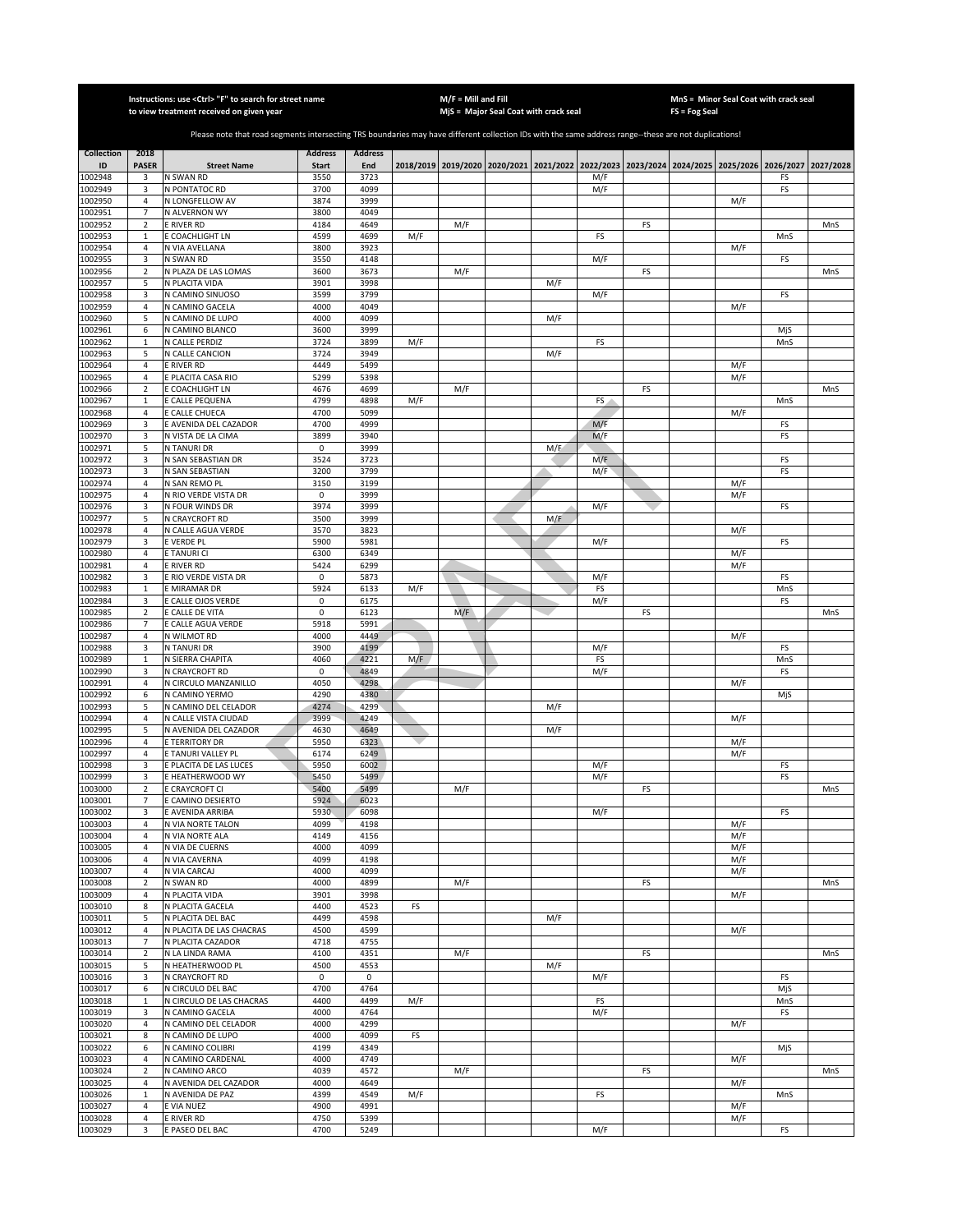|                    |                                  | Instructions: use < Ctrl> "F" to search for street name<br>to view treatment received on given year                                                   |                |                |     | $M/F =$ Mill and Fill | MjS = Major Seal Coat with crack seal |            |           |          | $FS = Fog Seal$                                                                           | MnS = Minor Seal Coat with crack seal |           |            |
|--------------------|----------------------------------|-------------------------------------------------------------------------------------------------------------------------------------------------------|----------------|----------------|-----|-----------------------|---------------------------------------|------------|-----------|----------|-------------------------------------------------------------------------------------------|---------------------------------------|-----------|------------|
|                    |                                  |                                                                                                                                                       |                |                |     |                       |                                       |            |           |          |                                                                                           |                                       |           |            |
|                    |                                  | Please note that road segments intersecting TRS boundaries may have different collection IDs with the same address range--these are not duplications! |                |                |     |                       |                                       |            |           |          |                                                                                           |                                       |           |            |
| <b>Collection</b>  | 2018                             |                                                                                                                                                       | <b>Address</b> | <b>Address</b> |     |                       |                                       |            |           |          |                                                                                           |                                       |           |            |
| ID                 | <b>PASER</b>                     | <b>Street Name</b>                                                                                                                                    | <b>Start</b>   | End            |     |                       |                                       |            |           |          | 2018/2019 2019/2020 2020/2021 2021/2022 2022/2023 2023/2024 2024/2025 2025/2026 2026/2027 |                                       |           | 2027/2028  |
| 1003030<br>1003031 | 4<br>3                           | E HEATHERWOOD WY<br>E CRAYCROFT CI                                                                                                                    | 5399<br>5400   | 5499<br>5499   |     |                       |                                       |            | M/F       |          |                                                                                           | M/F                                   | FS        |            |
| 1003032            | 5                                | E CERRO DE AGUILA                                                                                                                                     | 4499           | 4661           |     |                       |                                       | M/F        |           |          |                                                                                           |                                       |           |            |
| 1003033            | $\overline{2}$                   | E CALLE DOS CABEZAS                                                                                                                                   | 5100           | 5198           |     | M/F                   |                                       |            |           | FS       |                                                                                           |                                       |           | MnS        |
| 1003034            | 5                                | E CALLE DEL CIERVO                                                                                                                                    | 5199           | 5280           |     |                       |                                       | M/F        |           |          |                                                                                           |                                       |           |            |
| 1003035<br>1003036 | $\overline{4}$<br>$\overline{7}$ | E CALLE DE LAS CHACRAS<br>E CALLE CAPISTRANO                                                                                                          | 5000<br>4900   | 5099<br>4999   |     |                       |                                       |            |           |          |                                                                                           | M/F                                   |           |            |
| 1003037            | $\sqrt{4}$                       | E AVENIDA DEL CAZADOR                                                                                                                                 | 4974           | 4999           |     |                       |                                       |            |           |          |                                                                                           | M/F                                   |           |            |
| 1003038            | $\mathbf 1$                      | N SWAN RD                                                                                                                                             | 4600           | 4899           | M/F |                       |                                       |            | FS        |          |                                                                                           |                                       | MnS       |            |
| 1003039            | 4                                | N PONTATOC RD                                                                                                                                         | 4000           | 4799           |     |                       |                                       |            |           |          |                                                                                           | M/F                                   |           |            |
| 1003040            | $\overline{2}$                   | N OSAGE DR                                                                                                                                            | 4540           | 4549           |     | M/F                   |                                       |            |           | FS       |                                                                                           |                                       |           | MnS        |
| 1003041<br>1003042 | 4<br>$\sqrt{4}$                  | N NESTING LN<br>N LA RUEDA                                                                                                                            | 4699<br>4700   | 4750<br>4799   |     |                       |                                       |            |           |          |                                                                                           | M/F<br>M/F                            |           |            |
| 1003043            | 3                                | N FLECHA DR                                                                                                                                           | 4200           | 4655           |     |                       |                                       |            | M/F       |          |                                                                                           |                                       | FS        |            |
| 1003044            | 5                                | N CERRO DE FALCON                                                                                                                                     | 4050           | 4149           |     |                       |                                       | M/F        |           |          |                                                                                           |                                       |           |            |
| 1003045            | 6                                | N CAMINO ENCERRADO                                                                                                                                    | 4099           | 4198           |     |                       |                                       |            |           |          |                                                                                           |                                       | MjS       |            |
| 1003046            | 6                                | N CAIDA PL                                                                                                                                            | 4599           | 4755           |     |                       |                                       |            |           |          |                                                                                           |                                       | MjS       |            |
| 1003047<br>1003048 | 3<br>$\mathbf 1$                 | N ALVERNON WY<br>E SWANS NEST RD                                                                                                                      | 3800<br>4500   | 4549<br>4621   | M/F |                       |                                       |            | M/F<br>FS |          |                                                                                           |                                       | FS<br>MnS |            |
| 1003049            | $\overline{4}$                   | E SARANAC DR                                                                                                                                          | 4210           | 4598           |     |                       |                                       |            |           |          |                                                                                           | M/F                                   |           |            |
| 1003050            | 4                                | E RIVER RD                                                                                                                                            | 4449           | 4649           |     |                       |                                       |            |           |          |                                                                                           | M/F                                   |           |            |
| 1003051            | 5                                | E LA ESPALDA                                                                                                                                          | 3900           | 4198           |     |                       |                                       | M/F        |           |          |                                                                                           |                                       |           |            |
| 1003052            | $\overline{7}$                   | E LA CADENA                                                                                                                                           | 3999           | 4155           |     |                       |                                       |            |           |          |                                                                                           |                                       |           |            |
| 1003053<br>1003054 | 3<br>2                           | E CERRO DE AGUILA<br>E CAMINO LLANOSO                                                                                                                 | 4499<br>3999   | 4661<br>4098   |     | M/F                   |                                       |            | M/F       | FS       |                                                                                           |                                       | FS        | MnS        |
| 1003055            | 6                                | E CAMINO DE LA BAJADA                                                                                                                                 | 3999           | 4098           |     |                       |                                       |            |           |          |                                                                                           |                                       | MjS       |            |
| 1003056            | $\overline{4}$                   | E CALLE BARRIL                                                                                                                                        | 4399           | 4499           |     |                       |                                       |            |           |          |                                                                                           | M/F                                   |           |            |
| 1003057            | $\overline{2}$                   | <b>N SUTTON LN</b>                                                                                                                                    | 3800           | 3999           |     | M/F                   |                                       |            |           | FS       |                                                                                           |                                       |           | MnS        |
| 1003058            | $\overline{4}$                   | N HACIENDA DEL SOL RD                                                                                                                                 | 4600           | 4829           |     |                       |                                       |            |           |          |                                                                                           | M/F                                   |           |            |
| 1003059<br>1003060 | $\overline{4}$<br>3              | N COUNTRY CLUB RD<br>N CAMINO KINO                                                                                                                    | 4200<br>4300   | 4773<br>4520   |     |                       |                                       |            | M/F       |          |                                                                                           | M/F                                   | FS        |            |
| 1003061            | $\overline{7}$                   | N CAMINO DEL OBISPO                                                                                                                                   | 4300           | 4551           |     |                       |                                       |            |           |          |                                                                                           |                                       |           |            |
| 1003062            | 5                                | N CAMINO ANTONIO                                                                                                                                      | 4700           | 4973           |     |                       |                                       | M/F        |           |          |                                                                                           |                                       |           |            |
| 1003063            | $\sqrt{4}$                       | N ALVERNON WY                                                                                                                                         | 3800           | 4049           |     |                       |                                       |            |           |          |                                                                                           | M/F                                   |           |            |
| 1003064            | 4                                | E ROGER RD                                                                                                                                            | 3324           | 3599           |     |                       |                                       |            |           |          |                                                                                           | M/F                                   |           |            |
| 1003065<br>1003066 | 3<br>$\mathbf{1}$                | E RIVER RD<br>N VIA QUINTA DEANNA                                                                                                                     | 0<br>4304      | 3399<br>4423   | M/F |                       |                                       |            | M/F<br>FS |          |                                                                                           |                                       | FS<br>MnS |            |
| 1003067            | 3                                | N HACIENDA DEL SOL RD                                                                                                                                 | 4300           | 4699           |     |                       |                                       |            | M/F       |          |                                                                                           |                                       | FS        |            |
| 1003068            | $\overline{7}$                   | N COUNTRY CLUB RD                                                                                                                                     | 4200           | 4423           |     |                       |                                       |            |           |          |                                                                                           |                                       |           |            |
| 1003069            | $\sqrt{4}$                       | N CAMPBELL AV                                                                                                                                         | 4450           | 4899           |     |                       |                                       |            |           |          |                                                                                           | M/F                                   |           |            |
| 1003070            | $\overline{4}$                   | N CAMINO REAL                                                                                                                                         | 4400           | 4848           |     |                       |                                       |            |           |          |                                                                                           | M/F                                   |           |            |
| 1003071<br>1003072 | 5<br>5                           | N CAMINO OCOTILLO<br>N CAMINO KINO                                                                                                                    | 4600<br>4300   | 4749<br>4520   |     |                       |                                       | M/F<br>M/F |           |          |                                                                                           |                                       |           |            |
| 1003073            | $\sqrt{4}$                       | N CAMINO ESCUELA                                                                                                                                      | 4500           | 4599           |     |                       |                                       |            |           |          |                                                                                           | M/F                                   |           |            |
| 1003074            | 3                                | N CAMINO DEL SANTO                                                                                                                                    | 4420           | 4499           |     |                       |                                       |            | M/F       |          |                                                                                           |                                       | FS        |            |
| 1003075            | 6                                | N CAMINO DEL REY                                                                                                                                      | 4300           | 4523           |     |                       |                                       |            |           |          |                                                                                           |                                       | MjS       |            |
| 1003076            | 3                                | N CAMINO DEL OBISPO                                                                                                                                   | 4300           | 4551           |     |                       |                                       |            | M/F       |          |                                                                                           |                                       | FS        |            |
| 1003077<br>1003078 | $\mathbf{1}$<br>3                | <b>E RIVER RD</b><br>E CAMINO PABLO                                                                                                                   | 2850<br>2400   | 3099<br>2773   | M/F |                       |                                       |            | FS<br>M/F |          |                                                                                           |                                       | MnS<br>FS |            |
| 1003079            | 6                                | N VIA ENTRADA                                                                                                                                         | 4650           | 4753           |     |                       |                                       |            |           |          |                                                                                           |                                       | MjS       |            |
| 1003080            | $\mathbf{1}$                     | N CAMPBELL AV                                                                                                                                         | 4450           | 4599           | M/F |                       |                                       |            | FS        |          |                                                                                           |                                       | MnS       |            |
| 1003081            | $\overline{4}$                   | N CAMINO LUZ                                                                                                                                          | $\mathbf{0}$   | 4799           |     |                       |                                       |            |           |          |                                                                                           | M/F                                   |           |            |
| 1003082            | 8                                | N CALLE DESECADA                                                                                                                                      | 4600           | 4751           | FS  |                       |                                       |            |           |          |                                                                                           |                                       |           |            |
| 1003083<br>1003084 | 2<br>$\overline{2}$              | N CALLE ALTIVO<br>E CALLE ALTIVO                                                                                                                      | 4600<br>1615   | 4699<br>1749   |     | M/F<br>M/F            |                                       |            |           | FS<br>FS |                                                                                           |                                       |           | MnS<br>MnS |
| 1003085            | 8                                | N VIA ENTRADA                                                                                                                                         | 0              | 5573           | FS  |                       |                                       |            |           |          |                                                                                           |                                       |           |            |
| 1003086            | 5                                | N VIA CONDESA                                                                                                                                         | $\mathbf 0$    | 5399           |     |                       |                                       | M/F        |           |          |                                                                                           |                                       |           |            |
| 1003087            | 3                                | N SOLEDAD SEGUNDA                                                                                                                                     | 5399           | 5440           |     |                       |                                       |            | M/F       |          |                                                                                           |                                       | FS        |            |
| 1003088<br>1003089 | 4<br>$\overline{7}$              | N SOLEDAD PRIMERA<br>N NORTHRIDGE DR                                                                                                                  | 0<br>5150      | 5198<br>5499   |     |                       |                                       |            |           |          |                                                                                           | M/F                                   |           |            |
| 1003090            | 5                                | N FOOTHILLS DR                                                                                                                                        | 0              | 5499           |     |                       |                                       | M/F        |           |          |                                                                                           |                                       |           |            |
| 1003091            | 3                                | N ESTELLE DR                                                                                                                                          | 5299           | 5473           |     |                       |                                       |            | M/F       |          |                                                                                           |                                       | FS        |            |
| 1003092            | $\mathbf 1$                      | N ENTRADA ULTIMA                                                                                                                                      | 5500           | 5555           | M/F |                       |                                       |            | FS        |          |                                                                                           |                                       | MnS       |            |
| 1003093            | 4                                | N ENTRADA QUINCE                                                                                                                                      | 5500           | 5545           |     |                       |                                       |            |           |          |                                                                                           | M/F                                   |           |            |
| 1003094            | $\mathbf 2$                      | N ENTRADA PRIMERA<br>N ENTRADA CUARTA                                                                                                                 | 4900<br>5004   | 4930           |     | M/F                   |                                       |            |           | FS       |                                                                                           |                                       |           | MnS        |
| 1003095<br>1003096 | $\mathbf 1$<br>$\overline{7}$    | N ENTRADA CATORCE                                                                                                                                     | 5440           | 5035<br>5473   | M/F |                       |                                       |            | FS        |          |                                                                                           |                                       | MnS       |            |
| 1003097            | $\overline{4}$                   | N CAMINO LUZ                                                                                                                                          | 4700           | 4799           |     |                       |                                       |            |           |          |                                                                                           | M/F                                   |           |            |
| 1003098            | 3                                | N CALLE LUISA                                                                                                                                         | 4884           | 4999           |     |                       |                                       |            | M/F       |          |                                                                                           |                                       | FS        |            |
| 1003099            | $\overline{4}$                   | N CALLE LA CIMA                                                                                                                                       | 0              | 5473           |     |                       |                                       |            |           |          |                                                                                           | M/F                                   |           |            |
| 1003100<br>1003101 | 3                                | N 1ST AV                                                                                                                                              | 5000           | 5649           |     |                       |                                       |            | M/F       |          |                                                                                           |                                       | FS        |            |
| 1003102            | 5<br>$\overline{7}$              | E VIA SOLEDAD<br>E VIA ENTRADA                                                                                                                        | 0<br>0         | 1595<br>1499   |     |                       |                                       | M/F        |           |          |                                                                                           |                                       |           |            |
| 1003103            | 5                                | E SOBRE LOMAS                                                                                                                                         | 1099           | 1399           |     |                       |                                       | M/F        |           |          |                                                                                           |                                       |           |            |
| 1003104            | 5                                | E MESCAL PL                                                                                                                                           | 700            | 799            |     |                       |                                       | M/F        |           |          |                                                                                           |                                       |           |            |
| 1003105            | $\overline{4}$                   | E FOOTHILLS DR                                                                                                                                        | 700            | 999            |     |                       |                                       |            |           |          |                                                                                           | M/F                                   |           |            |
| 1003106            | 5                                | E ENTRADA TRECE                                                                                                                                       | 1400           | 1449           |     |                       |                                       | M/F        |           |          |                                                                                           |                                       |           |            |
| 1003107<br>1003108 | $\overline{4}$<br>$\overline{4}$ | E ENTRADA TERCERA<br>E ENTRADA SEXTA                                                                                                                  | 1599<br>1509   | 1661<br>1599   |     |                       |                                       |            |           |          |                                                                                           | M/F<br>M/F                            |           |            |
| 1003109            | $\sqrt{2}$                       | E ENTRADA SEPTIMA                                                                                                                                     | 1599           | 1631           |     | M/F                   |                                       |            |           | FS       |                                                                                           |                                       |           | MnS        |
| 1003110            | $\overline{4}$                   | E ENTRADA SEGUNDA                                                                                                                                     | 1500           | 1549           |     |                       |                                       |            |           |          |                                                                                           | M/F                                   |           |            |
| 1003111            | 3                                | E ENTRADA QUINTA                                                                                                                                      | 1599           | 1660           |     |                       |                                       |            | M/F       |          |                                                                                           |                                       | FS        |            |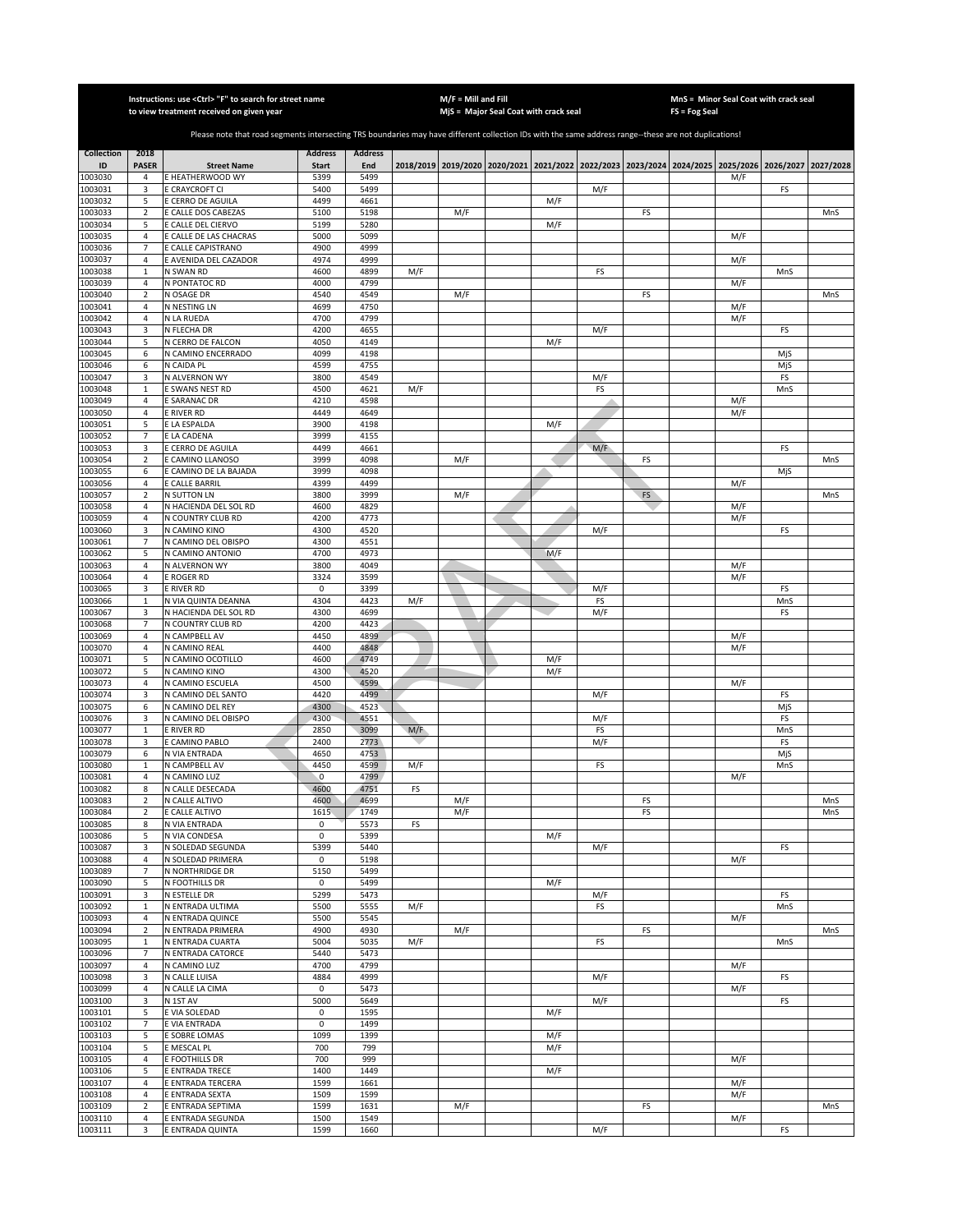|                    |                                  | Instructions: use <ctrl> "F" to search for street name<br/>to view treatment received on given year</ctrl>                                            |                     |                |                  | $M/F =$ Mill and Fill | MjS = Major Seal Coat with crack seal                                                     |             |            |    | FS = Fog Seal | MnS = Minor Seal Coat with crack seal |           |           |
|--------------------|----------------------------------|-------------------------------------------------------------------------------------------------------------------------------------------------------|---------------------|----------------|------------------|-----------------------|-------------------------------------------------------------------------------------------|-------------|------------|----|---------------|---------------------------------------|-----------|-----------|
|                    |                                  |                                                                                                                                                       |                     |                |                  |                       |                                                                                           |             |            |    |               |                                       |           |           |
|                    |                                  | Please note that road segments intersecting TRS boundaries may have different collection IDs with the same address range--these are not duplications! |                     |                |                  |                       |                                                                                           |             |            |    |               |                                       |           |           |
| <b>Collection</b>  | 2018                             |                                                                                                                                                       | <b>Address</b>      | <b>Address</b> |                  |                       |                                                                                           |             |            |    |               |                                       |           |           |
| ID                 | <b>PASER</b>                     | <b>Street Name</b>                                                                                                                                    | <b>Start</b>        | End            |                  |                       | 2018/2019 2019/2020 2020/2021 2021/2022 2022/2023 2023/2024 2024/2025 2025/2026 2026/2027 |             |            |    |               |                                       |           | 2027/2028 |
| 1003112            | $\overline{2}$                   | E ENTRADA ONCE                                                                                                                                        | 1600                | 1699           |                  | M/F                   |                                                                                           |             |            | FS |               |                                       |           | MnS       |
| 1003113            | 8                                | E ENTRADA OCTAVA                                                                                                                                      | 1599                | 1650           | FS               |                       |                                                                                           |             |            |    |               |                                       |           |           |
| 1003114<br>1003115 | 3<br>$\mathbf 1$                 | E ENTRADA NUEVE<br>E ENTRADA DOCE                                                                                                                     | 1700<br>0           | 1749<br>1771   | M/F              |                       |                                                                                           |             | M/F<br>FS  |    |               |                                       | FS<br>MnS |           |
| 1003116            | $\overline{4}$                   | E ENTRADA DIEZ                                                                                                                                        | 1600                | 1699           |                  |                       |                                                                                           |             |            |    |               | M/F                                   |           |           |
| 1003117            | 8                                | E CONDESA TERCERA                                                                                                                                     | 1199                | 1298           | FS               |                       |                                                                                           |             |            |    |               |                                       |           |           |
| 1003118            | $\overline{7}$                   | E CONDESA SEGUNDA                                                                                                                                     | 1311                | 1322           |                  |                       |                                                                                           |             |            |    |               |                                       |           |           |
| 1003119            | $\overline{7}$                   | E CONDESA PRIMERA                                                                                                                                     | 1300                | 1359           |                  |                       |                                                                                           |             |            |    |               |                                       |           |           |
| 1003120<br>1003121 | $\overline{4}$<br>3              | E CAMINO CRESTA<br>E CALLE DEL CIELO                                                                                                                  | 1700<br>1600        | 1899<br>1873   |                  |                       |                                                                                           |             | M/F        |    |               | M/F                                   | FS        |           |
| 1003122            | $\sqrt{4}$                       | E AGAVE PL                                                                                                                                            | 700                 | 750            |                  |                       |                                                                                           |             |            |    |               | M/F                                   |           |           |
| 1003123            | 5                                | E AGAVE DR                                                                                                                                            | 450                 | 699            |                  |                       |                                                                                           | M/F         |            |    |               |                                       |           |           |
| 1003124            | $\overline{4}$                   | N VIA ALCALDE                                                                                                                                         | 5270                | 5449           |                  |                       |                                                                                           |             |            |    |               | M/F                                   |           |           |
| 1003125            | $\overline{4}$                   | N CAMPBELL AV                                                                                                                                         | 4600                | 5649           |                  |                       |                                                                                           |             |            |    |               | M/F                                   |           |           |
| 1003126            | 3                                | N CAMINO REAL                                                                                                                                         | 4649                | 5549           |                  |                       |                                                                                           |             | M/F        |    |               |                                       | FS        |           |
| 1003127<br>003128  | $\overline{4}$<br>$\mathbf 2$    | N CAMINO MIRAVAL<br>N CAMINO LUZ                                                                                                                      | 2574<br>4700        | 5699<br>4799   |                  | M/F                   |                                                                                           |             |            | FS |               | M/F                                   |           |           |
| 1003129            | 5                                | N CALLE LUISA                                                                                                                                         | 4884                | 4999           |                  |                       |                                                                                           | M/F         |            |    |               |                                       |           | MnS       |
| 1003130            | 5                                | N CALLE LA CIMA                                                                                                                                       | 5340                | 5599           |                  |                       |                                                                                           | M/F         |            |    |               |                                       |           |           |
| 1003131            | 3                                | E VIA ALCALDE                                                                                                                                         | 2799                | 3001           |                  |                       |                                                                                           |             | M/F        |    |               |                                       | FS        |           |
| 1003132            | 3                                | CAMINO MIRAVAL                                                                                                                                        | 1900                | 2573           |                  |                       |                                                                                           |             | M/F        |    |               |                                       | FS        |           |
| 1003133            | $\overline{7}$                   | CAMINO CRESTA                                                                                                                                         | 1764                | 1899           |                  |                       |                                                                                           |             |            |    |               |                                       |           |           |
| 1003134            | $\overline{4}$<br>$\overline{4}$ | N VIA ELENA                                                                                                                                           | 5524                | 5699<br>5561   |                  |                       |                                                                                           |             |            |    |               | M/F                                   |           |           |
| 1003135<br>1003136 | 3                                | N VIA ALCALDE<br>N HACIENDA DEL SOL RD                                                                                                                | 5270<br>4810        | 5649           |                  |                       |                                                                                           |             | M/F        |    |               | M/F                                   | FS        |           |
| 1003137            | $\mathbf{1}$                     | N CAMINO REAL                                                                                                                                         | 5400                | 5549           | M/F              |                       |                                                                                           |             | FS         |    |               |                                       | MnS       |           |
| 1003138            | 3                                | N CAMINO ANTONIO                                                                                                                                      | 4800                | 5149           |                  |                       |                                                                                           |             | M/F        |    |               |                                       | FS        |           |
| 1003139            | 5                                | E VIA ALCALDE                                                                                                                                         | 3399                | 3699           |                  |                       |                                                                                           | M/F         |            |    |               |                                       |           |           |
| 1003140            | $\overline{4}$                   | N VALLEY VIEW RD                                                                                                                                      | 4829                | 5599           |                  |                       |                                                                                           |             |            |    |               | M/F                                   |           |           |
| 1003141            | 3                                | N SWAN RD                                                                                                                                             | 4600                | 5099           |                  |                       |                                                                                           |             | M/F        |    |               |                                       | FS        |           |
| 1003142<br>1003143 | 3<br>$\mathbf 1$                 | N PONTATOC RD<br>N LA CALLECITA                                                                                                                       | 0<br>4900           | 5649<br>4949   | M/F              |                       |                                                                                           |             | M/F<br>FS  |    |               |                                       | FS<br>MnS |           |
| 1003144            | 3                                | N HACIENDA DEL SOL RD                                                                                                                                 | 5300                | 5649           |                  |                       |                                                                                           |             | M/F        |    |               |                                       | FS        |           |
| 1003145            | $\mathbf 1$                      | N CIRCULO BUJIA                                                                                                                                       | 4800                | 5009           | M/F              |                       |                                                                                           |             | FS         |    |               |                                       | MnS       |           |
| 1003146            | 6                                | N CAMINO DEL CONDE                                                                                                                                    | 5600                | 5653           |                  |                       |                                                                                           |             |            |    |               |                                       | MjS       |           |
| 1003147            | 5                                | N CALLE BUJIA                                                                                                                                         | $\mathsf 0$         | 5361           |                  |                       |                                                                                           | $M/\bar{F}$ |            |    |               |                                       |           |           |
| 1003148            | 8                                | N CALLE BENDITA                                                                                                                                       | 4974                | 4977           | FS               |                       |                                                                                           |             |            |    |               |                                       |           |           |
| 1003149<br>1003150 | 3<br>3                           | E SUNRISE DR<br>E PONTATOC DR                                                                                                                         | 4200<br>4200        | 4699<br>4249   |                  |                       |                                                                                           |             | M/F<br>M/F |    |               |                                       | FS<br>FS  |           |
| 1003151            | $\overline{4}$                   | E CERRADA DEL CHARRO                                                                                                                                  | 4299                | 4450           |                  |                       |                                                                                           |             |            |    |               | M/F                                   |           |           |
| 1003152            | $\mathbf 1$                      | E CERRADA DEL CAZADOR                                                                                                                                 | 4330                | 4366           | $M/\overline{E}$ |                       |                                                                                           |             | FS         |    |               |                                       | MnS       |           |
| 1003153            | 5                                | E CERCO DEL CORAZON                                                                                                                                   | 4524                | 4623           |                  |                       |                                                                                           | M/F         |            |    |               |                                       |           |           |
| 1003154            | 5                                | E CALLE DEL PANTERA                                                                                                                                   | 4399                | 4698           |                  |                       |                                                                                           | M/F         |            |    |               |                                       |           |           |
| 1003155            | $\mathbf 2$                      | E CALLE BARRIL                                                                                                                                        | 4650                | 4739           |                  | M/F                   |                                                                                           |             |            | FS |               |                                       |           | MnS       |
| 1003156<br>1003157 | 3<br>9                           | E BUJIA SEGUNDA<br><b>BUJIA PRIMERA</b>                                                                                                               | $\mathsf 0$<br>4019 | 4150<br>4091   | FS               |                       |                                                                                           |             | M/F        |    |               |                                       | FS        |           |
| 1003158            | 3                                | N VIA CHAPO                                                                                                                                           | 4799                | 4850           |                  |                       |                                                                                           |             | M/F        |    |               |                                       | FS        |           |
| 1003159            | 5                                | N SWAN RD                                                                                                                                             | 4900                | 5799           |                  |                       |                                                                                           | M/F         |            |    |               |                                       |           |           |
| 1003160            | 3                                | N SUNDOWN DR                                                                                                                                          | 5300                | 5599           |                  |                       |                                                                                           |             | M/F        |    |               |                                       | FS        |           |
| 1003161            | $\overline{4}$                   | N SUNDANCE PL                                                                                                                                         | 5400                | 5598           |                  |                       |                                                                                           |             |            |    |               | M/F                                   |           |           |
| 1003162            | 4                                | N SUNCREST PL                                                                                                                                         | 5399                | 5598           |                  |                       |                                                                                           |             |            |    |               | M/F                                   |           |           |
| 1003163<br>1003164 | 5<br>6                           | N SALIDA DEL SOL DR<br>N PLACITA DIAZ                                                                                                                 | 5200<br>5000        | 5599<br>5154   |                  |                       |                                                                                           | M/F         |            |    |               |                                       | MjS       |           |
| 1003165            | 6                                | N PLACITA CHOLULA                                                                                                                                     | 5024                | 5099           |                  |                       |                                                                                           |             |            |    |               |                                       | MjS       |           |
| 1003166            | $\overline{4}$                   | N PLACITA BARRA                                                                                                                                       | 5100                | 5156           |                  |                       |                                                                                           |             |            |    |               | M/F                                   |           |           |
| 1003167            | 6                                | N HIGHPOINT CT                                                                                                                                        | 5424                | 5459           |                  |                       |                                                                                           |             |            |    |               |                                       | MjS       |           |
| 1003168            | 5                                | N CRESCENT RIDGE DR                                                                                                                                   | 5399                | 5558           |                  |                       |                                                                                           | M/F         |            |    |               |                                       |           |           |
| 1003169            | 4                                | N CRAYCROFT RD                                                                                                                                        | 0                   | 5699           |                  |                       |                                                                                           |             |            |    |               | M/F                                   |           |           |
| 1003170<br>1003171 | 3<br>6                           | N CAMINO ESPLENDORA<br>N CAMINO DEL MAR                                                                                                               | 4900<br>5600        | 5675<br>5649   |                  |                       |                                                                                           |             | M/F        |    |               |                                       | FS<br>MjS |           |
| 1003172            | 3                                | N CAMINO ARENOSA                                                                                                                                      | 4850                | 5689           |                  |                       |                                                                                           |             | M/F        |    |               |                                       | FS        |           |
| 1003173            | $\mathbf 2$                      | N CALLE FAJA                                                                                                                                          | 4800                | 4998           |                  | M/F                   |                                                                                           |             |            | FS |               |                                       |           | MnS       |
| 1003174            | 4                                | N CALLE ESQUINA                                                                                                                                       | 4899                | 5049           |                  |                       |                                                                                           |             |            |    |               | M/F                                   |           |           |
| 1003175            | $\mathbf{1}$                     | N CALLE BREVE                                                                                                                                         | 4899                | 4998           | M/F              |                       |                                                                                           |             | FS         |    |               |                                       | MnS       |           |
| 1003176<br>1003177 | 3<br>5                           | N CALLE BOSQUE                                                                                                                                        | 4800<br>4624        | 5199           |                  |                       |                                                                                           |             | M/F        |    |               |                                       | FS        |           |
| 1003178            | 6                                | E SUNRISE DR<br>E SALIDA DEL SOL PL                                                                                                                   | 4800                | 5723<br>4923   |                  |                       |                                                                                           | M/F         |            |    |               |                                       | MjS       |           |
| 1003179            | 7                                | E PLACITA APAN                                                                                                                                        | 5399                | 5460           |                  |                       |                                                                                           |             |            |    |               |                                       |           |           |
| 1003180            | $\overline{7}$                   | E HIGHPOINT LN                                                                                                                                        | 4900                | 4999           |                  |                       |                                                                                           |             |            |    |               |                                       |           |           |
| 1003181            | $\overline{4}$                   | E CAMINO FRANCISCO SOZA                                                                                                                               | 5100                | 5425           |                  |                       |                                                                                           |             |            |    |               | M/F                                   |           |           |
| 1003182            | 5                                | E CALLE DEL PANTERA                                                                                                                                   | 4599                | 4698           |                  |                       |                                                                                           | M/F         |            |    |               |                                       |           |           |
| 1003183            | $\overline{2}$                   | E CALLE BOSQUE                                                                                                                                        | 5300                | 5499           |                  | M/F                   |                                                                                           |             |            | FS |               |                                       |           | MnS       |
| 1003184<br>1003185 | 4<br>6                           | E CALLE BARRIL<br>N WILMOT RD                                                                                                                         | 0<br>5574           | 5499<br>5623   |                  |                       |                                                                                           |             |            |    |               | M/F                                   | MjS       |           |
| 1003186            | 6                                | N VIA ZARZOSA                                                                                                                                         | 5500                | 5599           |                  |                       |                                                                                           |             |            |    |               |                                       | MjS       |           |
| 1003187            | 4                                | N VIA GIRASOL                                                                                                                                         | 5499                | 5598           |                  |                       |                                                                                           |             |            |    |               | M/F                                   |           |           |
| 1003188            | 3                                | N PASEO VENTOSO                                                                                                                                       | 5499                | 5999           |                  |                       |                                                                                           |             | M/F        |    |               |                                       | FS        |           |
| 1003189            | $\overline{4}$                   | N CRAYCROFT RD                                                                                                                                        | 0                   | 5549           |                  |                       |                                                                                           |             |            |    |               | M/F                                   |           |           |
| 1003190            | 3                                | E TERRITORY DR                                                                                                                                        | 5500                | 6199           |                  |                       |                                                                                           |             | M/F        |    |               |                                       | FS        |           |
| 1003191<br>1003192 | 3<br>$\overline{4}$              | E SUNRISE DR<br>E PASEO CIMARRON                                                                                                                      | 5500<br>5790        | 6599<br>5999   |                  |                       |                                                                                           |             | M/F        |    |               | M/F                                   | FS        |           |
| 1003193            | $\overline{2}$                   | E CAMINO FRANCISCO SOZA                                                                                                                               | 5100                | 5425           |                  | M/F                   |                                                                                           |             |            | FS |               |                                       |           | MnS       |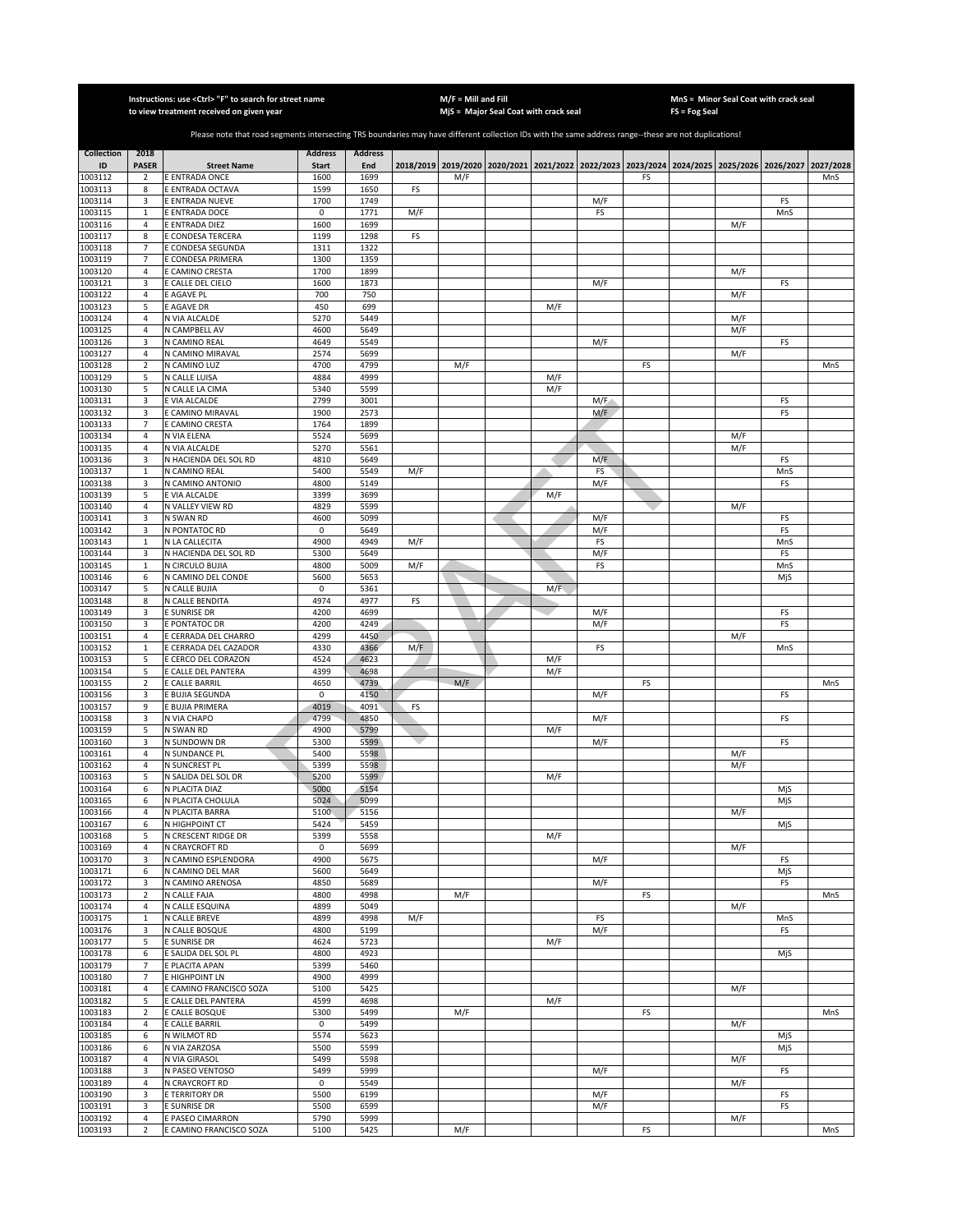|                    |                                  | Instructions: use < Ctrl> "F" to search for street name<br>to view treatment received on given year                                                   |                      |                |     | $M/F =$ Mill and Fill | MjS = Major Seal Coat with crack seal |            |            |    | FS = Fog Seal                                               | MnS = Minor Seal Coat with crack seal |          |           |
|--------------------|----------------------------------|-------------------------------------------------------------------------------------------------------------------------------------------------------|----------------------|----------------|-----|-----------------------|---------------------------------------|------------|------------|----|-------------------------------------------------------------|---------------------------------------|----------|-----------|
|                    |                                  |                                                                                                                                                       |                      |                |     |                       |                                       |            |            |    |                                                             |                                       |          |           |
|                    |                                  | Please note that road segments intersecting TRS boundaries may have different collection IDs with the same address range--these are not duplications! |                      |                |     |                       |                                       |            |            |    |                                                             |                                       |          |           |
| <b>Collection</b>  | 2018                             |                                                                                                                                                       | <b>Address</b>       | <b>Address</b> |     |                       |                                       |            |            |    |                                                             |                                       |          |           |
| ID<br>1003194      | <b>PASER</b><br>4                | <b>Street Name</b><br>E CALLE BOSQUE                                                                                                                  | <b>Start</b><br>5450 | End<br>5499    |     |                       | 2018/2019 2019/2020 2020/2021         |            |            |    | 2021/2022 2022/2023 2023/2024 2024/2025 2025/2026 2026/2027 | M/F                                   |          | 2027/2028 |
| 1003195            | $\overline{2}$                   | E CALLE BARRIL                                                                                                                                        | 0                    | $\mathbf 0$    |     | M/F                   |                                       |            |            | FS |                                                             |                                       |          | MnS       |
| 1003196            | 3                                | N WILMOT RD                                                                                                                                           | $\mathbf 0$          | 6019           |     |                       |                                       |            | M/F        |    |                                                             |                                       | FS       |           |
| 1003197            | 5                                | N VIA VERDOSA                                                                                                                                         | 5800                 | 5999           |     |                       |                                       | M/F        |            |    |                                                             |                                       |          |           |
| 1003198<br>1003199 | $\overline{4}$<br>$\overline{4}$ | N VIA SERENA<br>N VIA SALEROSA                                                                                                                        | 5899<br>5600         | 5950<br>5679   |     |                       |                                       |            |            |    |                                                             | M/F<br>M/F                            |          |           |
| 1003200            | $\overline{4}$                   | N VIA LOZANA                                                                                                                                          | 5699                 | 5798           |     |                       |                                       |            |            |    |                                                             | M/F                                   |          |           |
| 1003201            | $\sqrt{4}$                       | N VIA LIGERA                                                                                                                                          | 5699                 | 5777           |     |                       |                                       |            |            |    |                                                             | M/F                                   |          |           |
| 1003202            | $\sqrt{4}$                       | N VIA JOYITA                                                                                                                                          | 5700                 | 5755           |     |                       |                                       |            |            |    |                                                             | M/F                                   |          |           |
| 1003203<br>1003204 | 4<br>$\sqrt{4}$                  | N VIA GIRASOL<br>N VIA ANDADA                                                                                                                         | 5499<br>5800         | 5598<br>5899   |     |                       |                                       |            |            |    |                                                             | M/F<br>M/F                            |          |           |
| 1003205            | 5                                | N VALLEY VIEW RD                                                                                                                                      | 6300                 | 6399           |     |                       |                                       | M/F        |            |    |                                                             |                                       |          |           |
| 1003206            | 5                                | N PLACITA LIGERA                                                                                                                                      | 5899                 | 5978           |     |                       |                                       | M/F        |            |    |                                                             |                                       |          |           |
| 1003207            | $\mathbf{1}$                     | N PLACITA JOYITA                                                                                                                                      | 5800                 | 5873           | M/F |                       |                                       |            | FS         |    |                                                             |                                       | MnS      |           |
| 1003208<br>1003209 | 8<br>$\overline{7}$              | N PLACITA DERRUMBADERA                                                                                                                                | 6325<br>6400         | 6374<br>6449   | FS  |                       |                                       |            |            |    |                                                             |                                       |          |           |
| 1003210            | $\overline{2}$                   | N PLACITA DEL ZOPILOTE<br>N PLACITA DE TIA RO                                                                                                         | 6274                 | 6399           |     | M/F                   |                                       |            |            | FS |                                                             |                                       |          | MnS       |
| 1003211            | 6                                | N PLACITA ALTA REPOSA                                                                                                                                 | 6299                 | 6448           |     |                       |                                       |            |            |    |                                                             |                                       | MjS      |           |
| 1003212            | 3                                | N PASEO ZALDIVAR                                                                                                                                      | 6050                 | 6259           |     |                       |                                       |            | M/F        |    |                                                             |                                       | FS       |           |
| 1003213            | $\overline{4}$                   | N PASEO VENTOSO                                                                                                                                       | 5649                 | 5999           |     |                       |                                       |            |            |    |                                                             | M/F                                   |          |           |
| 1003214<br>1003215 | 5<br>5                           | N PASEO VALDEAR<br>N PASEO TAMAYO                                                                                                                     | 6040<br>6250         | 6299<br>6399   |     |                       |                                       | M/F<br>M/F |            |    |                                                             |                                       |          |           |
| 1003216            | 4                                | N NIRVANA PL                                                                                                                                          | 6250                 | 6423           |     |                       |                                       |            |            |    |                                                             | M/F                                   |          |           |
| 1003217            | 5                                | N JOCHUMS DR                                                                                                                                          | 5999                 | 6099           |     |                       |                                       | M/F        |            |    |                                                             |                                       |          |           |
| 1003218            | 4                                | N FINISTERRA DR                                                                                                                                       | 6400                 | 6449           |     |                       |                                       |            |            |    |                                                             | M/F                                   |          |           |
| 1003219<br>1003220 | $\overline{4}$<br>$\overline{4}$ | N CRAYCROFT RD<br>E VIA DE LA YERBA                                                                                                                   | 6000<br>6200         | 6449<br>6374   |     |                       |                                       |            |            |    |                                                             | M/F<br>M/F                            |          |           |
| 1003221            | $\overline{4}$                   | E VIA ARBOLADA                                                                                                                                        | 5600                 | 5699           |     |                       |                                       |            |            |    |                                                             | M/F                                   |          |           |
| 1003222            | $\mathbf{1}$                     | E SHADOW VIEW CT                                                                                                                                      | 5600                 | 5661           | M/F |                       |                                       |            | FS         |    |                                                             |                                       | MnS      |           |
| 1003223            | $\overline{4}$                   | E SHADOW RIDGE DR                                                                                                                                     | $\mathbf 0$          | 5649           |     |                       |                                       |            |            |    |                                                             | M/F                                   |          |           |
| 1003224<br>1003225 | 3                                | <b>PLACITA PRIMITIVA</b><br>E PLACITA LOZANA                                                                                                          | 5900<br>6219         | 5925<br>6290   |     |                       |                                       |            | M/F        |    |                                                             |                                       | FS       |           |
| 1003226            | 6<br>5                           | E PLACITA LA GRACIAS                                                                                                                                  | 5700                 | 5724           |     |                       |                                       | M/F        |            |    |                                                             |                                       | MjS      |           |
| 1003227            | 5                                | E PLACITA DEL NIDO                                                                                                                                    | 6239                 | 6298           |     |                       |                                       | M/F        |            |    |                                                             |                                       |          |           |
| 1003228            | $\mathbf 2$                      | E PLACITA DE FUEGO                                                                                                                                    | 6239                 | 6298           |     | M/F                   |                                       |            |            | FS |                                                             |                                       |          | MnS       |
| 1003229            | $\sqrt{4}$                       | E PLACITA CHIRIPA                                                                                                                                     | 6249                 | 6290           |     |                       |                                       |            |            |    |                                                             | M/F                                   |          |           |
| 1003230<br>1003231 | 4<br>3                           | E PLACITA ASPECTO<br>E PINCHOT RD                                                                                                                     | 6220<br>5600         | 6299<br>5949   |     |                       |                                       |            | M/F        |    |                                                             | M/F                                   | FS       |           |
| 1003232            | 4                                | E PASEO VENTOSO                                                                                                                                       | 6000                 | 6298           |     |                       |                                       |            | M/F        |    |                                                             |                                       | FS       |           |
| 1003233            | 3                                | E PASEO OTONO                                                                                                                                         | 6300                 | 6373           |     |                       |                                       |            | M/F        |    |                                                             |                                       | FS       |           |
| 1003234            | 5                                | E PASEO CIMARRON                                                                                                                                      | 0                    | 6183           |     |                       |                                       | M/F        |            |    |                                                             |                                       |          |           |
| 1003235            | 3<br>3                           | E FANGIO PL                                                                                                                                           | 5999<br>6239         | 6074<br>6299   |     |                       |                                       |            | M/F<br>M/F |    |                                                             |                                       | FS<br>FS |           |
| 1003236<br>1003237 | 6                                | E CALLE DE MIRAR<br>N VIA VERDOSA                                                                                                                     | 5800                 | 5899           |     |                       |                                       |            |            |    |                                                             |                                       | MjS      |           |
| 1003238            | 5                                | N VALLEY VIEW RD                                                                                                                                      | 6200                 | 6399           |     |                       |                                       | M/F        |            |    |                                                             |                                       |          |           |
| 1003239            | 3                                | N SWAN RD                                                                                                                                             | 5600                 | 5799           |     |                       |                                       |            | M/F        |    |                                                             |                                       | FS       |           |
| 1003240            | 5                                | N SUNCREST PL                                                                                                                                         | 5499                 | 5598           |     |                       |                                       | M/F        |            |    |                                                             |                                       |          |           |
| 1003241<br>1003242 | 5<br>7                           | N PLACITA ESQUINA<br>N PLACITA BACANORA                                                                                                               | 5914<br>5725         | 5965<br>5899   |     |                       |                                       | M/F        |            |    |                                                             |                                       |          |           |
| 1003243            | $\overline{7}$                   | N PLACITA AVILA                                                                                                                                       | 6200                 | 6299           |     |                       |                                       |            |            |    |                                                             |                                       |          |           |
| 1003244            | 6                                | N PLACITA ARIZPE                                                                                                                                      | 5600                 | 5725           |     |                       |                                       |            |            |    |                                                             |                                       | MjS      |           |
| 1003245            | 6                                | N PLACITA ARCO                                                                                                                                        | 6099                 | 6198           |     |                       |                                       |            |            |    |                                                             |                                       | MjS      |           |
| 1003246            | 6                                | N JOCHUMS DR                                                                                                                                          | $\overline{0}$       | 6300<br>6087   |     |                       |                                       |            |            |    |                                                             |                                       | MjS      |           |
| 1003247<br>1003248 | 3<br>3                           | N CRAYCROFT RD<br>N CAMINO PIMERIA ALTA                                                                                                               | 5550<br>6200         | 6398           |     |                       |                                       |            | M/F<br>M/F |    |                                                             |                                       | FS<br>FS |           |
| 1003249            | 4                                | N CAMINO HOMBRE DE ORO                                                                                                                                | 5800                 | 6025           |     |                       |                                       |            |            |    |                                                             | M/F                                   |          |           |
| 1003250            | 9                                | N CAMINO ESQUINA                                                                                                                                      | 5900                 | 6251           | FS  |                       |                                       |            |            |    |                                                             |                                       |          |           |
| 1003251<br>1003252 | 5<br>5                           | N CAMINO ESPLENDORA<br>N CAMINO DEL MAR                                                                                                               | 5600<br>5600         | 6099<br>5999   |     |                       |                                       | M/F<br>M/F |            |    |                                                             |                                       |          |           |
| 1003253            | 4                                | N CAMINO DE SANTA VALERA                                                                                                                              | 0                    | 6399           |     |                       |                                       |            |            |    |                                                             | M/F                                   |          |           |
| 1003254            | $\mathbf 2$                      | N CAMINO ARIZPE                                                                                                                                       | 5800                 | 6075           |     | M/F                   |                                       |            |            | FS |                                                             |                                       |          | MnS       |
| 1003255            | 3                                | N CAMINO ARENOSA                                                                                                                                      | 5600                 | 5898           |     |                       |                                       |            | M/F        |    |                                                             |                                       | FS       |           |
| 1003256            | 3                                | N CAMINO ARCO                                                                                                                                         | 6100                 | 6399           |     |                       |                                       |            | M/F        |    |                                                             |                                       | FS       |           |
| 1003257<br>1003258 | 6<br>5                           | N CAMINO ALMONTE<br>E SUNRISE DR                                                                                                                      | 0<br>5000            | 6302<br>5423   |     |                       |                                       | M/F        |            |    |                                                             |                                       | MjS      |           |
| 1003259            | $\overline{4}$                   | E SHADOW RIDGE DR                                                                                                                                     | 5500                 | 5523           |     |                       |                                       |            |            |    |                                                             | M/F                                   |          |           |
| 1003260            | $\sqrt{4}$                       | E PLACITA SALUD                                                                                                                                       | 5000                 | 5099           |     |                       |                                       |            |            |    |                                                             | M/F                                   |          |           |
| 1003261            | 9                                | E PLACITA HAYUCO                                                                                                                                      | 5399                 | 5450           | FS  |                       |                                       |            |            |    |                                                             |                                       |          |           |
| 1003262<br>1003263 | 3<br>$\sqrt{2}$                  | E PLACITA FAJA<br>E PLACITA DOBLADA                                                                                                                   | 5424<br>5400         | 5437<br>5449   |     | M/F                   |                                       | M/F        |            | FS |                                                             | FS                                    |          | MnS       |
| 1003264            | 2                                | E PLACITA DEL MAR                                                                                                                                     | 5400                 | 5449           |     | M/F                   |                                       |            |            | FS |                                                             |                                       |          | MnS       |
| 1003265            | 5                                | E PLACITA CUMPAS                                                                                                                                      | 5099                 | 5140           |     |                       |                                       | M/F        |            |    |                                                             |                                       |          |           |
| 1003266            | $\mathbf{1}$                     | E PLACITA BOSQUE                                                                                                                                      | 5300                 | 5399           | M/F |                       |                                       |            | FS         |    |                                                             |                                       | MnS      |           |
| 1003267            | 5                                | E PLACITA ALISA                                                                                                                                       | 4924                 | 4973           |     |                       |                                       | M/F        |            |    |                                                             |                                       |          |           |
| 1003268<br>1003269 | 5<br>4                           | E PASEO CIMARRON<br>E CAMINO LA BRINCA                                                                                                                | 5500<br>0            | 5599<br>4998   |     |                       |                                       | M/F        |            |    |                                                             | M/F                                   |          |           |
| 1003270            | $\overline{2}$                   | E CAMINO FAJA                                                                                                                                         | 5099                 | 5161           |     | M/F                   |                                       |            |            | FS |                                                             |                                       |          | MnS       |
| 1003271            | $\overline{4}$                   | E CAMINO DE LOS OLIVOS                                                                                                                                | 4800                 | 4999           |     |                       |                                       |            |            |    |                                                             | M/F                                   |          |           |
| 1003272            | $\overline{4}$                   | E CAMINO BOSQUE                                                                                                                                       | 5000                 | 5499           |     |                       |                                       |            |            |    |                                                             | M/F                                   |          |           |
| 1003273<br>1003274 | 5<br>5                           | E CAMINO APOLENA<br>E CAMINO ALISA                                                                                                                    | 5100<br>5000         | 5249<br>5189   |     |                       |                                       | M/F<br>M/F |            |    |                                                             |                                       |          |           |
| 1003275            | $\mathbf{1}$                     | E CALLE GUEBABI                                                                                                                                       | 4899                 | 5075           | M/F |                       |                                       |            | FS         |    |                                                             |                                       | MnS      |           |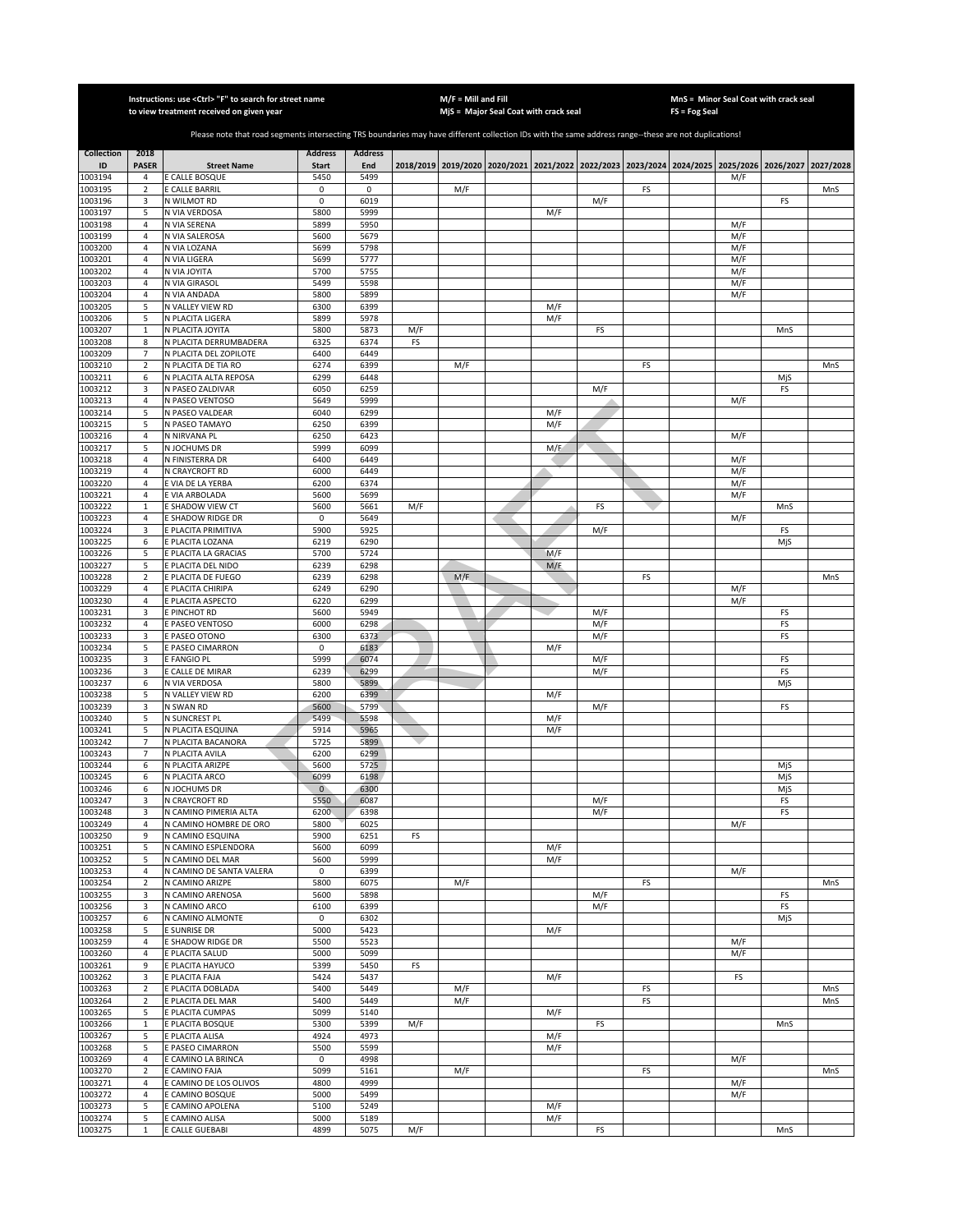|                    |                                  | Instructions: use <ctrl> "F" to search for street name</ctrl>                                                                                         |                     |                |            | $M/F =$ Mill and Fill |                                                                                           |            |          |          | FS = Fog Seal | MnS = Minor Seal Coat with crack seal |            |            |
|--------------------|----------------------------------|-------------------------------------------------------------------------------------------------------------------------------------------------------|---------------------|----------------|------------|-----------------------|-------------------------------------------------------------------------------------------|------------|----------|----------|---------------|---------------------------------------|------------|------------|
|                    |                                  | to view treatment received on given year                                                                                                              |                     |                |            |                       | MjS = Major Seal Coat with crack seal                                                     |            |          |          |               |                                       |            |            |
|                    |                                  | Please note that road segments intersecting TRS boundaries may have different collection IDs with the same address range--these are not duplications! |                     |                |            |                       |                                                                                           |            |          |          |               |                                       |            |            |
| <b>Collection</b>  | 2018                             |                                                                                                                                                       | <b>Address</b>      | <b>Address</b> |            |                       |                                                                                           |            |          |          |               |                                       |            |            |
| ID                 | <b>PASER</b>                     | <b>Street Name</b>                                                                                                                                    | <b>Start</b>        | End            |            |                       | 2018/2019 2019/2020 2020/2021 2021/2022 2022/2023 2023/2024 2024/2025 2025/2026 2026/2027 |            |          |          |               |                                       |            | 2027/2028  |
| 1003276<br>1003277 | 3                                | N SWAN RD<br>N PONTATOC RD                                                                                                                            | 5600<br>0           | 6399<br>6399   |            |                       |                                                                                           | M/F        |          |          |               | FS<br>M/F                             |            |            |
| 1003278            | 4<br>3                           | N PLACITA QUICOMA                                                                                                                                     | 6400                | 6499           |            |                       |                                                                                           | M/F        |          |          |               | FS                                    |            |            |
| 1003279            | 5                                | N MESA VIEW DR                                                                                                                                        | 6400                | 6499           |            |                       |                                                                                           | M/F        |          |          |               |                                       |            |            |
| 1003280            | $\overline{3}$                   | N HACIENDA DEL SOL RD                                                                                                                                 | 5300                | 5649           |            |                       |                                                                                           | M/F        |          |          |               | FS                                    |            |            |
| 1003281<br>1003282 | 6<br>$\overline{4}$              | N CAMINO PIMERIA ALTA<br>N CAMINO HOMBRE DE ORO                                                                                                       | 6200<br>5800        | 6209<br>5899   |            |                       |                                                                                           |            |          |          |               | M/F                                   | MjS        |            |
| 1003283            | 3                                | N CAMINO DEL CONDE                                                                                                                                    | 0                   | 5949           |            |                       |                                                                                           | M/F        |          |          |               | FS                                    |            |            |
| 1003284            | $\overline{4}$                   | E SUNRISE DR                                                                                                                                          | 3824                | 4299           |            |                       |                                                                                           |            |          |          |               | M/F                                   |            |            |
| 1003285            | 5                                | E SKYLINE DR                                                                                                                                          | 4050                | 4509<br>4749   |            |                       |                                                                                           | M/F        |          |          |               |                                       |            |            |
| 1003286<br>1003287 | 6<br>5                           | E CAMINO LA BRINCA<br>E CALLE DEL CONDE                                                                                                               | 4700<br>4400        | 4550           |            |                       |                                                                                           | M/F        |          |          |               |                                       | MjS        |            |
| 1003288            | 5                                | N VISTA VALVERDE                                                                                                                                      | 5914                | 6099           |            |                       |                                                                                           | M/F        |          |          |               |                                       |            |            |
| 1003289            | $\overline{4}$                   | N VIA ELENA                                                                                                                                           | 5524                | 5699           |            |                       |                                                                                           |            |          |          |               | M/F                                   |            |            |
| 1003290<br>1003291 | 5<br>6                           | N FOOTHILLS DR<br>N CAMINO REAL                                                                                                                       | $\mathsf 0$<br>5700 | 0<br>5799      |            |                       |                                                                                           | M/F        |          |          |               |                                       | MjS        |            |
| 003292             | 6                                | E SUNRISE DR                                                                                                                                          | 3300                | 3899           |            |                       |                                                                                           |            |          |          |               |                                       | MjS        |            |
| 1003293            | 5                                | E SKYLINE DR                                                                                                                                          | 3200                | 3499           |            |                       |                                                                                           | M/F        |          |          |               |                                       |            |            |
| 1003294            | $\mathbf 1$                      | E CAMINO JUAN PAISANO                                                                                                                                 | 3100                | 3175           | M/F        |                       |                                                                                           |            | FS       |          |               |                                       | MnS        |            |
| 1003295            | $\overline{a}$<br>3              | N VISTA VALVERDE<br>N PIEDRA SECA                                                                                                                     | 5700<br>5700        | 6099<br>6223   |            |                       |                                                                                           | M/F        |          |          |               | M/F<br>FS                             |            |            |
| 1003296<br>1003297 | $\overline{a}$                   | N MINA VISTA                                                                                                                                          | 5601                | 6299           |            |                       |                                                                                           |            |          |          |               | M/F                                   |            |            |
| 1003298            | 3                                | N CERRADA TOLSA                                                                                                                                       | 6130                | 6151           |            |                       |                                                                                           | M/F        |          |          |               | FS                                    |            |            |
| 1003299            | 5                                | N CERRADA MORENO                                                                                                                                      | 6100                | 6276           |            |                       |                                                                                           | M/F        |          |          |               |                                       |            |            |
| 003300<br>1003301  | 5<br>5                           | N CERRADA MIGUEL<br>N CERRADA LAGAS                                                                                                                   | 5900<br>6159        | 5973<br>6198   |            |                       |                                                                                           | M/F<br>M/F |          |          |               |                                       |            |            |
| 1003302            | 5                                | N CERRADA CIRCA                                                                                                                                       | 5859                | 5880           |            |                       |                                                                                           | M/F        |          |          |               |                                       |            |            |
| 1003303            | $\mathbf{1}$                     | N CERRADA CHICA                                                                                                                                       | 5804                | 5825           | M/F        |                       |                                                                                           |            | FS       |          |               |                                       | MnS        |            |
| 1003304            | $\overline{4}$                   | N CAMPBELL AV                                                                                                                                         | 5500                | 6399           |            |                       |                                                                                           |            |          |          |               | M/F                                   |            |            |
| 1003305<br>1003306 | $\overline{4}$<br>$\overline{4}$ | N CAMINO REAL<br>N CAMINO MIRAVAL                                                                                                                     | 5400<br>2574        | 5799<br>6399   |            |                       |                                                                                           |            |          |          |               | M/F<br>M/F                            |            |            |
| 1003307            | $\overline{4}$                   | N CAMINO ESCALANTE                                                                                                                                    | 5724                | 6299           |            |                       |                                                                                           |            |          |          |               | M/F                                   |            |            |
| 1003308            | $\overline{\mathbf{2}}$          | <b>CERRADA NOPAL</b>                                                                                                                                  | 2024                | 2151           |            | M/F                   |                                                                                           |            |          | FS       |               |                                       |            | MnS        |
| 1003309            | 5                                | <b>CERRADA LOS PALITOS</b>                                                                                                                            | 2800                | 3099           |            |                       |                                                                                           | M/F        |          |          |               |                                       |            |            |
| 1003310<br>1003311 | $\,1\,$<br>$\mathbf 1$           | E CERRADA EL OCOTE<br>E CERRADA DE PROMESA                                                                                                            | 2650<br>2300        | 2699<br>2449   | M/F<br>M/F |                       |                                                                                           |            | FS<br>FS |          |               |                                       | MnS<br>MnS |            |
| 1003312            | 3                                | CAMINO LA ZORRELA                                                                                                                                     | 2000                | 2799           |            |                       |                                                                                           | M/F        |          |          |               | FS                                    |            |            |
| 1003313            | 5                                | E CAMINO LA BRINCA                                                                                                                                    | 2590                | 2825           |            |                       |                                                                                           | M/F        |          |          |               |                                       |            |            |
| 1003314            | 5                                | E CAMINO JUAN PAISANO                                                                                                                                 | 2550                | 3175           |            |                       |                                                                                           | M/F        |          |          |               |                                       |            |            |
| 1003315<br>1003316 | 5<br>$\overline{2}$              | E CAMINO EL GANADO<br>E CAMINO DE BRAVO                                                                                                               | 2099<br>2999        | 2250<br>3098   |            | M/F                   |                                                                                           | M/F        |          | FS       |               |                                       |            | MnS        |
| 1003317            | $\mathbf 1$                      | E CALLE LA BRINCA                                                                                                                                     | 1850                | 1949           | M/F        |                       |                                                                                           |            | FS       |          |               |                                       | MnS        |            |
| 1003318            | $\overline{a}$                   | E AVENIDA DE POSADA                                                                                                                                   | 2411                | 2795           |            |                       |                                                                                           |            |          |          |               | M/F                                   |            |            |
| 1003319<br>1003320 | 5<br>6                           | N PLACITA TECOLOTE<br>N PLACITA STILBAYO                                                                                                              | 5900<br>5650        | 5999<br>5780   |            |                       |                                                                                           | M/F        |          |          |               |                                       | MjS        |            |
| 1003321            | $\overline{4}$                   | N PLACITA PARDAL                                                                                                                                      | 5640                | 5699           |            |                       |                                                                                           |            |          |          |               | M/F                                   |            |            |
| 1003322            | $\mathbf{1}$                     | N PLACITA DEL TRUENO                                                                                                                                  | 5700                | 5761           | M/F        |                       |                                                                                           |            | FS       |          |               |                                       | MnS        |            |
| 1003323            | 4                                | N PLACITA DEL LAGARTO                                                                                                                                 | 5924                | 6023           |            |                       |                                                                                           |            |          |          |               | M/F                                   |            |            |
| 1003324<br>1003325 | 6<br>8                           | N PLACITA DE ROJELIO<br>N PLACITA DE LUIS                                                                                                             | 6200<br>6219        | 6341<br>6281   | FS         |                       |                                                                                           |            |          |          |               |                                       | MjS        |            |
| 1003326            | $\mathbf{1}$                     | N PLACITA DE LA NOCHE                                                                                                                                 | 5630                | 5699           | M/F        |                       |                                                                                           |            | FS       |          |               |                                       | MnS        |            |
| 1003327            | 3                                | N PLACITA DE EDUARDO                                                                                                                                  | 6330                | 6380           |            |                       |                                                                                           | M/F        |          |          |               | FS                                    |            |            |
| 1003328            | $\overline{4}$                   | N PLACITA ARTURO                                                                                                                                      | 5630                | 5691           |            |                       |                                                                                           |            |          |          |               | M/F                                   |            |            |
| 1003329<br>1003330 | 4<br>4                           | N PLACITA ANGELICA<br>N PLACITA AMANECER                                                                                                              | 5700<br>5600        | 5791<br>5831   |            |                       |                                                                                           |            |          |          |               | M/F<br>M/F                            |            |            |
| 1003331            | 7                                | N PLACITA ALBERCA                                                                                                                                     | 5800                | 5891           |            |                       |                                                                                           |            |          |          |               |                                       |            |            |
| 1003332            | $\overline{4}$                   | N PASEO NIQUEL                                                                                                                                        | $\mathsf 0$         | 5923           |            |                       |                                                                                           |            |          |          |               | M/F                                   |            |            |
| 1003333<br>1003334 | 5<br>3                           | N CAMINO PADRE ISIDORO<br>N CAMINO KATRINA                                                                                                            | 0<br>6240           | 6399<br>6623   |            |                       |                                                                                           | M/F<br>M/F |          |          |               | FS                                    |            |            |
| 1003335            | 6                                | N CAMINO DE MICHAEI                                                                                                                                   | 6000                | 6555           |            |                       |                                                                                           |            |          |          |               |                                       | MjS        |            |
| 1003336            | 8                                | N CAMINO DE LA SOMBRA                                                                                                                                 | 5750                | 5875           | FS         |                       |                                                                                           |            |          |          |               |                                       |            |            |
| 1003337            | $\sqrt{4}$                       | N CAMINO ARTURO                                                                                                                                       | 5600                | 6499           |            |                       |                                                                                           |            |          |          |               | M/F                                   |            |            |
| 1003338            | 3<br>3                           | N CAMINO ABBEY<br>N CALLE DE LOS SERIS                                                                                                                | 6400                | 6549           |            |                       |                                                                                           | M/F        |          |          |               | FS<br>FS                              |            |            |
| 1003339<br>1003340 | $\sqrt{4}$                       | N CALLE DE LA CULEBRA                                                                                                                                 | 6400<br>$\mathsf 0$ | 6426<br>6199   |            |                       |                                                                                           | M/F        |          |          |               | M/F                                   |            |            |
| 1003341            | $\mathbf 1$                      | N CALLE DE ESTEVAN                                                                                                                                    | 6400                | 6523           | M/F        |                       |                                                                                           |            | FS       |          |               |                                       | MnS        |            |
| 1003342            | $\overline{7}$                   | N AVENIDA DEL BURRO                                                                                                                                   | 6150                | 6249           |            |                       |                                                                                           |            |          |          |               |                                       |            |            |
| 1003343<br>1003344 | 5<br>5                           | N 1ST AV<br>E VIA COTORRA                                                                                                                             | 5600<br>1399        | 5999<br>1598   |            |                       |                                                                                           | M/F<br>M/F |          |          |               |                                       |            |            |
| 1003345            | $\overline{4}$                   | E RUDASILL RD                                                                                                                                         | 700                 | 1173           |            |                       |                                                                                           |            |          |          |               | M/F                                   |            |            |
| 1003346            | 4                                | E RIO DE LA LOMA                                                                                                                                      | 1749                | 1798           |            |                       |                                                                                           |            |          |          |               | M/F                                   |            |            |
| 1003347            | $\overline{2}$                   | E PLACITA RANA                                                                                                                                        | 1150                | 1199           |            | M/F                   |                                                                                           |            |          | FS       |               |                                       |            | MnS        |
| 1003348<br>1003349 | $\mathbf{1}$<br>$\mathbf{1}$     | E PLACITA PLUMA<br>E PLACITA PADRE ISIDORO                                                                                                            | 1599<br>1699        | 1698<br>1798   | M/F<br>M/F |                       |                                                                                           |            | FS<br>FS |          |               |                                       | MnS<br>MnS |            |
| 1003350            | $\mathbf{1}$                     | E PLACITA MAPACHE                                                                                                                                     | 1360                | 1399           | M/F        |                       |                                                                                           |            | FS       |          |               |                                       | MnS        |            |
| 1003351            | $\mathbf{1}$                     | E PLACITA LUPITA                                                                                                                                      | 1500                | 1581           | M/F        |                       |                                                                                           |            | FS       |          |               |                                       | MnS        |            |
| 1003352            | $\mathbf 1$                      | E PLACITA DEL CERVATO                                                                                                                                 | 1200                | 1273           | M/F        |                       |                                                                                           |            | FS       |          |               |                                       | MnS        |            |
| 1003353<br>1003354 | $\overline{2}$<br>$\overline{2}$ | E PLACITA DE ROBERTA<br>E PLACITA DE MICHAEL                                                                                                          | 800<br>839          | 819<br>950     |            | M/F<br>M/F            |                                                                                           |            |          | FS<br>FS |               |                                       |            | MnS<br>MnS |
| 1003355            | $\overline{2}$                   | E PLACITA DE GRACIELA                                                                                                                                 | 1139                | 1290           |            | M/F                   |                                                                                           |            |          | FS       |               |                                       |            | MnS        |
| 1003356            | $\overline{2}$                   | E PLACITA DE ARNOLDO                                                                                                                                  | 700                 | 881            |            | M/F                   |                                                                                           |            |          | FS       |               |                                       |            | MnS        |
| 1003357            | 3                                | E PLACITA ARDILLA                                                                                                                                     | 1199                | 1298           |            |                       |                                                                                           | M/F        |          |          |               | FS                                    |            |            |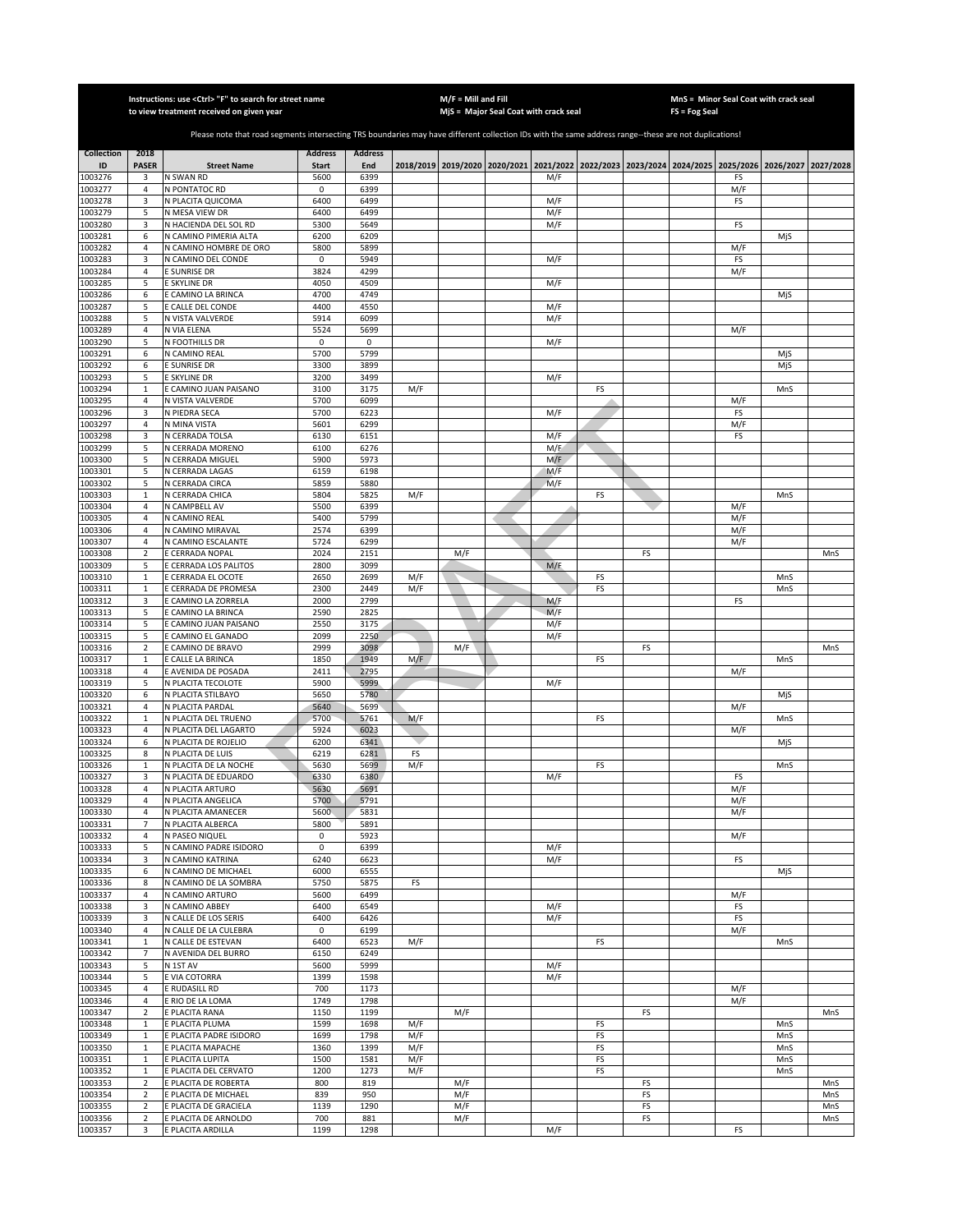|                    |                                  | Instructions: use <ctrl> "F" to search for street name<br/>to view treatment received on given year</ctrl>                                            |                      |                |            | $M/F =$ Mill and Fill | MjS = Major Seal Coat with crack seal                                                               |                    |          |     | FS = Fog Seal | MnS = Minor Seal Coat with crack seal |            |     |
|--------------------|----------------------------------|-------------------------------------------------------------------------------------------------------------------------------------------------------|----------------------|----------------|------------|-----------------------|-----------------------------------------------------------------------------------------------------|--------------------|----------|-----|---------------|---------------------------------------|------------|-----|
|                    |                                  |                                                                                                                                                       |                      |                |            |                       |                                                                                                     |                    |          |     |               |                                       |            |     |
|                    |                                  | Please note that road segments intersecting TRS boundaries may have different collection IDs with the same address range--these are not duplications! |                      |                |            |                       |                                                                                                     |                    |          |     |               |                                       |            |     |
| Collection         | 2018                             |                                                                                                                                                       | <b>Address</b>       | <b>Address</b> |            |                       |                                                                                                     |                    |          |     |               |                                       |            |     |
| ID<br>1003358      | <b>PASER</b><br>$\overline{7}$   | <b>Street Name</b><br>E PLACITA ABEJA                                                                                                                 | <b>Start</b><br>1519 | End<br>1598    |            |                       | 2018/2019 2019/2020 2020/2021 2021/2022 2022/2023 2023/2024 2024/2025 2025/2026 2026/2027 2027/2028 |                    |          |     |               |                                       |            |     |
| 1003359            | 3                                | E PASEO PAVON                                                                                                                                         | 0                    | 1661           |            |                       |                                                                                                     | M/F                |          |     |               | FS                                    |            |     |
| 1003360            | 6                                | <b>E PASEO DEL ZORRO</b>                                                                                                                              | 0                    | 1501           |            |                       |                                                                                                     |                    |          |     |               |                                       | MjS        |     |
| 1003361<br>1003362 | $\overline{2}$<br>6              | E ORANGE GROVE RD<br><b>ECANYON VIEW DR</b>                                                                                                           | 0<br>500             | 1849<br>699    |            | M/F                   |                                                                                                     |                    |          | FS  |               |                                       | MjS        | MnS |
| 1003363            | 3                                | E CAMINO PADRE ISIDORO                                                                                                                                | 1550                 | 1799           |            |                       |                                                                                                     | M/F                |          |     |               | FS                                    |            |     |
| 1003364            | 5                                | E CAMINO DE LA SOMBRA                                                                                                                                 | 1099                 | 1573           |            |                       |                                                                                                     | M/F                |          |     |               |                                       |            |     |
| 1003365<br>1003366 | $\overline{2}$<br>$\overline{4}$ | E CAMINO ALBERCA<br>E CALLE MARIPOSA                                                                                                                  | 700<br>900           | 991<br>1498    |            | M/F                   |                                                                                                     |                    |          | FS  |               | M/F                                   |            | MnS |
| 1003367            | 5                                | E CALLE LA BRINCA                                                                                                                                     | 1850                 | 1949           |            |                       |                                                                                                     | M/F                |          |     |               |                                       |            |     |
| 1003368            | 5                                | CALLE DE LA CULEBRA                                                                                                                                   | 1600                 | 1849           |            |                       |                                                                                                     | M/F                |          |     |               |                                       |            |     |
| 1003369            | $\overline{4}$                   | E CALLE DE LA CABRA                                                                                                                                   | 900                  | 1401           |            |                       |                                                                                                     |                    |          |     |               | M/F                                   |            |     |
| 1003370<br>1003371 | 7<br>5                           | N THUNDERHEAD DR<br>N STARDUST CI                                                                                                                     | 7099<br>$\mathsf 0$  | 7198<br>7098   |            |                       |                                                                                                     | M/F                |          |     |               |                                       |            |     |
| 1003372            | $\mathbf 2$                      | N SKYWAY RD                                                                                                                                           | 6550                 | 6799           |            | M/F                   |                                                                                                     |                    |          | FS  |               |                                       |            | MnS |
| 1003373            | $\overline{4}$                   | N SKYWAY DR                                                                                                                                           | $\mathsf 0$          | 7199           |            |                       |                                                                                                     |                    |          |     |               | M/F                                   |            |     |
| 1003374            | 4<br>$\overline{4}$              | N PIMA CANYON DR                                                                                                                                      | 7130                 | 7199           |            |                       |                                                                                                     |                    |          |     |               | M/F                                   |            |     |
| 1003375<br>1003376 | $\overline{4}$                   | N MOONGLOW DR<br>N DOANE DR                                                                                                                           | 6800<br>7009         | 6899<br>7075   |            |                       |                                                                                                     |                    |          |     |               | M/F<br>M/F                            |            |     |
| 1003377            | 3                                | N CHRISTIE DR                                                                                                                                         | 7275                 | 7699           |            |                       |                                                                                                     | M/F                |          |     |               | FS                                    |            |     |
| 1003378            | 5                                | N CAMINO PADRE ISIDORO                                                                                                                                | 0                    | 6799           |            |                       |                                                                                                     | M/F                |          |     |               |                                       |            |     |
| 1003379<br>1003380 | $\mathbf 1$<br>$\mathbf 1$       | N CAMINO LIBBY<br>N CAMINO KATRINA                                                                                                                    | 6400<br>6400         | 6649<br>6623   | M/F<br>M/F |                       |                                                                                                     |                    | FS<br>FS |     |               |                                       | MnS<br>MnS |     |
| 1003381            | 5                                | N CAMINO DE MICHAEL                                                                                                                                   | 6400                 | 6555           |            |                       |                                                                                                     | M/F                |          |     |               |                                       |            |     |
| 1003382            | $\overline{4}$                   | N CAMINO DE LAS CANDELAS                                                                                                                              | 6899                 | 7150           |            |                       |                                                                                                     |                    |          |     |               | M/F                                   |            |     |
| 1003383            | 3                                | N CAMINO DE LA KARINA                                                                                                                                 | 6500                 | 6623           |            |                       |                                                                                                     | M/F                |          |     |               | FS                                    |            |     |
| 1003384<br>1003385 | 5<br>5                           | N CAMINO DE FRAY MARCOS<br>N CAMINO DE FOSFORO                                                                                                        | 0<br>6900            | 7069<br>7198   |            |                       |                                                                                                     | M/F<br>M/F         |          |     |               |                                       |            |     |
| 1003386            | $\sqrt{2}$                       | N CAMINO ARTURO                                                                                                                                       | 6400                 | 6699           |            | M/F                   |                                                                                                     |                    |          | FS. |               |                                       |            | MnS |
| 1003387            | 4                                | N CAMINO ABBEY                                                                                                                                        | 6400                 | 6798           |            |                       |                                                                                                     |                    |          |     |               | M/F                                   |            |     |
| 1003388            | 4                                | N CALLE ZELLA                                                                                                                                         | 6700                 | 6799           |            |                       |                                                                                                     | M/F                |          |     |               | M/F                                   |            |     |
| 1003389<br>1003390 | 3<br>$\overline{2}$              | N CALLE PADRE FELIPE<br>N CALLE MECHERO                                                                                                               | 0<br>6800            | 6799<br>6899   |            | M/F                   |                                                                                                     |                    |          | FS  |               | FS                                    |            | MnS |
| 1003391            | 5                                | N CALLE LOTTIE                                                                                                                                        | 6424                 | 6599           |            |                       |                                                                                                     | M/F                |          |     |               |                                       |            |     |
| 1003392            | 3                                | N CALLE DE LOS SERIS                                                                                                                                  | 6400                 | 6426           |            |                       |                                                                                                     | M/F                |          |     |               | FS                                    |            |     |
| 1003393<br>1003394 | 5<br>3                           | N CALLE DE ESTEVAN<br>N CALLE AMORCITO                                                                                                                | 6400<br>6899         | 6523<br>6955   |            |                       |                                                                                                     | $M/\bar{F}$<br>M/F |          |     |               | FS                                    |            |     |
| 1003395            | 5                                | N 1ST AV                                                                                                                                              | $\mathsf 0$          | 7199           |            |                       |                                                                                                     | M/F                |          |     |               |                                       |            |     |
| 1003396            | $\overline{4}$                   | E VIA VELITAS                                                                                                                                         | 900                  | 998            |            |                       |                                                                                                     |                    |          |     |               | M/F                                   |            |     |
| 1003397            | 4                                | E VIA LUCITAS                                                                                                                                         | 800                  | 1049           |            |                       |                                                                                                     |                    |          |     |               | M/F                                   |            |     |
| 1003398<br>1003399 | $\overline{4}$<br>4              | E VIA LUCERNA<br>E VIA LINTERNA                                                                                                                       | 1099<br>800          | 1150<br>1098   |            |                       |                                                                                                     |                    |          |     |               | M/F<br>M/F                            |            |     |
| 1003400            | $\overline{7}$                   | E SKYLINE DR                                                                                                                                          | 1599                 | 1873           |            |                       |                                                                                                     |                    |          |     |               |                                       |            |     |
| 1003401            | 3                                | E PLACITA LUCENITAS                                                                                                                                   | 1099                 | 1150           |            |                       |                                                                                                     | M/F                |          |     |               | FS                                    |            |     |
| 1003402<br>1003403 | 5<br>$\,1\,$                     | E PLACITA LINTERNILLA<br>E ORANGE GROVE RD                                                                                                            | 1099<br>700          | 1150<br>2049   | M/F        |                       | M/F                                                                                                 |                    |          |     |               |                                       |            |     |
| 1003404            | 3                                | E INA RD                                                                                                                                              | 500                  | 1599           |            |                       |                                                                                                     | M/F                | FS       |     |               | FS                                    | MnS        |     |
| 1003405            | 3                                | E CHULA VISTA RD                                                                                                                                      | 0                    | 1873           |            |                       |                                                                                                     | M/F                |          |     |               | FS                                    |            |     |
| 1003406            | $\sqrt{4}$                       | E CAMINO DE MICHAEL                                                                                                                                   | 1300                 | 1399           |            |                       |                                                                                                     |                    |          |     |               | M/F                                   |            |     |
| 1003407<br>1003408 | 6<br>5                           | E CAMINO DE LOS PADRES<br>CAMINO DE FRAY MARCOS                                                                                                       | 700<br>700           | 1298<br>901    |            |                       | M/F                                                                                                 |                    |          |     |               |                                       | MjS        |     |
| 1003409            | $\overline{4}$                   | E CAMINO CIELO                                                                                                                                        | 1524                 | 1799           |            |                       |                                                                                                     |                    |          |     |               | M/F                                   |            |     |
| 1003410            | $\overline{2}$                   | E CALLE GUILLERMO                                                                                                                                     | 1709                 | 1798           |            | M/F                   |                                                                                                     |                    |          | FS  |               |                                       |            | MnS |
| 1003411            | 4                                | E CALLE EL CID                                                                                                                                        | 1599                 | 1651           |            |                       |                                                                                                     |                    |          |     |               | M/F                                   |            |     |
| 1003412<br>1003413 | 4<br>4                           | E CALLE DE CIBOLA<br>N OZONA DR                                                                                                                       | 700<br>6800          | 799<br>6991    |            |                       |                                                                                                     |                    |          |     |               | M/F<br>M/F                            |            |     |
| 1003414            | $\mathbf{1}$                     | N CORTE DEL ANUNCIO                                                                                                                                   | 7020                 | 7149           | M/F        |                       |                                                                                                     |                    | FS       |     |               |                                       | MnS        |     |
| 1003415            | $\mathbf{1}$                     | N CORRIDA DE VENADO                                                                                                                                   | 7000                 | 7149           | M/F        |                       |                                                                                                     |                    | FS       |     |               |                                       | MnS        |     |
| 1003416<br>1003417 | 5<br>$\overline{2}$              | N CHAPARRAL AV<br>N CAMPBELL AV                                                                                                                       | 6800<br>6274         | 7031<br>7199   |            | M/F                   | M/F                                                                                                 |                    |          | FS  |               |                                       |            | MnS |
| 1003418            | 3                                | N CAMINO SIN VACAS                                                                                                                                    | 6999                 | 7149           |            |                       |                                                                                                     | M/F                |          |     |               | FS                                    |            |     |
| 1003419            | 5                                | N CAMINO MIRAVAL                                                                                                                                      | 6350                 | 6499           |            |                       | M/F                                                                                                 |                    |          |     |               |                                       |            |     |
| 1003420<br>1003421 | $\overline{4}$<br>$\overline{7}$ | N AVENIDA DE POSADA<br>E TABLE MOUNTAIN RD                                                                                                            | 6474<br>3100         | 6673<br>3139   |            |                       |                                                                                                     |                    |          |     |               | M/F                                   |            |     |
| 1003422            | 5                                | E SKYLINE DR                                                                                                                                          | 1800                 | 3199           |            |                       | M/F                                                                                                 |                    |          |     |               |                                       |            |     |
| 1003423            | $\mathbf 2$                      | E PLAZA ENCANTADA                                                                                                                                     | 2724                 | 3073           |            | M/F                   |                                                                                                     |                    |          | FS  |               |                                       |            | MnS |
| 1003424            | 4                                | E OZONA PL                                                                                                                                            | 2650                 | 2773           |            |                       |                                                                                                     |                    |          |     |               | M/F                                   |            |     |
| 1003425<br>1003426 | $\mathbf 2$<br>3                 | E ORANGE GROVE RD<br>E MANZANITA RIDGE PL                                                                                                             | 1850<br>2975         | 2199<br>3098   |            | M/F                   |                                                                                                     | M/F                |          | FS  |               | FS                                    |            | MnS |
| 1003427            | $\sqrt{4}$                       | E MANZANITA AV                                                                                                                                        | $\mathsf 0$          | 3099           |            |                       |                                                                                                     |                    |          |     |               | M/F                                   |            |     |
| 1003428            | 5                                | E INA RD                                                                                                                                              | 2274                 | 3099           |            |                       | M/F                                                                                                 |                    |          |     |               |                                       |            |     |
| 1003429            | 5                                | <b>E CORTE INGLES</b>                                                                                                                                 | $\overline{2274}$    | 2349           |            |                       | M/F                                                                                                 |                    |          |     |               |                                       |            |     |
| 1003430<br>1003431 | 6<br>4                           | E CORTE DEL SABIO<br>E CHULA VISTA RD                                                                                                                 | 2250<br>1800         | 2349<br>1873   |            |                       |                                                                                                     |                    |          |     |               | M/F                                   | MjS        |     |
| 1003432            | 6                                | E CAMINO LA ZORRELA                                                                                                                                   | 2000                 | 2098           |            |                       |                                                                                                     |                    |          |     |               |                                       | MjS        |     |
| 1003433            | 8                                | E AVENIDA DE POSADA                                                                                                                                   | 2411                 | 2509           | FS         |                       |                                                                                                     |                    |          |     |               |                                       |            |     |
| 1003434            | $\overline{7}$                   | N TABLE MOUNTAIN RD                                                                                                                                   | 6700                 | 6999           |            |                       |                                                                                                     |                    |          |     |               |                                       |            |     |
| 1003435<br>1003436 | 4<br>9                           | N SUTHERLAND RIDGE PL<br>N PUSCH PEAK PL                                                                                                              | 6599<br>6924         | 6698<br>6999   | FS         |                       |                                                                                                     |                    |          |     |               | M/F                                   |            |     |
| 1003437            | $\overline{7}$                   | N LEMMON ROCK PL                                                                                                                                      | 7100                 | 7165           |            |                       |                                                                                                     |                    |          |     |               |                                       |            |     |
| 1003438            | 7                                | N LEMMON ROCK CI                                                                                                                                      | 7130                 | 7155           |            |                       |                                                                                                     |                    |          |     |               |                                       |            |     |
| 1003439            | 4                                | N GREEN MOUNTAIN PL                                                                                                                                   | 6799                 | 6975           |            |                       |                                                                                                     |                    |          |     |               | M/F                                   |            |     |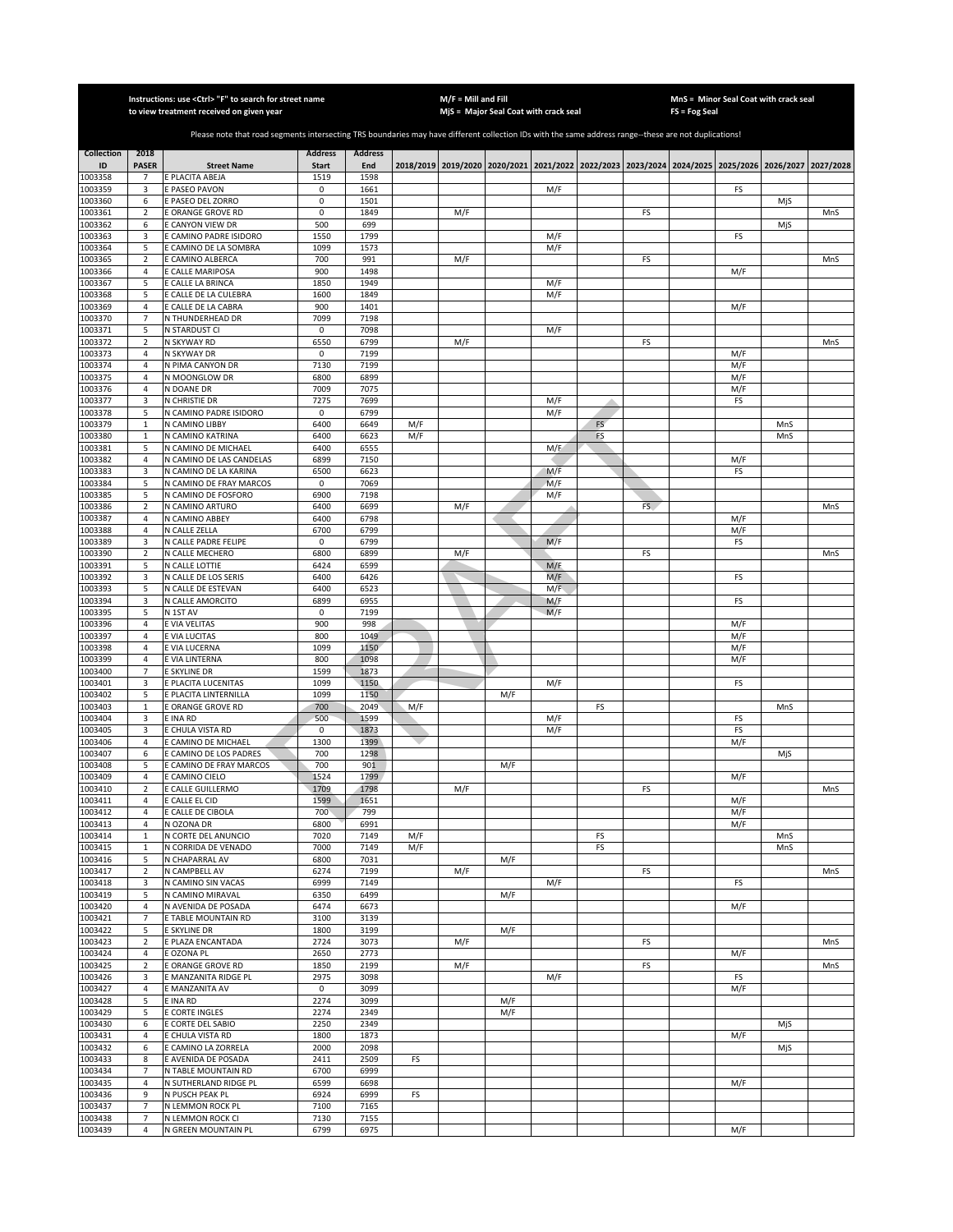|                    |                            | Instructions: use < Ctrl> "F" to search for street name<br>to view treatment received on given year                                                   |                |                |     | $M/F =$ Mill and Fill | MjS = Major Seal Coat with crack seal                                                     |             |    |    | FS = Fog Seal | MnS = Minor Seal Coat with crack seal |            |           |
|--------------------|----------------------------|-------------------------------------------------------------------------------------------------------------------------------------------------------|----------------|----------------|-----|-----------------------|-------------------------------------------------------------------------------------------|-------------|----|----|---------------|---------------------------------------|------------|-----------|
|                    |                            |                                                                                                                                                       |                |                |     |                       |                                                                                           |             |    |    |               |                                       |            |           |
|                    |                            | Please note that road segments intersecting TRS boundaries may have different collection IDs with the same address range--these are not duplications! |                |                |     |                       |                                                                                           |             |    |    |               |                                       |            |           |
| <b>Collection</b>  | 2018                       |                                                                                                                                                       | <b>Address</b> | <b>Address</b> |     |                       |                                                                                           |             |    |    |               |                                       |            |           |
| ID                 | <b>PASER</b>               | <b>Street Name</b>                                                                                                                                    | <b>Start</b>   | End            |     |                       | 2018/2019 2019/2020 2020/2021 2021/2022 2022/2023 2023/2024 2024/2025 2025/2026 2026/2027 |             |    |    |               |                                       |            | 2027/2028 |
| 1003440            | $\overline{7}$             | N FOOTHILLS DR                                                                                                                                        | 0              | $\pmb{0}$      |     |                       |                                                                                           |             |    |    |               |                                       |            |           |
| 1003441<br>1003442 | 4<br>6                     | N EVANS MOUNTAIN DR<br>N CHIMNEY ROCK PL                                                                                                              | 6400<br>7000   | 6847<br>7149   |     |                       |                                                                                           |             |    |    |               | M/F                                   | MjS        |           |
| 1003443            | $\overline{4}$             | N CATHEDRAL ROCK PL                                                                                                                                   | 6999           | 7199           |     |                       |                                                                                           |             |    |    |               | M/F                                   |            |           |
| 1003444            | 3                          | N CAMPBELL AV                                                                                                                                         | 6400           | 7199           |     |                       |                                                                                           | M/F         |    |    |               | FS                                    |            |           |
| 1003445            | 3                          | E VENTANA CANYON DR                                                                                                                                   | 3400           | 3599           |     |                       |                                                                                           | M/F         |    |    |               | FS                                    |            |           |
| 1003446            | $\overline{4}$             | E TABLE MOUNTAIN RD                                                                                                                                   | 3100           | 3299           |     |                       |                                                                                           |             |    |    |               | M/F                                   |            |           |
| 1003447<br>1003448 | $\sqrt{4}$<br>$\mathbf{1}$ | E SKYLINE DR<br>E PLAZA ENCANTADA                                                                                                                     | 3000<br>2724   | 3799<br>3073   | M/F |                       |                                                                                           |             | FS |    |               | M/F                                   | MnS        |           |
| 1003449            | 1                          | E MANZANITA RIDGE PL                                                                                                                                  | 2975           | 3098           | M/F |                       |                                                                                           |             | FS |    |               |                                       | MnS        |           |
| 1003450            | 5                          | E INA RD                                                                                                                                              | 2750           | 3099           |     |                       | M/F                                                                                       |             |    |    |               |                                       |            |           |
| 1003451            | 4                          | N SWAN RD                                                                                                                                             | 6224           | 7099           |     |                       |                                                                                           |             |    |    |               | M/F                                   |            |           |
| 1003452            | 3                          | N PONTATOC RD                                                                                                                                         | 6100           | 6799           |     |                       |                                                                                           | M/F         |    |    |               | FS                                    |            |           |
| 1003453<br>1003454 | $\mathbf 2$<br>6           | N PLACITA SIERRA<br>N PLACITA QUICOMA                                                                                                                 | 6799<br>6400   | 6898<br>6499   |     | M/F                   |                                                                                           |             |    | FS |               |                                       | MjS        | MnS       |
| 1003455            | 8                          | N PLACITA BELLA                                                                                                                                       | 6744           | 6765           | FS  |                       |                                                                                           |             |    |    |               |                                       |            |           |
| 1003456            | $\sqrt{4}$                 | N PLACITA ARQUILLA                                                                                                                                    | 6599           | 6699           |     |                       |                                                                                           |             |    |    |               | M/F                                   |            |           |
| 1003457            | 6                          | N MONTEZUMA DR                                                                                                                                        | 6500           | 6949           |     |                       |                                                                                           |             |    |    |               |                                       | MjS        |           |
| 1003458            | $\overline{2}$             | N MESA VIEW DR                                                                                                                                        | 6400           | 6699           |     | M/F                   |                                                                                           |             |    | FS |               |                                       |            | MnS       |
| 1003459            | 8                          | N LONGFELLOW LN                                                                                                                                       | 6848           | 6999           | FS  |                       |                                                                                           |             |    |    |               |                                       |            |           |
| 1003460<br>1003461 | 6<br>$\mathbf{1}$          | N LONGFELLOW DR<br>N EVANS MOUNTAIN DR                                                                                                                | 6500<br>6844   | 6899<br>6847   | M/F |                       |                                                                                           |             | FS |    |               |                                       | MjS<br>MnS |           |
| 1003462            | 8                          | N DONNA BEATRIX CI                                                                                                                                    | 6599           | 6665           | FS  |                       |                                                                                           |             |    |    |               |                                       |            |           |
| 1003463            | 3                          | N COLUMBUS BL                                                                                                                                         | 6400           | 6950           |     |                       |                                                                                           | M/F         |    |    |               | FS                                    |            |           |
| 1003464            | 3                          | N COCOPAS RD                                                                                                                                          | 6650           | 6899           |     |                       |                                                                                           | M/F         |    |    |               | FS                                    |            |           |
| 1003465            | $\overline{7}$             | N CIBOLA AV                                                                                                                                           | 6499           | 6649           |     |                       |                                                                                           |             |    |    |               |                                       |            |           |
| 1003466<br>1003467 | 3<br>3                     | N CATALINA AV<br>N ALVERNON WY                                                                                                                        | 6400<br>6400   | 6950<br>7149   |     |                       |                                                                                           | M/F<br>M/F  |    |    |               | FS                                    |            |           |
| 1003468            | $\overline{4}$             | E SKYLINE DR                                                                                                                                          | 3500           | 4699           |     |                       |                                                                                           |             |    |    |               | FS<br>M/F                             |            |           |
| 1003469            | $\overline{2}$             | E QUIVIRA PL                                                                                                                                          | 4400           | 4499           |     | M/F                   |                                                                                           |             |    | FS |               |                                       |            | MnS       |
| 1003470            | 3                          | E QUIVIRA DR                                                                                                                                          | 4510           | 4698           |     |                       |                                                                                           | M/F         |    |    |               | FS                                    |            |           |
| 1003471            | 3                          | E PLACITA PEQUENA                                                                                                                                     | 4100           | 4141           |     |                       |                                                                                           | M/F         |    |    |               | FS                                    |            |           |
| 1003472            | 4                          | E PLACITA PANUCO                                                                                                                                      | 4199           | 4351           |     |                       |                                                                                           |             |    |    |               | M/F                                   |            |           |
| 1003473<br>1003474 | $\sqrt{4}$<br>$\mathbf 2$  | E PLACITA BAJA<br>E LOS PORTALES                                                                                                                      | 4250<br>3900   | 4323<br>3949   |     | M/F                   |                                                                                           |             |    | FS |               | M/F                                   |            | MnS       |
| 1003475            | 3                          | E LA PALOMA DR                                                                                                                                        | 4100           | 4449           |     |                       |                                                                                           | $M/\bar{F}$ |    |    |               | FS                                    |            |           |
| 1003476            | $\mathbf{1}$               | E INA RD                                                                                                                                              | 4400           | 4699           | M/F |                       |                                                                                           |             | FS |    |               |                                       | MnS        |           |
| 1003477            | $\mathbf 1$                | E HAVASU RD                                                                                                                                           | 0              | 4499           | M/F |                       |                                                                                           |             | FS |    |               |                                       | MnS        |           |
| 1003478            | $\mathbf{1}$               | E DON JOSE DR                                                                                                                                         | 4510           | 4675           | M/F |                       |                                                                                           |             | FS |    |               |                                       | MnS        |           |
| 1003479            | $\sqrt{4}$                 | <b>CORONADO DR</b>                                                                                                                                    | 3900           | 4675           |     |                       |                                                                                           |             |    |    |               | M/F                                   |            |           |
| 1003480<br>1003481 | 6<br>$\overline{2}$        | E COCOPAS RD<br>E ALVERNON CI                                                                                                                         | 3924<br>3900   | 4023<br>4099   |     | M/F                   |                                                                                           |             |    | FS |               |                                       | MjS        | MnS       |
| 1003482            | $\overline{4}$             | N CAMINO DE SANTA VALERA                                                                                                                              | 6350           | 6399           |     |                       |                                                                                           |             |    |    |               | M/F                                   |            |           |
| 1003483            | 5                          | N VIA DEL EMIGRADO                                                                                                                                    | 6439           | 6498           |     |                       | M/F                                                                                       |             |    |    |               |                                       |            |           |
| 1003484            | $\overline{7}$             | N PLACITA DEL ZOPILOTE                                                                                                                                | 6400           | 6449           |     |                       |                                                                                           |             |    |    |               |                                       |            |           |
| 1003485            | 4                          | N PLACITA DE TIA RO                                                                                                                                   | 6274           | 6573           |     |                       |                                                                                           |             |    |    |               | M/F                                   |            |           |
| 1003486<br>1003487 | 3<br>4                     | N PLACITA DE CHUBASCO<br>N PLACITA APAJO                                                                                                              | 6600<br>6700   | 6699<br>6760   |     |                       |                                                                                           | M/F         |    |    |               | FS<br>M/F                             |            |           |
| 1003488            | $\overline{4}$             | N PLACITA ALTA REPOSA                                                                                                                                 | 6299           | 6698           |     |                       |                                                                                           |             |    |    |               | M/F                                   |            |           |
| 1003489            | $\mathbf{1}$               | N PLACITA ACEBO                                                                                                                                       | 6700           | 6770           | M/F |                       |                                                                                           |             | FS |    |               |                                       | MnS        |           |
| 1003490            | 4                          | N PASEO TAMAYO                                                                                                                                        | 6374           | 6649           |     |                       |                                                                                           |             |    |    |               | M/F                                   |            |           |
| 1003491            | 5                          | N NIRVANA PL                                                                                                                                          | 6350           | 6423           |     |                       | M/F                                                                                       |             |    |    |               |                                       |            |           |
| 1003492<br>1003493 | $\overline{2}$<br>4        | N FINISTERRA DR<br>N CRAYCROFT RD                                                                                                                     | 6400<br>6400   | 6549<br>6699   |     | M/F                   |                                                                                           |             |    | FS |               | M/F                                   |            | MnS       |
| 1003494            | $\overline{2}$             | N CALLE DE LA LLUVIA                                                                                                                                  | 6474           | 6599           |     | M/F                   |                                                                                           |             |    | FS |               |                                       |            | MnS       |
| 1003495            | 5                          | N AVENIDA DE LAS PALAZAS                                                                                                                              | 6649           | 6781           |     |                       | M/F                                                                                       |             |    |    |               |                                       |            |           |
| 1003496            | 5                          | E PLACITA VARAS                                                                                                                                       | 5700           | 5751           |     |                       | M/F                                                                                       |             |    |    |               |                                       |            |           |
| 1003497            | $\mathbf 1$                | E PLACITA ROCOSA                                                                                                                                      | 5800           | 5825           | M/F |                       |                                                                                           |             | FS |    |               |                                       | MnS        |           |
| 1003498<br>1003499 | 3<br>5                     | E PLACITA PRIMITIVA<br>E PLACITA LA GRACIAS                                                                                                           | 5900<br>5700   | 5925<br>5724   |     |                       | M/F                                                                                       | M/F         |    |    |               | FS                                    |            |           |
| 1003500            | 4                          | E PLACITA EL VUELO                                                                                                                                    | 6220           | 6290           |     |                       |                                                                                           |             |    |    |               | M/F                                   |            |           |
| 1003501            | 6                          | E PLACITA DE LA ZUERENCIA                                                                                                                             | 5800           | 5859           |     |                       |                                                                                           |             |    |    |               |                                       | MjS        |           |
| 1003502            | $\mathbf 2$                | E PLACITA ALTA REPOSA                                                                                                                                 | 5800           | 5999           |     | M/F                   |                                                                                           |             |    | FS |               |                                       |            | MnS       |
| 1003503            | 4                          | E CRAYCROFT RD                                                                                                                                        | 5800           | 6174           |     |                       |                                                                                           |             |    |    |               | M/F                                   |            |           |
| 1003504            | 3                          | E AVENIDA DE KIRA                                                                                                                                     | 6100           | 6153           |     |                       |                                                                                           | M/F         |    |    |               | FS                                    |            |           |
| 1003505<br>1003506 | 3<br>8                     | E AVENIDA DE CHAPARRON<br>W GORET RD                                                                                                                  | 6140<br>2900   | 6189<br>2923   | FS  |                       |                                                                                           | M/F         |    |    |               | FS                                    |            |           |
| 1003507            | $\overline{4}$             | W SALLEE RD                                                                                                                                           | 3350           | 3899           |     |                       |                                                                                           |             |    |    |               | M/F                                   |            |           |
| 1003508            | 3                          | W RAFAEL RD                                                                                                                                           | 3300           | 3399           |     |                       |                                                                                           | M/F         |    |    |               | FS                                    |            |           |
| 1003509            | 6                          | W PLACITA SAN PASQUAL                                                                                                                                 | 2900           | 2999           |     |                       |                                                                                           |             |    |    |               |                                       | MjS        |           |
| 1003510            | 6                          | W PLACITA NUEVO DIA                                                                                                                                   | 3010           | 3029           |     |                       |                                                                                           |             |    |    |               |                                       | MjS        |           |
| 1003511<br>1003512 | 4<br>3                     | W PLACITA GRACIOSA<br>W PLACITA FANTASIA                                                                                                              | 3700<br>3700   | 3761<br>3761   |     |                       |                                                                                           | M/F         |    |    |               | M/F<br>FS                             |            |           |
| 1003513            | 6                          | W PLACITA BERNARDO                                                                                                                                    | 3000           | 3049           |     |                       |                                                                                           |             |    |    |               |                                       | MjS        |           |
| 1003514            | 2                          | W MORGAN RD                                                                                                                                           | 3100           | 3649           |     | M/F                   |                                                                                           |             |    | FS |               |                                       |            | MnS       |
| 1003515            | 4                          | W IRONWOOD HILL DR                                                                                                                                    | 2900           | 3799           |     |                       |                                                                                           |             |    |    |               | M/F                                   |            |           |
| 1003516            | 6                          | W GORET RD                                                                                                                                            | 2900           | 3323           |     |                       |                                                                                           |             |    |    |               |                                       | MjS        |           |
| 1003517            | 6                          | W CALLE PAULO                                                                                                                                         | 3000           | 3098           |     |                       |                                                                                           |             |    |    |               |                                       | MjS        |           |
| 1003518<br>1003519 | 4<br>3                     | W AVENIDA CRESTA<br>W ANGELINA PL                                                                                                                     | 2900<br>3350   | 3223<br>3425   |     |                       |                                                                                           | M/F         |    |    |               | M/F<br>FS                             |            |           |
| 1003520            | 6                          | N TOMAS RD                                                                                                                                            | 2600           | 3199           |     |                       |                                                                                           |             |    |    |               |                                       | MjS        |           |
| 1003521            | 5                          | N PETER SEWARD DR                                                                                                                                     | 2400           | 2999           |     |                       | M/F                                                                                       |             |    |    |               |                                       |            |           |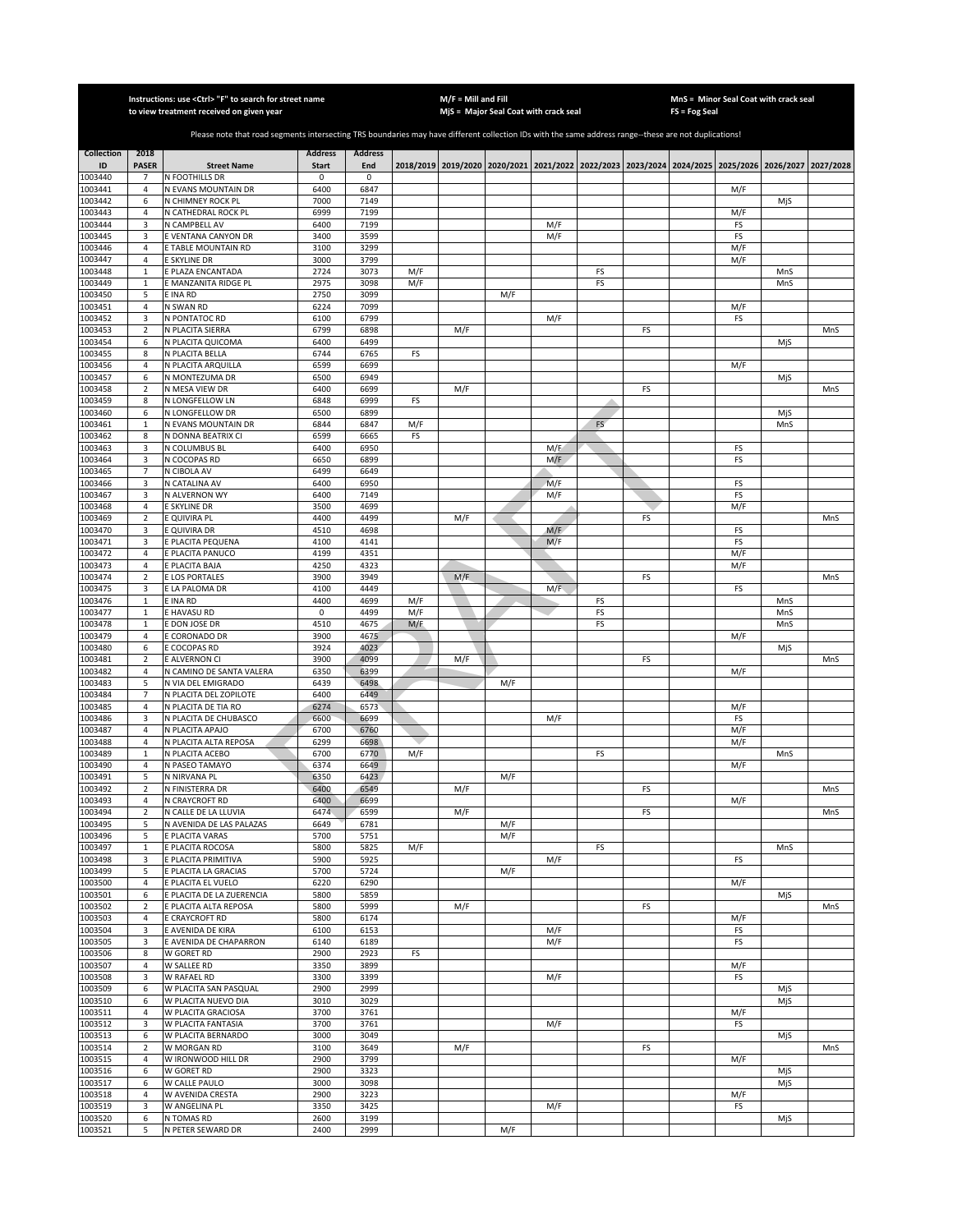|                    |                           | Instructions: use < Ctrl> "F" to search for street name<br>to view treatment received on given year                                                   |                |                |     | $M/F =$ Mill and Fill |     | MjS = Major Seal Coat with crack seal |    |    | FS = Fog Seal | MnS = Minor Seal Coat with crack seal                                                     |     |           |
|--------------------|---------------------------|-------------------------------------------------------------------------------------------------------------------------------------------------------|----------------|----------------|-----|-----------------------|-----|---------------------------------------|----|----|---------------|-------------------------------------------------------------------------------------------|-----|-----------|
|                    |                           |                                                                                                                                                       |                |                |     |                       |     |                                       |    |    |               |                                                                                           |     |           |
|                    |                           | Please note that road segments intersecting TRS boundaries may have different collection IDs with the same address range--these are not duplications! |                |                |     |                       |     |                                       |    |    |               |                                                                                           |     |           |
| <b>Collection</b>  | 2018                      |                                                                                                                                                       | <b>Address</b> | <b>Address</b> |     |                       |     |                                       |    |    |               |                                                                                           |     |           |
| ID                 | <b>PASER</b>              | <b>Street Name</b>                                                                                                                                    | <b>Start</b>   | End            |     |                       |     |                                       |    |    |               | 2018/2019 2019/2020 2020/2021 2021/2022 2022/2023 2023/2024 2024/2025 2025/2026 2026/2027 |     | 2027/2028 |
| 1003522            | 4                         | N LLOYD BUSH DR                                                                                                                                       | 2400           | 3199           |     |                       |     |                                       |    |    |               | M/F                                                                                       |     |           |
| 1003523<br>1003524 | 6<br>9                    | N GRANNEN RD<br>W WESTHAVEN CI                                                                                                                        | 2300<br>4400   | 2980<br>4499   | FS  |                       |     |                                       |    |    |               |                                                                                           | MjS |           |
| 1003525            | 5                         | W SALLEE RD                                                                                                                                           | 3750           | 3899           |     |                       | M/F |                                       |    |    |               |                                                                                           |     |           |
| 1003526            | 6                         | W PLACITA DE CASTELLON                                                                                                                                | 3920           | 3973           |     |                       |     |                                       |    |    |               |                                                                                           | MjS |           |
| 1003527            | 5                         | W IRONWOOD HILL DR                                                                                                                                    | 3800           | 4599           |     |                       | M/F |                                       |    |    |               |                                                                                           |     |           |
| 1003528            | $\overline{4}$            | W GORET RD                                                                                                                                            | 3800           | 4099           |     |                       |     |                                       |    |    |               | M/F                                                                                       |     |           |
| 1003529<br>1003530 | $\overline{4}$<br>3       | W CRESTVIEW RD<br>W CRESTVIEW CI                                                                                                                      | 4200<br>4550   | 4549<br>4623   |     |                       |     | M/F                                   |    |    |               | M/F<br>FS                                                                                 |     |           |
| 1003531            | 5                         | W CORTE CASTELLON                                                                                                                                     | 3819           | 3850           |     |                       | M/F |                                       |    |    |               |                                                                                           |     |           |
| 1003532            | $\overline{2}$            | N VIA DE SUENOS                                                                                                                                       | 2300           | 2399           |     | M/F                   |     |                                       |    | FS |               |                                                                                           |     | MnS       |
| 1003533            | 5                         | N SUNROCK LN                                                                                                                                          | 2674           | 3073           |     |                       | M/F |                                       |    |    |               |                                                                                           |     |           |
| 1003534            | 5                         | N SUMMIT DR                                                                                                                                           | 0              | 2699           |     |                       | M/F |                                       |    |    |               |                                                                                           |     |           |
| 1003535            | 3                         | N CAMINO DE OESTE                                                                                                                                     | 2100           | 3249           |     |                       |     | M/F                                   |    |    |               | FS                                                                                        |     |           |
| 1003536<br>1003537 | $\sqrt{4}$<br>$\mathbf 2$ | N CALLE CASTELLON<br>W SWEETWATER DR                                                                                                                  | 2800<br>3800   | 3199<br>4599   |     | M/F                   |     |                                       |    | FS |               | M/F                                                                                       |     | MnS       |
| 1003538            | 5                         | W GORET RD                                                                                                                                            | 3800           | 4099           |     |                       | M/F |                                       |    |    |               |                                                                                           |     |           |
| 1003539            | 3                         | W EL MORAGA PL                                                                                                                                        | 3600           | 3799           |     |                       |     | M/F                                   |    |    |               | FS                                                                                        |     |           |
| 1003540            | $\sqrt{4}$                | N WILLEMITE DR                                                                                                                                        | 3900           | 3999           |     |                       |     |                                       |    |    |               | M/F                                                                                       |     |           |
| 1003541            | 5                         | N MAGNETITE LN                                                                                                                                        | 3924           | 3999           |     |                       | M/F |                                       |    |    |               |                                                                                           |     |           |
| 1003542            | 4<br>3                    | N EL MORAGA DR                                                                                                                                        | 3250<br>3150   | 3973<br>3499   |     |                       |     |                                       |    |    |               | M/F                                                                                       |     |           |
| 1003543<br>1003544 | 3                         | N CAMINO DE OESTE<br>W SWEETWATER DR                                                                                                                  | 3200           | 3899           |     |                       |     | M/F<br>M/F                            |    |    |               | FS<br>FS                                                                                  |     |           |
| 1003545            | 6                         | W GORET RD                                                                                                                                            | 3300           | 3874           |     |                       |     |                                       |    |    |               |                                                                                           | MjS |           |
| 1003546            | 5                         | W EL MORAGA PL                                                                                                                                        | 3600           | 3799           |     |                       | M/F |                                       |    |    |               |                                                                                           |     |           |
| 1003547            | 4                         | N TOMAS RD                                                                                                                                            | 3100           | 3199           |     |                       |     |                                       |    |    |               | M/F                                                                                       |     |           |
| 1003548            | $\overline{4}$            | N SILVERBELL RD                                                                                                                                       | 3950           | 3999           |     |                       |     |                                       |    |    |               | M/F                                                                                       |     |           |
| 1003549            | $\overline{2}$            | N LLOYD BUSH DR<br>N GRANNEN RD                                                                                                                       | 3100<br>3200   | 3199<br>3399   |     | M/F                   |     |                                       |    | FS |               |                                                                                           |     | MnS       |
| 1003550<br>1003551 | 7<br>$\overline{4}$       | N EL MORAGA DR                                                                                                                                        | 3200           | 3973           |     |                       |     |                                       |    |    |               | M/F                                                                                       |     |           |
| 1003552            | $\overline{4}$            | N RENO AV                                                                                                                                             | 4000           | 4089           |     |                       |     |                                       |    |    |               | M/F                                                                                       |     |           |
| 1003553            | $\mathbf 1$               | N MADDUX AV                                                                                                                                           | 4700           | 4799           | M/F |                       |     |                                       | FS |    |               |                                                                                           | MnS |           |
| 1003554            | 3                         | N LOS ALTOS PL                                                                                                                                        | 4799           | 4831           |     |                       |     | M/F                                   |    |    |               | FS                                                                                        |     |           |
| 1003555            | 6                         | N GERONIMO AV                                                                                                                                         | 4700           | 4799           |     |                       |     |                                       |    |    |               |                                                                                           | MjS |           |
| 1003556<br>1003557 | 6<br>$\mathbf 2$          | N FONTANA AV<br>N 2ND AV                                                                                                                              | 4700<br>4700   | 4829<br>4775   |     | M/F                   |     |                                       |    | FS |               |                                                                                           | MjS | MnS       |
| 1003558            | 5                         | E RADBURN ST                                                                                                                                          | 200            | 599            |     |                       | M/F |                                       |    |    |               |                                                                                           |     |           |
| 1003559            | $\mathbf 1$               | <b>E LAWTON ST</b>                                                                                                                                    | 400            | 699            | M/F |                       |     |                                       | FS |    |               |                                                                                           | MnS |           |
| 1003560            | $\mathbf 1$               | E HYDE ST                                                                                                                                             | 199            | 298            | M/F |                       |     |                                       | FS |    |               |                                                                                           | MnS |           |
| 1003561            | $\sqrt{4}$                | E BROMLEY ST                                                                                                                                          | 200            | 699            |     |                       |     |                                       |    |    |               | M/F                                                                                       |     |           |
| 1003562            | 5                         | W WETMORE RD                                                                                                                                          | 1000           | 1399           |     |                       | M/F |                                       |    |    |               |                                                                                           |     |           |
| 1003563<br>1003564 | $\sqrt{4}$<br>6           | W WABASH ST<br>W TALISMAN ST                                                                                                                          | 1170<br>1300   | 1399<br>1399   |     |                       |     |                                       |    |    |               | M/F                                                                                       | MjS |           |
| 1003565            | $\sqrt{4}$                | W SOL PL                                                                                                                                              | 1299           | 1398           |     |                       |     |                                       |    |    |               | M/F                                                                                       |     |           |
| 1003566            | 5                         | W SIGLO PL                                                                                                                                            | 900            | 1299           |     |                       | M/F |                                       |    |    |               |                                                                                           |     |           |
| 1003567            | 4                         | W SCHAFER DR                                                                                                                                          | 900            | 1349           |     |                       |     |                                       |    |    |               | M/F                                                                                       |     |           |
| 1003568            | 3                         | W ROGER RD                                                                                                                                            | 900            | 1049           |     |                       |     | M/F                                   |    |    |               | FS                                                                                        |     |           |
| 1003569<br>1003570 | 3<br>5                    | W NIDITO PL<br>W MOHAWK PL                                                                                                                            | 1200<br>1300   | 1299<br>1349   |     |                       | M/F | M/F                                   |    |    |               | FS                                                                                        |     |           |
| 1003571            | 4                         | W MOHAWK DR                                                                                                                                           | 1224           | 1449           |     |                       |     |                                       |    |    |               | M/F                                                                                       |     |           |
| 1003572            | 3                         | W MARTELL DR                                                                                                                                          | 1000           | 1099           |     |                       |     | M/F                                   |    |    |               | FS                                                                                        |     |           |
| 1003573            | $\overline{2}$            | W LIMBERLOST DR                                                                                                                                       | 900            | 1199           |     | M/F                   |     |                                       |    | FS |               |                                                                                           |     | MnS       |
| 1003574            | 5                         | W LA PASADITA PL                                                                                                                                      | 1200           | 1299           |     |                       | M/F |                                       |    |    |               |                                                                                           |     |           |
| 1003575            | 4<br>$\overline{4}$       | W LA PASADITA CI                                                                                                                                      | 900            | 951            |     |                       |     |                                       |    |    |               | M/F                                                                                       |     |           |
| 1003576<br>1003577 | 7                         | W LA OSA DR<br>W HADLEY ST                                                                                                                            | 1100<br>900    | 1275<br>1329   |     |                       |     |                                       |    |    |               | M/F                                                                                       |     |           |
| 1003578            | 3                         | W GARNETTE ST                                                                                                                                         | 900            | 1323           |     |                       |     | M/F                                   |    |    |               | FS                                                                                        |     |           |
| 1003579            | 5                         | W EL CAMINITO PL                                                                                                                                      | 1200           | 1349           |     |                       | M/F |                                       |    |    |               |                                                                                           |     |           |
| 1003580            | 4                         | W CALLE ARIZONA                                                                                                                                       | 900            | 1399           |     |                       |     |                                       |    |    |               | M/F                                                                                       |     |           |
| 1003581<br>1003582 | $\mathbf 2$<br>5          | W BUENA TIERRA PL                                                                                                                                     | 1400<br>1200   | 1449<br>1399   |     | M/F                   | M/F |                                       |    | FS |               |                                                                                           |     | MnS       |
| 1003583            | 4                         | W ALLEGHENY ST<br>W ALLEGHENY DR                                                                                                                      | 1400           | 1499           |     |                       |     |                                       |    |    |               | M/F                                                                                       |     |           |
| 1003584            | $\sqrt{4}$                | N TUTTLE AV                                                                                                                                           | 4000           | 4299           |     |                       |     |                                       |    |    |               | M/F                                                                                       |     |           |
| 1003585            | 3                         | N SAN PATRICIO PL                                                                                                                                     | 4250           | 4349           |     |                       |     | M/F                                   |    |    |               | FS                                                                                        |     |           |
| 1003586            | 5                         | N RENO AV                                                                                                                                             | 4000           | 4711           |     |                       | M/F |                                       |    |    |               |                                                                                           |     |           |
| 1003587            | $\overline{4}$            | N PALM GROVE DR                                                                                                                                       | 4000           | 4199           |     |                       |     |                                       |    |    |               | M/F                                                                                       |     |           |
| 1003588            | 3                         | N NIDITO PL                                                                                                                                           | 4099           | 4299           |     |                       |     | M/F                                   |    |    |               | FS                                                                                        |     |           |
| 1003589<br>1003590 | 5<br>3                    | N LAKE DR<br>N FLOWING WELLS RD                                                                                                                       | 4400<br>4600   | 4499<br>4773   |     |                       | M/F | M/F                                   |    |    |               | FS                                                                                        |     |           |
| 1003591            | $\overline{4}$            | N EL TOVAR AV                                                                                                                                         | 4210           | 4399           |     |                       |     |                                       |    |    |               | M/F                                                                                       |     |           |
| 1003592            | 5                         | N EL BURRITO AV                                                                                                                                       | 4300           | 4399           |     |                       | M/F |                                       |    |    |               |                                                                                           |     |           |
| 1003593            | 6                         | W ZINNIA ST                                                                                                                                           | 1924           | 2049           |     |                       |     |                                       |    |    |               |                                                                                           | MjS |           |
| 1003594            | 3                         | W WETMORE RD                                                                                                                                          | 1300           | 2199           |     |                       |     | M/F                                   |    |    |               | FS                                                                                        |     |           |
| 1003595            | 5                         | W WABASH ST                                                                                                                                           | 1510           | 1575           |     |                       | M/F |                                       |    |    |               |                                                                                           |     |           |
| 1003596<br>1003597 | 3<br>6                    | W TALISMAN ST<br>W SOL PL                                                                                                                             | 1300<br>1299   | 1399<br>1398   |     |                       |     | M/F                                   |    |    |               | FS                                                                                        | MjS |           |
| 1003598            | $\overline{7}$            | W SHAFFER PL                                                                                                                                          | 2050           | 2099           |     |                       |     |                                       |    |    |               |                                                                                           |     |           |
| 1003599            | 3                         | <b>W SCOTS PINE ST</b>                                                                                                                                | 1570           | 1749           |     |                       |     | M/F                                   |    |    |               | FS                                                                                        |     |           |
| 1003600            | $\overline{4}$            | W SCHAFER ST                                                                                                                                          | 1900           | 1999           |     |                       |     |                                       |    |    |               | M/F                                                                                       |     |           |
| 1003601            | $\overline{2}$            | W SCHAFER DR                                                                                                                                          | 1200           | 1349           |     | M/F                   |     |                                       |    | FS |               |                                                                                           |     | MnS       |
| 1003602            | 3<br>$\overline{4}$       | W RUTHRAUFF RD<br>W RUTH ST                                                                                                                           | 1624<br>1450   | 2099           |     |                       |     | M/F                                   |    |    |               | FS                                                                                        |     |           |
| 1003603            |                           |                                                                                                                                                       |                | 1773           |     |                       |     |                                       |    |    |               | M/F                                                                                       |     |           |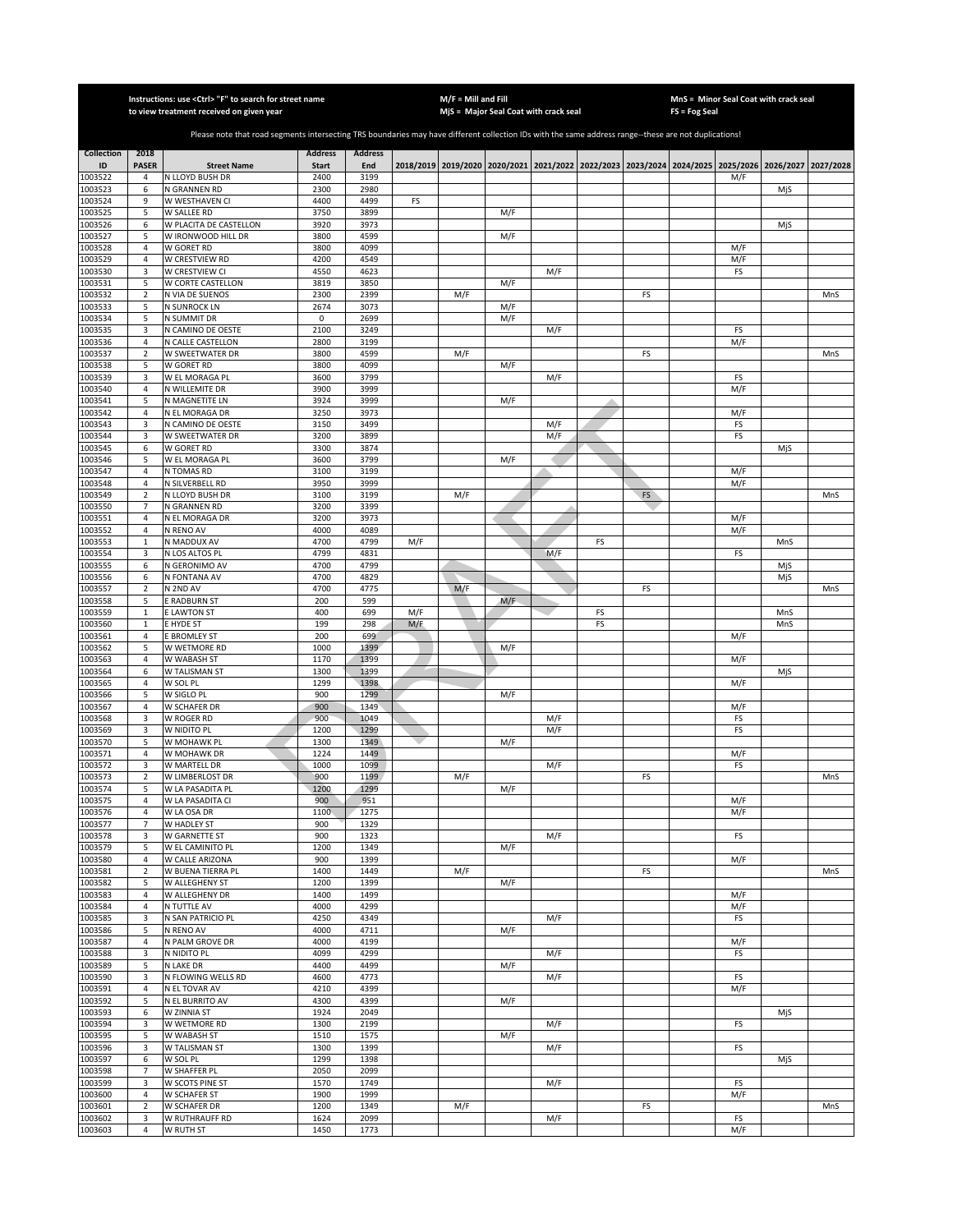|                    |                              | Instructions: use < Ctrl> "F" to search for street name<br>to view treatment received on given year                                                   |                |                |     | $M/F =$ Mill and Fill |     | MjS = Major Seal Coat with crack seal |    |    | <b>FS = Fog Seal</b> | MnS = Minor Seal Coat with crack seal                                                     |            |           |
|--------------------|------------------------------|-------------------------------------------------------------------------------------------------------------------------------------------------------|----------------|----------------|-----|-----------------------|-----|---------------------------------------|----|----|----------------------|-------------------------------------------------------------------------------------------|------------|-----------|
|                    |                              |                                                                                                                                                       |                |                |     |                       |     |                                       |    |    |                      |                                                                                           |            |           |
|                    |                              | Please note that road segments intersecting TRS boundaries may have different collection IDs with the same address range--these are not duplications! |                |                |     |                       |     |                                       |    |    |                      |                                                                                           |            |           |
| <b>Collection</b>  | 2018                         |                                                                                                                                                       | <b>Address</b> | <b>Address</b> |     |                       |     |                                       |    |    |                      |                                                                                           |            |           |
| ID                 | <b>PASER</b>                 | <b>Street Name</b>                                                                                                                                    | <b>Start</b>   | End            |     |                       |     |                                       |    |    |                      | 2018/2019 2019/2020 2020/2021 2021/2022 2022/2023 2023/2024 2024/2025 2025/2026 2026/2027 |            | 2027/2028 |
| 1003604<br>1003605 | 5<br>$\overline{4}$          | W ROOT LN<br>W RILLITO ST                                                                                                                             | 1700<br>1400   | 1949<br>1575   |     |                       | M/F |                                       |    |    |                      | M/F                                                                                       |            |           |
| 1003606            | 5                            | W REINA CI                                                                                                                                            | 1702           | 1733           |     |                       | M/F |                                       |    |    |                      |                                                                                           |            |           |
| 1003607            | 5                            | W PASEO REFORMA S                                                                                                                                     | 1850           | 1949           |     |                       | M/F |                                       |    |    |                      |                                                                                           |            |           |
| 1003608            | $\overline{4}$               | W PASEO REFORMA N                                                                                                                                     | 1870           | 1959           |     |                       |     |                                       |    |    |                      | M/F                                                                                       |            |           |
| 1003609<br>1003610 | $\sqrt{2}$<br>$\overline{4}$ | W MOHAWK DR<br>W LA OSA ST                                                                                                                            | 1400<br>1974   | 1449<br>2099   |     | M/F                   |     |                                       |    | FS |                      | M/F                                                                                       |            | MnS       |
| 1003611            | 3                            | W JAY PL                                                                                                                                              | 1900           | 1999           |     |                       |     | M/F                                   |    |    |                      | FS                                                                                        |            |           |
| 1003612            | $\sqrt{4}$                   | W HADLEY ST                                                                                                                                           | 0              | 2099           |     |                       |     |                                       |    |    |                      | M/F                                                                                       |            |           |
| 1003613            | 4                            | W FURREYS LN                                                                                                                                          | 2000           | 2099           |     |                       |     |                                       |    |    |                      | M/F                                                                                       |            |           |
| 1003614            | 6                            | W CALLE REINA                                                                                                                                         | 1701           | 1749           |     |                       |     |                                       |    |    |                      |                                                                                           | MjS        |           |
| 1003615<br>1003616 | 3<br>5                       | W BUENA TIERRA PL<br>W BITTER ORANGE ST                                                                                                               | 1400<br>1574   | 1449<br>1699   |     |                       | M/F | M/F                                   |    |    |                      | FS                                                                                        |            |           |
| 1003617            | 4                            | W AMY PL                                                                                                                                              | 1900           | 1999           |     |                       |     |                                       |    |    |                      | M/F                                                                                       |            |           |
| 1003618            | 3                            | W AMY DR                                                                                                                                              | 2000           | 2099           |     |                       |     | M/F                                   |    |    |                      | FS                                                                                        |            |           |
| 1003619            | 5                            | W ALLEGHENY DR                                                                                                                                        | 1400           | 1499           |     |                       | M/F |                                       |    |    |                      |                                                                                           |            |           |
| 1003620            | $\mathbf 2$                  | N SHAMROCK PL                                                                                                                                         | 4800           | 4873           |     | M/F                   |     |                                       |    | FS |                      |                                                                                           |            | MnS       |
| 1003621<br>1003622 | $\overline{4}$<br>5          | N ROMERO RD<br>N RIVER VISTA DR                                                                                                                       | 4100<br>4800   | 4773<br>4869   |     |                       | M/F |                                       |    |    |                      | M/F                                                                                       |            |           |
| 1003623            | $\mathbf 2$                  | N POMONA AV                                                                                                                                           | 4400           | 4774           |     | M/F                   |     |                                       |    | FS |                      |                                                                                           |            | MnS       |
| 1003624            | 2                            | N POCITO PL                                                                                                                                           | 4200           | 4299           |     | M/F                   |     |                                       |    | FS |                      |                                                                                           |            | MnS       |
| 1003625            | 4                            | N OLD ROMERO RD                                                                                                                                       | 0              | 4549           |     |                       |     |                                       |    |    |                      | M/F                                                                                       |            |           |
| 1003626            | 5                            | N OBETKA AV                                                                                                                                           | 4400           | 4599           |     |                       | M/F |                                       |    |    |                      |                                                                                           |            |           |
| 1003627            | 5                            | N MINT AV                                                                                                                                             | 4624<br>4100   | 4673<br>4799   |     |                       | M/F |                                       |    |    |                      |                                                                                           |            |           |
| 1003628<br>1003629 | 4<br>$\overline{4}$          | N LA CHOLLA BL<br>N KENWOOD CT                                                                                                                        | 4699           | 4748           |     |                       |     |                                       |    |    |                      | M/F<br>M/F                                                                                |            |           |
| 1003630            | $\overline{4}$               | N JAY AV                                                                                                                                              | 4200           | 4825           |     |                       |     |                                       |    |    |                      | M/F                                                                                       |            |           |
| 1003631            | $\mathbf{1}$                 | N IROQUOIS AV                                                                                                                                         | 4624           | 4749           | M/F |                       |     |                                       | FS |    |                      |                                                                                           | MnS        |           |
| 1003632            | $\overline{4}$               | N HOWE PL                                                                                                                                             | 4200           | 4299           |     |                       |     |                                       |    |    |                      | M/F                                                                                       |            |           |
| 1003633            | $\overline{7}$               | N HANSA PL<br>N HANSA DR                                                                                                                              | 4500           | 4599           |     |                       |     |                                       |    |    |                      |                                                                                           |            |           |
| 1003634<br>1003635 | 3<br>3                       | N GREGORIO CI                                                                                                                                         | 4400<br>4100   | 4599<br>4199   |     |                       |     | M/F<br>M/F                            |    |    |                      | FS<br>FS                                                                                  |            |           |
| 1003636            | 5                            | N FREY AV                                                                                                                                             | 4400           | 4449           |     |                       | M/F |                                       |    |    |                      |                                                                                           |            |           |
| 1003637            | $\overline{4}$               | N FLOWING WELLS RD                                                                                                                                    | 4000           | 4623           |     |                       |     |                                       |    |    |                      | M/F                                                                                       |            |           |
| 1003638            | $\mathbf 1$                  | N CONFREY AV                                                                                                                                          | 4624           | 4673           | M/F |                       |     |                                       | FS |    |                      |                                                                                           | MnS        |           |
| 1003639            | $\mathbf{1}$                 | N CAMINO FELIZ                                                                                                                                        | 4600           | 4750           | M/F |                       |     |                                       | FS |    |                      |                                                                                           | MnS        |           |
| 1003640<br>1003641 | 3<br>6                       | N CAMINO AIRE FRESCO<br>N BROOKLINE CT                                                                                                                | 4600<br>4700   | 4749<br>4773   |     |                       |     | M/F                                   |    |    |                      | FS                                                                                        | MjS        |           |
| 1003642            | 3                            | N BERNI AV                                                                                                                                            | 4400           | 4449           |     |                       |     | M/F                                   |    |    |                      | FS                                                                                        |            |           |
| 1003643            | 6                            | N ALICIA AV                                                                                                                                           | 4400           | 4599           |     |                       |     |                                       |    |    |                      |                                                                                           | MjS        |           |
| 1003644            | 6                            | W ZINNIA AV                                                                                                                                           | 2400           | 2699           |     |                       |     |                                       |    |    |                      |                                                                                           | MjS        |           |
| 1003645            | 5                            | W WETMORE RD                                                                                                                                          | 2100           | 2549           |     |                       | M/F |                                       |    |    |                      |                                                                                           |            |           |
| 1003646<br>1003647 | 6<br>$\overline{2}$          | W VIOLET AV<br>W VERBENA AV                                                                                                                           | 2560<br>2600   | 2799<br>2699   |     | M/F                   |     |                                       |    | FS |                      |                                                                                           | MjS        | MnS       |
| 1003648            | 5                            | W SHAFFER PL                                                                                                                                          | 2050           | 2099           |     |                       | M/F |                                       |    |    |                      |                                                                                           |            |           |
| 1003649            | 4                            | W RUTHRAUFF RD                                                                                                                                        | 2024           | 2849           |     |                       |     |                                       |    |    |                      | M/F                                                                                       |            |           |
| 1003650            | 6                            | W POPPY AV                                                                                                                                            | 2450           | 2623           |     |                       |     |                                       |    |    |                      |                                                                                           | MjS        |           |
| 1003651            | $\overline{2}$               | W LILY AV                                                                                                                                             | 2499           | 2598           |     | M/F                   |     |                                       |    | FS |                      |                                                                                           |            | MnS       |
| 1003652<br>1003653 | $\overline{2}$<br>6          | W LA OSA ST<br>W HADLEY ST                                                                                                                            | 2000<br>2000   | 2299<br>2099   |     | M/F                   |     |                                       |    | FS |                      |                                                                                           | MjS        | MnS       |
| 1003654            | 6                            | W FURREYS LN                                                                                                                                          | 2050           | 2099           |     |                       |     |                                       |    |    |                      |                                                                                           | MjS        |           |
| 1003655            | $\overline{4}$               | N VALLEY PARK AV                                                                                                                                      | 4800           | 4891           |     |                       |     |                                       |    |    |                      | M/F                                                                                       |            |           |
| 1003656            | $\overline{2}$               | N SULLINGER AV                                                                                                                                        | 4200           | 4499           |     | M/F                   |     |                                       |    | FS |                      |                                                                                           |            | MnS       |
| 1003657<br>1003658 | 3<br>$\overline{4}$          | N PLUM AV<br>N PARKWAY DR                                                                                                                             | 4313<br>4700   | 4398<br>4799   |     |                       |     | M/F                                   |    |    |                      | FS<br>M/F                                                                                 |            |           |
| 1003659            | $\overline{2}$               | N MARYVALE AV                                                                                                                                         | 4800           | 4849           |     | M/F                   |     |                                       |    | FS |                      |                                                                                           |            | MnS       |
| 1003660            | 5                            | N LA CHOLLA BL                                                                                                                                        | 4100           | 4849           |     |                       | M/F |                                       |    |    |                      |                                                                                           |            |           |
| 1003661            | 4                            | N KAIN AV                                                                                                                                             | 4600           | 4899           |     |                       |     |                                       |    |    |                      | M/F                                                                                       |            |           |
| 1003662            | 5                            | N HIGHWAY DR                                                                                                                                          | 4400           | 4799           |     |                       | M/F |                                       |    |    |                      |                                                                                           |            |           |
| 1003663<br>1003664 | $\mathbf 2$<br>$\mathbf 1$   | N FELLOWS AV<br>N DAVIS AV                                                                                                                            | 4800<br>4800   | 4829<br>4999   | M/F | M/F                   |     |                                       | FS | FS |                      |                                                                                           | MnS        | MnS       |
| 1003665            | $\mathbf 1$                  | W SWEETWATER DR                                                                                                                                       | 3800           | 4023           | M/F |                       |     |                                       | FS |    |                      |                                                                                           | MnS        |           |
| 1003666            | 3                            | W EL CAMINO DEL CERRO                                                                                                                                 | 3900           | 4599           |     |                       |     | M/F                                   |    |    |                      | FS                                                                                        |            |           |
| 1003667            | $\mathbf 1$                  | <b>W CERRITOS DR</b>                                                                                                                                  | 4499           | 4550           | M/F |                       |     |                                       | FS |    |                      |                                                                                           | MnS        |           |
| 1003668            | $\mathbf 1$                  | N PASEO DE LOS CERRITOS                                                                                                                               | 4400           | 4723           | M/F |                       |     |                                       | FS |    |                      |                                                                                           | MnS        |           |
| 1003669<br>1003670 | $\overline{2}$<br>$\,1\,$    | N CERRITOS DR<br>W WILD LIFE PL                                                                                                                       | 4450<br>3850   | 4749<br>3999   | M/F | M/F                   |     |                                       | FS | FS |                      |                                                                                           |            | MnS       |
| 1003671            | $\mathbf 1$                  | W SUNSET RD                                                                                                                                           | 4100           | 4199           | M/F |                       |     |                                       | FS |    |                      |                                                                                           | MnS<br>MnS |           |
| 1003672            | $\sqrt{4}$                   | W HIDDENWOOD PL                                                                                                                                       | 4300           | 4599           |     |                       |     |                                       |    |    |                      | M/F                                                                                       |            |           |
| 1003673            | $\overline{4}$               | W EL CAMINO DEL CERRO                                                                                                                                 | 3800           | 4609           |     |                       |     |                                       |    |    |                      | M/F                                                                                       |            |           |
| 1003674            | 4                            | N WILD LIFE DR                                                                                                                                        | 4800           | 4999           |     |                       |     |                                       |    |    |                      | M/F                                                                                       |            |           |
| 1003675<br>1003676 | 3<br>$\overline{7}$          | N SILVERBELL RD<br>N PALO VERDE VISTA PL                                                                                                              | 5324<br>5450   | 5699<br>5573   |     |                       |     | M/F                                   |    |    |                      | FS                                                                                        |            |           |
| 1003677            | 5                            | N DESERT WOOD PL                                                                                                                                      | 5450           | 5599           |     |                       | M/F |                                       |    |    |                      |                                                                                           |            |           |
| 1003678            | 4                            | N DESERT SAGUARO CT                                                                                                                                   | 5424           | 5573           |     |                       |     |                                       |    |    |                      | M/F                                                                                       |            |           |
| 1003679            | 3                            | N CAMINO DE OESTE                                                                                                                                     | 4800           | 5549           |     |                       |     | M/F                                   |    |    |                      | FS                                                                                        |            |           |
| 1003680            | 3                            | W SAHARA ST                                                                                                                                           | 2900           | 3099           |     |                       |     | M/F                                   |    |    |                      | FS                                                                                        |            |           |
| 1003681<br>1003682 | $\overline{4}$               | W SAGO CI<br>W PALMYRA ST                                                                                                                             | 2924<br>2876   | 2999<br>3069   |     |                       |     |                                       |    |    |                      | M/F                                                                                       |            |           |
| 1003683            | 5<br>$\mathbf{1}$            | W PALM VISTA ST                                                                                                                                       | 2900           | 3099           | M/F |                       | M/F |                                       | FS |    |                      |                                                                                           | MnS        |           |
| 1003684            | $\overline{4}$               | W JUSNIC CI                                                                                                                                           | 3124           | 3349           |     |                       |     |                                       |    |    |                      | M/F                                                                                       |            |           |
| 1003685            | $\overline{4}$               | W JADE PL                                                                                                                                             | 3046           | 3057           |     |                       |     |                                       |    |    |                      | M/F                                                                                       |            |           |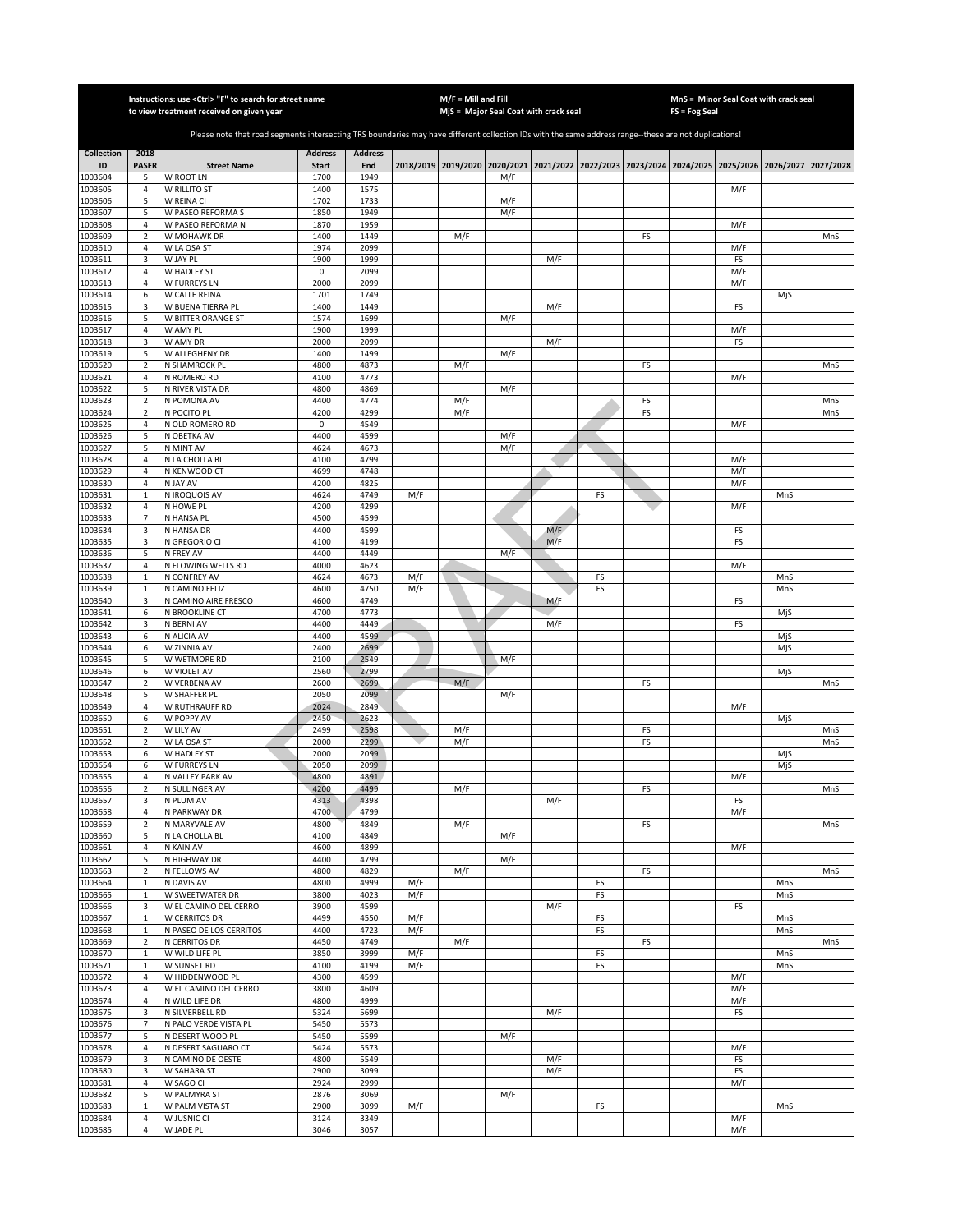|                    |                           | Instructions: use <ctrl> "F" to search for street name<br/>to view treatment received on given year</ctrl>                                            |                     |                |     | $M/F =$ Mill and Fill | MjS = Major Seal Coat with crack seal |            |           |    | FS = Fog Seal | MnS = Minor Seal Coat with crack seal                                                               |     |     |
|--------------------|---------------------------|-------------------------------------------------------------------------------------------------------------------------------------------------------|---------------------|----------------|-----|-----------------------|---------------------------------------|------------|-----------|----|---------------|-----------------------------------------------------------------------------------------------------|-----|-----|
|                    |                           |                                                                                                                                                       |                     |                |     |                       |                                       |            |           |    |               |                                                                                                     |     |     |
|                    |                           | Please note that road segments intersecting TRS boundaries may have different collection IDs with the same address range--these are not duplications! |                     |                |     |                       |                                       |            |           |    |               |                                                                                                     |     |     |
| <b>Collection</b>  | 2018                      |                                                                                                                                                       | <b>Address</b>      | <b>Address</b> |     |                       |                                       |            |           |    |               |                                                                                                     |     |     |
| ID                 | <b>PASER</b>              | <b>Street Name</b>                                                                                                                                    | <b>Start</b>        | End            |     |                       |                                       |            |           |    |               | 2018/2019 2019/2020 2020/2021 2021/2022 2022/2023 2023/2024 2024/2025 2025/2026 2026/2027 2027/2028 |     |     |
| 1003686<br>1003687 | 4<br>5                    | W EMERALD CI<br>W EL CAMINO DEL CERRO                                                                                                                 | 3014<br>3650        | 3099<br>3899   |     |                       | M/F                                   |            |           |    |               | M/F                                                                                                 |     |     |
| 1003688            | 3                         | W DIAMOND ST                                                                                                                                          | 2850                | 2899           |     |                       |                                       | M/F        |           |    |               | FS                                                                                                  |     |     |
| 1003689            | 6                         | W CURTIS RD                                                                                                                                           | 2900                | 3149           |     |                       |                                       |            |           |    |               |                                                                                                     | MjS |     |
| 1003690            | 5                         | W CARNAUBA ST                                                                                                                                         | 2900                | 3099           |     |                       | M/F                                   |            |           |    |               |                                                                                                     |     |     |
| 1003691<br>1003692 | $\sqrt{4}$<br>$\mathbf 1$ | N SHANNON RD<br>N SAGO AV                                                                                                                             | 4800<br>5224        | 5199<br>5299   | M/F |                       |                                       |            | FS        |    |               | M/F                                                                                                 | MnS |     |
| 1003693            | $\overline{4}$            | N JUSNIC CT                                                                                                                                           | 5524                | 5549           |     |                       |                                       |            |           |    |               | M/F                                                                                                 |     |     |
| 1003694            | 4                         | N HIGHWAY DR                                                                                                                                          | 5200                | 5399           |     |                       |                                       |            |           |    |               | M/F                                                                                                 |     |     |
| 1003695<br>1003696 | $\overline{4}$<br>6       | N EMERALD AV<br>N CAMINO DE LA TIERRA                                                                                                                 | 5200<br>5400        | 5399<br>5599   |     |                       |                                       |            |           |    |               | M/F                                                                                                 |     |     |
| 1003697            | 4                         | W WHISBROOK LN                                                                                                                                        | 2550                | 2623           |     |                       |                                       |            |           |    |               | M/F                                                                                                 | MjS |     |
| 1003698            | 6                         | W WATERWAY PL                                                                                                                                         | 2400                | 2499           |     |                       |                                       |            |           |    |               |                                                                                                     | MjS |     |
| 1003699            | 6                         | W TYLER RIVER DR                                                                                                                                      | 2350                | 2499           |     |                       |                                       |            |           |    |               |                                                                                                     | MjS |     |
| 1003700<br>1003701 | $\overline{4}$<br>5       | W SUNSET RD<br>W SAHARA ST                                                                                                                            | 2100<br>2700        | 2799<br>3099   |     |                       | M/F                                   |            |           |    |               | M/F                                                                                                 |     |     |
| 1003702            | 5                         | W RUTHRAUFF RD                                                                                                                                        | 2100                | 2849           |     |                       | M/F                                   |            |           |    |               |                                                                                                     |     |     |
| 1003703            | 6                         | W ROYAL PALM DR                                                                                                                                       | 2800                | 2899           |     |                       |                                       |            |           |    |               |                                                                                                     | MjS |     |
| 1003704            | 3                         | W RIVER RD                                                                                                                                            | 2100                | 2899           |     |                       |                                       | M/F        |           |    |               | FS                                                                                                  |     |     |
| 1003705<br>1003706 | 5<br>5                    | W RAU RIVER RD<br>W PALMYRA ST                                                                                                                        | 2324<br>2700        | 2499<br>2999   |     |                       | M/F<br>M/F                            |            |           |    |               |                                                                                                     |     |     |
| 1003707            | $\mathbf 1$               | W PALMETTO ST                                                                                                                                         | 2799                | 2898           | M/F |                       |                                       |            | FS        |    |               |                                                                                                     | MnS |     |
| 1003708            | 4                         | W PALM VISTA ST                                                                                                                                       | 2800                | 2899           |     |                       |                                       |            |           |    |               | M/F                                                                                                 |     |     |
| 1003709            | $\mathbf 1$               | W NIGHT AIR LN                                                                                                                                        | 2214                | 2275           | M/F |                       |                                       |            | <b>FS</b> |    |               |                                                                                                     | MnS |     |
| 1003710<br>1003711 | $\overline{2}$<br>3       | W MORNING SPRING PL<br>W MORNING DREAM LN                                                                                                             | 2200<br>2212        | 2233<br>2299   |     | M/F                   |                                       | M/F        |           | FS |               | FS                                                                                                  |     | MnS |
| 1003712            | $\overline{2}$            | W LAZYBROOK DR                                                                                                                                        | 2500                | 2699           |     | M/F                   |                                       |            |           | FS |               |                                                                                                     |     | MnS |
| 1003713            | 3                         | W KIMBERLEY ST                                                                                                                                        | 2600                | 2799           |     |                       |                                       | M/F        |           |    |               | FS                                                                                                  |     |     |
| 1003714<br>1003715 | 5<br>$\mathbf 1$          | W KIMBERLEY PL<br>W KESSLER PL                                                                                                                        | 2400<br>2400        | 2499<br>2499   | M/F |                       | M/F                                   |            | FS        |    |               |                                                                                                     | MnS |     |
| 1003716            | 5                         | W JADE ST                                                                                                                                             | 2600                | 2799           |     |                       | M/F                                   |            |           |    |               |                                                                                                     |     |     |
| 1003717            | 3                         | W GOLDA ST                                                                                                                                            | 2600                | 2749           |     |                       |                                       | M/F        |           |    |               | FS                                                                                                  |     |     |
| 1003718            | 4                         | W GOLDA PL                                                                                                                                            | 2399                | 2498           |     |                       |                                       |            |           |    |               | M/F                                                                                                 |     |     |
| 1003719<br>1003720 | 4<br>4                    | W FLORAL CLIFF WY<br>W DISTANT SONG ST                                                                                                                | 2216<br>2218        | 2277<br>2299   |     |                       |                                       |            |           |    |               | M/F<br>M/F                                                                                          |     |     |
| 1003721            | 4                         | W DIAMOND ST                                                                                                                                          | 2200                | 2899           |     |                       |                                       |            |           |    |               | M/F                                                                                                 |     |     |
| 1003722            | 3                         | W CURTIS RD                                                                                                                                           | 2100                | 2999           |     |                       |                                       | M/F        |           |    |               | FS                                                                                                  |     |     |
| 1003723            | 4                         | W CHRIS OLIVER WY                                                                                                                                     | 2350                | 2499           |     |                       |                                       |            |           |    |               | M/F                                                                                                 |     |     |
| 1003724<br>1003725 | 6<br>4                    | W CHESTER WY<br>W CARNAUBA ST                                                                                                                         | 2622<br>2700        | 2699<br>3099   |     |                       |                                       |            |           |    |               | M/F                                                                                                 | MjS |     |
| 1003726            | 5                         | W CALLE NARCISO                                                                                                                                       | 2100                | 2273           |     |                       | M/F                                   |            |           |    |               |                                                                                                     |     |     |
| 1003727            | 3                         | W CALLE FORTUNADO                                                                                                                                     | 2100                | 2267           |     |                       |                                       | M/F        |           |    |               | FS                                                                                                  |     |     |
| 1003728<br>1003729 | 3<br>5                    | W CALLE CUSCO<br>W CALLE COMODO                                                                                                                       | 2100<br>2200        | 2173<br>2499   |     |                       | M/F                                   | M/F        |           |    |               | FS                                                                                                  |     |     |
| 1003730            | 6                         | N WILHELM WY                                                                                                                                          | 5224                | 5323           |     |                       |                                       |            |           |    |               |                                                                                                     | MjS |     |
| 1003731            | 3                         | N VALLEY PARK AV                                                                                                                                      | 4800                | 4891           |     |                       |                                       | M/F        |           |    |               | FS                                                                                                  |     |     |
| 1003732            | 6                         | N TRIBUTARY DR                                                                                                                                        | 5200                | 5223           |     |                       |                                       |            |           |    |               |                                                                                                     | MjS |     |
| 1003733<br>1003734 | 5<br>3                    | N SUNRISE AV<br>N SULLINGER AV                                                                                                                        | 4830<br>4800        | 4999<br>5049   |     |                       | M/F                                   | M/F        |           |    |               | FS                                                                                                  |     |     |
| 1003735            | 4                         | N SHANNON RD                                                                                                                                          | 4800                | 5649           |     |                       |                                       |            |           |    |               | M/F                                                                                                 |     |     |
| 1003736            | $\mathbf 2$               | N SAN JOAQUIN AV                                                                                                                                      | 5400                | 5449           |     | M/F                   |                                       |            |           | FS |               |                                                                                                     |     | MnS |
| 1003737<br>1003738 | 3<br>3                    | N ROYAL PALM DR<br>N QUIET DREAM AV                                                                                                                   | $\mathbf 0$<br>5482 | 5499<br>5573   |     |                       |                                       | M/F<br>M/F |           |    |               | FS<br>FS                                                                                            |     |     |
| 1003739            | 4                         | N PLANE AV                                                                                                                                            | 4800                | 5199           |     |                       |                                       |            |           |    |               | M/F                                                                                                 |     |     |
| 1003740            | 6                         | N PAPAYA AV                                                                                                                                           | 5200                | 5299           |     |                       |                                       |            |           |    |               |                                                                                                     | MjS |     |
| 1003741<br>1003742 | 4<br>4                    | N MYAKKA AV<br>N MORNING SPRING AV                                                                                                                    | 5000<br>5448        | 5299<br>5599   |     |                       |                                       |            |           |    |               | M/F<br>M/F                                                                                          |     |     |
| 1003743            | $\mathbf{1}$              | N MONA LISA RD                                                                                                                                        | 5600                | 5624           | M/F |                       |                                       |            | FS        |    |               |                                                                                                     | MnS |     |
| 1003744            | $\mathbf{1}$              | N MATHEWS AV                                                                                                                                          | 4899                | 5099           | M/F |                       |                                       |            | FS        |    |               |                                                                                                     | MnS |     |
| 1003745            | 3                         | N MARYVALE AV                                                                                                                                         | 4800                | 4999           |     |                       |                                       | M/F        |           |    |               | FS                                                                                                  |     |     |
| 1003746<br>1003747 | 3<br>8                    | N LAZYBROOK PL<br>N LA CHOLLA BL                                                                                                                      | 5500<br>4800        | 5523<br>4849   | FS  |                       |                                       | M/F        |           |    |               | FS                                                                                                  |     |     |
| 1003748            | 5                         | N KAIN AV                                                                                                                                             | 4800                | 5199           |     |                       | M/F                                   |            |           |    |               |                                                                                                     |     |     |
| 1003749            | 3                         | N ISLE OF VIEW LN                                                                                                                                     | 5200                | 5223           |     |                       |                                       | M/F        |           |    |               | FS                                                                                                  |     |     |
| 1003750            | $\overline{4}$            | N GOLD AV                                                                                                                                             | 4800                | 4999           |     |                       |                                       |            |           |    |               | M/F                                                                                                 |     |     |
| 1003751<br>1003752 | 5<br>6                    | N FELLOWS AV<br>N DAVIS AV                                                                                                                            | 4800<br>4800        | 4999<br>5299   |     |                       | M/F                                   |            |           |    |               |                                                                                                     | MjS |     |
| 1003753            | 5                         | N CROWLEY LN                                                                                                                                          | 5200                | 5399           |     |                       | M/F                                   |            |           |    |               |                                                                                                     |     |     |
| 1003754            | 3                         | N CASAS SERENAS DR                                                                                                                                    | 4800                | 4999           |     |                       |                                       | M/F        |           |    |               | FS                                                                                                  |     |     |
| 1003755<br>1003756 | 3<br>$\sqrt{4}$           | N CARAPAN AV<br>N CALLE HARMONIA                                                                                                                      | 5200<br>4800        | 5249<br>4899   |     |                       |                                       | M/F        |           |    |               | FS<br>M/F                                                                                           |     |     |
| 1003757            | 5                         | N BAYBROOK RD                                                                                                                                         | 5530                | 5649           |     |                       | M/F                                   |            |           |    |               |                                                                                                     |     |     |
| 1003758            | $\sqrt{4}$                | W WHISPERING HILLS DR                                                                                                                                 | 1300                | 1399           |     |                       |                                       |            |           |    |               | M/F                                                                                                 |     |     |
| 1003759            | 6                         | W WHEATRIDGE DR                                                                                                                                       | 1224                | 1399           |     |                       |                                       |            |           |    |               |                                                                                                     | MjS |     |
| 1003760<br>1003761 | 4<br>3                    | W WATERLEAF DR<br>W SUNSET RD                                                                                                                         | 1800<br>1400        | 1899<br>2199   |     |                       |                                       | M/F        |           |    |               | M/F<br>FS                                                                                           |     |     |
| 1003762            | 5                         | W RUTH ST                                                                                                                                             | 1724                | 1749           |     |                       | M/F                                   |            |           |    |               |                                                                                                     |     |     |
| 1003763            | 5                         | W ROLLER COASTER RD                                                                                                                                   | $\mathsf 0$         | 1823           |     |                       | M/F                                   |            |           |    |               |                                                                                                     |     |     |
| 1003764            | $\sqrt{4}$                | W RIVER RD                                                                                                                                            | 1200                | 2299           |     |                       |                                       |            |           |    |               | M/F                                                                                                 |     |     |
| 1003765<br>1003766 | 5<br>3                    | W RIVER OTTER DR<br>W POMONA PL                                                                                                                       | 1850<br>1500        | 1899<br>1599   |     |                       | M/F                                   | M/F        |           |    |               | FS                                                                                                  |     |     |
| 1003767            | 6                         | W PAUL PL                                                                                                                                             | 1899                | 1998           |     |                       |                                       |            |           |    |               |                                                                                                     | MjS |     |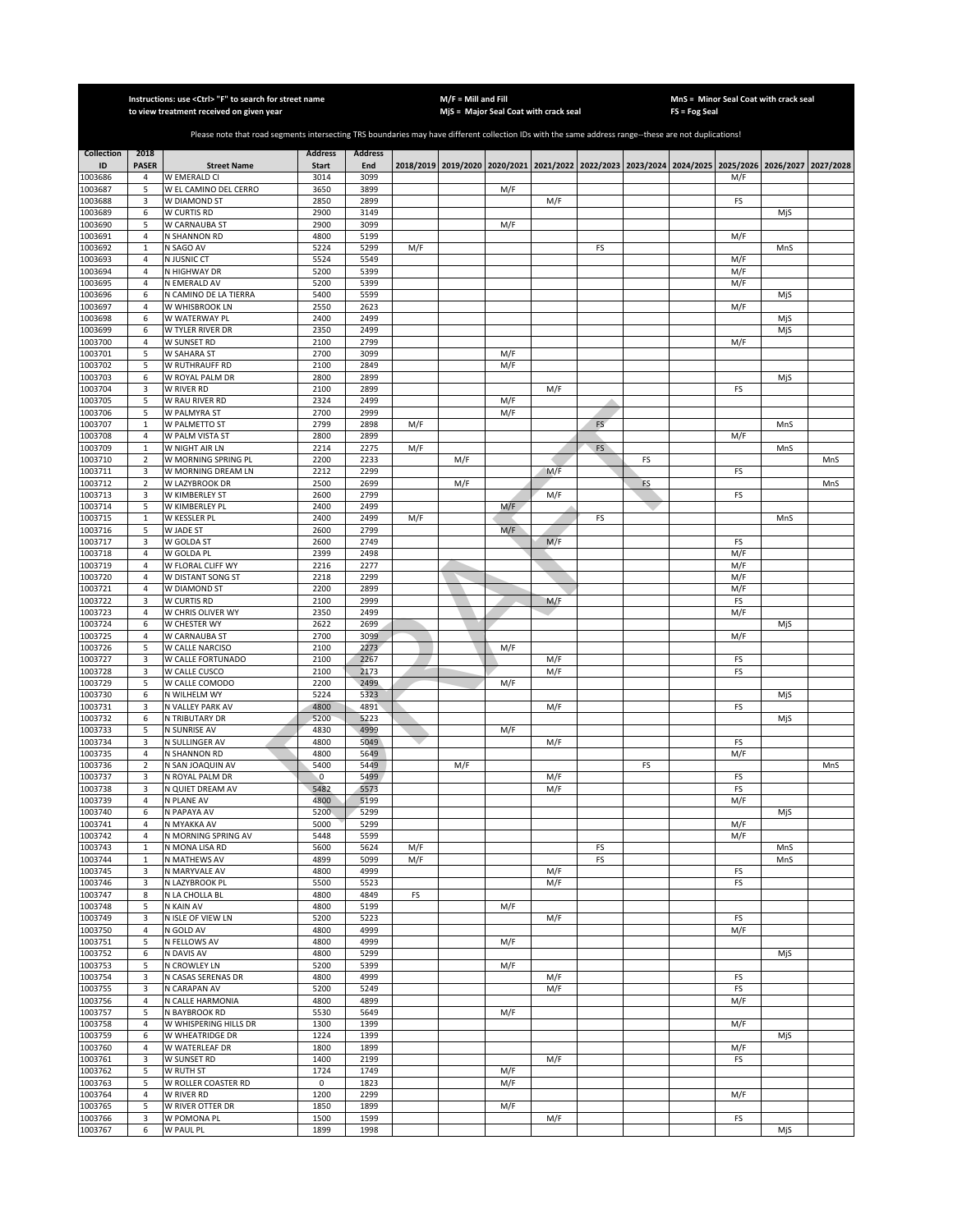|                    |                                  | Instructions: use < Ctrl> "F" to search for street name<br>to view treatment received on given year                                                   |                |                |            | $M/F =$ Mill and Fill | MjS = Major Seal Coat with crack seal |     |          |    | <b>FS = Fog Seal</b> | MnS = Minor Seal Coat with crack seal                                                     |            |           |
|--------------------|----------------------------------|-------------------------------------------------------------------------------------------------------------------------------------------------------|----------------|----------------|------------|-----------------------|---------------------------------------|-----|----------|----|----------------------|-------------------------------------------------------------------------------------------|------------|-----------|
|                    |                                  |                                                                                                                                                       |                |                |            |                       |                                       |     |          |    |                      |                                                                                           |            |           |
|                    |                                  | Please note that road segments intersecting TRS boundaries may have different collection IDs with the same address range--these are not duplications! |                |                |            |                       |                                       |     |          |    |                      |                                                                                           |            |           |
| <b>Collection</b>  | 2018                             |                                                                                                                                                       | <b>Address</b> | <b>Address</b> |            |                       |                                       |     |          |    |                      |                                                                                           |            |           |
| ID                 | <b>PASER</b>                     | <b>Street Name</b>                                                                                                                                    | <b>Start</b>   | End            |            |                       |                                       |     |          |    |                      | 2018/2019 2019/2020 2020/2021 2021/2022 2022/2023 2023/2024 2024/2025 2025/2026 2026/2027 |            | 2027/2028 |
| 1003768<br>1003769 | 5<br>5                           | W ORACLE JAYNES STATION RD<br>W NOREEN ST                                                                                                             | 1750<br>2000   | 1999<br>2099   |            |                       | M/F<br>M/F                            |     |          |    |                      |                                                                                           |            |           |
| 1003770            | 5                                | W NEOSHO PL                                                                                                                                           | 1400           | 1499           |            |                       | M/F                                   |     |          |    |                      |                                                                                           |            |           |
| 1003771            | 5                                | W NARCISO PL                                                                                                                                          | 1937           | 1998           |            |                       | M/F                                   |     |          |    |                      |                                                                                           |            |           |
| 1003772            | 3                                | W MODERN CT                                                                                                                                           | 1574           | 1723           |            |                       |                                       | M/F |          |    |                      | FS                                                                                        |            |           |
| 1003773            | 3                                | W KLAMATH DR                                                                                                                                          | 1550           | 1798           |            |                       |                                       | M/F |          |    |                      | FS                                                                                        |            |           |
| 1003774            | 8                                | W HUDSON PL                                                                                                                                           | 1500           | 1573           | FS         |                       |                                       |     |          |    |                      |                                                                                           |            |           |
| 1003775<br>1003776 | 5<br>3                           | W HUDSON DR<br>W HOMECOMING WY                                                                                                                        | 1620<br>1574   | 1799<br>1699   |            |                       | M/F                                   | M/F |          |    |                      | FS                                                                                        |            |           |
| 1003777            | 3                                | W GREEN THICKET WY                                                                                                                                    | 1574           | 1725           |            |                       |                                       | M/F |          |    |                      | FS                                                                                        |            |           |
| 1003778            | $\,1\,$                          | W GLEAMING MOON LN                                                                                                                                    | 1574           | 1723           | M/F        |                       |                                       |     | FS       |    |                      |                                                                                           | MnS        |           |
| 1003779            | $\sqrt{2}$                       | W GENTLE BROOK TR                                                                                                                                     | 1574           | 1723           |            | M/F                   |                                       |     |          | FS |                      |                                                                                           |            | MnS       |
| 1003780            | $\overline{7}$                   | W EDGEWATER DR                                                                                                                                        | 1250           | 1398           |            |                       |                                       |     |          |    |                      |                                                                                           |            |           |
| 1003781            | $\mathbf{1}$                     | W DAIRY PL                                                                                                                                            | 1750<br>1899   | 1899           | M/F        |                       |                                       |     | FS       |    |                      |                                                                                           | MnS        |           |
| 1003782<br>1003783 | $\,1\,$<br>$\,1\,$               | W CUSCO PL<br>W CURTIS RD                                                                                                                             | 2100           | 1998<br>2323   | M/F<br>M/F |                       |                                       |     | FS<br>FS |    |                      |                                                                                           | MnS<br>MnS |           |
| 1003784            | 5                                | W CRIMSON CLOVER LN                                                                                                                                   | 1750           | 1823           |            |                       | M/F                                   |     |          |    |                      |                                                                                           |            |           |
| 1003785            | $\mathbf 2$                      | W CALLE NARCISO                                                                                                                                       | 2100           | 2199           |            | M/F                   |                                       |     |          | FS |                      |                                                                                           |            | MnS       |
| 1003786            | 3                                | W BLUE HORIZON ST                                                                                                                                     | 1574           | 1725           |            |                       |                                       | M/F |          |    |                      | FS                                                                                        |            |           |
| 1003787            | 3                                | W ALDER GROVE DR                                                                                                                                      | 1850           | 1999           |            |                       |                                       | M/F | Δ        |    |                      | FS                                                                                        |            |           |
| 1003788            | 4                                | N WILLOW THICKET WY                                                                                                                                   | 5300           | 5473           |            |                       |                                       |     |          |    |                      | M/F                                                                                       |            |           |
| 1003789<br>1003790 | 5<br>5                           | N VISTA KARINA MIA<br>N TRINITY DR                                                                                                                    | 5600<br>5399   | 5681<br>5498   |            |                       | M/F<br>M/F                            |     |          |    |                      |                                                                                           |            |           |
| 1003791            | $\overline{4}$                   | N SILVER STREAM WY                                                                                                                                    | 5500           | 5599           |            |                       |                                       |     |          |    |                      | M/F                                                                                       |            |           |
| 1003792            | 4                                | N SHAMROCK PL                                                                                                                                         | 4800           | 4973           |            |                       |                                       |     |          |    |                      | M/F                                                                                       |            |           |
| 1003793            | $\sqrt{4}$                       | N ROANOKE AV                                                                                                                                          | 5399           | 5599           |            |                       |                                       |     |          |    |                      | M/F                                                                                       |            |           |
| 1003794            | 6                                | N RIVER VISTA DR                                                                                                                                      | 4800           | 4973           |            |                       |                                       |     |          |    |                      |                                                                                           | MjS        |           |
| 1003795            | $\overline{2}$                   | N RIVER VALLEY LP                                                                                                                                     | 4800           | 4999           |            | M/F                   |                                       |     |          | FS |                      |                                                                                           |            | MnS       |
| 1003796<br>1003797 | $\mathbf{1}$<br>$\overline{4}$   | N RIVER FRINGE DR<br>N PRAIRIE CLOVER TR                                                                                                              | 5000<br>5074   | 5199<br>5249   | M/F        |                       |                                       |     | FS       |    |                      | M/F                                                                                       | MnS        |           |
| 1003798            | $\overline{2}$                   | N POMONA AV                                                                                                                                           | 5199           | 5598           |            | M/F                   |                                       |     |          | FS |                      |                                                                                           |            | MnS       |
| 1003799            | 5                                | N ORACLE JAYNES STATION RD                                                                                                                            | 5200           | 5399           |            |                       | M/F                                   |     |          |    |                      |                                                                                           |            |           |
| 1003800            | $\mathbf 2$                      | N MESQUITE BOSQUE WY                                                                                                                                  | 5300           | 5473           |            | M/F                   |                                       |     |          | FS |                      |                                                                                           |            | MnS       |
| 1003801            | $\overline{7}$                   | N LOST VOYAGE LN                                                                                                                                      | 5024           | 5049           |            |                       |                                       |     |          |    |                      |                                                                                           |            |           |
| 1003802            | $\overline{4}$                   | N LITTLE RIVER LN                                                                                                                                     | 5400           | 5599           |            |                       |                                       |     |          |    |                      | M/F                                                                                       |            |           |
| 1003803<br>1003804 | $\overline{4}$<br>$\overline{4}$ | N LA CHOLLA BL<br>N LA CANADA DR                                                                                                                      | 4800<br>4850   | 5649<br>5499   |            |                       |                                       |     |          |    |                      | M/F<br>M/F                                                                                |            |           |
| 1003805            | $\sqrt{4}$                       | <b>N KENNEBEC LN</b>                                                                                                                                  | 5400           | 5499           |            |                       |                                       |     |          |    |                      | M/F                                                                                       |            |           |
| 1003806            | $\,1\,$                          | N JERSEY CT                                                                                                                                           | 4874           | 4949           | M/F        |                       |                                       |     | FS       |    |                      |                                                                                           | MnS        |           |
| 1003807            | 5                                | N JAY AV                                                                                                                                              | 4800           | 4999           |            |                       | M/F                                   |     |          |    |                      |                                                                                           |            |           |
| 1003808            | $\mathbf 1$                      | N HOMECOMING CT                                                                                                                                       | 5000           | 5049           | M/F        |                       |                                       |     | FS       |    |                      |                                                                                           | MnS        |           |
| 1003809            | $\mathbf 2$                      | N FORTUNE TELLER WY                                                                                                                                   | 5074           | 5099           |            | M/F                   |                                       |     |          | FS |                      |                                                                                           |            | MnS       |
| 1003810<br>1003811 | $\mathbf 2$<br>$\sqrt{4}$        | N FLOWING WELLS RD<br>N FLINT AV                                                                                                                      | 4750<br>0      | 4773<br>5573   |            | M/F                   |                                       |     |          | FS |                      | M/F                                                                                       |            | MnS       |
| 1003812            | $\overline{7}$                   | N DEVOTION DR                                                                                                                                         | 5024           | 5073           |            |                       |                                       |     |          |    |                      |                                                                                           |            |           |
| 1003813            | 9                                | N DESERT GOLD PL                                                                                                                                      | 4800           | 4849           | FS         |                       |                                       |     |          |    |                      |                                                                                           |            |           |
| 1003814            | 8                                | N DAISY DAWN PL                                                                                                                                       | 4800           | 4849           | <b>FS</b>  |                       |                                       |     |          |    |                      |                                                                                           |            |           |
| 1003815            | $\overline{2}$                   | N CUMBERLAND DR                                                                                                                                       | 5400           | 5599           |            | M/F                   |                                       |     |          | FS |                      |                                                                                           |            | MnS       |
| 1003816            | 3                                | N CLIFFED RIVER DR                                                                                                                                    | 5050           | 5173           |            |                       |                                       | M/F |          |    |                      | FS                                                                                        |            |           |
| 1003817<br>1003818 | 6<br>6                           | N CHEYENNE AV<br>N BRAMBLE BROOK LN                                                                                                                   | 5399<br>5374   | 5598<br>5499   |            |                       |                                       |     |          |    |                      |                                                                                           | MjS<br>MjS |           |
| 1003819            | 5                                | N ALICIA AV                                                                                                                                           | 4824           | 4998           |            |                       | M/F                                   |     |          |    |                      |                                                                                           |            |           |
| 1003820            | 5                                | W WHISPERING HILLS DR                                                                                                                                 | 1199           | 1399           |            |                       | M/F                                   |     |          |    |                      |                                                                                           |            |           |
| 1003821            | 8                                | W WHEATRIDGE DR                                                                                                                                       | 700            | 1399           | FS         |                       |                                       |     |          |    |                      |                                                                                           |            |           |
| 1003822            | 6                                | W SUNSET RD                                                                                                                                           | 1400           | 1449           |            |                       |                                       |     |          |    |                      |                                                                                           | MjS        |           |
| 1003823            | 5                                | W SEASHELL CT                                                                                                                                         | 1000           | 1049           |            |                       | M/F                                   |     |          |    |                      |                                                                                           |            |           |
| 1003824<br>1003825 | 4<br>3                           | W SEA URCHIN ST<br>W SEA STAR DR                                                                                                                      | 1024<br>1024   | 1099<br>1099   |            |                       |                                       | M/F |          |    |                      | M/F<br>FS                                                                                 |            |           |
| 1003826            | 4                                | W SEA LION DR                                                                                                                                         | 1024           | 1099           |            |                       |                                       |     |          |    |                      | M/F                                                                                       |            |           |
| 1003827            | 6                                | W SEA FAN ST                                                                                                                                          | 1050           | 1099           |            |                       |                                       |     |          |    |                      |                                                                                           | MjS        |           |
| 1003828            | $\sqrt{4}$                       | W ROLLER COASTER RD                                                                                                                                   | 600            | 1399           |            |                       |                                       |     |          |    |                      | M/F                                                                                       |            |           |
| 1003829            | 3                                | W RIVER RD                                                                                                                                            | 590            | 1399           |            |                       |                                       | M/F |          |    |                      | FS                                                                                        |            |           |
| 1003830            | 6                                | W NEW RIVER ST                                                                                                                                        | 850            | 949            |            |                       |                                       |     |          |    |                      |                                                                                           | MjS        |           |
| 1003831<br>1003832 | 4<br>3                           | W KANMAR PL<br>W EUREKA ST                                                                                                                            | 700<br>1100    | 799<br>1299    |            |                       |                                       | M/F |          |    |                      | M/F<br>FS                                                                                 |            |           |
| 1003833            | $\overline{2}$                   | W ELKO ST                                                                                                                                             | 1100           | 1323           |            | M/F                   |                                       |     |          | FS |                      |                                                                                           |            | MnS       |
| 1003834            | 5                                | W EDGEWATER DR                                                                                                                                        | 700            | 1398           |            |                       | M/F                                   |     |          |    |                      |                                                                                           |            |           |
| 1003835            | 3                                | W CRESTA LOMA DR                                                                                                                                      | 600            | 714            |            |                       |                                       | M/F |          |    |                      | FS                                                                                        |            |           |
| 1003836            | $\overline{7}$                   | W CLEAR RIVER ST                                                                                                                                      | 850            | 973            |            |                       |                                       |     |          |    |                      |                                                                                           |            |           |
| 1003837            | $\overline{7}$                   | W BRAVE RIVER PL                                                                                                                                      | 850            | 949            |            |                       |                                       |     |          |    |                      |                                                                                           |            |           |
| 1003838            | 4                                | N WHISPERING HILLS LN                                                                                                                                 | 0              | 5373           |            |                       |                                       |     |          |    |                      | M/F                                                                                       |            |           |
| 1003839<br>1003840 | $\overline{a}$<br>10             | N WHISPERING HILLS AV<br>N TUTTLE AV                                                                                                                  | 0<br>4800      | 0<br>4899      |            |                       |                                       | FS  |          |    |                      | M/F                                                                                       |            |           |
| 1003841            | $\overline{2}$                   | N SEAROBIN AV                                                                                                                                         | 0              | 5149           |            | M/F                   |                                       |     |          | FS |                      |                                                                                           |            | MnS       |
| 1003842            | 3                                | N SEA PANSIE AV                                                                                                                                       | 0              | 5049           |            |                       |                                       | M/F |          |    |                      | FS                                                                                        |            |           |
| 1003843            | $\overline{a}$                   | N ROLLER COASTER PL                                                                                                                                   | 5200           | 5299           |            |                       |                                       |     |          |    |                      | M/F                                                                                       |            |           |
| 1003844            | 3                                | N RIVER SONG LN                                                                                                                                       | 5024           | 5123           |            |                       |                                       | M/F |          |    |                      | FS                                                                                        |            |           |
| 1003845            | $\overline{2}$                   | N RIVER CROSSING LN                                                                                                                                   | 5000           | 5099           |            | M/F                   |                                       |     |          | FS |                      |                                                                                           |            | MnS       |
| 1003846<br>1003847 | 4<br>5                           | N RENO ST<br>N OCEAN AV                                                                                                                               | 4799<br>5000   | 4899<br>5199   |            |                       | M/F                                   |     |          |    |                      | M/F                                                                                       |            |           |
| 1003848            | 3                                | N NORTHERN HILLS DR                                                                                                                                   | 5400           | 5699           |            |                       |                                       | M/F |          |    |                      | FS                                                                                        |            |           |
| 1003849            | 3                                | N LINDA RD                                                                                                                                            | 5500           | 5573           |            |                       |                                       | M/F |          |    |                      | FS                                                                                        |            |           |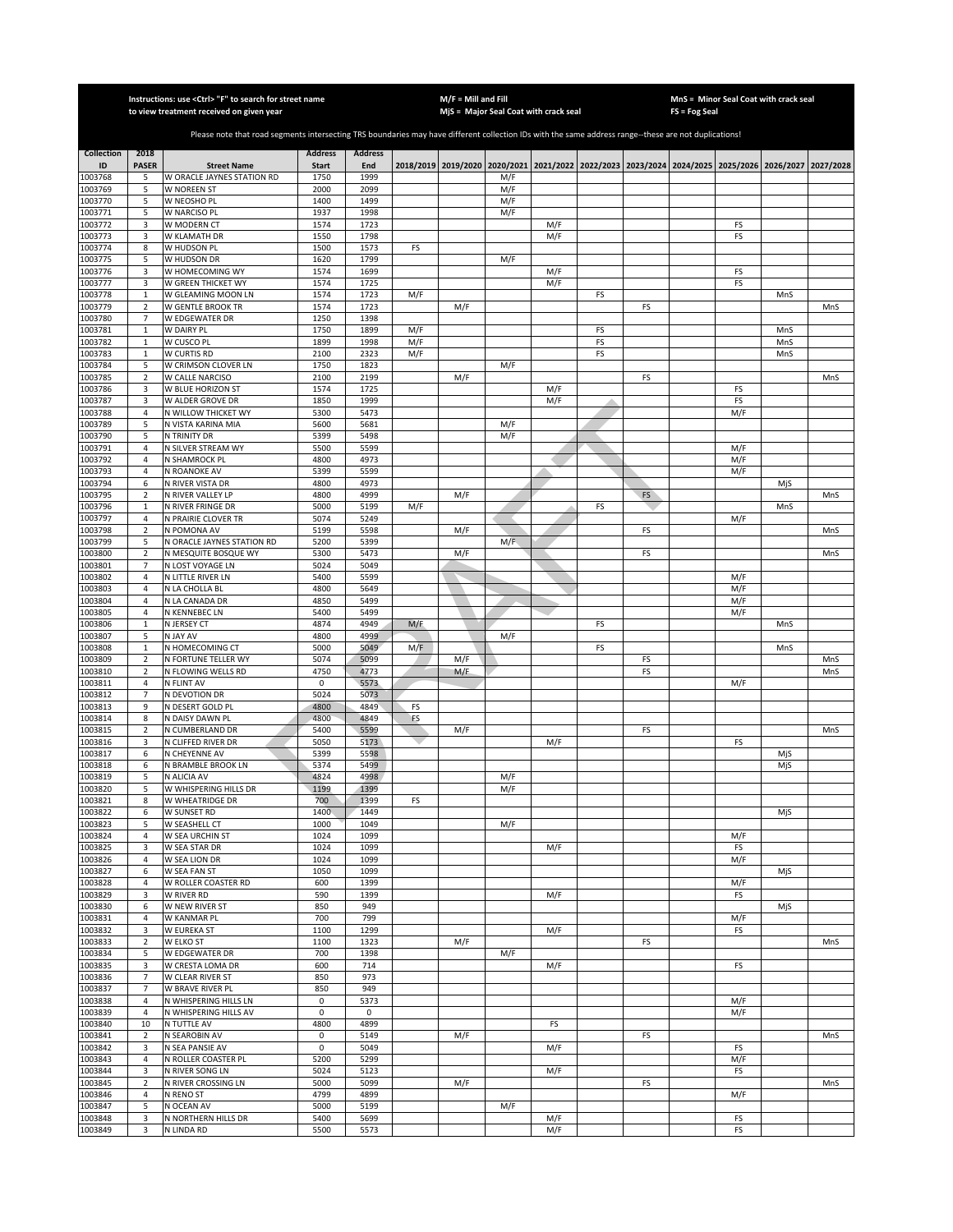|                         |                               | Instructions: use < Ctrl> "F" to search for street name<br>to view treatment received on given year                                                   |                                |                       |            | $M/F =$ Mill and Fill | MjS = Major Seal Coat with crack seal                                                     |            |          |    | FS = Fog Seal | MnS = Minor Seal Coat with crack seal |            |           |
|-------------------------|-------------------------------|-------------------------------------------------------------------------------------------------------------------------------------------------------|--------------------------------|-----------------------|------------|-----------------------|-------------------------------------------------------------------------------------------|------------|----------|----|---------------|---------------------------------------|------------|-----------|
|                         |                               |                                                                                                                                                       |                                |                       |            |                       |                                                                                           |            |          |    |               |                                       |            |           |
|                         |                               | Please note that road segments intersecting TRS boundaries may have different collection IDs with the same address range--these are not duplications! |                                |                       |            |                       |                                                                                           |            |          |    |               |                                       |            |           |
| <b>Collection</b><br>ID | 2018<br><b>PASER</b>          | <b>Street Name</b>                                                                                                                                    | <b>Address</b><br><b>Start</b> | <b>Address</b><br>End |            |                       | 2018/2019 2019/2020 2020/2021 2021/2022 2022/2023 2023/2024 2024/2025 2025/2026 2026/2027 |            |          |    |               |                                       |            | 2027/2028 |
| 1003850                 | 2                             | N LINDA PL                                                                                                                                            | 5374                           | 5499                  |            | M/F                   |                                                                                           |            |          | FS |               |                                       |            | MnS       |
| 1003851                 | $\overline{a}$                | N LA CANADA DR                                                                                                                                        | 5375                           | 5699                  |            |                       |                                                                                           |            |          |    |               | M/F                                   |            |           |
| 1003852                 | 3                             | N IDAHO PL                                                                                                                                            | 4800                           | 4899                  |            |                       |                                                                                           | M/F        |          |    |               | FS                                    |            |           |
| 1003853<br>1003854      | 5<br>3                        | N HANSEN AV<br>N GRANDE AV                                                                                                                            | 4900<br>5400                   | 4999<br>5568          |            |                       | M/F                                                                                       | M/F        |          |    |               | FS                                    |            |           |
| 1003855                 | 3                             | N FLOWING WELLS RD                                                                                                                                    | 4750                           | 4773                  |            |                       |                                                                                           | M/F        |          |    |               | FS                                    |            |           |
| 1003856                 | 6                             | N FAIRVIEW PL                                                                                                                                         | 4849                           | 4898                  |            |                       |                                                                                           |            |          |    |               |                                       | MjS        |           |
| 1003857<br>1003858      | 5<br>5                        | N ESCONDIDO LN<br>N EL SIRIO DR                                                                                                                       | 5350<br>5500                   | 5499<br>5699          |            |                       | M/F<br>M/F                                                                                |            |          |    |               |                                       |            |           |
| 1003859                 | 3                             | N BONITA PL                                                                                                                                           | 5400                           | 5549                  |            |                       |                                                                                           | M/F        |          |    |               | FS                                    |            |           |
| 1003860                 | $\sqrt{4}$                    | N 15TH PL                                                                                                                                             | 4849                           | 4898                  |            |                       |                                                                                           |            |          |    |               | M/F                                   |            |           |
| 1003861                 | $\mathbf 2$                   | N 15TH AV                                                                                                                                             | 4900                           | 4999                  |            | M/F                   |                                                                                           |            |          | FS |               |                                       |            | MnS       |
| 1003862<br>1003863      | 5<br>$\,1\,$                  | W YVON DR<br>N NINA DR                                                                                                                                | $1\,$<br>5200                  | 73<br>5349            | M/F        |                       | M/F                                                                                       |            | FS       |    |               |                                       | MnS        |           |
| 1003864                 | 3                             | N MARIA DR                                                                                                                                            | $\pmb{0}$                      | 5619                  |            |                       |                                                                                           | M/F        |          |    |               | FS                                    |            |           |
| 1003865                 | $\mathbf 1$                   | N MADDUX AV                                                                                                                                           | 4776                           | 4899                  | M/F        |                       |                                                                                           |            | FS       |    |               |                                       | MnS        |           |
| 1003866                 | 5                             | N LOS ALTOS PL                                                                                                                                        | 4799                           | 4899                  |            |                       | M/F                                                                                       |            |          |    |               |                                       |            |           |
| 1003867<br>1003868      | $\sqrt{4}$<br>5               | N HILLCREST DR<br>N GEORGIA DR                                                                                                                        | 0<br>5400                      | 5199<br>5499          |            |                       | M/F                                                                                       |            |          |    |               | M/F                                   |            |           |
| 1003869                 | 3                             | N GENEMATAS DR                                                                                                                                        | 5174                           | 5649                  |            |                       |                                                                                           | M/F        |          |    |               | FS                                    |            |           |
| 1003870                 | 5                             | N FONTANA AV                                                                                                                                          | 4800                           | 4879                  |            |                       | M/F                                                                                       |            |          |    |               |                                       |            |           |
| 1003871                 | 3                             | N AGAVE DR                                                                                                                                            | 5400                           | 5599                  |            |                       |                                                                                           | M/F        |          |    |               | FS                                    |            |           |
| 1003872<br>1003873      | 5<br>5                        | N 1ST AV<br>E YVON PL                                                                                                                                 | 5174<br>400                    | 5299<br>439           |            |                       | M/F<br>M/F                                                                                |            |          |    |               |                                       |            |           |
| 1003874                 | 5                             | E YVON DR                                                                                                                                             | 0                              | 499                   |            |                       | M/F                                                                                       |            |          |    |               |                                       |            |           |
| 1003875                 | $\mathbf{1}$                  | E MURIEL PL                                                                                                                                           | 500                            | 549                   | M/F        |                       |                                                                                           |            | FS       |    |               |                                       | MnS        |           |
| 1003876                 | $\overline{2}$                | E MESCAL PL                                                                                                                                           | 700                            | 799                   |            | M/F                   |                                                                                           |            |          | FS |               |                                       |            | MnS       |
| 1003877<br>1003878      | 6<br>7                        | E LAWTON ST<br>E HILLTOP PL                                                                                                                           | 200<br>300                     | 349<br>323            |            |                       |                                                                                           |            |          |    |               |                                       | MjS        |           |
| 1003879                 | 3                             | E HILLCREST PL                                                                                                                                        | 325                            | 399                   |            |                       |                                                                                           | M/F        |          |    |               | FS                                    |            |           |
| 1003880                 | 3                             | <b>BURROWS ST</b>                                                                                                                                     | 200                            | 349                   |            |                       |                                                                                           | M/F        |          |    |               | FS                                    |            |           |
| 1003881                 | $\overline{4}$                | E BURROWS PL                                                                                                                                          | 400                            | 449                   |            |                       |                                                                                           |            |          |    |               | M/F                                   |            |           |
| 1003882<br>1003883      | 4<br>3                        | E AGAVE DR<br>W RUDASILL RD                                                                                                                           | 450<br>$\mathbf{1}$            | 699<br>499            |            |                       |                                                                                           | M/F        |          |    |               | M/F<br>FS                             |            |           |
| 1003884                 | 8                             | W PANORAMA RD                                                                                                                                         | 400                            | 623                   | FS         |                       |                                                                                           |            |          |    |               |                                       |            |           |
| 1003885                 | 4                             | W ORANGE GROVE RD                                                                                                                                     | $\mathbf 1$                    | 299                   |            |                       |                                                                                           |            |          |    |               | M/F                                   |            |           |
| 1003886                 | 1                             | W LAVERY LN                                                                                                                                           | 400                            | 614                   | M/F        |                       |                                                                                           |            | FS       |    |               |                                       | MnS        |           |
| 1003887<br>1003888      | 5<br>3                        | N WATER LINE RD<br>N MARIA DR                                                                                                                         | 5650<br>0                      | 5749<br>5723          |            |                       | M/F                                                                                       | M/F        |          |    |               | FS                                    |            |           |
| 1003889                 | 3                             | N MARDELLE CI                                                                                                                                         | 6009                           | 6054                  |            |                       |                                                                                           | M/F        |          |    |               | FS                                    |            |           |
| 1003890                 | $\mathbf 1$                   | N LADY LN                                                                                                                                             | 5700                           | 5799                  | M/F        |                       |                                                                                           |            | FS       |    |               |                                       | MnS        |           |
| 1003891                 | $\overline{2}$                | N GENEMATAS DR                                                                                                                                        | 5400                           | 5998                  |            | M/F                   |                                                                                           |            |          | FS |               |                                       |            | MnS       |
| 1003892<br>1003893      | 6<br>6                        | N CANYON DR<br>N 1ST AV                                                                                                                               | 6000<br>5774                   | 6299<br>6399          |            |                       |                                                                                           |            |          |    |               |                                       | MjS<br>MjS |           |
| 1003894                 | $\sqrt{4}$                    | E RUDASILL RD                                                                                                                                         | $\mathbf{1}$                   | 719                   |            |                       |                                                                                           |            |          |    |               | M/F                                   |            |           |
| 1003895                 | $\overline{2}$                | E ROBERTA CI                                                                                                                                          | 450                            | 599                   |            | M/F                   |                                                                                           |            |          | FS |               |                                       |            | MnS       |
| 1003896                 | 3                             | E PLACITA DE ARNOLDO                                                                                                                                  | 700                            | 774                   |            |                       |                                                                                           | M/F        |          |    |               | FS                                    |            |           |
| 1003897<br>1003898      | $\mathbf{1}$<br>$\mathbf{1}$  | E ORANGE GROVE RD<br>E CANYON VIEW PL                                                                                                                 | $\mathbf{1}$<br>400            | 199<br>523            | M/F<br>M/F |                       |                                                                                           |            | FS<br>FS |    |               |                                       | MnS<br>MnS |           |
| 1003899                 | 5                             | E CANYON VIEW DR                                                                                                                                      | 0                              | 699                   |            |                       | M/F                                                                                       |            |          |    |               |                                       |            |           |
| 1003900                 | 5                             | W VISTA ALESHA                                                                                                                                        | 1400                           | 1473                  |            |                       | M/F                                                                                       |            |          |    |               |                                       |            |           |
| 1003901                 | $\overline{4}$<br>3           | W VIA TIERRA                                                                                                                                          | 1300<br>1300                   | 1399<br>1399          |            |                       |                                                                                           | M/F        |          |    |               | M/F                                   |            |           |
| 1003902<br>1003903      | 3                             | W VIA HACIENDA<br>W VIA CABALLO                                                                                                                       | 1300                           | 1399                  |            |                       |                                                                                           | M/F        |          |    |               | FS<br>FS                              |            |           |
| 1003904                 | $\overline{4}$                | W TERNERO ST                                                                                                                                          | 900                            | 1223                  |            |                       |                                                                                           |            |          |    |               | M/F                                   |            |           |
| 1003905                 | 7                             | W SAHARA PALMS DR                                                                                                                                     | 1000                           | 1199                  |            |                       |                                                                                           |            |          |    |               |                                       |            |           |
| 1003906<br>1003907      | $\sqrt{4}$<br>$\mathbf 2$     | <b>W SAFARI DR</b><br>W RUDASILL RD                                                                                                                   | 1000<br>1400                   | 1199<br>1499          |            | M/F                   |                                                                                           |            |          | FS |               | M/F                                   |            | MnS       |
| 1003908                 | $\mathbf 1$                   | W ROLLER COASTER RD                                                                                                                                   | 600                            | 849                   | M/F        |                       |                                                                                           |            | FS       |    |               |                                       | MnS        |           |
| 1003909                 | $\mathbf{1}$                  | W PLACITA PINGO                                                                                                                                       | 1400                           | 1499                  | M/F        |                       |                                                                                           |            | FS       |    |               |                                       | MnS        |           |
| 1003910                 | 3                             | W PLACITA LAS PALMAS                                                                                                                                  | 1400                           | 1473                  |            |                       |                                                                                           | M/F        |          |    |               | FS                                    |            |           |
| 1003911<br>1003912      | $\overline{7}$<br>$\mathbf 2$ | W PLACITA DOS LOMAS<br>W PANORAMA VISTA DR                                                                                                            | 829<br>600                     | 898<br>699            |            | M/F                   |                                                                                           |            |          | FS |               |                                       |            | MnS       |
| 1003913                 | 4                             | W PANORAMA RD                                                                                                                                         | 400                            | 1348                  |            |                       |                                                                                           |            |          |    |               | M/F                                   |            |           |
| 1003914                 | 5                             | W PANORAMA LN                                                                                                                                         | 1124                           | 1173                  |            |                       | M/F                                                                                       |            |          |    |               |                                       |            |           |
| 1003915                 | 5                             | W LOS ALAMOS ST                                                                                                                                       | 800                            | 1199                  |            |                       | M/F                                                                                       |            |          |    |               |                                       |            |           |
| 1003916<br>1003917      | 3<br>3                        | W LAVERY LN<br>W LAS PALMAS DR                                                                                                                        | 400<br>800                     | 799<br>1199           |            |                       |                                                                                           | M/F<br>M/F |          |    |               | FS<br>FS                              |            |           |
| 1003918                 | 3                             | W LAS LOMITAS RD                                                                                                                                      | 600                            | 1599                  |            |                       |                                                                                           | M/F        |          |    |               | FS                                    |            |           |
| 1003919                 | 3                             | W DAWSON PL                                                                                                                                           | 900                            | 975                   |            |                       |                                                                                           | M/F        |          |    |               | FS                                    |            |           |
| 1003920                 | 4                             | N VIA RANCHERO                                                                                                                                        | 6199                           | 6399                  |            |                       |                                                                                           |            |          |    |               | M/F                                   |            |           |
| 1003921<br>1003922      | 6<br>$\mathbf 2$              | N PETE DAWSON RD<br>N PANORAMA VIEW DR                                                                                                                | 5900<br>6000                   | 6199<br>6099          |            | M/F                   |                                                                                           |            |          | FS |               |                                       | MjS        | MnS       |
| 1003923                 | 5                             | N PANORAMA RIDGE PL                                                                                                                                   | 6032                           | 6099                  |            |                       | M/F                                                                                       |            |          |    |               |                                       |            |           |
| 1003924                 | 6                             | N PANORAMA PL                                                                                                                                         | 6100                           | 6199                  |            |                       |                                                                                           |            |          |    |               |                                       | MjS        |           |
| 1003925                 | 3                             | N PANORAMA PARK DR                                                                                                                                    | 6000                           | 6099                  |            |                       |                                                                                           | M/F        |          |    |               | FS                                    |            |           |
| 1003926<br>1003927      | 5<br>5                        | N PANORAMA CI<br>N OASIS CT                                                                                                                           | 6110<br>6224                   | 6199<br>6323          |            |                       | M/F<br>M/F                                                                                |            |          |    |               |                                       |            |           |
| 1003928                 | 3                             | N NORTHERN HILLS DR                                                                                                                                   | 5600                           | 5799                  |            |                       |                                                                                           | M/F        |          |    |               | FS                                    |            |           |
| 1003929                 | 3                             | N LA CANADA DR                                                                                                                                        | 5600                           | 6399                  |            |                       |                                                                                           | M/F        |          |    |               | FS                                    |            |           |
| 1003930                 | $\mathbf{1}$                  | N GRANDE AV                                                                                                                                           | 5520                           | 5568                  | M/F        |                       |                                                                                           |            | FS       |    |               |                                       | MnS        |           |
| 1003931                 | 4                             | N ESCONDIDO LN                                                                                                                                        | 5600                           | 5899                  |            |                       |                                                                                           |            |          |    |               | M/F                                   |            |           |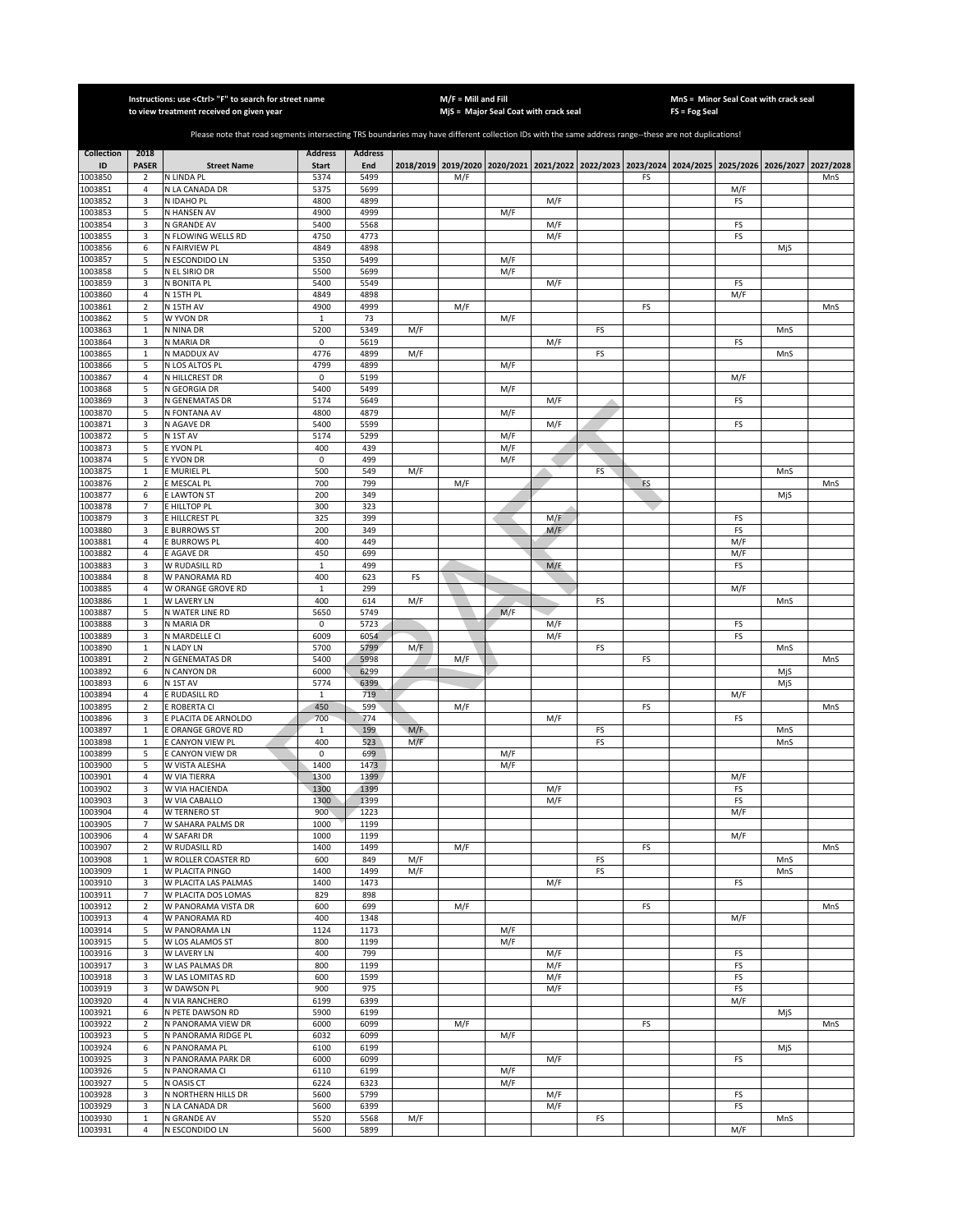|                    |                             | Instructions: use < Ctrl> "F" to search for street name<br>to view treatment received on given year                                                   |                |                |            | $M/F =$ Mill and Fill | MjS = Major Seal Coat with crack seal                                                     |            |          |    | FS = Fog Seal | MnS = Minor Seal Coat with crack seal |            |           |
|--------------------|-----------------------------|-------------------------------------------------------------------------------------------------------------------------------------------------------|----------------|----------------|------------|-----------------------|-------------------------------------------------------------------------------------------|------------|----------|----|---------------|---------------------------------------|------------|-----------|
|                    |                             |                                                                                                                                                       |                |                |            |                       |                                                                                           |            |          |    |               |                                       |            |           |
|                    |                             | Please note that road segments intersecting TRS boundaries may have different collection IDs with the same address range--these are not duplications! |                |                |            |                       |                                                                                           |            |          |    |               |                                       |            |           |
| <b>Collection</b>  | 2018                        |                                                                                                                                                       | <b>Address</b> | <b>Address</b> |            |                       |                                                                                           |            |          |    |               |                                       |            |           |
| ID                 | <b>PASER</b>                | <b>Street Name</b>                                                                                                                                    | <b>Start</b>   | End            |            |                       | 2018/2019 2019/2020 2020/2021 2021/2022 2022/2023 2023/2024 2024/2025 2025/2026 2026/2027 |            |          |    |               |                                       |            | 2027/2028 |
| 1003932<br>1003933 | 2<br>5                      | N EL SIRIO DR<br>N CARAVAN LN                                                                                                                         | 5500<br>0      | 5699<br>6399   |            | M/F                   | M/F                                                                                       |            |          | FS |               |                                       |            | MnS       |
| 1003934            | $\overline{4}$              | W VISTA ALESHA                                                                                                                                        | 1400           | 1473           |            |                       |                                                                                           |            |          |    |               | M/F                                   |            |           |
| 1003935            | $\overline{4}$              | W RUDASILL RD                                                                                                                                         | 1400           | 2099           |            |                       |                                                                                           |            |          |    |               | M/F                                   |            |           |
| 1003936            | $\overline{4}$              | W PLACITA PINGO                                                                                                                                       | 1400           | 1499           |            |                       |                                                                                           |            |          |    |               | M/F                                   |            |           |
| 1003937            | 9                           | W PLACITA MALAGA                                                                                                                                      | 1600           | 1609           | FS         |                       |                                                                                           |            |          |    |               |                                       |            |           |
| 1003938<br>1003939 | 3<br>$\mathbf 2$            | W PLACITA LAS PALMAS<br>W PLACITA DEL LOBO                                                                                                            | 1400<br>1800   | 1473<br>1899   |            | M/F                   |                                                                                           | M/F        |          | FS |               | FS                                    |            | MnS       |
| 1003940            | 4                           | W PLACITA DEL COYOTE                                                                                                                                  | 1800           | 1899           |            |                       |                                                                                           |            |          |    |               | M/F                                   |            |           |
| 1003941            | 4                           | W PLACITA DE ZACATAL                                                                                                                                  | 1715           | 1799           |            |                       |                                                                                           |            |          |    |               | M/F                                   |            |           |
| 1003942            | 5                           | W PLACITA DE VANEGAS                                                                                                                                  | 1725           | 1798           |            |                       | M/F                                                                                       |            |          |    |               |                                       |            |           |
| 1003943            | $\mathbf 2$                 | W PLACITA DE OCAMPO                                                                                                                                   | 1725           | 1798           |            | M/F                   |                                                                                           |            |          | FS |               |                                       |            | MnS       |
| 1003944            | 6                           | W PLACITA BARRANCA                                                                                                                                    | 1600           | 1673           |            |                       |                                                                                           |            |          |    |               |                                       | MjS        |           |
| 1003945<br>1003946 | $\mathbf{1}$<br>$\mathbf 1$ | W PLACITA ALINADA<br>W PANORAMA RD                                                                                                                    | 1539<br>1300   | 1598<br>1348   | M/F<br>M/F |                       |                                                                                           |            | FS<br>FS |    |               |                                       | MnS<br>MnS |           |
| 1003947            | $\mathbf 2$                 | W LAS LOMITAS RD                                                                                                                                      | 1400           | 1923           |            | M/F                   |                                                                                           |            |          | FS |               |                                       |            | MnS       |
| 1003948            | 5                           | W CAMINO DE TORREON                                                                                                                                   | 1737           | 1799           |            |                       | M/F                                                                                       |            |          |    |               |                                       |            |           |
| 1003949            | 5                           | W CALLE TIBURON                                                                                                                                       | 1400           | 1649           |            |                       | M/F                                                                                       |            |          |    |               |                                       |            |           |
| 1003950            | 4                           | W CALLE KINO                                                                                                                                          | 1400           | 1549           |            |                       |                                                                                           |            |          |    |               | M/F                                   |            |           |
| 1003951            | $\mathbf 2$                 | W CALLE DEL SANTO                                                                                                                                     | 1600           | 1699           |            | M/F                   |                                                                                           |            |          | FS |               |                                       |            | MnS       |
| 1003952<br>1003953 | 3<br>3                      | W CALLE DEL MEDIA<br>W ANGELO PL                                                                                                                      | 1500<br>1699   | 1623<br>1766   |            |                       |                                                                                           | M/F<br>M/F |          |    |               | FS<br>FS                              |            |           |
| 1003954            | 6                           | N VISTA KARINA MIA                                                                                                                                    | 5600           | 5681           |            |                       |                                                                                           |            |          |    |               |                                       | MjS        |           |
| 1003955            | $\overline{4}$              | N POMONA RD                                                                                                                                           | 6099           | 6399           |            |                       |                                                                                           |            |          |    |               | M/F                                   |            |           |
| 1003956            | 5                           | N PLACITA TIBURON                                                                                                                                     | 6022           | 6123           |            |                       | M/F                                                                                       |            |          |    |               |                                       |            |           |
| 1003957            | 5                           | N PLACITA RODEO                                                                                                                                       | 6000           | 6099           |            |                       | M/F                                                                                       |            |          |    |               |                                       |            |           |
| 1003958            | 3                           | N PLACITA ROANOKE                                                                                                                                     | 5800           | 5899           |            |                       |                                                                                           | M/F        |          |    |               | FS                                    |            |           |
| 1003959<br>1003960 | 5<br>5                      | N PLACITA POMONA<br>N PLACITA CHICO                                                                                                                   | 6207<br>5899   | 6240<br>5998   |            |                       | M/E<br>M/F                                                                                |            |          |    |               |                                       |            |           |
| 1003961            | 6                           | N MONTEBELLA RD                                                                                                                                       | 6000           | 6399           |            |                       |                                                                                           |            |          |    |               |                                       | MjS        |           |
| 1003962            | $\sqrt{4}$                  | N LA CHOLLA BL                                                                                                                                        | 5600           | 6399           |            |                       |                                                                                           |            |          |    |               | M/F                                   |            |           |
| 1003963            | $\sqrt{4}$                  | N LA CANADA DR                                                                                                                                        | 6013           | 6199           |            |                       |                                                                                           |            |          |    |               | M/F                                   |            |           |
| 1003964            | 3                           | N FOUNTAINS AV                                                                                                                                        | 5800           | 5999           |            |                       |                                                                                           | M/F        |          |    |               | FS                                    |            |           |
| 1003965            | 4                           | N CAMINO DE COROZAL                                                                                                                                   | 6200           | 6399           |            |                       |                                                                                           |            |          |    |               | M/F                                   |            |           |
| 1003966<br>1003967 | $\mathbf 2$<br>4            | N CALLE TIBURON<br>N CALLE KINO                                                                                                                       | 5800<br>0      | 5999<br>5999   |            | M/F                   |                                                                                           |            |          | FS |               | M/F                                   |            | MnS       |
| 1003968            | 5                           | W VIA HACIENDA                                                                                                                                        | 2819           | 2898           |            |                       | M/F                                                                                       |            |          |    |               |                                       |            |           |
| 1003969            | $\overline{2}$              | W VIA DEL SANTO                                                                                                                                       | 2770           | 2899           |            | M/F                   |                                                                                           |            |          | FS |               |                                       |            | MnS       |
| 1003970            | $\overline{a}$              | W TERNERO PL                                                                                                                                          | 2300           | 2499           |            |                       |                                                                                           |            |          |    |               | M/F                                   |            |           |
| 1003971            | 4                           | W TENBROOK WY                                                                                                                                         | 2500           | 2599           |            |                       |                                                                                           |            |          |    |               | M/F                                   |            |           |
| 1003972            | $\sqrt{4}$                  | W SUNSET RD                                                                                                                                           | 2100           | 2799           |            |                       |                                                                                           |            |          |    |               | M/F                                   |            |           |
| 1003973<br>1003974 | $\mathbf{1}$<br>$\,1\,$     | W SUMAYA WY<br>W SUMAYA PL                                                                                                                            | 2400<br>2300   | 2495<br>2399   | M/F<br>M/F |                       |                                                                                           |            | FS<br>FS |    |               |                                       | MnS<br>MnS |           |
| 1003975            | 4                           | W SANDBROOK LN                                                                                                                                        | 2600           | 2899           |            |                       |                                                                                           |            |          |    |               | M/F                                   |            |           |
| 1003976            | 3                           | W RUDASILL RD                                                                                                                                         | 2700           | 2899           |            |                       |                                                                                           | M/F        |          |    |               | FS                                    |            |           |
| 1003977            | 4                           | W RIVER RD                                                                                                                                            | 2300           | 2899           |            |                       |                                                                                           |            |          |    |               | M/F                                   |            |           |
| 1003978            | $\overline{4}$              | W PLACITA HACIENDA                                                                                                                                    | 2700           | 2799           |            |                       |                                                                                           |            |          |    |               | M/F                                   |            |           |
| 1003979            | 3                           | W PLACITA DEL SANTO                                                                                                                                   | 2699           | 2770           |            |                       |                                                                                           | M/F        |          |    |               | FS                                    |            |           |
| 1003980<br>1003981 | 5<br>$\mathbf 2$            | W PLACITA DEL HUERTO<br>W PLACITA DE RAMO                                                                                                             | 2700<br>2329   | 2749<br>2499   |            | M/F                   | M/F                                                                                       |            |          | FS |               |                                       |            | MnS       |
| 1003982            | 3                           | W PLACITA ALGODON                                                                                                                                     | 2329           | 2497           |            |                       |                                                                                           | M/F        |          |    |               | FS                                    |            |           |
| 1003983            | 6                           | W PEPPER DR                                                                                                                                           | 2900           | 2999           |            |                       |                                                                                           |            |          |    |               |                                       | MjS        |           |
| 1003984            | 3                           | W ORANGE GROVE RD                                                                                                                                     | 2726           | 2899           |            |                       |                                                                                           | M/F        |          |    |               | FS                                    |            |           |
| 1003985            | 4                           | W ORACLE JAYNES STATION RD                                                                                                                            | 2064           | 2723           |            |                       |                                                                                           |            |          |    |               | M/F                                   |            |           |
| 1003986<br>1003987 | 5<br>7                      | W MOONBROOK PL<br>W LOS ALAMOS                                                                                                                        | 2624<br>2400   | 2699<br>2499   |            |                       | M/F                                                                                       |            |          |    |               |                                       |            |           |
| 1003988            | $\mathbf{1}$                | W LEAFWING DR                                                                                                                                         | 2724           | 2799           | M/F        |                       |                                                                                           |            | FS       |    |               |                                       | MnS        |           |
| 1003989            | 6                           | W LAS LOMITAS RD                                                                                                                                      | 0              | 2499           |            |                       |                                                                                           |            |          |    |               |                                       | MjS        |           |
| 1003990            | 5                           | W IAN PL                                                                                                                                              | 2300           | 2499           |            |                       | M/F                                                                                       |            |          |    |               |                                       |            |           |
| 1003991            | 6                           | W GREENSTREAK DR                                                                                                                                      | 2700           | 2849           |            |                       |                                                                                           |            |          |    |               |                                       | MjS        |           |
| 1003992            | 5                           | W GRANDBROOK ST                                                                                                                                       | 2700           | 2849           |            |                       | M/F                                                                                       |            |          |    |               |                                       |            |           |
| 1003993<br>1003994 | 4<br>4                      | W GLENBROOK WY<br>W FLAMEBROOK RD                                                                                                                     | 2500<br>2599   | 2599<br>2680   |            |                       |                                                                                           |            |          |    |               | M/F<br>M/F                            |            |           |
| 1003995            | $\overline{\mathbf{2}}$     | W FIREBROOK RD                                                                                                                                        | 2500           | 2899           |            | M/F                   |                                                                                           |            |          | FS |               |                                       |            | MnS       |
| 1003996            | $\overline{7}$              | W FIELDBROOK DR                                                                                                                                       | 2600           | 2699           |            |                       |                                                                                           |            |          |    |               |                                       |            |           |
| 1003997            | 3                           | W FANBROOK RD                                                                                                                                         | 2500           | 2699           |            |                       |                                                                                           | M/F        |          |    |               | FS                                    |            |           |
| 1003998            | 6                           | W FALBROOK WY                                                                                                                                         | 2500           | 2599           |            |                       |                                                                                           |            |          |    |               |                                       | MjS        |           |
| 1003999            | 5                           | W EDSBROOK PL                                                                                                                                         | 2639           | 2680           |            |                       | M/F                                                                                       |            |          |    |               |                                       |            |           |
| 1004000<br>1004001 | 4<br>$\overline{7}$         | W EDENBROOK PL<br>W DUSKYWING DR                                                                                                                      | 2570<br>2774   | 2623<br>2899   |            |                       |                                                                                           |            |          |    |               | M/F                                   |            |           |
| 1004002            | 6                           | W DOLBROOK WY                                                                                                                                         | 2500           | 2599           |            |                       |                                                                                           |            |          |    |               |                                       | MjS        |           |
| 1004003            | 3                           | W CHECKERSPOT DR                                                                                                                                      | 2700           | 2849           |            |                       |                                                                                           | M/F        |          |    |               | FS                                    |            |           |
| 1004004            | $\mathbf{1}$                | W CAMINO SAN ACACIO                                                                                                                                   | 2250           | 2299           | M/F        |                       |                                                                                           |            | FS       |    |               |                                       | MnS        |           |
| 1004005            | 3                           | W CALLE OCIO                                                                                                                                          | 2700           | 2899           |            |                       |                                                                                           | M/F        |          |    |               | FS                                    |            |           |
| 1004006            | 3                           | W CALLE DEL SANTO                                                                                                                                     | 2600           | 2770           |            |                       |                                                                                           | M/F        |          |    |               | FS                                    |            |           |
| 1004007<br>1004008 | 5<br>$\overline{4}$         | W CALLE DEL HUERTO<br>W BENSBROOK PL                                                                                                                  | 2724           | 2899<br>2680   |            |                       | M/F                                                                                       |            |          |    |               | M/F                                   |            |           |
| 1004009            | 6                           | N WHIRLABOUT WY                                                                                                                                       | 2639<br>5974   | 5999           |            |                       |                                                                                           |            |          |    |               |                                       | MjS        |           |
| 1004010            | 4                           | N TROUTBROOK PL                                                                                                                                       | 5810           | 5871           |            |                       |                                                                                           |            |          |    |               | M/F                                   |            |           |
| 1004011            | $\overline{7}$              | N TRISHA LN                                                                                                                                           | 5600           | 5799           |            |                       |                                                                                           |            |          |    |               |                                       |            |           |
| 1004012            | $\overline{4}$              | N SUNBROOK RD                                                                                                                                         | 5650           | 5799           |            |                       |                                                                                           |            |          |    |               | M/F                                   |            |           |
| 1004013            | $\mathbf{1}$                | N SUMAYA CI                                                                                                                                           | 5700           | 5799           | M/F        |                       |                                                                                           |            | FS       |    |               |                                       | MnS        |           |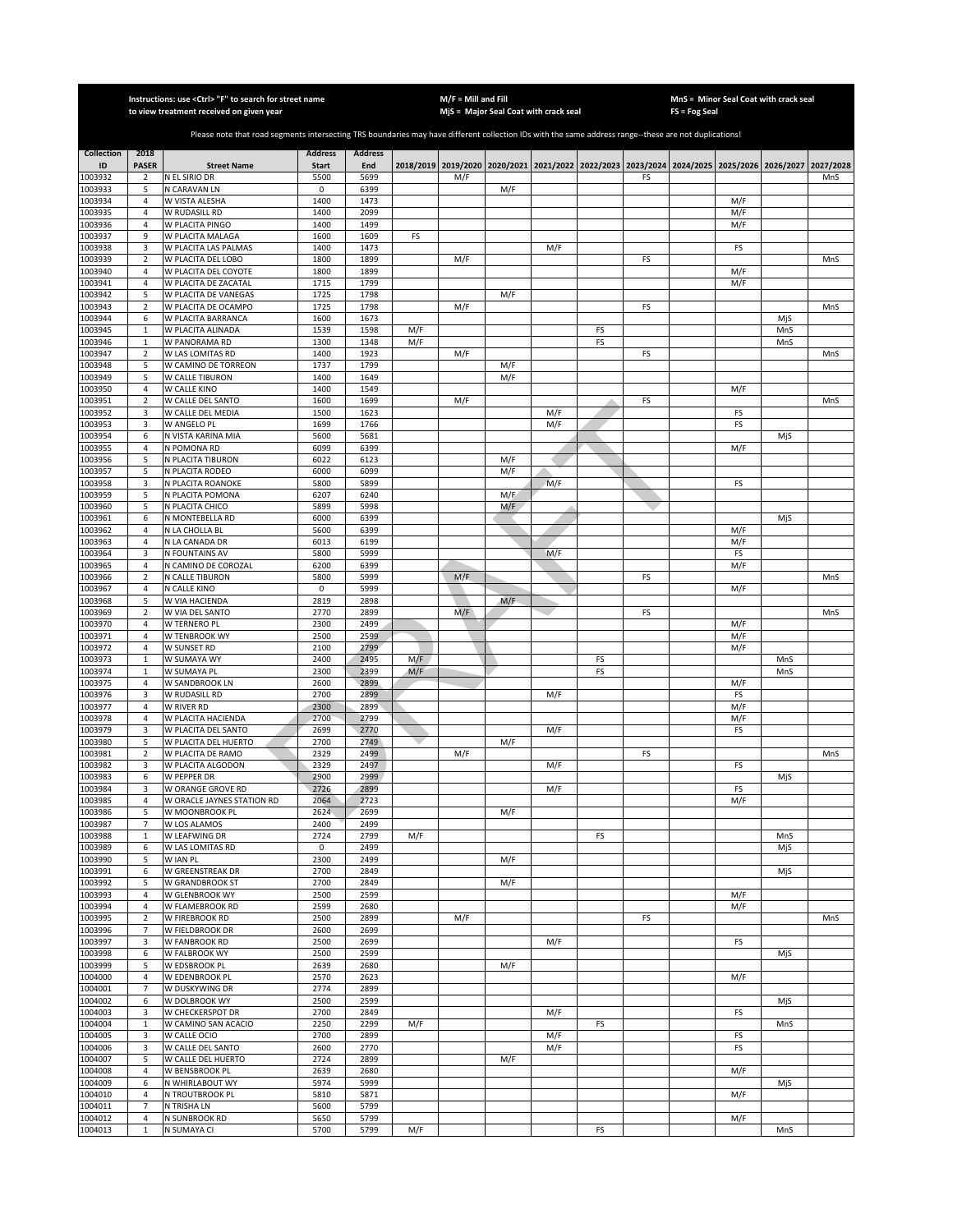|                         |                              | Instructions: use < Ctrl> "F" to search for street name<br>to view treatment received on given year                                                   |                                |                       |     | $M/F =$ Mill and Fill | MjS = Major Seal Coat with crack seal                                                     |     |    |    | $FS = Fog Seal$ | MnS = Minor Seal Coat with crack seal |            |           |
|-------------------------|------------------------------|-------------------------------------------------------------------------------------------------------------------------------------------------------|--------------------------------|-----------------------|-----|-----------------------|-------------------------------------------------------------------------------------------|-----|----|----|-----------------|---------------------------------------|------------|-----------|
|                         |                              |                                                                                                                                                       |                                |                       |     |                       |                                                                                           |     |    |    |                 |                                       |            |           |
|                         |                              | Please note that road segments intersecting TRS boundaries may have different collection IDs with the same address range--these are not duplications! |                                |                       |     |                       |                                                                                           |     |    |    |                 |                                       |            |           |
| <b>Collection</b><br>ID | 2018<br><b>PASER</b>         | <b>Street Name</b>                                                                                                                                    | <b>Address</b><br><b>Start</b> | <b>Address</b><br>End |     |                       | 2018/2019 2019/2020 2020/2021 2021/2022 2022/2023 2023/2024 2024/2025 2025/2026 2026/2027 |     |    |    |                 |                                       |            | 2027/2028 |
| 1004014                 | 5                            | N SHANNON RD                                                                                                                                          | 5650                           | 6399                  |     |                       | M/F                                                                                       |     |    |    |                 |                                       |            |           |
| 1004015                 | $\sqrt{4}$                   | N SAN JOAQUIN AV                                                                                                                                      | 5600                           | 6399                  |     |                       |                                                                                           |     |    |    |                 | M/F                                   |            |           |
| 1004016<br>1004017      | $\sqrt{4}$<br>$\overline{7}$ | N PLACITA SAN AGUSTIN<br>N PLACITA OCIO                                                                                                               | 6100<br>6024                   | 6199<br>6073          |     |                       |                                                                                           |     |    |    |                 | M/F                                   |            |           |
| 1004018                 | 6                            | N PAPAYA PL                                                                                                                                           | 6270                           | 6349                  |     |                       |                                                                                           |     |    |    |                 |                                       | MjS        |           |
| 1004019                 | 5                            | N ORANGETIP DR                                                                                                                                        | 5824                           | 5923                  |     |                       | M/F                                                                                       |     |    |    |                 |                                       |            |           |
| 1004020                 | 3                            | N ORACLE JAYNES STATION RD                                                                                                                            | 6000                           | 6299                  |     |                       |                                                                                           | M/F |    |    |                 | FS                                    |            |           |
| 1004021<br>1004022      | 3<br>4                       | N MORNING SPRING AV<br>N MOONBROOK RD                                                                                                                 | 5590<br>5770                   | 5599<br>5949          |     |                       |                                                                                           | M/F |    |    |                 | FS<br>M/F                             |            |           |
| 1004023                 | 4                            | N MONA LISA RD                                                                                                                                        | 5600                           | 5999                  |     |                       |                                                                                           |     |    |    |                 | M/F                                   |            |           |
| 1004024                 | $\sqrt{4}$                   | N LA CHOLLA BL                                                                                                                                        | 5700                           | 6399                  |     |                       |                                                                                           |     |    |    |                 | M/F                                   |            |           |
| 1004025<br>1004026      | $\,1\,$<br>3                 | N JAYNES CI<br>N HILLBROOK DR                                                                                                                         | 5900<br>5759                   | 5973<br>5770          | M/F |                       |                                                                                           | M/F | FS |    |                 | FS                                    | MnS        |           |
| 1004027                 | 3                            | N FOUNTAINS AV                                                                                                                                        | 5800                           | 5999                  |     |                       |                                                                                           | M/F |    |    |                 | FS                                    |            |           |
| 1004028                 | 4                            | N EZYBROOK RD                                                                                                                                         | 5620                           | 5799                  |     |                       |                                                                                           |     |    |    |                 | M/F                                   |            |           |
| 1004029                 | 3                            | N EDENBROOK LN                                                                                                                                        | 5750                           | 5999                  |     |                       |                                                                                           | M/F |    |    |                 | FS                                    |            |           |
| 1004030<br>1004031      | 3<br>$\sqrt{4}$              | N DARTWHITE DR<br>N CORTE SAN BELLA                                                                                                                   | 5824<br>6150                   | 5999<br>6199          |     |                       |                                                                                           | M/F |    |    |                 | FS<br>M/F                             |            |           |
| 1004032                 | $\mathbf 1$                  | N CLOUDWING DR                                                                                                                                        | 5900                           | 5999                  | M/F |                       |                                                                                           |     | FS |    |                 |                                       | MnS        |           |
| 1004033                 | $\mathbf 1$                  | N CATALANO VILLA PL                                                                                                                                   | 6200                           | 6273                  | M/F |                       |                                                                                           |     | FS |    |                 |                                       | MnS        |           |
| 1004034                 | 5                            | N CARAPAN PL                                                                                                                                          | 6201                           | 6349                  |     |                       | M/F                                                                                       |     |    |    |                 |                                       |            |           |
| 1004035<br>1004036      | 6<br>4                       | N CALLE DE ONA<br>N BELBROOK DR                                                                                                                       | 6200<br>5800                   | 6399<br>5999          |     |                       |                                                                                           |     |    |    |                 | M/F                                   | MjS        |           |
| 1004037                 | $\overline{4}$               | N BAYBROOK RD                                                                                                                                         | 5600                           | 5649                  |     |                       |                                                                                           |     |    |    |                 | M/F                                   |            |           |
| 1004038                 | 6                            | N ANSBROOK PL                                                                                                                                         | 5700                           | 5723                  |     |                       |                                                                                           |     |    |    |                 |                                       | MjS        |           |
| 1004039                 | 3                            | W WILDWOOD DR                                                                                                                                         | $\mathsf 0$                    | 3399                  |     |                       |                                                                                           | M/F |    |    |                 | FS                                    |            |           |
| 1004040<br>1004041      | $\sqrt{4}$<br>3              | W WATERCRESS DR<br>W TRES NOGALES RD                                                                                                                  | 2900<br>3300                   | 3050<br>3499          |     |                       |                                                                                           | M/F |    |    |                 | M/F<br>FS                             |            |           |
| 1004042                 | 3                            | W SHUMAKER DR                                                                                                                                         | 2900                           | 3298                  |     |                       |                                                                                           | M/F |    |    |                 | FS                                    |            |           |
| 1004043                 | $\,1\,$                      | W RUDASILL RD                                                                                                                                         | 2774                           | 2899                  | M/F |                       |                                                                                           |     | FS |    |                 |                                       | MnS        |           |
| 1004044                 | $\overline{4}$               | W RIVER RD                                                                                                                                            | 2300                           | 2899                  |     |                       |                                                                                           |     |    |    |                 | M/F                                   |            |           |
| 1004045<br>1004046      | 5<br>4                       | W PEPPER DR<br>W ORANGE GROVE RD                                                                                                                      | 2900<br>0                      | 2999<br>3599          |     |                       | M/F                                                                                       |     |    |    |                 | M/F                                   |            |           |
| 1004047                 | 3                            | W NUTMEG DR                                                                                                                                           | 2900                           | 3073                  |     |                       |                                                                                           | M/F |    |    |                 | FS                                    |            |           |
| 1004048                 | 3                            | W MULBERRY TREE LN                                                                                                                                    | 3400                           | 3549                  |     |                       |                                                                                           | M/F |    |    |                 | FS                                    |            |           |
| 1004049                 | 3                            | W LAS PALMAS DR                                                                                                                                       | 3147                           | 3299                  |     |                       |                                                                                           | M/F |    |    |                 | FS                                    |            |           |
| 1004050<br>1004051      | 5<br>3                       | W LAS LOMITAS RD<br>W CORIANDER DR                                                                                                                    | 2900<br>0                      | 3199<br>3399          |     |                       | M/F                                                                                       | M/F |    |    |                 | FS                                    |            |           |
| 1004052                 | 5                            | W CINNAMON DR                                                                                                                                         | 2900                           | 3399                  |     |                       | M/F                                                                                       |     |    |    |                 |                                       |            |           |
| 1004053                 | $\mathbf 1$                  | W CHIVE PL                                                                                                                                            | 3299                           | 3360                  | M/F |                       |                                                                                           |     | FS |    |                 |                                       | MnS        |           |
| 1004054<br>1004055      | $\sqrt{4}$<br>$\overline{3}$ | <b>W BAYLEAF DR</b><br>W BASIL PL                                                                                                                     | 0<br>2899                      | 3373<br>3048          |     |                       |                                                                                           | M/F |    |    |                 | M/F<br>FS                             |            |           |
| 1004056                 | 5                            | W BARTLETT PL                                                                                                                                         | 2900                           | 3191                  |     |                       | M/F                                                                                       |     |    |    |                 |                                       |            |           |
| 1004057                 | 4                            | N THYME PL                                                                                                                                            | 0                              | 6349                  |     |                       |                                                                                           |     |    |    |                 | M/F                                   |            |           |
| 1004058                 | $\mathbf 1$                  | N TEALEAF PL                                                                                                                                          | 6224                           | 6299                  | M/F |                       |                                                                                           |     | FS |    |                 |                                       | MnS        |           |
| 1004059<br>1004060      | 6<br>5                       | N TARRAGON AV<br>N SHANNON RD                                                                                                                         | 6124<br>5650                   | 6173<br>6449          |     |                       | M/F                                                                                       |     |    |    |                 |                                       | MjS        |           |
| 1004061                 | $\mathbf{1}$                 | N SEBBA PL                                                                                                                                            | 5924                           | 5999                  | M/F |                       |                                                                                           |     | FS |    |                 |                                       | MnS        |           |
| 1004062                 | 6                            | N SAFFRON RD                                                                                                                                          | 6150                           | 6299                  |     |                       |                                                                                           |     |    |    |                 |                                       | MjS        |           |
| 1004063                 | 5                            | N PARSLEY RD                                                                                                                                          | 0                              | 6299                  |     |                       | M/F                                                                                       |     |    |    |                 |                                       |            |           |
| 1004064<br>1004065      | $\overline{2}$<br>3          | N LINKHART ST<br>N LINKHART PL                                                                                                                        | 5850<br>5940                   | 5923<br>5999          |     | M/F                   |                                                                                           | M/F |    | FS |                 | FS                                    |            | MnS       |
| 1004066                 | $\overline{4}$               | N LENA WY                                                                                                                                             | 6400                           | 6479                  |     |                       |                                                                                           |     |    |    |                 | M/F                                   |            |           |
| 1004067                 | 1                            | N ILENE PL                                                                                                                                            | 5924                           | 5999                  | M/F |                       |                                                                                           |     | FS |    |                 |                                       | MnS        |           |
| 1004068<br>1004069      | 6<br>6                       | N GINGER AV<br>N DHEIN PL                                                                                                                             | 6120<br>5950                   | 6173<br>5999          |     |                       |                                                                                           |     |    |    |                 |                                       | MjS<br>MjS |           |
| 1004070                 | 4                            | N CURRY AV                                                                                                                                            | 6024                           | 6149                  |     |                       |                                                                                           |     |    |    |                 | M/F                                   |            |           |
| 1004071                 | 6                            | N CLOVE PL                                                                                                                                            | 6230                           | 6281                  |     |                       |                                                                                           |     |    |    |                 |                                       | MjS        |           |
| 1004072                 | 8                            | N CINNAMON DR                                                                                                                                         | 6224                           | 6399                  | FS  |                       |                                                                                           |     |    |    |                 |                                       |            |           |
| 1004073<br>1004074      | 3<br>5                       | N CELERY PL<br>N CAMINO DE LA TIERRA                                                                                                                  | 6230<br>5524                   | 6271<br>6473          |     |                       | M/F                                                                                       | M/F |    |    |                 | FS                                    |            |           |
| 1004075                 | 4                            | N AVENIDA PINA                                                                                                                                        | 6400                           | 6479                  |     |                       |                                                                                           |     |    |    |                 | M/F                                   |            |           |
| 1004076                 | 5                            | N AVENIDA MANZANA                                                                                                                                     | 6400                           | 6479                  |     |                       | M/F                                                                                       |     |    |    |                 |                                       |            |           |
| 1004077                 | 4<br>5                       | N ANTILLON PL                                                                                                                                         | 5940                           | 5985                  |     |                       |                                                                                           |     |    |    |                 | M/F                                   |            |           |
| 1004078<br>1004079      | 5                            | N SILVERBELL RD<br>W VERONA PL                                                                                                                        | 5600<br>2900                   | 5699<br>3099          |     |                       | M/F<br>M/F                                                                                |     |    |    |                 |                                       |            |           |
| 1004080                 | 4                            | W TREELINE PL                                                                                                                                         | 2900                           | 2999                  |     |                       |                                                                                           |     |    |    |                 | M/F                                   |            |           |
| 1004081                 | $\sqrt{4}$                   | <b>W TREELINE DR</b>                                                                                                                                  | 2999                           | 3398                  |     |                       |                                                                                           |     |    |    |                 | M/F                                   |            |           |
| 1004082<br>1004083      | 4<br>3                       | W TIA PL<br>W TANIA PL                                                                                                                                | 3050<br>2900                   | 3073<br>2971          |     |                       |                                                                                           | M/F |    |    |                 | M/F<br>FS                             |            |           |
| 1004084                 | 4                            | W SUNDAY LN                                                                                                                                           | 3500                           | 3575                  |     |                       |                                                                                           |     |    |    |                 | M/F                                   |            |           |
| 1004085                 | $\overline{7}$               | W SUNDAY CT                                                                                                                                           | 3474                           | 3499                  |     |                       |                                                                                           |     |    |    |                 |                                       |            |           |
| 1004086                 | 4                            | W SUNBEAM TE                                                                                                                                          | 3240                           | 3273                  |     |                       |                                                                                           |     |    |    |                 | M/F                                   |            |           |
| 1004087<br>1004088      | 5                            | W STARBURST DR<br>W RAINTREE DR                                                                                                                       | 3620<br>0                      | 3799<br>3799          |     |                       | M/F                                                                                       |     |    |    |                 |                                       |            |           |
| 1004089                 | 3<br>$\overline{4}$          | W PLACITA MONTESSA                                                                                                                                    | 2900                           | 3095                  |     |                       |                                                                                           | M/F |    |    |                 | FS<br>M/F                             |            |           |
| 1004090                 | $\overline{4}$               | W PLACITA ENRICA                                                                                                                                      | 2924                           | 2999                  |     |                       |                                                                                           |     |    |    |                 | M/F                                   |            |           |
| 1004091                 | 3                            | W ORANGE GROVE RD                                                                                                                                     | 0                              | 3399                  |     |                       |                                                                                           | M/F |    |    |                 | FS                                    |            |           |
| 1004092<br>1004093      | $\overline{4}$<br>3          | W NORTHSTAR DR<br>W NIGHTFLOWER ST                                                                                                                    | 0<br>3600                      | 3578<br>3799          |     |                       |                                                                                           | M/F |    |    |                 | M/F<br>FS                             |            |           |
| 1004094                 | $\overline{7}$               | W NIGHTFLOWER PL                                                                                                                                      | 3500                           | 3573                  |     |                       |                                                                                           |     |    |    |                 |                                       |            |           |
| 1004095                 | 8                            | W NEW DAY TE                                                                                                                                          | 3200                           | 3249                  | FS  |                       |                                                                                           |     |    |    |                 |                                       |            |           |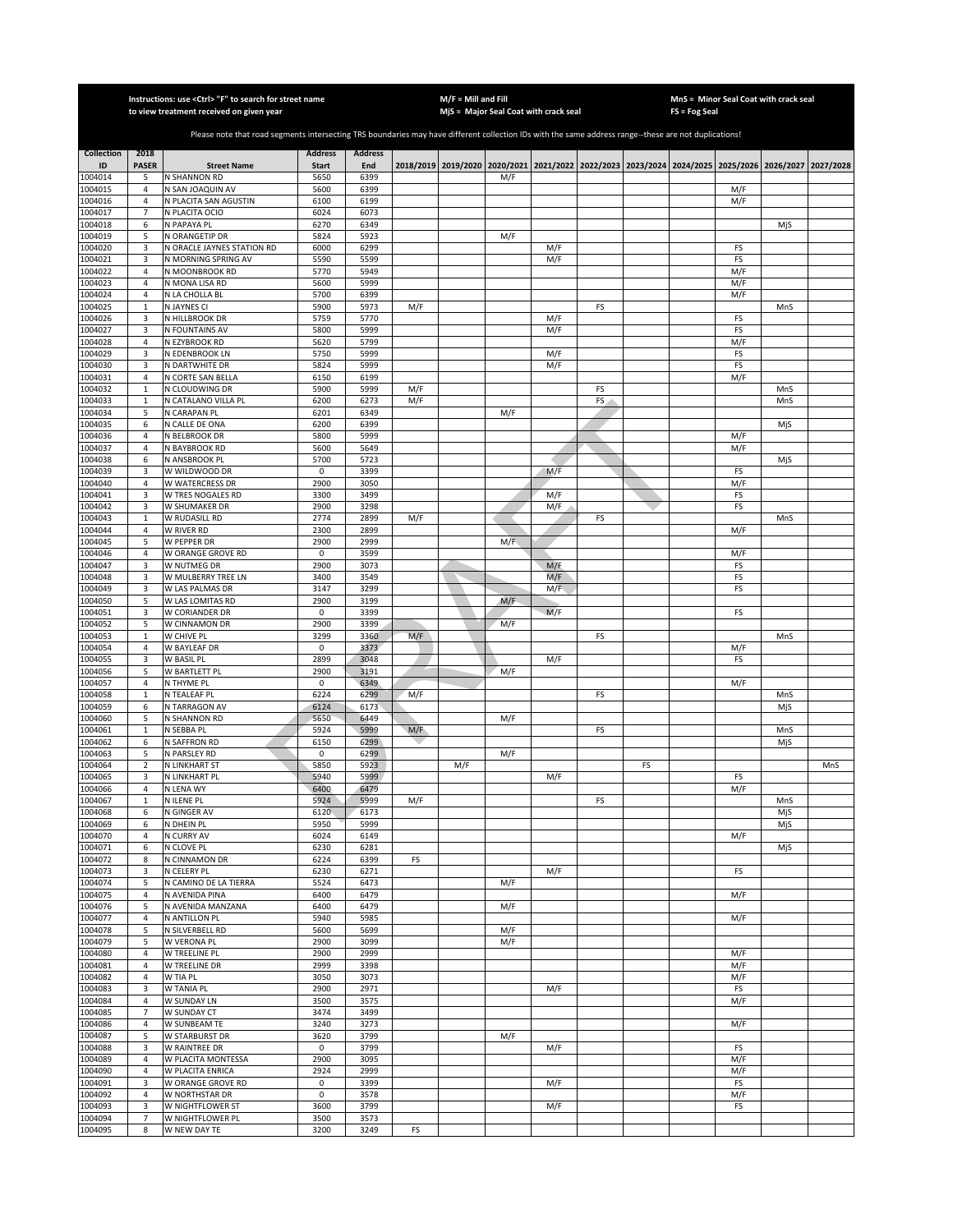|                    |                               | Instructions: use <ctrl> "F" to search for street name</ctrl>                                                                                         |                     |                |     | $M/F =$ Mill and Fill |                                                                                                     |            |    |    |               |            | MnS = Minor Seal Coat with crack seal |     |
|--------------------|-------------------------------|-------------------------------------------------------------------------------------------------------------------------------------------------------|---------------------|----------------|-----|-----------------------|-----------------------------------------------------------------------------------------------------|------------|----|----|---------------|------------|---------------------------------------|-----|
|                    |                               | to view treatment received on given year                                                                                                              |                     |                |     |                       | MjS = Major Seal Coat with crack seal                                                               |            |    |    | FS = Fog Seal |            |                                       |     |
|                    |                               | Please note that road segments intersecting TRS boundaries may have different collection IDs with the same address range--these are not duplications! |                     |                |     |                       |                                                                                                     |            |    |    |               |            |                                       |     |
| <b>Collection</b>  | 2018                          |                                                                                                                                                       | <b>Address</b>      | <b>Address</b> |     |                       |                                                                                                     |            |    |    |               |            |                                       |     |
| ID                 | <b>PASER</b>                  | <b>Street Name</b>                                                                                                                                    | <b>Start</b>        | End            |     |                       | 2018/2019 2019/2020 2020/2021 2021/2022 2022/2023 2023/2024 2024/2025 2025/2026 2026/2027 2027/2028 |            |    |    |               |            |                                       |     |
| 1004096<br>1004097 | 6<br>3                        | W MOONSONG PL<br>W MEDICI DR                                                                                                                          | 3448<br>2850        | 3598<br>2899   |     |                       |                                                                                                     | M/F        |    |    |               | FS         | MjS                                   |     |
| 1004098            | $\mathbf 2$                   | W LENA WY                                                                                                                                             | 2900                | 3199           |     | M/F                   |                                                                                                     |            |    | FS |               |            |                                       | MnS |
| 1004099            | 4                             | W INA RD                                                                                                                                              | 2700                | 3549           |     |                       |                                                                                                     |            |    |    |               | M/F        |                                       |     |
| 1004100            | 6                             | W HORIZON HILLS DR                                                                                                                                    | 3400                | 3799           |     |                       |                                                                                                     |            |    |    |               |            | MjS                                   |     |
| 1004101<br>1004102 | $\overline{2}$<br>3           | W GREENRIDGE PL<br><b>W GREEN TREES DR</b>                                                                                                            | 2900<br>3400        | 2999<br>3575   |     | M/F                   |                                                                                                     | M/F        |    | FS |               | FS         |                                       | MnS |
| 1004103            | 3                             | W GREEN RIDGE DR                                                                                                                                      | $\mathsf 0$         | 3525           |     |                       |                                                                                                     | M/F        |    |    |               | FS         |                                       |     |
| 1004104            | $\overline{7}$                | W GINA PL                                                                                                                                             | 2999                | 3024           |     |                       |                                                                                                     |            |    |    |               |            |                                       |     |
| 1004105<br>1004106 | $\mathbf 1$<br>5              | W FALLING STAR LN<br>W CORTE OLIVIA                                                                                                                   | 3523<br>2900        | 3574<br>3149   | M/F |                       | M/F                                                                                                 |            | FS |    |               |            | MnS                                   |     |
| 1004107            | $\overline{4}$                | W CORTE MADELENA                                                                                                                                      | $\mathsf 0$         | 3099           |     |                       |                                                                                                     |            |    |    |               | M/F        |                                       |     |
| 1004108            | 3                             | W CORTE ILIANNA                                                                                                                                       | 3000                | 3029           |     |                       |                                                                                                     | M/F        |    |    |               | FS         |                                       |     |
| 1004109            | 5                             | W CALLE TORONJA                                                                                                                                       | 3100                | 3349           |     |                       | M/F                                                                                                 |            |    |    |               |            |                                       |     |
| 1004110<br>1004111 | 3<br>5                        | W CALLE LUCINDA<br>W CALLE FRESA                                                                                                                      | 2900<br>3100        | 3099<br>3349   |     |                       | M/F                                                                                                 | M/F        |    |    |               | FS         |                                       |     |
| 1004112            | 3                             | W CALLE CEREZA                                                                                                                                        | 3100                | 3398           |     |                       |                                                                                                     | M/F        |    |    |               | FS         |                                       |     |
| 1004113            | $\mathbf 2$                   | W BRIGHT TE                                                                                                                                           | 3300                | 3349           |     | M/F                   |                                                                                                     |            |    | FS |               |            |                                       | MnS |
| 1004114            | 4                             | W BRIARGATE DR                                                                                                                                        | 0                   | 3799           |     |                       |                                                                                                     |            |    |    |               | M/F        |                                       |     |
| 1004115<br>1004116 | 4<br>$\overline{4}$           | W BRAMBLY PL<br>W BRAMBLY DR                                                                                                                          | 3700<br>3650        | 3773<br>3799   |     |                       |                                                                                                     |            |    |    |               | M/F<br>M/F |                                       |     |
| 1004117            | $\sqrt{2}$                    | W AMBER TE                                                                                                                                            | 3529                | 3574           |     | M/F                   |                                                                                                     |            |    | FS |               |            |                                       | MnS |
| 1004118            | $\overline{4}$                | N VILLAGE VIEW DR                                                                                                                                     | 6910                | 7070           |     |                       |                                                                                                     |            |    |    |               | M/F        |                                       |     |
| 1004119            | $\overline{4}$                | N STARVIEW DR                                                                                                                                         | 6999                | 7098           |     |                       |                                                                                                     |            |    |    |               | M/F        |                                       |     |
| 1004120<br>1004121 | 5<br>5                        | N STARSHINE DR<br>N SHANNON RD                                                                                                                        | 6608<br>0           | 7025<br>7399   |     |                       | M/F<br>M/F                                                                                          |            |    |    |               |            |                                       |     |
| 1004122            | $\sqrt{4}$                    | N POSITANO WY                                                                                                                                         | 0                   | 6795           |     |                       |                                                                                                     |            |    |    |               | M/F        |                                       |     |
| 1004123            | $\mathbf 2$                   | N POLARIS PL                                                                                                                                          | 6908                | 6973           |     | M/F                   |                                                                                                     |            |    | FS |               |            |                                       | MnS |
| 1004124            | $\overline{7}$                | N NOVA PL<br>N NORTHPOINT DR                                                                                                                          | 6800                | 6849           |     |                       |                                                                                                     |            |    |    |               |            |                                       |     |
| 1004125<br>1004126 | $\mathbf 2$<br>$\overline{4}$ | N NORTHLIGHT DR                                                                                                                                       | 6900<br>6807        | 6958<br>7199   |     | M/F                   |                                                                                                     |            |    | FS |               | M/F        |                                       | MnS |
| 1004127            | 4                             | N NORTHLIGHT CT                                                                                                                                       | 7159                | 7199           |     |                       |                                                                                                     |            |    |    |               | M/F        |                                       |     |
| 1004128            | $\sqrt{4}$                    | N MORNING GLORY DR                                                                                                                                    | 6400                | 6775           |     |                       |                                                                                                     |            |    |    |               | M/F        |                                       |     |
| 1004129<br>1004130 | $\,1\,$<br>4                  | N MOONSONG TE<br>N LENA WY                                                                                                                            | 7050<br>6400        | 7099<br>6493   | M/F |                       |                                                                                                     |            | FS |    |               | M/F        | MnS                                   |     |
| 1004131            | 5                             | N LENA PL                                                                                                                                             | 6400                | 6473           |     |                       | M/F                                                                                                 |            |    |    |               |            |                                       |     |
| 1004132            | $\mathbf 1$                   | N HALF MOON PL                                                                                                                                        | 6674                | 6723           | M/F |                       |                                                                                                     |            | FS |    |               |            | MnS                                   |     |
| 1004133            | 3                             | N GALAXY RD                                                                                                                                           | 6600                | 6799           |     |                       |                                                                                                     | M/F        |    |    |               | FS         |                                       |     |
| 1004134<br>1004135 | $\mathbf 2$<br>4              | N GALAXY PL<br>N ECLIPSE PL                                                                                                                           | 6800<br>6900        | 6999<br>6949   |     | M/F                   |                                                                                                     |            |    | FS |               | M/F        |                                       | MnS |
| 1004136            | 3                             | N EASTWIND PL                                                                                                                                         | 6610                | 6699           |     |                       |                                                                                                     | M/F        |    |    |               | FS         |                                       |     |
| 1004137            | 6                             | N DE CHELLY LP                                                                                                                                        | 6800                | 6893           |     |                       |                                                                                                     |            |    |    |               |            | MjS                                   |     |
| 1004138            | 8                             | N COMET CT                                                                                                                                            | 6900                | 6951           | FS  |                       |                                                                                                     |            |    |    |               |            |                                       |     |
| 1004139<br>1004140 | 5<br>3                        | N CAMINO IVANNA<br>N CAMINO DE LA TIERRA                                                                                                              | 6825<br>6400        | 6874<br>7331   |     |                       | M/F                                                                                                 | M/F        |    |    |               | FS         |                                       |     |
| 1004141            | $\overline{4}$                | N BLUE SKY TE                                                                                                                                         | 6924                | 6999           |     |                       |                                                                                                     |            |    |    |               | M/F        |                                       |     |
| 1004142            | 3                             | N AVENIDA PINA                                                                                                                                        | 6400                | 6499           |     |                       |                                                                                                     | M/F        |    |    |               | FS         |                                       |     |
| 1004143<br>1004144 | 5<br>3                        | N AVENIDA MANZANA<br>N AVENIDA ADELLA                                                                                                                 | 6400<br>$\mathsf 0$ | 6479<br>7099   |     |                       | M/F                                                                                                 | M/F        |    |    |               |            |                                       |     |
| 1004145            | $\overline{4}$                | N AUTUMN PL                                                                                                                                           | 6815                | 6840           |     |                       |                                                                                                     |            |    |    |               | FS<br>M/F  |                                       |     |
| 1004146            | $\mathbf 2$                   | N ASTERION LN                                                                                                                                         | 6950                | 7023           |     | M/F                   |                                                                                                     |            |    | FS |               |            |                                       | MnS |
| 1004147            | $\overline{7}$                | W VERONA PL                                                                                                                                           | 2900                | 2999           |     |                       |                                                                                                     |            |    |    |               |            |                                       |     |
| 1004148<br>1004149 | 3<br>4                        | W TREELINE PL<br>W RAPALLO WY                                                                                                                         | 2900<br>2200        | 2999<br>2749   |     |                       |                                                                                                     | M/F        |    |    |               | FS<br>M/F  |                                       |     |
| 1004150            | 6                             | W PUCCINI PL                                                                                                                                          | 2799                | 2898           |     |                       |                                                                                                     |            |    |    |               |            | MjS                                   |     |
| 1004151            | $\overline{4}$                | W PRATO WY                                                                                                                                            | 2500                | 2723           |     |                       |                                                                                                     |            |    |    |               | M/F        |                                       |     |
| 1004152            | 4                             | W POSITANO WY                                                                                                                                         | 2574                | 2898           |     |                       |                                                                                                     |            |    |    |               | M/F        |                                       |     |
| 1004153<br>1004154 | 3<br>3                        | W PLACITA HACIENDA<br>W ORANGE GROVE RD                                                                                                               | 2720<br>0           | 2729<br>2899   |     |                       |                                                                                                     | M/F<br>M/F |    |    |               | FS<br>FS   |                                       |     |
| 1004155            | $\overline{2}$                | W OMAR DR                                                                                                                                             | 2050                | 2099           |     | M/F                   |                                                                                                     |            |    | FS |               |            |                                       | MnS |
| 1004156            | $\mathbf 1$                   | W MONTROSE PL                                                                                                                                         | 2300                | 2399           | M/F |                       |                                                                                                     |            | FS |    |               |            | MnS                                   |     |
| 1004157<br>1004158 | 4<br>8                        | W MEDICI DR<br>W MAXIMILIAN PL                                                                                                                        | $\mathsf 0$<br>2799 | 2899<br>2898   | FS  |                       |                                                                                                     |            |    |    |               | M/F        |                                       |     |
| 1004159            | 3                             | W MACHIAVELLI PL                                                                                                                                      | 2200                | 2299           |     |                       |                                                                                                     | M/F        |    |    |               | FS         |                                       |     |
| 1004160            | 6                             | W LABRIEGO DR                                                                                                                                         | 2150                | 2372           |     |                       |                                                                                                     |            |    |    |               |            | MjS                                   |     |
| 1004161            | $\overline{2}$                | W KHAIBAR PL                                                                                                                                          | 2041                | 2099           |     | M/F                   |                                                                                                     |            |    | FS |               |            |                                       | MnS |
| 1004162<br>1004163 | 4<br>5                        | W KENDRA PL<br>W INA RD                                                                                                                               | 2224<br>1950        | 2299<br>2899   |     |                       | M/F                                                                                                 |            |    |    |               | M/F        |                                       |     |
| 1004164            | $\mathbf{1}$                  | W GREENRIDGE PL                                                                                                                                       | 2900                | 2999           | M/F |                       |                                                                                                     |            | FS |    |               |            | MnS                                   |     |
| 1004165            | $\overline{2}$                | W GIACONDA PL                                                                                                                                         | 2799                | 2898           |     | M/F                   |                                                                                                     |            |    | FS |               |            |                                       | MnS |
| 1004166            | 5                             | W FELICIA PL                                                                                                                                          | 2150                | 2171           |     |                       | M/F                                                                                                 |            |    |    |               |            |                                       |     |
| 1004167<br>1004168 | 3<br>$\overline{4}$           | W DONATELLO WY<br>W DANTE WY                                                                                                                          | 2300<br>2200        | 2499<br>2699   |     |                       |                                                                                                     | M/F        |    |    |               | FS<br>M/F  |                                       |     |
| 1004169            | $\mathbf{1}$                  | W CHOLLA VISTA DR                                                                                                                                     | 1999                | 2098           | M/F |                       |                                                                                                     |            | FS |    |               |            | MnS                                   |     |
| 1004170            | 5                             | W CHOLLA ESTATE DR                                                                                                                                    | 1940                | 2099           |     |                       | M/F                                                                                                 |            |    |    |               |            |                                       |     |
| 1004171            | 6                             | W CALLE LUCINDA                                                                                                                                       | 2900                | 2949           |     |                       |                                                                                                     |            |    |    |               |            | MjS                                   |     |
| 1004172<br>1004173 | $\sqrt{4}$<br>$\mathbf 2$     | W BOVINO WY<br>N VIA PICCOLINA                                                                                                                        | 2369<br>6400        | 2599<br>6473   |     | M/F                   |                                                                                                     |            |    | FS |               | M/F        |                                       | MnS |
| 1004174            | $\mathbf{1}$                  | N TIVOLI PL                                                                                                                                           | 6799                | 6898           | M/F |                       |                                                                                                     |            | FS |    |               |            | MnS                                   |     |
| 1004175            | $\sqrt{4}$                    | N SHANNON RD                                                                                                                                          | 0                   | 7199           |     |                       |                                                                                                     |            |    |    |               | M/F        |                                       |     |
| 1004176            | $\overline{4}$                | N SAN JOAQUIN AV                                                                                                                                      | 6225                | 6399           |     |                       |                                                                                                     |            |    |    |               | M/F        |                                       |     |
| 1004177            | 4                             | N RAPALLO PL                                                                                                                                          | 6699                | 6798           |     |                       |                                                                                                     |            |    |    |               | M/F        |                                       |     |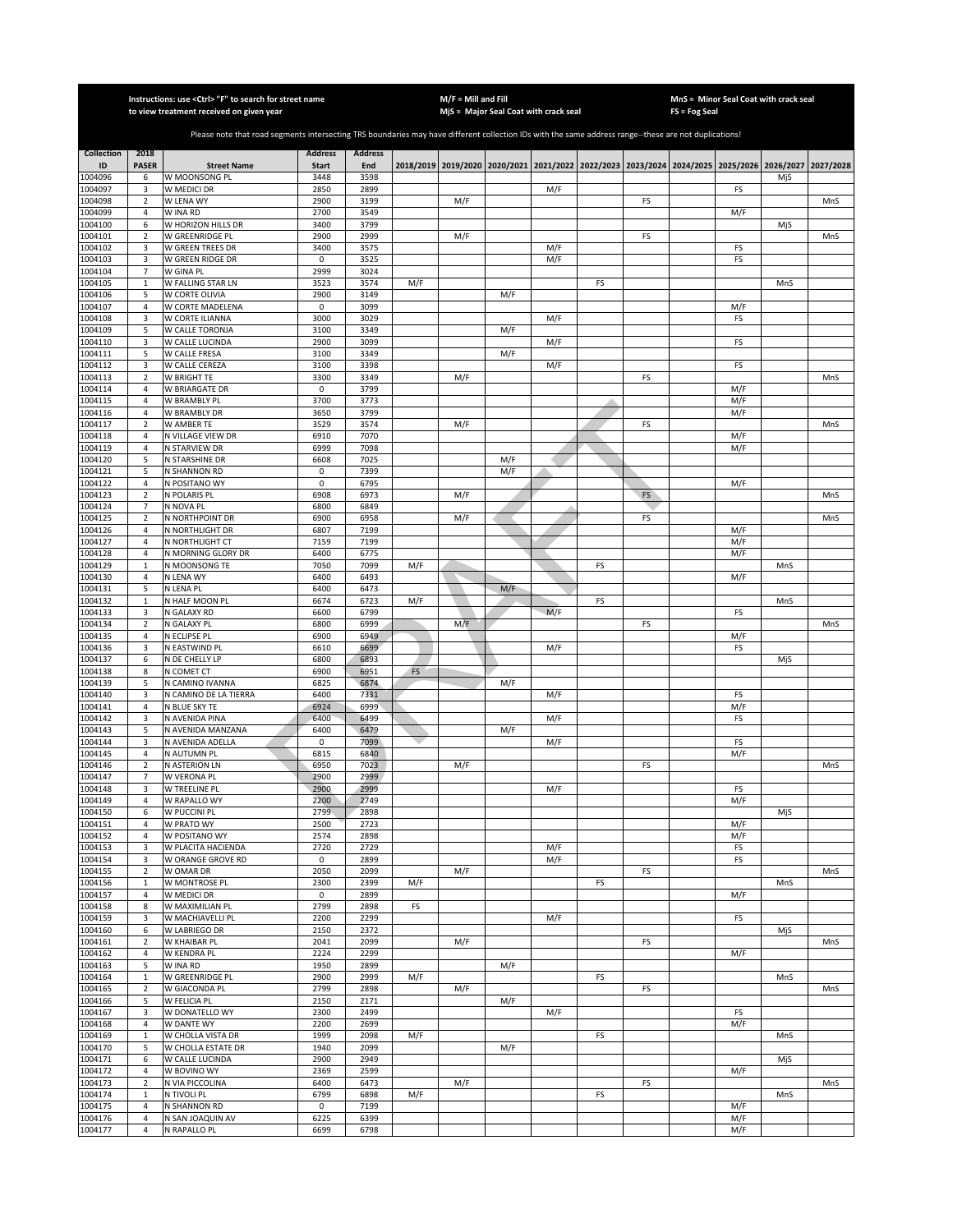|                         |                                | Instructions: use < Ctrl> "F" to search for street name<br>to view treatment received on given year                                                   |                                |                       |     | $M/F =$ Mill and Fill | MjS = Major Seal Coat with crack seal |     |    |    | FS = Fog Seal | MnS = Minor Seal Coat with crack seal                                                     |            |           |
|-------------------------|--------------------------------|-------------------------------------------------------------------------------------------------------------------------------------------------------|--------------------------------|-----------------------|-----|-----------------------|---------------------------------------|-----|----|----|---------------|-------------------------------------------------------------------------------------------|------------|-----------|
|                         |                                |                                                                                                                                                       |                                |                       |     |                       |                                       |     |    |    |               |                                                                                           |            |           |
|                         |                                | Please note that road segments intersecting TRS boundaries may have different collection IDs with the same address range--these are not duplications! |                                |                       |     |                       |                                       |     |    |    |               |                                                                                           |            |           |
| <b>Collection</b><br>ID | 2018<br><b>PASER</b>           | <b>Street Name</b>                                                                                                                                    | <b>Address</b><br><b>Start</b> | <b>Address</b><br>End |     |                       |                                       |     |    |    |               | 2018/2019 2019/2020 2020/2021 2021/2022 2022/2023 2023/2024 2024/2025 2025/2026 2026/2027 |            | 2027/2028 |
| 1004178                 | 4                              | N POSITANO WY                                                                                                                                         | 6748                           | 6795                  |     |                       |                                       |     |    |    |               | M/F                                                                                       |            |           |
| 1004179                 | $\mathbf{1}$                   | N PLACITA DE ONA                                                                                                                                      | 6400                           | 6473                  | M/F |                       |                                       |     | FS |    |               |                                                                                           | MnS        |           |
| 1004180                 | $\mathbf{1}$                   | N PLACITA ARIEL                                                                                                                                       | 6729                           | 6798                  | M/F |                       |                                       |     | FS |    |               |                                                                                           | MnS        |           |
| 1004181<br>1004182      | $\overline{4}$<br>3            | N PERUGIA WY<br>N PASEO DE GABRIEL                                                                                                                    | 6799<br>6500                   | 7198<br>6631          |     |                       |                                       | M/F |    |    |               | M/F<br>FS                                                                                 |            |           |
| 1004183                 | 5                              | N PASEO DE ANGEL                                                                                                                                      | $\mathsf 0$                    | 6699                  |     |                       | M/F                                   |     |    |    |               |                                                                                           |            |           |
| 1004184                 | 3                              | N OMAR DR                                                                                                                                             | $\mathbf 0$                    | 7199                  |     |                       |                                       | M/F |    |    |               | FS                                                                                        |            |           |
| 1004185<br>1004186      | 3<br>5                         | N MONTROSE DR<br>N MONA LISA RD                                                                                                                       | 6400<br>6400                   | 6774<br>7223          |     |                       | M/F                                   | M/F |    |    |               | FS                                                                                        |            |           |
| 1004187                 | 3                              | N MEDICI DR                                                                                                                                           | 6599                           | 6698                  |     |                       |                                       | M/F |    |    |               | FS                                                                                        |            |           |
| 1004188                 | $\sqrt{4}$                     | N MACHIAVELLI WY                                                                                                                                      | 6800                           | 6999                  |     |                       |                                       |     |    |    |               | M/F                                                                                       |            |           |
| 1004189                 | 3                              | N LA CHOLLA BL                                                                                                                                        | 6200                           | 7199                  |     |                       |                                       | M/F |    |    |               | FS                                                                                        |            |           |
| 1004190<br>1004191      | 4<br>$\overline{7}$            | N DONATELLO WY<br>N DONATELLO PL                                                                                                                      | 6924<br>7024                   | 7060<br>7099          |     |                       |                                       |     |    |    |               | M/F                                                                                       |            |           |
| 1004192                 | 3                              | N CIRCOLO PL                                                                                                                                          | 0                              | 7099                  |     |                       |                                       | M/F |    |    |               | FS                                                                                        |            |           |
| 1004193                 | $\overline{4}$                 | N CALLE DE ONA                                                                                                                                        | 6300                           | 6399                  |     |                       |                                       |     |    |    |               | M/F                                                                                       |            |           |
| 1004194                 | 5                              | N BOVINO PL                                                                                                                                           | 6620                           | 6661                  |     |                       | M/F                                   |     |    |    |               |                                                                                           |            |           |
| 1004195<br>1004196      | $\sqrt{2}$<br>5                | N AVENIDA ADELLA<br>W SHALIMAR WY                                                                                                                     | 7075<br>0                      | 7099<br>2099          |     | M/F                   | M/F                                   |     |    | FS |               |                                                                                           |            | MnS       |
| 1004197                 | $\overline{4}$                 | W SAN LUCAS DR                                                                                                                                        | 0                              | 1659                  |     |                       |                                       |     | ۸  |    |               | M/F                                                                                       |            |           |
| 1004198                 | 4                              | W ORANGE GROVE RD                                                                                                                                     | 1400                           | 2099                  |     |                       |                                       |     |    |    |               | M/F                                                                                       |            |           |
| 1004199                 | $\overline{4}$                 | W OMAR DR                                                                                                                                             | 1900                           | 2099                  |     |                       |                                       |     |    |    |               | M/F                                                                                       |            |           |
| 1004200<br>1004201      | $\mathbf{1}$<br>$\overline{2}$ | W NIONA PL<br>W MONTENEGRO DR                                                                                                                         | 1699<br>1600                   | 1798<br>1699          | M/F | M/F                   |                                       |     | FS | FS |               |                                                                                           | MnS        | MnS       |
| 1004202                 | 5                              | W MONTEBELLA PL                                                                                                                                       | 1619                           | 1698                  |     |                       | M/F                                   |     |    |    |               |                                                                                           |            |           |
| 1004203                 | $\overline{4}$                 | W MONTEBELLA DR                                                                                                                                       | 0                              | 1750                  |     |                       |                                       |     |    |    |               | M/F                                                                                       |            |           |
| 1004204                 | 5                              | W MAXIMILIAN PL                                                                                                                                       | 1400                           | 1499                  |     |                       | M/F                                   |     |    |    |               |                                                                                           |            |           |
| 1004205<br>1004206      | $\mathbf{1}$                   | W MAGIC PL<br>W MAGIC CI                                                                                                                              | 1900<br>1999                   | 1929<br>2028          | M/F |                       |                                       | M/F | FS |    |               | FS                                                                                        | MnS        |           |
| 1004207                 | 3<br>5                         | W LOS FILOS DR                                                                                                                                        | 1499                           | 1598                  |     |                       | M/F                                   |     |    |    |               |                                                                                           |            |           |
| 1004208                 | 3                              | W KHAIBAR PL                                                                                                                                          | 1900                           | 2099                  |     |                       |                                       | M/F |    |    |               | FS                                                                                        |            |           |
| 1004209                 | $\mathbf{1}$                   | W KHAIBAR CT                                                                                                                                          | $\mathbf 0$                    | $\pmb{0}$             | M/F |                       |                                       |     | FS |    |               |                                                                                           | MnS        |           |
| 1004210<br>1004211      | 4<br>$\mathbf 1$               | W INA RD<br>W HARRAN CI                                                                                                                               | 0<br>1900                      | 2099<br>1973          | M/F |                       |                                       |     | FS |    |               | M/F                                                                                       |            |           |
| 1004212                 | 6                              | W GIACONDA PL                                                                                                                                         | 1400                           | 1499                  |     |                       |                                       |     |    |    |               |                                                                                           | MnS<br>MjS |           |
| 1004213                 | 5                              | W CHOLLA VISTA DR                                                                                                                                     | 1899                           | 2098                  |     |                       | M/F                                   |     |    |    |               |                                                                                           |            |           |
| 1004214                 | 4                              | W CHOLLA ESTATE DR                                                                                                                                    | 1940                           | 2099                  |     |                       |                                       |     |    |    |               | M/F                                                                                       |            |           |
| 1004215                 | 6<br>3                         | W CASSIM LN                                                                                                                                           | 1800                           | 2099                  |     |                       |                                       |     |    |    |               |                                                                                           | MjS        |           |
| 1004216<br>1004217      | $\mathbf 2$                    | W CASPIAN DR<br>W AHMED AV                                                                                                                            | 1600<br>1800                   | 1799<br>1949          |     | M/F                   |                                       | M/F |    | FS |               | FS                                                                                        |            | MnS       |
| 1004218                 | 5                              | N SESAME LN                                                                                                                                           | 6600                           | 6999                  |     |                       | M/F                                   |     |    |    |               |                                                                                           |            |           |
| 1004219                 | $\overline{2}$                 | N POMONA RD                                                                                                                                           | 6330                           | 7199                  |     | M/F                   |                                       |     |    | FS |               |                                                                                           |            | MnS       |
| 1004220<br>1004221      | $\sqrt{2}$<br>5                | N PLACITA TRANQUILA<br>N PLACITA DE SANTAS                                                                                                            | 6400<br>6599                   | 6449<br>6650          |     | M/F                   | M/F                                   |     |    | FS |               |                                                                                           |            | MnS       |
| 1004222                 | 3                              | N PENNY PL                                                                                                                                            | 7000                           | 7073                  |     |                       |                                       | M/F |    |    |               | FS                                                                                        |            |           |
| 1004223                 | $\overline{7}$                 | N PASEO MONTALBAN                                                                                                                                     | 7200                           | 7349                  |     |                       |                                       |     |    |    |               |                                                                                           |            |           |
| 1004224                 | 4                              | N MONTEBELLA RD                                                                                                                                       | 6200                           | 7199                  |     |                       |                                       |     |    |    |               | M/F                                                                                       |            |           |
| 1004225<br>1004226      | 4<br>5                         | N MAGIC LN<br>N HARRAN PL                                                                                                                             | 6700<br>6711                   | 7199<br>6724          |     |                       | M/F                                   |     |    |    |               | M/F                                                                                       |            |           |
| 1004227                 | 3                              | N HARRAN DR                                                                                                                                           | 6600                           | 6799                  |     |                       |                                       | M/F |    |    |               | FS                                                                                        |            |           |
| 1004228                 | 9                              | N CASSIM PL                                                                                                                                           | 6810                           | 6899                  | FS  |                       |                                       |     |    |    |               |                                                                                           |            |           |
| 1004229                 | $\sqrt{4}$                     | N CASABLANCA DR                                                                                                                                       | 7200                           | 7299                  |     |                       |                                       |     |    |    |               | M/F                                                                                       |            |           |
| 1004230<br>1004231      | $\overline{4}$<br>3            | N CAMINO DE COROZAL<br>N AMAHL PL                                                                                                                     | 6350<br>6610                   | 6399<br>6649          |     |                       |                                       | M/F |    |    |               | M/F<br>FS                                                                                 |            |           |
| 1004232                 | $\overline{2}$                 | N AMAHL DR                                                                                                                                            | 6600                           | 6999                  |     | M/F                   |                                       |     |    | FS |               |                                                                                           |            | MnS       |
| 1004233                 | 4                              | N AMAHL CI                                                                                                                                            | 6616                           | 6649                  |     |                       |                                       |     |    |    |               | M/F                                                                                       |            |           |
| 1004234                 | $\overline{4}$                 | W WHITE ACACIA PL                                                                                                                                     | 900                            | 975                   |     |                       |                                       |     |    |    |               | M/F                                                                                       |            |           |
| 1004235<br>1004236      | 3<br>$\mathbf 1$               | W SANTO DOMINGO PL<br>W SANTO DOMINGO CI                                                                                                              | 1099<br>1000                   | 1299<br>1151          | M/F |                       |                                       | M/F | FS |    |               | FS                                                                                        | MnS        |           |
| 1004237                 | 3                              | W SAN NICOLAS DR                                                                                                                                      | 1200                           | 1398                  |     |                       |                                       | M/F |    |    |               | FS                                                                                        |            |           |
| 1004238                 | 5                              | W SAN NICOLAS CI                                                                                                                                      | $\mathsf 0$                    | 1199                  |     |                       | M/F                                   |     |    |    |               |                                                                                           |            |           |
| 1004239                 | $\mathbf 1$                    | W SAN MIGUEL CI                                                                                                                                       | 1004                           | 1123                  | M/F |                       |                                       |     | FS |    |               |                                                                                           | MnS        |           |
| 1004240<br>1004241      | 4<br>4                         | W SAN LUCAS DR<br>W SAN LUCAS CI                                                                                                                      | 1200<br>1099                   | 1473<br>1198          |     |                       |                                       |     |    |    |               | M/F<br>M/F                                                                                |            |           |
| 1004242                 | 5                              | W PLACITA SAN NICOLAS                                                                                                                                 | 1221                           | 1252                  |     |                       | M/F                                   |     |    |    |               |                                                                                           |            |           |
| 1004243                 | 5                              | W PLACITA QUINTERO                                                                                                                                    | 1300                           | 1399                  |     | MjS                   |                                       |     |    |    |               |                                                                                           |            |           |
| 1004244                 | 4                              | W ORANGE GROVE RD                                                                                                                                     | 500                            | 1509                  |     |                       |                                       |     |    |    |               | M/F                                                                                       |            |           |
| 1004245<br>1004246      | $\overline{4}$<br>$\mathbf 1$  | W MONTEBELLA DR<br>W MIDDLETON RD                                                                                                                     | 1400<br>1099                   | 1519<br>1198          | M/F |                       |                                       |     | FS |    |               | M/F                                                                                       | MnS        |           |
| 1004247                 | 6                              | W MAXIMILIAN WY                                                                                                                                       | 1100                           | 1399                  |     |                       |                                       |     |    |    |               |                                                                                           | MjS        |           |
| 1004248                 | 3                              | W MAXIMILIAN PL                                                                                                                                       | 1400                           | 1499                  |     |                       |                                       | M/F |    |    |               | FS                                                                                        |            |           |
| 1004249                 | 4                              | W LOS ALTOS RD                                                                                                                                        | 300                            | 1099                  |     |                       |                                       |     |    |    |               | M/F                                                                                       |            |           |
| 1004250<br>1004251      | $\mathbf 2$<br>4               | W INA RD<br>W GIACONDA WY                                                                                                                             | 950<br>450                     | 1299<br>1399          |     | M/F                   |                                       |     |    | FS |               | M/F                                                                                       |            | MnS       |
| 1004252                 | 4                              | W GIACONDA PL                                                                                                                                         | 1400                           | 1499                  |     |                       |                                       |     |    |    |               | M/F                                                                                       |            |           |
| 1004253                 | 5                              | W EUCALYPTUS PL                                                                                                                                       | 900                            | 999                   |     | MiS                   |                                       |     |    |    |               |                                                                                           |            |           |
| 1004254                 | 5                              | W CHULA VISTA RD                                                                                                                                      | 500                            | 1399                  |     | MjS                   |                                       |     |    |    |               |                                                                                           |            |           |
| 1004255<br>1004256      | $\overline{4}$<br>3            | <b>W BURTON DR</b><br>N VISTA PL                                                                                                                      | $\mathsf 0$<br>6900            | 749<br>7023           |     |                       |                                       | M/F |    |    |               | M/F<br>FS                                                                                 |            |           |
| 1004257                 | 5                              | N VIA VENEZIA                                                                                                                                         | 7000                           | 7199                  |     | MjS                   |                                       |     |    |    |               |                                                                                           |            |           |
| 1004258                 | $\overline{4}$                 | N VIA RANCHERO                                                                                                                                        | 6350                           | 6399                  |     |                       |                                       |     |    |    |               | M/F                                                                                       |            |           |
| 1004259                 | $\overline{4}$                 | N VIA PONTE                                                                                                                                           | 7000                           | 7199                  |     |                       |                                       |     |    |    |               | M/F                                                                                       |            |           |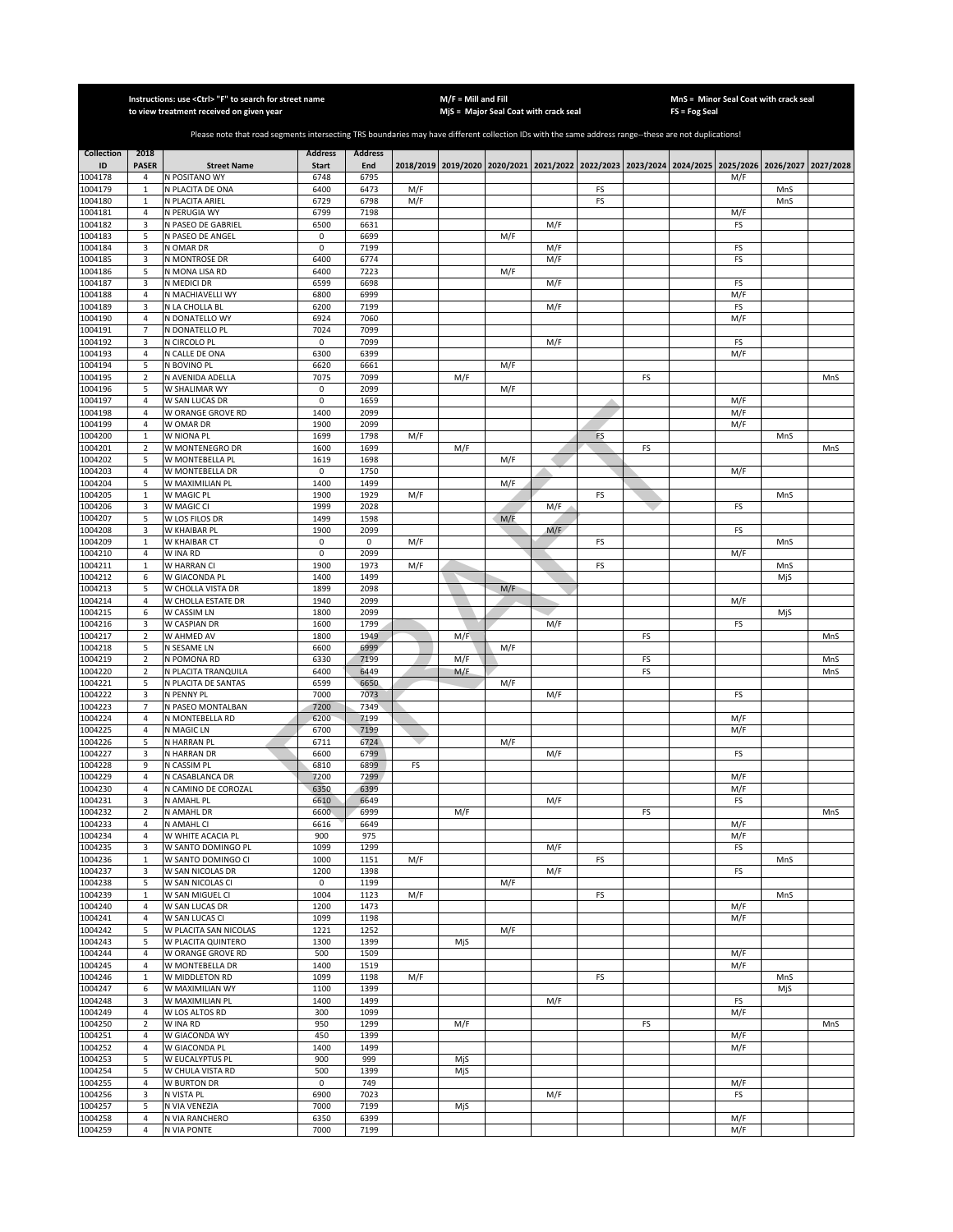|                    |                               | Instructions: use < Ctrl> "F" to search for street name<br>to view treatment received on given year                                                   |                     |                |            | $M/F =$ Mill and Fill | MjS = Major Seal Coat with crack seal |     |           |                                                                                           | $FS = Fog Seal$ | MnS = Minor Seal Coat with crack seal |            |           |
|--------------------|-------------------------------|-------------------------------------------------------------------------------------------------------------------------------------------------------|---------------------|----------------|------------|-----------------------|---------------------------------------|-----|-----------|-------------------------------------------------------------------------------------------|-----------------|---------------------------------------|------------|-----------|
|                    |                               |                                                                                                                                                       |                     |                |            |                       |                                       |     |           |                                                                                           |                 |                                       |            |           |
|                    |                               | Please note that road segments intersecting TRS boundaries may have different collection IDs with the same address range--these are not duplications! |                     |                |            |                       |                                       |     |           |                                                                                           |                 |                                       |            |           |
| <b>Collection</b>  | 2018                          |                                                                                                                                                       | <b>Address</b>      | <b>Address</b> |            |                       |                                       |     |           |                                                                                           |                 |                                       |            |           |
| ID                 | <b>PASER</b>                  | <b>Street Name</b>                                                                                                                                    | <b>Start</b>        | End            |            |                       |                                       |     |           | 2018/2019 2019/2020 2020/2021 2021/2022 2022/2023 2023/2024 2024/2025 2025/2026 2026/2027 |                 |                                       |            | 2027/2028 |
| 1004260            | $\overline{2}$                | N VIA PISA                                                                                                                                            | 7000                | 7199           |            | M/F                   |                                       |     |           | FS                                                                                        |                 |                                       |            | MnS       |
| 1004261<br>1004262 | 4<br>3                        | N VIA ASSISI<br>N SAN IGNACIO DR                                                                                                                      | 7000<br>6400        | 7199<br>6550   |            |                       |                                       | M/F |           |                                                                                           |                 | M/F<br>FS                             |            |           |
| 1004263            | 3                             | N POMELO PL                                                                                                                                           | 6900                | 7023           |            |                       |                                       | M/F |           |                                                                                           |                 | FS                                    |            |           |
| 1004264            | 3                             | N POMELO DR                                                                                                                                           | 6400                | 6899           |            |                       |                                       | M/F |           |                                                                                           |                 | FS                                    |            |           |
| 1004265            | 6                             | N PLACITA CHULA VISTA                                                                                                                                 | 6799                | 6923           |            |                       |                                       |     |           |                                                                                           |                 |                                       | MjS        |           |
| 1004266<br>1004267 | $\sqrt{4}$<br>4               | N PAMPA PL<br>N PALOMA DR                                                                                                                             | 7100<br>6930        | 7199<br>7099   |            |                       |                                       |     |           |                                                                                           |                 | M/F<br>M/F                            |            |           |
| 1004268            | 6                             | N PALERMO WY                                                                                                                                          | 6800                | 6923           |            |                       |                                       |     |           |                                                                                           |                 |                                       | MjS        |           |
| 1004269            | 5                             | N MARIA PL                                                                                                                                            | 6824                | 7023           |            | MjS                   |                                       |     |           |                                                                                           |                 |                                       |            |           |
| 1004270            | 4                             | N LOS ARBOLES CI                                                                                                                                      | $\pmb{0}$           | 6799           |            |                       |                                       |     |           |                                                                                           |                 | M/F                                   |            |           |
| 1004271            | 3                             | N LEONARDO DA VINCI WY                                                                                                                                | 6400                | 7299           |            |                       |                                       | M/F |           |                                                                                           |                 | FS                                    |            |           |
| 1004272<br>1004273 | 8<br>3                        | N LA OESTA AV<br>N LA CANADA DR                                                                                                                       | 7200<br>6350        | 7299<br>7199   | FS         |                       |                                       | M/F |           |                                                                                           |                 | FS                                    |            |           |
| 1004274            | 4                             | N KENANNA PL                                                                                                                                          | 6800                | 6923           |            |                       |                                       |     |           |                                                                                           |                 | M/F                                   |            |           |
| 1004275            | $\sqrt{4}$                    | N GIACONDA WY                                                                                                                                         | 7000                | 7199           |            |                       |                                       |     |           |                                                                                           |                 | M/F                                   |            |           |
| 1004276            | 5                             | N CORTE CALABAZA                                                                                                                                      | 6640                | 6849           |            | MjS                   |                                       |     |           |                                                                                           |                 |                                       |            |           |
| 1004277            | $\mathbf 2$                   | N CARAVAN LN                                                                                                                                          | 6324                | 6399           |            | M/F                   |                                       |     |           | FS                                                                                        |                 |                                       |            | MnS       |
| 1004278            | 8<br>$\sqrt{4}$               | W ORANGE GROVE RD                                                                                                                                     | 300                 | 574<br>623     | FS         |                       |                                       |     |           |                                                                                           |                 |                                       |            |           |
| 1004279<br>1004280 | 7                             | W LOS ALTOS RD<br>W INA RD                                                                                                                            | 300<br>1            | 499            |            |                       |                                       |     |           |                                                                                           |                 | M/F                                   |            |           |
| 1004281            | 5                             | W GIACONDA WY                                                                                                                                         | 99                  | 623            |            | MjS                   |                                       |     |           |                                                                                           |                 |                                       |            |           |
| 1004282            | $\overline{7}$                | W CHULA VISTA RD                                                                                                                                      | 500                 | 599            |            |                       |                                       |     |           |                                                                                           |                 |                                       |            |           |
| 1004283            | $\mathbf{1}$                  | W ALPIA WY                                                                                                                                            | 1                   | 199            | M/F        |                       |                                       |     | <b>FS</b> |                                                                                           |                 |                                       | MnS        |           |
| 1004284            | 6                             | N YUCCA VIA                                                                                                                                           | 0                   | 0              |            |                       |                                       |     |           |                                                                                           |                 |                                       | MjS        |           |
| 1004285<br>1004286 | $\overline{7}$<br>$\mathbf 1$ | N SUN BLUFF DR<br>N SIENA DR                                                                                                                          | 6399<br>7000        | 6548<br>7099   | M/F        |                       |                                       |     | FS        |                                                                                           |                 |                                       | MnS        |           |
| 1004287            | $\overline{4}$                | N SHADOW RUN DR                                                                                                                                       | 6499                | 6799           |            |                       |                                       |     |           |                                                                                           |                 | M/F                                   |            |           |
| 1004288            | $\sqrt{4}$                    | N SHADOW BLUFF DR                                                                                                                                     | 6400                | 6565           |            |                       |                                       |     |           |                                                                                           |                 | M/F                                   |            |           |
| 1004289            | $\overline{4}$                | N NANINI DR                                                                                                                                           | 6699                | 6998           |            |                       |                                       |     |           |                                                                                           |                 | M/F                                   |            |           |
| 1004290            | 4                             | N MONTECATINA DR                                                                                                                                      | 6950                | 7099           |            |                       |                                       |     |           |                                                                                           |                 | M/F                                   |            |           |
| 1004291            | 5                             | N FIRENZE DR                                                                                                                                          | 6799                | 7098           |            | MjS                   |                                       |     |           |                                                                                           |                 |                                       |            |           |
| 1004292<br>1004293 | 4<br>$\overline{7}$           | N EDGEWOOD PL<br>N DEONE LN                                                                                                                           | $\pmb{0}$<br>0      | 7199<br>6899   |            |                       |                                       |     |           |                                                                                           |                 | M/F                                   |            |           |
| 1004294            | 5                             | N CASAS ADOBES RD                                                                                                                                     | 6600                | 6775           |            | MjS                   |                                       |     |           |                                                                                           |                 |                                       |            |           |
| 1004295            | 4                             | N CASAS ADOBES DR                                                                                                                                     | 6601                | 6899           |            |                       |                                       |     |           |                                                                                           |                 | M/F                                   |            |           |
| 1004296            | 3                             | N CAMINO DE LAS CANDELAS                                                                                                                              | 6899                | 6999           |            |                       |                                       | M/F |           |                                                                                           |                 | FS                                    |            |           |
| 1004297            | 4                             | N CAMINO DE LAS BRISAS                                                                                                                                | 6824                | 6999           |            |                       |                                       |     |           |                                                                                           |                 | M/F                                   |            |           |
| 1004298<br>1004299 | 4<br>4                        | N CALLE LOMITA<br>N ANTONIETTA DR                                                                                                                     | 6619<br>7000        | 6780<br>7099   |            |                       |                                       |     |           |                                                                                           |                 | M/F<br>M/F                            |            |           |
| 1004300            | $\overline{2}$                | N ANDREA DORIA DR                                                                                                                                     | 6700                | 6873           |            | M/F                   |                                       |     |           | FS                                                                                        |                 |                                       |            | MnS       |
| 1004301            | 4                             | N 1ST AV                                                                                                                                              | 6300                | 7039           |            |                       |                                       |     |           |                                                                                           |                 | M/F                                   |            |           |
| 1004302            | 5                             | E WAGON BLUFF DR                                                                                                                                      | 500                 | 599            |            | MjS                   |                                       |     |           |                                                                                           |                 |                                       |            |           |
| 1004303            | 6                             | E SHADOW BLUFF PL                                                                                                                                     | 200                 | 359            |            |                       |                                       |     |           |                                                                                           |                 |                                       | MjS        |           |
| 1004304            | 5                             | E POTTERS WHEEL CT                                                                                                                                    | 374                 | 449            |            | MjS                   |                                       |     |           |                                                                                           |                 |                                       |            |           |
| 1004305<br>1004306 | $\overline{2}$<br>5           | E ORANGE GROVE RD<br>E MORNING SUN CT                                                                                                                 | $\mathbf{1}$<br>249 | 899<br>331     |            | M/F<br>MjS            |                                       |     |           | FS                                                                                        |                 |                                       |            | MnS       |
| 1004307            | 7                             | E JANELE CI                                                                                                                                           | 400                 | 499            |            |                       |                                       |     |           |                                                                                           |                 |                                       |            |           |
| 1004308            | 5                             | E INA RD                                                                                                                                              | 1                   | 199            |            | MjS                   |                                       |     |           |                                                                                           |                 |                                       |            |           |
| 1004309            | 5                             | E HIDDEN QUAIL DR                                                                                                                                     | 290                 | 373            |            | MjS                   |                                       |     |           |                                                                                           |                 |                                       |            |           |
| 1004310            | $\overline{2}$                | E FLORENCE RD                                                                                                                                         | 1                   | 343            |            | M/F                   |                                       |     |           | FS                                                                                        |                 |                                       |            | MnS       |
| 1004311<br>1004312 | 6<br>3                        | E DEONE LN<br>E DEONE CI                                                                                                                              | 300<br>500          | 699<br>599     |            |                       |                                       | M/F |           |                                                                                           |                 | FS                                    | MjS        |           |
| 1004313            | 4                             | E DEERS REST PL                                                                                                                                       | 400                 | 498            |            |                       |                                       |     |           |                                                                                           |                 | M/F                                   |            |           |
| 1004314            | $\mathbf{1}$                  | E COVERED WAGON DR                                                                                                                                    | 400                 | 599            | M/F        |                       |                                       |     | FS        |                                                                                           |                 |                                       | MnS        |           |
| 1004315            | $\mathbf{1}$                  | E CHULA VISTA RD                                                                                                                                      | 700                 | 799            | M/F        |                       |                                       |     | FS        |                                                                                           |                 |                                       | MnS        |           |
| 1004316            | $\mathbf 1$                   | E CAMINO DE LOS PADRES                                                                                                                                | 700                 | 749            | M/F        |                       |                                       |     | FS        |                                                                                           |                 |                                       | MnS        |           |
| 1004317<br>1004318 | $\mathbf 1$<br>3              | <b>E CAMINO DE FRAY MARCOS</b><br>E CALLE DE CIBOLA                                                                                                   | 700<br>700          | 901<br>799     | M/F        |                       |                                       | M/F | FS        |                                                                                           |                 | FS                                    | MnS        |           |
| 1004319            | 8                             | E CALLE CINCO VECINOS                                                                                                                                 | 39                  | 101            | FS         |                       |                                       |     |           |                                                                                           |                 |                                       |            |           |
| 1004320            | 4                             | E ALPIA WY                                                                                                                                            | $\mathbf 1$         | 80             |            |                       |                                       |     |           |                                                                                           |                 | M/F                                   |            |           |
| 1004321            | $\overline{7}$                | W SUNDANCE WY                                                                                                                                         | 4850                | 4946           |            |                       |                                       |     |           |                                                                                           |                 |                                       |            |           |
| 1004322            | 5                             | W LAZY C DR                                                                                                                                           | 4600                | 5299           |            | MjS                   |                                       |     |           |                                                                                           |                 |                                       |            |           |
| 1004323<br>1004324 | $\mathbf 2$<br>3              | W CRESTVIEW DR<br>W CRESTVIEW CI                                                                                                                      | 4650<br>4550        | 5049<br>4651   |            | M/F                   |                                       | M/F |           | FS                                                                                        |                 | FS                                    |            | MnS       |
| 1004325            | $\sqrt{4}$                    | N SUNDANCE TR                                                                                                                                         | 2620                | 2749           |            |                       |                                       |     |           |                                                                                           |                 | M/F                                   |            |           |
| 1004326            | 4                             | N CAMINO DE OESTE                                                                                                                                     | 2700                | 3249           |            |                       |                                       |     |           |                                                                                           |                 | M/F                                   |            |           |
| 1004327            | $\sqrt{4}$                    | W SWEETWATER DR                                                                                                                                       | 4400                | 5399           |            |                       |                                       |     |           |                                                                                           |                 | M/F                                   |            |           |
| 1004328            | 4                             | W LAZY C DR                                                                                                                                           | 4600                | 4899           |            |                       |                                       |     |           |                                                                                           |                 | M/F                                   |            |           |
| 1004329            | $\mathbf 1$                   | N CAMINO DE OESTE                                                                                                                                     | 3250                | 3499           | M/F        |                       |                                       |     | FS        |                                                                                           |                 |                                       | MnS        |           |
| 1004330<br>1004331 | $\mathbf{1}$<br>$\mathbf{1}$  | W PLACITA DEL SUENO<br>W PLACITA DEL RISCO                                                                                                            | 4799<br>5399        | 4852<br>5499   | M/F<br>M/F |                       |                                       |     | FS<br>FS  |                                                                                           |                 |                                       | MnS<br>MnS |           |
| 1004332            | 5                             | W PLACITA DEL QUETZAL                                                                                                                                 | 4800                | 4999           |            | MjS                   |                                       |     |           |                                                                                           |                 |                                       |            |           |
| 1004333            | 4                             | W PLACITA DEL HERRERO                                                                                                                                 | 5100                | 5199           |            |                       |                                       |     |           |                                                                                           |                 | M/F                                   |            |           |
| 1004334            | 5                             | W PLACITA DE LOS VIENTOS                                                                                                                              | 0                   | 5099           |            | MjS                   |                                       |     |           |                                                                                           |                 |                                       |            |           |
| 1004335            | 8                             | W PLACITA DE LA CARRETA                                                                                                                               | 5100                | 5199           | FS         |                       |                                       |     |           |                                                                                           |                 |                                       |            |           |
| 1004336<br>1004337 | 5<br>6                        | W PASEO DEL CAMPO<br>W PASEO DEL BARRANCO                                                                                                             | 5099<br>5100        | 5298<br>5373   |            | MjS                   |                                       |     |           |                                                                                           |                 |                                       |            |           |
| 1004338            | 4                             | W PASEO DE LAS ESTRELLAS                                                                                                                              | 4899                | 5022           |            |                       |                                       |     |           |                                                                                           |                 | M/F                                   | MjS        |           |
| 1004339            | 3                             | W PASEO DE LAS COLINAS                                                                                                                                | 4699                | 5299           |            |                       |                                       | M/F |           |                                                                                           |                 | FS                                    |            |           |
| 1004340            | 3                             | W EL CAMINO DEL CERRO                                                                                                                                 | 4850                | 5373           |            |                       |                                       | M/F |           |                                                                                           |                 | FS                                    |            |           |
| 1004341            | $\overline{4}$                | W CALLE DE LA BUSCA                                                                                                                                   | 0                   | 5449           |            |                       |                                       |     |           |                                                                                           |                 | M/F                                   |            |           |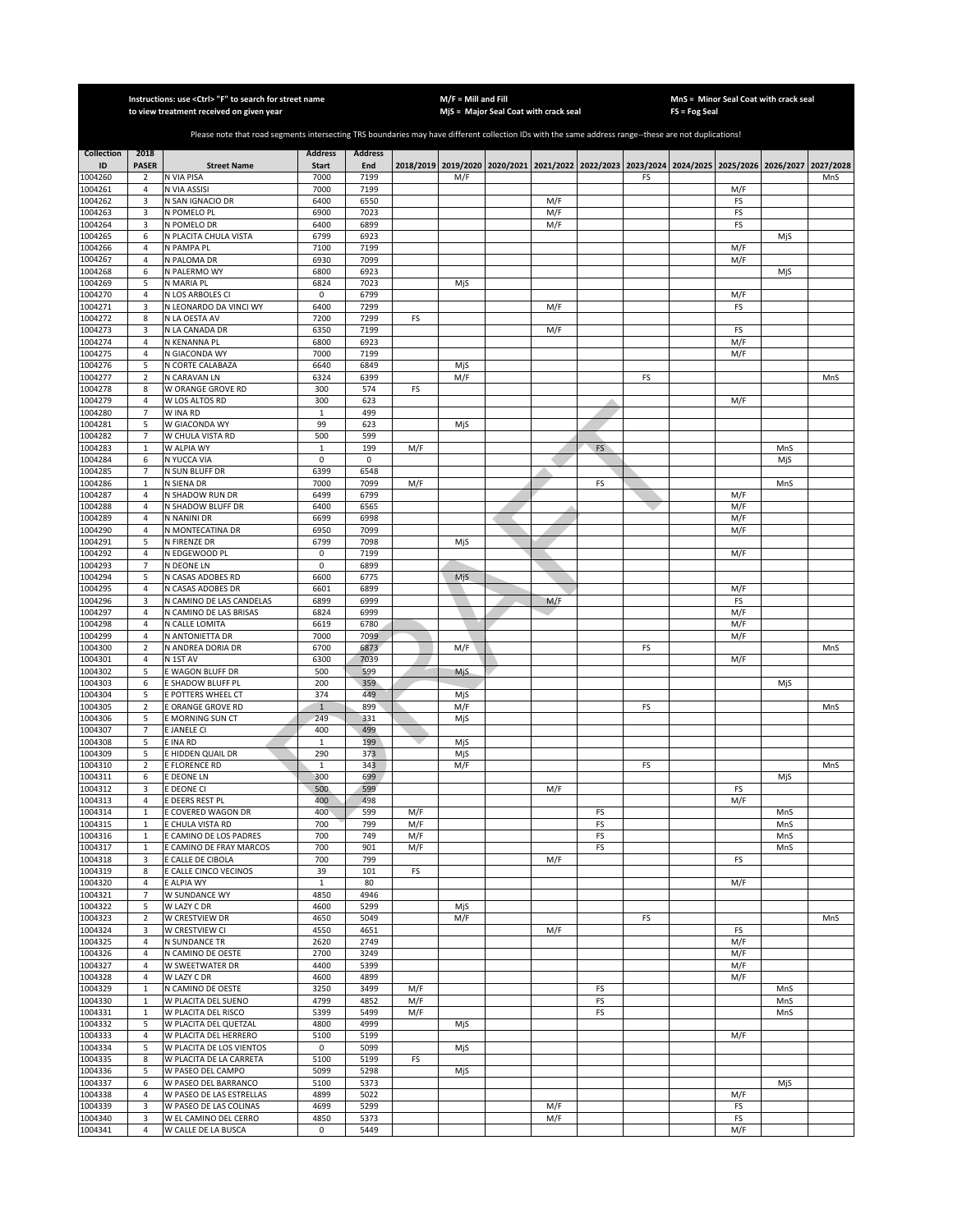|                         |                              | Instructions: use <ctrl> "F" to search for street name<br/>to view treatment received on given year</ctrl>                                            |                                |                       |           | $M/F =$ Mill and Fill | MjS = Major Seal Coat with crack seal |            |    |    | FS = Fog Seal | MnS = Minor Seal Coat with crack seal                                                     |     |           |
|-------------------------|------------------------------|-------------------------------------------------------------------------------------------------------------------------------------------------------|--------------------------------|-----------------------|-----------|-----------------------|---------------------------------------|------------|----|----|---------------|-------------------------------------------------------------------------------------------|-----|-----------|
|                         |                              |                                                                                                                                                       |                                |                       |           |                       |                                       |            |    |    |               |                                                                                           |     |           |
|                         |                              | Please note that road segments intersecting TRS boundaries may have different collection IDs with the same address range--these are not duplications! |                                |                       |           |                       |                                       |            |    |    |               |                                                                                           |     |           |
| <b>Collection</b><br>ID | 2018<br><b>PASER</b>         | <b>Street Name</b>                                                                                                                                    | <b>Address</b><br><b>Start</b> | <b>Address</b><br>End |           |                       |                                       |            |    |    |               | 2018/2019 2019/2020 2020/2021 2021/2022 2022/2023 2023/2024 2024/2025 2025/2026 2026/2027 |     | 2027/2028 |
| 1004342                 | 4                            | N TORTOLITA RD                                                                                                                                        | 0                              | 4899                  |           |                       |                                       |            |    |    |               | M/F                                                                                       |     |           |
| 1004343                 | 6                            | N PLACITA DEL VENADO                                                                                                                                  | 4054                           | 4099                  |           |                       |                                       |            |    |    |               |                                                                                           | MjS |           |
| 1004344                 | 3                            | N PLACITA DEL PAISANO                                                                                                                                 | 4399                           | 4499                  |           |                       |                                       | M/F        |    |    |               | FS                                                                                        |     |           |
| 1004345<br>1004346      | 3<br>3                       | N PLACITA DE LAS COLINAS<br>N PLACITA DE CONCHA                                                                                                       | 4399<br>4699                   | 4499<br>4784          |           |                       |                                       | M/F<br>M/F |    |    |               | FS<br>FS                                                                                  |     |           |
| 1004347                 | 3                            | N PLACITA DE ARRIBA                                                                                                                                   | 3999                           | 4099                  |           |                       |                                       | M/F        |    |    |               | FS                                                                                        |     |           |
| 1004348                 | $\overline{7}$               | N PASEO RANCHO                                                                                                                                        | 4223                           | 4399                  |           |                       |                                       |            |    |    |               |                                                                                           |     |           |
| 1004349<br>1004350      | 3<br>$\overline{7}$          | N PASEO DEL SUENO<br>N PASEO DEL CAMPO                                                                                                                | 4590<br>4200                   | 4799<br>4291          |           |                       |                                       | M/F        |    |    |               | FS                                                                                        |     |           |
| 1004351                 | 6                            | N PASEO DEL BARRANCO                                                                                                                                  | 4200                           | 4249                  |           |                       |                                       |            |    |    |               |                                                                                           | MjS |           |
| 1004352                 | 3                            | N PASEO DE LOS RANCHEROS                                                                                                                              | $\mathbf 0$                    | 4799                  |           |                       |                                       | M/F        |    |    |               | FS                                                                                        |     |           |
| 1004353                 | 6                            | N DESERT TORTOISE PL                                                                                                                                  | 4800                           | 4894                  |           |                       |                                       |            |    |    |               |                                                                                           | MjS |           |
| 1004354<br>1004355      | 5<br>$\sqrt{4}$              | N CERRITOS DR<br>N CAMINO DE OESTE                                                                                                                    | 4674<br>$\mathsf 0$            | 4749<br>4799          |           | MjS                   |                                       |            |    |    |               | M/F                                                                                       |     |           |
| 1004356                 | $\sqrt{4}$                   | N CAMINO DE LA CODORNIZ                                                                                                                               | 4500                           | 4951                  |           |                       |                                       |            |    |    |               | M/F                                                                                       |     |           |
| 1004357                 | $\overline{7}$               | N CALLE LLANURA                                                                                                                                       | 4600                           | 4699                  |           |                       |                                       |            |    |    |               |                                                                                           |     |           |
| 1004358                 | $\sqrt{4}$<br>5              | N AVENIDA LARGO                                                                                                                                       | 4800<br>$\mathsf 0$            | 4949<br>5799          |           |                       |                                       |            |    |    |               | M/F                                                                                       |     |           |
| 1004359<br>1004360      | 5                            | W PLACITA DEL RISCO<br>W PLACITA DE LA PROMESA                                                                                                        | 5399                           | 5650                  |           | MjS<br>MjS            |                                       |            |    |    |               |                                                                                           |     |           |
| 1004361                 | $\overline{7}$               | W PLACITA ACANTILADA                                                                                                                                  | 5500                           | 5692                  |           |                       |                                       |            |    |    |               |                                                                                           |     |           |
| 1004362                 | 3                            | W PASEO DE LAS ESTRELLAS                                                                                                                              | 5560                           | 5799                  |           |                       |                                       | M/F        |    |    |               | FS                                                                                        |     |           |
| 1004363                 | $\overline{a}$<br>3          | W EL CAMINO DEL CERRO                                                                                                                                 | 0<br>5400                      | 6299<br>5599          |           |                       |                                       |            |    |    |               | M/F                                                                                       |     |           |
| 1004364<br>1004365      | 6                            | W CALLE DE LA BUSCA<br>N TORTOLITA RD                                                                                                                 | 0                              | 4173                  |           |                       |                                       | M/F        |    |    |               | FS                                                                                        | MjS |           |
| 1004366                 | 3                            | N PASEO DEL BARRANCO                                                                                                                                  | 4200                           | 4662                  |           |                       |                                       | M/F        |    |    |               | FS                                                                                        |     |           |
| 1004367                 | $\sqrt{4}$                   | N GERHART RD                                                                                                                                          | 4700                           | 4723                  |           |                       |                                       |            |    |    |               | M/F                                                                                       |     |           |
| 1004368<br>1004369      | 6<br>$\overline{2}$          | N CALLE LLANURA                                                                                                                                       | 4400<br>4100                   | 4699<br>4225          |           | M/F                   |                                       |            |    | FS |               |                                                                                           | MjS | MnS       |
| 1004370                 | 5                            | N CALLE DEL RISCO<br>W EL CAMINO DEL CERRO                                                                                                            | 5800                           | 7599                  |           | MjS                   |                                       |            |    |    |               |                                                                                           |     |           |
| 1004371                 | $\overline{4}$               | <b>W SUNSET RD</b>                                                                                                                                    | 5400                           | 6999                  |           |                       |                                       |            |    |    |               | M/F                                                                                       |     |           |
| 1004372                 | $\overline{4}$               | W PLACITA LLANURA                                                                                                                                     | 5510                           | 5541                  |           |                       |                                       |            |    |    |               | M/F                                                                                       |     |           |
| 1004373<br>1004374      | $\overline{2}$<br>3          | W IDLE HOUR PL<br>W EL CAMINO DEL CERRO                                                                                                               | 5440<br>0                      | 5551<br>5623          |           | M/F                   |                                       | M/F        |    | FS |               | FS                                                                                        |     | MnS       |
| 1004375                 | $\mathbf 2$                  | W CALLE MONTUOSO                                                                                                                                      | 5299                           | 5350                  |           | M/F                   |                                       |            |    | FS |               |                                                                                           |     | MnS       |
| 1004376                 | $\overline{7}$               | N GERHART RD                                                                                                                                          | 4700                           | 4723                  |           |                       |                                       |            |    |    |               |                                                                                           |     | MjS       |
| 1004377                 | $\overline{4}$               | N CALLE LLANURA                                                                                                                                       | 4800                           | 4999                  |           |                       |                                       |            |    |    |               | M/F                                                                                       |     |           |
| 1004378<br>1004379      | 7<br>$\mathbf 1$             | W SUNSET RD<br>W HARRIS HAWK PL                                                                                                                       | 5200<br>4900                   | 5499<br>4981          | M/F       |                       |                                       |            | FS |    |               |                                                                                           | MnS | MjS       |
| 1004380                 | 3                            | W EL CAMINO DEL CERRO                                                                                                                                 | 4600                           | 5423                  |           |                       |                                       | M/F        |    |    |               | FS                                                                                        |     |           |
| 1004381                 | 5                            | W CAMINO DE LA AMAPOLA                                                                                                                                | 4600                           | 5162                  |           | MjS                   |                                       |            |    |    |               |                                                                                           |     |           |
| 1004382                 | $\mathbf 2$                  | W CAMINO DE GIRASOL                                                                                                                                   | 4999                           | 5099                  |           | M/F                   |                                       |            |    | FS |               |                                                                                           |     | MnS       |
| 1004383<br>1004384      | $\sqrt{4}$<br>$\overline{7}$ | W CALLE POQUITO<br>W CALLE PEDREGOSO                                                                                                                  | 5300<br>5200                   | 5349<br>5299          |           |                       |                                       |            |    |    |               | M/F                                                                                       |     | MjS       |
| 1004385                 | $\overline{7}$               | W CALLE MONTUOSO                                                                                                                                      | 5199                           | 5350                  |           |                       |                                       |            |    |    |               |                                                                                           |     | MjS       |
| 1004386                 | $\sqrt{4}$                   | W AVENIDA COMBA                                                                                                                                       | 5174                           | 5351                  |           |                       |                                       |            |    |    |               | M/F                                                                                       |     |           |
| 1004387<br>1004388      | 5<br>$\mathbf{1}$            | N TORTOLITA RD<br>N PLACITA DE CONCHA                                                                                                                 | 4800<br>4699                   | 5201<br>4784          | M/F       | MjS                   |                                       |            | FS |    |               |                                                                                           | MnS |           |
| 1004389                 | 3                            | N PASEO DEL SUENO                                                                                                                                     | 4600                           | 4799                  |           |                       |                                       | M/F        |    |    |               | FS                                                                                        |     |           |
| 1004390                 | 5                            | N DESERT TORTOISE PL                                                                                                                                  | 4800                           | 5050                  |           | MjS                   |                                       |            |    |    |               |                                                                                           |     |           |
| 1004391                 | 4                            | N CAMINO DE OESTE                                                                                                                                     | 4714                           | 5599                  |           |                       |                                       |            |    |    |               | M/F                                                                                       |     |           |
| 1004392<br>1004393      | 5<br>5                       | N CAMINO DE LA CODORNIZ<br>N CALLE PENASCOSO                                                                                                          | 4800<br>4900                   | 4951<br>5099          |           | MjS<br>MjS            |                                       |            |    |    |               |                                                                                           |     |           |
| 1004394                 | 3                            | N BLUE BONNET RD                                                                                                                                      | 5600                           | 5699                  |           |                       |                                       | M/F        |    |    |               | FS                                                                                        |     |           |
| 1004395                 | 4                            | N AVENIDA LARGO                                                                                                                                       | 4800                           | 5298                  |           |                       |                                       |            |    |    |               | M/F                                                                                       |     |           |
| 1004396<br>1004397      | 3<br>$\mathbf{1}$            | N AVENIDA CORTO<br>N AMAPOLA WY                                                                                                                       | 4800<br>5150                   | 4899<br>5171          | M/F       |                       |                                       | M/F        | FS |    |               | FS                                                                                        | MnS |           |
| 1004398                 | $\sqrt{4}$                   | N AMAPOLA PL                                                                                                                                          | 5099                           | 5150                  |           |                       |                                       |            |    |    |               | M/F                                                                                       |     |           |
| 1004399                 | 5                            | N AMAPOLA DR                                                                                                                                          | 4974                           | 5199                  |           | MjS                   |                                       |            |    |    |               |                                                                                           |     |           |
| 1004400                 | 6                            | N AMAPOLA CI                                                                                                                                          | 5119                           | 5150                  |           |                       |                                       |            |    |    |               |                                                                                           | MjS |           |
| 1004401<br>1004402      | 5<br>3                       | W SUNSET RD<br>W ORANGE GROVE RD                                                                                                                      | 4800<br>4900                   | 5399<br>4949          |           | MjS                   |                                       | M/F        |    |    |               | FS                                                                                        |     |           |
| 1004403                 | 5                            | W LARKSPUR RIDGE DR                                                                                                                                   | 5100                           | 5349                  |           | MjS                   |                                       |            |    |    |               |                                                                                           |     |           |
| 1004404                 | 5                            | N SUNRAY DR                                                                                                                                           | 5600                           | 5829                  |           | MjS                   |                                       |            |    |    |               |                                                                                           |     |           |
| 1004405                 | $\overline{4}$               | N SUNRAY CI                                                                                                                                           | 5830                           | 5923                  |           |                       |                                       |            |    |    |               | M/F                                                                                       |     |           |
| 1004406<br>1004407      | 9<br>$\mathbf 1$             | N SUNFLOWER PL<br>N SENITA WY                                                                                                                         | 5700<br>5699                   | 5799<br>5799          | FS<br>M/F |                       |                                       |            | FS |    |               |                                                                                           | MnS |           |
| 1004408                 | 5                            | N PANORAMA DR                                                                                                                                         | 5600                           | 6399                  |           | MjS                   |                                       |            |    |    |               |                                                                                           |     |           |
| 1004409                 | $\overline{7}$               | N JIMSON LN                                                                                                                                           | 5800                           | 5925                  |           |                       |                                       |            |    |    |               |                                                                                           |     | MjS       |
| 1004410                 | 6                            | N CHIA TE                                                                                                                                             | 5899                           | 5999                  |           |                       |                                       |            |    |    |               |                                                                                           | MjS |           |
| 1004411<br>1004412      | 3<br>4                       | N BLUE BONNET RD<br>W SUNSET RD                                                                                                                       | 5600<br>5400                   | 5699<br>6149          |           |                       |                                       | M/F        |    |    |               | FS<br>M/F                                                                                 |     |           |
| 1004413                 | $\overline{4}$               | N ABINGTON RD                                                                                                                                         | 5750                           | 6399                  |           |                       |                                       |            |    |    |               | M/F                                                                                       |     |           |
| 1004414                 | 3                            | N CAMINO VERDE                                                                                                                                        | 6200                           | 6599                  |           |                       |                                       | M/F        |    |    |               | FS                                                                                        |     |           |
| 1004415                 | $\overline{7}$               | W PICTURE ROCKS RD                                                                                                                                    | 7024                           | 9599                  |           |                       |                                       |            |    |    |               |                                                                                           |     | MjS       |
| 1004416<br>1004417      | 4<br>$\overline{2}$          | W INA RD<br>N WADE RD                                                                                                                                 | 7200<br>6700                   | 7649<br>7199          |           | M/F                   |                                       |            |    | FS |               | M/F                                                                                       |     | MnS       |
| 1004418                 | 3                            | N HAROLD DR                                                                                                                                           | 7040                           | 7199                  |           |                       |                                       | M/F        |    |    |               | FS                                                                                        |     |           |
| 1004419                 | 5                            | N WADE RD                                                                                                                                             | 6700                           | 7199                  |           | MjS                   |                                       |            |    |    |               |                                                                                           |     |           |
| 1004420                 | 3<br>$\sqrt{4}$              | N CAMINO VERDE                                                                                                                                        | 6200<br>6140                   | 7160<br>6199          |           |                       |                                       | M/F        |    |    |               | FS<br>M/F                                                                                 |     |           |
| 1004421<br>1004422      | $\mathbf 1$                  | W SADDLE HORN CI<br>W ROAN PL                                                                                                                         | 6050                           | 6223                  | M/F       |                       |                                       |            | FS |    |               |                                                                                           | MnS |           |
| 1004423                 | $\mathbf{1}$                 | W POTRILLO PL                                                                                                                                         | 5999                           | 6099                  | M/F       |                       |                                       |            | FS |    |               |                                                                                           | MnS |           |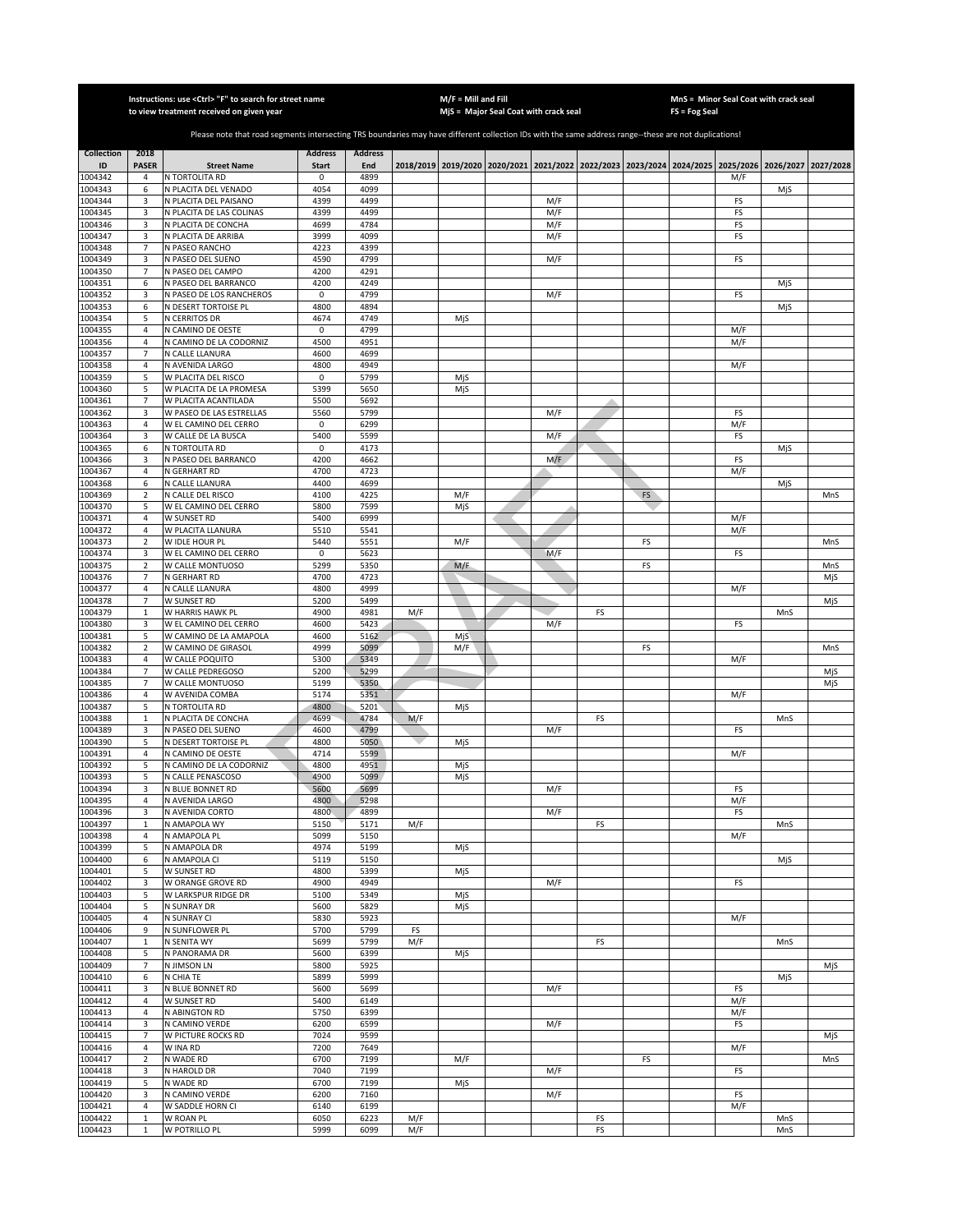|                    |                                  | Instructions: use <ctrl> "F" to search for street name<br/>to view treatment received on given year</ctrl>                                            |                |                |     | $M/F =$ Mill and Fill | MjS = Major Seal Coat with crack seal |            |    |    | FS = Fog Seal | MnS = Minor Seal Coat with crack seal                                                     |     |           |
|--------------------|----------------------------------|-------------------------------------------------------------------------------------------------------------------------------------------------------|----------------|----------------|-----|-----------------------|---------------------------------------|------------|----|----|---------------|-------------------------------------------------------------------------------------------|-----|-----------|
|                    |                                  |                                                                                                                                                       |                |                |     |                       |                                       |            |    |    |               |                                                                                           |     |           |
|                    |                                  | Please note that road segments intersecting TRS boundaries may have different collection IDs with the same address range--these are not duplications! |                |                |     |                       |                                       |            |    |    |               |                                                                                           |     |           |
| <b>Collection</b>  | 2018                             |                                                                                                                                                       | <b>Address</b> | <b>Address</b> |     |                       |                                       |            |    |    |               |                                                                                           |     |           |
| ID                 | <b>PASER</b>                     | <b>Street Name</b>                                                                                                                                    | <b>Start</b>   | End            |     |                       |                                       |            |    |    |               | 2018/2019 2019/2020 2020/2021 2021/2022 2022/2023 2023/2024 2024/2025 2025/2026 2026/2027 |     | 2027/2028 |
| 1004424<br>1004425 | $\overline{4}$<br>$\overline{4}$ | W MARTINGALE LN<br>W FILLY DR                                                                                                                         | 5800<br>5950   | 5999<br>6049   |     |                       |                                       |            |    |    |               | M/F<br>M/F                                                                                |     |           |
| 1004426            | $\overline{4}$                   | W BROOM TAIL PL                                                                                                                                       | 5900           | 5999           |     |                       |                                       |            |    |    |               | M/F                                                                                       |     |           |
| 1004427            | $\overline{4}$                   | W BROOM TAIL CI                                                                                                                                       | 6049           | 6099           |     |                       |                                       |            |    |    |               | M/F                                                                                       |     |           |
| 1004428            | 3                                | W BRIDLE WY                                                                                                                                           | 5800           | 6026           |     |                       |                                       | M/F        |    |    |               | FS                                                                                        |     |           |
| 1004429            | 3                                | W BELMONT RD                                                                                                                                          | 5400           | 5623           |     |                       |                                       | M/F        |    |    |               | FS                                                                                        |     |           |
| 1004430<br>1004431 | 3<br>9                           | N PADDOCK PL<br>N HACKAMORE PL                                                                                                                        | 6631<br>6999   | 6781<br>7025   | FS  |                       |                                       | M/F        |    |    |               | FS                                                                                        |     |           |
| 1004432            | 5                                | N CAMINO DE LOS CABALLOS                                                                                                                              | 6200           | 7199           |     | MjS                   |                                       |            |    |    |               |                                                                                           |     |           |
| 1004433            | 3                                | N BROOM TAIL DR                                                                                                                                       | 6450           | 7198           |     |                       |                                       | M/F        |    |    |               | FS                                                                                        |     |           |
| 1004434            | 3                                | N ABINGTON RD                                                                                                                                         | 6300           | 6399           |     |                       |                                       | M/F        |    |    |               | FS                                                                                        |     |           |
| 1004435            | 5                                | W BELMONT RD                                                                                                                                          | 5274           | 5599           |     | MjS                   |                                       |            |    |    |               |                                                                                           |     |           |
| 1004436<br>1004437 | 3<br>5                           | W MILE WIDE RD<br>N SANDARIO RD                                                                                                                       | 11800<br>2400  | 12199<br>3673  |     | MjS                   |                                       | M/F        |    |    |               | FS                                                                                        |     |           |
| 1004438            | 3                                | N CAMINO ALTAR                                                                                                                                        | 2026           | 2399           |     |                       |                                       | M/F        |    |    |               | FS                                                                                        |     |           |
| 1004439            | $\overline{4}$                   | W MILE WIDE RD                                                                                                                                        | 12650          | 14173          |     |                       |                                       |            |    |    |               | M/F                                                                                       |     |           |
| 1004440            | 3                                | N SANDARIO RD                                                                                                                                         | 3200           | 4799           |     |                       |                                       | M/F        |    |    |               | FS                                                                                        |     |           |
| 1004441            | $\sqrt{4}$                       | W MANVILLE RD                                                                                                                                         | 11800          | 12599          |     |                       |                                       |            |    |    |               | M/F                                                                                       |     |           |
| 1004442<br>1004443 | 3<br>3                           | N SANDERS RD<br>N SANDARIO RD                                                                                                                         | 4800<br>3850   | 5199<br>5999   |     |                       |                                       | M/F<br>M/F |    |    |               | FS<br>FS                                                                                  |     |           |
| 1004444            | 5                                | N LAK A YUCCA RD                                                                                                                                      | 4800           | 4899           |     | MjS                   |                                       |            |    |    |               |                                                                                           |     |           |
| 1004445            | 6                                | W WELL PUMP DR                                                                                                                                        | 12700          | 12973          |     |                       |                                       |            |    |    |               |                                                                                           | MjS |           |
| 1004446            | 5                                | W VIRGIL DR                                                                                                                                           | 12700          | 12949          |     | MjS                   |                                       |            |    |    |               |                                                                                           |     |           |
| 1004447            | 5                                | W SWEETWATER DR                                                                                                                                       | 12600          | 12999          |     | MjS                   |                                       |            |    |    |               |                                                                                           |     |           |
| 1004448<br>1004449 | 4<br>6                           | W MANVILLE RD<br>N VIRGIL PL                                                                                                                          | 0<br>4200      | 14599<br>4349  |     |                       |                                       |            |    |    |               | M/F                                                                                       | MjS |           |
| 1004450            | 5                                | N SANDERS RD                                                                                                                                          | 4000           | 4799           |     | MjS                   |                                       |            |    |    |               |                                                                                           |     |           |
| 1004451            | $\overline{7}$                   | N OLD RANCH RD                                                                                                                                        | 4199           | 4799           |     |                       |                                       |            |    |    |               |                                                                                           |     | MjS       |
| 1004452            | 3                                | N AVRA RD                                                                                                                                             | 4800           | 5099           |     |                       |                                       | M/F        |    |    |               | FS                                                                                        |     |           |
| 1004453            | 8                                | W MANVILLE RD                                                                                                                                         | 13400          | 14599          | FS  |                       |                                       |            |    |    |               |                                                                                           |     |           |
| 1004454            | $\overline{4}$                   | W SUNSET DR                                                                                                                                           | 12214          | 12599          |     |                       |                                       |            |    |    |               | M/F                                                                                       |     |           |
| 1004455<br>1004456 | 3<br>7                           | W MANVILLE RD<br>N SANDERS RD                                                                                                                         | 12600<br>5476  | 13399<br>5999  |     |                       |                                       | M/F        |    |    |               | FS                                                                                        |     | MjS       |
| 1004457            | $\overline{7}$                   | N OLD RANCH RD                                                                                                                                        | 4300           | 4799           |     |                       |                                       |            |    |    |               |                                                                                           |     | MjS       |
| 1004458            | $\overline{4}$                   | N AVRA RD                                                                                                                                             | 4800           | 5399           |     |                       |                                       |            |    |    |               | M/F                                                                                       |     |           |
| 1004459            | $\mathbf 2$                      | W SUNSET DR                                                                                                                                           | 12214          | 12599          |     | M/F                   |                                       |            |    | FS |               |                                                                                           |     | MnS       |
| 1004460            | 5                                | W RANCHETTES DR                                                                                                                                       | 12400          | 12599          |     | MjS                   |                                       |            |    |    |               |                                                                                           |     |           |
| 1004461<br>1004462 | $\sqrt{4}$<br>$\overline{7}$     | N SANDERS RD<br>N SANDARIO RD                                                                                                                         | 4800<br>4800   | 5599<br>5999   |     |                       |                                       |            |    |    |               | M/F                                                                                       |     |           |
| 1004463            | $\sqrt{4}$                       | N LAK A YUCCA RD                                                                                                                                      | 4800           | 5599           |     |                       |                                       |            |    |    |               | M/F                                                                                       |     | MjS       |
| 1004464            | 6                                | N SANDARIO RD                                                                                                                                         | 4800           | 5999           |     |                       |                                       |            |    |    |               |                                                                                           | MjS |           |
| 1004465            | 3                                | W RUDASILL RD                                                                                                                                         | 9550           | 10199          |     |                       |                                       | M/F        |    |    |               | FS                                                                                        |     |           |
| 1004466            | 6                                | W PICTURE ROCKS RD                                                                                                                                    | 9400           | 9603           |     |                       |                                       |            |    |    |               |                                                                                           | MjS |           |
| 1004467<br>1004468 | 5<br>3                           | N TULA LN<br>W RUDASILL RD                                                                                                                            | 6000<br>10100  | 6399<br>11799  |     | MjS                   |                                       | M/F        |    |    |               | FS                                                                                        |     |           |
| 1004469            | 3                                | N SANDARIO RD                                                                                                                                         | 4800           | 6395           |     |                       |                                       | M/F        |    |    |               | FS                                                                                        |     |           |
| 1004470            | 3                                | W RUDASILL RD                                                                                                                                         | 11000          | 12599          |     |                       |                                       | M/F        |    |    |               | FS                                                                                        |     |           |
| 1004471            | 4                                | W ORANGE GROVE RD                                                                                                                                     | 11800          | 12549          |     |                       |                                       |            |    |    |               | M/F                                                                                       |     |           |
| 1004472            | 3                                | W NOLEN RD                                                                                                                                            | 12400          | 12599          |     |                       |                                       | M/F        |    |    |               | FS                                                                                        |     |           |
| 1004473            | 4<br>$\overline{2}$              | W MCAFEE RD                                                                                                                                           | 12400          | 12599          |     |                       |                                       |            |    |    | M/F           |                                                                                           |     |           |
| 1004474<br>1004475 | 5                                | N SANDERS RD<br>N SANDARIO RD                                                                                                                         | 6000<br>4800   | 6399<br>6399   |     | M/F<br>MjS            |                                       |            |    | FS |               |                                                                                           |     | MnS       |
| 1004476            | 3                                | N CALVIN RD                                                                                                                                           | 6200           | 6399           |     |                       |                                       | M/F        |    |    |               | FS                                                                                        |     |           |
| 1004477            | 3                                | W RUDASILL RD                                                                                                                                         | 12596          | 13399          |     |                       |                                       | M/F        |    |    |               | FS                                                                                        |     |           |
| 1004478            | 5                                | N SANDERS RD                                                                                                                                          | 5600           | 5999           |     | MjS                   |                                       |            |    |    |               |                                                                                           |     |           |
| 1004479            | 6<br>$\sqrt{4}$                  | W PICTURE ROCKS RD                                                                                                                                    | 11700<br>11800 | 12599<br>11909 |     |                       |                                       |            |    |    | M/F           |                                                                                           | MjS |           |
| 1004480<br>1004481 | 6                                | W ORANGE GROVE RD<br>N SANDERS RD                                                                                                                     | 6800           | 6999           |     |                       |                                       |            |    |    |               |                                                                                           | MjS |           |
| 1004482            | 3                                | N SANDARIO RD                                                                                                                                         | 6396           | 6949           |     |                       |                                       | M/F        |    |    |               | FS                                                                                        |     |           |
| 1004483            | $\overline{4}$                   | W PICTURE ROCKS RD                                                                                                                                    | 10200          | 11799          |     |                       |                                       |            |    |    | M/F           |                                                                                           |     |           |
| 1004484            | $\mathbf 2$                      | W PANTHER PEAK DR                                                                                                                                     | 11000          | 11176          |     | M/F                   |                                       |            |    | FS |               |                                                                                           |     | MnS       |
| 1004485<br>1004486 | $\overline{4}$<br>$\mathbf 1$    | W OLD SURREY PL<br>W OLD PECOS PL                                                                                                                     | 11092<br>11090 | 11149<br>11149 | M/F |                       |                                       |            | FS |    | M/F           |                                                                                           | MnS |           |
| 1004487            | $\mathbf{1}$                     | W OLD BUCKBOARD PL                                                                                                                                    | 11073          | 11149          | M/F |                       |                                       |            | FS |    |               |                                                                                           | MnS |           |
| 1004488            | $\mathbf 2$                      | N SPRING WAGON DR                                                                                                                                     | 6684           | 6999           |     | M/F                   |                                       |            |    | FS |               |                                                                                           |     | MnS       |
| 1004489            | $\overline{4}$                   | N SANDARIO RD                                                                                                                                         | 6800           | 7323           |     |                       |                                       |            |    |    | M/F           |                                                                                           |     |           |
| 1004490            | $\sqrt{4}$                       | N PRAIRIE DR                                                                                                                                          | 6680           | 6981           |     |                       |                                       |            |    |    | M/F           |                                                                                           |     |           |
| 1004491            | $\overline{7}$                   | W PICTURE ROCKS RD                                                                                                                                    | 9900           | 11025          |     |                       |                                       |            |    |    |               |                                                                                           |     | MjS       |
| 1004492<br>1004493 | 5<br>3                           | N VAN ARK RD<br>W PICTURE ROCKS RD                                                                                                                    | 6500<br>9600   | 6849<br>10199  |     | MjS                   |                                       | M/F        |    |    |               | FS                                                                                        |     |           |
| 1004494            | 6                                | N VAN ARK RD                                                                                                                                          | 6700           | 7199           |     |                       |                                       |            |    |    |               |                                                                                           | MiS |           |
| 1004495            | 6                                | N DESERT VIEW DR                                                                                                                                      | 6400           | 6699           |     |                       |                                       |            |    |    |               |                                                                                           | MjS |           |
| 1004496            | 5                                | W MANVILLE RD                                                                                                                                         | 13400          | 16799          |     | MjS                   |                                       |            |    |    |               |                                                                                           |     |           |
| 1004497            | 8                                | N COUES DEER LN                                                                                                                                       | 4800           | 4873           | FS  |                       |                                       |            |    |    |               |                                                                                           |     |           |
| 1004498            | 4                                | N BUCKMEISTER WY                                                                                                                                      | 4800           | 4849           |     |                       |                                       |            |    |    | M/F           |                                                                                           |     |           |
| 1004499<br>1004500 | $\overline{2}$<br>3              | N ANWAY RD<br>N ANTELOPE RD                                                                                                                           | 4800<br>4800   | 4899<br>4849   |     | M/F                   |                                       | M/F        |    | FS |               | FS                                                                                        |     | MnS       |
| 1004501            | 5                                | W MANVILLE RD                                                                                                                                         | 16600          | 17399          |     | MjS                   |                                       |            |    |    |               |                                                                                           |     |           |
| 1004502            | $\mathbf{1}$                     | W MIDWAY RD                                                                                                                                           | 16474          | 16599          | M/F |                       |                                       |            | FS |    |               |                                                                                           | MnS |           |
| 1004503            | 5                                | N ANWAY RD                                                                                                                                            | 5200           | 5349           |     | MjS                   |                                       |            |    |    |               |                                                                                           |     |           |
| 1004504            | 3                                | W SUNSET RD                                                                                                                                           | 16200          | 16599          |     |                       |                                       | M/F        |    |    |               | FS                                                                                        |     |           |
| 1004505            | 6                                | W SITKA LN                                                                                                                                            | 16474          | 16599          |     |                       |                                       |            |    |    |               |                                                                                           | MjS |           |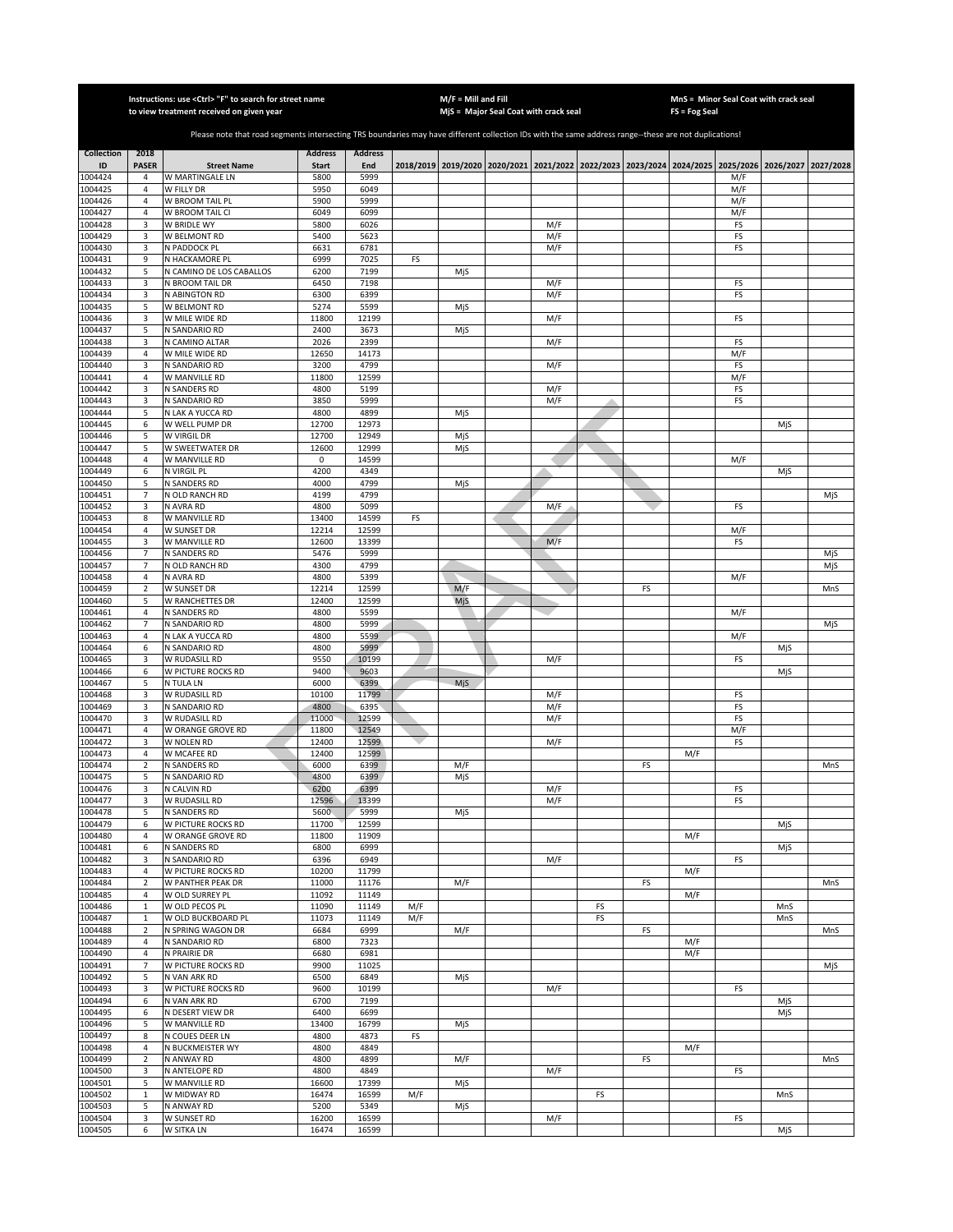|                    |                                  | Instructions: use < Ctrl> "F" to search for street name<br>to view treatment received on given year                                                   |                       |                |     | $M/F =$ Mill and Fill | MjS = Major Seal Coat with crack seal                                                     |           |    | <b>FS = Fog Seal</b> | MnS = Minor Seal Coat with crack seal |     |           |
|--------------------|----------------------------------|-------------------------------------------------------------------------------------------------------------------------------------------------------|-----------------------|----------------|-----|-----------------------|-------------------------------------------------------------------------------------------|-----------|----|----------------------|---------------------------------------|-----|-----------|
|                    |                                  |                                                                                                                                                       |                       |                |     |                       |                                                                                           |           |    |                      |                                       |     |           |
|                    |                                  | Please note that road segments intersecting TRS boundaries may have different collection IDs with the same address range--these are not duplications! |                       |                |     |                       |                                                                                           |           |    |                      |                                       |     |           |
| <b>Collection</b>  | 2018                             |                                                                                                                                                       | <b>Address</b>        | <b>Address</b> |     |                       |                                                                                           |           |    |                      |                                       |     |           |
| ID<br>1004506      | <b>PASER</b>                     | <b>Street Name</b><br>W NIC NAC WY                                                                                                                    | <b>Start</b><br>16400 | End<br>16549   |     |                       | 2018/2019 2019/2020 2020/2021 2021/2022 2022/2023 2023/2024 2024/2025 2025/2026 2026/2027 |           |    |                      |                                       |     | 2027/2028 |
| 1004507            | 3<br>5                           | W MIDWAY RD                                                                                                                                           | 16200                 | 16599          |     | MjS                   | M/F                                                                                       |           |    |                      | FS                                    |     |           |
| 1004508            | $\mathbf{1}$                     | W FERAL RD                                                                                                                                            | 16200                 | 16399          | M/F |                       |                                                                                           | FS        |    |                      |                                       | MnS |           |
| 1004509            | 3                                | W DOE RD                                                                                                                                              | 16474                 | 16599          |     |                       | M/F                                                                                       |           |    |                      | FS                                    |     |           |
| 1004510            | $\mathbf 1$                      | W CHITAL RD                                                                                                                                           | 16524                 | 16599          | M/F |                       |                                                                                           | FS        |    |                      |                                       | MnS |           |
| 1004511<br>1004512 | $\overline{2}$<br>6              | W ANWAY PL<br>N WHITETAIL RD                                                                                                                          | 16524<br>5100         | 16599<br>5599  |     | M/F                   |                                                                                           |           | FS |                      |                                       | MjS | MnS       |
| 1004513            | 5                                | N SQUEAK PL                                                                                                                                           | 5500                  | 5599           |     | MjS                   |                                                                                           |           |    |                      |                                       |     |           |
| 1004514            | 6                                | N SABI RD                                                                                                                                             | 4874                  | 5199           |     |                       |                                                                                           |           |    |                      |                                       | MjS |           |
| 1004515            | 5                                | N PUMA RD                                                                                                                                             | 5000                  | 5599           |     | MjS                   |                                                                                           |           |    |                      |                                       |     |           |
| 1004516            | 5                                | N COUES DEER LN                                                                                                                                       | 4800                  | 4949           |     | MjS                   |                                                                                           |           |    |                      |                                       |     |           |
| 1004517<br>1004518 | 4<br>5                           | N BUCKMEISTER WY<br>N BLACKTAIL RD                                                                                                                    | 4800<br>0             | 4999<br>5599   |     | MjS                   |                                                                                           |           |    | M/F                  |                                       |     |           |
| 1004519            | 5                                | N ANWAY RD                                                                                                                                            | 4800                  | 6099           |     | MjS                   |                                                                                           |           |    |                      |                                       |     |           |
| 1004520            | 3                                | N ANTELOPE RD                                                                                                                                         | 4800                  | 5599           |     |                       | M/F                                                                                       |           |    |                      | FS                                    |     |           |
| 1004521            | $\mathbf 1$                      | W MANVILLE RD                                                                                                                                         | 14600                 | 15799          | M/F |                       |                                                                                           | FS        |    |                      |                                       | MnS |           |
| 1004522            | 4                                | N ANWAY RD                                                                                                                                            | 5600                  | 7199           |     |                       |                                                                                           |           |    | M/F                  |                                       |     |           |
| 1004523<br>1004524 | 3<br>5                           | N GENERAL HITCHCOCK HY<br>N CORRIDA DE VENADO                                                                                                         | 5300<br>7000          | 11999<br>7149  |     | MjS                   | M/F                                                                                       |           |    |                      | FS                                    |     |           |
| 1004525            | 3                                | N CAMPBELL AV                                                                                                                                         | 7100                  | 7199           |     |                       | M/F                                                                                       |           |    |                      | FS                                    |     |           |
| 1004526            | $\mathbf{1}$                     | E INA RD                                                                                                                                              | 1950                  | 2349           | M/F |                       |                                                                                           | FS        |    |                      |                                       | MnS |           |
| 1004527            | $\mathbf{1}$                     | N CORRIDA DE VENADO                                                                                                                                   | 7000                  | 7149           | M/F |                       |                                                                                           | <b>FS</b> |    |                      |                                       | MnS |           |
| 1004528            | $\sqrt{2}$                       | E INA RD                                                                                                                                              | 1750                  | 2273           |     | M/F                   |                                                                                           |           | FS |                      |                                       |     | MnS       |
| 1004529<br>1004530 | 7<br>3                           | N THUNDERHEAD DR<br>N SKYWAY DR                                                                                                                       | 7099<br>7134          | 7198<br>7199   |     |                       | M/F                                                                                       |           |    |                      | FS                                    |     | MjS       |
| 1004531            | 6                                | N PIMA CANYON DR                                                                                                                                      | 7130                  | 7199           |     |                       |                                                                                           |           |    |                      |                                       | MjS |           |
| 1004532            | $\overline{4}$                   | N MOUNTAIN SHADOWS DR                                                                                                                                 | 7200                  | 7289           |     |                       |                                                                                           |           |    | M/F                  |                                       |     |           |
| 1004533            | 3                                | N CHRISTIE DR                                                                                                                                         | 7275                  | 7699           |     |                       | M/F                                                                                       |           |    |                      | FS                                    |     |           |
| 1004534            | 3                                | N CAMINO DE LAS CANDELAS                                                                                                                              | 7099                  | 7150           |     |                       | M/F                                                                                       |           |    |                      | FS                                    |     |           |
| 1004535<br>1004536 | $\overline{4}$<br>$\overline{4}$ | N CAMINO DE FOSFORO<br><b>E INA RD</b>                                                                                                                | 7040<br>700           | 7198<br>1599   |     |                       |                                                                                           |           |    | M/F<br>M/F           |                                       |     |           |
| 1004537            | 6                                | N THUNDERHEAD DR                                                                                                                                      | 1320                  | 7198           |     |                       |                                                                                           |           |    |                      |                                       | MjS |           |
| 1004538            | $\mathbf 2$                      | N SKYWAY DR                                                                                                                                           | 7134                  | 7199           |     | M/F                   |                                                                                           |           | FS |                      |                                       |     | MnS       |
| 1004539            | $\overline{4}$                   | N SKYLINE DR                                                                                                                                          | 7200                  | 7499           |     |                       |                                                                                           |           |    | M/F                  |                                       |     |           |
| 1004540            | 3                                | N SENDERO DE JUANA                                                                                                                                    | 7575                  | 7999           |     |                       | M/F                                                                                       |           |    |                      | FS                                    |     |           |
| 1004541<br>1004542 | $\sqrt{4}$<br>$\sqrt{4}$         | N PIMA CANYON DR<br>N MOUNTAIN SHADOWS DR                                                                                                             | 7130<br>7200          | 7199<br>7599   |     |                       |                                                                                           |           |    | M/F<br>M/F           |                                       |     |           |
| 1004543            | $\overline{4}$                   | N CHRISTIE DR                                                                                                                                         | 7275                  | 8073           |     |                       |                                                                                           |           |    | M/F                  |                                       |     |           |
| 1004544            | 5                                | E THUNDERHEAD DR                                                                                                                                      | 1300                  | 1599           |     | MjS                   |                                                                                           |           |    |                      |                                       |     |           |
| 1004545            | 5                                | E THUNDERHEAD CI                                                                                                                                      | 1300                  | 1399           |     | MjS                   |                                                                                           |           |    |                      |                                       |     |           |
| 1004546            | 3                                | <b>E SILVERTREE DR</b>                                                                                                                                | $\pmb{0}$             | 1331           |     |                       | M/F                                                                                       |           |    |                      | FS                                    |     |           |
| 1004547<br>1004548 | $\sqrt{4}$<br>$\mathbf 1$        | E MOONRIDGE RD<br>E INDIAN WELLS RD                                                                                                                   | 1100<br>1100          | 1699<br>1699   | M/F |                       |                                                                                           | FS        |    | M/F                  |                                       | MnS |           |
| 1004549            | $\sqrt{4}$                       | E INA RD                                                                                                                                              | 1200                  | 1949           |     |                       |                                                                                           |           |    | M/F                  |                                       |     |           |
| 1004550            | 5                                | E DEER CANYON RD                                                                                                                                      | 1100                  | 1349           |     | MjS                   |                                                                                           |           |    |                      |                                       |     |           |
| 1004551            | $\overline{7}$                   | E CALLE ELENA                                                                                                                                         | 800                   | 1323           |     |                       |                                                                                           |           |    |                      |                                       |     | MjS       |
| 1004552<br>1004553 | $\overline{2}$                   | E CALLE BARBARA                                                                                                                                       | 800                   | 899            |     | M/F                   |                                                                                           |           | FS |                      |                                       |     | MnS       |
| 1004554            | 3<br>$\sqrt{2}$                  | E BIG ROCK RD<br>N SENDERO DE JUANA                                                                                                                   | 1201<br>7900          | 1699<br>8102   |     | M/F                   | M/F                                                                                       |           | FS |                      | FS                                    |     | MnS       |
| 1004555            | $\sqrt{2}$                       | N CHRISTIE DR                                                                                                                                         | 7900                  | 8073           |     | M/F                   |                                                                                           |           | FS |                      |                                       |     | MnS       |
| 1004556            | 5                                | E MAGEE RD                                                                                                                                            | 700                   | 1699           |     | MjS                   |                                                                                           |           |    |                      |                                       |     |           |
| 1004557            | 3                                | W YUCCA PL                                                                                                                                            | 118                   | 199            |     |                       | M/F                                                                                       |           |    |                      | FS                                    |     |           |
| 1004558            | 5                                | W SAHUARO VISTA<br>W OLD INA RD                                                                                                                       | $\overline{1}$        | 409            |     | MjS                   |                                                                                           |           |    |                      |                                       |     |           |
| 1004559<br>1004560 | 5<br>$\overline{7}$              | W OCOTILLO VISTA                                                                                                                                      | $\mathbf{1}$<br>99    | 299<br>299     |     | MjS                   |                                                                                           |           |    |                      |                                       |     | MjS       |
| 1004561            | $\mathbf{1}$                     | W LOS PINOS VISTA                                                                                                                                     | $1\,$                 | 299            | M/F |                       |                                                                                           | FS        |    |                      |                                       | MnS |           |
| 1004562            | $\overline{2}$                   | W HARELSON ST                                                                                                                                         | $\mathbf 0$           | $\pmb{0}$      |     | M/F                   |                                                                                           |           | FS |                      |                                       |     | MnS       |
| 1004563            | 3                                | N YUCCA VIA                                                                                                                                           | 0                     | 7599           |     |                       | M/F                                                                                       |           |    |                      | FS                                    |     |           |
| 1004564<br>1004565 | 3<br>4                           | N VILLAGE AV<br>N SONYA WY                                                                                                                            | 7200<br>7200          | 7600<br>7351   |     |                       | M/F                                                                                       |           |    | M/F                  | FS                                    |     |           |
| 1004566            | 5                                | N OPUNTA AV                                                                                                                                           | 7200                  | 7349           |     | MjS                   |                                                                                           |           |    |                      |                                       |     |           |
| 1004567            | $\sqrt{4}$                       | N OLEANDER VISTA                                                                                                                                      | 7200                  | 7425           |     |                       |                                                                                           |           |    | M/F                  |                                       |     |           |
| 1004568            | $\mathbf 1$                      | N MICHELLE PL                                                                                                                                         | 7330                  | 7490           | M/F |                       |                                                                                           | FS        |    |                      |                                       | MnS |           |
| 1004569            | 8                                | N EDGEWOOD PL                                                                                                                                         | 7100                  | 7199           | FS  |                       |                                                                                           |           |    |                      |                                       |     |           |
| 1004570<br>1004571 | $\mathbf 2$<br>6                 | N AVENIDA DE LISA<br>E INA RD                                                                                                                         | 7200<br>$\mathbf{1}$  | 7599<br>699    |     | M/F                   |                                                                                           |           | FS |                      |                                       | MjS | MnS       |
| 1004572            | $\mathbf 2$                      | W WANDA VISTA RD                                                                                                                                      | 999                   | 1199           |     | M/F                   |                                                                                           |           | FS |                      |                                       |     | MnS       |
| 1004573            | $\overline{4}$                   | W WANDA VISTA PL                                                                                                                                      | 899                   | 998            |     |                       |                                                                                           |           |    | M/F                  |                                       |     |           |
| 1004574            | 5                                | W SAN MARTIN DR                                                                                                                                       | 0                     | 1399           |     | MjS                   |                                                                                           |           |    |                      |                                       |     |           |
| 1004575            | 3                                | W SAN ANNETTA DR                                                                                                                                      | 1400                  | 1507           |     |                       | M/F                                                                                       |           |    |                      | FS                                    |     |           |
| 1004576<br>1004577 | $\overline{2}$<br>3              | W SAMALAYUCA DR<br>W MAGEE RD                                                                                                                         | 700<br>600            | 1211<br>1399   |     | M/F                   | M/F                                                                                       |           | FS |                      | FS                                    |     | MnS       |
| 1004578            | 4                                | W KRIZAN DR                                                                                                                                           | 800                   | 899            |     |                       |                                                                                           |           |    | M/F                  |                                       |     |           |
| 1004579            | 4                                | W KO VAYA DR                                                                                                                                          | 700                   | 851            |     |                       |                                                                                           |           |    | M/F                  |                                       |     |           |
| 1004580            | 3                                | W INA RD                                                                                                                                              | 800                   | 1449           |     |                       | M/F                                                                                       |           |    |                      | FS                                    |     |           |
| 1004581            | $\overline{2}$                   | W HARELSON ST                                                                                                                                         | 0                     | 799            |     | M/F                   |                                                                                           |           | FS |                      |                                       |     | MnS       |
| 1004582            | 5                                | W COOL DR                                                                                                                                             | 1100                  | 1199           |     | MjS                   |                                                                                           |           |    |                      |                                       |     |           |
| 1004583<br>1004584 | 8<br>4                           | W COMOBABI DR<br>W CHAPALA DR                                                                                                                         | 700<br>800            | 1099<br>1473   | FS  |                       |                                                                                           |           |    | M/F                  |                                       |     |           |
| 1004585            | 8                                | W CHAPALA CT                                                                                                                                          | 1319                  | 1399           | FS  |                       |                                                                                           |           |    |                      |                                       |     |           |
| 1004586            | 6                                | W CANANEA PL                                                                                                                                          | 919                   | 999            |     |                       |                                                                                           |           |    |                      |                                       | MjS |           |
| 1004587            | $\overline{2}$                   | W CANANEA CI                                                                                                                                          | 1200                  | 1299           |     | M/F                   |                                                                                           |           | FS |                      |                                       |     | MnS       |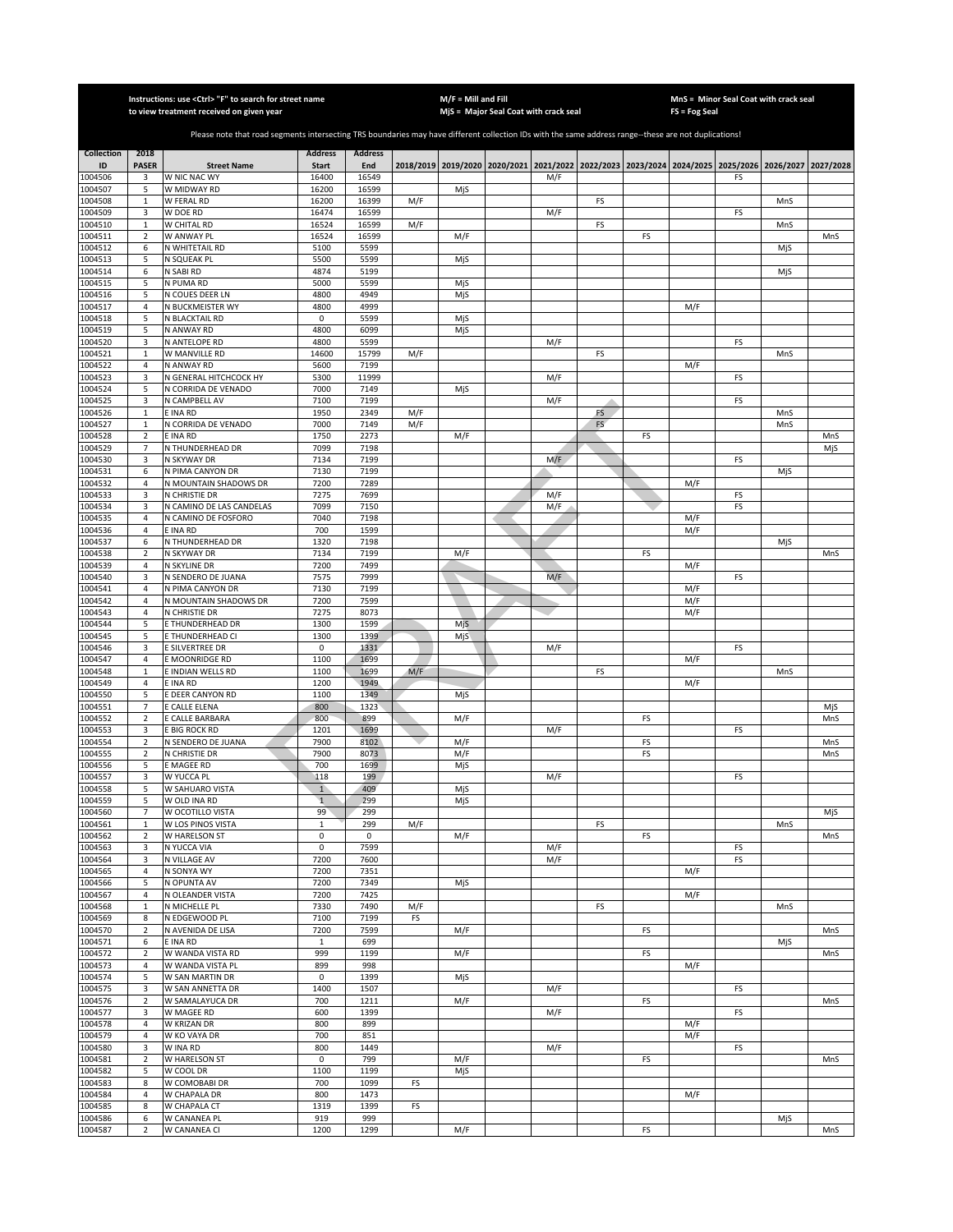|                    |                     | Instructions: use <ctrl> "F" to search for street name<br/>to view treatment received on given year</ctrl>                                            |                     |                |     | $M/F =$ Mill and Fill | MjS = Major Seal Coat with crack seal                                                     |     |    |     | MnS = Minor Seal Coat with crack seal<br>FS = Fog Seal |    |     |           |
|--------------------|---------------------|-------------------------------------------------------------------------------------------------------------------------------------------------------|---------------------|----------------|-----|-----------------------|-------------------------------------------------------------------------------------------|-----|----|-----|--------------------------------------------------------|----|-----|-----------|
|                    |                     |                                                                                                                                                       |                     |                |     |                       |                                                                                           |     |    |     |                                                        |    |     |           |
|                    |                     | Please note that road segments intersecting TRS boundaries may have different collection IDs with the same address range--these are not duplications! |                     |                |     |                       |                                                                                           |     |    |     |                                                        |    |     |           |
| <b>Collection</b>  | 2018                |                                                                                                                                                       | <b>Address</b>      | <b>Address</b> |     |                       |                                                                                           |     |    |     |                                                        |    |     |           |
| ID<br>1004588      | <b>PASER</b>        | <b>Street Name</b><br>W CAMINO DESIERTO                                                                                                               | <b>Start</b><br>700 | End<br>1375    |     |                       | 2018/2019 2019/2020 2020/2021 2021/2022 2022/2023 2023/2024 2024/2025 2025/2026 2026/2027 |     |    |     |                                                        |    |     | 2027/2028 |
| 1004589            | 6<br>$\overline{7}$ | W CALZADA CT                                                                                                                                          | 1199                | 1250           |     |                       |                                                                                           |     |    |     |                                                        |    | MjS | MjS       |
| 1004590            | 3                   | N WANDA VISTA WY                                                                                                                                      | 7300                | 7399           |     |                       |                                                                                           | M/F |    |     |                                                        | FS |     |           |
| 1004591            | $\mathbf{1}$        | N VIA PISA                                                                                                                                            | 7000                | 7199           | M/F |                       |                                                                                           |     | FS |     |                                                        |    | MnS |           |
| 1004592            | 6                   | N VAMORI DR                                                                                                                                           | 7900                | 7999           |     |                       |                                                                                           |     |    |     |                                                        |    | MjS |           |
| 1004593<br>1004594 | 8<br>3              | N SIN SALIDA CT<br>N SAN LORENZO DR                                                                                                                   | 7724<br>7424        | 7771<br>7573   | FS  |                       |                                                                                           | M/F |    |     |                                                        | FS |     |           |
| 1004595            | $\overline{2}$      | N SAN BLAS DR                                                                                                                                         | $\mathbf 0$         | 7324           |     | M/F                   |                                                                                           |     |    | FS  |                                                        |    |     | MnS       |
| 1004596            | $\sqrt{4}$          | N SAN ANNA DR                                                                                                                                         | 7350                | 7523           |     |                       |                                                                                           |     |    |     | M/F                                                    |    |     |           |
| 1004597            | 9                   | N ROSARIO CI                                                                                                                                          | 7450                | 7539           | FS  |                       |                                                                                           |     |    |     |                                                        |    |     |           |
| 1004598<br>1004599 | 5<br>$\overline{4}$ | N PLACITA FELIZ<br>N PASEO DEL NORTE                                                                                                                  | 8000<br>7576        | 8021<br>7999   |     | MjS                   |                                                                                           |     |    |     | M/F                                                    |    |     |           |
| 1004600            | 5                   | N OBREGON DR                                                                                                                                          | 7410                | 7573           |     | MiS                   |                                                                                           |     |    |     |                                                        |    |     |           |
| 1004601            | $\mathbf 2$         | N LEONARDO DA VINCI WY                                                                                                                                | 7200                | 7997           |     | M/F                   |                                                                                           |     |    | FS  |                                                        |    |     | MnS       |
| 1004602            | 3                   | N LA OESTA AV                                                                                                                                         | 7200                | 7599           |     |                       |                                                                                           | M/F |    |     |                                                        | FS |     |           |
| 1004603            | 3                   | N LA CANADA DR                                                                                                                                        | 7100                | 7999           |     |                       |                                                                                           | M/F |    |     |                                                        | FS |     |           |
| 1004604<br>1004605 | 3<br>$\mathbf{1}$   | N HARELSON PL<br>N GIACONDA WY                                                                                                                        | 7700<br>7000        | 7762<br>7199   | M/F |                       |                                                                                           | M/F | FS |     |                                                        | FS | MnS |           |
| 1004606            | $\mathbf 2$         | N ELLISON DR                                                                                                                                          | 7300                | 7533           |     | M/F                   |                                                                                           |     |    | FS  |                                                        |    |     | MnS       |
| 1004607            | $\mathbf{1}$        | N EL TOVAR PL                                                                                                                                         | 8000                | 8099           | M/F |                       |                                                                                           |     | FS |     |                                                        |    | MnS |           |
| 1004608            | $\overline{4}$      | W ZARRAGOZA PL                                                                                                                                        | 1839                | 1873           |     |                       |                                                                                           |     |    |     | M/F                                                    |    |     |           |
| 1004609<br>1004610 | 3<br>5              | W ZARRAGOZA DR<br>W SAN ANNETTA DR                                                                                                                    | 1900<br>1400        | 2099<br>1609   |     | MjS                   |                                                                                           | M/F |    |     |                                                        | FS |     |           |
| 1004611            | $\mathbf{1}$        | W RONCEVAL PL                                                                                                                                         | 1799                | 1865           | M/F |                       |                                                                                           |     | FS |     |                                                        |    | MnS |           |
| 1004612            | 6                   | W PLACITA TAMPICO                                                                                                                                     | 1900                | 1999           |     |                       |                                                                                           |     |    |     |                                                        |    | MjS |           |
| 1004613            | 5                   | W PLACITA DE SANTOS                                                                                                                                   | 1700                | 1761           |     | MjS                   |                                                                                           |     |    |     |                                                        |    |     |           |
| 1004614            | $\sqrt{4}$          | W PLACITA COLIMA                                                                                                                                      | 1900                | 1999           |     |                       |                                                                                           |     |    |     | M/F                                                    |    |     |           |
| 1004615<br>1004616 | 4<br>$\overline{2}$ | W PASEO MONSERRAT<br>W PASEO CUENCA                                                                                                                   | 1830<br>1880        | 2050<br>1999   |     | M/F                   |                                                                                           |     |    | FS. | M/F                                                    |    |     | MnS       |
| 1004617            | 5                   | W OLD MAGEE TR                                                                                                                                        | 1900                | 2099           |     | MjS                   |                                                                                           |     |    |     |                                                        |    |     |           |
| 1004618            | 5                   | W MAGEE RD                                                                                                                                            | 1400                | 2099           |     | MjS                   |                                                                                           |     |    |     |                                                        |    |     |           |
| 1004619            | 3                   | W INA RD                                                                                                                                              | 0                   | 2273           |     | M/F                   |                                                                                           |     |    | FS  |                                                        |    |     | MnS       |
| 1004620<br>1004621 | 6<br>3              | W IMURIS PL<br>W CHAPALA DR                                                                                                                           | 1899<br>0           | 1989<br>1899   |     |                       |                                                                                           |     |    |     |                                                        |    | MjS |           |
| 1004622            | 6                   | W CAMINO DE MAXIMILLIAN                                                                                                                               | 1604                | 1775           |     |                       |                                                                                           | M/F |    |     |                                                        | FS | MjS |           |
| 1004623            | $\overline{7}$      | W AVENIDA DE MAXIMILLIAN                                                                                                                              | 1600                | 1749           |     |                       |                                                                                           |     |    |     |                                                        |    |     | MjS       |
| 1004624            | $\overline{4}$      | W AVENIDA DE LAS AMERICAS                                                                                                                             | 1400                | 1773           |     |                       |                                                                                           |     |    |     | M/F                                                    |    |     |           |
| 1004625            | $\overline{a}$      | N ZARRAGOZA DR                                                                                                                                        | $\mathbf 0$         | 7989           |     |                       |                                                                                           |     |    |     | M/F                                                    |    |     |           |
| 1004626<br>1004627 | $\sqrt{4}$<br>4     | N SULTAN PL<br>N SAN PASQUALE AV                                                                                                                      | 7600<br>7200        | 7642<br>7322   |     |                       |                                                                                           |     |    |     | M/F<br>M/F                                             |    |     |           |
| 1004628            | 6                   | N SAN MARIA PL                                                                                                                                        | 7200                | 7299           |     |                       |                                                                                           |     |    |     |                                                        |    | MjS |           |
| 1004629            | $\sqrt{4}$          | N SAN ANNA DR                                                                                                                                         | 7200                | 7523           |     |                       |                                                                                           |     |    |     | M/F                                                    |    |     |           |
| 1004630            | 6                   | N POMONA RD                                                                                                                                           | 7000                | 7199           |     |                       |                                                                                           |     |    |     |                                                        |    | MjS |           |
| 1004631            | 3                   | N PLACITA DE POSADA                                                                                                                                   | 7699                | 7799           |     |                       |                                                                                           | M/F |    |     |                                                        | FS |     |           |
| 1004632<br>1004633 | 3<br>$\sqrt{4}$     | N PLACITA DE LOS AMIGOS<br>N PASEO RONCEVAL                                                                                                           | 7600<br>$\mathbf 0$ | 7671<br>7491   |     |                       |                                                                                           | M/F |    |     | M/F                                                    | FS |     |           |
| 1004634            | 4                   | N PASEO MONTALBAN                                                                                                                                     | $\overline{0}$      | 7399           |     |                       |                                                                                           |     |    |     | M/F                                                    |    |     |           |
| 1004635            | $\overline{4}$      | N PASEO MONSERRAT                                                                                                                                     | 0                   | 7899           |     |                       |                                                                                           |     |    |     | M/F                                                    |    |     |           |
| 1004636            | 3                   | N MAGIC LN                                                                                                                                            | 7000                | 7199           |     |                       |                                                                                           | M/F |    |     |                                                        | FS |     |           |
| 1004637<br>1004638 | 3<br>4              | N LA CHOLLA BL<br>N LA CANADA DR                                                                                                                      | 7050<br>7475        | 8249<br>7849   |     |                       |                                                                                           | M/F |    |     | M/F                                                    | FS |     |           |
| 1004639            | 3                   | N CIRCULO EL PALMITO                                                                                                                                  | 8000                | 8023           |     |                       |                                                                                           | M/F |    |     |                                                        | FS |     |           |
| 1004640            | $\mathbf{1}$        | N CHAPALA PL                                                                                                                                          | 7600                | 7650           | M/F |                       |                                                                                           |     | FS |     |                                                        |    | MnS |           |
| 1004641            | 6                   | N CERCO DE LOS AMIGOS                                                                                                                                 | 7499                | 7701           |     |                       |                                                                                           |     |    |     |                                                        |    | MjS |           |
| 1004642<br>1004643 | 4                   | N CASABLANCA DR                                                                                                                                       | 7200                | 7680           |     |                       |                                                                                           |     |    |     | M/F                                                    |    |     |           |
| 1004644            | 3<br>2              | N CAMINO DE MAXIMILLIAN<br>N AVENIDA DE CARLOTTA                                                                                                      | 7300<br>7720        | 7999<br>7999   |     | M/F                   |                                                                                           | M/F |    | FS  |                                                        | FS |     | MnS       |
| 1004645            | $\overline{4}$      | W ZARRAGOZA DR                                                                                                                                        | 2000                | 2099           |     |                       |                                                                                           |     |    |     | M/F                                                    |    |     |           |
| 1004646            | 7                   | W STARINA PL                                                                                                                                          | 2800                | 2889           |     |                       |                                                                                           |     |    |     |                                                        |    |     | MjS       |
| 1004647            | 6                   | W SIMPLICITY DR                                                                                                                                       | 2800                | 2899           |     |                       |                                                                                           |     |    |     |                                                        |    | MjS |           |
| 1004648<br>1004649 | $\overline{a}$<br>3 | W ROUSSEAU ST<br>W OLD GLORY DR                                                                                                                       | 2300<br>2544        | 2499<br>2679   |     |                       |                                                                                           | M/F |    |     | M/F                                                    | FS |     |           |
| 1004650            | 2                   | W MONET WY                                                                                                                                            | 2300                | 2499           |     | M/F                   |                                                                                           |     |    | FS  |                                                        |    |     | MnS       |
| 1004651            | 3                   | W MEDALLION DR                                                                                                                                        | 2774                | 2899           |     |                       |                                                                                           | M/F |    |     |                                                        | FS |     |           |
| 1004652            | 5                   | W MAGEE RD                                                                                                                                            | 2000                | 2949           |     | MjS                   |                                                                                           |     |    |     |                                                        |    |     |           |
| 1004653            | 4                   | W INA RD                                                                                                                                              | 2100                | 2273           |     |                       |                                                                                           |     |    |     | M/F                                                    |    |     |           |
| 1004654<br>1004655 | 4<br>4              | W CROWN KING DR<br>N VIA PICCOLINA                                                                                                                    | 2500<br>7700        | 2685<br>7799   |     |                       |                                                                                           |     |    |     | M/F<br>M/F                                             |    |     |           |
| 1004656            | $\sqrt{4}$          | N VIA BELLINI                                                                                                                                         | 7700                | 7799           |     |                       |                                                                                           |     |    |     | M/F                                                    |    |     |           |
| 1004657            | 5                   | N VERMEER CT                                                                                                                                          | 7650                | 7673           |     | MjS                   |                                                                                           |     |    |     |                                                        |    |     |           |
| 1004658            | 4                   | N TUSCANY DR                                                                                                                                          | 7800                | 8049           |     |                       |                                                                                           |     |    |     | M/F                                                    |    |     |           |
| 1004659<br>1004660 | 5<br>3              | N SUN FLAIR DR                                                                                                                                        | 7700<br>7200        | 7869<br>7799   |     | MjS                   |                                                                                           |     |    |     |                                                        |    |     |           |
| 1004661            | $\mathbf 2$         | N SHANNON RD<br>N ROYAL SUNSET DR                                                                                                                     | 7800                | 7923           |     | M/F                   |                                                                                           | M/F |    | FS  |                                                        | FS |     | MnS       |
| 1004662            | 9                   | N PORTO FINO CI                                                                                                                                       | 7900                | 7999           | FS  |                       |                                                                                           |     |    |     |                                                        |    |     |           |
| 1004663            | 6                   | N PICCOLA STRADA                                                                                                                                      | 7800                | 7899           |     |                       |                                                                                           |     |    |     |                                                        |    | MjS |           |
| 1004664            | $\overline{2}$      | N MOWRY PL                                                                                                                                            | 7400                | 7413           |     | M/F                   |                                                                                           |     |    | FS  |                                                        |    |     | MnS       |
| 1004665<br>1004666 | 4<br>5              | N MONA LISA RD<br>N LA CHOLLA BL                                                                                                                      | 7200<br>7200        | 7749<br>7949   |     | MjS                   |                                                                                           |     |    |     | M/F                                                    |    |     |           |
| 1004667            | $\mathbf 2$         | N JENSEN DR                                                                                                                                           | 7940                | 7999           |     | M/F                   |                                                                                           |     |    | FS  |                                                        |    |     | MnS       |
| 1004668            | $\mathbf 1$         | N FORTUNA PL                                                                                                                                          | 7425                | 7454           | M/F |                       |                                                                                           |     | FS |     |                                                        |    | MnS |           |
| 1004669            | 5                   | N COMO DR                                                                                                                                             | 7700                | 8049           |     | MjS                   |                                                                                           |     |    |     |                                                        |    |     |           |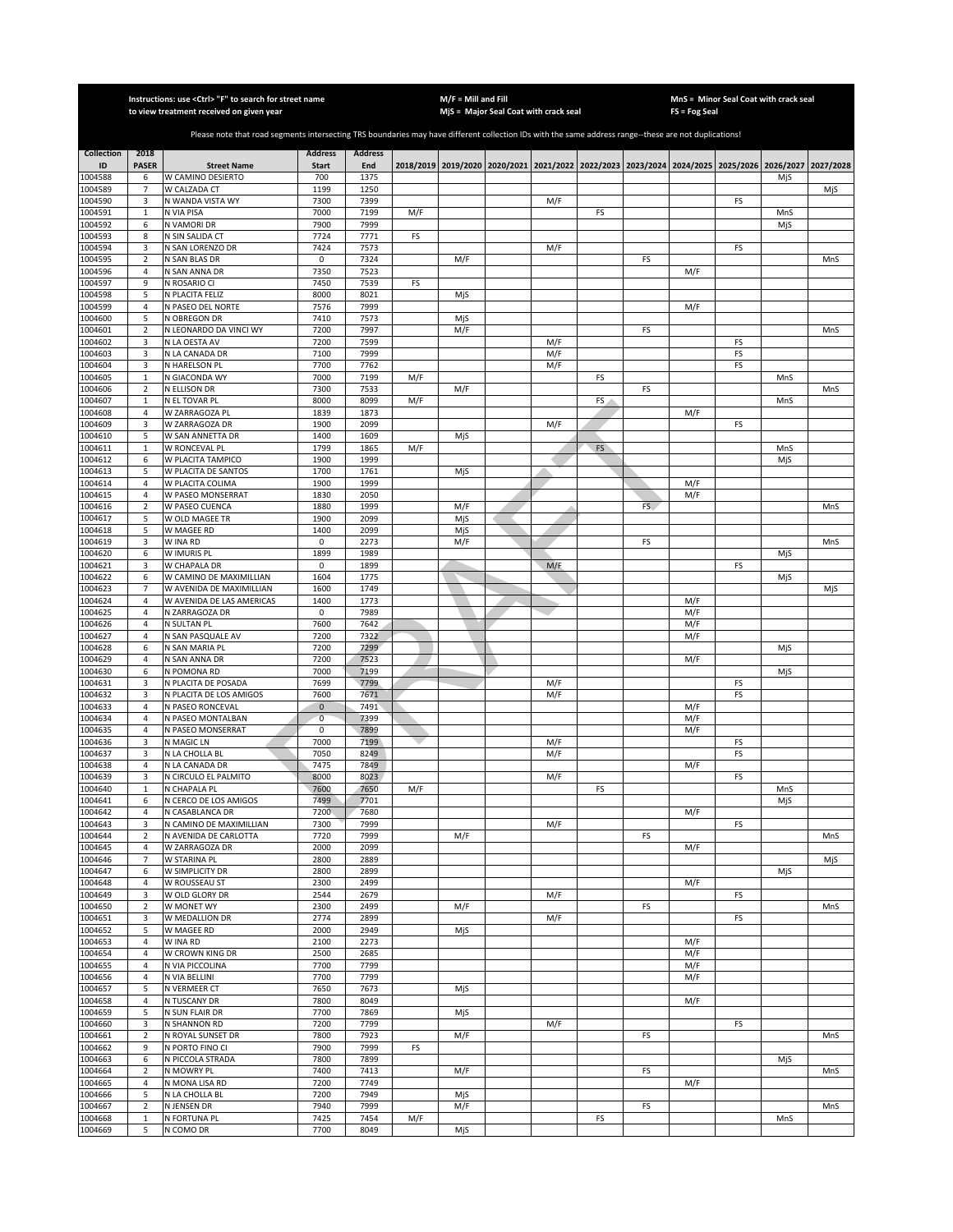|                         |                                  | Instructions: use < Ctrl> "F" to search for street name<br>to view treatment received on given year                                                   |                                |                       |     | $M/F =$ Mill and Fill | MjS = Major Seal Coat with crack seal                                                     |     |    |    | FS = Fog Seal | MnS = Minor Seal Coat with crack seal |     |           |
|-------------------------|----------------------------------|-------------------------------------------------------------------------------------------------------------------------------------------------------|--------------------------------|-----------------------|-----|-----------------------|-------------------------------------------------------------------------------------------|-----|----|----|---------------|---------------------------------------|-----|-----------|
|                         |                                  |                                                                                                                                                       |                                |                       |     |                       |                                                                                           |     |    |    |               |                                       |     |           |
|                         |                                  | Please note that road segments intersecting TRS boundaries may have different collection IDs with the same address range--these are not duplications! |                                |                       |     |                       |                                                                                           |     |    |    |               |                                       |     |           |
| <b>Collection</b><br>ID | 2018<br><b>PASER</b>             | <b>Street Name</b>                                                                                                                                    | <b>Address</b><br><b>Start</b> | <b>Address</b><br>End |     |                       | 2018/2019 2019/2020 2020/2021 2021/2022 2022/2023 2023/2024 2024/2025 2025/2026 2026/2027 |     |    |    |               |                                       |     | 2027/2028 |
| 1004670                 | 3                                | N CAMINO DE LA TIERRA                                                                                                                                 | 7467                           | 7499                  |     |                       |                                                                                           | M/F |    |    |               | FS                                    |     |           |
| 1004671                 | 3                                | N ALTISSIMO PL                                                                                                                                        | 7760                           | 7799                  |     |                       |                                                                                           | M/F |    |    |               | FS                                    |     |           |
| 1004672                 | $\overline{a}$                   | W WESTFAL DR                                                                                                                                          | 3200                           | 3411                  |     |                       |                                                                                           |     |    |    | M/F           |                                       |     |           |
| 1004673<br>1004674      | 3<br>$\overline{4}$              | W WESLEYAN DR<br>W TOPHOY PL                                                                                                                          | 3500<br>3440                   | 3773<br>3501          |     |                       |                                                                                           | M/F |    |    | M/F           | FS                                    |     |           |
| 1004675                 | 3                                | W SUFFIELD LN                                                                                                                                         | 3599                           | 3765                  |     |                       |                                                                                           | M/F |    |    |               | FS                                    |     |           |
| 1004676                 | $\sqrt{4}$                       | W SOPHIA ST                                                                                                                                           | 3330                           | 3499                  |     |                       |                                                                                           |     |    |    | M/F           |                                       |     |           |
| 1004677<br>1004678      | 5<br>$\sqrt{4}$                  | W SIMONE ST<br>W SADLER PL                                                                                                                            | 3400<br>3620                   | 3499<br>3657          |     | MjS                   |                                                                                           |     |    |    | M/F           |                                       |     |           |
| 1004679                 | $\sqrt{4}$                       | W RUDOLF DR                                                                                                                                           | 3600                           | 3799                  |     |                       |                                                                                           |     |    |    | M/F           |                                       |     |           |
| 1004680                 | 6                                | W RED WING ST                                                                                                                                         | 3800                           | 3899                  |     |                       |                                                                                           |     |    |    |               |                                       | MjS |           |
| 1004681<br>1004682      | $\mathbf 2$<br>5                 | W RASMUSSEN PL<br>W QUASAR ST                                                                                                                         | 3300<br>3598                   | 3411<br>3799          |     | M/F<br>MjS            |                                                                                           |     |    | FS |               |                                       |     | MnS       |
| 1004683                 | 6                                | W PHILADELPHIA LN                                                                                                                                     | 3200                           | 3265                  |     |                       |                                                                                           |     |    |    |               |                                       | MjS |           |
| 1004684                 | 5                                | W PETERSON PL                                                                                                                                         | 3400                           | 3525                  |     | MjS                   |                                                                                           |     |    |    |               |                                       |     |           |
| 1004685                 | 8                                | W ORANGEWOOD DR                                                                                                                                       | 3800                           | 3823                  | FS  |                       |                                                                                           |     |    |    |               |                                       |     |           |
| 1004686<br>1004687      | $\sqrt{4}$<br>$\overline{4}$     | W MEADOW BRIAR DR<br>W MASSINGALE RD                                                                                                                  | 0<br>3100                      | 3799<br>3829          |     |                       |                                                                                           |     |    |    | M/F<br>M/F    |                                       |     |           |
| 1004688                 | 5                                | W MARWOOD CT                                                                                                                                          | 3699                           | 3799                  |     | MjS                   |                                                                                           |     |    |    |               |                                       |     |           |
| 1004689                 | $\,1\,$                          | W MARS ST                                                                                                                                             | 3800                           | 3899                  | M/F |                       |                                                                                           |     | FS |    |               |                                       | MnS |           |
| 1004690                 | $\mathbf 2$                      | W MARLENE ST                                                                                                                                          | 3330                           | 3492                  |     | M/F                   |                                                                                           |     |    | FS |               |                                       |     | MnS       |
| 1004691<br>1004692      | $\overline{a}$<br>$\overline{7}$ | W MARLENE PL<br>W MAGEE RD                                                                                                                            | 3499<br>3600                   | 3529<br>4005          |     |                       |                                                                                           |     |    |    | M/F           |                                       |     | MjS       |
| 1004693                 | 3                                | W LIBERTY TREE LN                                                                                                                                     | 0                              | 3299                  |     |                       |                                                                                           | M/F |    |    |               | FS                                    |     |           |
| 1004694                 | 5                                | W GAILEY DR                                                                                                                                           | 0                              | 3773                  |     | MjS                   |                                                                                           |     |    |    |               |                                       |     |           |
| 1004695                 | $\mathbf{1}$                     | W EUNICE ST                                                                                                                                           | 3330                           | 3385                  | M/F |                       |                                                                                           |     | FS |    |               |                                       | MnS |           |
| 1004696<br>1004697      | $\mathbf{1}$<br>3                | W EUNICE PL<br>W ENFIELD PL                                                                                                                           | 3400<br>3600                   | 3525<br>3799          | M/F |                       |                                                                                           | M/F | FS |    |               | FS                                    | MnS |           |
| 1004698                 | $\overline{7}$                   | W EASTHAM LN                                                                                                                                          | 3524                           | 3773                  |     |                       |                                                                                           |     |    |    |               |                                       |     | MjS       |
| 1004699                 | $\overline{2}$                   | W CROXEN PL                                                                                                                                           | 3300                           | 3411                  |     | M/F                   |                                                                                           |     |    | FS |               |                                       |     | MnS       |
| 1004700                 | 3                                | W CROMWELL DR                                                                                                                                         | 3599<br>3400                   | 3762                  |     |                       |                                                                                           | M/F |    |    |               | FS                                    |     |           |
| 1004701<br>1004702      | 6<br>5                           | W CLARISSE ST<br>W CAPELLA ST                                                                                                                         | 3580                           | 3499<br>3698          | MjS |                       |                                                                                           |     |    |    |               |                                       | MjS |           |
| 1004703                 | 3                                | W BLACKSILL DR                                                                                                                                        | 3300                           | 3526                  |     |                       |                                                                                           | M/F |    |    |               | FS                                    |     |           |
| 1004704                 | $\,1\,$                          | W BETSY ROSS PL                                                                                                                                       | 2919                           | 2941                  | M/F |                       |                                                                                           |     | FS |    |               |                                       | MnS |           |
| 1004705<br>1004706      | $\overline{4}$<br>$\sqrt{4}$     | W BELLEWOOD PL<br>W BARDOT ST                                                                                                                         | 3620<br>3400                   | 3687<br>3499          |     |                       |                                                                                           |     |    |    | M/F<br>M/F    |                                       |     |           |
| 1004707                 | 6                                | W ARROWWOOD PL                                                                                                                                        | 3620                           | 3711                  |     |                       |                                                                                           |     |    |    |               |                                       | MjS |           |
| 1004708                 | 3                                | W ALCOTT PL                                                                                                                                           | 2919                           | 2941                  |     |                       |                                                                                           | M/F |    |    |               | FS                                    |     |           |
| 1004709                 | 3                                | W ALANA LN                                                                                                                                            | 3420                           | 3526                  |     |                       |                                                                                           | M/F |    |    |               | FS                                    |     |           |
| 1004710<br>1004711      | $\sqrt{4}$<br>$\overline{4}$     | N THORNYDALE RD<br>N THORNWOOD RD                                                                                                                     | 7300<br>7420                   | 8261<br>7599          |     |                       |                                                                                           |     |    |    | M/F<br>M/F    |                                       |     |           |
| 1004712                 | 5                                | N SUPERNOVA DR                                                                                                                                        | 7900                           | 7999                  | MjS |                       |                                                                                           |     |    |    |               |                                       |     |           |
| 1004713                 | 3                                | N STANTON PL                                                                                                                                          | 7419                           | 7434                  |     |                       |                                                                                           | M/F |    |    |               | FS                                    |     |           |
| 1004714                 | 5                                | N SIRIUS DR                                                                                                                                           | 7900<br>7200                   | 7998<br>7399          | MjS |                       |                                                                                           |     |    |    |               |                                       |     |           |
| 1004715<br>1004716      | 5<br>$\overline{4}$              | N SHANNON RD<br>N SAFFRON AV                                                                                                                          | 7600                           | 7691                  | MjS |                       |                                                                                           |     |    |    | M/F           |                                       |     |           |
| 1004717                 | 3                                | N RASMUSSEN AV                                                                                                                                        | 7460                           | 7999                  |     |                       |                                                                                           | M/F |    |    |               | FS                                    |     |           |
| 1004718                 | $\mathbf{1}$                     | N PLYMOUTH PL                                                                                                                                         | 7319                           | 7325                  | M/F |                       |                                                                                           |     | FS |    |               |                                       | MnS |           |
| 1004719<br>1004720      | $\overline{7}$<br>$\overline{4}$ | N PILGRIM PL<br>N PHILADELPHIA PL                                                                                                                     | 7339<br>7860                   | 7351<br>7999          |     |                       |                                                                                           |     |    |    | M/F           |                                       |     | MjS       |
| 1004721                 | 6                                | N PAUL REVERE PL                                                                                                                                      | 7899                           | 7999                  |     |                       |                                                                                           |     |    |    |               |                                       | MjS |           |
| 1004722                 | $\overline{7}$                   | N PATRIOT DR                                                                                                                                          | 7358                           | 7475                  |     |                       |                                                                                           |     |    |    |               |                                       |     | MjS       |
| 1004723                 | 4                                | N PATRICK HENRY PL                                                                                                                                    | 7860                           | 7981                  |     |                       |                                                                                           |     |    |    | M/F           |                                       |     |           |
| 1004724<br>1004725      | $\overline{4}$<br>$\mathbf{1}$   | N OLIVER AV<br>N NICOLE PL                                                                                                                            | 7400<br>7718                   | 7599<br>7821          | M/F |                       |                                                                                           |     | FS |    | M/F           |                                       | MnS |           |
| 1004726                 | $\,1\,$                          | N NATHAN HALE AV                                                                                                                                      | 7600                           | 7899                  | M/F |                       |                                                                                           |     | FS |    |               |                                       | MnS |           |
| 1004727                 | 3                                | N MEREDITH PL                                                                                                                                         | 7244                           | 7299                  |     |                       |                                                                                           | M/F |    |    |               | FS                                    |     |           |
| 1004728<br>1004729      | $\mathbf 2$<br>3                 | N MEREDITH BL<br>N LUNDBERG PL                                                                                                                        | 0<br>7500                      | 7749<br>7561          |     | M/F                   |                                                                                           | M/F |    | FS |               | FS                                    |     | MnS       |
| 1004730                 | 3                                | N LUNDBERG DR                                                                                                                                         | 7600                           | 7737                  |     |                       |                                                                                           | M/F |    |    |               | FS                                    |     |           |
| 1004731                 | 5                                | N JOHN PAUL JONES AV                                                                                                                                  | 7728                           | 7981                  | MjS |                       |                                                                                           |     |    |    |               |                                       |     |           |
| 1004732                 | 5                                | N JOHN HANCOCK AV                                                                                                                                     | $\mathsf 0$                    | 7899                  | MjS |                       |                                                                                           |     |    |    |               |                                       |     |           |
| 1004733<br>1004734      | $\overline{7}$<br>5              | N JENSEN PL<br>N JENSEN DR                                                                                                                            | 7440<br>7600                   | 7551<br>7999          | MjS |                       |                                                                                           |     |    |    |               |                                       |     | MjS       |
| 1004735                 | $\overline{4}$                   | N HOPDOWN AV                                                                                                                                          | 7600                           | 7911                  |     |                       |                                                                                           |     |    |    | M/F           |                                       |     |           |
| 1004736                 | 3                                | N HEATHCLIFF AV                                                                                                                                       | 7300                           | 7533                  |     |                       |                                                                                           | M/F |    |    |               | FS                                    |     |           |
| 1004737                 | 3                                | <b>N EUNICE ST</b>                                                                                                                                    | 7600<br>7500                   | 7831                  |     |                       |                                                                                           | M/F |    |    |               | FS                                    |     |           |
| 1004738<br>1004739      | 5<br>3                           | N ETHAN ALLAN PL<br>N DICKINSON PL                                                                                                                    | 7379                           | 7561<br>7395          | MjS |                       |                                                                                           | M/F |    |    |               | FS                                    |     |           |
| 1004740                 | 8                                | N CROMWELL PL                                                                                                                                         | 7700                           | 7799                  | FS  |                       |                                                                                           |     |    |    |               |                                       |     |           |
| 1004741                 | 6                                | N CASIMIR PULASKI AV                                                                                                                                  | 7598                           | 7951                  |     |                       |                                                                                           |     |    |    |               |                                       | MjS |           |
| 1004742                 | $\overline{7}$                   | N CAPELLA CT                                                                                                                                          | 7900<br>7200                   | 7950<br>7499          |     |                       |                                                                                           |     |    |    |               |                                       |     | MjS       |
| 1004743<br>1004744      | 4<br>4                           | N CAMINO DE LA TIERRA<br>N BOSTON PL                                                                                                                  | 7400                           | 7417                  |     |                       |                                                                                           |     |    |    | M/F<br>M/F    |                                       |     |           |
| 1004745                 | $\mathbf{1}$                     | N BLACKSILL DR                                                                                                                                        | 7720                           | 7851                  | M/F |                       |                                                                                           |     | FS |    |               |                                       | MnS |           |
| 1004746                 | 3                                | W WOODRIDGE LN                                                                                                                                        | 4220                           | 4289                  |     |                       |                                                                                           | M/F |    |    |               | FS                                    |     |           |
| 1004747<br>1004748      | $\overline{4}$<br>3              | W WILD HORSE PL<br>W VIEWPOINTE PL                                                                                                                    | 3859<br>4299                   | 3991<br>4372          |     |                       |                                                                                           | M/F |    |    | M/F           |                                       |     |           |
| 1004749                 | 3                                | W VANDER BIE LN                                                                                                                                       | 4481                           | 4599                  |     |                       |                                                                                           | M/F |    |    |               | FS<br>FS                              |     |           |
| 1004750                 | $\overline{4}$                   | W SUNNY SHADOWS PL                                                                                                                                    | 3800                           | 3899                  |     |                       |                                                                                           |     |    |    | M/F           |                                       |     |           |
| 1004751                 | $\overline{4}$                   | W SUNNY HILLS PL                                                                                                                                      | 3809                           | 3981                  |     |                       |                                                                                           |     |    |    | M/F           |                                       |     |           |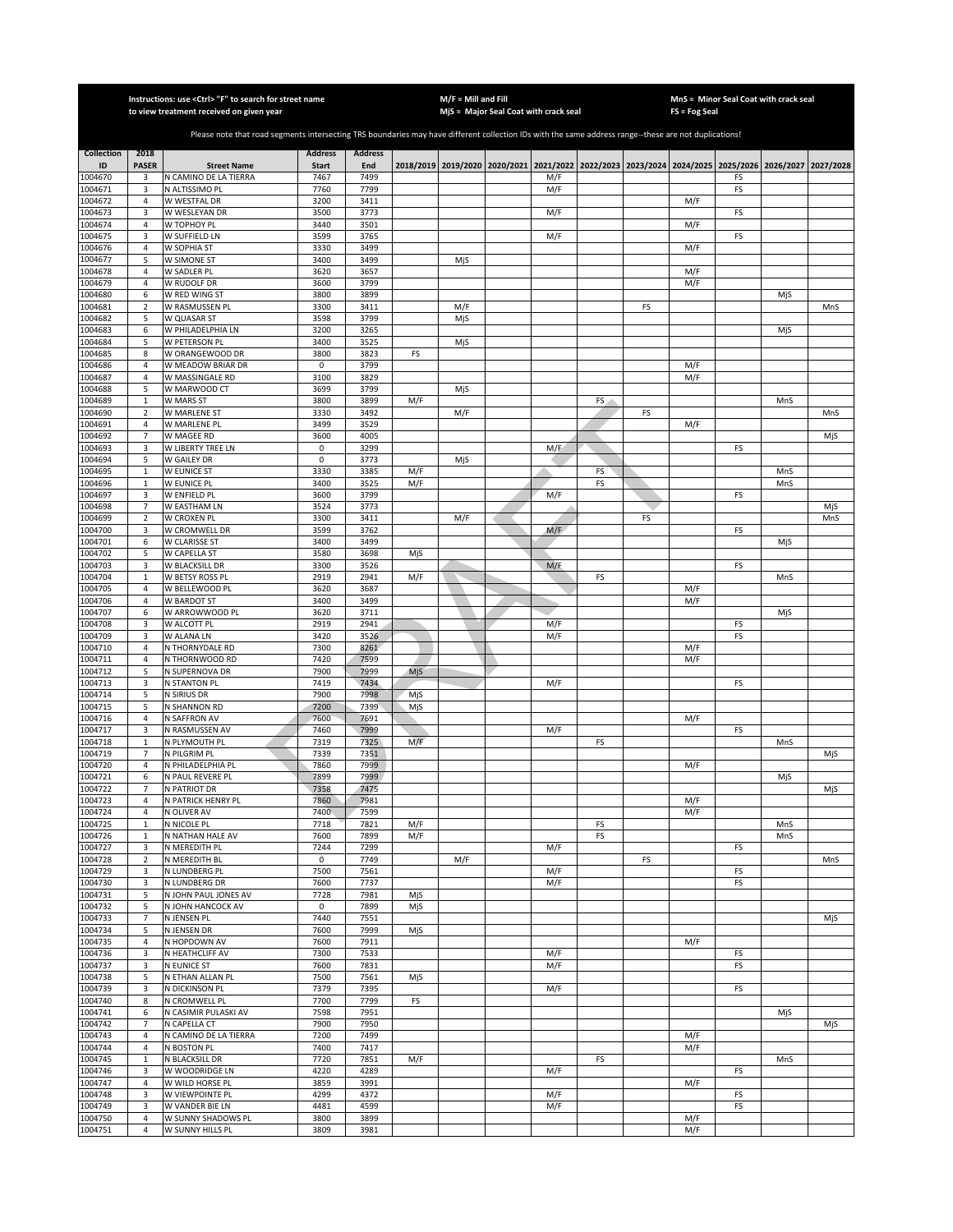|                         |                             | Instructions: use < Ctrl> "F" to search for street name<br>to view treatment received on given year                                                   |                                |                       |            | $M/F =$ Mill and Fill |     | MjS = Major Seal Coat with crack seal |     |    | FS = Fog Seal | MnS = Minor Seal Coat with crack seal                                                     |     |           |
|-------------------------|-----------------------------|-------------------------------------------------------------------------------------------------------------------------------------------------------|--------------------------------|-----------------------|------------|-----------------------|-----|---------------------------------------|-----|----|---------------|-------------------------------------------------------------------------------------------|-----|-----------|
|                         |                             |                                                                                                                                                       |                                |                       |            |                       |     |                                       |     |    |               |                                                                                           |     |           |
|                         |                             | Please note that road segments intersecting TRS boundaries may have different collection IDs with the same address range--these are not duplications! |                                |                       |            |                       |     |                                       |     |    |               |                                                                                           |     |           |
| <b>Collection</b><br>ID | 2018<br><b>PASER</b>        |                                                                                                                                                       | <b>Address</b><br><b>Start</b> | <b>Address</b><br>End |            |                       |     |                                       |     |    |               | 2018/2019 2019/2020 2020/2021 2021/2022 2022/2023 2023/2024 2024/2025 2025/2026 2026/2027 |     |           |
| 1004752                 | 3                           | <b>Street Name</b><br>W SUNGATE PL                                                                                                                    | 4299                           | 4372                  |            |                       |     | M/F                                   |     |    |               | FS                                                                                        |     | 2027/2028 |
| 1004753                 | $\mathbf{1}$                | W SUFFIELD LN                                                                                                                                         | 3599                           | 3765                  | M/F        |                       |     |                                       | FS  |    |               |                                                                                           | MnS |           |
| 1004754                 | 3                           | W SOUTH AIRE PL                                                                                                                                       | 3800                           | 3899                  |            |                       |     | M/F                                   |     |    |               | FS                                                                                        |     |           |
| 1004755<br>1004756      | 5<br>$\overline{4}$         | W SOLEDAD PL<br><b>W SANDARAC ST</b>                                                                                                                  | 4040<br>4100                   | 4099<br>4199          | MjS        |                       |     |                                       |     |    | M/F           |                                                                                           |     |           |
| 1004757                 | $\overline{4}$              | W ROUNDSTONE PL                                                                                                                                       | 4309                           | 4331                  |            |                       |     |                                       |     |    | M/F           |                                                                                           |     |           |
| 1004758                 | $\sqrt{4}$                  | W ROCKWOOD DR                                                                                                                                         | 4260                           | 4521                  |            |                       |     |                                       |     |    | M/F           |                                                                                           |     |           |
| 1004759<br>1004760      | 5<br>$\mathbf 1$            | W RED WING ST<br>W RAE CI                                                                                                                             | 3800<br>4260                   | 4199<br>4377          | MjS<br>M/F |                       |     |                                       | FS  |    |               |                                                                                           | MnS |           |
| 1004761                 | $\mathbf 2$                 | W PYRACANTHA DR                                                                                                                                       | 4200                           | 4549                  |            | M/F                   |     |                                       |     | FS |               |                                                                                           |     | MnS       |
| 1004762                 | $\mathbf 2$                 | W PYRACANTHA CI                                                                                                                                       | $\mathsf 0$                    | 4199                  |            | M/F                   |     |                                       |     | FS |               |                                                                                           |     | MnS       |
| 1004763                 | $\mathbf 2$                 | W PLACITA REBECCA                                                                                                                                     | 4399                           | 4499                  |            | M/F                   |     |                                       |     | FS |               |                                                                                           |     | MnS       |
| 1004764<br>1004765      | $\mathbf 2$<br>3            | W PLACITA DE CHRISTINA<br>W ORANGEWOOD DR                                                                                                             | 4320<br>$\mathsf 0$            | 4399<br>4199          |            | M/F                   |     | M/F                                   |     | FS |               | FS                                                                                        |     | MnS       |
| 1004766                 | 3                           | W OLDFATHER PL                                                                                                                                        | 4129                           | 4199                  |            |                       |     | M/F                                   |     |    |               | FS                                                                                        |     |           |
| 1004767                 | $\mathbf 1$                 | W NORTH AIRE PL                                                                                                                                       | 3800                           | 3899                  | M/F        |                       |     |                                       | FS  |    |               |                                                                                           | MnS |           |
| 1004768<br>1004769      | $\mathbf{1}$<br>$\mathbf 2$ | W NORTH AIRE AV<br>W MEGGAN PL                                                                                                                        | 3900<br>4460                   | 3949<br>4581          | M/F        | M/F                   |     |                                       | FS  | FS |               |                                                                                           | MnS | MnS       |
| 1004770                 | $\sqrt{4}$                  | W MASSINGALE RD                                                                                                                                       | 3800                           | 4699                  |            |                       |     |                                       |     |    | M/F           |                                                                                           |     |           |
| 1004771                 | 3                           | W MARS ST                                                                                                                                             | 3800                           | 4899                  |            |                       |     | M/F                                   |     |    |               | FS                                                                                        |     |           |
| 1004772                 | 4                           | W MARGE ST                                                                                                                                            | 4499                           | 4599                  |            |                       |     |                                       |     |    | M/F           |                                                                                           |     |           |
| 1004773<br>1004774      | $\mathbf{1}$<br>4           | W MANDARIN CI<br>W MAGEE RD                                                                                                                           | 3900<br>3800                   | 3999<br>4499          | M/F        |                       |     |                                       | FS  |    | M/F           |                                                                                           | MnS |           |
| 1004775                 | $\overline{2}$              | W LYNN CI                                                                                                                                             | 4500                           | 4599                  |            | M/F                   |     |                                       |     | FS |               |                                                                                           |     | MnS       |
| 1004776                 | $\mathbf{1}$                | W LIMEQUAT PL                                                                                                                                         | 3800                           | 3899                  | M/F        |                       |     |                                       | FS. |    |               |                                                                                           | MnS |           |
| 1004777<br>1004778      | $\overline{2}$<br>5         | W JUPITER ST<br>W JUPITER PL                                                                                                                          | 4100<br>4249                   | 4599<br>4299          | MjS        | M/F                   |     |                                       |     | FS |               |                                                                                           |     | MnS       |
| 1004779                 | $\overline{2}$              | W JUBILEE PL                                                                                                                                          | 3859                           | 3985                  |            | M/F                   |     |                                       |     | FS |               |                                                                                           |     | MnS       |
| 1004780                 | $\overline{4}$              | W JOSHUA LN                                                                                                                                           | 4499                           | 4591                  |            |                       |     |                                       |     |    | M/F           |                                                                                           |     |           |
| 1004781                 | $\overline{2}$              | W ISIS DR                                                                                                                                             | 4019                           | 4041                  |            | M/F                   |     |                                       |     | FS |               |                                                                                           |     | MnS       |
| 1004782<br>1004783      | 5<br>5                      | W GILBERT ST<br>W GILBERT CI                                                                                                                          | 4050<br>4200                   | 4199<br>4253          | MjS<br>MjS |                       |     |                                       |     |    |               |                                                                                           |     |           |
| 1004784                 | 6                           | W GENTLE PL                                                                                                                                           | 4009                           | 4045                  |            |                       |     |                                       |     |    |               |                                                                                           | MjS |           |
| 1004785                 | $\mathbf 1$                 | W DUNN PL                                                                                                                                             | 4499                           | 4591                  | M/F        |                       |     |                                       | FS  |    |               |                                                                                           | MnS |           |
| 1004786                 | 3                           | W CALLE MARCO                                                                                                                                         | 4398                           | 4573                  |            |                       |     | M/F                                   |     |    |               | FS                                                                                        |     |           |
| 1004787<br>1004788      | 5<br>$\sqrt{4}$             | W CALLE JOCOBO<br>W BILBO PL                                                                                                                          | 4399<br>4139                   | 4573<br>4199          | MjS        |                       |     |                                       |     |    | M/F           |                                                                                           |     |           |
| 1004789                 | 3                           | W BARQUE DR                                                                                                                                           | 4100                           | 4599                  |            |                       |     | M/F                                   |     |    |               | FS                                                                                        |     |           |
| 1004790                 | 3                           | W ANNABELLE ST                                                                                                                                        | 4499                           | 4599                  |            |                       |     | M/F                                   |     |    |               | FS                                                                                        |     |           |
| 1004791<br>1004792      | 3<br>$\overline{4}$         | N VIEWPOINTE CI<br>N ULENE PL                                                                                                                         | 7840<br>7224                   | 7861<br>7271          |            |                       |     | M/F                                   |     |    | M/F           | FS                                                                                        |     |           |
| 1004793                 | $\sqrt{4}$                  | N THORNYDALE RD                                                                                                                                       | 7600                           | 7699                  |            |                       |     |                                       |     |    | M/F           |                                                                                           |     |           |
| 1004794                 | 9                           | N SUWANNEE DR                                                                                                                                         | 8000                           | 8099                  | FS         |                       |     |                                       |     |    |               |                                                                                           |     |           |
| 1004795<br>1004796      | 5<br>5                      | N SUNNY RIDGE PL<br>N SOLEDAD AV                                                                                                                      | 7300<br>0                      | 7361<br>8041          | MjS<br>MjS |                       |     |                                       |     |    |               |                                                                                           |     |           |
| 1004797                 | 4                           | N SHIRLEY PL                                                                                                                                          | 7600                           | 7630                  |            |                       |     |                                       |     |    | M/F           |                                                                                           |     |           |
| 1004798                 | 3                           | N SHIRLEY LN                                                                                                                                          | 7352                           | 7599                  |            |                       |     | M/F                                   |     |    |               | FS                                                                                        |     |           |
| 1004799                 | $\mathbf{1}$                | N SHIRLEY CT                                                                                                                                          | 7600                           | 7631                  | M/F        |                       |     |                                       | FS  |    |               |                                                                                           | MnS |           |
| 1004800<br>1004801      | 4<br>4                      | N ROUNDSTONE DR<br>N ROCKWOOD PL                                                                                                                      | 7774<br>7870                   | 7918<br>7879          |            |                       |     |                                       |     |    | M/F<br>M/F    |                                                                                           |     |           |
| 1004802                 | 8                           | N ROCKWOOD DR                                                                                                                                         | 4450                           | 4499                  | FS         |                       |     |                                       |     |    |               |                                                                                           |     |           |
| 1004803                 | $\overline{4}$              | N RED WING PL                                                                                                                                         | 7659                           | 7742                  |            |                       |     |                                       |     |    | M/F           |                                                                                           |     |           |
| 1004804<br>1004805      | 6<br>3                      | N RED WING CI<br>N RAE AV                                                                                                                             | 7700<br>7400                   | 7799<br>7599          |            |                       |     | M/F                                   |     |    |               | FS                                                                                        | MjS |           |
| 1004806                 | 6                           | N PYRACANTHA PL                                                                                                                                       | 7900                           | 7973                  |            |                       |     |                                       |     |    |               |                                                                                           | MjS |           |
| 1004807                 | $\overline{2}$              | N PLACITA DE TERESA                                                                                                                                   | 7500                           | 7599                  |            | M/F                   |     |                                       |     | FS |               |                                                                                           |     | MnS       |
| 1004808<br>1004809      | 6                           | N ORANGEWOOD PL                                                                                                                                       | 7799                           | 7825                  |            |                       |     |                                       |     |    |               |                                                                                           | MjS |           |
| 1004810                 | 3<br>3                      | N OLDFATHER DR<br>N NORTH AIRE AV                                                                                                                     | 7310<br>7400                   | 8023<br>7899          |            |                       |     | M/F<br>M/F                            |     |    |               | FS<br>FS                                                                                  |     |           |
| 1004811                 | 3                           | N MASSINGALE PL                                                                                                                                       | 7600                           | 7699                  |            |                       |     | M/F                                   |     |    |               | FS                                                                                        |     |           |
| 1004812                 | 5                           | N MASSINGALE CT                                                                                                                                       | 7600                           | 7661                  | MjS        |                       |     |                                       |     |    |               |                                                                                           |     |           |
| 1004813<br>1004814      | $\overline{4}$<br>6         | N MAGEE WY<br>N KRISTIN PL                                                                                                                            | 7964<br>7840                   | 7999<br>7870          |            |                       |     |                                       |     |    | M/F           |                                                                                           | MjS |           |
| 1004815                 | $\overline{4}$              | N JUNIPER RD                                                                                                                                          | 7250                           | 7599                  |            |                       |     |                                       |     |    | M/F           |                                                                                           |     |           |
| 1004816                 | 6                           | N JACQUELINE PL                                                                                                                                       | 7950                           | 7979                  |            |                       |     |                                       |     |    |               |                                                                                           | MjS |           |
| 1004817<br>1004818      | 6<br>5                      | N IRON BELL PL<br>N GILBERT PL                                                                                                                        | $\mathsf 0$<br>7400            | 7355<br>7499          | MjS        |                       |     |                                       |     |    |               |                                                                                           | MjS |           |
| 1004819                 | 5                           | N GATEWOOD PL                                                                                                                                         | 7729                           | 7738                  | MjS        |                       |     |                                       |     |    |               |                                                                                           |     |           |
| 1004820                 | 5                           | N FIRETHORN AV                                                                                                                                        | 7090                           | 8095                  | MjS        |                       |     |                                       |     |    |               |                                                                                           |     |           |
| 1004821                 | 3                           | N DIDO PL                                                                                                                                             | 7600                           | 7632                  |            |                       |     | M/F                                   |     |    |               | FS                                                                                        |     |           |
| 1004822<br>1004823      | 3<br>6                      | N CAMINO DE OESTE<br>N CAMINO DE LA CRUZ                                                                                                              | 7374<br>7250                   | 7999<br>7399          |            |                       |     | M/F                                   |     |    |               | FS                                                                                        | MjS |           |
| 1004824                 | $\overline{2}$              | N BRADLEY PL                                                                                                                                          | 7400                           | 7499                  |            | M/F                   |     |                                       |     | FS |               |                                                                                           |     | MnS       |
| 1004825                 | 4                           | N BOUNTY PL                                                                                                                                           | 8000                           | 8049                  |            |                       |     |                                       |     |    | M/F           |                                                                                           |     |           |
| 1004826                 | 6<br>5                      | N BOGERT PL                                                                                                                                           | 7400<br>7750                   | 7461<br>7780          |            |                       |     |                                       |     |    |               |                                                                                           | MjS |           |
| 1004827<br>1004828      | 6                           | N BARQUE PL<br>W VERANDA ST                                                                                                                           | 4230                           | 4399                  | MjS        |                       |     |                                       |     |    |               |                                                                                           | MjS |           |
| 1004829                 | $\overline{4}$              | W VALLEY BROOK ST                                                                                                                                     | 4040                           | 4099                  |            |                       |     |                                       |     |    | M/F           |                                                                                           |     |           |
| 1004830                 | $\overline{4}$              | W TREECE WY                                                                                                                                           | 4000                           | 4150                  |            |                       |     |                                       |     |    | M/F           |                                                                                           |     |           |
| 1004831<br>1004832      | 3<br>$\overline{4}$         | W TOBIRA ST<br>W SUN QUEST ST                                                                                                                         | 4010<br>4461                   | 4099<br>4559          |            |                       | M/F |                                       |     |    | FS<br>M/F     |                                                                                           |     |           |
| 1004833                 | 3                           | W SUGARCANE ST                                                                                                                                        | 4100                           | 4199                  |            |                       | M/F |                                       |     |    | FS            |                                                                                           |     |           |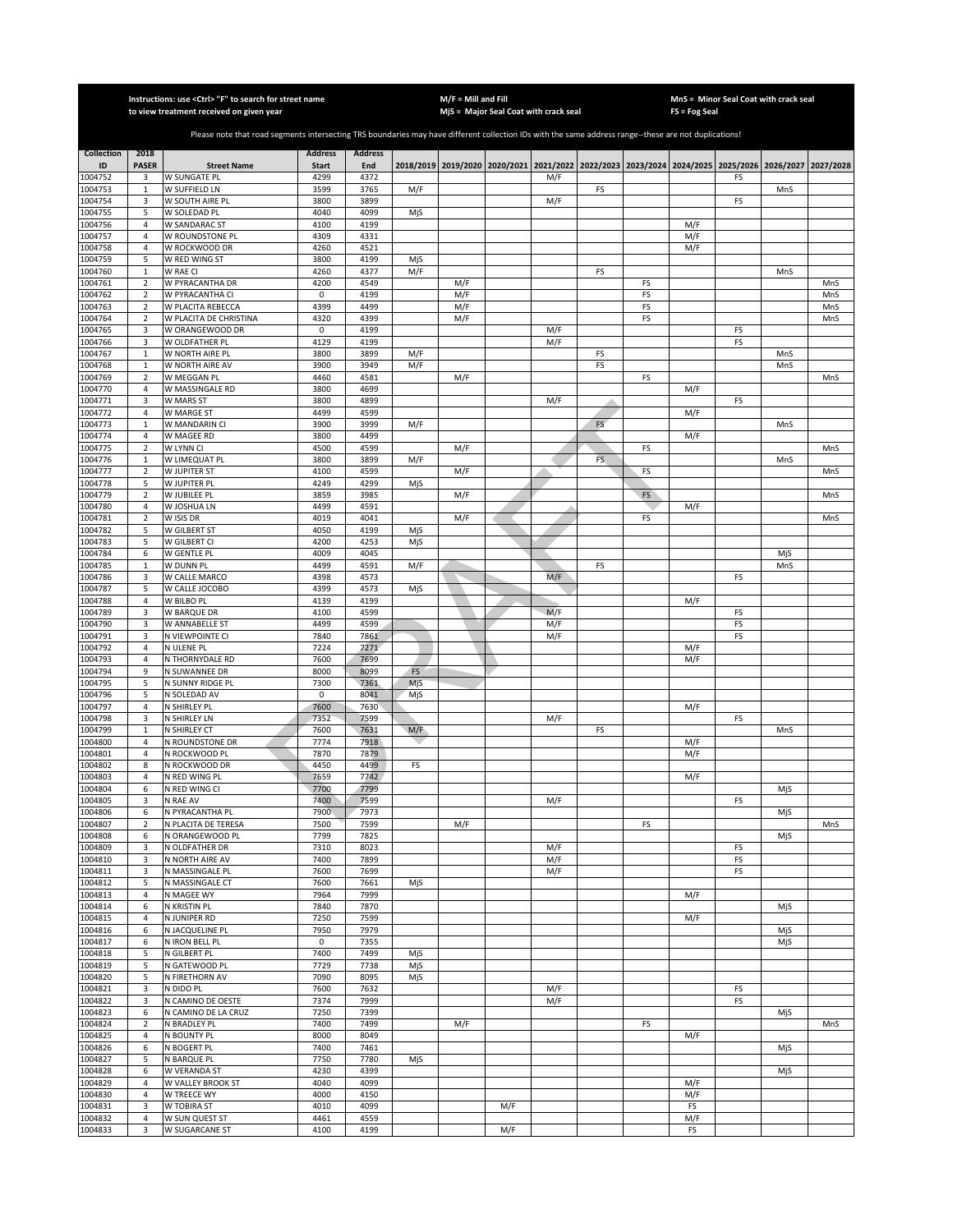|                         |                                  | Instructions: use <ctrl> "F" to search for street name<br/>to view treatment received on given year</ctrl>                                            |                      |                |     | $M/F =$ Mill and Fill | MjS = Major Seal Coat with crack seal                                                               |    |    | FS = Fog Seal | MnS = Minor Seal Coat with crack seal |     |            |
|-------------------------|----------------------------------|-------------------------------------------------------------------------------------------------------------------------------------------------------|----------------------|----------------|-----|-----------------------|-----------------------------------------------------------------------------------------------------|----|----|---------------|---------------------------------------|-----|------------|
|                         |                                  |                                                                                                                                                       |                      |                |     |                       |                                                                                                     |    |    |               |                                       |     |            |
|                         |                                  | Please note that road segments intersecting TRS boundaries may have different collection IDs with the same address range--these are not duplications! |                      |                |     |                       |                                                                                                     |    |    |               |                                       |     |            |
| <b>Collection</b><br>ID | 2018<br><b>PASER</b>             |                                                                                                                                                       | <b>Address</b>       | <b>Address</b> |     |                       |                                                                                                     |    |    |               |                                       |     |            |
| 1004834                 | 5                                | <b>Street Name</b><br>W ROSE MIST WY                                                                                                                  | <b>Start</b><br>4420 | End<br>4559    | MjS |                       | 2018/2019 2019/2020 2020/2021 2021/2022 2022/2023 2023/2024 2024/2025 2025/2026 2026/2027 2027/2028 |    |    |               |                                       |     |            |
| 1004835                 | 5                                | W PLANTATION ST                                                                                                                                       | 4000                 | 4599           | MjS |                       |                                                                                                     |    |    |               |                                       |     |            |
| 1004836                 | $\sqrt{4}$                       | W PLACITA OESTE                                                                                                                                       | 3800                 | 3961           |     |                       |                                                                                                     |    |    | M/F           |                                       |     |            |
| 1004837<br>1004838      | 6<br>3                           | W PIMA FARMS RD<br>W ORLEANS ST                                                                                                                       | 4600<br>4099         | 4673<br>4161   |     |                       | M/F                                                                                                 |    |    | FS            |                                       | MjS |            |
| 1004839                 | $\mathbf 2$                      | W NORWOOD ST                                                                                                                                          | 4020                 | 4081           |     | M/F                   |                                                                                                     |    | FS |               |                                       |     | MnS        |
| 1004840                 | $\mathbf 2$                      | W MORNING VIEW DR                                                                                                                                     | 4110                 | 4191           |     | M/F                   |                                                                                                     |    | FS |               |                                       |     | MnS        |
| 1004841<br>1004842      | $\mathbf 2$<br>5                 | W MAGEE RD<br>W LORD REDMAN LP                                                                                                                        | 4450<br>0            | 4599<br>4570   | MjS | M/F                   |                                                                                                     |    | FS |               |                                       |     | MnS        |
| 1004843                 | $\mathbf 2$                      | W KEELER ST                                                                                                                                           | 4020                 | 4079           |     | M/F                   |                                                                                                     |    | FS |               |                                       |     | MnS        |
| 1004844                 | $\sqrt{4}$                       | W JULEP ST                                                                                                                                            | 4020                 | 4199           |     |                       |                                                                                                     |    |    | M/F           |                                       |     |            |
| 1004845                 | 9                                | W HOLLY BERRY WY                                                                                                                                      | 4450                 | 4589           | FS  |                       |                                                                                                     |    |    |               |                                       |     |            |
| 1004846<br>1004847      | 6<br>3                           | W GOSHEN DR<br>W GATEKEEPER DR                                                                                                                        | 3654<br>4200         | 3799<br>4449   |     |                       | M/F                                                                                                 |    |    | FS            |                                       | MjS |            |
| 1004848                 | 4                                | W FIRETHORN ST                                                                                                                                        | 4000                 | 4261           |     |                       |                                                                                                     |    |    | M/F           |                                       |     |            |
| 1004849                 | 3                                | W DELTA ST                                                                                                                                            | 4029                 | 4174           |     |                       | M/F                                                                                                 |    |    | FS            |                                       |     |            |
| 1004850<br>1004851      | 4<br>$\overline{4}$              | W CORTARO FARMS RD<br>W BRAEMORE ST                                                                                                                   | 3524<br>4020         | 4599<br>4081   |     |                       |                                                                                                     |    |    | M/F<br>M/F    |                                       |     |            |
| 1004852                 | 3                                | W BAYOU PL                                                                                                                                            | 3999                 | 4051           |     |                       | M/F                                                                                                 |    |    | FS            |                                       |     |            |
| 1004853                 | 4                                | W AZALEA ST                                                                                                                                           | 3999                 | 4181           |     |                       |                                                                                                     |    |    | M/F           |                                       |     |            |
| 1004854                 | $\overline{4}$                   | W AVOCADO ST                                                                                                                                          | 4024                 | 4161           |     |                       |                                                                                                     |    |    | M/F           |                                       |     |            |
| 1004855<br>1004856      | 5<br>6                           | N WILD ASTER WY<br>N VERANDA PL                                                                                                                       | 8070<br>8356         | 8099<br>8375   | MjS |                       |                                                                                                     |    |    |               |                                       | MjS |            |
| 1004857                 | 5                                | N THORNYDALE RD                                                                                                                                       | 8000                 | 8551           | MjS |                       |                                                                                                     |    |    |               |                                       |     |            |
| 1004858                 | $\overline{4}$                   | N TAMMERON CT                                                                                                                                         | 8175                 | 8251           |     |                       |                                                                                                     |    |    | M/F           |                                       |     |            |
| 1004859                 | $\sqrt{4}$                       | <b>N SUWANNEE DR</b>                                                                                                                                  | 8000                 | 8323           |     |                       |                                                                                                     |    |    | M/F           |                                       |     |            |
| 1004860<br>1004861      | $\sqrt{2}$<br>$\overline{7}$     | N SOLEDAD AV<br>N ROSE DUST DR                                                                                                                        | 8000<br>8000         | 8041<br>8049   |     | M/F                   |                                                                                                     |    | FS |               |                                       |     | MnS<br>MjS |
| 1004862                 | 8                                | N PLANTATION PL                                                                                                                                       | 8150                 | 8199           | FS  |                       |                                                                                                     |    |    |               |                                       |     |            |
| 1004863                 | $\overline{7}$                   | N PLACITA SUR OESTE                                                                                                                                   | 8099                 | 8221           |     |                       |                                                                                                     |    |    |               |                                       |     | MjS        |
| 1004864                 | $\overline{4}$                   | N PINK PEARL WY                                                                                                                                       | 8209                 | 8364           |     |                       |                                                                                                     |    |    | M/F           |                                       |     |            |
| 1004865<br>1004866      | $\overline{4}$<br>$\overline{7}$ | N OLDFATHER DR<br>N NEWHILL AV                                                                                                                        | 8000<br>8610         | 8399<br>8761   |     |                       |                                                                                                     |    |    | M/F           |                                       |     | MjS        |
| 1004867                 | 5                                | N IVORY ROSE DR                                                                                                                                       | 8100                 | 8174           | MjS |                       |                                                                                                     |    |    |               |                                       |     |            |
| 1004868                 | $\overline{2}$                   | N HUMMER DR                                                                                                                                           | 8400                 | 8599           |     | M/F                   |                                                                                                     |    | FS |               |                                       |     | MnS        |
| 1004869                 | $\sqrt{4}$                       | N HOLLY BROOK AV                                                                                                                                      | 8550<br>8200         | 8799<br>8399   |     |                       |                                                                                                     |    |    | M/F           |                                       |     |            |
| 1004870<br>1004871      | $\mathbf 2$<br>3                 | N FRESHWATER LN<br>N FIRETHORN AV                                                                                                                     | 7090                 | 8580           |     | M/F                   | M/F                                                                                                 |    | FS | FS            |                                       |     | MnS        |
| 1004872                 | 3                                | N EVE ANN WY                                                                                                                                          | 8020                 | 8099           |     |                       | M/F                                                                                                 |    |    | FS            |                                       |     |            |
| 1004873                 | $\mathbf 2$                      | N EQUATOR LP                                                                                                                                          | 8200                 | 8299           |     | M/F                   |                                                                                                     |    | FS |               |                                       |     | MnS        |
| 1004874<br>1004875      | 3<br>5                           | N DELTA WY<br>N DELTA AV                                                                                                                              | 8350<br>8300         | 8581<br>8383   | MjS |                       | M/F                                                                                                 |    |    | FS            |                                       |     |            |
| 1004876                 | 4                                | N CAMINO DE OESTE                                                                                                                                     | 7800                 | 8279           |     |                       |                                                                                                     |    |    | M/F           |                                       |     |            |
| 1004877                 | 6                                | N BROOKSHIRE CT                                                                                                                                       | 8150                 | 8191           |     |                       |                                                                                                     |    |    |               |                                       | MjS |            |
| 1004878                 | 3                                | N BOUNTY PL                                                                                                                                           | 8000                 | 8049           |     |                       | M/F                                                                                                 |    |    | FS            |                                       |     |            |
| 1004879<br>1004880      | $\overline{4}$<br>$\overline{4}$ | N BIRTHSTONE LN<br>N BAYOU DR                                                                                                                         | 8300<br>8031         | 8399<br>8481   |     |                       |                                                                                                     |    |    | M/F<br>M/F    |                                       |     |            |
| 1004881                 | $\overline{4}$                   | W WHEATFIELD PL                                                                                                                                       | 3274                 | 3337           |     |                       |                                                                                                     |    |    | M/F           |                                       |     |            |
| 1004882                 | $\overline{4}$                   | W TRANQUILITY CT                                                                                                                                      | 3374                 | 3413           |     |                       |                                                                                                     |    |    | M/F           |                                       |     |            |
| 1004883<br>1004884      | 5<br>$\overline{4}$              | W SUNGLADE DR<br>W SUNDIAL PL                                                                                                                         | 3599<br>3599         | 3775<br>3725   | MjS |                       |                                                                                                     |    |    | M/F           |                                       |     |            |
| 1004885                 | 5                                | W SUNBRIGHT DR                                                                                                                                        | $\mathbf 0$          | 3799           | MjS |                       |                                                                                                     |    |    |               |                                       |     |            |
| 1004886                 | $\overline{4}$                   | W SUNBONNET PL                                                                                                                                        | 3599                 | 3725           |     |                       |                                                                                                     |    |    | M/F           |                                       |     |            |
| 1004887                 | 7                                | W STARFALL PL                                                                                                                                         | 3324                 | 3399           |     |                       |                                                                                                     |    |    |               |                                       |     | MjS        |
| 1004888<br>1004889      | 4<br>3                           | W STAR TRAILS DR<br>W SAGEBRUSH HILLS CT                                                                                                              | 2850<br>3324         | 2899<br>3499   |     |                       | M/F                                                                                                 |    |    | M/F<br>FS     |                                       |     |            |
| 1004890                 | $\,1\,$                          | W QUARTER MOON PL                                                                                                                                     | 3349                 | 3399           | M/F |                       |                                                                                                     | FS |    |               |                                       | MnS |            |
| 1004891                 | $\,1\,$                          | W PLACITA PRIETA                                                                                                                                      | 3474                 | 3523           | M/F |                       |                                                                                                     | FS |    |               |                                       | MnS |            |
| 1004892<br>1004893      | $\overline{2}$<br>$\sqrt{4}$     | W PICASSO PL<br><b>W ORBISON ST</b>                                                                                                                   | 3120<br>3125         | 3349<br>3274   |     | M/F                   |                                                                                                     |    | FS | M/F           |                                       |     | MnS        |
| 1004894                 | 8                                | W MOONDANCE WY                                                                                                                                        | 3200                 | 3299           | FS  |                       |                                                                                                     |    |    |               |                                       |     |            |
| 1004895                 | $\overline{4}$                   | W MILLWHEEL LN                                                                                                                                        | 3300                 | 3449           |     |                       |                                                                                                     |    |    | M/F           |                                       |     |            |
| 1004896                 | 3                                | W MILLSTONE PL                                                                                                                                        | 3294                 | 3354           |     |                       | M/F                                                                                                 |    |    | FS            |                                       |     |            |
| 1004897<br>1004898      | $\overline{4}$<br>$\overline{2}$ | W MAGEE RD<br>W LANTANA HILLS PL                                                                                                                      | 2834<br>3574         | 3799<br>3699   |     | M/F                   |                                                                                                     |    | FS | M/F           |                                       |     | MnS        |
| 1004899                 | 4                                | W HARDY RD                                                                                                                                            | 2900                 | 3799           |     |                       |                                                                                                     |    |    | M/F           |                                       |     |            |
| 1004900                 | 4                                | W GOSHEN DR                                                                                                                                           | 3450                 | 3799           |     |                       |                                                                                                     |    |    | M/F           |                                       |     |            |
| 1004901                 | 3                                | W FIREFALL PL                                                                                                                                         | 3250                 | 3373           |     |                       | M/F                                                                                                 |    |    | FS            |                                       |     |            |
| 1004902<br>1004903      | $\overline{2}$<br>3              | W FELICIANO WY<br>W EVENING STAR CT                                                                                                                   | 3125<br>3375         | 3174<br>3449   |     | M/F                   | M/F                                                                                                 |    | FS | FS            |                                       |     | MnS        |
| 1004904                 | 5                                | W DONOVAN DR                                                                                                                                          | 3180                 | 3343           | MjS |                       |                                                                                                     |    |    |               |                                       |     |            |
| 1004905                 | 5                                | W CORTARO FARMS RD                                                                                                                                    | 3052                 | 3799           | MjS |                       |                                                                                                     |    |    |               |                                       |     |            |
| 1004906                 | $\overline{4}$                   | W CLUB DR                                                                                                                                             | 2900                 | 3399           |     |                       |                                                                                                     |    |    | M/F           |                                       |     |            |
| 1004907<br>1004908      | 6<br>$\overline{2}$              | W CAMINO DE URANIA<br>W CAMINO DE TALIA                                                                                                               | 3480<br>3500         | 3613<br>3675   |     | M/F                   |                                                                                                     |    | FS |               |                                       | MjS | MnS        |
| 1004909                 | 5                                | W CAMINO DE CALIOPE                                                                                                                                   | 3474                 | 3699           | MjS |                       |                                                                                                     |    |    |               |                                       |     |            |
| 1004910                 | $\overline{4}$                   | W BROWARD TR                                                                                                                                          | 3350                 | 3423           |     |                       |                                                                                                     |    |    | M/F           |                                       |     |            |
| 1004911                 | 3<br>$\overline{4}$              | W AVIOR DR                                                                                                                                            | 3126                 | 3299<br>8299   |     |                       | M/F                                                                                                 |    |    | FS            |                                       |     |            |
| 1004912<br>1004913      | 6                                | N WHEATFIELD DR<br>N WESTON PL                                                                                                                        | 8070<br>8350         | 8399           |     |                       |                                                                                                     |    |    | M/F           |                                       | MjS |            |
| 1004914                 | 6                                | N WASHAKIE WY                                                                                                                                         | 8324                 | 8373           |     |                       |                                                                                                     |    |    |               |                                       | MjS |            |
| 1004915                 | 4                                | N TOSCA PL                                                                                                                                            | 8001                 | 8050           |     |                       |                                                                                                     |    |    | M/F           |                                       |     |            |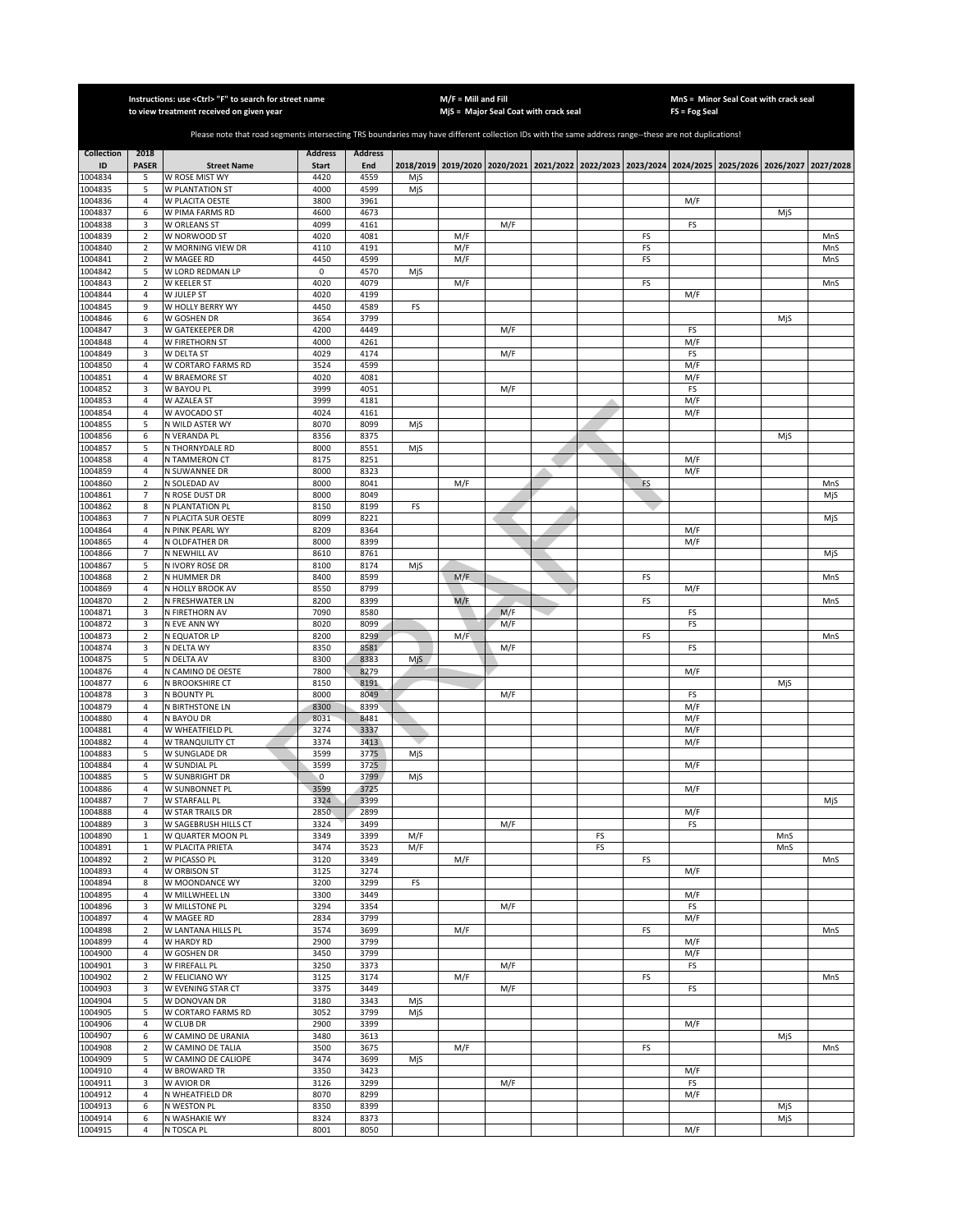|                    | Instructions: use <ctrl> "F" to search for street name<br/>to view treatment received on given year</ctrl> |                                                                                                                                                       |                      |                |            |            | $M/F =$ Mill and Fill                                                                     |    |          |               | MnS = Minor Seal Coat with crack seal |            |
|--------------------|------------------------------------------------------------------------------------------------------------|-------------------------------------------------------------------------------------------------------------------------------------------------------|----------------------|----------------|------------|------------|-------------------------------------------------------------------------------------------|----|----------|---------------|---------------------------------------|------------|
|                    |                                                                                                            |                                                                                                                                                       |                      |                |            |            | MjS = Major Seal Coat with crack seal                                                     |    |          | FS = Fog Seal |                                       |            |
|                    |                                                                                                            | Please note that road segments intersecting TRS boundaries may have different collection IDs with the same address range--these are not duplications! |                      |                |            |            |                                                                                           |    |          |               |                                       |            |
| <b>Collection</b>  | 2018                                                                                                       |                                                                                                                                                       | <b>Address</b>       | <b>Address</b> |            |            |                                                                                           |    |          |               |                                       |            |
| ID<br>1004916      | <b>PASER</b><br>6                                                                                          | <b>Street Name</b><br>N THORNYDALE RD                                                                                                                 | <b>Start</b><br>8000 | End<br>8799    |            |            | 2018/2019 2019/2020 2020/2021 2021/2022 2022/2023 2023/2024 2024/2025 2025/2026 2026/2027 |    |          |               | MjS                                   | 2027/2028  |
| 1004917            | 8                                                                                                          | N SUPERNOVA DR                                                                                                                                        | 7972                 | 7999           | FS         |            |                                                                                           |    |          |               |                                       |            |
| 1004918            | 4                                                                                                          | N SUNNYVALE DR                                                                                                                                        | 8600                 | 8799           |            |            |                                                                                           |    |          | M/F           |                                       |            |
| 1004919<br>1004920 | $\overline{2}$                                                                                             | N SKY DANCER CI                                                                                                                                       | 8800<br>8100         | 8809<br>8799   |            | M/F        |                                                                                           |    | FS       |               |                                       | MnS        |
| 1004921            | 3<br>5                                                                                                     | N SHANNON RD<br>N SAGEBRUSH HILLS CT                                                                                                                  | 8000                 | 8023           | MjS        |            | M/F                                                                                       |    |          | FS            |                                       |            |
| 1004922            | $\mathbf 2$                                                                                                | N REMBRANDT PL                                                                                                                                        | 8500                 | 8581           |            | M/F        |                                                                                           |    | FS       |               |                                       | MnS        |
| 1004923            | $\sqrt{4}$                                                                                                 | N RASMUSSEN AV                                                                                                                                        | 7982                 | 8799           |            |            |                                                                                           |    |          | M/F           |                                       |            |
| 1004924<br>1004925 | $\overline{4}$<br>5                                                                                        | N PLACITA PICANTE<br>N PHILADELPHIA PL                                                                                                                | 8240<br>7972         | 8309<br>7999   | MjS        |            |                                                                                           |    |          | M/F           |                                       |            |
| 1004926            | $\overline{4}$                                                                                             | N PASEO DEL RANCHO ESCONDIDO                                                                                                                          | 8000                 | 8399           |            |            |                                                                                           |    |          | M/F           |                                       |            |
| 1004927            | $\sqrt{4}$                                                                                                 | N PADOVA PL                                                                                                                                           | 8000                 | 8049           |            |            |                                                                                           |    |          | M/F           |                                       |            |
| 1004928<br>1004929 | $\,1\,$<br>5                                                                                               | N MODENA DR<br>N MILLWHEEL PL                                                                                                                         | 8000<br>8093         | 8199<br>8150   | M/F<br>MjS |            |                                                                                           | FS |          |               | MnS                                   |            |
| 1004930            | 3                                                                                                          | N MIDNIGHT WY                                                                                                                                         | 8100                 | 8349           |            |            | M/F                                                                                       |    |          | FS            |                                       |            |
| 1004931            | 3                                                                                                          | N LENNON PL                                                                                                                                           | 8700                 | 8741           |            |            | M/F                                                                                       |    |          | FS            |                                       |            |
| 1004932            | 5                                                                                                          | N JOHNSON DR                                                                                                                                          | 8300                 | 8399           | MjS        |            |                                                                                           |    |          |               |                                       |            |
| 1004933<br>1004934 | 5<br>6                                                                                                     | N ISCHIA PL<br>N HOPDOWN AV                                                                                                                           | 8000<br>8400         | 8005<br>8573   | MjS        |            |                                                                                           |    |          |               | MjS                                   |            |
| 1004935            | $\overline{2}$                                                                                             | N FRAMPTON PL                                                                                                                                         | 8599                 | 8751           |            | M/F        |                                                                                           |    | FS       |               |                                       | MnS        |
| 1004936            | $\overline{4}$                                                                                             | N DYLAN AV                                                                                                                                            | 8670                 | 8699           |            |            |                                                                                           |    |          | M/F           |                                       |            |
| 1004937            | 5<br>5                                                                                                     | N CORTINA PL<br>N CONVERSE CT                                                                                                                         | 0                    | 8099           | MjS        |            |                                                                                           |    |          |               |                                       |            |
| 1004938<br>1004939 | $\overline{2}$                                                                                             | N CAMINO DE LA VIOLA                                                                                                                                  | 8224<br>8100         | 8273<br>8295   | MjS        | M/F        |                                                                                           |    | FS       |               |                                       | MnS        |
| 1004940            | 8                                                                                                          | N CAMINO DE LA ARPA                                                                                                                                   | 8100                 | 8181           | FS         |            |                                                                                           |    |          |               |                                       |            |
| 1004941            | 3                                                                                                          | N BOTTLEBUSH LN                                                                                                                                       | 8800                 | 8865           |            |            | M/F                                                                                       |    |          | FS            |                                       |            |
| 1004942            | $\overline{4}$<br>3                                                                                        | N ALBANY AV<br>W STAR TRAILS DR                                                                                                                       | 8324<br>2700         | 8399<br>2899   |            |            | M/F                                                                                       |    |          | M/F           |                                       |            |
| 1004943<br>1004944 | $\sqrt{4}$                                                                                                 | W MAGEE RD                                                                                                                                            | 2834                 | 2949           |            |            |                                                                                           |    |          | FS<br>M/F     |                                       |            |
| 1004945            | $\mathbf 2$                                                                                                | W CLUB DR                                                                                                                                             | 2900                 | 2999           |            | M/F        |                                                                                           |    | FS       |               |                                       | MnS        |
| 1004946            | 5                                                                                                          | N TUSCANY DR                                                                                                                                          | 7950                 | 8049           | MjS        |            |                                                                                           |    |          |               |                                       |            |
| 1004947<br>1004948 | 3<br>6                                                                                                     | N SHANNON RD<br>N DELLA ROBIA PL                                                                                                                      | 8100<br>7999         | 8699<br>8051   |            |            | M/F                                                                                       |    |          | FS            | MjS                                   |            |
| 1004949            | 3                                                                                                          | N COMO DR                                                                                                                                             | 8000                 | 8101           |            |            | M/F                                                                                       |    |          | FS            |                                       |            |
| 1004950            | 4                                                                                                          | W SAGE ST                                                                                                                                             | 1400                 | 1923           |            |            |                                                                                           |    |          | M/F           |                                       |            |
| 1004951            | $\sqrt{2}$                                                                                                 | W PINE ST                                                                                                                                             | 1520                 | 1699           |            | M/F        |                                                                                           |    | FS       |               |                                       | MnS        |
| 1004952<br>1004953 | 3<br>$\overline{4}$                                                                                        | W MAGEE RD<br>W LIDDELL DR                                                                                                                            | 1400<br>1400         | 1899<br>1821   |            |            | M/F                                                                                       |    |          | FS<br>M/F     |                                       |            |
| 1004954            | 4                                                                                                          | W LEMON ST                                                                                                                                            | 1499                 | 1550           |            |            |                                                                                           |    |          | M/F           |                                       |            |
| 1004955            | 5                                                                                                          | W DAYBREAK CI                                                                                                                                         | 1499                 | 1633           | MjS        |            |                                                                                           |    |          |               |                                       |            |
| 1004956            | 3                                                                                                          | W DAWN DR                                                                                                                                             | 1400                 | 1973           |            |            | M/F                                                                                       |    |          | FS            |                                       |            |
| 1004957<br>1004958 | 3<br>5                                                                                                     | W DATE ST<br>W CYPRESS ST                                                                                                                             | 1400<br>1400         | 1599<br>1599   | MjS        |            | M/F                                                                                       |    |          | FS            |                                       |            |
| 1004959            | 8                                                                                                          | W COOL DR                                                                                                                                             | 1400                 | 1599           | <b>FS</b>  |            |                                                                                           |    |          |               |                                       |            |
| 1004960            | 5                                                                                                          | W AVOCADO ST                                                                                                                                          | 1498                 | 1715           | MjS        |            |                                                                                           |    |          |               |                                       |            |
| 1004961<br>1004962 | 3<br>8                                                                                                     | N VENUS CT<br>N SAGE PL                                                                                                                               | 8198<br>8300         | 8261<br>8399   | FS         |            | M/F                                                                                       |    |          | FS            |                                       |            |
| 1004963            | $\overline{4}$                                                                                             | N ROMERO AV                                                                                                                                           | 8174                 | 8559           |            |            |                                                                                           |    |          | M/F           |                                       |            |
| 1004964            | 3                                                                                                          | N POMONA AV                                                                                                                                           | 8600                 | 8799           |            |            | M/F                                                                                       |    |          | FS            |                                       |            |
| 1004965            | $\overline{2}$                                                                                             | N PINE PL                                                                                                                                             | 8520                 | 8599           |            | M/F        |                                                                                           |    | FS       |               |                                       | MnS<br>MnS |
| 1004966<br>1004967 | 2<br>$\overline{2}$                                                                                        | N MCCARTY RD<br>N LA CHOLLA BL                                                                                                                        | 8100<br>7950         | 8349<br>8799   |            | M/F<br>M/F |                                                                                           |    | FS<br>FS |               |                                       | MnS        |
| 1004968            | 4                                                                                                          | N CIRCULO EL PALMITO                                                                                                                                  | 8000                 | 8199           |            |            |                                                                                           |    |          | M/F           |                                       |            |
| 1004969            | 5                                                                                                          | N CAMINO DE MAXIMILLIAN                                                                                                                               | 7990                 | 7999           | MjS        |            |                                                                                           |    |          |               |                                       |            |
| 1004970<br>1004971 | 5<br>6                                                                                                     | N BOREAL DR<br>N ASPEN AV                                                                                                                             | 8100<br>8520         | 8249<br>8799   | MjS        |            |                                                                                           |    |          |               | MjS                                   |            |
| 1004972            | 3                                                                                                          | W SAGE ST                                                                                                                                             | 1400                 | 1545           |            |            | M/F                                                                                       |    |          | FS            |                                       |            |
| 1004973            | 5                                                                                                          | W PLACITA MESA FRIA                                                                                                                                   | 800                  | 885            | MjS        |            |                                                                                           |    |          |               |                                       |            |
| 1004974            | 3                                                                                                          | W PLACITA DE LA POZA                                                                                                                                  | 600                  | 790            |            |            | M/F                                                                                       |    |          | FS            |                                       |            |
| 1004975<br>1004976 | $\sqrt{4}$<br>3                                                                                            | W PLACITA CAMILLIA<br>W PINE ST                                                                                                                       | 899<br>600           | 1145<br>1099   |            |            | M/F                                                                                       |    |          | M/F<br>FS     |                                       |            |
| 1004977            | 3                                                                                                          | W PASEO NORTENO                                                                                                                                       | 600                  | 749            |            |            | M/F                                                                                       |    |          | FS            |                                       |            |
| 1004978            | 3                                                                                                          | W OLETA DR                                                                                                                                            | 1000                 | 1199           |            |            | M/F                                                                                       |    |          | FS            |                                       |            |
| 1004979<br>1004980 | $\sqrt{4}$<br>5                                                                                            | W MORNING VIEW DR<br>W MAGEE RD                                                                                                                       | 1100<br>600          | 1399<br>1499   |            |            |                                                                                           |    |          | M/F           |                                       |            |
| 1004981            | 6                                                                                                          | W LIDDELL PL                                                                                                                                          | 1220                 | 1399           | MjS        |            |                                                                                           |    |          |               | MjS                                   |            |
| 1004982            | 3                                                                                                          | W LIDDELL DR                                                                                                                                          | 1400                 | 1561           |            |            | M/F                                                                                       |    |          | FS            |                                       |            |
| 1004983            | 3                                                                                                          | W KELTING DR                                                                                                                                          | 1000                 | 1129           |            |            | M/F                                                                                       |    |          | FS            |                                       |            |
| 1004984<br>1004985 | 5<br>4                                                                                                     | W HARDY RD<br>W FIR DR                                                                                                                                | 700<br>1200          | 1399<br>1250   | MjS        |            |                                                                                           |    |          | M/F           |                                       |            |
| 1004986            | 3                                                                                                          | W FERN DR                                                                                                                                             | 1115                 | 1199           |            |            | M/F                                                                                       |    |          | FS            |                                       |            |
| 1004987            | 3                                                                                                          | W EMERINE DR                                                                                                                                          | 1000                 | 1399           |            |            | M/F                                                                                       |    |          | FS            |                                       |            |
| 1004988            | 5                                                                                                          | W DAWN DR                                                                                                                                             | 1231                 | 1474           | MjS        |            |                                                                                           |    |          |               |                                       |            |
| 1004989<br>1004990 | 5<br>3                                                                                                     | W DATE ST<br>W CYPRESS ST                                                                                                                             | 1400<br>1400         | 1499<br>1499   | MjS        |            | M/F                                                                                       |    |          | FS            |                                       |            |
| 1004991            | 5                                                                                                          | W COOL DR                                                                                                                                             | $\mathsf 0$          | 1599           | MjS        |            |                                                                                           |    |          |               |                                       |            |
| 1004992            | $\mathbf 1$                                                                                                | W CAMINO DEL ORO                                                                                                                                      | 624                  | 899            | M/F        |            |                                                                                           | FS |          |               | MnS                                   |            |
| 1004993            | 3                                                                                                          | W CALLE RANUNCULO                                                                                                                                     | 800                  | 883            |            |            | M/F                                                                                       |    |          | FS            |                                       |            |
| 1004994<br>1004995 | 3<br>6                                                                                                     | W CALLE DADIVOSO<br>W CALLE CATAVINOS                                                                                                                 | 600<br>819           | 998<br>961     |            |            | M/F                                                                                       |    |          | FS            | MjS                                   |            |
| 1004996            | $\sqrt{4}$                                                                                                 | W CALLE CASQUILLA                                                                                                                                     | 744                  | 931            |            |            |                                                                                           |    |          | M/F           |                                       |            |
| 1004997            | 4                                                                                                          | N WANDA RD                                                                                                                                            | 8000                 | 8599           |            |            |                                                                                           |    |          | M/F           |                                       |            |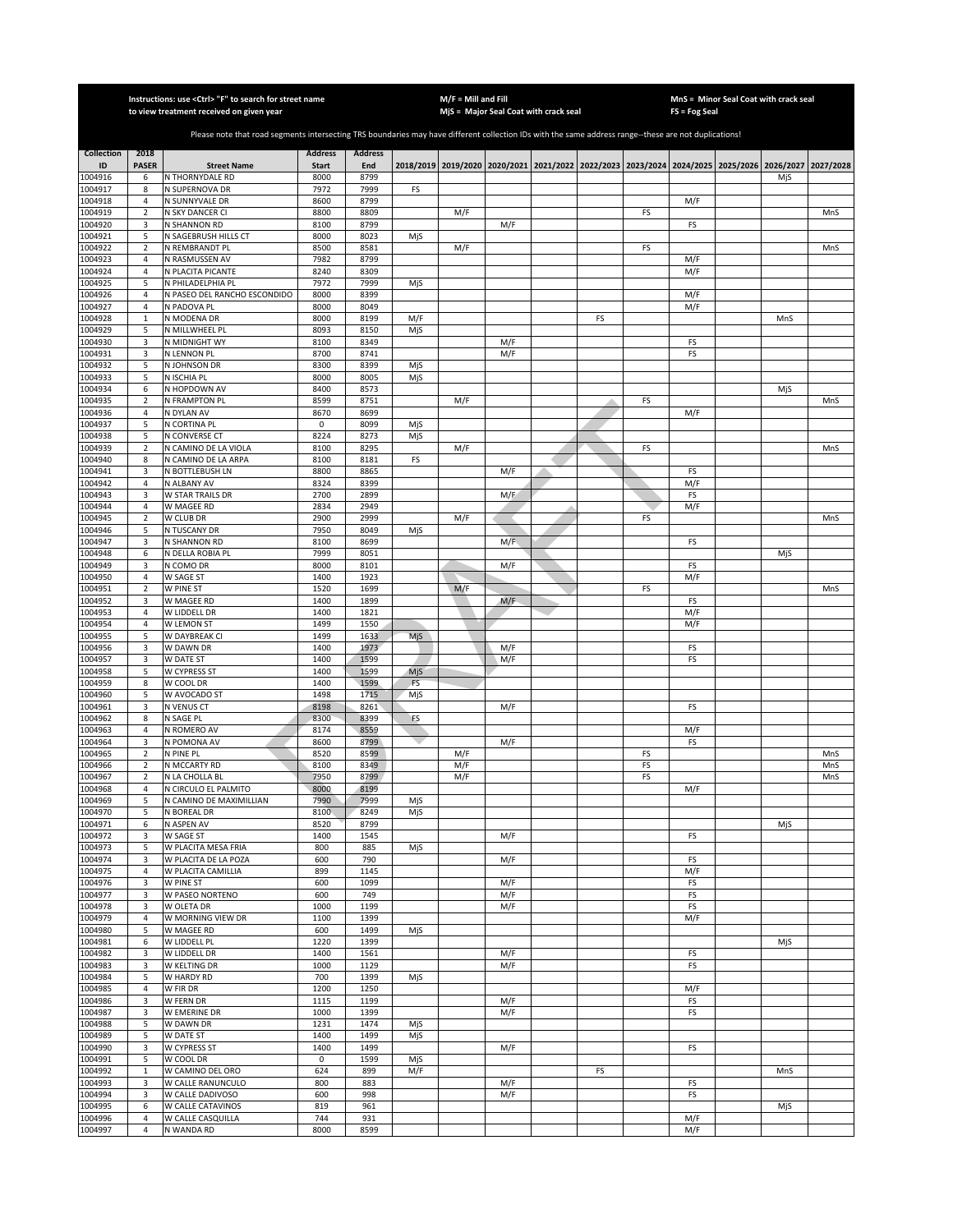|                    |                            | Instructions: use < Ctrl> "F" to search for street name<br>to view treatment received on given year                                                   |                |                     |            | $M/F =$ Mill and Fill | MjS = Major Seal Coat with crack seal |    |    | $FS = Fog Seal$ | MnS = Minor Seal Coat with crack seal                                                     |     |           |
|--------------------|----------------------------|-------------------------------------------------------------------------------------------------------------------------------------------------------|----------------|---------------------|------------|-----------------------|---------------------------------------|----|----|-----------------|-------------------------------------------------------------------------------------------|-----|-----------|
|                    |                            |                                                                                                                                                       |                |                     |            |                       |                                       |    |    |                 |                                                                                           |     |           |
|                    |                            | Please note that road segments intersecting TRS boundaries may have different collection IDs with the same address range--these are not duplications! |                |                     |            |                       |                                       |    |    |                 |                                                                                           |     |           |
| <b>Collection</b>  | 2018                       |                                                                                                                                                       | <b>Address</b> | <b>Address</b>      |            |                       |                                       |    |    |                 |                                                                                           |     |           |
| ID                 | <b>PASER</b>               | <b>Street Name</b>                                                                                                                                    | <b>Start</b>   | End                 |            |                       |                                       |    |    |                 | 2018/2019 2019/2020 2020/2021 2021/2022 2022/2023 2023/2024 2024/2025 2025/2026 2026/2027 |     | 2027/2028 |
| 1004998<br>1004999 | 2<br>4                     | N VAMORI DR<br>N PLACITA FELIZ                                                                                                                        | 7900<br>8000   | 7999<br>8021        |            | M/F                   |                                       |    | FS | M/F             |                                                                                           |     | MnS       |
| 1005000            | $\overline{4}$             | N PLACITA DEL CARDO                                                                                                                                   | 8599           | 8683                |            |                       |                                       |    |    | M/F             |                                                                                           |     |           |
| 1005001            | $\overline{4}$             | N PLACITA DADIVOSO                                                                                                                                    | 8299           | 8399                |            |                       |                                       |    |    | M/F             |                                                                                           |     |           |
| 1005002            | 6                          | N PLACITA CHULA                                                                                                                                       | 8101           | 8199                |            |                       |                                       |    |    |                 |                                                                                           | MiS |           |
| 1005003            | 7                          | N PLACITA CATAVINOS                                                                                                                                   | 8199           | 8250                |            |                       |                                       |    |    |                 |                                                                                           |     | MjS       |
| 1005004<br>1005005 | 3<br>4                     | N PINE PL<br>N PASEO NORTENO                                                                                                                          | 8520<br>8550   | 8599<br>8799        |            |                       | M/F                                   |    |    | FS<br>M/F       |                                                                                           |     |           |
| 1005006            | $\mathbf{1}$               | N MYRTLE PL                                                                                                                                           | 8800           | 8899                | M/F        |                       |                                       | FS |    |                 |                                                                                           | MnS |           |
| 1005007            | $\mathbf 1$                | N MYRTLE DR                                                                                                                                           | 8699           | 8799                | M/F        |                       |                                       | FS |    |                 |                                                                                           | MnS |           |
| 1005008            | 3                          | N MULBERRY PL                                                                                                                                         | 8498           | 8555                |            |                       | M/F                                   |    |    | FS              |                                                                                           |     |           |
| 1005009            | $\mathbf 2$                | N MULBERRY DR                                                                                                                                         | 8550           | 8649                |            | M/F                   |                                       |    | FS |                 |                                                                                           |     | MnS       |
| 1005010            | 3                          | N MORNING VIEW DR                                                                                                                                     | 8599           | 9123                |            |                       | M/F                                   |    |    | FS              |                                                                                           |     |           |
| 1005011<br>1005012 | $\mathbf 2$<br>$\mathbf 1$ | N MARATHON DR<br>N MAHOGANY RD                                                                                                                        | 8800<br>8599   | 8999<br>8799        | M/F        | M/F                   |                                       | FS | FS |                 |                                                                                           | MnS | MnS       |
| 1005013            | $\sqrt{4}$                 | N LA OESTA AV                                                                                                                                         | 8000           | 8549                |            |                       |                                       |    |    | M/F             |                                                                                           |     |           |
| 1005014            | 4                          | N LA CANADA DR                                                                                                                                        | 7860           | 8799                |            |                       |                                       |    |    | M/F             |                                                                                           |     |           |
| 1005015            | 3                          | N HICKORY DR                                                                                                                                          | 8599           | 8971                |            |                       | M/F                                   |    |    | FS              |                                                                                           |     |           |
| 1005016            | 5                          | N EMERINE PL                                                                                                                                          | 8199           | 8250                | MjS        |                       |                                       |    |    |                 |                                                                                           |     |           |
| 1005017            | $\mathbf 1$                | N EL TOVAR PL                                                                                                                                         | 8000           | 8099                | M/F        |                       |                                       | FS |    |                 |                                                                                           | MnS |           |
| 1005018<br>1005019 | 4<br>8                     | N DAWN PL<br>N CAROLYN PL                                                                                                                             | 8350<br>8200   | 8399<br>8299        | FS         |                       |                                       |    |    | M/F             |                                                                                           |     |           |
| 1005020            | 6                          | N CAROLYN DR                                                                                                                                          | 8125           | 8165                |            |                       |                                       |    |    |                 |                                                                                           | MjS |           |
| 1005021            | $\overline{2}$             | N CALLE LOMA LINDA                                                                                                                                    | 8800           | 9062                |            | M/F                   |                                       |    | FS |                 |                                                                                           |     | MnS       |
| 1005022            | 3                          | <b>E MAGEE RD</b>                                                                                                                                     | 700            | 899                 |            |                       | M/F                                   |    |    | FS              |                                                                                           |     |           |
| 1005023            | $\mathbf{1}$               | W OVERTON RD                                                                                                                                          | 1400           | 1599                | M/F        |                       |                                       | FS |    |                 |                                                                                           | MnS |           |
| 1005024            | $\overline{2}$             | W NEWTON DR                                                                                                                                           | 1100           | 1399                |            | M/F                   |                                       |    | FS |                 |                                                                                           |     | MnS       |
| 1005025<br>1005026 | 3<br>$\sqrt{4}$            | W HARDY RD<br>W DUTTON PL                                                                                                                             | 1300<br>0      | 1399<br>$\mathsf 0$ |            |                       | M/F                                   |    |    | FS              |                                                                                           |     |           |
| 1005027            | 5                          | W CALLE CONCORDIA                                                                                                                                     | 1000           | 1399                | MjS        |                       |                                       |    |    | M/F             |                                                                                           |     |           |
| 1005028            | $\overline{4}$             | N RANCHO VERDE DR                                                                                                                                     | 0              | $\mathsf 0$         |            |                       |                                       |    |    | M/F             |                                                                                           |     |           |
| 1005029            | 3                          | N MYRTLE PL                                                                                                                                           | 8800           | 8899                |            |                       | M/F                                   |    |    | FS              |                                                                                           |     |           |
| 1005030            | 3                          | N MORNING VIEW DR                                                                                                                                     | 8850           | 9123                |            |                       | M/F                                   |    |    | FS              |                                                                                           |     |           |
| 1005031            | 4                          | N MARATHON DR                                                                                                                                         | 8800           | 9199                |            |                       |                                       |    |    | M/F             |                                                                                           |     |           |
| 1005032<br>1005033 | 6<br>3                     | N LA CANADA DR<br>N HICKORY DR                                                                                                                        | 8738<br>8800   | 8999<br>8971        |            |                       | M/F                                   |    |    | FS              |                                                                                           | MjS |           |
| 1005034            | 4                          | N CALLE LOMA LINDA                                                                                                                                    | 8800           | 9062                |            |                       |                                       |    |    | M/F             |                                                                                           |     |           |
| 1005035            | 6                          | W TORTOLITA BLUFFS DR                                                                                                                                 | 2100           | 2149                |            |                       |                                       |    |    |                 |                                                                                           | MjS |           |
| 1005036            | 3                          | W RANCHO FELIZ PL                                                                                                                                     | 1439           | 1499                |            |                       | M/F                                   |    |    | FS              |                                                                                           |     |           |
| 1005037            | 4                          | W PLACITA DEL REY                                                                                                                                     | 1400           | 1441                |            |                       |                                       |    |    | M/F             |                                                                                           |     |           |
| 1005038            | $\sqrt{4}$                 | W OVERTON RD                                                                                                                                          | 1400           | 2249                |            |                       |                                       |    |    | M/F             |                                                                                           |     |           |
| 1005039<br>1005040 | 3<br>5                     | W NEWTON DR<br>W MORNING JEWEL PL                                                                                                                     | 1100<br>2100   | 1399<br>2123        | MjS        |                       | M/F                                   |    |    | FS              |                                                                                           |     |           |
| 1005041            | 5                          | W JAGGED ROCK RD                                                                                                                                      | 1599           | 1741                | MjS        |                       |                                       |    |    |                 |                                                                                           |     |           |
| 1005042            | $\sqrt{4}$                 | W DUTTON PL                                                                                                                                           | 0              | 1531                |            |                       |                                       |    |    | M/F             |                                                                                           |     |           |
| 1005043            | $\overline{a}$             | W CANADA VERDE DR                                                                                                                                     | 1400           | 1573                |            |                       |                                       |    |    | M/F             |                                                                                           |     |           |
| 1005044            | $\overline{4}$             | W CALLE CONCORDIA                                                                                                                                     | $\overline{0}$ | 1649                |            |                       |                                       |    |    | M/F             |                                                                                           |     |           |
| 1005045            | 4                          | N RANCHO VERDE DR                                                                                                                                     | 0              | $\mathbf{0}$        |            |                       |                                       |    |    | M/F             |                                                                                           |     |           |
| 1005046<br>1005047 | 5<br>5                     | N RANCHO FELIZ DR<br>N PLACITA VERDE                                                                                                                  | 9100<br>8999   | 9549<br>9099        | MjS<br>MjS |                       |                                       |    |    |                 |                                                                                           |     |           |
| 1005048            | 6                          | N LA CHOLLA BL                                                                                                                                        | 8700           | 9668                |            |                       |                                       |    |    |                 |                                                                                           | MjS |           |
| 1005049            | $\overline{4}$             | N LA CANADA DR                                                                                                                                        | 8800           | 9529                |            |                       |                                       |    |    | M/F             |                                                                                           |     |           |
| 1005050            | 3                          | N HICKORY DR                                                                                                                                          | 8800           | 8971                |            |                       | M/F                                   |    |    | FS              |                                                                                           |     |           |
| 1005051            | 2                          | N ARROYO DR                                                                                                                                           | 9100           | 9151                |            | M/F                   |                                       |    | FS |                 |                                                                                           |     | MnS       |
| 1005052<br>1005053 | 6<br>5                     | W YORKSHIRE ST<br>W TORTOLITA BLUFFS DR                                                                                                               | 2900<br>2100   | 2999<br>2339        |            |                       |                                       |    |    |                 |                                                                                           | MjS |           |
| 1005054            | $\sqrt{4}$                 | W SUNSET SURPRISE CT                                                                                                                                  | 2100           | 2223                | MjS        |                       |                                       |    |    | M/F             |                                                                                           |     |           |
| 1005055            | 6                          | W SUNSET BLUFFS PL                                                                                                                                    | 2300           | 2399                |            |                       |                                       |    |    |                 |                                                                                           | MjS |           |
| 1005056            | 6                          | W SUMMITS END CT                                                                                                                                      | 2569           | 2615                |            |                       |                                       |    |    |                 |                                                                                           | MjS |           |
| 1005057            | 6                          | W SAGUARO BLUFFS DR                                                                                                                                   | 2525           | 2599                |            |                       |                                       |    |    |                 |                                                                                           | MjS |           |
| 1005058            | 4                          | W OVERTON RIDGE PL                                                                                                                                    | $\pmb{0}$      | 2599                |            |                       |                                       |    |    | M/F             |                                                                                           |     |           |
| 1005059<br>1005060 | $\overline{4}$<br>4        | W OVERTON RD<br>W NOBLE HEIGHTS DR                                                                                                                    | 2100<br>2264   | 2999<br>2374        |            |                       |                                       |    |    | M/F<br>M/F      |                                                                                           |     |           |
| 1005061            | $\mathbf 1$                | W NATURE POINT CT                                                                                                                                     | 2614           | 2660                | M/F        |                       |                                       | FS |    |                 |                                                                                           | MnS |           |
| 1005062            | 5                          | W MYSTIC MOUNTAIN DR                                                                                                                                  | 2242           | 2693                | MjS        |                       |                                       |    |    |                 |                                                                                           |     |           |
| 1005063            | 5                          | W MOUNTAIN HEIGHTS CT                                                                                                                                 | 2607           | 2674                | MjS        |                       |                                       |    |    |                 |                                                                                           |     |           |
| 1005064            | 4                          | W MORNING JEWEL PL                                                                                                                                    | 2100           | 2223                |            |                       |                                       |    |    | M/F             |                                                                                           |     |           |
| 1005065            | $\mathbf 1$                | W MONTIERRA PL                                                                                                                                        | 2600           | 2675                | M/F        |                       |                                       | FS |    |                 |                                                                                           | MnS |           |
| 1005066<br>1005067 | 4<br>$\overline{2}$        | W MESA VERDE PL<br>W LA CRESTA RD                                                                                                                     | 2770<br>2200   | 2899<br>2599        |            | M/F                   |                                       |    | FS | M/F             |                                                                                           |     | MnS       |
| 1005068            | $\mathbf{1}$               | W KEWANEE ST                                                                                                                                          | 2709           | 2775                | M/F        |                       |                                       | FS |    |                 |                                                                                           | MnS |           |
| 1005069            | 3                          | W HIDDEN BLUFFS DR                                                                                                                                    | 2624           | 2699                |            |                       | M/F                                   |    |    | FS              |                                                                                           |     |           |
| 1005070            | 4                          | W ENCHANTMENT PL                                                                                                                                      | 2259           | 2329                |            |                       |                                       |    |    | M/F             |                                                                                           |     |           |
| 1005071            | 4                          | W DESERT BROOK CT                                                                                                                                     | 2620           | 2699                |            |                       |                                       |    |    | M/F             |                                                                                           |     |           |
| 1005072            | 5                          | W DESERT BLUFFS CT                                                                                                                                    | 2625           | 2685                | MjS        |                       |                                       |    |    |                 |                                                                                           |     |           |
| 1005073            | $\mathbf{1}$               | W CHOLLA RIDGE PL                                                                                                                                     | 2630           | 2685                | M/F        |                       |                                       | FS |    |                 |                                                                                           | MnS |           |
| 1005074<br>1005075 | 6<br>$\overline{4}$        | W CHOLLA CLIFF CT<br>W CATALINA VIEW DR                                                                                                               | 2569<br>2199   | 2599<br>2684        |            |                       |                                       |    |    | M/F             |                                                                                           | MjS |           |
| 1005076            | 5                          | W CALLE SAN MANUEL                                                                                                                                    | 2699           | 2799                | MjS        |                       |                                       |    |    |                 |                                                                                           |     |           |
| 1005077            | $\overline{2}$             | W CALLE SAN ISIDRO                                                                                                                                    | 2718           | 2899                |            | M/F                   |                                       |    | FS |                 |                                                                                           |     | MnS       |
| 1005078            | 5                          | W BLUFFS PEAK CT                                                                                                                                      | 2549           | 2609                | MjS        |                       |                                       |    |    |                 |                                                                                           |     |           |
| 1005079            | 5                          | N VELVET MESQUITE PL                                                                                                                                  | 8934           | 8973                | MjS        |                       |                                       |    |    |                 |                                                                                           |     |           |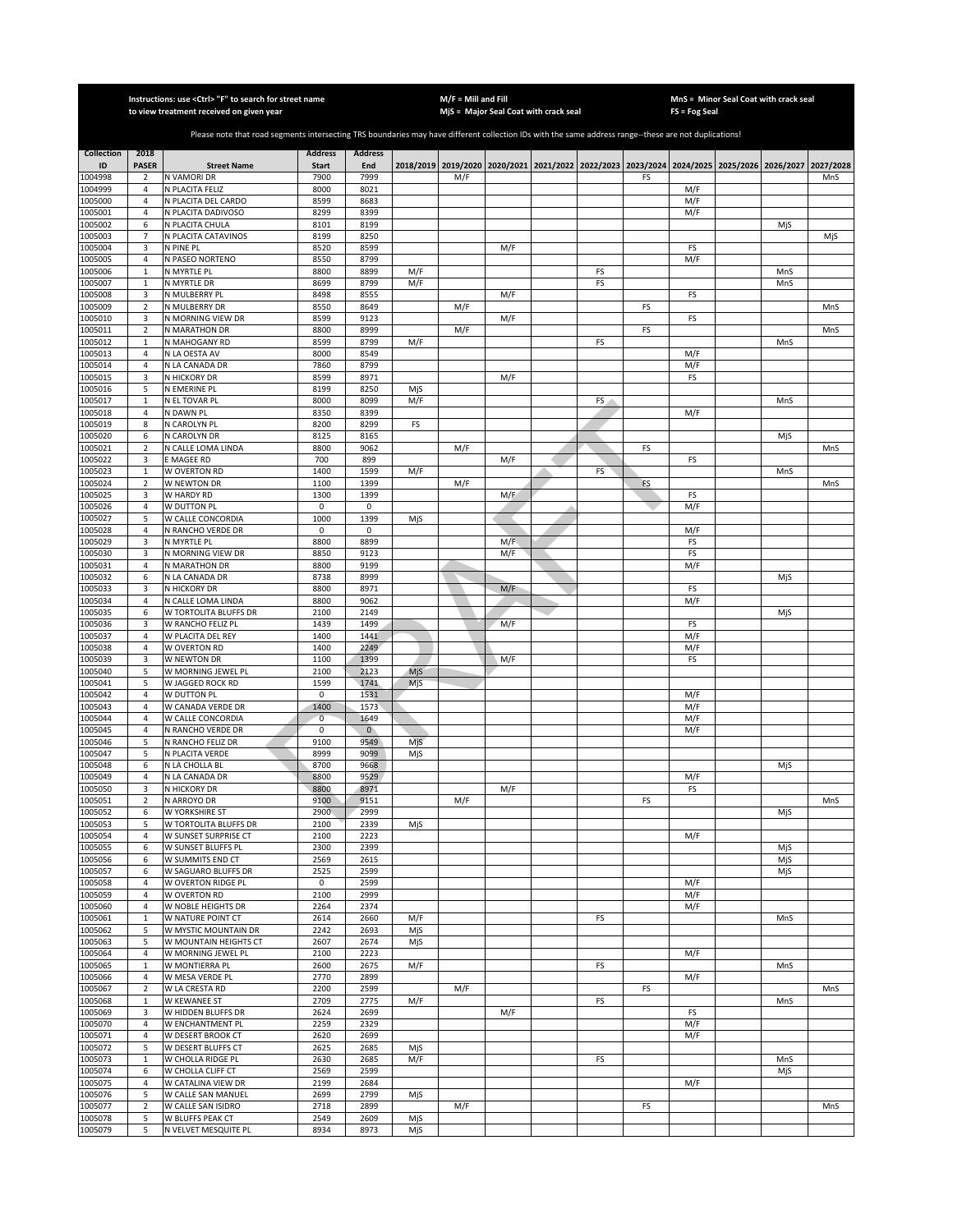|                    |                                | Instructions: use < Ctrl> "F" to search for street name<br>to view treatment received on given year                                                   |                |                |            | $M/F =$ Mill and Fill | MjS = Major Seal Coat with crack seal                                                     |    |    |    | $FS = Fog Seal$ | MnS = Minor Seal Coat with crack seal |     |           |
|--------------------|--------------------------------|-------------------------------------------------------------------------------------------------------------------------------------------------------|----------------|----------------|------------|-----------------------|-------------------------------------------------------------------------------------------|----|----|----|-----------------|---------------------------------------|-----|-----------|
|                    |                                |                                                                                                                                                       |                |                |            |                       |                                                                                           |    |    |    |                 |                                       |     |           |
|                    |                                | Please note that road segments intersecting TRS boundaries may have different collection IDs with the same address range--these are not duplications! |                |                |            |                       |                                                                                           |    |    |    |                 |                                       |     |           |
| <b>Collection</b>  | 2018                           |                                                                                                                                                       | <b>Address</b> | <b>Address</b> |            |                       |                                                                                           |    |    |    |                 |                                       |     |           |
| ID                 | <b>PASER</b>                   | <b>Street Name</b>                                                                                                                                    | <b>Start</b>   | End            |            |                       | 2018/2019 2019/2020 2020/2021 2021/2022 2022/2023 2023/2024 2024/2025 2025/2026 2026/2027 |    |    |    |                 |                                       |     | 2027/2028 |
| 1005080            | 6                              | N UPPER BLUFFS DR                                                                                                                                     | 8850           | 9199           |            |                       |                                                                                           |    |    |    |                 |                                       | MiS |           |
| 1005081<br>1005082 | 5<br>5                         | N TREASURE MOUNTAIN DR<br>N TORTOLITA BLUFFS PL                                                                                                       | 8950<br>8874   | 9199<br>8925   | MjS<br>MjS |                       |                                                                                           |    |    |    |                 |                                       |     |           |
| 1005083            | 6                              | N SWEET ACACIA PL                                                                                                                                     | 9041           | 9093           |            |                       |                                                                                           |    |    |    |                 |                                       | MjS |           |
| 1005084            | 3                              | N SUNSET SURPRISE WY                                                                                                                                  | 9100           | 9149           |            |                       | M/F                                                                                       |    |    |    | FS              |                                       |     |           |
| 1005085            | 6                              | N SUNRISE MOUNTAIN DR                                                                                                                                 | 9124           | 9199           |            |                       |                                                                                           |    |    |    |                 |                                       | MjS |           |
| 1005086            | $\sqrt{4}$                     | N SHANNON RD                                                                                                                                          | 8800           | 9599           |            |                       |                                                                                           |    |    |    | M/F             |                                       |     |           |
| 1005087<br>1005088 | 3<br>5                         | N SANDY RIDGE PL<br>N PLACITA SAN ISIDRO                                                                                                              | 8820<br>9140   | 8871<br>9189   | MjS        |                       | M/F                                                                                       |    |    |    | FS              |                                       |     |           |
| 1005089            | 5                              | N PLACITA SAN ANGEL                                                                                                                                   | 9144           | 9185           | MjS        |                       |                                                                                           |    |    |    |                 |                                       |     |           |
| 1005090            | 3                              | N PALO VERDE BLUFFS PL                                                                                                                                | 8850           | 8873           |            |                       | M/F                                                                                       |    |    |    | FS              |                                       |     |           |
| 1005091            | 3                              | N MYSTIC HEIGHTS PL                                                                                                                                   | 9150           | 9199           |            |                       | M/F                                                                                       |    |    |    | FS              |                                       |     |           |
| 1005092            | $\mathbf 1$<br>4               | N MONTIERRA PL                                                                                                                                        | 9225           | 9299<br>9036   | M/F        |                       |                                                                                           |    | FS |    | M/F             |                                       | MnS |           |
| 1005093<br>1005094 | 5                              | N MEXICAN SAGE PL<br>N MESQUITE BLUFFS PL                                                                                                             | 8935<br>8810   | 8855           | MjS        |                       |                                                                                           |    |    |    |                 |                                       |     |           |
| 1005095            | 5                              | N MAJESTIC MOUNTAIN DR                                                                                                                                | 8836           | 9199           | MjS        |                       |                                                                                           |    |    |    |                 |                                       |     |           |
| 1005096            | 3                              | N LA CHOLLA BL                                                                                                                                        | 9200           | 9668           |            |                       | M/F                                                                                       |    |    |    | FS              |                                       |     |           |
| 1005097            | 6                              | N KANAWHA ST                                                                                                                                          | 9200           | 9291           |            |                       |                                                                                           |    |    |    |                 |                                       | MjS |           |
| 1005098            | $\mathbf{1}$                   | N IRONWOOD BLUFFS LN                                                                                                                                  | 9072           | 9191           | M/F        |                       |                                                                                           |    | FS |    |                 |                                       | MnS |           |
| 1005099<br>1005100 | $\mathbf 1$<br>8               | N HAMPSHIRE DR<br>N CAMINO SAN DIEGO                                                                                                                  | 9330<br>9140   | 9375<br>9174   | M/F<br>FS  |                       |                                                                                           |    | FS |    |                 |                                       | MnS |           |
| 1005101            | $\sqrt{4}$                     | N CAMINO SAN BENITO                                                                                                                                   | 9170           | 9199           |            |                       |                                                                                           |    |    |    | M/F             |                                       |     |           |
| 1005102            | 3                              | N CAMINO DEL PLATA                                                                                                                                    | 9300           | 9399           |            |                       | M/F                                                                                       |    |    |    | FS              |                                       |     |           |
| 1005103            | 3                              | N CAMINO DEL FIERRO                                                                                                                                   | 8800           | 9349           |            |                       | M/F                                                                                       |    |    |    | FS              |                                       |     |           |
| 1005104            | 5                              | N CAMINO DE PLAZA                                                                                                                                     | 9200           | 9349           | MjS        |                       |                                                                                           |    |    |    |                 |                                       |     |           |
| 1005105            | 6                              | N ARRINGTON DR                                                                                                                                        | 8949           | 9035           |            |                       |                                                                                           |    |    |    |                 |                                       | MjS |           |
| 1005106<br>1005107 | 3<br>6                         | W YORKSHIRE ST<br>W VISION DR                                                                                                                         | 2900<br>3340   | 3099<br>3441   |            |                       | M/F                                                                                       |    |    |    | FS              |                                       | MjS |           |
| 1005108            | 10                             | W TIANA CT                                                                                                                                            | 3500           | 3574           |            |                       |                                                                                           | FS |    |    |                 |                                       |     |           |
| 1005109            | $\sqrt{4}$                     | W STONY POINT CT                                                                                                                                      | 3610           | 3697           |            |                       |                                                                                           |    |    |    | M/F             |                                       |     |           |
| 1005110            | 5                              | W SHALAKO PL                                                                                                                                          | 3500           | 3649           | MjS        |                       |                                                                                           |    |    |    |                 |                                       |     |           |
| 1005111            | $\overline{4}$                 | W SAINT ALBANS PL                                                                                                                                     | 3620           | 3671           |            |                       |                                                                                           |    |    |    | M/F             |                                       |     |           |
| 1005112<br>1005113 | 3<br>$\overline{7}$            | W OVERTON RD<br>W OVERTON HEIGHTS DR                                                                                                                  | 2900<br>3350   | 3799<br>3449   |            |                       | M/F                                                                                       |    |    |    | FS              |                                       |     |           |
| 1005114            | 4                              | W NESTLED DESERT PL                                                                                                                                   | 3573           | 3594           |            |                       |                                                                                           |    |    |    | M/F             |                                       |     | MjS       |
| 1005115            | 3                              | W MONMOUTH ST                                                                                                                                         | 3000           | 3171           |            |                       | M/F                                                                                       |    |    |    | FS              |                                       |     |           |
| 1005116            | $\overline{2}$                 | W LINDA VISTA BL                                                                                                                                      | 3300           | 3949           |            | M/F                   |                                                                                           |    |    | FS |                 |                                       |     | MnS       |
| 1005117            | 6                              | W LENIHAN LN                                                                                                                                          | 3500           | 3621           |            |                       |                                                                                           |    |    |    |                 |                                       | MjS |           |
| 1005118            | $\overline{7}$                 | W KOSHARE LN                                                                                                                                          | 3625           | 3675           |            |                       |                                                                                           |    |    |    |                 |                                       |     | MjS       |
| 1005119<br>1005120 | 6<br>$\mathbf 2$               | W JESSY PL<br>W JAMESON PL                                                                                                                            | 3541<br>3500   | 3555<br>3551   |            | M/F                   |                                                                                           |    |    | FS |                 |                                       | MjS | MnS       |
| 1005121            | 5                              | W IRONWOOD MEADOWS PL                                                                                                                                 | 3575           | 3640           | Mjs        |                       |                                                                                           |    |    |    |                 |                                       |     |           |
| 1005122            | 3                              | W HARDYDALE CI                                                                                                                                        | 3724           | 3799           |            |                       | M/F                                                                                       |    |    |    | FS              |                                       |     |           |
| 1005123            | 5                              | W HARDY RD                                                                                                                                            | 2900           | 4019           | MjS        |                       |                                                                                           |    |    |    |                 |                                       |     |           |
| 1005124            | $\mathbf 1$                    | W HAMPSHIRE CT                                                                                                                                        | 2999           | 3030           | M/F        |                       |                                                                                           |    | FS |    |                 |                                       | MnS |           |
| 1005125<br>1005126 | $\mathbf{1}$<br>$\overline{2}$ | W GRAY DOVE CT<br><b>W FREER DR</b>                                                                                                                   | 3390<br>3300   | 3424<br>3349   | M/F        | M/F                   |                                                                                           |    | FS | FS |                 |                                       | MnS | MnS       |
| 1005127            | 4                              | W FLYNN CT                                                                                                                                            | 3650           | 3689           |            |                       |                                                                                           |    |    |    | M/F             |                                       |     |           |
| 1005128            | $\overline{7}$                 | W ELAN PL                                                                                                                                             | 3400           | 3445           |            |                       |                                                                                           |    |    |    |                 |                                       |     | MjS       |
| 1005129            | 3                              | W DESERT TURTLE WY                                                                                                                                    | 3300           | 3381           |            |                       | M/F                                                                                       |    |    |    | FS              |                                       |     |           |
| 1005130            | 4                              | W CRESTONE CT                                                                                                                                         | 3361           | 3394           |            |                       |                                                                                           |    |    |    | M/F             |                                       |     |           |
| 1005131<br>1005132 | $\,1\,$<br>$\overline{7}$      | W BUTTERFLY LN<br>W BRIAR ROSE LN                                                                                                                     | 3600<br>3450   | 3659<br>3574   | M/F        |                       |                                                                                           |    | FS |    |                 |                                       | MnS | MjS       |
| 1005133            | 4                              | N YORKSHIRE CT                                                                                                                                        | 9284           | 9299           |            |                       |                                                                                           |    |    |    | M/F             |                                       |     |           |
| 1005134            | 3                              | N THORNYDALE RD                                                                                                                                       | 8624           | 9699           |            |                       | M/F                                                                                       |    |    |    | FS              |                                       |     |           |
| 1005135            | 5                              | N SPOTTED CORN PL                                                                                                                                     | 9200           | 9273           | MjS        |                       |                                                                                           |    |    |    |                 |                                       |     |           |
| 1005136            | 6                              | N SOFT WINDS DR                                                                                                                                       | $\mathsf 0$    | 8999           |            |                       |                                                                                           |    |    |    |                 |                                       | MjS |           |
| 1005137<br>1005138 | 4<br>$\overline{7}$            | N SKY DANCER CI<br>N SHANNON RD                                                                                                                       | 8800<br>8750   | 8899<br>8999   |            |                       |                                                                                           |    |    |    | M/F             |                                       |     | MjS       |
| 1005139            | 5                              | N RED FOX LN                                                                                                                                          | 9300           | 9399           | MjS        |                       |                                                                                           |    |    |    |                 |                                       |     |           |
| 1005140            | 6                              | N QUAILS CALL PL                                                                                                                                      | 9350           | 9399           |            |                       |                                                                                           |    |    |    |                 |                                       | MjS |           |
| 1005141            | 5                              | N PATAGONIA PL                                                                                                                                        | 9520           | 9570           | MjS        |                       |                                                                                           |    |    |    |                 |                                       |     |           |
| 1005142            | 4                              | N O ODHAM WY                                                                                                                                          | 9300           | 9374           |            |                       |                                                                                           |    |    |    | M/F             |                                       |     |           |
| 1005143<br>1005144 | 5<br>5                         | N MOON VIEW PL<br>N MONMOUTH CT                                                                                                                       | 9200<br>0      | 9399<br>9374   | MjS<br>MjS |                       |                                                                                           |    |    |    |                 |                                       |     |           |
| 1005145            | $\mathbf 1$                    | N LENIHAN CT                                                                                                                                          | 9540           | 9579           | M/F        |                       |                                                                                           |    | FS |    |                 |                                       | MnS |           |
| 1005146            | 3                              | N JESSY LN                                                                                                                                            | 9000           | 9399           |            |                       | M/F                                                                                       |    |    |    | FS              |                                       |     |           |
| 1005147            | $\mathbf 2$                    | N IRONWOOD MEADOWS DR                                                                                                                                 | 9060           | 9191           |            | M/F                   |                                                                                           |    |    | FS |                 |                                       |     | MnS       |
| 1005148            | $\overline{7}$                 | N HIGHLINE AV                                                                                                                                         | 9574           | 9599           |            |                       |                                                                                           |    |    |    |                 |                                       |     | MjS       |
| 1005149            | 6                              | N HAMPSHIRE DR                                                                                                                                        | 9200           | 9375           |            |                       |                                                                                           |    |    |    |                 |                                       | MjS |           |
| 1005150<br>1005151 | $\mathbf{1}$<br>$\overline{2}$ | N FLYNN WY<br>N ELAN LN                                                                                                                               | 9404<br>9421   | 9599<br>9599   | M/F        | M/F                   |                                                                                           |    | FS | FS |                 |                                       | MnS | MnS       |
| 1005152            | $\mathbf{1}$                   | N EAGLE DANCER DR                                                                                                                                     | 9200           | 9390           | M/F        |                       |                                                                                           |    | FS |    |                 |                                       | MnS |           |
| 1005153            | $\overline{2}$                 | N DENISE ANN PL                                                                                                                                       | 9299           | 9375           |            | M/F                   |                                                                                           |    |    | FS |                 |                                       |     | MnS       |
| 1005154            | $\mathbf{1}$                   | N CRESTONE DR                                                                                                                                         | 9400           | 9599           | M/F        |                       |                                                                                           |    | FS |    |                 |                                       | MnS |           |
| 1005155            | 6                              | N CAMINO DE LA TIERRA                                                                                                                                 | 9150           | 9399           |            |                       |                                                                                           |    |    |    |                 |                                       | MjS |           |
| 1005156<br>1005157 | 6<br>3                         | N BROKEN LANCE DR<br>N BOTTLEBUSH LN                                                                                                                  | 9225<br>0      | 9349<br>8999   |            |                       | M/F                                                                                       |    |    |    | FS              |                                       | MjS |           |
| 1005158            | 5                              | N ANDRINA DR                                                                                                                                          | 9400           | 9499           | MjS        |                       |                                                                                           |    |    |    |                 |                                       |     |           |
| 1005159            | 6                              | W OVERTON RD                                                                                                                                          | 3700           | 3799           |            |                       |                                                                                           |    |    |    |                 |                                       | MjS |           |
| 1005160            | 3                              | W LINDA VISTA BL                                                                                                                                      | 3800           | 4599           |            |                       | M/F                                                                                       |    |    |    | FS              |                                       |     |           |
| 1005161            | 6                              | W HARDY RD                                                                                                                                            | 3800           | 4249           |            |                       |                                                                                           |    |    |    |                 |                                       | MjS |           |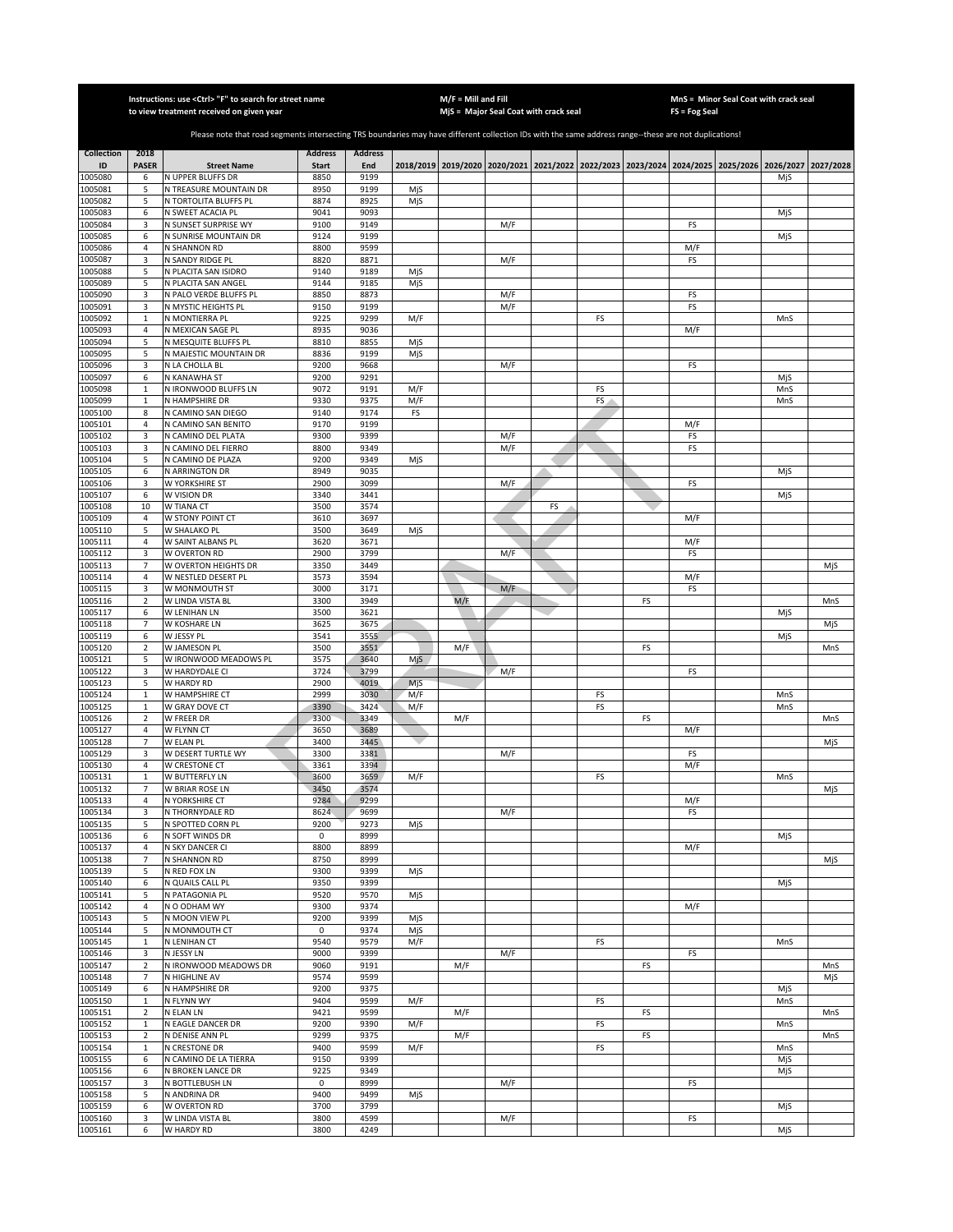|                    |                               | Instructions: use < Ctrl> "F" to search for street name                                                                                               |                |                |      | $M/F =$ Mill and Fill |                                         |    |           | $FS = Fog Seal$ | MnS = Minor Seal Coat with crack seal             |     |           |
|--------------------|-------------------------------|-------------------------------------------------------------------------------------------------------------------------------------------------------|----------------|----------------|------|-----------------------|-----------------------------------------|----|-----------|-----------------|---------------------------------------------------|-----|-----------|
|                    |                               | to view treatment received on given year                                                                                                              |                |                |      |                       | MjS = Major Seal Coat with crack seal   |    |           |                 |                                                   |     |           |
|                    |                               | Please note that road segments intersecting TRS boundaries may have different collection IDs with the same address range--these are not duplications! |                |                |      |                       |                                         |    |           |                 |                                                   |     |           |
| <b>Collection</b>  | 2018                          |                                                                                                                                                       | <b>Address</b> | <b>Address</b> |      |                       |                                         |    |           |                 |                                                   |     |           |
| ID                 | <b>PASER</b>                  | <b>Street Name</b>                                                                                                                                    | <b>Start</b>   | End            |      |                       | 2018/2019 2019/2020 2020/2021 2021/2022 |    |           |                 | 2022/2023 2023/2024 2024/2025 2025/2026 2026/2027 |     | 2027/2028 |
| 1005162            | $\mathbf{1}$                  | N VENDONE AV                                                                                                                                          | 9600           | 9629           | M/F  |                       |                                         | FS |           |                 |                                                   | MnS |           |
| 1005163            | $\overline{2}$                | N THORNYDALE RD                                                                                                                                       | 9000           | 9349           |      | M/F                   |                                         |    | FS        |                 |                                                   |     | MnS       |
| 1005164<br>1005165 | $\sqrt{4}$<br>3               | N HOLLY BROOK AV<br>N GYOR PL                                                                                                                         | 8760<br>9600   | 8799<br>9635   |      |                       | M/F                                     |    |           | M/F<br>FS       |                                                   |     |           |
| 1005166            | $\overline{4}$                | W SUMTER DR                                                                                                                                           | 4324           | 4599           |      |                       |                                         |    |           | M/F             |                                                   |     |           |
| 1005167            | 6                             | W SHERBROOKE PL                                                                                                                                       | 4009           | 4040           |      |                       |                                         |    |           |                 |                                                   | MjS |           |
| 1005168            | $\sqrt{4}$                    | W PERSEUS ST                                                                                                                                          | 3800           | 3933           |      |                       |                                         |    |           | M/F             |                                                   |     |           |
| 1005169            | 4                             | W ORION ST                                                                                                                                            | 3800           | 3901           |      |                       |                                         |    |           | M/F             |                                                   |     |           |
| 1005170            | 6                             | W MELINDA LN                                                                                                                                          | 4101           | 4181           |      |                       |                                         |    |           |                 |                                                   | MjS |           |
| 1005171<br>1005172 | 4<br>3                        | W LINDA VISTA BL<br>W LAMBERT LN                                                                                                                      | 4224<br>3800   | 4599<br>4599   |      |                       | M/F                                     |    |           | M/F<br>FS       |                                                   |     |           |
| 1005173            | 5                             | W LAKE ECHO RD                                                                                                                                        | 4000           | 4123           | MjS  |                       |                                         |    |           |                 |                                                   |     |           |
| 1005174            | $\sqrt{4}$                    | W CRESCENT ST                                                                                                                                         | 4100           | 4199           |      |                       |                                         |    |           | M/F             |                                                   |     |           |
| 1005175            | 6                             | W CRATER CREEK PL                                                                                                                                     | 4200           | 4249           |      |                       |                                         |    |           |                 |                                                   | MjS |           |
| 1005176            | $\mathbf 1$                   | W CETUS ST                                                                                                                                            | 3800           | 3915           | M/F  |                       |                                         | FS |           |                 |                                                   | MnS |           |
| 1005177            | $\mathbf 1$                   | W CARINA ST                                                                                                                                           | 3812           | 3873           | M/F  |                       |                                         | FS |           |                 |                                                   | MnS |           |
| 1005178            | 4<br>3                        | W ARGO ST                                                                                                                                             | 3800<br>9600   | 3875<br>9699   |      |                       | M/F                                     |    |           | M/F<br>FS       |                                                   |     |           |
| 1005179<br>1005180 | 6                             | N VENDONE AV<br>N THORNYDALE RD                                                                                                                       | 10000          | 10395          |      |                       |                                         |    |           |                 |                                                   | MjS |           |
| 1005181            | 6                             | N SUNSET CREEK PL                                                                                                                                     | 9800           | 9999           |      |                       |                                         |    |           |                 |                                                   | MjS |           |
| 1005182            | 6                             | N SUMTER CREEK PL                                                                                                                                     | 9800           | 9999           |      |                       |                                         |    |           |                 |                                                   | MjS |           |
| 1005183            | 3                             | N STONECREEK PL                                                                                                                                       | 9800           | 9883           |      |                       | M/F                                     |    |           | FS              |                                                   |     |           |
| 1005184            | 5                             | N SHERBROOKE ST                                                                                                                                       | 9630           | 9757           | MjS  |                       |                                         |    |           |                 |                                                   |     |           |
| 1005185<br>1005186 | 3<br>5                        | N PEGASUS AV<br>N LONGFORD DR                                                                                                                         | 9803<br>9800   | 9999<br>9931   |      |                       | M/F                                     |    |           | FS              |                                                   |     |           |
| 1005187            | 3                             | N INDUS AV                                                                                                                                            | 9810           | 9911           | MjS  |                       | M/F                                     |    |           | FS              |                                                   |     |           |
| 1005188            | 3                             | N GYOR PL                                                                                                                                             | 9600           | 9661           |      |                       | M/F                                     |    |           | FS              |                                                   |     |           |
| 1005189            | $\mathbf 1$                   | N DONEGAL PL                                                                                                                                          | 9688           | 9799           | M/F  |                       |                                         | FS |           |                 |                                                   | MnS |           |
| 1005190            | $\mathbf{1}$                  | N CRESCENT CT                                                                                                                                         | 9660           | 9681           | M/F  |                       |                                         | FS |           |                 |                                                   | MnS |           |
| 1005191            | 5                             | W SUMTER DR                                                                                                                                           | 2900           | 3799           | MjS  |                       |                                         |    |           |                 |                                                   |     |           |
| 1005192<br>1005193 | $\mathbf 1$<br>$\overline{2}$ | W PERSEUS ST<br>W PECOS WY                                                                                                                            | 3800<br>3400   | 3813<br>3799   | M/F  | M/F                   |                                         | FS | FS        |                 |                                                   | MnS | MnS       |
| 1005194            | 5                             | W OASIS RD                                                                                                                                            | 2750           | 3289           | MjS  |                       |                                         |    |           |                 |                                                   |     |           |
| 1005195            | 4                             | W LAMBERT LN                                                                                                                                          | 3800           | 3949           |      |                       |                                         |    |           | M/F             |                                                   |     |           |
| 1005196            | 4                             | W GYMKHANA WY                                                                                                                                         | 2700           | 3123           |      |                       |                                         |    |           | M/F             |                                                   |     |           |
| 1005197            | 4                             | W CACTUS CANYON PS                                                                                                                                    | 2900           | 3799           |      |                       |                                         |    |           | M/F             |                                                   |     |           |
| 1005198            | 4                             | W ARGO ST                                                                                                                                             | 3800           | 3817           |      |                       |                                         |    |           | M/F             |                                                   |     |           |
| 1005199            | 4                             | W APPALOOSA RD                                                                                                                                        | 2850           | 3233           |      |                       |                                         |    |           | M/F             |                                                   |     |           |
| 1005200<br>1005201 | 5<br>3                        | N THORNYDALE RD<br>N SHANNON RD                                                                                                                       | 9600<br>9890   | 10399<br>10399 | MjS. |                       | M/F                                     |    |           | FS              |                                                   |     |           |
| 1005202            | $\sqrt{4}$                    | W WOODVIEW CREST DR                                                                                                                                   | 2760           | 2871           |      |                       |                                         |    |           | M/F             |                                                   |     |           |
| 1005203            | $\overline{7}$                | W SUMTER DR                                                                                                                                           | 2900           | 3083           |      |                       |                                         |    |           |                 |                                                   |     | MjS       |
| 1005204            | 5                             | W RIBERA PL                                                                                                                                           | 2811           | 2899           | MjS  |                       |                                         |    |           |                 |                                                   |     |           |
| 1005205            | $\overline{2}$                | W REDMOND DR                                                                                                                                          | 2750           | 2875           |      | M/F                   |                                         |    | FS        |                 |                                                   |     | MnS       |
| 1005206            | $\sqrt{4}$                    | W OWLS PEAK PL<br>W OASIS RD                                                                                                                          | 2100           | 2199           |      |                       |                                         |    |           | M/F             |                                                   |     |           |
| 1005207<br>1005208 | 6<br>3                        | W LINDA VISTA BL                                                                                                                                      | 2700<br>2374   | 2899<br>2899   |      |                       | M/F                                     |    |           | FS              |                                                   | MjS |           |
| 1005209            | 3                             | W LAMBERT LN                                                                                                                                          | 2500           | 2899           |      |                       | M/F                                     |    |           | FS              |                                                   |     |           |
| 1005210            | $\overline{2}$                | W DARLEY WOODS DR                                                                                                                                     | 2780           | 2899           |      | M/F                   |                                         |    | FS        |                 |                                                   |     | MnS       |
| 1005211            | $\overline{7}$                | W CHALFONT DR                                                                                                                                         | 2779           | 2899           |      |                       |                                         |    |           |                 |                                                   |     | MjS       |
| 1005212            | 6                             | W CAMINO LLANO                                                                                                                                        | 2550           | 2799           |      |                       |                                         |    |           |                 |                                                   | MjS |           |
| 1005213            | 5                             | W CAMINO HORNOS                                                                                                                                       | 2610           | 2799           | MjS  |                       |                                         |    |           |                 |                                                   |     |           |
| 1005214<br>1005215 | $\overline{4}$<br>2           | W CAMINO EBANO<br>W CAMINO DEL VENEGAS                                                                                                                | 2500<br>2500   | 2831<br>2712   |      | M/F                   |                                         |    | FS        | M/F             |                                                   |     | MnS       |
| 1005216            | 3                             | W CAMINO DEL SITIO                                                                                                                                    | 2500           | 2799           |      |                       | M/F                                     |    |           | <b>FS</b>       |                                                   |     |           |
| 1005217            | $\mathbf{1}$                  | W CAMINO DEL MEDRANO                                                                                                                                  | 2500           | 2721           | M/F  |                       |                                         | FS |           |                 |                                                   | MnS |           |
| 1005218            | 3                             | W CAMINO DEL GRIJALVA                                                                                                                                 | 2560           | 2699           |      |                       | M/F                                     |    |           | FS              |                                                   |     |           |
| 1005219            | 4                             | W CAMINO DEL DESEO                                                                                                                                    | 2500           | 2723           |      |                       |                                         |    |           | M/F             |                                                   |     |           |
| 1005220<br>1005221 | 5                             | W CAMINO DE LAS GRUTAS                                                                                                                                | 2500<br>2500   | 2799<br>2899   | MjS  |                       |                                         |    |           |                 |                                                   |     |           |
| 1005222            | 4<br>4                        | W CAMINO DE LA JOYA<br>W CAMINO DE LA CATERVA                                                                                                         | 2500           | 2799           |      |                       |                                         |    |           | M/F<br>M/F      |                                                   |     |           |
| 1005223            | 3                             | W CACTUS CANYON PS                                                                                                                                    | 2900           | 2949           |      |                       | M/F                                     |    |           | FS              |                                                   |     |           |
| 1005224            | 3                             | W BOUNTIFUL LN                                                                                                                                        | 2600           | 2699           |      |                       | M/F                                     |    |           | FS              |                                                   |     |           |
| 1005225            | 4                             | N WILLOW GLEN DR                                                                                                                                      | 9600           | 9631           |      |                       |                                         |    |           | M/F             |                                                   |     |           |
| 1005226            | 4                             | N VIA DE LA CUEVA                                                                                                                                     | 9924           | 9976           |      |                       |                                         |    |           | M/F             |                                                   |     |           |
| 1005227            | $\sqrt{4}$                    | N VIA CERCADO                                                                                                                                         | 9750           | 9849           |      |                       |                                         |    |           | M/F             |                                                   |     |           |
| 1005228<br>1005229 | 4<br>5                        | N SHANNON RD<br>N RABWA PL                                                                                                                            | 9400<br>9874   | 9999<br>9999   | MjS  |                       |                                         |    |           | M/F             |                                                   |     |           |
| 1005230            | 3                             | N PLACITA DEL SITIO                                                                                                                                   | 9849           | 9899           |      |                       | M/F                                     |    |           | FS              |                                                   |     |           |
| 1005231            | $\overline{2}$                | N LA CHOLLA BL                                                                                                                                        | 9200           | 9973           |      | M/F                   |                                         |    | FS        |                 |                                                   |     | MnS       |
| 1005232            | $\mathbf{1}$                  | N IRONWOOD OASIS PL                                                                                                                                   | 10000          | 10099          | M/F  |                       |                                         | FS |           |                 |                                                   | MnS |           |
| 1005233            | 3                             | N HEARTLAND ST                                                                                                                                        | 9619           | 9751           |      |                       | M/F                                     |    |           | FS              |                                                   |     |           |
| 1005234            | 4                             | N CAMINO VADO                                                                                                                                         | 9782           | 9899           |      |                       |                                         |    |           | M/F             |                                                   |     |           |
| 1005235<br>1005236 | 3<br>4                        | N CAMINO DEL SAUCE<br>N CAMINO DEL PLATA                                                                                                              | 9840<br>9774   | 9999<br>9967   |      |                       | M/F                                     |    |           | FS<br>M/F       |                                                   |     |           |
| 1005237            | 4                             | N CAMINO DEL GRILLO                                                                                                                                   | 9660           | 9800           |      |                       |                                         |    |           | M/F             |                                                   |     |           |
| 1005238            | $\sqrt{4}$                    | N CAMINO DEL FIERRO                                                                                                                                   | 9600           | 10173          |      |                       |                                         |    |           | M/F             |                                                   |     |           |
| 1005239            | $\mathbf 1$                   | <b>N BROADMEDE ST</b>                                                                                                                                 | 9614           | 9735           | M/F  |                       |                                         | FS |           |                 |                                                   | MnS |           |
| 1005240            | $\mathbf{1}$                  | W OWLS PEAK PL                                                                                                                                        | 2100           | 2199           | M/F  |                       |                                         | FS |           |                 |                                                   | MnS |           |
| 1005241            | $\overline{2}$                | N LA CHOLLA BL                                                                                                                                        | 9700           | 9999           |      | M/F                   |                                         |    | <b>FS</b> |                 |                                                   |     | MnS       |
| 1005242<br>1005243 | 3<br>5                        | W SAHUARO DIVIDE<br><b>W LAMBERT LN</b>                                                                                                               | 2900<br>2500   | 3051<br>2899   | MjS  |                       | M/F                                     |    |           | FS              |                                                   |     |           |
|                    |                               |                                                                                                                                                       |                |                |      |                       |                                         |    |           |                 |                                                   |     |           |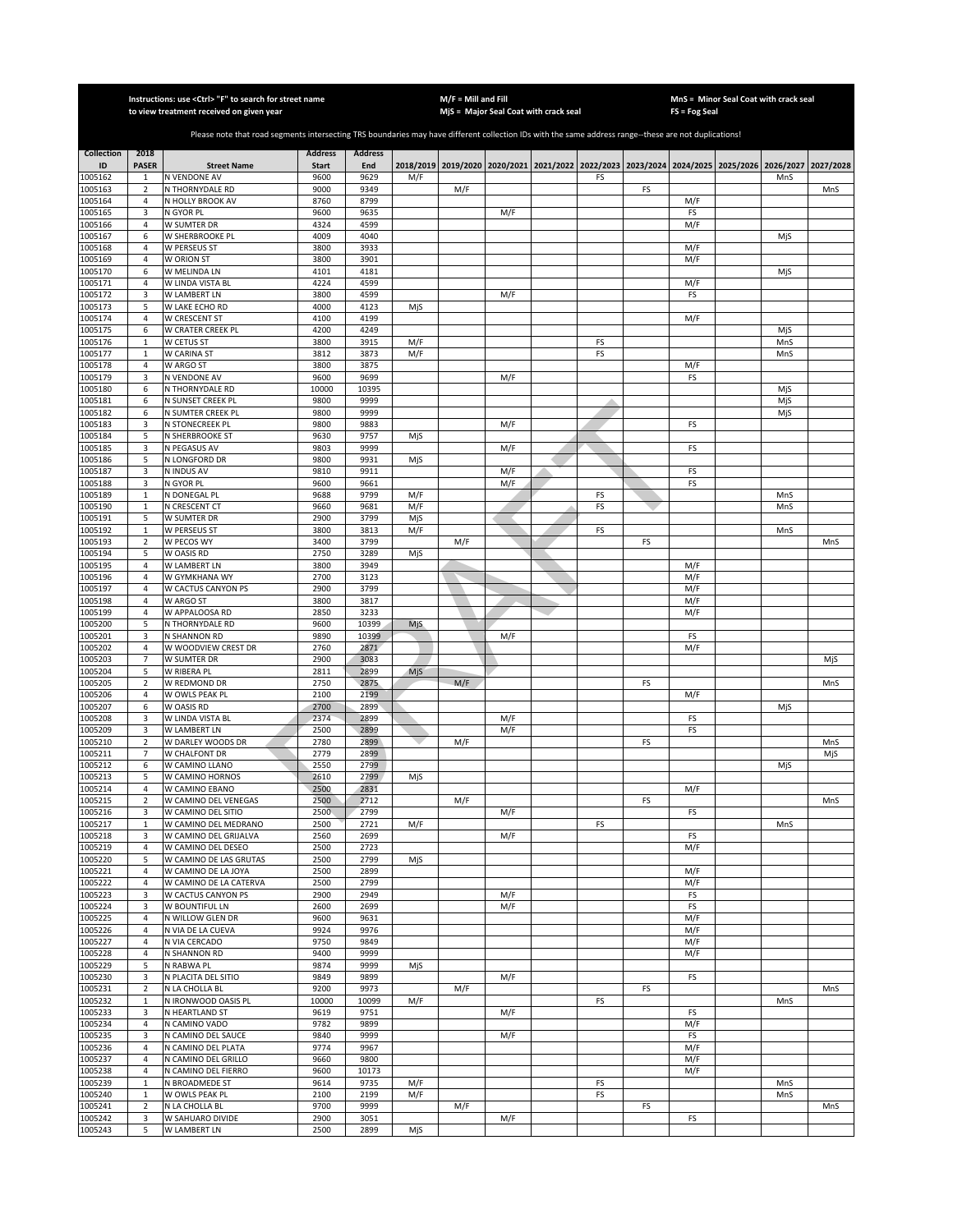|                    |                                | Instructions: use < Ctrl> "F" to search for street name<br>to view treatment received on given year                                                   |                      |                |           | $M/F =$ Mill and Fill | MjS = Major Seal Coat with crack seal |    |    | FS = Fog Seal | MnS = Minor Seal Coat with crack seal                                                     |            |           |
|--------------------|--------------------------------|-------------------------------------------------------------------------------------------------------------------------------------------------------|----------------------|----------------|-----------|-----------------------|---------------------------------------|----|----|---------------|-------------------------------------------------------------------------------------------|------------|-----------|
|                    |                                |                                                                                                                                                       |                      |                |           |                       |                                       |    |    |               |                                                                                           |            |           |
|                    |                                | Please note that road segments intersecting TRS boundaries may have different collection IDs with the same address range--these are not duplications! |                      |                |           |                       |                                       |    |    |               |                                                                                           |            |           |
| <b>Collection</b>  | 2018                           |                                                                                                                                                       | <b>Address</b>       | <b>Address</b> |           |                       |                                       |    |    |               |                                                                                           |            |           |
| ID<br>1005244      | <b>PASER</b><br>8              | <b>Street Name</b><br>W CAMINO CHRISTY                                                                                                                | <b>Start</b><br>2900 | End<br>3099    | FS        |                       |                                       |    |    |               | 2018/2019 2019/2020 2020/2021 2021/2022 2022/2023 2023/2024 2024/2025 2025/2026 2026/2027 |            | 2027/2028 |
| 1005245            | 6                              | W CAMINO ALTO                                                                                                                                         | 2900                 | 3052           |           |                       |                                       |    |    |               |                                                                                           | MjS        |           |
| 1005246            | 3                              | W SAHUARO DIVIDE                                                                                                                                      | 2900                 | 3051           |           |                       | M/F                                   |    |    | FS            |                                                                                           |            |           |
| 1005247            | $\overline{2}$                 | W PECOS WY                                                                                                                                            | 3400                 | 3799           |           | M/F                   |                                       |    | FS |               |                                                                                           |            | MnS       |
| 1005248            | $\mathbf{1}$                   | W MONTGOMERY ST                                                                                                                                       | 3324                 | 3799           | M/F       |                       |                                       | FS |    |               |                                                                                           | MnS        |           |
| 1005249<br>1005250 | 5<br>8                         | W LAMBERT LN<br>W CAMINO CHRISTY                                                                                                                      | 2650<br>2900         | 3349<br>3099   | MjS<br>FS |                       |                                       |    |    |               |                                                                                           |            |           |
| 1005251            | 3                              | W CAMINO ALTO                                                                                                                                         | 2900                 | 3052           |           |                       | M/F                                   |    |    | FS            |                                                                                           |            |           |
| 1005252            | $\sqrt{4}$                     | N THORNYDALE RD                                                                                                                                       | 10396                | 11199          |           |                       |                                       |    |    | M/F           |                                                                                           |            |           |
| 1005253            | $\overline{7}$                 | N SHANNON RD                                                                                                                                          | 10250                | 10399          |           |                       |                                       |    |    |               |                                                                                           |            | MjS       |
| 1005254            | 5                              | N CAMINO DE LA TIERRA                                                                                                                                 | 10400                | 11199          | MjS       |                       |                                       |    |    |               |                                                                                           |            |           |
| 1005255<br>1005256 | 5<br>3                         | N THORNYDALE RD<br>N CAMINO DE OESTE                                                                                                                  | 10500<br>10604       | 11199<br>11099 | MjS       |                       | M/F                                   |    |    | FS            |                                                                                           |            |           |
| 1005257            | 8                              | W SAND VALLEY ST                                                                                                                                      | 4930                 | 5099           | FS        |                       |                                       |    |    |               |                                                                                           |            |           |
| 1005258            | 5                              | W PIMA FARMS RD                                                                                                                                       | 4600                 | 5349           | MjS       |                       |                                       |    |    |               |                                                                                           |            |           |
| 1005259            | $\mathbf 2$                    | W MASSINGALE RD                                                                                                                                       | 4600                 | 4823           |           | M/F                   |                                       |    | FS |               |                                                                                           |            | MnS       |
| 1005260            | 3                              | W MARS ST                                                                                                                                             | 4600                 | 4899           |           |                       | M/F                                   |    |    | FS            |                                                                                           |            |           |
| 1005261<br>1005262 | 3<br>5                         | W HOHA LN<br>W CEPA LN                                                                                                                                | 4672<br>4680         | 4703<br>4735   | MjS       |                       | M/F                                   |    |    | FS            |                                                                                           |            |           |
| 1005263            | $\,1\,$                        | W BEEPLANT WY                                                                                                                                         | 4680                 | 4713           | M/F       |                       |                                       | FS |    |               |                                                                                           | MnS        |           |
| 1005264            | $\mathbf{1}$                   | N SAINT PATRICK RD                                                                                                                                    | 7800                 | 7999           | M/F       |                       |                                       | FS |    |               |                                                                                           | MnS        |           |
| 1005265            | $\overline{2}$                 | N MASSINGALE VALLEY RD                                                                                                                                | 7600                 | 7799           |           | M/F                   |                                       |    | FS |               |                                                                                           |            | MnS       |
| 1005266            | 6                              | N JEWELFLOWER DR                                                                                                                                      | 7824                 | 7999           |           |                       |                                       |    |    |               |                                                                                           | MjS        |           |
| 1005267            | 3                              | N CHAINFRUIT CHOLLA DR<br>N CERIUS SV                                                                                                                 | 7824<br>8000         | 7933           |           |                       | M/F                                   |    |    | FS            |                                                                                           |            |           |
| 1005268<br>1005269 | 6<br>$\mathbf{1}$              | N CAROLANNE DR                                                                                                                                        | 7799                 | 8049<br>7999   | M/F       |                       |                                       | FS |    |               |                                                                                           | MjS<br>MnS |           |
| 1005270            | $\overline{4}$                 | W INA RD                                                                                                                                              | 5900                 | 6399           |           |                       |                                       |    |    | M/F           |                                                                                           |            |           |
| 1005271            | 3                              | N CAMINO DE LOS CABALLOS                                                                                                                              | 7100                 | 7199           |           |                       | M/E                                   |    |    | FS            |                                                                                           |            |           |
| 1005272            | $\mathbf{1}$                   | N BROOM TAIL DR                                                                                                                                       | 7075                 | 7198           | M/F       |                       |                                       | FS |    |               |                                                                                           | MnS        |           |
| 1005273            | 3                              | W INA RD                                                                                                                                              | 6200                 | 7199           |           |                       | M/F                                   |    |    | FS            |                                                                                           |            |           |
| 1005274<br>1005275 | $\mathbf{1}$<br>$\overline{4}$ | N WADE RD<br>N CORTARO RD                                                                                                                             | 6700<br>7200         | 7349<br>7599   | M/F       |                       |                                       | FS |    | M/F           |                                                                                           | MnS        |           |
| 1005276            | 3                              | N CAMINO VERDE                                                                                                                                        | 7000                 | 7160           |           |                       | M/F                                   |    |    | FS            |                                                                                           |            |           |
| 1005277            | $\mathbf 1$                    | W INA RD                                                                                                                                              | 7000                 | 7649           | M/F       |                       |                                       | FS |    |               |                                                                                           | MnS        |           |
| 1005278            | $\mathbf 1$                    | N HAROLD DR                                                                                                                                           | 7040                 | 7199           | M/F       |                       |                                       | FS |    |               |                                                                                           | MnS        |           |
| 1005279            | 4                              | W CALLE PAINT                                                                                                                                         | 5200                 | 5475           |           |                       |                                       |    |    | M/F           |                                                                                           |            |           |
| 1005280<br>1005281 | 4<br>5                         | W CALLE MAVERICK<br>W CALLE CAYEUS                                                                                                                    | 5375<br>5375         | 5475<br>5575   | MjS       |                       |                                       |    |    | M/F           |                                                                                           |            |           |
| 1005282            | 3                              | W CALLE APPALOOSA                                                                                                                                     | 5200                 | 5399           |           |                       | M/F                                   |    |    | FS            |                                                                                           |            |           |
| 1005283            | 3                              | N CERIUS SV                                                                                                                                           | 8000                 | 8349           |           |                       | M/F                                   |    |    | FS            |                                                                                           |            |           |
| 1005284            | 3                              | W TANSY WY                                                                                                                                            | 4710                 | 4799           |           |                       | M/F                                   |    |    | FS            |                                                                                           |            |           |
| 1005285            | 5                              | W SNOWBERRY LN                                                                                                                                        | 4600                 | 4874           | MjS       |                       |                                       |    |    |               |                                                                                           |            |           |
| 1005286<br>1005287 | $\overline{4}$<br>$\sqrt{4}$   | W ROSEBAY ST<br>W ROSEBAY DR                                                                                                                          | 4774<br>4900         | 4874<br>4999   |           |                       |                                       |    |    | M/F<br>M/F    |                                                                                           |            |           |
| 1005288            | $\overline{4}$                 | W PIMA FARMS RD                                                                                                                                       | 4700                 | 5073           |           |                       |                                       |    |    | M/F           |                                                                                           |            |           |
| 1005289            | 5                              | W JUNEBERRY LN                                                                                                                                        | 4710                 | 4799           | MjS       |                       |                                       |    |    |               |                                                                                           |            |           |
| 1005290            | $\overline{4}$                 | W HARDY RD                                                                                                                                            | 4600                 | 4999           |           |                       |                                       |    |    | M/F           |                                                                                           |            |           |
| 1005291            | $\mathbf{1}$                   | W DAPHNE LN                                                                                                                                           | 4600                 | 4849           | M/F       |                       |                                       | FS |    |               |                                                                                           | MnS        |           |
| 1005292<br>1005293 | 3<br>4                         | W CORTARO FARMS RD<br>W CHAMOMILE WY                                                                                                                  | 4400<br>4700         | 4799<br>4801   |           |                       | M/F                                   |    |    | FS<br>M/F     |                                                                                           |            |           |
| 1005294            | 3                              | W CANDLEBERRY WY                                                                                                                                      | 4799                 | 4999           |           |                       | M/F                                   |    |    | FS            |                                                                                           |            |           |
| 1005295            | $\mathbf{1}$                   | <b>W CALLE PAINT</b>                                                                                                                                  | 5200                 | 5475           | M/F       |                       |                                       | FS |    |               |                                                                                           | MnS        |           |
| 1005296            | 5                              | W CALLE MAVERICK                                                                                                                                      | 5299                 | 5475           | MjS       |                       |                                       |    |    |               |                                                                                           |            |           |
| 1005297            | 5                              | W CALLE CAYEUS                                                                                                                                        | 5299                 | 5575           | MjS       |                       |                                       |    |    |               |                                                                                           |            |           |
| 1005298<br>1005299 | $\mathbf{1}$<br>3              | W CALLE APPALOOSA<br>W BLUEBELL WY                                                                                                                    | 5099<br>4600         | 5399<br>4874   | M/F       |                       | M/F                                   | FS |    | <b>FS</b>     |                                                                                           | MnS        |           |
| 1005300            | $\overline{4}$                 | W BAYBERRY ST                                                                                                                                         | 4600                 | 4875           |           |                       |                                       |    |    | M/F           |                                                                                           |            |           |
| 1005301            | 4                              | N STAR GRASS DR                                                                                                                                       | 8500                 | 8799           |           |                       |                                       |    |    | M/F           |                                                                                           |            |           |
| 1005302            | 4                              | N SPANISH BAYONET DR                                                                                                                                  | 8250                 | 8399           |           |                       |                                       |    |    | M/F           |                                                                                           |            |           |
| 1005303            | $\mathbf 2$                    | N SNOWDROP DR                                                                                                                                         | 8470                 | 8501           |           | M/F                   |                                       |    | FS |               |                                                                                           |            | MnS       |
| 1005304<br>1005305 | 3<br>6                         | N MOISON DR<br>N JOANNA DR                                                                                                                            | 8650<br>8650         | 8773<br>8751   |           |                       | M/F                                   |    |    | FS            |                                                                                           | MjS        |           |
| 1005306            | 8                              | N IVORY ROSE DR                                                                                                                                       | 8100                 | 8174           | FS        |                       |                                       |    |    |               |                                                                                           |            |           |
| 1005307            | 2                              | N HUCKELBERRY WY                                                                                                                                      | 8650                 | 8773           |           | M/F                   |                                       |    | FS |               |                                                                                           |            | MnS       |
| 1005308            | 5                              | N CHINABERRY WY                                                                                                                                       | 8560                 | 8781           | MjS       |                       |                                       |    |    |               |                                                                                           |            |           |
| 1005309            | 6                              | N CERIUS SV                                                                                                                                           | 8000                 | 8049           |           |                       |                                       |    |    |               |                                                                                           | MjS        |           |
| 1005310<br>1005311 | 4<br>$\overline{4}$            | N CAMINO DE OESTE<br>N CAMAS WY                                                                                                                       | 8100<br>8400         | 8849<br>8511   |           |                       |                                       |    |    | M/F<br>M/F    |                                                                                           |            |           |
| 1005312            | 5                              | W WOOD OWL DR                                                                                                                                         | 5150                 | 5398           | MjS       |                       |                                       |    |    |               |                                                                                           |            |           |
| 1005313            | 3                              | W WILD HORSE DR                                                                                                                                       | 4600                 | 4749           |           |                       | M/F                                   |    |    | FS            |                                                                                           |            |           |
| 1005314            | 4                              | W WATERBUCK DR                                                                                                                                        | 4750                 | 4991           |           |                       |                                       |    |    | M/F           |                                                                                           |            |           |
| 1005315            | 5                              | W WARBLER ST                                                                                                                                          | 0                    | 5199           | MjS       |                       |                                       |    |    |               |                                                                                           |            |           |
| 1005316            | 4<br>4                         | W VICUNA DR                                                                                                                                           | 4798<br>0            | 4871<br>5399   |           |                       |                                       |    |    | M/F           |                                                                                           |            |           |
| 1005317<br>1005318 | 6                              | W SWALLOW DR<br>W SUNSTONE PL                                                                                                                         | 5299                 | 5425           |           |                       |                                       |    |    | M/F           |                                                                                           | MjS        |           |
| 1005319            | 5                              | W SPOONBILL DR                                                                                                                                        | 4769                 | 4997           | MjS       |                       |                                       |    |    |               |                                                                                           |            |           |
| 1005320            | 3                              | W SNOW LEOPARD DR                                                                                                                                     | 4600                 | 4899           |           |                       | M/F                                   |    |    | FS            |                                                                                           |            |           |
| 1005321            | 5                              | W RED WOLF DR                                                                                                                                         | 4600                 | 4951           | MjS       |                       |                                       |    |    |               |                                                                                           |            |           |
| 1005322            | $\overline{4}$                 | W PHEASANT ST                                                                                                                                         | 5000                 | 5099           |           |                       |                                       |    |    | M/F           |                                                                                           |            |           |
| 1005323<br>1005324 | 3<br>$\overline{4}$            | W PERIDOT ST<br>W OVERTON RD                                                                                                                          | 5174<br>5000         | 5323<br>5399   |           |                       | M/F                                   |    |    | FS<br>M/F     |                                                                                           |            |           |
| 1005325            | 3                              | W NIGHTHAWK WY                                                                                                                                        | 5000                 | 5232           |           |                       | M/F                                   |    |    | FS            |                                                                                           |            |           |
|                    |                                |                                                                                                                                                       |                      |                |           |                       |                                       |    |    |               |                                                                                           |            |           |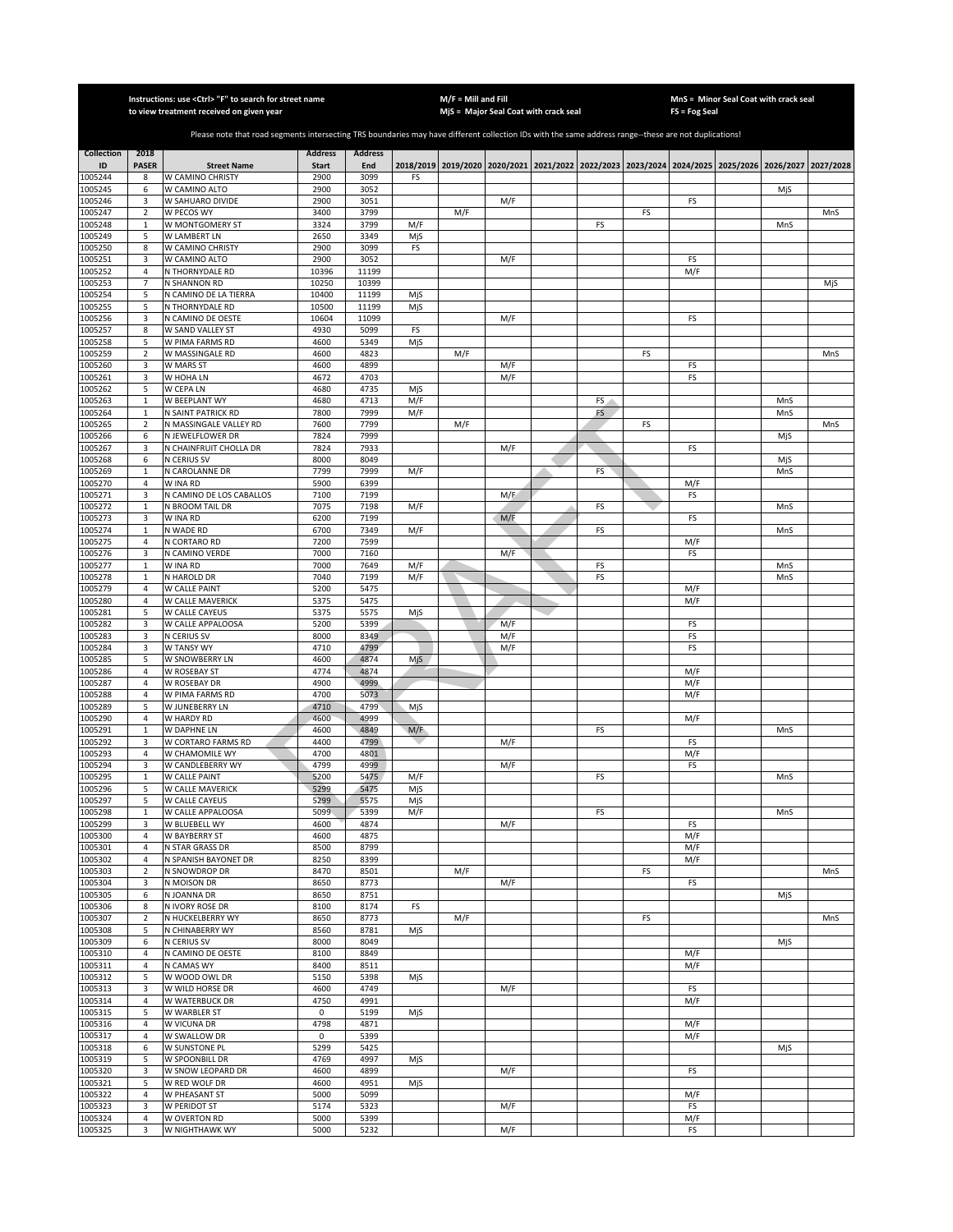|                    |                                  | Instructions: use < Ctrl> "F" to search for street name<br>to view treatment received on given year                                                   |                |                |            | $M/F =$ Mill and Fill | MjS = Major Seal Coat with crack seal                                                     |    |    | $FS = Fog Seal$ | MnS = Minor Seal Coat with crack seal |     |           |
|--------------------|----------------------------------|-------------------------------------------------------------------------------------------------------------------------------------------------------|----------------|----------------|------------|-----------------------|-------------------------------------------------------------------------------------------|----|----|-----------------|---------------------------------------|-----|-----------|
|                    |                                  |                                                                                                                                                       |                |                |            |                       |                                                                                           |    |    |                 |                                       |     |           |
|                    |                                  | Please note that road segments intersecting TRS boundaries may have different collection IDs with the same address range--these are not duplications! |                |                |            |                       |                                                                                           |    |    |                 |                                       |     |           |
| <b>Collection</b>  | 2018                             |                                                                                                                                                       | <b>Address</b> | <b>Address</b> |            |                       |                                                                                           |    |    |                 |                                       |     |           |
| ID                 | <b>PASER</b>                     | <b>Street Name</b>                                                                                                                                    | <b>Start</b>   | End            |            |                       | 2018/2019 2019/2020 2020/2021 2021/2022 2022/2023 2023/2024 2024/2025 2025/2026 2026/2027 |    |    |                 |                                       |     | 2027/2028 |
| 1005326<br>1005327 | 4<br>$\mathbf{1}$                | W MANATEE DR<br>W MALACHITE PL                                                                                                                        | 4874<br>5107   | 4999<br>5199   | M/F        |                       |                                                                                           | FS |    | M/F             |                                       | MnS |           |
| 1005328            | 5                                | W LINDENTHAL LN                                                                                                                                       | 4600           | 4749           | MjS        |                       |                                                                                           |    |    |                 |                                       |     |           |
| 1005329            | $\overline{4}$                   | W LINDA VISTA BL                                                                                                                                      | 4224           | 5099           |            |                       |                                                                                           |    |    | M/F             |                                       |     |           |
| 1005330            | 3                                | W LESSING LN                                                                                                                                          | 4750           | 4849           |            |                       | M/F                                                                                       |    |    | FS              |                                       |     |           |
| 1005331            | 5                                | W KINGBIRD ST                                                                                                                                         | 5035           | 5099           | MjS        |                       |                                                                                           |    |    |                 |                                       |     |           |
| 1005332            | $\sqrt{4}$                       | W HEMATITE PL                                                                                                                                         | 5290<br>0      | 5299           |            |                       |                                                                                           |    |    | M/F             |                                       |     |           |
| 1005333<br>1005334 | 5<br>3                           | W GROUSE WY<br>W FIREOPAL WY                                                                                                                          | 0              | 5399<br>5399   | MjS        |                       | M/F                                                                                       |    |    | FS              |                                       |     |           |
| 1005335            | $\mathbf 1$                      | W FERRET DR                                                                                                                                           | 4759           | 4961           | M/F        |                       |                                                                                           | FS |    |                 |                                       | MnS |           |
| 1005336            | 3                                | W EAGLESTONE LP                                                                                                                                       | 5200           | 5399           |            |                       | M/F                                                                                       |    |    | FS              |                                       |     |           |
| 1005337            | 4                                | W DIDION DR                                                                                                                                           | 4750           | 4865           |            |                       |                                                                                           |    |    | M/F             |                                       |     |           |
| 1005338            | $\sqrt{4}$                       | W COUNTRYSIDE WY                                                                                                                                      | 4700           | 4799           |            |                       |                                                                                           |    |    | M/F             |                                       |     |           |
| 1005339<br>1005340 | $\mathbf{1}$<br>4                | W COUNTRY SKY DR<br>W CONDOR DR                                                                                                                       | 4774<br>0      | 4831<br>5159   | M/F        |                       |                                                                                           | FS |    | M/F             |                                       | MnS |           |
| 1005341            | $\mathbf 1$                      | W CITRINE PL                                                                                                                                          | 5099           | 5199           | M/F        |                       |                                                                                           | FS |    |                 |                                       | MnS |           |
| 1005342            | 4                                | W CHEETAH ST                                                                                                                                          | 4750           | 4899           |            |                       |                                                                                           |    |    | M/F             |                                       |     |           |
| 1005343            | 3                                | W CALATRAVA LN                                                                                                                                        | 4624           | 4749           |            |                       | M/F                                                                                       |    |    | FS              |                                       |     |           |
| 1005344            | 4                                | W BOBWHITE WY                                                                                                                                         | 0              | 5273           |            |                       |                                                                                           |    |    | M/F             |                                       |     |           |
| 1005345            | $\mathbf 2$                      | W BLUEJAY ST                                                                                                                                          | 5023           | 5199           |            | M/F                   |                                                                                           |    | FS |                 |                                       |     | MnS       |
| 1005346<br>1005347 | $\overline{a}$<br>3              | W BLACKBIRD DR<br>W BALD EAGLE AV                                                                                                                     | 5032<br>9324   | 5199<br>9399   |            |                       | M/F                                                                                       |    |    | M/F<br>FS       |                                       |     |           |
| 1005348            | $\overline{a}$                   | W AQUAMARINE ST                                                                                                                                       | 5115           | 5219           |            |                       |                                                                                           |    |    | M/F             |                                       |     |           |
| 1005349            | $\overline{4}$                   | W ALBATROSS PL                                                                                                                                        | 5049           | 5121           |            |                       |                                                                                           |    |    | M/F             |                                       |     |           |
| 1005350            | 5                                | N WILD EAGLE AV                                                                                                                                       | 8924           | 9125           | MjS        |                       |                                                                                           |    |    |                 |                                       |     |           |
| 1005351            | 5                                | N WAXWING CT                                                                                                                                          | 9359           | 9399           | MjS        |                       |                                                                                           |    |    |                 |                                       |     |           |
| 1005352            | 5                                | N WARBLER PL                                                                                                                                          | 9399           | 9430           | MjS        |                       |                                                                                           |    |    |                 |                                       |     |           |
| 1005353<br>1005354 | $\overline{4}$<br>$\overline{4}$ | N TIGER EYE WY<br>N THRUSH CT                                                                                                                         | 8970<br>9240   | 9121<br>9288   |            |                       |                                                                                           |    |    | M/F<br>M/F      |                                       |     |           |
| 1005355            | 5                                | N SPINEL PL                                                                                                                                           | $\mathbf 0$    | 8973           | MjS        |                       |                                                                                           |    |    |                 |                                       |     |           |
| 1005356            | $\overline{7}$                   | N SEA OTTER PL                                                                                                                                        | 9240           | 9299           |            |                       |                                                                                           |    |    |                 |                                       |     | MjS       |
| 1005357            | 5                                | N ROEBLING DR                                                                                                                                         | 8950           | 9099           | MjS        |                       |                                                                                           |    |    |                 |                                       |     |           |
| 1005358            | 4                                | N ROCK DOVE PL                                                                                                                                        | 9159           | 9191           |            |                       |                                                                                           |    |    | M/F             |                                       |     |           |
| 1005359            | $\mathbf 1$                      | N RHEA PL                                                                                                                                             | 9500           | 9530           | M/F        |                       |                                                                                           | FS |    |                 |                                       | MnS |           |
| 1005360<br>1005361 | $\mathbf 2$<br>4                 | N PHEASANT CT<br>N ONYX ST                                                                                                                            | 9215<br>8911   | 9250<br>8975   |            | M/F                   |                                                                                           |    | FS | M/F             |                                       |     | MnS       |
| 1005362            | 4                                | N OBSIDIAN PL                                                                                                                                         | 8928           | 8966           |            |                       |                                                                                           |    |    | M/F             |                                       |     |           |
| 1005363            | 5                                | N MACAW PL                                                                                                                                            | 9199           | 9250           | MjS        |                       |                                                                                           |    |    |                 |                                       |     |           |
| 1005364            | 5                                | N LEMUR LN                                                                                                                                            | 9399           | 9471           | MjS.       |                       |                                                                                           |    |    |                 |                                       |     |           |
| 1005365            | $\overline{7}$                   | N LANGUR PL                                                                                                                                           | 9350           | 9399           |            |                       |                                                                                           |    |    |                 |                                       |     | MjS       |
| 1005366<br>1005367 | 5<br>5                           | N IBIS PL<br>N IBEX DR                                                                                                                                | 9550<br>9250   | 9591<br>9291   | MjS<br>Mjs |                       |                                                                                           |    |    |                 |                                       |     |           |
| 1005368            | $\overline{4}$                   | N HERON PL                                                                                                                                            | 9450           | 9491           |            |                       |                                                                                           |    |    | M/F             |                                       |     |           |
| 1005369            | 4                                | N HEMATITE WY                                                                                                                                         | 9060           | 9121           |            |                       |                                                                                           |    |    | M/F             |                                       |     |           |
| 1005370            | 3                                | N HARTMAN LN                                                                                                                                          | 0              | 9599           |            |                       | M/F                                                                                       |    |    | FS              |                                       |     |           |
| 1005371            | $\mathbf{1}$                     | N GROUSE PL                                                                                                                                           | 9280           | 9299           | M/F        |                       |                                                                                           | FS |    |                 |                                       | MnS |           |
| 1005372            | 5                                | N GRAFTON AV                                                                                                                                          | 8999           | 9039           | MjS        |                       |                                                                                           |    |    |                 |                                       |     |           |
| 1005373<br>1005374 | 3<br>$\overline{a}$              | N GOLDEN FINCH AV<br>N GAZELLE PL                                                                                                                     | 9200<br>9319   | 9299<br>9336   |            |                       | M/F                                                                                       |    |    | FS<br>M/F       |                                       |     |           |
| 1005375            | 4                                | N EAGLESTONE LP                                                                                                                                       | 0              | 9373           |            |                       |                                                                                           |    |    | M/F             |                                       |     |           |
| 1005376            | 8                                | N CRESTED OWL PL                                                                                                                                      | 9129           | 9171           | FS         |                       |                                                                                           |    |    |                 |                                       |     |           |
| 1005377            | 9                                | N CRANE HAWK PL                                                                                                                                       | 9109           | 9151           | FS         |                       |                                                                                           |    |    |                 |                                       |     |           |
| 1005378            | 6                                | N COUNTRY HOME LN                                                                                                                                     | 8948           | 8999           |            |                       |                                                                                           |    |    |                 |                                       | MjS |           |
| 1005379<br>1005380 | 8<br>3                           | N COUNTRY COVE TR<br>N CONDOR PL                                                                                                                      | 8900<br>9199   | 8973<br>9212   | FS         |                       | M/F                                                                                       |    |    | FS              |                                       |     |           |
| 1005381            | 4                                | N CAMINO DE OESTE                                                                                                                                     | 8774           | 9799           |            |                       |                                                                                           |    |    | M/F             |                                       |     |           |
| 1005382            | 6                                | N BRIMSTONE WY                                                                                                                                        | $\mathbf 0$    | 9073           |            |                       |                                                                                           |    |    |                 |                                       | MjS |           |
| 1005383            | 4                                | N BLACKBIRD PL                                                                                                                                        | 9500           | 9516           |            |                       |                                                                                           |    |    | M/F             |                                       |     |           |
| 1005384            | 3                                | N BALD EAGLE AV                                                                                                                                       | 0              | 9599           |            |                       | M/F                                                                                       |    |    | FS              |                                       |     |           |
| 1005385            | 3                                | N ALPACA DR                                                                                                                                           | 9500           | 9521           |            |                       | M/F                                                                                       |    |    | FS              |                                       |     |           |
| 1005386<br>1005387 | 3<br>6                           | N ALBATROSS DR<br>N ALABASTER PL                                                                                                                      | 9400<br>9124   | 9599<br>9199   |            |                       | M/F                                                                                       |    |    | FS              |                                       | MjS |           |
| 1005388            | 4                                | N AGATE PL                                                                                                                                            | 8950           | 8990           |            |                       |                                                                                           |    |    | M/F             |                                       |     |           |
| 1005389            | 3                                | W LAMBERT LN                                                                                                                                          | 8700           | 8899           |            |                       | M/F                                                                                       |    |    | FS              |                                       |     |           |
| 1005390            | $\mathbf 2$                      | N SILVERBELL RD                                                                                                                                       | 10448          | 10549          |            | M/F                   |                                                                                           |    | FS |                 |                                       |     | MnS       |
| 1005391            | 6                                | W OASIS ST                                                                                                                                            | 7900           | 7939           |            |                       |                                                                                           |    |    |                 |                                       | MjS |           |
| 1005392<br>1005393 | $\mathbf 2$<br>$\sqrt{4}$        | W LINDA VISTA BL<br>W DOS ROTUNDO                                                                                                                     | 7910<br>7824   | 7999<br>7929   |            | M/F                   |                                                                                           |    | FS | M/F             |                                       |     | MnS       |
| 1005394            | $\mathbf 2$                      | W CALLE BRUCE                                                                                                                                         | 7850           | 8025           |            | M/F                   |                                                                                           |    | FS |                 |                                       |     | MnS       |
| 1005395            | $\mathbf 1$                      | N SILVERBELL RD                                                                                                                                       | 10448          | 10549          | M/F        |                       |                                                                                           | FS |    |                 |                                       | MnS |           |
| 1005396            | $\overline{2}$                   | N EL UNO MINOR                                                                                                                                        | 9699           | 10023          |            | M/F                   |                                                                                           |    | FS |                 |                                       |     | MnS       |
| 1005397            | 5                                | N EL UNO GORDO                                                                                                                                        | 9699           | 9999           | MjS        |                       |                                                                                           |    |    |                 |                                       |     |           |
| 1005398            | 5                                | N BROSS RD                                                                                                                                            | 9600           | 9679           | MjS        |                       |                                                                                           |    |    |                 |                                       |     |           |
| 1005399            | 6                                | W OASIS RD                                                                                                                                            | 5200           | 5899           |            |                       |                                                                                           |    |    |                 |                                       | MjS |           |
| 1005400<br>1005401 | 6<br>$\overline{7}$              | W LINDA VISTA BL<br>W SUMTER DR                                                                                                                       | 5350<br>4550   | 5999<br>4599   |            |                       |                                                                                           |    |    |                 |                                       | MjS | MjS       |
| 1005402            | $\overline{7}$                   | W OASIS RD                                                                                                                                            | 4600           | 5399           |            |                       |                                                                                           |    |    |                 |                                       |     | MjS       |
| 1005403            | 6                                | W LINDA VISTA BL                                                                                                                                      | 5000           | 5799           |            |                       |                                                                                           |    |    |                 |                                       | MjS |           |
| 1005404            | 6                                | W LAMBERT LN                                                                                                                                          | 4200           | 4599           |            |                       |                                                                                           |    |    |                 |                                       | MjS |           |
| 1005405            | 8                                | N HARTMAN LN                                                                                                                                          | 9524           | 9599           | FS         |                       |                                                                                           |    |    |                 |                                       |     |           |
| 1005406<br>1005407 | $\overline{4}$<br>3              | N CAMINO DE OESTE<br>N ALBATROSS DR                                                                                                                   | 9600<br>9592   | 10403<br>9599  |            |                       | M/F                                                                                       |    |    | M/F<br>FS       |                                       |     |           |
|                    |                                  |                                                                                                                                                       |                |                |            |                       |                                                                                           |    |    |                 |                                       |     |           |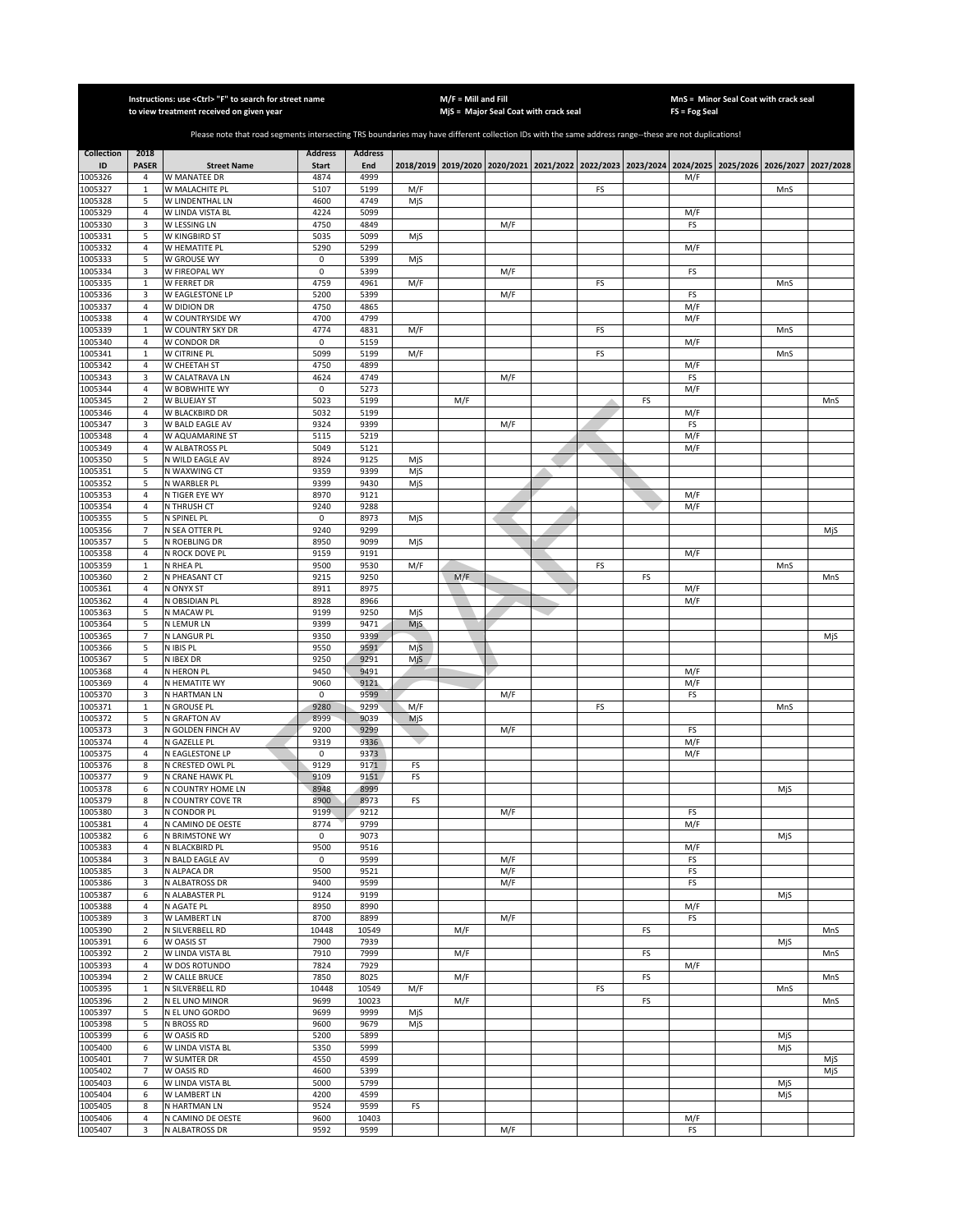|                    |                                | Instructions: use <ctrl> "F" to search for street name<br/>to view treatment received on given year</ctrl>                                            |                     |                     |            | $M/F =$ Mill and Fill | MjS = Major Seal Coat with crack seal |          |    | FS = Fog Seal                                                                                       | MnS = Minor Seal Coat with crack seal |            |     |
|--------------------|--------------------------------|-------------------------------------------------------------------------------------------------------------------------------------------------------|---------------------|---------------------|------------|-----------------------|---------------------------------------|----------|----|-----------------------------------------------------------------------------------------------------|---------------------------------------|------------|-----|
|                    |                                |                                                                                                                                                       |                     |                     |            |                       |                                       |          |    |                                                                                                     |                                       |            |     |
|                    |                                | Please note that road segments intersecting TRS boundaries may have different collection IDs with the same address range--these are not duplications! |                     |                     |            |                       |                                       |          |    |                                                                                                     |                                       |            |     |
| Collection         | 2018                           |                                                                                                                                                       | <b>Address</b>      | <b>Address</b>      |            |                       |                                       |          |    |                                                                                                     |                                       |            |     |
| ID                 | <b>PASER</b>                   | <b>Street Name</b>                                                                                                                                    | Start               | End                 |            |                       |                                       |          |    | 2018/2019 2019/2020 2020/2021 2021/2022 2022/2023 2023/2024 2024/2025 2025/2026 2026/2027 2027/2028 |                                       |            |     |
| 1005408<br>1005409 | 4<br>$\mathbf 1$               | N CAMINO DE OESTE<br>W AVRA VALLEY RD                                                                                                                 | 10604<br>7750       | 10899<br>8699       | M/F        |                       |                                       | FS       |    | M/F                                                                                                 |                                       | MnS        |     |
| 1005410            | $\mathbf 1$                    | N SILVERBELL RD                                                                                                                                       | 10448               | 10549               | M/F        |                       |                                       | FS       |    |                                                                                                     |                                       | MnS        |     |
| 1005411            | $\overline{4}$                 | W SAFFORD ST                                                                                                                                          | 8800                | 9399                |            |                       |                                       |          |    | M/F                                                                                                 |                                       |            |     |
| 1005412            | $\mathbf 1$                    | W MAYBROOK PL                                                                                                                                         | 9100                | 9245                | M/F        |                       |                                       | FS       |    |                                                                                                     |                                       | MnS        |     |
| 1005413<br>1005414 | $\sqrt{2}$<br>3                | W MALANGA PL<br>W LAMBERT LN                                                                                                                          | 9299<br>8700        | 9399<br>9399        |            | M/F                   | M/F                                   |          | FS | FS                                                                                                  |                                       |            | MnS |
| 1005415            | $\mathbf{1}$                   | <b>W FERNDALE ST</b>                                                                                                                                  | 8999                | 9099                | M/F        |                       |                                       | FS       |    |                                                                                                     |                                       | MnS        |     |
| 1005416            | 2                              | W AVRA VALLEY RD                                                                                                                                      | 7750                | 9399                |            | M/F                   |                                       |          | FS |                                                                                                     |                                       |            | MnS |
| 1005417<br>1005418 | 4<br>3                         | N WASSON AV<br>N SPOKANE AV                                                                                                                           | 10500<br>10623      | 10799<br>10699      |            |                       | M/F                                   |          |    | M/F                                                                                                 |                                       |            |     |
| 1005419            | $\overline{2}$                 | N SILVERBELL RD                                                                                                                                       | 10448               | 10549               |            | M/F                   |                                       |          | FS | FS                                                                                                  |                                       |            | MnS |
| 1005420            | 4                              | N SEATTLE AV                                                                                                                                          | 10640               | 10799               |            |                       |                                       |          |    | M/F                                                                                                 |                                       |            |     |
| 1005421            | 3                              | N PORTLAND AV                                                                                                                                         | 10400               | 10799               |            |                       | M/F                                   |          |    | FS                                                                                                  |                                       |            |     |
| 1005422<br>1005423 | 3<br>3                         | N MAYBROOK AV<br>N LONGVIEW AV                                                                                                                        | 10400<br>10600      | 10799<br>10799      |            |                       | M/F<br>M/F                            |          |    | FS<br>FS                                                                                            |                                       |            |     |
| 1005424            | 3                              | N AIRLINE RD                                                                                                                                          | 10400               | 10799               |            |                       | M/F                                   |          |    | FS                                                                                                  |                                       |            |     |
| 1005425            | $\overline{4}$                 | <b>W WATER ST</b>                                                                                                                                     | 8799                | 8830                |            |                       |                                       |          |    | M/F                                                                                                 |                                       |            |     |
| 1005426            | $\overline{4}$                 | W ROBINSON ST                                                                                                                                         | 8700                | 8981                |            |                       |                                       |          |    | M/F                                                                                                 |                                       |            |     |
| 1005427<br>1005428 | 6<br>2                         | W CAMPBELL ST<br>W BENTA VISTA ST                                                                                                                     | 8700<br>8899        | 8999<br>9025        |            | M/F                   |                                       |          | FS |                                                                                                     |                                       | MjS        | MnS |
| 1005429            | $\sqrt{4}$                     | N DAVID AV                                                                                                                                            | 11400               | 11599               |            |                       |                                       |          |    | M/F                                                                                                 |                                       |            |     |
| 1005430            | 6                              | N CLEVELAND PL                                                                                                                                        | 11410               | 11469               |            |                       |                                       |          |    |                                                                                                     |                                       | MjS        |     |
| 1005431            | 3                              | W ANTHONY DR                                                                                                                                          | 10400               | 11149               |            |                       | M/F                                   |          |    | FS                                                                                                  |                                       |            |     |
| 1005432<br>1005433 | 6<br>3                         | N VAN ARK RD<br>W MAGEE RD                                                                                                                            | 7000<br>11800       | 7199<br>12099       |            |                       | M/F                                   |          |    | FS                                                                                                  |                                       | MjS        |     |
| 1005434            | $\overline{4}$                 | W ANTHONY DR                                                                                                                                          | 10950               | 11699               |            |                       |                                       |          |    | M/F                                                                                                 |                                       |            |     |
| 1005435            | 4                              | N SANDARIO RD                                                                                                                                         | 7200                | 8799                |            |                       |                                       |          |    | M/F                                                                                                 |                                       |            |     |
| 1005436            | 3                              | W MAGEE RD                                                                                                                                            | 11800               | 12599               |            |                       | M/F                                   |          |    | FS                                                                                                  |                                       |            |     |
| 1005437<br>1005438 | $\mathbf 1$<br>3               | N SANDARIO RD<br>W EMIGH RD                                                                                                                           | 7200<br>12800       | 7323<br>13099       | M/F        |                       | M/F                                   | FS       |    | FS                                                                                                  |                                       | MnS        |     |
| 1005439            | 4                              | N VIA SOCORRO                                                                                                                                         | 8674                | 8799                |            |                       |                                       |          |    | M/F                                                                                                 |                                       |            |     |
| 1005440            | $\overline{4}$                 | N SANDARIO RD                                                                                                                                         | 8000                | 8799                |            |                       |                                       |          |    | M/F                                                                                                 |                                       |            |     |
| 1005441            | 6                              | W TWIN PEAKS RD                                                                                                                                       | 12600               | 12999               |            |                       |                                       |          |    |                                                                                                     |                                       | MjS        |     |
| 1005442<br>1005443 | 3<br>4                         | W EMIGH RD<br>N VIA SOCORRO                                                                                                                           | 12624<br>8674       | 13073<br>8799       |            |                       | M/F                                   |          |    | FS<br>M/F                                                                                           |                                       |            |     |
| 1005444            | 6                              | W AVRA VALLEY RD                                                                                                                                      | 0                   | 0                   |            |                       |                                       |          |    |                                                                                                     |                                       | MjS        |     |
| 1005445            | 6                              | W TWIN PEAKS RD                                                                                                                                       | 12600               | 13499               |            |                       |                                       |          |    |                                                                                                     |                                       | MjS        |     |
| 1005446            | 3                              | W AVRA VALLEY RD                                                                                                                                      | 0                   | $\mathbf 0$<br>9999 |            |                       | M/F                                   |          |    | FS                                                                                                  |                                       |            |     |
| 1005447<br>1005448 | $\overline{2}$<br>3            | N CLAYTON RD<br>W AVRA VALLEY RD                                                                                                                      | 9600<br>$\mathbf 0$ | 13399               |            | M/F                   | M/F                                   |          | FS | FS                                                                                                  |                                       |            | MnS |
| 1005449            | 6                              | N CLAYTON RD                                                                                                                                          | 9600                | 9999                |            |                       |                                       |          |    |                                                                                                     |                                       | MjS        |     |
| 1005450            | $\overline{4}$                 | W SILVERBELL RD                                                                                                                                       | 13850               | 14099               |            |                       |                                       |          |    | M/F                                                                                                 |                                       |            |     |
| 1005451<br>1005452 | $\overline{4}$<br>5            | N ANWAY RD<br><b>W TUCKER RD</b>                                                                                                                      | 7200<br>16600       | 7999<br>17499       | MjS        |                       |                                       |          |    | M/F                                                                                                 |                                       |            |     |
| 1005453            | $\sqrt{4}$                     | N ANWAY RD                                                                                                                                            | 7000                | 9599                |            |                       |                                       |          |    | M/F                                                                                                 |                                       |            |     |
| 1005454            | $\mathbf 2$                    | W TUCKER RD                                                                                                                                           | 17400               | 17499               |            | M/F                   |                                       |          | FS |                                                                                                     |                                       |            | MnS |
| 1005455            | $\overline{7}$                 | N ANWAY RD                                                                                                                                            | 8000                | 9599                |            |                       |                                       |          |    |                                                                                                     |                                       |            | MjS |
| 1005456<br>1005457 | $\overline{2}$<br>8            | W AVRA VALLEY RD<br>N ANWAY RD                                                                                                                        | 0<br>9600           | 16599<br>9699       | FS         | M/F                   |                                       |          | FS |                                                                                                     |                                       |            | MnS |
| 1005458            | 4                              | W AVRA VALLEY RD                                                                                                                                      | $\mathbf 0$         | 17249               |            |                       |                                       |          |    | M/F                                                                                                 |                                       |            |     |
| 1005459            | 5                              | N ANWAY RD                                                                                                                                            | 8000                | 9599                | MjS        |                       |                                       |          |    |                                                                                                     |                                       |            |     |
| 1005460<br>1005461 | $\overline{2}$                 | W AVRA VALLEY RD                                                                                                                                      | 17624               | 19549               |            | M/F                   |                                       |          | FS |                                                                                                     |                                       |            | MnS |
| 1005462            | 7<br>4                         | N PUMP STATION RD<br>W AVRA VALLEY RD                                                                                                                 | 8750<br>16600       | 9179<br>17773       |            |                       |                                       |          |    | M/F                                                                                                 |                                       |            | MjS |
| 1005463            | 5                              | W SHORT COTTON PL                                                                                                                                     | 15974               | 15999               | MjS        |                       |                                       |          |    |                                                                                                     |                                       |            |     |
| 1005464            | 3                              | W LAMBERT LN                                                                                                                                          | 16000               | 16599               |            |                       | M/F                                   |          |    | FS                                                                                                  |                                       |            |     |
| 1005465<br>1005466 | 3<br>4                         | W DUBOIS RD<br>W CULVER RD                                                                                                                            | 16360<br>16240      | 16599<br>16599      |            |                       | M/F                                   |          |    | FS<br>M/F                                                                                           |                                       |            |     |
| 1005467            | 3                              | W AVRA VALLEY RD                                                                                                                                      | 15800               | 16599               |            |                       | M/F                                   |          |    | FS                                                                                                  |                                       |            |     |
| 1005468            | $\overline{7}$                 | N VOLK AV                                                                                                                                             | 9650                | 10399               |            |                       |                                       |          |    |                                                                                                     |                                       |            | MjS |
| 1005469            | 7                              | N TALL COTTON DR                                                                                                                                      | 10050               | 10399               |            |                       |                                       |          |    |                                                                                                     |                                       |            | MjS |
| 1005470<br>1005471 | $\mathbf{1}$<br>$\overline{4}$ | N PURPLE SAGE PL<br>N MCGINNIS RD                                                                                                                     | 9900<br>9700        | 9959<br>10399       | M/F        |                       |                                       | FS       |    | M/F                                                                                                 |                                       | MnS        |     |
| 1005472            | $\overline{4}$                 | N FELDMAN RD                                                                                                                                          | 9900                | 10399               |            |                       |                                       |          |    | M/F                                                                                                 |                                       |            |     |
| 1005473            | $\overline{2}$                 | N AVRA VISTA DR                                                                                                                                       | 10000               | 10399               | M/F        |                       |                                       | FS       |    |                                                                                                     |                                       | MnS        |     |
| 1005474<br>1005475 | $\overline{4}$<br>3            | N ANWAY RD<br>W AVRA VALLEY RD                                                                                                                        | 9600<br>$\mathbf 0$ | 10401<br>15973      |            |                       | M/F                                   |          |    | M/F<br>FS                                                                                           |                                       |            |     |
| 1005476            | $\overline{4}$                 | N TRICO RD                                                                                                                                            | 9920                | 10999               |            |                       |                                       |          |    | M/F                                                                                                 |                                       |            |     |
| 1005477            | 3                              | W AVRA VALLEY RD                                                                                                                                      | 14374               | 15799               |            |                       | M/F                                   |          |    | FS                                                                                                  |                                       |            |     |
| 1005478            | 6                              | N TRICO RD                                                                                                                                            | 10400               | 10999               |            |                       |                                       |          |    |                                                                                                     |                                       | MjS        |     |
| 1005479<br>1005480 | $\mathbf 1$                    | W LAMBERT LN<br>N TRICO RD                                                                                                                            | 16600<br>10400      | 16739<br>11999      | M/F<br>M/F |                       |                                       | FS<br>FS |    |                                                                                                     |                                       | MnS<br>MnS |     |
| 1005481            | $\mathbf 1$<br>5               | N ANWAY RD                                                                                                                                            | 10398               | 10579               | MjS        |                       |                                       |          |    |                                                                                                     |                                       |            |     |
| 1005482            | 4                              | W WHITEWING WY                                                                                                                                        | 16600               | 16999               |            |                       |                                       |          |    | M/F                                                                                                 |                                       |            |     |
| 1005483            | 5                              | W SPUR BELL LN                                                                                                                                        | 16600               | 16999               | MjS        |                       |                                       |          |    |                                                                                                     |                                       |            |     |
| 1005484<br>1005485 | 6<br>$\sqrt{4}$                | W PEPPERBOX LN<br>W PECCARY LN                                                                                                                        | 16700<br>16600      | 16999<br>16999      |            |                       |                                       |          |    | M/F                                                                                                 |                                       | MjS        |     |
| 1005486            | $\overline{4}$                 | W LAMBERT LN                                                                                                                                          | 16600               | 16999               |            |                       |                                       |          |    | M/F                                                                                                 |                                       |            |     |
| 1005487            | $\overline{2}$                 | W JAGUAR LN                                                                                                                                           | 0                   | 16999               | M/F        |                       |                                       | FS       |    |                                                                                                     |                                       | MnS        |     |
| 1005488            | $\overline{4}$                 | W FALCON LN                                                                                                                                           | 16600               | 16999               |            |                       |                                       |          |    | M/F                                                                                                 |                                       |            |     |
| 1005489            | 4                              | W ELK TR                                                                                                                                              | 16600               | 16999               |            |                       |                                       |          |    | M/F                                                                                                 |                                       |            |     |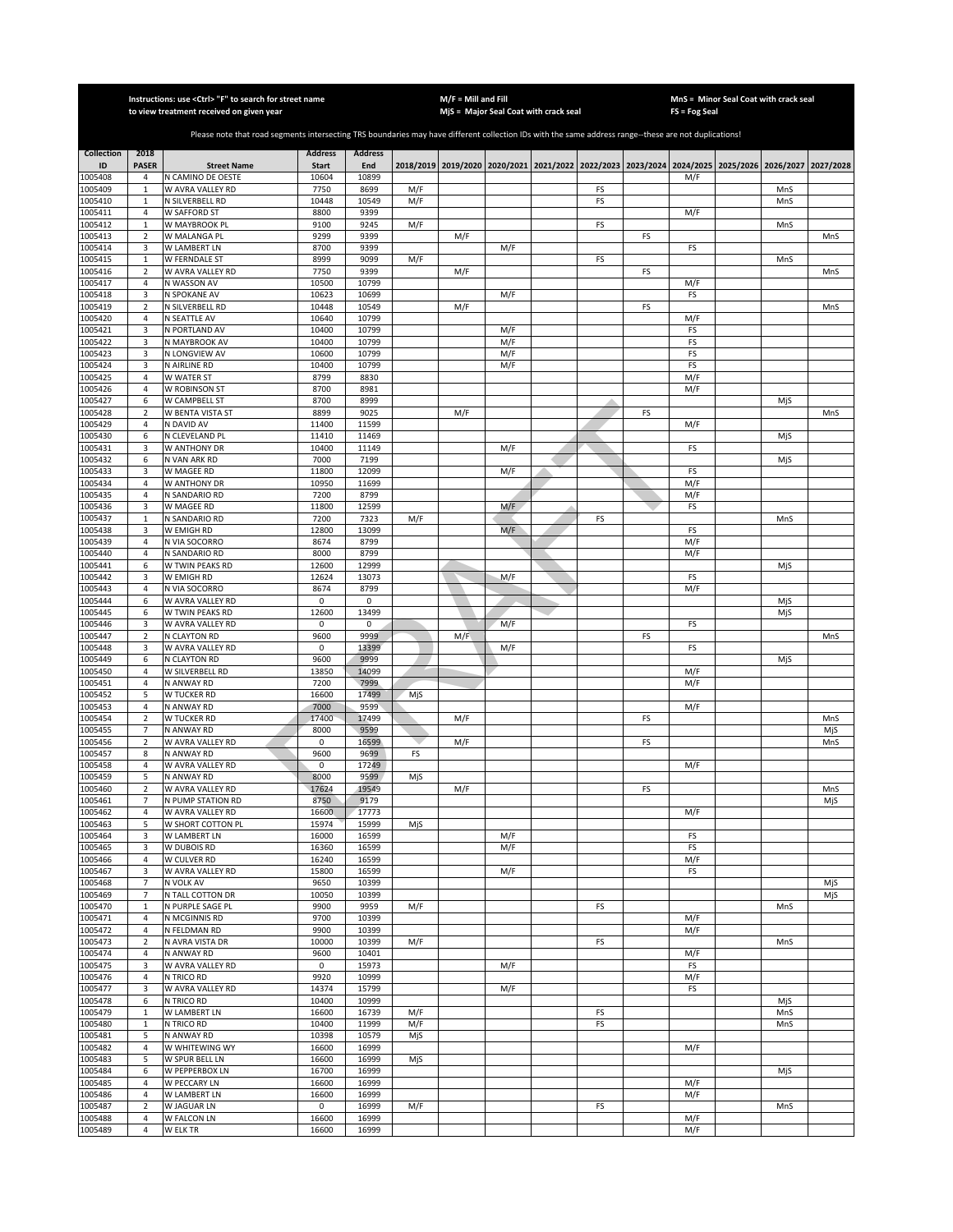|                    |                         | Instructions: use <ctrl> "F" to search for street name<br/>to view treatment received on given year</ctrl>                                            |                              |                  |            | $M/F =$ Mill and Fill | MjS = Major Seal Coat with crack seal                                           |    | FS = Fog Seal | MnS = Minor Seal Coat with crack seal |           |           |
|--------------------|-------------------------|-------------------------------------------------------------------------------------------------------------------------------------------------------|------------------------------|------------------|------------|-----------------------|---------------------------------------------------------------------------------|----|---------------|---------------------------------------|-----------|-----------|
|                    |                         |                                                                                                                                                       |                              |                  |            |                       |                                                                                 |    |               |                                       |           |           |
|                    |                         | Please note that road segments intersecting TRS boundaries may have different collection IDs with the same address range--these are not duplications! |                              |                  |            |                       |                                                                                 |    |               |                                       |           |           |
| <b>Collection</b>  | 2018                    |                                                                                                                                                       | <b>Address</b>               | <b>Address</b>   |            |                       |                                                                                 |    |               |                                       |           |           |
| ID                 | <b>PASER</b>            | <b>Street Name</b>                                                                                                                                    | <b>Start</b>                 | End              |            |                       | 2018/2019 2019/2020 2020/2021 2021/2022 2022/2023 2023/2024 2024/2025 2025/2026 |    |               |                                       | 2026/2027 | 2027/2028 |
| 1005490<br>1005491 | $\mathbf{1}$            | W BRANCH WATER LN<br>N SPRINGFIELD RD                                                                                                                 | 16600<br>10680               | 16999<br>11199   | M/F        |                       | M/F                                                                             | FS | FS            |                                       | MnS       |           |
| 1005492            | 3<br>$\overline{2}$     | N FLINTLOCK RD                                                                                                                                        | 10400                        | 10579            | M/F        |                       |                                                                                 | FS |               |                                       | MnS       |           |
| 1005493            | $\overline{4}$          | N DERRINGER RD                                                                                                                                        | 10400                        | 11199            |            |                       |                                                                                 |    | M/F           |                                       |           |           |
| 1005494            | $\overline{4}$          | N ANWAY RD                                                                                                                                            | $\mathsf 0$                  | 11199            |            |                       |                                                                                 |    | M/F           |                                       |           |           |
| 1005495<br>1005496 | $\mathbf{1}$<br>5       | W PLACITA SIPRIANO<br>W PLACITA RODRIGO                                                                                                               | 17100<br>17100               | 17199<br>17199   | M/F<br>MjS |                       |                                                                                 | FS |               |                                       | MnS       |           |
| 1005497            | $\mathbf 2$             | W PLACITA DATO                                                                                                                                        | 16900                        | 16999            | M/F        |                       |                                                                                 | FS |               |                                       | MnS       |           |
| 1005498            | $\overline{4}$          | W PLACITA ASTRID                                                                                                                                      | 16900                        | 16999            |            |                       |                                                                                 |    | M/F           |                                       |           |           |
| 1005499            | 5                       | W JAGUAR LN                                                                                                                                           | 0                            | 17199            | MjS        |                       |                                                                                 |    |               |                                       |           |           |
| 1005500<br>1005501 | 5<br>5                  | W EL CAMINO DE TRES ARROYOS<br>W EL CAMINO DE TRES ARROYO                                                                                             | 16600<br>0                   | 17099<br>0       | MjS<br>MjS |                       |                                                                                 |    |               |                                       |           |           |
| 1005502            | 5                       | W CALLE RODOLFO                                                                                                                                       | 0                            | 17199            | MjS        |                       |                                                                                 |    |               |                                       |           |           |
| 1005503            | 3                       | W CALLE CRISTOBAL                                                                                                                                     | 0                            | 16999            |            |                       | M/F                                                                             |    | FS            |                                       |           |           |
| 1005504            | 3                       | W CALLE CARMELA                                                                                                                                       | 16600                        | 17199            |            |                       | M/F                                                                             |    | FS            |                                       |           |           |
| 1005505<br>005506  | 3<br>$\,$ 1             | W CALLE AMAYA<br>N PLACITA SERAFIN                                                                                                                    | 16600<br>11300               | 16999<br>11339   | M/F        |                       | M/F                                                                             | FS | FS            |                                       | MnS       |           |
| 005507             | 6                       | N PLACITA RUFINO                                                                                                                                      | 11900                        | 11999            |            |                       |                                                                                 |    |               |                                       | MjS       |           |
| 1005508            | 5                       | N PLACITA MARCELA                                                                                                                                     | 11600                        | 11699            | MjS        |                       |                                                                                 |    |               |                                       |           |           |
| 1005509            | $\overline{4}$          | N PASEO ANASTASIA                                                                                                                                     | 11600                        | 11999            |            |                       |                                                                                 |    | M/F           |                                       |           |           |
| 1005510<br>1005511 | 5<br>$\overline{2}$     | N PASEO ALEJANDRO<br>N MUSKET RD                                                                                                                      | 11200<br>11200               | 11599<br>11599   | MjS<br>M/F |                       |                                                                                 | FS |               |                                       | MnS       |           |
| 1005512            | $\overline{4}$          | N DERRINGER RD                                                                                                                                        | 0                            | 12199            |            |                       |                                                                                 |    | M/F           |                                       |           |           |
| 005513             | 3                       | N CALLE DE LA SOLANA                                                                                                                                  | 12000                        | 12099            |            |                       | M/F                                                                             |    | FS            |                                       |           |           |
| 005514             | 4<br>$\overline{4}$     | N ANWAY RD                                                                                                                                            | 0<br>15800                   | 12139<br>16603   |            |                       |                                                                                 |    | M/F           |                                       |           |           |
| 1005515<br>1005516 | 5                       | W EL CAMINO DE TRES ARROYOS<br>N WHITETAIL RD                                                                                                         | 0                            | 0                | MjS        |                       |                                                                                 |    | M/F           |                                       |           |           |
| 1005517            | $\overline{4}$          | N TRICO RD                                                                                                                                            | 11000                        | 12399            |            |                       |                                                                                 |    | M/F           |                                       |           |           |
| 1005518            | 3                       | N PUMA RD                                                                                                                                             | 0                            | 0                |            |                       | M/F                                                                             |    | FS            |                                       |           |           |
| 1005519<br>1005520 | $\overline{4}$<br>3     | N BLACKTAIL RD<br>N ANTELOPE RD                                                                                                                       | $\mathbf 0$<br>0             | $\mathbf 0$<br>0 |            |                       | M/F                                                                             |    | M/F<br>FS     |                                       |           |           |
| 1005521            | 6                       | N PUMP STATION RD                                                                                                                                     | 8750                         | 9179             |            |                       |                                                                                 |    |               |                                       | MjS       |           |
| 1005522            | $\sqrt{4}$              | W AVRA VALLEY RD                                                                                                                                      | 19000                        | 21273            |            |                       |                                                                                 |    | M/F           |                                       |           |           |
| 1005523            | $\overline{7}$          | N PUMP STATION RD                                                                                                                                     | 8750                         | 9179             |            |                       |                                                                                 |    |               |                                       |           | MjS       |
| 1005524<br>1005525 | $\sqrt{4}$<br>5         | W AVRA VALLEY RD<br>W VANANDA AV                                                                                                                      | 19550<br>200                 | 24899<br>299     | MjS        |                       |                                                                                 |    | M/F           |                                       |           |           |
| 1005526            | 5                       | W ROCALLA AV                                                                                                                                          | 100                          | 299              | MjS        |                       |                                                                                 |    |               |                                       |           |           |
| 1005527            | $\mathbf 2$             | W PLAZA ST                                                                                                                                            | $\pmb{0}$                    | 99               | M/F        |                       |                                                                                 | FS |               |                                       | MnS       |           |
| 1005528            | 6                       | W PAJARO ST                                                                                                                                           | $\mathbf 1$                  | 99               |            |                       |                                                                                 |    |               |                                       | MjS       |           |
| 1005529<br>1005530 | 3<br>3                  | W MORONDO AV<br>W LOMITA AV                                                                                                                           | 100<br>100                   | 299<br>199       |            |                       | M/F<br>M/F                                                                      |    | FS<br>FS      |                                       |           |           |
| 1005531            | 3                       | W LA MINA AV                                                                                                                                          | 100                          | 551              |            |                       | M/F                                                                             |    | FS            |                                       |           |           |
| 1005532            | $\mathbf 1$             | W INDIAN VILLAGE RD                                                                                                                                   | 520                          | 559              | M/F        |                       |                                                                                 | FS |               |                                       | MnS       |           |
| 005533             | 6<br>$\overline{a}$     | W HOSPITAL RD                                                                                                                                         | 500<br>100                   | 549<br>523       |            |                       |                                                                                 |    |               |                                       | MjS       |           |
| 1005534<br>1005535 | 3                       | W ESTRELLA AV<br>W ESPERANZA AV                                                                                                                       | 200                          | 299              |            |                       | M/F                                                                             |    | M/F<br>FS     |                                       |           |           |
| 1005536            | 3                       | W ELOTA AV                                                                                                                                            | 100                          | 199              |            |                       | M/F                                                                             |    | FS            |                                       |           |           |
| 005537             | 5                       | S PICO ST                                                                                                                                             | 150                          | 199              | MjS        |                       |                                                                                 |    |               |                                       |           |           |
| 1005538<br>1005539 | $\overline{a}$<br>3     | S ORILLA AV<br><b>SFUNDICION ST</b>                                                                                                                   | 220<br>$\mathbf{1}$          | 299<br>123       |            |                       | M/F                                                                             |    | M/F<br>FS     |                                       |           |           |
| 1005540            | 5                       | S CANDELARIA ST                                                                                                                                       | 74                           | 149              | MjS        |                       |                                                                                 |    |               |                                       |           |           |
| 1005541            | $\overline{4}$          | N MALACATE ST                                                                                                                                         | 100                          | 399              |            |                       |                                                                                 |    | M/F           |                                       |           |           |
| 1005542            | $\overline{4}$          | N AJO WELL NO 1 RD                                                                                                                                    | $\overline{1}$               | 699              |            |                       |                                                                                 |    | M/F           |                                       |           |           |
| 1005543<br>1005544 | 8<br>6                  | <b>UNNAMED 360837</b><br><b>UNNAMED 360836</b>                                                                                                        | $\mathbf 0$<br>0             | 0<br>$\mathbf 0$ | FS         |                       |                                                                                 |    |               |                                       | MjS       |           |
| 1005545            | 5                       | W VANANDA AV                                                                                                                                          | 200                          | 549              | MjS        |                       |                                                                                 |    |               |                                       |           |           |
| 1005546            | $\overline{4}$          | <b>W ROCALLA AV</b>                                                                                                                                   | 200                          | 1999             |            |                       |                                                                                 |    | M/F           |                                       |           |           |
| 1005547<br>1005548 | $\sqrt{4}$<br>5         | W MORONDO AV<br>W LOMITA AV                                                                                                                           | 200<br>500                   | 999<br>559       |            |                       |                                                                                 |    | M/F           |                                       |           |           |
| 1005549            | $\overline{\mathbf{2}}$ | W INDIAN VILLAGE RD                                                                                                                                   | 520                          | 999              | MjS<br>M/F |                       |                                                                                 | FS |               |                                       | MnS       |           |
| 1005550            | 5                       | W HOSPITAL RD                                                                                                                                         | 500                          | 549              | MjS        |                       |                                                                                 |    |               |                                       |           |           |
| 1005551            | $\sqrt{4}$              | W GUEST HOUSE RD                                                                                                                                      | 500                          | 999              |            |                       |                                                                                 |    | M/F           |                                       |           |           |
| 1005552<br>1005553 | 3<br>3                  | W GREENWAY DR<br>W ESPERANZA AV                                                                                                                       | 550<br>200                   | 799<br>999       |            |                       | M/F<br>M/F                                                                      |    | FS<br>FS      |                                       |           |           |
| 1005554            | $\sqrt{4}$              | S SAHUARO ST                                                                                                                                          | $\mathbf{1}$                 | 599              |            |                       |                                                                                 |    | M/F           |                                       |           |           |
| 1005555            | $\overline{7}$          | S PICO ST                                                                                                                                             | 150                          | 199              |            |                       |                                                                                 |    |               |                                       |           | MjS       |
| 1005556            | 4                       | S ORILLA ST                                                                                                                                           | $\mathbf{1}$                 | 179              |            |                       |                                                                                 |    | M/F           |                                       |           |           |
| 1005557<br>1005558 | $\overline{4}$<br>5     | S ORILLA AV<br>S CANDELARIA ST                                                                                                                        | 180<br>74                    | 299<br>99        | MjS        |                       |                                                                                 |    | M/F           |                                       |           |           |
| 1005559            | $\overline{7}$          | N TONELADA ST                                                                                                                                         | 100                          | 399              |            |                       |                                                                                 |    |               |                                       |           | MjS       |
| 1005560            | 8                       | N TELERA ST                                                                                                                                           | 100                          | 399              | FS         |                       |                                                                                 |    |               |                                       |           |           |
| 1005561            | 8                       | N TECOLOTE ST                                                                                                                                         | 200                          | 399              | FS         |                       |                                                                                 |    |               |                                       |           |           |
| 1005562<br>1005563 | 8<br>3                  | N TECOLATE ST<br>N SAHUARO ST                                                                                                                         | $\mathbf{1}$<br>$\mathbf{1}$ | 99<br>399        | FS         |                       | M/F                                                                             |    | FS            |                                       |           |           |
| 1005564            | 7                       | N ROSEDALE AV                                                                                                                                         | $\mathbf{1}$                 | 223              |            |                       |                                                                                 |    |               |                                       |           | MjS       |
| 1005565            | 4                       | N PERRO DE NIEVE ST                                                                                                                                   | 100                          | 399              |            |                       |                                                                                 |    | M/F           |                                       |           |           |
| 1005566            | $\overline{2}$          | N MONTECITO ST                                                                                                                                        | 100                          | 399              | M/F        |                       |                                                                                 | FS |               |                                       | MnS       |           |
| 1005567<br>1005568 | $\overline{7}$<br>8     | <b>N KILBRIGHT AV</b><br>N CUNADA ST                                                                                                                  | 200<br>200                   | 599<br>399       | FS         |                       |                                                                                 |    |               |                                       |           | MjS       |
| 1005569            | 3                       | N ALLEY RD                                                                                                                                            | $\mathbf{1}$                 | 199              |            |                       | M/F                                                                             |    | FS            |                                       |           |           |
| 1005570            | 5                       | S ALLEY RD                                                                                                                                            | $\mathbf{1}$                 | 299              | MjS        |                       |                                                                                 |    |               |                                       |           |           |
| 1005571            | $\sqrt{2}$              | N ALLEY RD                                                                                                                                            | $\mathbf 1$                  | 199              | M/F        |                       |                                                                                 | FS |               |                                       | MnS       |           |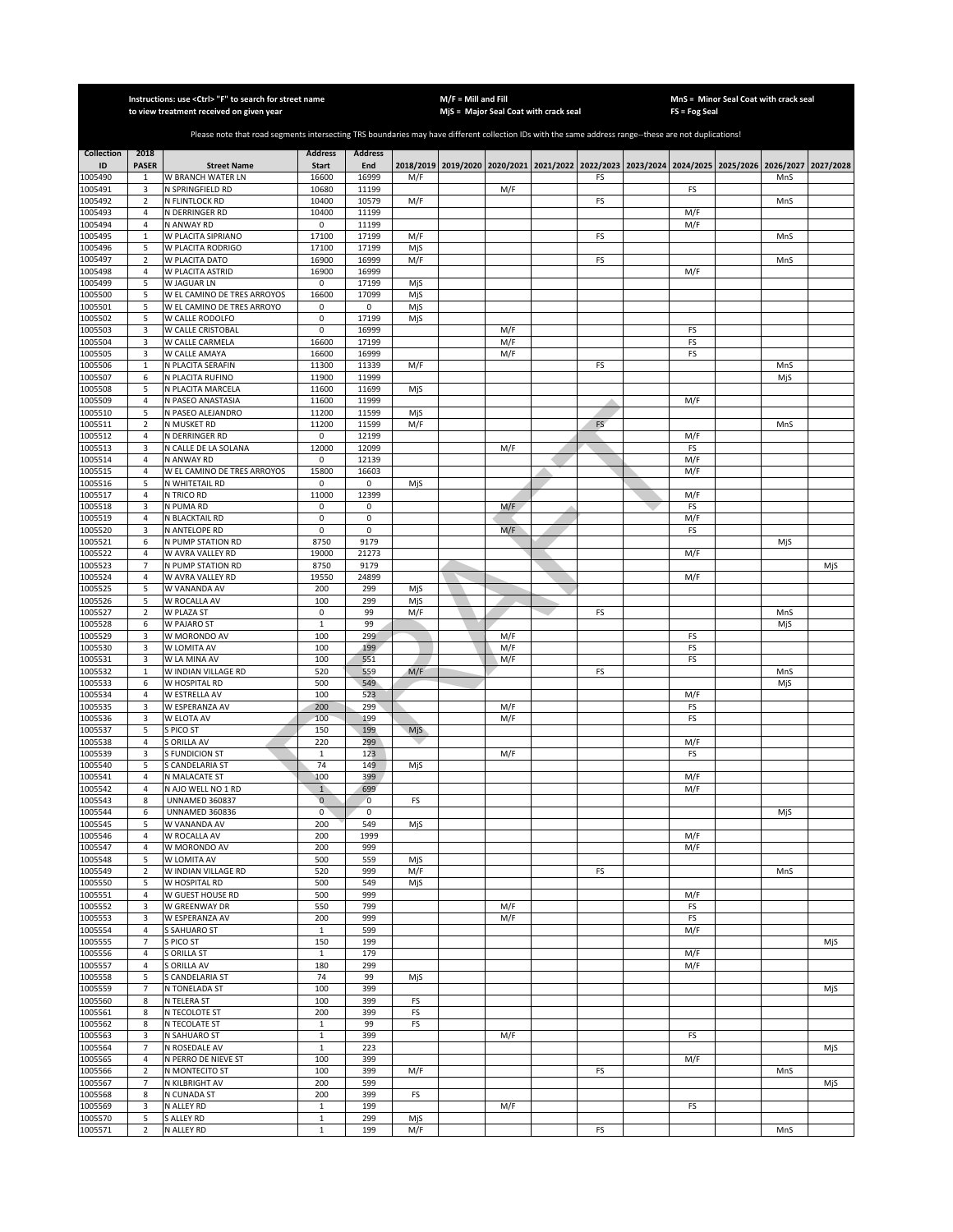|                    |                            | Instructions: use <ctrl> "F" to search for street name<br/>to view treatment received on given year</ctrl>                                            |                     |                |            | $M/F =$ Mill and Fill | MjS = Major Seal Coat with crack seal                                                               |          | FS = Fog Seal | MnS = Minor Seal Coat with crack seal |            |     |
|--------------------|----------------------------|-------------------------------------------------------------------------------------------------------------------------------------------------------|---------------------|----------------|------------|-----------------------|-----------------------------------------------------------------------------------------------------|----------|---------------|---------------------------------------|------------|-----|
|                    |                            |                                                                                                                                                       |                     |                |            |                       |                                                                                                     |          |               |                                       |            |     |
|                    |                            | Please note that road segments intersecting TRS boundaries may have different collection IDs with the same address range--these are not duplications! |                     |                |            |                       |                                                                                                     |          |               |                                       |            |     |
| <b>Collection</b>  | 2018                       |                                                                                                                                                       | <b>Address</b>      | <b>Address</b> |            |                       |                                                                                                     |          |               |                                       |            |     |
| ID                 | <b>PASER</b>               | <b>Street Name</b>                                                                                                                                    | <b>Start</b>        | End            |            |                       | 2018/2019 2019/2020 2020/2021 2021/2022 2022/2023 2023/2024 2024/2025 2025/2026 2026/2027 2027/2028 |          |               |                                       |            |     |
| 1005572            | 3                          | W WOLSEY ST                                                                                                                                           | 1000                | 1899           |            |                       | M/F                                                                                                 |          | FS            |                                       |            |     |
| 1005573<br>1005574 | 4<br>6                     | W WELCOME ST<br>W RASMUSSEN RD                                                                                                                        | 1100<br>700         | 1199<br>1199   |            |                       |                                                                                                     |          | M/F           |                                       | MjS        |     |
| 1005575            | $\mathbf 2$                | W PLACER ST                                                                                                                                           | 300                 | 399            | M/F        |                       |                                                                                                     | FS       |               |                                       | MnS        |     |
| 1005576            | $\sqrt{4}$                 | W PALO VERDE AV                                                                                                                                       | 200                 | 899            |            |                       |                                                                                                     |          | M/F           |                                       |            |     |
| 1005577            | $\mathbf 1$                | W OCATILLO AV                                                                                                                                         | 200                 | 909            | M/F        |                       |                                                                                                     | FS       |               |                                       | MnS        |     |
| 1005578            | 3<br>$\sqrt{4}$            | W NORTH ST                                                                                                                                            | 300<br>900          | 1649<br>1709   |            |                       | M/F                                                                                                 |          | FS<br>M/F     |                                       |            |     |
| 1005579<br>1005580 | 4                          | W HOOVER ST<br>W DORSEY ST                                                                                                                            | 1100                | 1923           |            |                       |                                                                                                     |          | M/F           |                                       |            |     |
| 1005581            | 5                          | W CLYMER ST                                                                                                                                           | 1100                | 1499           | MjS        |                       |                                                                                                     |          |               |                                       |            |     |
| 1005582            | 3                          | W CHOLLA AV                                                                                                                                           | $\mathsf 0$         | 1099           |            |                       | M/F                                                                                                 |          | FS            |                                       |            |     |
| 1005583            | $\sqrt{4}$                 | W CHILDS ST                                                                                                                                           | 1100                | 1599           |            |                       |                                                                                                     |          | M/F           |                                       |            |     |
| 1005584            | 4                          | W CENTER ST                                                                                                                                           | 1200                | 1499           |            |                       |                                                                                                     |          | M/F           |                                       |            |     |
| 1005585<br>1005586 | 4<br>5                     | W BRADY ST<br>W ARROYO AV                                                                                                                             | 1100<br>200         | 1399<br>599    | MjS        |                       |                                                                                                     |          | M/F           |                                       |            |     |
| 1005587            | 4                          | W 7TH ST                                                                                                                                              | 300                 | 1099           |            |                       |                                                                                                     |          | M/F           |                                       |            |     |
| 1005588            | 5                          | W 6TH ST                                                                                                                                              | 300                 | 1099           | MjS        |                       |                                                                                                     |          |               |                                       |            |     |
| 1005589            | 4                          | W 5TH ST                                                                                                                                              | 290                 | 1099           |            |                       |                                                                                                     |          | M/F           |                                       |            |     |
| 1005590            | 3                          | W 4TH ST                                                                                                                                              | 524                 | 1099           |            |                       | M/F                                                                                                 |          | FS            |                                       |            |     |
| 1005591            | 3                          | W 4TH AV                                                                                                                                              | 200                 | 399            |            |                       | M/F                                                                                                 |          | FS            |                                       |            |     |
| 1005592<br>1005593 | 4<br>3                     | W 3RD ST<br>W 3RD AV                                                                                                                                  | 700<br>200          | 1099<br>399    |            |                       | M/F                                                                                                 |          | M/F<br>FS     |                                       |            |     |
| 1005594            | 3                          | W 2ND ST                                                                                                                                              | 700                 | 899            |            |                       | M/F                                                                                                 |          | FS            |                                       |            |     |
| 1005595            | $\overline{2}$             | W 2ND AV                                                                                                                                              | 200                 | 399            | M/F        |                       |                                                                                                     | FS       |               |                                       | MnS        |     |
| 1005596            | 4                          | W 1ST ST                                                                                                                                              | 600                 | 1099           |            |                       |                                                                                                     |          | M/F           |                                       |            |     |
| 1005597            | 5                          | W 1ST AV                                                                                                                                              | 200                 | 599            | MjS        |                       |                                                                                                     |          |               |                                       |            |     |
| 1005598<br>1005599 | 4<br>$\overline{7}$        | N WASHINGTON AV<br>N TONELADA ST                                                                                                                      | 800<br>300          | 1723<br>499    |            |                       |                                                                                                     |          | M/F           |                                       |            | MjS |
| 1005600            | 3                          | N THOMPSON AV                                                                                                                                         | 600                 | 1599           |            |                       | M/F                                                                                                 |          | FS            |                                       |            |     |
| 1005601            | 9                          | N TELERA ST                                                                                                                                           | 300                 | 599            | FS         |                       |                                                                                                     |          |               |                                       |            |     |
| 1005602            | 8                          | N TECOLOTE ST                                                                                                                                         | 300                 | 699            | FS         |                       |                                                                                                     |          |               |                                       |            |     |
| 1005603            | 4                          | N SARTILLION AV                                                                                                                                       | 600                 | 1599           |            |                       |                                                                                                     |          | M/F           |                                       |            |     |
| 1005604            | 4<br>6                     | N SAHUARO ST                                                                                                                                          | 300<br>824          | 699<br>1099    |            |                       |                                                                                                     |          | M/F           |                                       |            |     |
| 1005605<br>1005606 | $\sqrt{2}$                 | N ROSEDALE AV<br>N PERRO DE NIEVE ST                                                                                                                  | 300                 | 699            | M/F        |                       |                                                                                                     | FS       |               |                                       | MjS<br>MnS |     |
| 1005607            | 5                          | N PALM ST                                                                                                                                             | 1200                | 1349           | MjS        |                       |                                                                                                     |          |               |                                       |            |     |
| 1005608            | 5                          | N MONTECITO ST                                                                                                                                        | 300                 | 699            | MjS        |                       |                                                                                                     |          |               |                                       |            |     |
| 1005609            | 4                          | N MCKINLEY AV                                                                                                                                         | 700                 | 1199           |            |                       |                                                                                                     |          | M/F           |                                       |            |     |
| 1005610            | 3                          | N MALACATE ST                                                                                                                                         | 300                 | 499            |            |                       | M/F                                                                                                 |          | FS            |                                       |            |     |
| 1005611<br>1005612 | 5<br>3                     | N LYONS AV<br>N KILBRIGHT AV                                                                                                                          | 574<br>400          | 1199<br>1599   | MjS        |                       | M/F                                                                                                 |          | FS            |                                       |            |     |
| 1005613            | 4                          | N JEFFERSON AV                                                                                                                                        | 700                 | 1659           |            |                       |                                                                                                     |          | M/F           |                                       |            |     |
| 1005614            | 5                          | N ELM ST                                                                                                                                              | 650                 | 1199           | MjS        |                       |                                                                                                     |          |               |                                       |            |     |
| 1005615            | 7                          | N D ARMITT AV                                                                                                                                         | 650                 | 1199           |            |                       |                                                                                                     |          |               |                                       |            | MjS |
| 1005616            | $\overline{2}$             | N CUNADA ST                                                                                                                                           | 300                 | 499            | M/F        |                       |                                                                                                     | FS       |               |                                       | MnS        |     |
| 1005617<br>1005618 | $\overline{4}$<br>3        | N CONNOLLY AV<br>N CEDAR ST                                                                                                                           | 600<br>600          | 1199<br>1423   |            |                       | M/F                                                                                                 |          | M/F<br>FS     |                                       |            |     |
| 1005619            | 3                          | N CAMERON AV                                                                                                                                          | 500                 | 1599           |            |                       | M/F                                                                                                 |          | FS            |                                       |            |     |
| 1005620            | $\mathbf 1$                | N BRANNAN RD                                                                                                                                          | 450                 | 599            | M/F        |                       |                                                                                                     | FS       |               |                                       | MnS        |     |
| 1005621            | $\mathbf 1$                | N ASH ST                                                                                                                                              | 700                 | 799            | M/F        |                       |                                                                                                     | FS       |               |                                       | MnS        |     |
| 1005622            | 6                          | N ASH PL                                                                                                                                              | 1200                | 1299           |            |                       |                                                                                                     |          |               |                                       | MjS        |     |
| 1005623<br>1005624 | 5<br>6                     | W RASMUSSEN RD<br>W NORTH ST                                                                                                                          | $\mathbf{1}$<br>100 | 699<br>399     | MjS        |                       |                                                                                                     |          |               |                                       | MjS        |     |
| 1005625            | 2                          | W ARROYO AV                                                                                                                                           | 100                 | 299            | M/F        |                       |                                                                                                     | FS       |               |                                       | MnS        |     |
| 1005626            | 5                          | W 9TH ST                                                                                                                                              | 50                  | 723            | MjS        |                       |                                                                                                     |          |               |                                       |            |     |
| 1005627            | 5                          | W 8TH ST                                                                                                                                              | 50                  | 299            | MjS        |                       |                                                                                                     |          |               |                                       |            |     |
| 1005628            | 4                          | W 4TH AV                                                                                                                                              | 50                  | 299            |            |                       |                                                                                                     |          | M/F           |                                       |            |     |
| 1005629<br>1005630 | 3<br>4                     | W 3RD AV<br>W 2ND AV                                                                                                                                  | 50<br>$\mathbf 1$   | 299<br>299     |            |                       | M/F                                                                                                 |          | FS<br>M/F     |                                       |            |     |
| 1005631            | $\overline{2}$             | W 1ST AV                                                                                                                                              | 100                 | 299            | M/F        |                       |                                                                                                     | FS       |               |                                       | MnS        |     |
| 1005632            | 4                          | W 11TH ST                                                                                                                                             | 24                  | 249            |            |                       |                                                                                                     |          | M/F           |                                       |            |     |
| 1005633            | 3                          | W 10TH ST                                                                                                                                             | 24                  | 279            |            |                       | M/F                                                                                                 |          | FS            |                                       |            |     |
| 1005634            | $\overline{7}$             | N WATER ST                                                                                                                                            | 600                 | 699            |            |                       |                                                                                                     |          |               |                                       |            | MjS |
| 1005635<br>1005636 | 4<br>$\overline{2}$        | N RAILROAD DR<br>N PALM ST                                                                                                                            | 600<br>650          | 1399<br>1723   | M/F        |                       |                                                                                                     | FS       | M/F           |                                       | MnS        |     |
| 1005637            | 5                          | N OLIVE ST                                                                                                                                            | 1600                | 1899           | MjS        |                       |                                                                                                     |          |               |                                       |            |     |
| 1005638            | 4                          | N MAPLE ST                                                                                                                                            | 1600                | 1899           |            |                       |                                                                                                     |          | M/F           |                                       |            |     |
| 1005639            | $\mathbf{1}$               | N MALACATE ST                                                                                                                                         | 300                 | 399            | M/F        |                       |                                                                                                     | FS       |               |                                       | MnS        |     |
| 1005640            | 3                          | N COPPER ST                                                                                                                                           | 600                 | 1349           |            |                       | M/F                                                                                                 |          | FS            |                                       |            |     |
| 1005641            | 4                          | N AJO WELL NO 1 RD                                                                                                                                    | $\mathbf{1}$        | 3999           |            |                       |                                                                                                     |          | M/F           |                                       |            |     |
| 1005642<br>1005643 | 3<br>$\overline{2}$        | E RASMUSSEN RD<br>E CHOLLA AV                                                                                                                         | $\mathbf{1}$<br>100 | 399<br>299     | M/F        |                       | M/F                                                                                                 | FS       | FS            |                                       | MnS        |     |
| 1005644            | $\sqrt{4}$                 | E ARROYO AV                                                                                                                                           | 100                 | 399            |            |                       |                                                                                                     |          | M/F           |                                       |            |     |
| 1005645            | 3                          | E 5TH AV                                                                                                                                              | 100                 | 199            |            |                       | M/F                                                                                                 |          | FS            |                                       |            |     |
| 1005646            | 6                          | E 4TH AV                                                                                                                                              | 100                 | 299            |            |                       |                                                                                                     |          |               |                                       | MjS        |     |
| 1005647            | $\sqrt{4}$                 | E 3RD AV                                                                                                                                              | 100                 | 299            |            |                       |                                                                                                     |          | M/F           |                                       |            |     |
| 1005648            | $\mathbf 2$                | E 2ND AV                                                                                                                                              | $\mathbf{1}$        | 399            | M/F        |                       |                                                                                                     | FS       |               |                                       | MnS        |     |
| 1005649<br>1005650 | $\mathbf 2$<br>$\mathbf 1$ | E 1ST AV<br>N AJO WELL NO 1 RD                                                                                                                        | 100<br>1800         | 399<br>3999    | M/F<br>M/F |                       |                                                                                                     | FS<br>FS |               |                                       | MnS<br>MnS |     |
| 1005651            | 5                          | W RASMUSSEN RD                                                                                                                                        | 200                 | 1099           | MjS        |                       |                                                                                                     |          |               |                                       |            |     |
| 1005652            | 3                          | N AJO WELL NO 1 RD                                                                                                                                    | 1800                | 3999           |            |                       | M/F                                                                                                 |          | FS            |                                       |            |     |
| 1005653            | 5                          | W SNYDER RD                                                                                                                                           | 900                 | 1273           | MjS        |                       |                                                                                                     |          |               |                                       |            |     |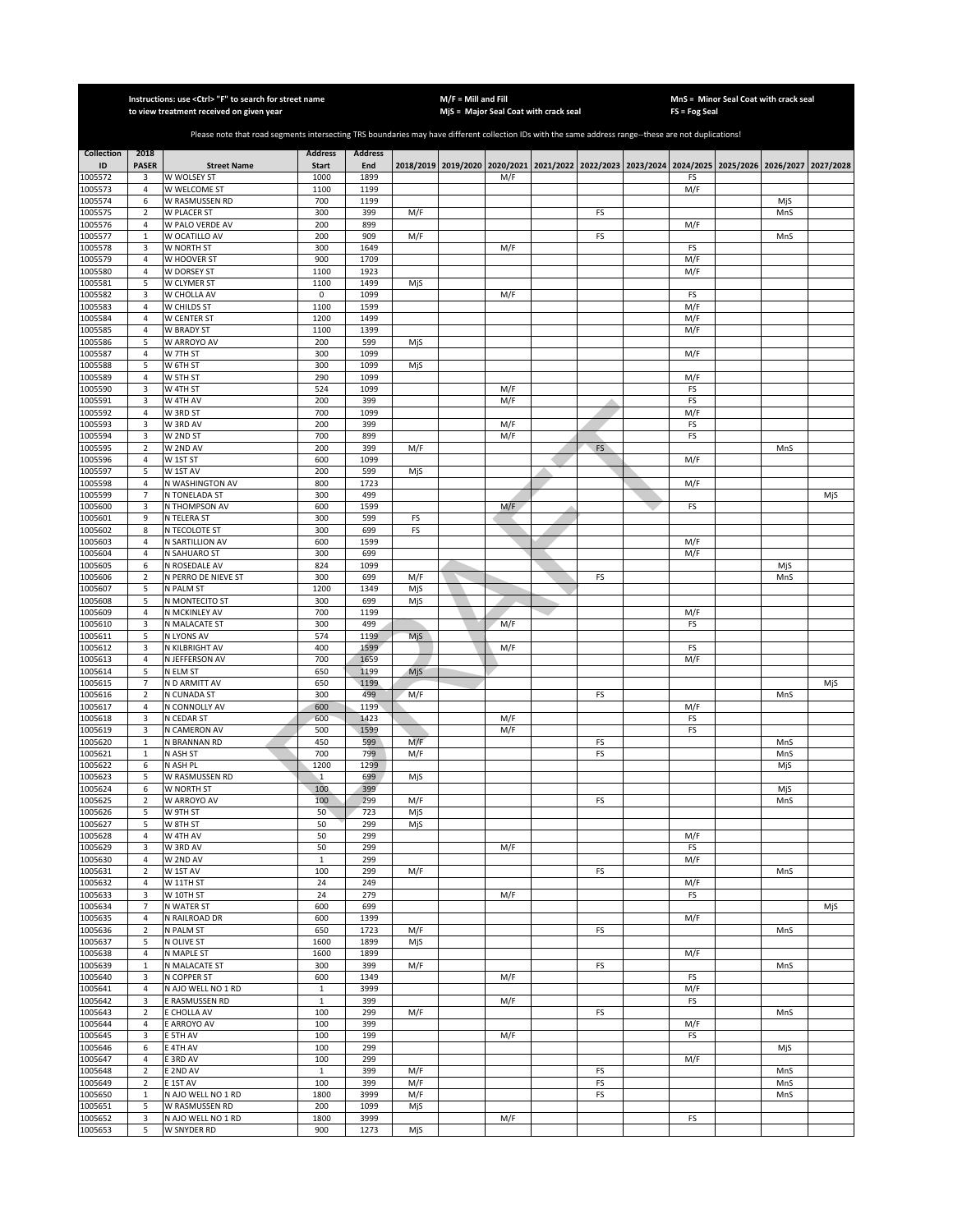|                         |                      | Instructions: use < Ctrl> "F" to search for street name<br>to view treatment received on given year                                                   |                                |                       |            | $M/F =$ Mill and Fill | MjS = Major Seal Coat with crack seal |           | FS = Fog Seal | MnS = Minor Seal Coat with crack seal                                                     |            |           |
|-------------------------|----------------------|-------------------------------------------------------------------------------------------------------------------------------------------------------|--------------------------------|-----------------------|------------|-----------------------|---------------------------------------|-----------|---------------|-------------------------------------------------------------------------------------------|------------|-----------|
|                         |                      |                                                                                                                                                       |                                |                       |            |                       |                                       |           |               |                                                                                           |            |           |
|                         |                      | Please note that road segments intersecting TRS boundaries may have different collection IDs with the same address range--these are not duplications! |                                |                       |            |                       |                                       |           |               |                                                                                           |            |           |
| <b>Collection</b><br>ID | 2018<br><b>PASER</b> | <b>Street Name</b>                                                                                                                                    | <b>Address</b><br><b>Start</b> | <b>Address</b><br>End |            |                       |                                       |           |               | 2018/2019 2019/2020 2020/2021 2021/2022 2022/2023 2023/2024 2024/2025 2025/2026 2026/2027 |            |           |
| 1005654                 | 4                    | W RASMUSSEN RD                                                                                                                                        | 700                            | 1499                  |            |                       |                                       |           | M/F           |                                                                                           |            | 2027/2028 |
| 1005655                 | 3                    | W MCMAHON RD                                                                                                                                          | 1100                           | 1499                  |            |                       | M/F                                   |           | FS            |                                                                                           |            |           |
| 1005656                 | 5                    | <b>W BRIGGS RD</b>                                                                                                                                    | 900                            | 1299                  | MjS        |                       |                                       |           |               |                                                                                           |            |           |
| 1005657<br>1005658      | 3<br>$\overline{3}$  | N ROSSER RD<br>N ELLIOTT RD                                                                                                                           | 2200<br>2000                   | 2599<br>2599          |            |                       | M/F<br>M/F                            |           | FS<br>FS      |                                                                                           |            |           |
| 1005659                 | $\mathbf{1}$         | N BERRY RD                                                                                                                                            | 1800                           | 1999                  | M/F        |                       |                                       | FS        |               |                                                                                           | MnS        |           |
| 1005660                 | $\mathbf 1$          | W RASMUSSEN RD                                                                                                                                        | 1400                           | 1499                  | M/F        |                       |                                       | FS        |               |                                                                                           | MnS        |           |
| 1005661<br>1005662      | $\sqrt{4}$<br>4      | W WALKER RD<br>W SCHWARTZ RD                                                                                                                          | 900<br>900                     | 1249<br>1299          |            |                       |                                       |           | M/F<br>M/F    |                                                                                           |            |           |
| 1005663                 | 3                    | W NELSON RD                                                                                                                                           | 900                            | 1299                  |            |                       | M/F                                   |           | FS            |                                                                                           |            |           |
| 1005664                 | 6                    | W KEENER RD                                                                                                                                           | 900                            | 1299                  |            |                       |                                       |           |               |                                                                                           | MjS        |           |
| 1005665                 | 4                    | W FEES RD                                                                                                                                             | 900                            | 1323                  |            |                       |                                       |           | M/F           |                                                                                           |            |           |
| 1005666<br>1005667      | 5<br>3               | N ROSSER RD<br>N ELLIOTT RD                                                                                                                           | 2400<br>2400                   | 3399<br>3399          | MjS        |                       | M/F                                   |           | FS            |                                                                                           |            |           |
| 1005668                 | 3                    | N AJO WELL NO 1 RD                                                                                                                                    | 1800                           | 3999                  |            |                       | M/F                                   |           | FS            |                                                                                           |            |           |
| 1005669                 | $\sqrt{4}$           | N GENERAL HITCHCOCK HY                                                                                                                                | 11950                          | 12199                 |            |                       |                                       |           | M/F           |                                                                                           |            |           |
| 1005670                 | 4                    | N TUCSON AV                                                                                                                                           | 12600                          | 12723                 |            |                       |                                       |           | M/F           |                                                                                           |            |           |
| 1005671<br>1005672      | 5<br>3               | N SABINO CANYON PARK<br>N PHOENIX AV                                                                                                                  | 12500<br>12700                 | 12799<br>12799        | MjS        |                       | M/F                                   |           | FS            |                                                                                           |            |           |
| 1005673                 | 5                    | N LOMA LINDA EXTENSION RD                                                                                                                             | 12600                          | 12923                 | MjS        |                       |                                       |           |               |                                                                                           |            |           |
| 1005674                 | 4                    | N GENERAL HITCHCOCK HY                                                                                                                                | 12074                          | 13099                 |            |                       |                                       |           | M/F           |                                                                                           |            |           |
| 1005675                 | $\sqrt{4}$           | E CARTER CANYON RD                                                                                                                                    | 11024                          | 11299                 |            |                       |                                       |           | M/F           |                                                                                           |            |           |
| 1005676<br>1005677      | 3<br>$\overline{2}$  | N SABINO CANYON PARK<br>N PHOENIX AV                                                                                                                  | 12750<br>12708                 | 12999<br>12949        | M/F        |                       | M/F                                   | <b>FS</b> | FS            |                                                                                           | MnS        |           |
| 1005678                 | 3                    | N LOMA LINDA EXTENSION RD                                                                                                                             | 12724                          | 13173                 |            |                       | M/F                                   |           | FS            |                                                                                           |            |           |
| 1005679                 | $\sqrt{4}$           | N GENERAL HITCHCOCK HY                                                                                                                                | 12700                          | 13177                 |            |                       |                                       |           | M/F           |                                                                                           |            |           |
| 1005680                 | 5                    | E TURKEY RUN RD                                                                                                                                       | 11000                          | 11249                 | MjS        |                       |                                       |           |               |                                                                                           |            |           |
| 1005681<br>1005682      | $\mathbf 1$<br>5     | E SKI RUN RD<br>E CARTER CANYON RD                                                                                                                    | 10800<br>11024                 | 13123<br>11099        | M/F<br>MjS |                       |                                       | FS        |               |                                                                                           | MnS        |           |
| 1005683                 | 6                    | E SKI RUN RD                                                                                                                                          | 10224                          | 10573                 |            |                       |                                       |           |               |                                                                                           | MjS        |           |
| 1005684                 | 4                    | E TURKEY RUN RD                                                                                                                                       | 10950                          | 11099                 |            |                       |                                       |           | M/F           |                                                                                           |            |           |
| 1005685                 | 5                    | E SKI RUN RD                                                                                                                                          | 10224                          | 13123                 | MjS        |                       |                                       |           |               |                                                                                           |            |           |
| 1005686<br>1005687      | 6<br>$\mathbf 1$     | N BOWMAN RD<br>E ROLLINS RD                                                                                                                           | 14400<br>3500                  | 14403<br>3899         | M/F        |                       |                                       | FS        |               |                                                                                           | MjS        |           |
| 1005688                 | $\mathbf 1$          | N HOOT OWL RD                                                                                                                                         | 14400                          | 14699                 | M/F        |                       |                                       | FS        |               |                                                                                           | MnS<br>MnS |           |
| 1005689                 | $\mathbf 1$          | E ROLLINS RD                                                                                                                                          | 3500                           | 3899                  | M/F        |                       |                                       | FS        |               |                                                                                           | MnS        |           |
| 1005690                 | 5                    | N WELSH RD                                                                                                                                            | 14800                          | 14873                 | MjS        |                       |                                       |           |               |                                                                                           |            |           |
| 1005691                 | 6<br>5               | N TWIN LAKES DR                                                                                                                                       | 14600                          | 15299<br>15199        |            |                       |                                       |           |               |                                                                                           | MjS        |           |
| 1005692<br>1005693      | 4                    | N TRIPLE CROWN PL<br>N SADDLEBRED RD                                                                                                                  | 15150<br>14900                 | 14949                 | MjS.       |                       |                                       |           | M/F           |                                                                                           |            |           |
| 1005694                 | 6                    | N NORTHERN DANCER PL                                                                                                                                  | 14800                          | 14859                 |            |                       |                                       |           |               |                                                                                           | MjS        |           |
| 1005695                 | 4                    | N HOOT OWL RD                                                                                                                                         | 14400                          | 14699                 |            |                       |                                       |           | M/F           |                                                                                           |            |           |
| 1005696<br>1005697      | $\sqrt{4}$<br>3      | N GWYNNS RUN DR<br>N GANGAREBO PL                                                                                                                     | 14800<br>15000                 | 14999<br>15199        |            |                       | M/F                                   |           | M/F<br>FS     |                                                                                           |            |           |
| 1005698                 | $\sqrt{4}$           | N CUTLER DR                                                                                                                                           | 15074                          | 15173                 |            |                       |                                       |           | M/F           |                                                                                           |            |           |
| 1005699                 | $\overline{7}$       | N CLYDESDALE DR                                                                                                                                       | 14950                          | 14999                 |            |                       |                                       |           |               |                                                                                           |            | MjS       |
| 1005700                 | $\overline{2}$       | N CAPRIOLE DR                                                                                                                                         | 14874                          | 14999                 | M/F        |                       |                                       | FS        |               |                                                                                           | MnS        |           |
| 1005701<br>1005702      | 5<br>5               | N CANTER PL<br>N BOWMAN RD                                                                                                                            | 15174<br>14600                 | 15199<br>14799        | MjS<br>MjS |                       |                                       |           |               |                                                                                           |            |           |
| 1005703                 | 3                    | E WILDS RD                                                                                                                                            | 3300                           | 3899                  |            |                       | M/F                                   |           | FS            |                                                                                           |            |           |
| 1005704                 | $\mathbf{1}$         | E SILVER BUCKLE PL                                                                                                                                    | 3524                           | 3623                  | M/F        |                       |                                       | FS        |               |                                                                                           | MnS        |           |
| 1005705                 | 3                    | E SECRETARIAT RD                                                                                                                                      | 3550                           | 3673                  |            |                       | M/F                                   |           | FS            |                                                                                           |            |           |
| 1005706<br>1005707      | $\overline{2}$<br>4  | E NORTHERN DANCER RD<br>E NIGHTINGALE PL                                                                                                              | 3550<br>3500                   | 3779<br>3752          | M/F        |                       |                                       | FS        | M/F           |                                                                                           | MnS        |           |
| 1005708                 | $\overline{4}$       | E MECATE RD                                                                                                                                           | 3500                           | 3749                  |            |                       |                                       |           | M/F           |                                                                                           |            |           |
| 1005709                 | 4                    | E GWYNNS RUN PL                                                                                                                                       | 3850                           | 3899                  |            |                       |                                       |           | M/F           |                                                                                           |            |           |
| 1005710                 | 5                    | E GOLDER RANCH DR                                                                                                                                     | 3400                           | 3799                  | MjS        |                       |                                       |           |               |                                                                                           |            |           |
| 1005711<br>1005712      | 3<br>3               | E FOXTROTTER RD<br>E FJORD PONY RD                                                                                                                    | 3500<br>3550                   | 3699<br>3799          |            |                       | M/F<br>M/F                            |           | FS<br>FS      |                                                                                           |            |           |
| 1005713                 | 1                    | E FARRIER DR                                                                                                                                          | 3500                           | 3699                  | M/F        |                       |                                       | FS        |               |                                                                                           | MnS        |           |
| 1005714                 | 3                    | E CHUKKAR PL                                                                                                                                          | 3500                           | 3799                  |            |                       | M/F                                   |           | FS            |                                                                                           |            |           |
| 1005715                 | 5                    | E CHICO LN                                                                                                                                            | 3799                           | 3899                  | MjS        |                       |                                       |           |               |                                                                                           |            |           |
| 1005716<br>1005717      | 5<br>4               | E CAPRIOLE PL<br>E CANTER RD                                                                                                                          | 3700<br>3500                   | 3749<br>3723          | MjS        |                       |                                       |           | M/F           |                                                                                           |            |           |
| 1005718                 | $\overline{2}$       | E BRAYER HORSE PL                                                                                                                                     | 3824                           | 3899                  | M/F        |                       |                                       | FS        |               |                                                                                           | MnS        |           |
| 1005719                 | 3                    | E BOWMAN PL                                                                                                                                           | 3500                           | 3899                  |            |                       | M/F                                   |           | FS            |                                                                                           |            |           |
| 1005720                 | 4                    | N SWAN RD                                                                                                                                             | 14800                          | 14873                 |            |                       |                                       |           | M/F           |                                                                                           |            |           |
| 1005721<br>1005722      | 5<br>4               | N RUGGED LARK DR<br>N PELHAM RD                                                                                                                       | 15000<br>15000                 | 15199<br>15173        | MjS        |                       |                                       |           | M/F           |                                                                                           |            |           |
| 1005723                 | 5                    | N LAGO DEL ORO PW                                                                                                                                     | 14400                          | 15549                 | MjS        |                       |                                       |           |               |                                                                                           |            |           |
| 1005724                 | 6                    | N HOLSTEINER RD                                                                                                                                       | 15024                          | 15173                 |            |                       |                                       |           |               |                                                                                           | MjS        |           |
| 1005725                 | 4                    | N GWYNNS RUN DR                                                                                                                                       | 14924                          | 14999                 |            |                       |                                       |           | M/F           |                                                                                           |            |           |
| 1005726                 | 3<br>4               | N CORONADO FOREST DR<br>N BOWMAN RD                                                                                                                   | 15200<br>14400                 | 15223<br>15199        |            |                       | M/F                                   |           | FS            |                                                                                           |            |           |
| 1005727<br>1005728      | 5                    | N APPLETON AV                                                                                                                                         | 14800                          | 15299                 | MjS        |                       |                                       |           | M/F           |                                                                                           |            |           |
| 1005729                 | 3                    | E WILDS RD                                                                                                                                            | 3826                           | 4299                  |            |                       | M/F                                   |           | FS            |                                                                                           |            |           |
| 1005730                 | 3                    | E TROTTER PL                                                                                                                                          | 4100                           | 4199                  |            |                       | M/F                                   |           | FS            |                                                                                           |            |           |
| 1005731                 | 3                    | E SCHROEDER RD                                                                                                                                        | 3900                           | 4199                  |            |                       | M/F                                   |           | FS            |                                                                                           |            |           |
| 1005732<br>1005733      | 4<br>$\sqrt{4}$      | E RUGGED LARK PL<br>E RUFFIAN RD                                                                                                                      | 4000<br>3900                   | 4073<br>4023          |            |                       |                                       |           | M/F<br>M/F    |                                                                                           |            |           |
| 1005734                 | 6                    | E ROLLINS RD                                                                                                                                          | 4050                           | 4299                  |            |                       |                                       |           |               |                                                                                           | MjS        |           |
| 1005735                 | $\mathbf 1$          | E QUARTERHORSE PL                                                                                                                                     | 4100                           | 4199                  | M/F        |                       |                                       | FS        |               |                                                                                           | MnS        |           |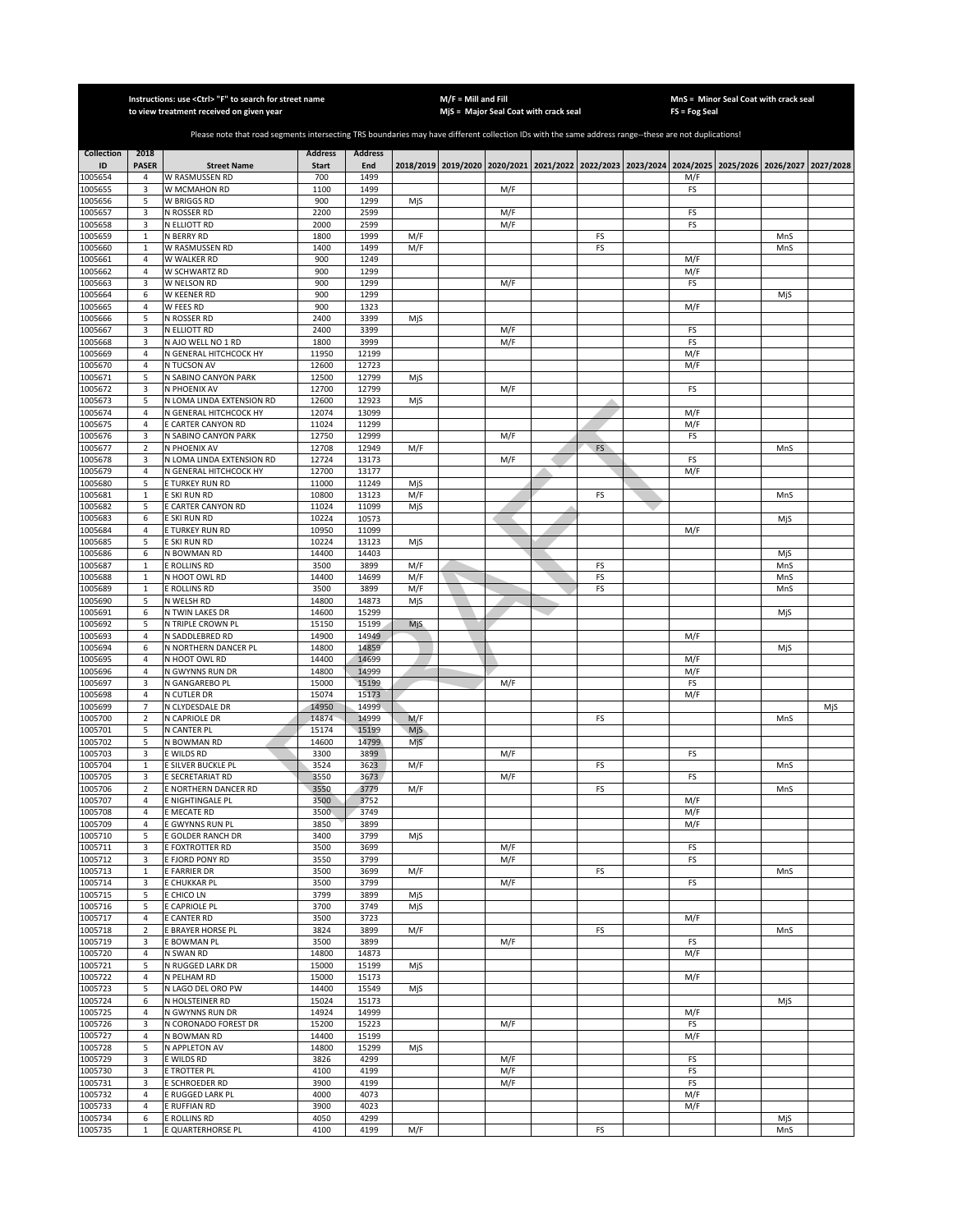|                         |                                  | Instructions: use <ctrl> "F" to search for street name<br/>to view treatment received on given year</ctrl>                                            |                                |                       |            | $M/F =$ Mill and Fill | MjS = Major Seal Coat with crack seal                                                     |    | FS = Fog Seal | MnS = Minor Seal Coat with crack seal |     |           |
|-------------------------|----------------------------------|-------------------------------------------------------------------------------------------------------------------------------------------------------|--------------------------------|-----------------------|------------|-----------------------|-------------------------------------------------------------------------------------------|----|---------------|---------------------------------------|-----|-----------|
|                         |                                  |                                                                                                                                                       |                                |                       |            |                       |                                                                                           |    |               |                                       |     |           |
|                         |                                  | Please note that road segments intersecting TRS boundaries may have different collection IDs with the same address range--these are not duplications! |                                |                       |            |                       |                                                                                           |    |               |                                       |     |           |
| <b>Collection</b><br>ID | 2018<br><b>PASER</b>             | <b>Street Name</b>                                                                                                                                    | <b>Address</b><br><b>Start</b> | <b>Address</b><br>End |            |                       | 2018/2019 2019/2020 2020/2021 2021/2022 2022/2023 2023/2024 2024/2025 2025/2026 2026/2027 |    |               |                                       |     | 2027/2028 |
| 1005736                 | 3                                | E GOLDER RANCH DR                                                                                                                                     | 3724                           | 4723                  |            |                       | M/F                                                                                       |    | FS            |                                       |     |           |
| 1005737                 | $\mathbf{1}$                     | E BOWMAN PL                                                                                                                                           | 3800                           | 3899                  | M/F        |                       |                                                                                           | FS |               |                                       | MnS |           |
| 1005738<br>1005739      | $\mathbf{1}$<br>5                | E ARABIAN CI<br>E APPLETON PL                                                                                                                         | 4100<br>4000                   | 4199<br>4099          | M/F<br>MjS |                       |                                                                                           | FS |               |                                       | MnS |           |
| 1005740                 | 3                                | E GOLDER RANCH DR                                                                                                                                     | 4700                           | 4723                  |            |                       | M/F                                                                                       |    | FS            |                                       |     |           |
| 1005741                 | 5                                | N LAGO DEL ORO PW                                                                                                                                     | 15100                          | 16099                 | MjS        |                       |                                                                                           |    |               |                                       |     |           |
| 1005742<br>1005743      | 6<br>4                           | N CORONADO FOREST DR<br>N COLUMBUS BL                                                                                                                 | 15200<br>15500                 | 15599<br>15999        |            |                       |                                                                                           |    | M/F           |                                       | MjS |           |
| 1005744                 | $\overline{7}$                   | N APPLETON AV                                                                                                                                         | 15200                          | 15299                 |            |                       |                                                                                           |    |               |                                       |     | MjS       |
| 1005745                 | 5                                | E SONGBIRD LN                                                                                                                                         | 3973                           | 4099                  | MjS        |                       |                                                                                           |    |               |                                       |     |           |
| 1005746                 | $\mathbf 1$                      | E MAINSAIL BL                                                                                                                                         | 3840                           | 4399                  | M/F        |                       |                                                                                           | FS |               |                                       | MnS |           |
| 1005747<br>1005748      | 8<br>5                           | E HIDDEN TREASURE LN<br>E HAWSER ST                                                                                                                   | 4000<br>3650                   | 4099<br>4299          | FS<br>MjS  |                       |                                                                                           |    |               |                                       |     |           |
| 1005749                 | 4                                | E ADAMS RIB PL                                                                                                                                        | 4022                           | 4099                  |            |                       |                                                                                           |    | M/F           |                                       |     |           |
| 1005750                 | 4                                | N TWIN LAKES PL                                                                                                                                       | 15654                          | 15749                 |            |                       |                                                                                           |    | M/F           |                                       |     |           |
| 1005751                 | 5                                | N TWIN LAKES DR                                                                                                                                       | 0                              | 15973                 | MjS        |                       |                                                                                           |    |               |                                       |     |           |
| 1005752<br>1005753      | 5<br>$\sqrt{4}$                  | N SUNFLOWER AV<br>N STARBOARD DR                                                                                                                      | 15400<br>0                     | 15549<br>15999        | MjS        |                       |                                                                                           |    | M/F           |                                       |     |           |
| 1005754                 | $\mathbf 2$                      | N LUPINE PL                                                                                                                                           | 15599                          | 15723                 | M/F        |                       |                                                                                           | FS |               |                                       | MnS |           |
| 1005755                 | 5                                | N FORECASTLE AV                                                                                                                                       | 15900                          | 15999                 | MjS        |                       |                                                                                           |    |               |                                       |     |           |
| 1005756                 | 8                                | N DAISY PL                                                                                                                                            | 15599                          | 15671                 | FS         |                       |                                                                                           |    |               |                                       |     |           |
| 1005757<br>1005758      | $\overline{7}$<br>$\overline{a}$ | N CAPSTAN AV<br>N AVENIDA DEL CANADA                                                                                                                  | 15899<br>16000                 | 15999<br>16015        |            |                       |                                                                                           |    | M/F           |                                       |     | MjS       |
| 1005759                 | 5                                | N ANCHOR AV                                                                                                                                           | 15899                          | 15999                 | MjS        |                       |                                                                                           |    |               |                                       |     |           |
| 1005760                 | 4                                | E THISTLE ST                                                                                                                                          | 3100                           | 3299                  |            |                       |                                                                                           |    | M/F           |                                       |     |           |
| 1005761                 | 3                                | E STARFISH PL                                                                                                                                         | 3830                           | 3899                  |            |                       | M/F                                                                                       |    | FS            |                                       |     |           |
| 1005762<br>1005763      | $\overline{4}$<br>$\overline{4}$ | E STARBOARD DR<br>E SAILBOAT PL                                                                                                                       | 3700<br>3700                   | 3749<br>3899          |            |                       |                                                                                           |    | M/F<br>M/F    |                                       |     |           |
| 1005764                 | 5                                | E MAINYARD PL                                                                                                                                         | 3828                           | 3863                  | MjS        |                       |                                                                                           |    |               |                                       |     |           |
| 1005765                 | 3                                | E MAINSAIL BL                                                                                                                                         | 3100                           | 3999                  |            |                       | M/F                                                                                       |    | FS            |                                       |     |           |
| 1005766                 | $\sqrt{4}$                       | E LAKEVIEW CI                                                                                                                                         | 3750                           | 3849                  |            |                       |                                                                                           |    | M/F           |                                       |     |           |
| 1005767<br>1005768      | 3<br>3                           | E HAWSER ST<br>E DRYDOCK PL                                                                                                                           | 3300<br>$\mathsf 0$            | 3949<br>3752          |            |                       | M/F<br>M/F                                                                                |    | FS<br>FS      |                                       |     |           |
| 1005769                 | 4                                | E BUOY PL                                                                                                                                             | 3828                           | 3862                  |            |                       |                                                                                           |    | M/F           |                                       |     |           |
| 1005770                 | 5                                | E ALOE PL                                                                                                                                             | 3450                           | 3570                  | MjS        |                       |                                                                                           |    |               |                                       |     |           |
| 1005771                 | $\overline{7}$                   | E ADMIRAL PL                                                                                                                                          | 3699                           | 3899                  |            |                       |                                                                                           |    |               |                                       |     | MjS       |
| 1005772<br>1005773      | 4<br>3                           | N FORECASTLE AV<br>N ELKINS RD                                                                                                                        | 16274<br>16420                 | 16797<br>16740        |            |                       | M/F                                                                                       |    | M/F<br>FS     |                                       |     |           |
| 1005774                 | 7                                | N CAPSTAN AV                                                                                                                                          | 16550                          | 16798                 |            |                       |                                                                                           |    |               |                                       |     | MjS       |
| 1005775                 | 4                                | N BOWMAN RD                                                                                                                                           | 16600                          | 16749                 |            |                       |                                                                                           |    | M/F           |                                       |     |           |
| 1005776<br>1005777      | 4<br>$\mathbf 2$                 | N AVENIDA DEL ORO<br>N AVENIDA DEL LASSO                                                                                                              | 16200<br>16650                 | 16723<br>16699        | M/F        |                       |                                                                                           | FS | M/F           |                                       | MnS |           |
| 1005778                 | $\mathbf{1}$                     | N AVENIDA DEL CANADA                                                                                                                                  | 16000                          | 16399                 | M/F        |                       |                                                                                           | FS |               |                                       | MnS |           |
| 1005779                 | 4                                | N AVENIDA DE LA REATA                                                                                                                                 | 16550                          | 16699                 |            |                       |                                                                                           |    | M/F           |                                       |     |           |
| 1005780                 | 3                                | N AVENIDA DE LA CANADA                                                                                                                                | 16440                          | 16699                 |            |                       | M/F                                                                                       |    | FS            |                                       |     |           |
| 1005781<br>1005782      | 5<br>4                           | E TORTOLITA ST<br>E STALLION LN                                                                                                                       | 3124<br>3220                   | 3299<br>3699          | MjS        |                       |                                                                                           |    | M/F           |                                       |     |           |
| 1005783                 | 8                                | E PINTO PL                                                                                                                                            | 3399                           | 3499                  | FS         |                       |                                                                                           |    |               |                                       |     |           |
| 1005784                 | 5                                | E PINTO LN                                                                                                                                            | 3150                           | 4049                  | MjS        |                       |                                                                                           |    |               |                                       |     |           |
| 1005785                 | 4                                | E PINAL ST                                                                                                                                            | 3160                           | 3229                  |            |                       |                                                                                           |    | M/F           |                                       |     |           |
| 1005786<br>1005787      | 6<br>5                           | E PALOMINO LN<br>E MAINSAIL BL                                                                                                                        | 3200<br>3275                   | 3397<br>3399          | MjS        |                       |                                                                                           |    |               |                                       | MjS |           |
| 1005788                 | 4                                | E GRAHAM ST                                                                                                                                           | 3130                           | 3231                  |            |                       |                                                                                           |    | M/F           |                                       |     |           |
| 1005789                 | $\overline{7}$                   | E EVERETT ST                                                                                                                                          | 3100                           | 3299                  |            |                       |                                                                                           |    |               |                                       |     | MjS       |
| 1005790                 | $\mathbf{1}$                     | E CLOUDCREST LN                                                                                                                                       | 3120                           | 3299                  | M/F        |                       |                                                                                           | FS |               |                                       | MnS |           |
| 1005791<br>1005792      | 3<br>$\overline{4}$              | E BRONCO LN<br>N STALLION PL                                                                                                                          | 3320<br>16450                  | 3899<br>16621         |            |                       | M/F                                                                                       |    | FS<br>M/F     |                                       |     |           |
| 1005793                 | $\overline{2}$                   | N SOTOL AV                                                                                                                                            | 15999                          | 16295                 | M/F        |                       |                                                                                           | FS |               |                                       | MnS |           |
| 1005794                 | $\overline{4}$                   | N COLUMBUS BL                                                                                                                                         | 15800                          | 16799                 |            |                       |                                                                                           |    | M/F           |                                       |     |           |
| 1005795<br>1005796      | 7<br>6                           | N CHAPULIN WY<br>N BOWMAN RD                                                                                                                          | 16000<br>16623                 | 16199<br>16749        |            |                       |                                                                                           |    |               |                                       | MjS | MjS       |
| 1005797                 | $\overline{4}$                   | E STALLION PL                                                                                                                                         | 4300                           | 4441                  |            |                       |                                                                                           |    | M/F           |                                       |     |           |
| 1005798                 | $\mathbf 1$                      | E PINTO LN                                                                                                                                            | 3900                           | 4299                  | M/F        |                       |                                                                                           | FS |               |                                       | MnS |           |
| 1005799                 | 3                                | E PINAL ST                                                                                                                                            | 4300                           | 4421                  |            |                       | M/F                                                                                       |    | FS            |                                       |     |           |
| 1005800<br>1005801      | 4<br>5                           | E MAINSAIL BL                                                                                                                                         | 4100<br>4300                   | 4399<br>4505          |            |                       |                                                                                           |    | M/F           |                                       |     |           |
| 1005802                 | 5                                | E MAGOO RD<br>N WAGON TRAIN PL                                                                                                                        | 16600                          | 16725                 | MjS<br>MjS |                       |                                                                                           |    |               |                                       |     |           |
| 1005803                 | 4                                | N LAGO DEL ORO PW                                                                                                                                     | 16000                          | 16999                 |            |                       |                                                                                           |    | M/F           |                                       |     |           |
| 1005804                 | 5                                | E WAGON TRAIN RD                                                                                                                                      | 4760                           | 4849                  | MjS        |                       |                                                                                           |    |               |                                       |     |           |
| 1005805<br>1005806      | $\overline{4}$<br>4              | E RAIL N RD<br>W SUNKIST RD                                                                                                                           | 4600<br>1750                   | 4999<br>2159          |            |                       |                                                                                           |    | M/F<br>M/F    |                                       |     |           |
| 1005807                 | 5                                | N LA CHOLLA BL                                                                                                                                        | 12150                          | 12799                 | MjS        |                       |                                                                                           |    |               |                                       |     |           |
| 1005808                 | 4                                | W SUNKIST RD                                                                                                                                          | 1750                           | 2159                  |            |                       |                                                                                           |    | M/F           |                                       |     |           |
| 1005809                 | $\mathbf{1}$                     | W MOORE RD                                                                                                                                            | 2100                           | 2899                  | M/F        |                       |                                                                                           | FS |               |                                       | MnS |           |
| 1005810<br>1005811      | 5<br>$\overline{7}$              | N LA CHOLLA BL<br>N COMO DR                                                                                                                           | 12150<br>12800                 | 12799<br>13549        | MjS        |                       |                                                                                           |    |               |                                       |     | MjS       |
| 1005812                 | 5                                | W MOORE RD                                                                                                                                            | 2300                           | 3799                  | MjS        |                       |                                                                                           |    |               |                                       |     |           |
| 1005813                 | $\overline{4}$                   | N COMO DR                                                                                                                                             | 12800                          | 13549                 |            |                       |                                                                                           |    | M/F           |                                       |     |           |
| 1005814                 | 3                                | W SILVERBELL RD                                                                                                                                       | 13850                          | 15799                 |            |                       | M/F                                                                                       |    | FS            |                                       |     |           |
| 1005815<br>1005816      | $\overline{2}$<br>5              | W KALAMA CI<br>W HIRAM DR                                                                                                                             | 14000<br>14000                 | 14149<br>14199        | M/F<br>MjS |                       |                                                                                           | FS |               |                                       | MnS |           |
| 1005817                 | $\overline{4}$                   | N LUCKETT RD                                                                                                                                          | 12250                          | 12649                 |            |                       |                                                                                           |    | M/F           |                                       |     |           |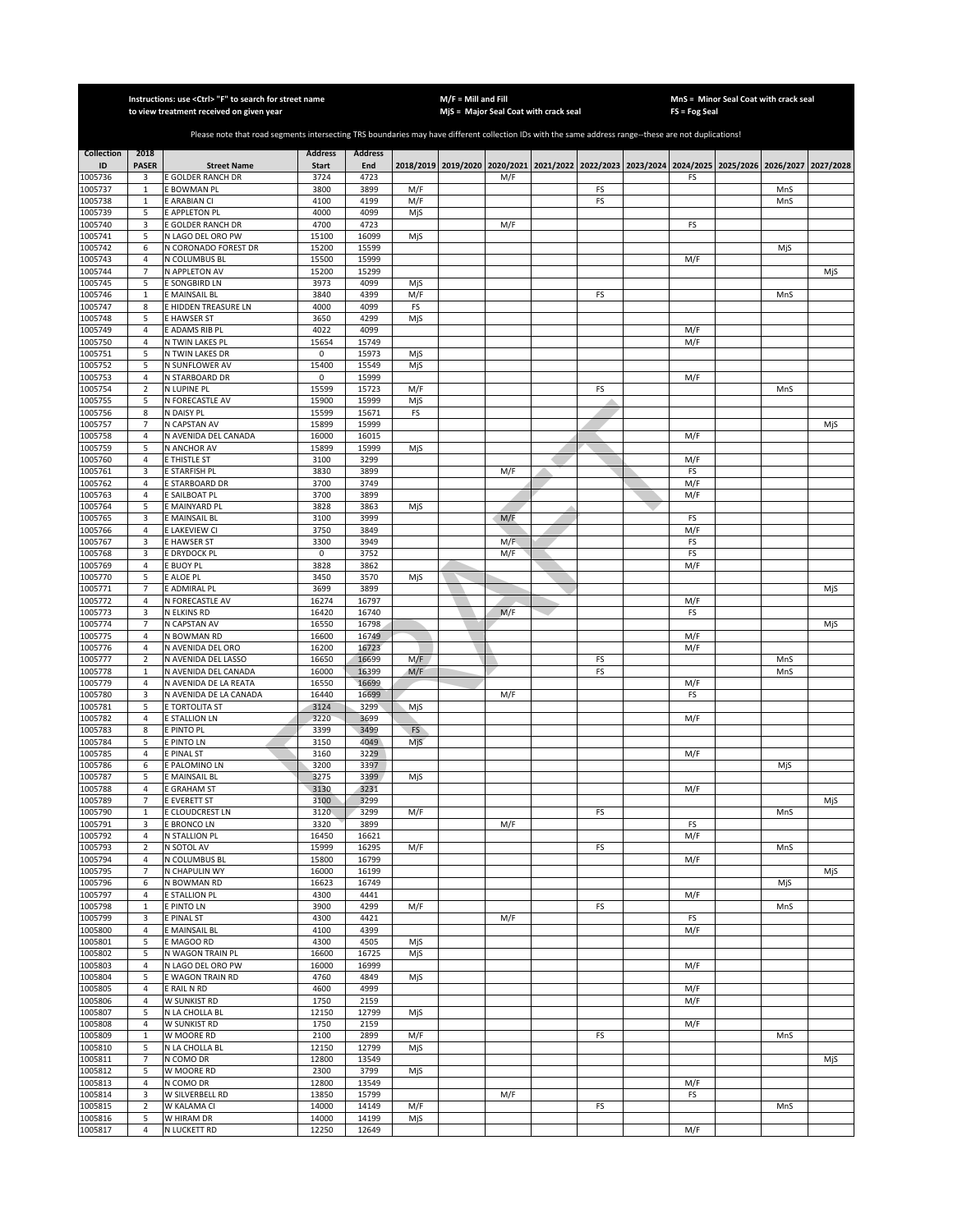|                    |                                  | Instructions: use <ctrl> "F" to search for street name<br/>to view treatment received on given year</ctrl>                                            |                      |                |     | M/F = Mill and Fill | MjS = Major Seal Coat with crack seal |    | FS = Fog Seal | MnS = Minor Seal Coat with crack seal                                                               |     |     |
|--------------------|----------------------------------|-------------------------------------------------------------------------------------------------------------------------------------------------------|----------------------|----------------|-----|---------------------|---------------------------------------|----|---------------|-----------------------------------------------------------------------------------------------------|-----|-----|
|                    |                                  |                                                                                                                                                       |                      |                |     |                     |                                       |    |               |                                                                                                     |     |     |
|                    |                                  | Please note that road segments intersecting TRS boundaries may have different collection IDs with the same address range--these are not duplications! |                      |                |     |                     |                                       |    |               |                                                                                                     |     |     |
| <b>Collection</b>  | 2018                             |                                                                                                                                                       | <b>Address</b>       | <b>Address</b> |     |                     |                                       |    |               |                                                                                                     |     |     |
| ID                 | <b>PASER</b>                     | <b>Street Name</b>                                                                                                                                    | <b>Start</b>         | End            |     |                     |                                       |    |               | 2018/2019 2019/2020 2020/2021 2021/2022 2022/2023 2023/2024 2024/2025 2025/2026 2026/2027 2027/2028 |     |     |
| 1005818<br>1005819 | 4<br>$\overline{2}$              | N KALAMA CI<br><b>N INSUN ST</b>                                                                                                                      | 12200<br>12300       | 12599<br>12673 | M/F |                     |                                       | FS | M/F           |                                                                                                     | MnS |     |
| 1005820            | 4                                | N HONG ST                                                                                                                                             | 12200                | 12525          |     |                     |                                       |    | M/F           |                                                                                                     |     |     |
| 1005821            | 5                                | W SILVERBELL RD                                                                                                                                       | 14200                | 15799          | MjS |                     |                                       |    |               |                                                                                                     |     |     |
| 1005822            | $\overline{2}$                   | W SANDY ST                                                                                                                                            | 15800                | 15899          | M/F |                     |                                       | FS |               |                                                                                                     | MnS |     |
| 1005823<br>1005824 | 8<br>4                           | N TRICO RD<br>W SANDY ST                                                                                                                              | 12400<br>15800       | 13023<br>16399 | FS  |                     |                                       |    | M/F           |                                                                                                     |     |     |
| 1005825            | 3                                | W PLACITA GALAXIA                                                                                                                                     | 16100                | 16171          |     |                     | M/F                                   |    | FS            |                                                                                                     |     |     |
| 1005826            | 4                                | W EL TIRO RD                                                                                                                                          | 15800                | 16599          |     |                     |                                       |    | M/F           |                                                                                                     |     |     |
| 1005827            | $\overline{4}$                   | N WHITETAIL RD                                                                                                                                        | 0                    | 12399          |     |                     |                                       |    | M/F           |                                                                                                     |     |     |
| 1005828            | 3                                | N TRICO RD                                                                                                                                            | 12000                | 13023          |     |                     | M/F                                   |    | FS            |                                                                                                     |     |     |
| 1005829<br>1005830 | 3<br>2                           | N PUMA RD<br>N MARION AV                                                                                                                              | 0<br>12400           | 12399<br>12599 | M/F |                     | M/F                                   | FS | FS            |                                                                                                     | MnS |     |
| 1005831            | 3                                | N LUTHER AV                                                                                                                                           | 12600                | 12799          |     |                     | M/F                                   |    | FS            |                                                                                                     |     |     |
| 1005832            | $\overline{4}$                   | N ELIESE AV                                                                                                                                           | 12400                | 12599          |     |                     |                                       |    | M/F           |                                                                                                     |     |     |
| 1005833            | $\overline{2}$                   | N DORAL AV                                                                                                                                            | 12400                | 12599          | M/F |                     |                                       | FS |               |                                                                                                     | MnS |     |
| 1005834<br>1005835 | 3<br>5                           | N BLACKTAIL RD<br>N AVENIDA SATURNO                                                                                                                   | $\mathsf 0$<br>12400 | 12399<br>12799 | MjS |                     | M/F                                   |    | FS            |                                                                                                     |     |     |
| 1005836            | 5                                | N AVENIDA GALAXIA                                                                                                                                     | 12400                | 12599          | MjS |                     |                                       |    |               |                                                                                                     |     |     |
| 1005837            | $\overline{7}$                   | N ANTELOPE RD                                                                                                                                         | 0                    | 12399          |     |                     |                                       |    |               |                                                                                                     |     | MjS |
| 1005838            | 3                                | W SANDY ST                                                                                                                                            | 16900                | 17225          |     |                     | M/F                                   |    | FS            |                                                                                                     |     |     |
| 1005839<br>1005840 | 4<br>$\mathbf 2$                 | W PLACITA NINOS<br>W PLACITA MANANA                                                                                                                   | 16600<br>16800       | 16749<br>16925 | M/F |                     |                                       | FS | M/F           |                                                                                                     | MnS |     |
| 1005841            | 5                                | W PLACITA LA JUNTA                                                                                                                                    | 16800                | 16879          | MjS |                     |                                       |    |               |                                                                                                     |     |     |
| 1005842            | 4                                | W MOORE RD                                                                                                                                            | 16500                | 17199          |     |                     |                                       |    | M/F           |                                                                                                     |     |     |
| 1005843            | 3                                | W EL TIRO RD                                                                                                                                          | 16594                | 17659          |     |                     | M/F                                   |    | FS            |                                                                                                     |     |     |
| 1005844<br>1005845 | $\,1\,$<br>4                     | W EL CAMINO DE TRES ARROYOS<br>W CALLE GRAVILLA                                                                                                       | 17100<br>16600       | 17199<br>16999 | M/F |                     |                                       | FS | M/F           |                                                                                                     | MnS |     |
| 1005846            | $\overline{2}$                   | N SPRINGFIELD RD                                                                                                                                      | 12400                | 12799          | M/F |                     |                                       | FS |               |                                                                                                     | MnS |     |
| 1005847            | 5                                | N SINGLE SIX RD                                                                                                                                       | 12400                | 12899          | MjS |                     |                                       |    |               |                                                                                                     |     |     |
| 1005848            | $\sqrt{4}$                       | N PLACITA GRAVILLA                                                                                                                                    | 12080                | 12141          |     |                     |                                       |    | M/F           |                                                                                                     |     |     |
| 1005849<br>1005850 | $\overline{2}$<br>3              | N PLACITA DE AYER<br>N MUSKET RD                                                                                                                      | 12200<br>12000       | 12259<br>12799 | M/F |                     | M/F                                   | FS | FS            |                                                                                                     | MnS |     |
| 1005851            | 4                                | N MUSKET PL                                                                                                                                           | 12400                | 12525          |     |                     |                                       |    | M/F           |                                                                                                     |     |     |
| 1005852            | $\overline{2}$                   | N FLINTLOCK RD                                                                                                                                        | 12400                | 12959          | M/F |                     |                                       | FS |               |                                                                                                     | MnS |     |
| 1005853            | 4                                | N DERRINGER RD                                                                                                                                        | 12000                | 12879          |     |                     |                                       |    | M/F           |                                                                                                     |     |     |
| 1005854<br>1005855 | 5<br>3                           | N CARBINE RD<br>N CALLE DE LA SOLANA                                                                                                                  | 12400<br>12000       | 12799<br>12399 | MjS |                     | M/F                                   |    | FS            |                                                                                                     |     |     |
| 1005856            | $\overline{4}$                   | N CALLE DE AYER                                                                                                                                       | 12260                | 12399          |     |                     |                                       |    | M/F           |                                                                                                     |     |     |
| 1005857            | 5                                | N ANWAY RD                                                                                                                                            | 12000                | 12799          | MjS |                     |                                       |    |               |                                                                                                     |     |     |
| 1005858            | $\mathbf 1$                      | W STAR CLUSTER PL                                                                                                                                     | $\mathsf 0$          | 17699          | M/F |                     |                                       | FS |               |                                                                                                     | MnS |     |
| 1005859<br>1005860 | $\overline{2}$<br>$\overline{a}$ | W STAR BRIGHT PL<br><b>WELTIRORD</b>                                                                                                                  | $\mathsf 0$<br>17200 | 17685<br>17799 | M/F |                     |                                       | FS | M/F           |                                                                                                     | MnS |     |
| 1005861            | $\mathbf 2$                      | N STAR CLUSTER DR                                                                                                                                     | 12000                | 12399          | M/F |                     |                                       | FS |               |                                                                                                     | MnS |     |
| 1005862            | 6                                | N COCIO RD                                                                                                                                            | 12400                | 12799          |     |                     |                                       |    |               |                                                                                                     | MjS |     |
| 1005863            | 3                                | W PICACHO RD                                                                                                                                          | 17400                | 17749          |     |                     | M/F                                   |    | FS            |                                                                                                     |     |     |
| 1005864<br>1005865 | $\sqrt{4}$<br>$\mathbf 1$        | W OATMAN RD<br>W OATMAN PL                                                                                                                            | 17400<br>17700       | 17699<br>17763 | M/F |                     |                                       | FS | M/F           |                                                                                                     | MnS |     |
| 1005866            | $\mathbf 1$                      | W MARANA RD                                                                                                                                           | 17424                | 17799          | M/F |                     |                                       | FS |               |                                                                                                     | MnS |     |
| 1005867            | $\mathbf 1$                      | W CHINLE RD                                                                                                                                           | 17400                | 17699          | M/F |                     |                                       | FS |               |                                                                                                     | MnS |     |
| 1005868            | $\mathbf 1$                      | W CHINLE PL                                                                                                                                           | 17700                | 17765          | M/F |                     |                                       | FS |               |                                                                                                     | MnS |     |
| 1005869<br>1005870 | $\mathbf 1$<br>3                 | W BACABI RD<br>W BACABI PL                                                                                                                            | 17400<br>17700       | 17699<br>17773 | M/F |                     | M/F                                   | FS | FS            |                                                                                                     | MnS |     |
| 1005871            | 3                                | W BABOCOMARI RD                                                                                                                                       | 17400                | 17699          |     |                     | M/F                                   |    | FS            |                                                                                                     |     |     |
| 1005872            | 3                                | W BABOCOMARI PL                                                                                                                                       | 17700                | 17765          |     |                     | M/F                                   |    | FS            |                                                                                                     |     |     |
| 1005873            | 5                                | N PUMA RD                                                                                                                                             | 13000                | 13079          | MjS |                     |                                       |    |               |                                                                                                     |     |     |
| 1005874<br>1005875 | $\sqrt{4}$<br>$\overline{7}$     | N COCIO RD<br>N CHINLE LN                                                                                                                             | 12400<br>13180       | 13699<br>13299 |     |                     |                                       |    | M/F           |                                                                                                     |     | MjS |
| 1005876            | 4                                | N BABOCOMARI LN                                                                                                                                       | 13400                | 13499          |     |                     |                                       |    | M/F           |                                                                                                     |     |     |
| 1005877            | 5                                | W WEATHERBY RD                                                                                                                                        | 16780                | 17199          | MjS |                     |                                       |    |               |                                                                                                     |     |     |
| 1005878            | 4                                | <b>W STARR RD</b>                                                                                                                                     | 17000                | 17199          |     |                     |                                       |    | M/F           |                                                                                                     |     |     |
| 1005879<br>1005880 | $\overline{2}$<br>4              | W SHARPS RD<br>W SAVAGE RD                                                                                                                            | 16860<br>16740       | 16999<br>16899 | M/F |                     |                                       | FS | M/F           |                                                                                                     | MnS |     |
| 1005881            | $\overline{4}$                   | W GATLING RD                                                                                                                                          | 16800                | 16999          |     |                     |                                       |    | M/F           |                                                                                                     |     |     |
| 1005882            | 6                                | N SINGLE SIX RD                                                                                                                                       | 12800                | 12959          |     |                     |                                       |    |               |                                                                                                     | MjS |     |
| 1005883            | $\overline{4}$                   | N FLINTLOCK RD                                                                                                                                        | 12800                | 13359          |     |                     |                                       |    | M/F           |                                                                                                     |     |     |
| 1005884<br>1005885 | 5<br>$\overline{4}$              | N DERRINGER RD<br>W TRICO MARANA RD                                                                                                                   | 12800<br>15800       | 13359<br>16299 | MjS |                     |                                       |    | M/F           |                                                                                                     |     |     |
| 1005886            | $\overline{4}$                   | W SILVERBELL RD                                                                                                                                       | 14200                | 16219          |     |                     |                                       |    | M/F           |                                                                                                     |     |     |
| 1005887            | 3                                | N TRICO RD                                                                                                                                            | 12600                | 13473          |     |                     | M/F                                   |    | FS            |                                                                                                     |     |     |
| 1005888            | $\mathbf 2$                      | W TRICO MARANA RD                                                                                                                                     | 14600                | 15999          | M/F |                     |                                       | FS |               |                                                                                                     | MnS |     |
| 1005889<br>1005890 | 3<br>3                           | W SILVERBELL RD<br>N TRICO RD                                                                                                                         | 14200<br>13200       | 16199<br>13799 |     |                     | M/F<br>M/F                            |    | FS<br>FS      |                                                                                                     |     |     |
| 1005891            | $\sqrt{4}$                       | W SILVERBELL RD                                                                                                                                       | 14200                | 15799          |     |                     |                                       |    | M/F           |                                                                                                     |     |     |
| 1005892            | 8                                | W TRICO MARANA RD                                                                                                                                     | 14600                | 15799          | FS  |                     |                                       |    |               |                                                                                                     |     |     |
| 1005893            | 5                                | N TRICO RD                                                                                                                                            | 13600                | 14399          | MjS |                     |                                       |    |               |                                                                                                     |     |     |
| 1005894            | 8                                | W TRICO MARANA RD                                                                                                                                     | 16124                | 16299          | FS  |                     |                                       |    |               |                                                                                                     |     |     |
| 1005895<br>1005896 | 4<br>6                           | W SILVERBELL RD<br>W WOLCOTT LN                                                                                                                       | 16200<br>17424       | 17219<br>17765 |     |                     |                                       |    | M/F           |                                                                                                     | MjS |     |
| 1005897            | 5                                | W WATERMAN LN                                                                                                                                         | 17440                | 17799          | MjS |                     |                                       |    |               |                                                                                                     |     |     |
| 1005898            | 3                                | W SILVERBELL RD                                                                                                                                       | 17220                | 18999          |     |                     | M/F                                   |    | FS            |                                                                                                     |     |     |
| 1005899            | 4                                | W REDROCK LN                                                                                                                                          | 17440                | 17763          |     |                     |                                       |    | M/F           |                                                                                                     |     |     |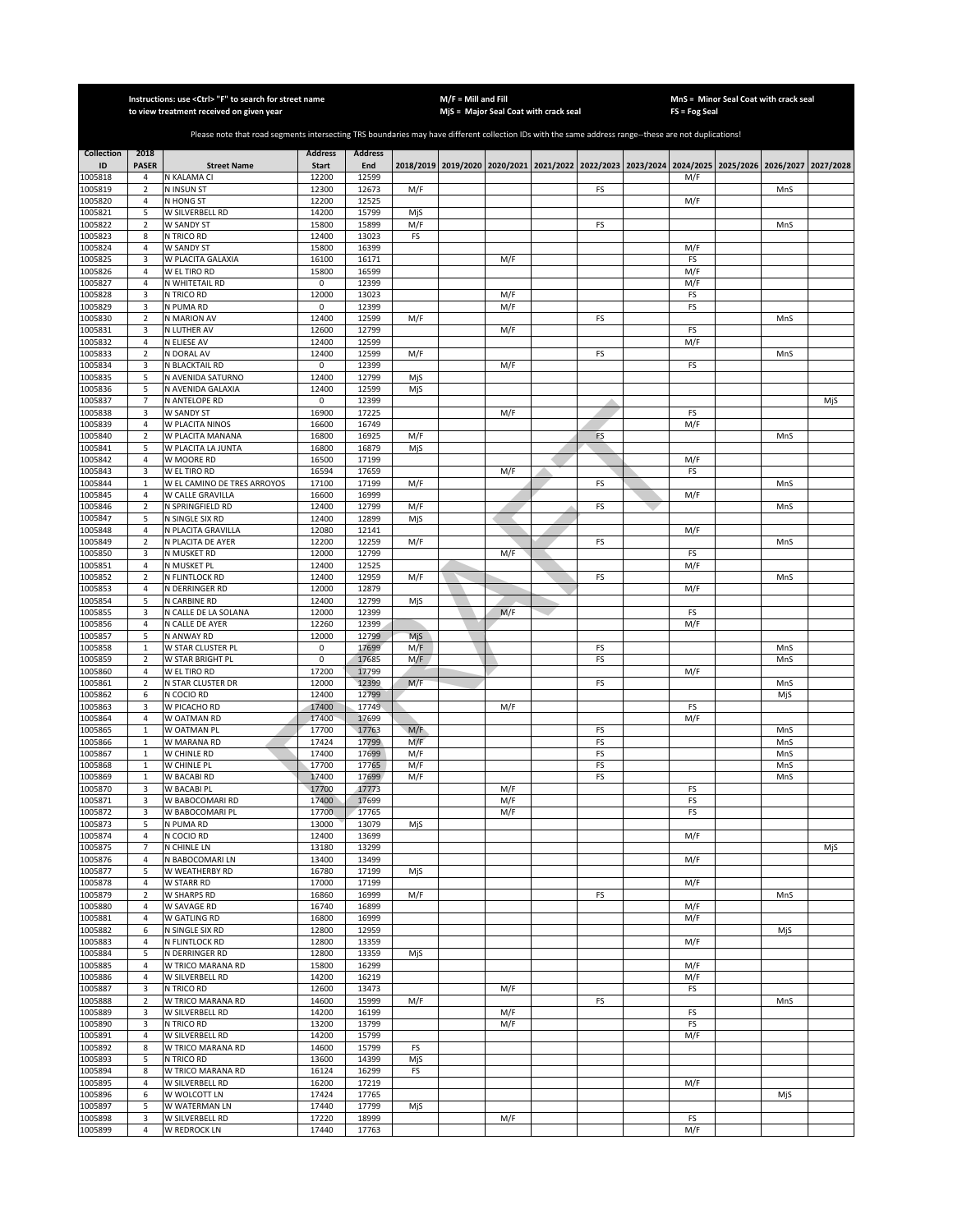|                    |                              | Instructions: use < Ctrl> "F" to search for street name<br>to view treatment received on given year                                                   |                                       | $M/F =$ Mill and Fill |            |  |                               | MnS = Minor Seal Coat with crack seal<br>$FS = Fog Seal$ |          |     |           |                                                             |            |           |  |
|--------------------|------------------------------|-------------------------------------------------------------------------------------------------------------------------------------------------------|---------------------------------------|-----------------------|------------|--|-------------------------------|----------------------------------------------------------|----------|-----|-----------|-------------------------------------------------------------|------------|-----------|--|
|                    |                              |                                                                                                                                                       | MjS = Major Seal Coat with crack seal |                       |            |  |                               |                                                          |          |     |           |                                                             |            |           |  |
|                    |                              | Please note that road segments intersecting TRS boundaries may have different collection IDs with the same address range--these are not duplications! |                                       |                       |            |  |                               |                                                          |          |     |           |                                                             |            |           |  |
| <b>Collection</b>  | 2018                         |                                                                                                                                                       | <b>Address</b>                        | <b>Address</b>        |            |  |                               |                                                          |          |     |           |                                                             |            |           |  |
| ID                 | <b>PASER</b>                 | <b>Street Name</b>                                                                                                                                    | <b>Start</b>                          | End                   |            |  | 2018/2019 2019/2020 2020/2021 |                                                          |          |     |           | 2021/2022 2022/2023 2023/2024 2024/2025 2025/2026 2026/2027 |            | 2027/2028 |  |
| 1005900<br>1005901 | 4<br>3                       | W QUEMADO LN<br>W MARANA RD                                                                                                                           | 17444<br>17700                        | 17775<br>17799        |            |  | M/F                           |                                                          |          |     | M/F<br>FS |                                                             |            |           |  |
| 1005902            | $\overline{7}$               | W EL CERRITO LN                                                                                                                                       | 17650                                 | 17765                 |            |  |                               |                                                          |          |     |           |                                                             |            | MiS       |  |
| 1005903            | 5                            | W COCORAQUE LN                                                                                                                                        | 17600                                 | 17765                 | MjS        |  |                               |                                                          |          |     |           |                                                             |            |           |  |
| 1005904            | 3                            | N COCIO RD                                                                                                                                            | 13600                                 | 14319                 |            |  | M/F                           |                                                          |          |     | FS        |                                                             |            |           |  |
| 1005905            | 3                            | W SILVERBELL RD                                                                                                                                       | 16220                                 | 20449                 |            |  | M/F                           |                                                          |          |     | FS        |                                                             |            |           |  |
| 1005906            | 9<br>$\sqrt{4}$              | N TRICO RD                                                                                                                                            | 13800                                 | 15199                 | FS         |  |                               |                                                          |          |     |           |                                                             |            |           |  |
| 1005907<br>1005908 | 3                            | W HARDIN RD<br>N TRICO RD                                                                                                                             | 15000<br>14400                        | 15799<br>16799        |            |  | M/F                           |                                                          |          |     | M/F<br>FS |                                                             |            |           |  |
| 1005909            | 3                            | W SILVERBELL RD                                                                                                                                       | 19000                                 | 21399                 |            |  | M/F                           |                                                          |          |     | FS        |                                                             |            |           |  |
| 1005910            | 3                            | E MAJESTY PL                                                                                                                                          | 400                                   | 449                   |            |  | M/F                           |                                                          |          |     | FS        |                                                             |            |           |  |
| 1005911            | $\mathbf 1$                  | E CORTE PASADERA VERDE                                                                                                                                | 350                                   | 623                   | M/F        |  |                               |                                                          | FS       |     |           |                                                             | MnS        |           |  |
| 1005912            | 4                            | E CORTE PASADERA COBRIZO                                                                                                                              | 474                                   | 673                   |            |  |                               |                                                          |          |     | M/F       |                                                             |            |           |  |
| 1005913<br>1005914 | 6<br>3                       | S WALNUT SPRING PL<br>S MADERA RESERVE DR                                                                                                             | 1404<br>998                           | 1599<br>1499          |            |  | M/F                           |                                                          |          |     | FS        |                                                             | MjS        |           |  |
| 1005915            | $\overline{4}$               | S KENT SPRING PL                                                                                                                                      | 1106                                  | 1207                  |            |  |                               |                                                          |          |     | M/F       |                                                             |            |           |  |
| 1005916            | $\overline{2}$               | S DUTCH JOHN SPRING CT                                                                                                                                | 1060                                  | 1099                  | M/F        |  |                               |                                                          | FS       |     |           |                                                             | MnS        |           |  |
| 1005917            | $\overline{4}$               | S CAMPBELL RD                                                                                                                                         | 1174                                  | 1349                  |            |  |                               |                                                          |          |     | M/F       |                                                             |            |           |  |
| 1005918            | 3                            | S CAMINO DE LA CANOA                                                                                                                                  | 1600                                  | 2099                  |            |  | M/F                           |                                                          |          |     | FS        |                                                             |            |           |  |
| 1005919            | $\overline{4}$               | E WHITEHOUSE CANYON RD                                                                                                                                | 500                                   | 2749                  |            |  |                               |                                                          |          |     | M/F       |                                                             |            |           |  |
| 1005920            | 6                            | E VAULT MINE CT                                                                                                                                       | 0<br>700                              | 964                   |            |  |                               |                                                          | FS       |     |           |                                                             | MjS        |           |  |
| 1005921<br>1005922 | $\sqrt{2}$<br>$\overline{7}$ | E VALLE DE LAS ROSAS<br>E SYLVESTER SPRING PL                                                                                                         | 800                                   | 899<br>973            | M/F        |  |                               |                                                          |          |     |           |                                                             | MnS        | MjS       |  |
| 1005923            | 4                            | E SAWMILL CANYON PL                                                                                                                                   | 732                                   | 949                   |            |  |                               |                                                          |          |     | M/F       |                                                             |            |           |  |
| 1005924            | $\mathbf 2$                  | E MOUNT WRIGHTSTON LP                                                                                                                                 | 840                                   | 999                   | M/F        |  |                               |                                                          | FS       |     |           |                                                             | MnS        |           |  |
| 1005925            | 5                            | E MESQUITE SPRINGS PL                                                                                                                                 | 1006                                  | 1047                  | MjS        |  |                               |                                                          |          |     |           |                                                             |            |           |  |
| 1005926            | $\overline{4}$               | E MADERA RESERVE DR                                                                                                                                   | 1250                                  | 1273                  |            |  |                               |                                                          |          |     | M/F       |                                                             |            |           |  |
| 1005927            | $\overline{2}$               | E JOSEPHINE CANYON DR                                                                                                                                 | 650                                   | 859                   | M/F        |  |                               |                                                          | FS       |     |           |                                                             | MnS        |           |  |
| 1005928<br>1005929 | 3<br>5                       | E CONTINENTAL RD<br>E CAVE CANYON PL                                                                                                                  | 250<br>1000                           | 499<br>1175           | MjS        |  | M/F                           |                                                          |          |     | FS        |                                                             |            |           |  |
| 1005930            | $\overline{4}$               | <b>BALDY SPRING PL</b>                                                                                                                                | 990                                   | 1073                  |            |  |                               |                                                          |          |     | M/F       |                                                             |            |           |  |
| 1005931            | $\mathbf{1}$                 | E ARMOR SPRINGS PL                                                                                                                                    | 621                                   | 822                   | M/F        |  |                               |                                                          | FS       |     |           |                                                             | MnS        |           |  |
| 1005932            | 4                            | S SANTA CARLA DR                                                                                                                                      | 1800                                  | 2099                  |            |  |                               |                                                          |          |     | M/F       |                                                             |            |           |  |
| 1005933            | $\mathbf 1$                  | SANTA BELIA                                                                                                                                           | 1400                                  | 1653                  | M/F        |  |                               |                                                          | FS       |     |           |                                                             | MnS        |           |  |
| 1005934            | $\mathbf 1$                  | S SAN VINCENT DR                                                                                                                                      | 1800<br>0                             | 1899                  | M/F        |  |                               |                                                          | FS       |     |           |                                                             | MnS        |           |  |
| 1005935<br>1005936 | 3<br>5                       | S SAN RAY<br>S SAN LUIS                                                                                                                               | 1400                                  | 1949<br>1675          | MjS        |  | M/F                           |                                                          |          |     | FS        |                                                             |            |           |  |
| 1005937            | $\mathbf 2$                  | S SAN CARLA                                                                                                                                           | 1400                                  | 1699                  | M/F        |  |                               |                                                          | FS       |     |           |                                                             | MnS        |           |  |
| 1005938            | 7                            | S LA PERA                                                                                                                                             | 940                                   | 1031                  |            |  |                               |                                                          |          |     |           |                                                             |            | MjS       |  |
| 1005939            | 4                            | S LA HUERTA                                                                                                                                           | 0                                     | 1099                  |            |  |                               |                                                          |          |     | M/F       |                                                             |            |           |  |
| 1005940            | 6                            | S LA HIGUERA                                                                                                                                          | 911                                   | 1099                  |            |  |                               |                                                          |          |     |           |                                                             | MjS        |           |  |
| 1005941<br>1005942 | 3<br>$\,1\,$                 | S LA BELLOTA<br>S CAMINO DE LA CANOA                                                                                                                  | 900<br>1800                           | 999<br>2099           | M/F        |  | M/F                           |                                                          | FS       |     | FS        |                                                             | MnS        |           |  |
| 1005943            | 5                            | S CALLE DE LAS CASITAS                                                                                                                                | 1000                                  | 1101                  | MjS        |  |                               |                                                          |          |     |           |                                                             |            |           |  |
| 1005944            | $\overline{4}$               | S ABREGO DR                                                                                                                                           | $\mathsf 0$                           | 2049                  |            |  |                               |                                                          |          |     | M/F       |                                                             |            |           |  |
| 1005945            | 6                            | E VALLE DE LAS ROSAS                                                                                                                                  | 700                                   | 899                   |            |  |                               |                                                          |          |     |           |                                                             | MjS        |           |  |
| 1005946            | 5                            | E SANTA INEZ                                                                                                                                          | $\mathbf{1}$                          | 149                   | MjS        |  |                               |                                                          |          |     |           |                                                             |            |           |  |
| 1005947            | 6                            | E SANTA CHALICE DR                                                                                                                                    | 59                                    | 199                   |            |  |                               |                                                          |          |     |           |                                                             | MjS        |           |  |
| 1005948<br>1005949 | 3<br>4                       | E SANTA BELIA<br>E SANTA ANNA                                                                                                                         | 1<br>30                               | 157<br>131            |            |  | M/F                           |                                                          |          | M/F | FS        |                                                             |            |           |  |
| 1005950            | 4                            | E SAN VINCENT DR                                                                                                                                      | 1                                     | 199                   |            |  |                               |                                                          |          | M/F |           |                                                             |            |           |  |
| 1005951            | $\overline{4}$               | E LA PERA                                                                                                                                             | $\overline{1}$                        | 199                   |            |  |                               |                                                          |          | M/F |           |                                                             |            |           |  |
| 1005952            | $\overline{2}$               | E LA GROSELLA                                                                                                                                         | $\overline{0}$                        | 199                   | M/F        |  |                               |                                                          | FS       |     |           |                                                             | MnS        |           |  |
| 1005953            | 4                            | E CONTINENTAL RD                                                                                                                                      | 50                                    | 499                   |            |  |                               |                                                          |          | M/F |           |                                                             |            |           |  |
| 1005954            | 5                            | W VIA DE SUENOS                                                                                                                                       | 610                                   | 799<br>941            | MjS        |  |                               |                                                          |          |     |           |                                                             |            |           |  |
| 1005955<br>1005956 | 6<br>3                       | W QUAIL DR<br>W PLACITA SALUBRE                                                                                                                       | 400<br>1160                           | 1249                  |            |  | M/F                           |                                                          |          |     | FS        |                                                             | MjS        |           |  |
| 1005957            | 4                            | W PASEO SANTA ISABEL                                                                                                                                  | 400                                   | 775                   |            |  |                               |                                                          |          | M/F |           |                                                             |            |           |  |
| 1005958            | 6                            | W PASEO POTRERRO                                                                                                                                      | 500                                   | 899                   |            |  |                               |                                                          |          |     |           |                                                             | MjS        |           |  |
| 1005959            | 5                            | W PASEO DEL CANTO                                                                                                                                     | 400                                   | 849                   | MjS        |  |                               |                                                          |          |     |           |                                                             |            |           |  |
| 1005960            | 3                            | W PASEO BOLSA                                                                                                                                         | 400                                   | 631                   |            |  | M/F                           |                                                          |          |     | FS        |                                                             |            |           |  |
| 1005961<br>1005962 | $\sqrt{4}$<br>5              | W MISSION TWIN BUTTES RD<br>W CONTINENTAL RD                                                                                                          | 300<br>100                            | 999<br>2799           |            |  |                               |                                                          |          | M/F |           |                                                             |            |           |  |
| 1005963            | 4                            | W CALLE LECHO                                                                                                                                         | 0                                     | 399                   | MjS        |  |                               |                                                          |          | M/F |           |                                                             |            |           |  |
| 1005964            | 6                            | S SANTA CARLA DR                                                                                                                                      | 2000                                  | 2099                  |            |  |                               |                                                          |          |     |           |                                                             | MjS        |           |  |
| 1005965            | $\sqrt{2}$                   | <b>S SAN VINCENT DR</b>                                                                                                                               | 1800                                  | 2049                  | M/F        |  |                               |                                                          | FS       |     |           |                                                             | MnS        |           |  |
| 1005966            | 6                            | <b>S SAN RAY</b>                                                                                                                                      | 1800                                  | 2099                  |            |  |                               |                                                          |          |     |           |                                                             | MjS        |           |  |
| 1005967            | $\overline{4}$               | S LA CANADA DR                                                                                                                                        | 974                                   | 1999                  |            |  |                               |                                                          |          | M/F |           |                                                             |            |           |  |
| 1005968            | $\mathbf 1$<br>$\sqrt{2}$    | S I19 FRONTAGE RD                                                                                                                                     | $\mathbf 0$<br>1210                   | 1448<br>1899          | M/F<br>M/F |  |                               |                                                          | FS<br>FS |     |           |                                                             | MnS<br>MnS |           |  |
| 1005969<br>1005970 | 5                            | S CAMINO DEL SOL<br>S CAMINO DEL PORTILLO                                                                                                             | 924                                   | 999                   | MjS        |  |                               |                                                          |          |     |           |                                                             |            |           |  |
| 1005971            | 5                            | S CALLE MONTANOSA                                                                                                                                     | 1700                                  | 1999                  | MjS        |  |                               |                                                          |          |     |           |                                                             |            |           |  |
| 1005972            | 4                            | S CALLE DE LAS CASITAS                                                                                                                                | 1000                                  | 1221                  |            |  |                               |                                                          |          | M/F |           |                                                             |            |           |  |
| 1005973            | 9                            | E SANTA NORMA DR                                                                                                                                      | 30                                    | 69                    | FS         |  |                               |                                                          |          |     |           |                                                             |            |           |  |
| 1005974            | 6                            | E SANTA CHALICE DR                                                                                                                                    | 59                                    | 99                    |            |  |                               |                                                          |          |     |           |                                                             | MjS        |           |  |
| 1005975            | 8                            | <b>UNNAMED 377857</b>                                                                                                                                 | 0                                     | $\pmb{0}$             | FS         |  |                               |                                                          |          |     |           |                                                             |            |           |  |
| 1005976<br>1005977 | $\overline{4}$<br>6          | W PLACITA SALUBRE<br>W MISSION TWIN BUTTES RD W                                                                                                       | 1160<br>1000                          | 1373<br>1399          |            |  |                               |                                                          |          | M/F |           |                                                             | MjS        |           |  |
| 1005978            | 4                            | W MISSION TWIN BUTTES RD                                                                                                                              | 800                                   | 999                   |            |  |                               |                                                          |          | M/F |           |                                                             |            |           |  |
| 1005979            | 3                            | W CONTINENTAL RD                                                                                                                                      | 1150                                  | 2799                  |            |  | M/F                           |                                                          |          |     | FS        |                                                             |            |           |  |
| 1005980            | $\overline{4}$               | S CAMINO DEL SOL                                                                                                                                      | 1600                                  | 2049                  |            |  |                               |                                                          |          | M/F |           |                                                             |            |           |  |
| 1005981            | $\overline{7}$               | W CONTINENTAL RD                                                                                                                                      | 1150                                  | 2799                  |            |  |                               |                                                          |          |     |           |                                                             |            | MjS       |  |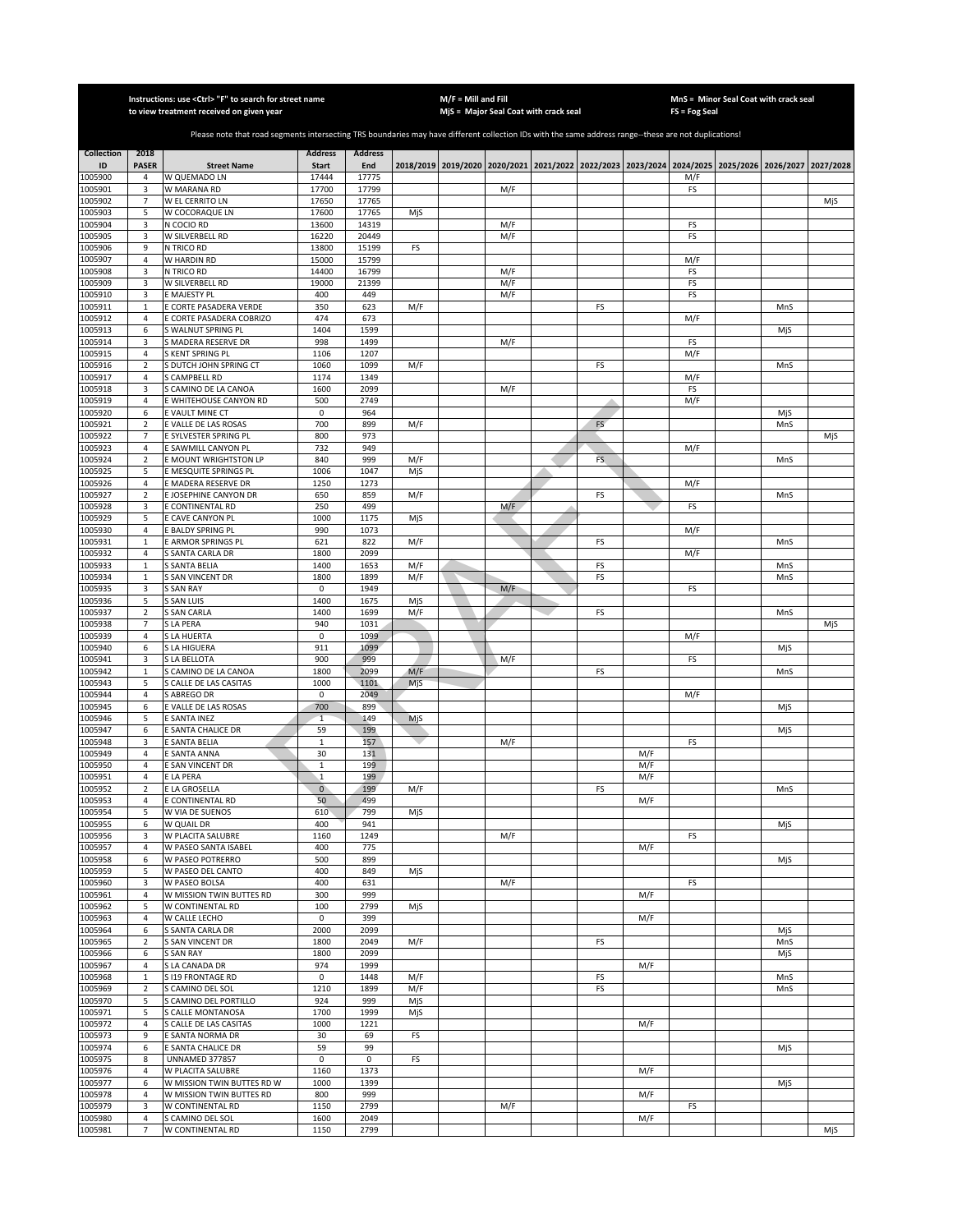|                    |                              | Instructions: use < Ctrl> "F" to search for street name<br>to view treatment received on given year                                                   | $M/F =$ Mill and Fill |                | MjS = Major Seal Coat with crack seal |  | MnS = Minor Seal Coat with crack seal<br>FS = Fog Seal |                                                                                           |          |            |    |  |            |           |
|--------------------|------------------------------|-------------------------------------------------------------------------------------------------------------------------------------------------------|-----------------------|----------------|---------------------------------------|--|--------------------------------------------------------|-------------------------------------------------------------------------------------------|----------|------------|----|--|------------|-----------|
|                    |                              |                                                                                                                                                       |                       |                |                                       |  |                                                        |                                                                                           |          |            |    |  |            |           |
|                    |                              | Please note that road segments intersecting TRS boundaries may have different collection IDs with the same address range--these are not duplications! |                       |                |                                       |  |                                                        |                                                                                           |          |            |    |  |            |           |
| <b>Collection</b>  | 2018                         |                                                                                                                                                       | <b>Address</b>        | <b>Address</b> |                                       |  |                                                        |                                                                                           |          |            |    |  |            |           |
| ID                 | <b>PASER</b>                 | <b>Street Name</b>                                                                                                                                    | <b>Start</b>          | End            |                                       |  |                                                        | 2018/2019 2019/2020 2020/2021 2021/2022 2022/2023 2023/2024 2024/2025 2025/2026 2026/2027 |          |            |    |  |            | 2027/2028 |
| 1005982            | 3                            | W VEREDA CALMA                                                                                                                                        | 824                   | 999            |                                       |  | M/F                                                    |                                                                                           |          |            | FS |  |            |           |
| 1005983<br>1005984 | 5<br>$\overline{4}$          | W PLACITA REFINADA<br>W PLACITA NUEVA                                                                                                                 | 1024<br>600           | 1199<br>899    | MjS                                   |  |                                                        |                                                                                           |          | M/F        |    |  |            |           |
| 1005985            | 6                            | W PLACITA NOVILUNIO                                                                                                                                   | 950                   | 1093           |                                       |  |                                                        |                                                                                           |          |            |    |  | MjS        |           |
| 1005986            | $\overline{7}$               | W PLACITA LLOVIZNA                                                                                                                                    | 911                   | 934            |                                       |  |                                                        |                                                                                           |          |            |    |  |            | MjS       |
| 1005987            | $\mathbf 1$                  | W PLACITA INSPIRADA                                                                                                                                   | 1074                  | 1199           | M/F                                   |  |                                                        |                                                                                           | FS       |            |    |  | MnS        |           |
| 1005988            | 6                            | W PLACITA INOCENTE                                                                                                                                    | 1009                  | 1049           |                                       |  |                                                        |                                                                                           |          |            |    |  | MjS        |           |
| 1005989<br>1005990 | $\sqrt{4}$<br>$\overline{2}$ | W PLACITA APARTADA<br>W PLACITA AGRADABLE                                                                                                             | 966<br>970            | 1015<br>1074   | M/F                                   |  |                                                        |                                                                                           | FS       | M/F        |    |  | MnS        |           |
| 1005991            | 4                            | W PASEO DEL PRADO                                                                                                                                     | 200                   | 499            |                                       |  |                                                        |                                                                                           |          | M/F        |    |  |            |           |
| 1005992            | 8                            | W PASEO DEL CILANTRO                                                                                                                                  | 800                   | 999            | FS                                    |  |                                                        |                                                                                           |          |            |    |  |            |           |
| 1005993            | 4                            | W PASEO DEL CANTANTE                                                                                                                                  | 1050                  | 1119           |                                       |  |                                                        |                                                                                           |          | M/F        |    |  |            |           |
| 1005994            | 3                            | W ESPERANZA BL                                                                                                                                        | 300                   | 999            |                                       |  | M/F                                                    |                                                                                           |          |            | FS |  |            |           |
| 1005995<br>1005996 | 4<br>$\mathbf 1$             | W CORTE DEL PINTOR<br>W CIRCULO NAPA                                                                                                                  | 1096<br>700           | 1137<br>951    | M/F                                   |  |                                                        |                                                                                           | FS       | M/F        |    |  | MnS        |           |
| 1005997            | $\,1\,$                      | W CIRCULO DEL SUR                                                                                                                                     | 1090                  | 1199           | M/F                                   |  |                                                        |                                                                                           | FS       |            |    |  | MnS        |           |
| 1005998            | $\mathbf 1$                  | W CIRCULO DEL NORTE                                                                                                                                   | 1092                  | 1211           | M/F                                   |  |                                                        |                                                                                           | FS       |            |    |  | MnS        |           |
| 1005999            | 3                            | W CAMINO PENASCO                                                                                                                                      | 624                   | 699            |                                       |  | M/F                                                    |                                                                                           |          |            | FS |  |            |           |
| 1006000            | 5                            | W CAMINO MONTE CRISTO                                                                                                                                 | 1000                  | 1199           | MjS                                   |  |                                                        |                                                                                           |          |            |    |  |            |           |
| 1006001            | 6                            | W CAMINO MAYOR<br>W CAMINO DELICIAS                                                                                                                   | 1060                  | 1199           |                                       |  |                                                        |                                                                                           |          |            |    |  | MjS        |           |
| 1006002<br>1006003 | 5<br>$\overline{7}$          | W CAMINO DEL DESIERTO                                                                                                                                 | 868<br>990            | 1033<br>1199   | MjS                                   |  |                                                        |                                                                                           |          |            |    |  |            | MjS       |
| 1006004            | $\mathbf 1$                  | W CAMINO CORTO                                                                                                                                        | 550                   | 643            | M/F                                   |  |                                                        |                                                                                           | FS       |            |    |  | MnS        |           |
| 1006005            | 4                            | W CALLE EXCELSO                                                                                                                                       | 874                   | 1221           |                                       |  |                                                        |                                                                                           |          | M/F        |    |  |            |           |
| 1006006            | 4                            | W CALLE DEL REGALO                                                                                                                                    | 700                   | 1041           |                                       |  |                                                        |                                                                                           |          | M/F        |    |  |            |           |
| 1006007            | $\sqrt{4}$                   | W CALLE DEL ENSALMO                                                                                                                                   | 700                   | 799            |                                       |  |                                                        |                                                                                           |          | M/F        |    |  |            |           |
| 1006008<br>1006009 | $\sqrt{4}$<br>3              | W CALLE DE EMILIA<br>W CALLE DE ALEGRIA                                                                                                               | 800<br>400            | 1181<br>523    |                                       |  | M/E                                                    |                                                                                           |          | M/F        | FS |  |            |           |
| 1006010            | 3                            | W APERO DR                                                                                                                                            | 350                   | 451            |                                       |  | M/F                                                    |                                                                                           |          |            | FS |  |            |           |
| 1006011            | $\,1\,$                      | S PLACITA PROSPERIDAD                                                                                                                                 | 615                   | 697            | M/F                                   |  |                                                        |                                                                                           | FS       |            |    |  | MnS        |           |
| 1006012            | $\mathbf 1$                  | S PLACITA PLENILUNIO                                                                                                                                  | 558                   | 633            | M/F                                   |  |                                                        |                                                                                           | FS       |            |    |  | MnS        |           |
| 1006013            | 6                            | S PLACITA HERMOSURA                                                                                                                                   | 784                   | 941            |                                       |  |                                                        |                                                                                           |          |            |    |  | MjS        |           |
| 1006014<br>1006015 | 3<br>8                       | S PLACITA DEL EXITO<br>S PLACITA DEL DESIERTO                                                                                                         | 630<br>638            | 699<br>675     | FS                                    |  | M/F                                                    |                                                                                           |          |            | FS |  |            |           |
| 1006016            | 5                            | <b>PLACITA DE CABORCA</b>                                                                                                                             | 350                   | 393            | MjS                                   |  |                                                        |                                                                                           |          |            |    |  |            |           |
| 1006017            | 4                            | S PLACITA AMENA                                                                                                                                       | 734                   | 795            |                                       |  |                                                        |                                                                                           |          | M/F        |    |  |            |           |
| 1006018            | 4                            | S PASEO SECO                                                                                                                                          | 100                   | 399            |                                       |  |                                                        |                                                                                           |          | M/F        |    |  |            |           |
| 1006019            | $\overline{7}$               | S PASEO DE LA LIRA                                                                                                                                    | 798                   | 959            |                                       |  |                                                        |                                                                                           |          |            |    |  |            | MjS       |
| 1006020            | 3                            | S PASEO CHICO                                                                                                                                         | 300                   | 377            |                                       |  | M/F                                                    |                                                                                           |          |            | FS |  |            |           |
| 1006021<br>1006022 | 4<br>5                       | S LA CANADA DR<br>S CORTE MONTE CRISTO                                                                                                                | $\mathbf 1$<br>774    | 1099<br>887    | MjS                                   |  |                                                        |                                                                                           |          | M/F        |    |  |            |           |
| 1006023            | 4                            | S CORTE DEL POETA                                                                                                                                     | 449                   | 499            |                                       |  |                                                        |                                                                                           |          | M/F        |    |  |            |           |
| 1006024            | $\overline{7}$               | S CORTE DEL CANTANTE                                                                                                                                  | 480                   | 491            |                                       |  |                                                        |                                                                                           |          |            |    |  |            | MjS       |
| 1006025            | $\mathbf 1$                  | S CIRCULO NAPA                                                                                                                                        | 100                   | 299            | M/F                                   |  |                                                        |                                                                                           | FS       |            |    |  | MnS        |           |
| 1006026            | $\mathbf 1$                  | S CAMINO TRIUNFANTE                                                                                                                                   | 424                   | 501            | M/F                                   |  |                                                        |                                                                                           | FS       |            |    |  | MnS        |           |
| 1006027<br>1006028 | $\sqrt{4}$<br>$\sqrt{4}$     | S CAMINO HOLGADO<br>S CAMINO DEL PORTILLO                                                                                                             | $\mathbf{1}$<br>50    | 499<br>999     |                                       |  |                                                        |                                                                                           |          | M/F<br>M/F |    |  |            |           |
| 1006029            | 4                            | S CALLE DE LAS CASITAS                                                                                                                                | 1000                  | 1101           |                                       |  |                                                        |                                                                                           |          | M/F        |    |  |            |           |
| 1006030            | $\overline{2}$               | S AVENIDA DE LAS SABINAS                                                                                                                              | 400                   | 499            | M/F                                   |  |                                                        |                                                                                           | FS       |            |    |  | MnS        |           |
| 1006031            | $\mathbf 1$                  | N LA CANADA DR                                                                                                                                        | 1                     | 299            | M/F                                   |  |                                                        |                                                                                           | FS       |            |    |  | MnS        |           |
| 1006032            | 4                            | N DESERT BELL DR                                                                                                                                      | 1                     | 99             |                                       |  |                                                        |                                                                                           |          | M/F        |    |  |            |           |
| 1006033<br>1006034 | $\sqrt{4}$<br>3              | S VISTA DEL RIO<br>S PLACITA ARCOS                                                                                                                    | 304<br>208            | 441<br>289     |                                       |  | M/F                                                    |                                                                                           |          | M/F        | FS |  |            |           |
| 1006035            | 5                            | S LAS UVAS                                                                                                                                            | 510                   | 542            | MjS                                   |  |                                                        |                                                                                           |          |            |    |  |            |           |
| 1006036            | 5                            | <b>SLAS HAMACAS</b>                                                                                                                                   | 301                   | 357            | MjS                                   |  |                                                        |                                                                                           |          |            |    |  |            |           |
| 1006037            | 4                            | S LA PERA                                                                                                                                             | 908                   | 999            |                                       |  |                                                        |                                                                                           |          | M/F        |    |  |            |           |
| 1006038            | $\mathbf 1$                  | S LA LIMA                                                                                                                                             | 500                   | 555            | M/F                                   |  |                                                        |                                                                                           | FS       |            |    |  | MnS        |           |
| 1006039<br>1006040 | $\mathbf 2$<br>$\mathbf 1$   | S LA HUERTA<br>S LA HIGUERA                                                                                                                           | 700<br>911            | 1049<br>999    | M/F<br>M/F                            |  |                                                        |                                                                                           | FS<br>FS |            |    |  | MnS<br>MnS |           |
| 1006041            | 1                            | S LA BRISA                                                                                                                                            | 732                   | 760            | M/F                                   |  |                                                        |                                                                                           | FS       |            |    |  | MnS        |           |
| 1006042            | $\mathbf 2$                  | S LA BELLOTA                                                                                                                                          | 624                   | 999            | M/F                                   |  |                                                        |                                                                                           | FS       |            |    |  | MnS        |           |
| 1006043            | 3                            | S ABREGO DR                                                                                                                                           | 0                     | 999            |                                       |  | M/F                                                    |                                                                                           |          |            | FS |  |            |           |
| 1006044            | $\mathbf 1$                  | N ABREGO DR                                                                                                                                           | $\,1\,$               | 99             | M/F                                   |  |                                                        |                                                                                           | FS       |            |    |  | MnS        |           |
| 1006045<br>1006046 | 1<br>4                       | E PLACITA PERA<br>E LOS MANGOS                                                                                                                        | 200<br>70             | 231<br>251     | M/F                                   |  |                                                        |                                                                                           | FS       | M/F        |    |  | MnS        |           |
| 1006047            | 3                            | E LOS JARDINES                                                                                                                                        | 203                   | 230            |                                       |  | M/F                                                    |                                                                                           |          |            | FS |  |            |           |
| 1006048            | 4                            | E LOS ARCOS                                                                                                                                           | $\mathsf 0$           | 199            |                                       |  |                                                        |                                                                                           |          | M/F        |    |  |            |           |
| 1006049            | 5                            | E LAS GRANADAS                                                                                                                                        | 0                     | 361            | MjS                                   |  |                                                        |                                                                                           |          |            |    |  |            |           |
| 1006050            | $\mathbf 1$                  | E LA SOLEDAD                                                                                                                                          | 100                   | 156            | M/F                                   |  |                                                        |                                                                                           | FS       |            |    |  | MnS        |           |
| 1006051<br>1006052 | 3<br>4                       | E LA HUERTA<br>E LA ESPINA                                                                                                                            | 100<br>1              | 273<br>271     |                                       |  | M/F                                                    |                                                                                           |          |            | FS |  |            |           |
| 1006053            | 6                            | E EL VIENTO                                                                                                                                           | 0                     | 365            |                                       |  |                                                        |                                                                                           |          | M/F        |    |  | MjS        |           |
| 1006054            | 5                            | E EL NARANJO                                                                                                                                          | 0                     | 260            | MjS                                   |  |                                                        |                                                                                           |          |            |    |  |            |           |
| 1006055            | $\mathbf{1}$                 | E EL MEMBRILLO                                                                                                                                        | 100                   | 196            | M/F                                   |  |                                                        |                                                                                           | FS       |            |    |  | MnS        |           |
| 1006056            | 3                            | E EL LIMON                                                                                                                                            | 0                     | 259            |                                       |  | M/F                                                    |                                                                                           |          |            | FS |  |            |           |
| 1006057            | 6                            | S TEMPORAL GULCH DR                                                                                                                                   | 824                   | 899            |                                       |  |                                                        |                                                                                           |          |            |    |  | MjS        |           |
| 1006058<br>1006059 | $\mathbf 1$<br>6             | S PRESERVATION PL<br>S OLD NOGALES HY                                                                                                                 | 838<br>21600          | 903<br>21699   | M/F                                   |  |                                                        |                                                                                           | FS       |            |    |  | MnS<br>MjS |           |
| 1006060            | 6                            | S OLD BALDY CT                                                                                                                                        | 870                   | 899            |                                       |  |                                                        |                                                                                           |          |            |    |  | MjS        |           |
| 1006061            | 5                            | S MADERA RESERVE DR                                                                                                                                   | 826                   | 1017           | MjS                                   |  |                                                        |                                                                                           |          |            |    |  |            |           |
| 1006062            | $\mathbf 1$                  | S FLORIDA SPRINGS CT                                                                                                                                  | 900                   | 989            | M/F                                   |  |                                                        |                                                                                           | FS       |            |    |  | MnS        |           |
| 1006063            | $\overline{4}$               | E WHITEHOUSE CANYON RD                                                                                                                                | 500                   | 549            |                                       |  |                                                        |                                                                                           |          | M/F        |    |  |            |           |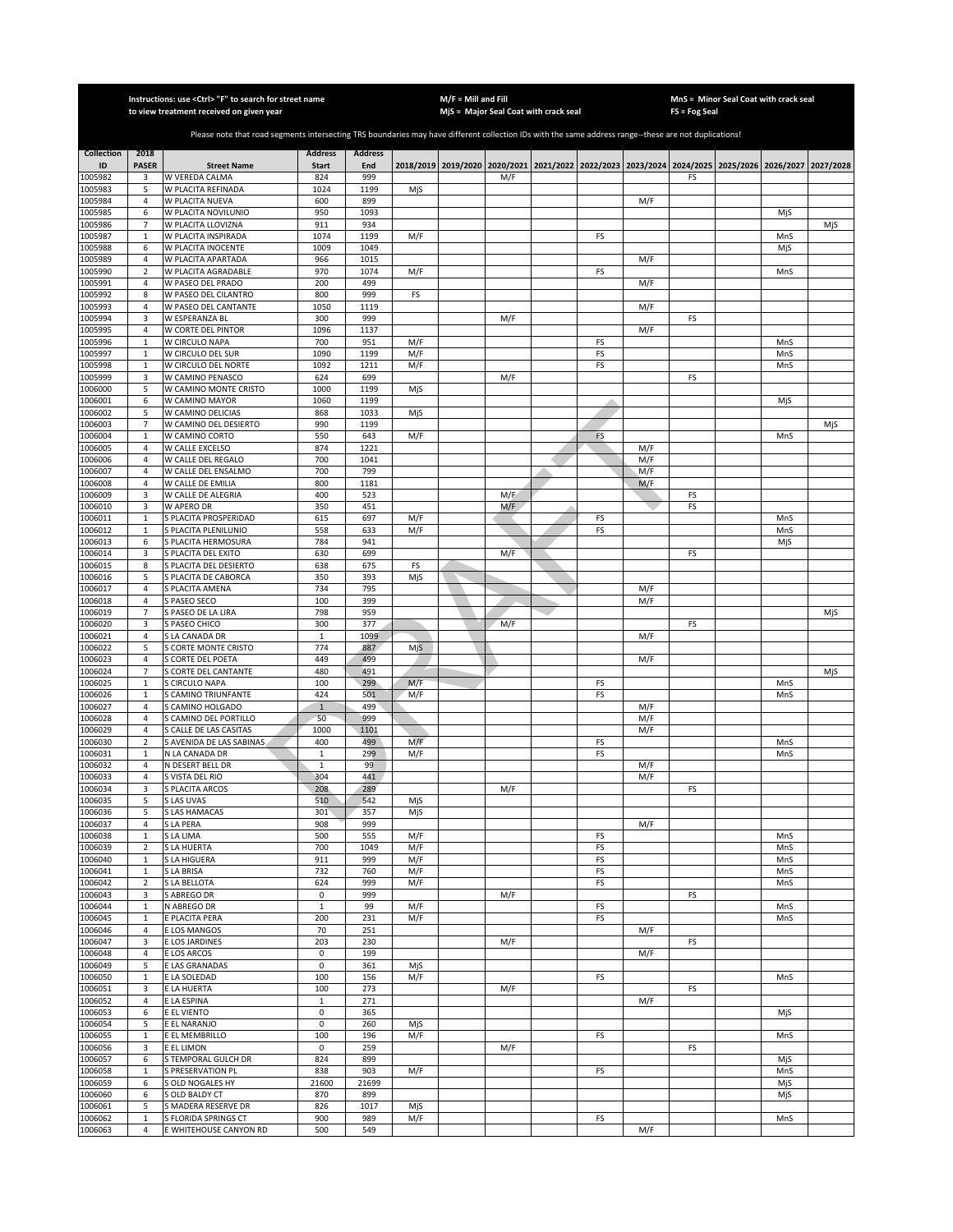|                    | Instructions: use <ctrl> "F" to search for street name<br/>to view treatment received on given year</ctrl> |                                                                                                                                                       |                              |                |            |  | $M/F =$ Mill and Fill<br>MjS = Major Seal Coat with crack seal                                      |    | MnS = Minor Seal Coat with crack seal<br>FS = Fog Seal |           |  |     |            |  |  |
|--------------------|------------------------------------------------------------------------------------------------------------|-------------------------------------------------------------------------------------------------------------------------------------------------------|------------------------------|----------------|------------|--|-----------------------------------------------------------------------------------------------------|----|--------------------------------------------------------|-----------|--|-----|------------|--|--|
|                    |                                                                                                            |                                                                                                                                                       |                              |                |            |  |                                                                                                     |    |                                                        |           |  |     |            |  |  |
|                    |                                                                                                            | Please note that road segments intersecting TRS boundaries may have different collection IDs with the same address range--these are not duplications! |                              |                |            |  |                                                                                                     |    |                                                        |           |  |     |            |  |  |
| <b>Collection</b>  | 2018                                                                                                       |                                                                                                                                                       | <b>Address</b>               | <b>Address</b> |            |  |                                                                                                     |    |                                                        |           |  |     |            |  |  |
| ID<br>1006064      | <b>PASER</b><br>6                                                                                          | <b>Street Name</b><br>E VAULT MINE CT                                                                                                                 | <b>Start</b><br>0            | End<br>964     |            |  | 2018/2019 2019/2020 2020/2021 2021/2022 2022/2023 2023/2024 2024/2025 2025/2026 2026/2027 2027/2028 |    |                                                        |           |  | MjS |            |  |  |
| 1006065            | $\sqrt{2}$                                                                                                 | E JOSEPHINE SADDLE PL                                                                                                                                 | 900                          | 1223           | M/F        |  |                                                                                                     | FS |                                                        |           |  | MnS |            |  |  |
| 1006066            | 3                                                                                                          | E FLORIDA SADDLE DR                                                                                                                                   | 824                          | 954            |            |  | M/F                                                                                                 |    |                                                        | FS        |  |     |            |  |  |
| 1006067<br>1006068 | $\overline{7}$<br>$\sqrt{4}$                                                                               | E FLORIDA SADDLE CT<br>E CONTINENTAL RD                                                                                                               | 800<br>250                   | 873<br>499     |            |  |                                                                                                     |    | M/F                                                    |           |  |     | MjS        |  |  |
| 1006069            | 5                                                                                                          | E CAVE CANYON PL                                                                                                                                      | 1000                         | 1175           | MjS        |  |                                                                                                     |    |                                                        |           |  |     |            |  |  |
| 1006070            | 3                                                                                                          | W PASEO RECORTADO                                                                                                                                     | 100                          | 281            |            |  | M/F                                                                                                 |    |                                                        | FS        |  |     |            |  |  |
| 1006071<br>1006072 | 3<br>3                                                                                                     | W PASEO ADOBE<br><b>W LOS ROBLES</b>                                                                                                                  | 100<br>110                   | 265<br>283     |            |  | M/F<br>M/F                                                                                          |    |                                                        | FS<br>FS  |  |     |            |  |  |
| 1006073            | $\sqrt{2}$                                                                                                 | W LA CANOA                                                                                                                                            | $\mathbf{1}$                 | 299            | M/F        |  |                                                                                                     | FS |                                                        |           |  | MnS |            |  |  |
| 1006074            | 5                                                                                                          | W CALLE NOGAL                                                                                                                                         | 9                            | 299            | MjS        |  |                                                                                                     |    |                                                        |           |  |     |            |  |  |
| 1006075            | 4                                                                                                          | W CALLE MARTINA                                                                                                                                       | $\mathbf{1}$                 | 151            |            |  |                                                                                                     |    | M/F                                                    |           |  |     |            |  |  |
| 1006076<br>1006077 | 3<br>3                                                                                                     | W CALLE FRAMBUESA<br>W CALLE ESCUDILLA                                                                                                                | $\mathbf{1}$<br>$\mathbf{1}$ | 299<br>226     |            |  | M/F<br>M/F                                                                                          |    |                                                        | FS<br>FS  |  |     |            |  |  |
| 1006078            | 5                                                                                                          | N PLACITA MARTINA                                                                                                                                     | 900                          | 950            | MjS        |  |                                                                                                     |    |                                                        |           |  |     |            |  |  |
| 1006079            | 3                                                                                                          | N PLACITA DE LA CANOA                                                                                                                                 | 800                          | 821            |            |  | M/F                                                                                                 |    |                                                        | FS        |  |     |            |  |  |
| 1006080            | $\mathbf{1}$                                                                                               | N PASEO RICO                                                                                                                                          | 600                          | 656            | M/F        |  |                                                                                                     | FS |                                                        |           |  | MnS |            |  |  |
| 1006081<br>1006082 | 3<br>3                                                                                                     | N PASEO IRIS<br>N PASEO DEL CURSO                                                                                                                     | 1000<br>600                  | 1099<br>620    |            |  | M/F<br>M/F                                                                                          |    |                                                        | FS<br>FS  |  |     |            |  |  |
| 1006083            | $\,1\,$                                                                                                    | N PASEO DE GOLF                                                                                                                                       | 1000                         | 1073           | M/F        |  |                                                                                                     | FS |                                                        |           |  | MnS |            |  |  |
| 1006084            | 2                                                                                                          | N LOS PINOS                                                                                                                                           | $\mathbf 1$                  | 99             | M/F        |  |                                                                                                     | FS |                                                        |           |  | MnS |            |  |  |
| 1006085            | $\overline{2}$                                                                                             | N LOS OLMOS                                                                                                                                           | 10                           | 99             | M/F        |  |                                                                                                     | FS |                                                        |           |  | MnS |            |  |  |
| 1006086<br>1006087 | 4<br>$\overline{7}$                                                                                        | N LAS YUCAS                                                                                                                                           | $\mathbf{1}$<br>134          | 99<br>183      |            |  |                                                                                                     |    | M/F                                                    |           |  |     |            |  |  |
| 1006088            | 4                                                                                                          | N LA FLECHA<br>N LA CANOA                                                                                                                             | 902                          | 1009           |            |  |                                                                                                     |    | M/F                                                    |           |  |     | MjS        |  |  |
| 1006089            | $\overline{4}$                                                                                             | N LA CANADA DR                                                                                                                                        | 300                          | 1049           |            |  |                                                                                                     |    | M/F                                                    |           |  |     |            |  |  |
| 1006090            | 3                                                                                                          | N DESERT BELL DR                                                                                                                                      | 874                          | 899            |            |  | M/F                                                                                                 |    |                                                        | FS        |  |     |            |  |  |
| 1006091            | 3                                                                                                          | N CALLE CANELA                                                                                                                                        | 804                          | 851            |            |  | M/E                                                                                                 |    |                                                        | FS        |  |     |            |  |  |
| 1006092<br>1006093 | $\overline{4}$<br>6                                                                                        | N AVENIDA TORTUGA<br>N AVENIDA CIPRES                                                                                                                 | 0<br>600                     | 875<br>799     |            |  |                                                                                                     |    | M/F                                                    |           |  | MjS |            |  |  |
| 1006094            | $\sqrt{2}$                                                                                                 | N AVENIDA CABEZA DE ELEFANTE                                                                                                                          | 998                          | 1011           | M/F        |  |                                                                                                     | FS |                                                        |           |  | MnS |            |  |  |
| 1006095            | 3                                                                                                          | N ABREGO DR                                                                                                                                           | 0                            | 1023           |            |  | M/F                                                                                                 |    |                                                        | FS        |  |     |            |  |  |
| 1006096            | 3                                                                                                          | E VERDE VISTA                                                                                                                                         | 100                          | 167            |            |  | M/F                                                                                                 |    |                                                        | FS        |  |     |            |  |  |
| 1006097<br>1006098 | $\sqrt{2}$<br>5                                                                                            | E PLACITA DEL IRIS<br>E PASEO DE GOLF                                                                                                                 | 200<br>0                     | 299<br>432     | M/F<br>MjS |  |                                                                                                     | FS |                                                        |           |  | MnS |            |  |  |
| 1006099            | 4                                                                                                          | E PASEO CHUREA                                                                                                                                        | 0                            | 351            |            |  |                                                                                                     |    | M/F                                                    |           |  |     |            |  |  |
| 1006100            | $\overline{4}$                                                                                             | E PASEO CHUPAROSAS                                                                                                                                    | 0                            | 499            |            |  |                                                                                                     |    | M/F                                                    |           |  |     |            |  |  |
| 1006101            | 6                                                                                                          | E MARIPOSA                                                                                                                                            | 256                          | 411            |            |  |                                                                                                     |    |                                                        |           |  | MjS |            |  |  |
| 1006102<br>1006103 | 3<br>3                                                                                                     | E LOS RINCONES<br>E LAS MILPAS                                                                                                                        | $\mathbf 0$<br>200           | 451<br>425     |            |  | M/F<br>M/F                                                                                          |    |                                                        | FS<br>FS  |  |     |            |  |  |
| 1006104            | $\mathbf{1}$                                                                                               | E LA ABRA                                                                                                                                             | 268                          | 419            | M/F        |  |                                                                                                     | FS |                                                        |           |  | MnS |            |  |  |
| 1006105            | $\overline{4}$                                                                                             | E EL VALLE                                                                                                                                            | 74                           | 499            |            |  |                                                                                                     |    | M/F                                                    |           |  |     |            |  |  |
| 1006106            | $\overline{7}$                                                                                             | W WELCOME WY                                                                                                                                          | 774                          | 949            |            |  |                                                                                                     |    |                                                        |           |  |     | MiS        |  |  |
| 1006107<br>1006108 | 7<br>$\overline{7}$                                                                                        | W VIA SANTA ADELA<br>W UNION BELL DR                                                                                                                  | 800<br>540                   | 917<br>1175    |            |  |                                                                                                     |    |                                                        |           |  |     | MjS<br>MjS |  |  |
| 1006109            | 9                                                                                                          | W TRANQUIL WATER PH                                                                                                                                   | 850                          | 923            | FS         |  |                                                                                                     |    |                                                        |           |  |     |            |  |  |
| 1006110            | 8                                                                                                          | W TENNIEL DR                                                                                                                                          | 940                          | 1199           | FS         |  |                                                                                                     |    |                                                        |           |  |     |            |  |  |
| 1006111            | 4                                                                                                          | W PASTORA PEAK DR                                                                                                                                     | 1000                         | 1173           |            |  |                                                                                                     |    | M/F                                                    |           |  |     |            |  |  |
| 1006112<br>1006113 | 3<br>$\mathbf 2$                                                                                           | W PASEO SOLANA<br>W MOUNTAIN STONE DR                                                                                                                 | $\pmb{0}$<br>800             | 569<br>1199    | M/F        |  | M/F                                                                                                 | FS |                                                        | FS        |  | MnS |            |  |  |
| 1006114            | 4                                                                                                          | W MOUNTAIN NUGGET DR                                                                                                                                  | 1050                         | 1199           |            |  |                                                                                                     |    | M/F                                                    |           |  |     |            |  |  |
| 1006115            | 3                                                                                                          | W GOLDEN DESERT WY                                                                                                                                    | 700                          | 1149           |            |  | M/F                                                                                                 |    |                                                        | FS        |  |     |            |  |  |
| 1006116            | 3                                                                                                          | W FOUNTAIN CREEK DR                                                                                                                                   | 734                          | 827            |            |  | M/F                                                                                                 |    |                                                        | FS        |  |     |            |  |  |
| 1006117<br>1006118 | 5<br>4                                                                                                     | W ESPERANZA BL<br>W CAMINO CASA VERDE                                                                                                                 | $\mathbf{0}$<br>300          | 623<br>1199    | MjS        |  |                                                                                                     |    | M/F                                                    |           |  |     |            |  |  |
| 1006119            | 4                                                                                                          | W CALLE ARTISTICA                                                                                                                                     | 450                          | 1199           |            |  |                                                                                                     |    | M/F                                                    |           |  |     |            |  |  |
| 1006120            | $\mathbf 1$                                                                                                | W CALLE ARRIETA                                                                                                                                       | 946                          | 967            | M/F        |  |                                                                                                     | FS |                                                        |           |  | MnS |            |  |  |
| 1006121            | $\mathbf{1}$                                                                                               | W BOSCH DR                                                                                                                                            | 800                          | 1199           | M/F        |  |                                                                                                     | FS |                                                        |           |  | MnS |            |  |  |
| 1006122<br>1006123 | 4<br>3                                                                                                     | W BELLTOWER DR<br>W ASHWORTH RD                                                                                                                       | 550<br>700                   | 1223<br>1149   |            |  | M/F                                                                                                 |    | M/F                                                    | FS        |  |     |            |  |  |
| 1006124            | 3                                                                                                          | <b>W ARBOR RIDGE DR</b>                                                                                                                               | 790                          | 1199           |            |  | M/F                                                                                                 |    |                                                        | FS        |  |     |            |  |  |
| 1006125            | $\overline{2}$                                                                                             | S PASEO SECO                                                                                                                                          | 100                          | 199            | M/F        |  |                                                                                                     | FS |                                                        |           |  | MnS |            |  |  |
| 1006126            | 7                                                                                                          | N WELLSPRING DR                                                                                                                                       | 33                           | 187            |            |  |                                                                                                     |    |                                                        |           |  |     | MjS        |  |  |
| 1006127<br>1006128 | $\overline{7}$<br>$\overline{7}$                                                                           | N VIA LA CASTELLANA<br>N VIA DEL CLAVELITO                                                                                                            | 250<br>$\mathbf{1}$          | 289<br>329     |            |  |                                                                                                     |    |                                                        |           |  |     | MjS<br>MjS |  |  |
| 1006129            | $\overline{7}$                                                                                             | N VIA DEL CIRUELO                                                                                                                                     | 250                          | 373            |            |  |                                                                                                     |    |                                                        |           |  |     | MjS        |  |  |
| 1006130            | $\mathbf{1}$                                                                                               | N VIA ALAMOS                                                                                                                                          | 1000                         | 1023           | M/F        |  |                                                                                                     | FS |                                                        |           |  | MnS |            |  |  |
| 1006131            | 8                                                                                                          | <b>N TUNITCHA DR</b>                                                                                                                                  | 550                          | 623            | FS         |  |                                                                                                     |    |                                                        |           |  |     |            |  |  |
| 1006132<br>1006133 | 9<br>3                                                                                                     | N TRANQUIL WATER PH<br>N RUNNING SPRING DR                                                                                                            | 800<br>150                   | 849<br>299     | FS         |  | M/F                                                                                                 |    |                                                        | <b>FS</b> |  |     |            |  |  |
| 1006134            | 4                                                                                                          | N RUGGED CANYON DR                                                                                                                                    | 524                          | 749            |            |  |                                                                                                     |    | M/F                                                    |           |  |     |            |  |  |
| 1006135            | $\overline{7}$                                                                                             | N ROYAL BELL DR                                                                                                                                       | 200                          | 399            |            |  |                                                                                                     |    |                                                        |           |  |     | MjS        |  |  |
| 1006136            | 3                                                                                                          | N OBSERVATION TR                                                                                                                                      | 650                          | 973            |            |  | M/F                                                                                                 |    |                                                        | FS        |  |     |            |  |  |
| 1006137            | $\overline{7}$                                                                                             | N MOUNTAIN NUGGET PL                                                                                                                                  | 374                          | 423<br>473     |            |  |                                                                                                     |    |                                                        |           |  |     | MjS        |  |  |
| 1006138<br>1006139 | 5<br>$\sqrt{4}$                                                                                            | N MOUNTAIN BROOK DR<br>N MICHELANGELO DR                                                                                                              | 374<br>474                   | 573            | MjS        |  |                                                                                                     |    | M/F                                                    |           |  |     |            |  |  |
| 1006140            | 6                                                                                                          | N MAZATZAL DR                                                                                                                                         | 524                          | 623            |            |  |                                                                                                     |    |                                                        |           |  | MjS |            |  |  |
| 1006141            | 4                                                                                                          | N LA CANADA DR                                                                                                                                        | $\mathbf 1$                  | 749            |            |  |                                                                                                     |    | M/F                                                    |           |  |     |            |  |  |
| 1006142            | $\overline{4}$                                                                                             | N KOKOMO DR                                                                                                                                           | 50                           | 299            |            |  |                                                                                                     |    | M/F                                                    |           |  |     |            |  |  |
| 1006143<br>1006144 | $\sqrt{4}$<br>3                                                                                            | N INGRES CT<br>N HENRIETTA SCOPE TR                                                                                                                   | 550<br>724                   | 559<br>923     |            |  | M/F                                                                                                 |    | M/F                                                    | FS        |  |     |            |  |  |
| 1006145            | 4                                                                                                          | N GAKOLIK WY                                                                                                                                          | 700                          | 749            |            |  |                                                                                                     |    | M/F                                                    |           |  |     |            |  |  |
|                    |                                                                                                            |                                                                                                                                                       |                              |                |            |  |                                                                                                     |    |                                                        |           |  |     |            |  |  |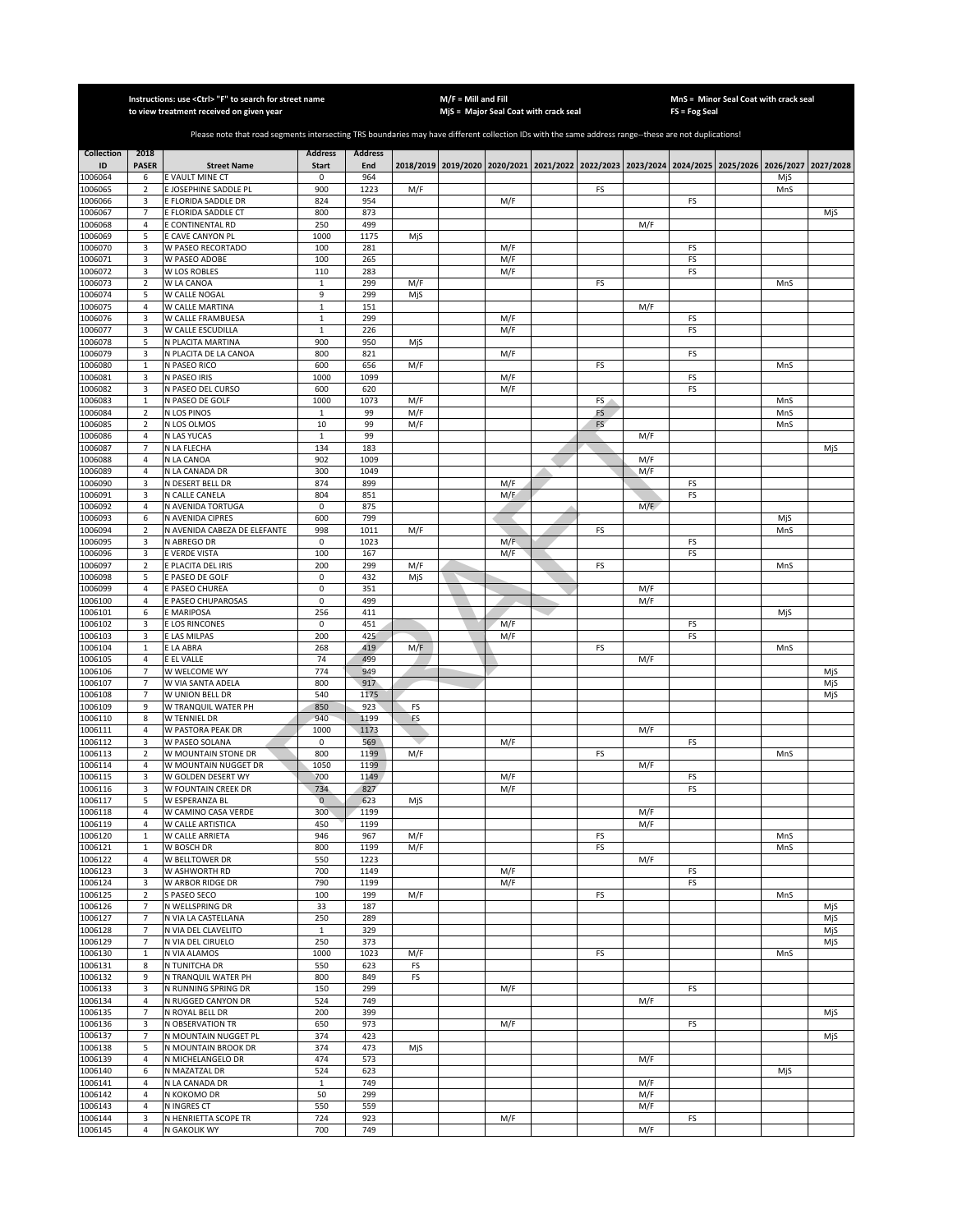|                    |                     | Instructions: use <ctrl> "F" to search for street name<br/>to view treatment received on given year</ctrl>                                            | M/F = Mill and Fill          | MjS = Major Seal Coat with crack seal |            | MnS = Minor Seal Coat with crack seal<br>FS = Fog Seal |                                                                                                     |    |     |           |  |     |     |
|--------------------|---------------------|-------------------------------------------------------------------------------------------------------------------------------------------------------|------------------------------|---------------------------------------|------------|--------------------------------------------------------|-----------------------------------------------------------------------------------------------------|----|-----|-----------|--|-----|-----|
|                    |                     |                                                                                                                                                       |                              |                                       |            |                                                        |                                                                                                     |    |     |           |  |     |     |
|                    |                     | Please note that road segments intersecting TRS boundaries may have different collection IDs with the same address range--these are not duplications! |                              |                                       |            |                                                        |                                                                                                     |    |     |           |  |     |     |
| <b>Collection</b>  | 2018                |                                                                                                                                                       | <b>Address</b>               | <b>Address</b>                        |            |                                                        |                                                                                                     |    |     |           |  |     |     |
| ID<br>1006146      | <b>PASER</b><br>5   | <b>Street Name</b><br>N FEKE CT                                                                                                                       | <b>Start</b><br>550          | End<br>573                            | MjS        |                                                        | 2018/2019 2019/2020 2020/2021 2021/2022 2022/2023 2023/2024 2024/2025 2025/2026 2026/2027 2027/2028 |    |     |           |  |     |     |
| 1006147            | 3                   | <b>N EAKINS TR</b>                                                                                                                                    | 524                          | 649                                   |            |                                                        | M/F                                                                                                 |    |     | FS        |  |     |     |
| 1006148            | 6                   | N DOSSI PL                                                                                                                                            | 474                          | 549                                   |            |                                                        |                                                                                                     |    |     |           |  | MjS |     |
| 1006149<br>1006150 | 3<br>3              | N DESERT BELL DR<br>N CROCODILE ROCK DR                                                                                                               | $\mathbf 1$<br>50            | 899<br>299                            |            |                                                        | M/F<br>M/F                                                                                          |    |     | FS<br>FS  |  |     |     |
| 1006151            | 5                   | N CRESCENT BELL DR                                                                                                                                    | 140                          | 349                                   | MjS        |                                                        |                                                                                                     |    |     |           |  |     |     |
| 1006152            | 5                   | N COBALT DR                                                                                                                                           | 150                          | 351                                   | MjS        |                                                        |                                                                                                     |    |     |           |  |     |     |
| 1006153<br>1006154 | 3<br>6              | N CEDAR CREST DR<br>N CAPE ROYAL DR                                                                                                                   | 1<br>24                      | 325<br>325                            |            |                                                        | M/F                                                                                                 |    |     | FS        |  | MjS |     |
| 1006155            | 5                   | N CANDLELIGHT DR                                                                                                                                      | 50                           | 185                                   | MjS        |                                                        |                                                                                                     |    |     |           |  |     |     |
| 1006156            | 3                   | N CAMINO CERRO TOLOLO                                                                                                                                 | $\mathsf 0$                  | 0                                     |            |                                                        | M/F                                                                                                 |    |     | FS        |  |     |     |
| 1006157            | 6                   | N CAMINO CERRO LA SILLA                                                                                                                               | 748                          | 885                                   |            |                                                        |                                                                                                     |    |     |           |  | MjS |     |
| 1006158<br>1006159 | 4<br>3              | N BLUEBIRD DR<br>N BENT RIDGE DR                                                                                                                      | $\mathbf{1}$<br>$\mathbf{1}$ | 325<br>325                            |            |                                                        | M/F                                                                                                 |    | M/F | FS        |  |     |     |
| 1006160            | $\mathbf 1$         | N BELLHAVEN DR                                                                                                                                        | 100                          | 179                                   | M/F        |                                                        |                                                                                                     | FS |     |           |  | MnS |     |
| 1006161            | $\mathbf 1$         | W DUVAL MINE RD                                                                                                                                       | 1800                         | 3799                                  | M/F        |                                                        |                                                                                                     | FS |     |           |  | MnS |     |
| 1006162            | 9                   | W CONTINENTAL RD                                                                                                                                      | 1150                         | 2799                                  | FS         |                                                        |                                                                                                     |    |     |           |  |     |     |
| 1006163<br>1006164 | 3<br>$\overline{7}$ | W DUVAL MINE RD<br>W CONTINENTAL RD                                                                                                                   | 1800<br>1150                 | 4299<br>2799                          |            |                                                        | M/F                                                                                                 |    |     | FS        |  |     | MjS |
| 1006165            | 3                   | W DUVAL MINE RD                                                                                                                                       | 3800                         | 5649                                  |            |                                                        | M/F                                                                                                 |    |     | FS        |  |     |     |
| 1006166            | $\mathbf 1$         | S MISSION RD                                                                                                                                          | 19000                        | 20899                                 | M/F        |                                                        |                                                                                                     | FS |     |           |  | MnS |     |
| 1006167            | $\mathbf 1$         | W DUVAL MINE RD                                                                                                                                       | 1800                         | 3799                                  | M/F        |                                                        |                                                                                                     | FS |     |           |  | MnS |     |
| 1006168<br>1006169 | 4<br>9              | W WARD LN<br>W VIA SAN MIGUEL                                                                                                                         | 600<br>$\pmb{0}$             | 681<br>1155                           | FS         |                                                        |                                                                                                     |    | M/F |           |  |     |     |
| 1006170            | 3                   | W VIA SAN MATEO                                                                                                                                       | 0                            | 673                                   |            |                                                        | M/F                                                                                                 |    |     | FS        |  |     |     |
| 1006171            | 4                   | W VIA ROSALDO                                                                                                                                         | 560                          | 699                                   |            |                                                        |                                                                                                     |    | M/F |           |  |     |     |
| 1006172            | 8                   | W VIA PITIC                                                                                                                                           | 900                          | 937                                   | FS         |                                                        |                                                                                                     |    |     |           |  |     |     |
| 1006173<br>1006174 | 8<br>3              | W VIA NUR<br>W VIA BACANORA                                                                                                                           | 450<br>300                   | 499<br>377                            | FS         |                                                        | M/F                                                                                                 |    |     | FS        |  |     |     |
| 1006175            | 3                   | W VIA ALAMOS                                                                                                                                          | 300                          | 941                                   |            |                                                        | M/F                                                                                                 |    |     | FS        |  |     |     |
| 1006176            | $\sqrt{4}$          | W SAN IGNACIO                                                                                                                                         | 300                          | 499                                   |            |                                                        |                                                                                                     |    | M/F |           |  |     |     |
| 1006177            | 4                   | W RIO ZUNI                                                                                                                                            | 930                          | 999                                   |            |                                                        |                                                                                                     |    | M/F |           |  |     |     |
| 1006178<br>1006179 | 5<br>5              | W RIO TERAS<br>W RIO SINALOA                                                                                                                          | 500<br>400                   | 1011<br>499                           | MjS<br>MjS |                                                        |                                                                                                     |    |     |           |  |     |     |
| 1006180            | 3                   | W RIO SANTA CRUZ                                                                                                                                      | 0                            | 499                                   |            |                                                        | M/F                                                                                                 |    |     | FS        |  |     |     |
| 1006181            | 6                   | W RIO SAN PEDRO                                                                                                                                       | 600                          | 799                                   |            |                                                        |                                                                                                     |    |     |           |  | MjS |     |
| 1006182<br>1006183 | 5<br>3              | W RIO MOCTEZUMA<br>W RIO MAGDALENA                                                                                                                    | 0<br>920                     | 785<br>1081                           | MjS        |                                                        | M/F                                                                                                 |    |     | FS        |  |     |     |
| 1006184            | 6                   | W RIO HONDO                                                                                                                                           | 930                          | 1099                                  |            |                                                        |                                                                                                     |    |     |           |  | MjS |     |
| 1006185            | 3                   | W RIO GUAYMAS                                                                                                                                         | 900                          | 1081                                  |            |                                                        | M/F                                                                                                 |    |     | FS        |  |     |     |
| 1006186            | 3                   | W RIO FLOJO                                                                                                                                           | 450                          | 581                                   |            |                                                        | M/F                                                                                                 |    |     | FS        |  |     |     |
| 1006187<br>1006188 | 5<br>$\mathbf{1}$   | W RIO ALTAR<br>W PLACITA VARGAS                                                                                                                       | $\mathsf 0$<br>1000          | 1049<br>1087                          | Mjs<br>M/F |                                                        |                                                                                                     | FS |     |           |  | MnS |     |
| 1006189            | $\mathbf{1}$        | W PLACITA LUCINDA                                                                                                                                     | 1100                         | 1199                                  | M/F        |                                                        |                                                                                                     | FS |     |           |  | MnS |     |
| 1006190            | $\,1\,$             | W PLACITA ALVINA                                                                                                                                      | 1100                         | 1199                                  | M/F        |                                                        |                                                                                                     | FS |     |           |  | MnS |     |
| 1006191            | $\mathbf 1$         | W PASEO DEL CHINO                                                                                                                                     | 274                          | 299                                   | M/F        |                                                        |                                                                                                     | FS |     |           |  | MnS |     |
| 1006192<br>1006193 | 3<br>3              | W EL NOPAL<br>W DUVAL MINE RD                                                                                                                         | 276<br>1700                  | 299<br>3799                           |            |                                                        | M/F<br>M/F                                                                                          |    |     | FS<br>FS  |  |     |     |
| 1006194            | 5                   | W CAMINO CASA VERDE                                                                                                                                   | 300                          | 1199                                  | MjS        |                                                        |                                                                                                     |    |     |           |  |     |     |
| 1006195            | 8                   | W CALLE DE LAS TIENDAS                                                                                                                                | 200                          | 299                                   | FS         |                                                        |                                                                                                     |    |     |           |  |     |     |
| 1006196            | 3                   | N VIA VICAM                                                                                                                                           | 1210                         | 1299                                  |            |                                                        | M/F                                                                                                 |    |     | FS        |  |     |     |
| 1006197<br>1006198 | 8<br>8              | N VIA URES<br>N VIA TUBERTAMA                                                                                                                         | 1480<br>1550                 | 1511<br>1599                          | FS<br>FS   |                                                        |                                                                                                     |    |     |           |  |     |     |
| 1006199            | 8                   | N VIA MAZATLAN                                                                                                                                        | 1500                         | 1523                                  | FS         |                                                        |                                                                                                     |    |     |           |  |     |     |
| 1006200            | 8                   | N VIA IMURIS                                                                                                                                          | $\mathsf 0$                  | 1457                                  | FS         |                                                        |                                                                                                     |    |     |           |  |     |     |
| 1006201            | 8<br>8              | N VIA CARRIZAL<br>N VIA CANANEA                                                                                                                       | 1859<br>1670                 | 1899<br>1771                          | FS<br>FS   |                                                        |                                                                                                     |    |     |           |  |     |     |
| 1006202<br>1006203 | 8                   | N VIA ARIZPE                                                                                                                                          | 1540                         | 1591                                  | FS         |                                                        |                                                                                                     |    |     |           |  |     |     |
| 1006204            | 3                   | N VIA ALAMOS                                                                                                                                          | 1000                         | 1499                                  |            |                                                        | M/F                                                                                                 |    |     | <b>FS</b> |  |     |     |
| 1006205            | 5                   | N SANTA CECILIA                                                                                                                                       | 1824                         | 1921                                  | MjS        |                                                        |                                                                                                     |    |     |           |  |     |     |
| 1006206<br>1006207 | 4<br>5              | N RIO YAQUI                                                                                                                                           | 1660<br>1680                 | 1931<br>1799                          |            |                                                        |                                                                                                     |    | M/F |           |  |     |     |
| 1006208            | 3                   | N RIO TRINIDAD<br>N RIO SONORA                                                                                                                        | 1400                         | 1499                                  | MjS        |                                                        | M/F                                                                                                 |    |     | <b>FS</b> |  |     |     |
| 1006209            | 5                   | N RIO SANTA CRUZ                                                                                                                                      | $\mathsf 0$                  | 1499                                  | MjS        |                                                        |                                                                                                     |    |     |           |  |     |     |
| 1006210            | 6                   | N RIO MINERAL                                                                                                                                         | 1140                         | 1191                                  |            |                                                        |                                                                                                     |    |     |           |  | MjS |     |
| 1006211<br>1006212 | 3<br>4              | N RIO MAYO<br>N RIO LA JUNTA                                                                                                                          | 1540<br>1549                 | 1831<br>1725                          |            |                                                        | M/F                                                                                                 |    | M/F | <b>FS</b> |  |     |     |
| 1006213            | 5                   | N RIO CHICO                                                                                                                                           | 1600                         | 1731                                  | MjS        |                                                        |                                                                                                     |    |     |           |  |     |     |
| 1006214            | 5                   | N RIO BUENA VISTA                                                                                                                                     | 1600                         | 1699                                  | MjS        |                                                        |                                                                                                     |    |     |           |  |     |     |
| 1006215            | $\mathbf 1$         | N RIO BONITO                                                                                                                                          | 1550                         | 1649                                  | M/F        |                                                        |                                                                                                     | FS |     |           |  | MnS |     |
| 1006216<br>1006217 | 5<br>5              | N RIO AROS<br>N LA CANADA DR                                                                                                                          | $\mathsf 0$<br>900           | 1499<br>1999                          | MjS        |                                                        |                                                                                                     |    |     |           |  |     |     |
| 1006218            | $\overline{7}$      | N BESSETT AV                                                                                                                                          | 1074                         | 1111                                  | MjS        |                                                        |                                                                                                     |    |     |           |  |     | MjS |
| 1006219            | 3                   | N AVENIDA DEL ABACO                                                                                                                                   | 1000                         | 1125                                  |            |                                                        | M/F                                                                                                 |    |     | FS        |  |     |     |
| 1006220            | 7                   | N AVENIDA CHUSKA                                                                                                                                      | 1040                         | 1081                                  |            |                                                        |                                                                                                     |    |     |           |  |     | MjS |
| 1006221            | $\overline{7}$      | N AVENIDA CANBY                                                                                                                                       | 1040                         | 1081                                  |            |                                                        |                                                                                                     |    |     |           |  |     | MjS |
| 1006222<br>1006223 | 3<br>$\mathbf 2$    | W SAN IGNACIO<br>W PLACITA SINFIN                                                                                                                     | $\mathbf 1$<br>210           | 349<br>281                            | M/F        |                                                        | M/F                                                                                                 | FS |     | FS        |  | MnS |     |
| 1006224            | 5                   | W PLACITA HOPKINS                                                                                                                                     | 1                            | 50                                    | MjS        |                                                        |                                                                                                     |    |     |           |  |     |     |
| 1006225            | $\mathbf 2$         | W PASEO DEL CHINO                                                                                                                                     | $\pmb{0}$                    | 299                                   | M/F        |                                                        |                                                                                                     | FS |     |           |  | MnS |     |
| 1006226<br>1006227 | 5<br>5              | W EL NOPAL<br>W EL INDIO                                                                                                                              | 0<br>$\mathbf{1}$            | 299<br>161                            | MjS<br>MjS |                                                        |                                                                                                     |    |     |           |  |     |     |
|                    |                     |                                                                                                                                                       |                              |                                       |            |                                                        |                                                                                                     |    |     |           |  |     |     |